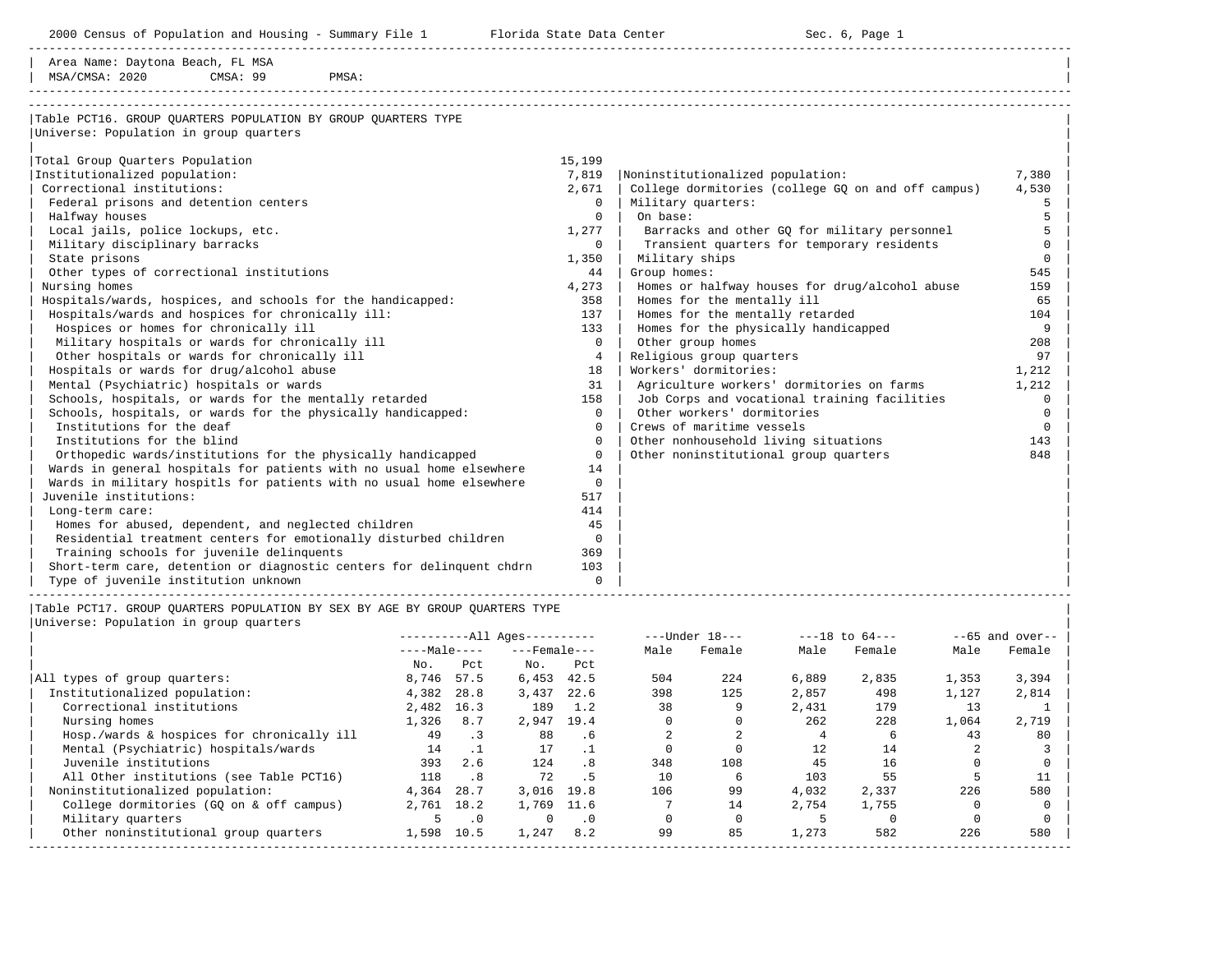Area Name: Daytona Beach, FL MSA

| MSA/CMSA: 2020 CMSA: 99 PMSA: |

-----------------------------------------------------------------------------------------------------------------------------------------------------

-----------------------------------------------------------------------------------------------------------------------------------------------------

#### |Table PCT17A. GROUP QUARTERS POPULATION BY SEX BY AGE BY GROUP QUARTERS TYPE (PERSONS WHO ARE WHITE ALONE) | |<br>|Universe: Population in group quarters

| $---Male---$ |           | $------All Aqes------$ |           | ---Under 18--- |        |       | $---18$ to $64---$ | $--65$ and over-- |        |
|--------------|-----------|------------------------|-----------|----------------|--------|-------|--------------------|-------------------|--------|
|              |           | $---$ Female $---$     |           | Male           | Female | Male  | Female             | Male              | Female |
| No.          | Pct       | No.                    | Pct       |                |        |       |                    |                   |        |
| 6,179        | 54.2      | 5,212                  | 45.8      | 314            | 172    | 4,659 | 1,867              | 1,206             | 3,173  |
| 2,855        | 25.1      | 3,095                  | 27.2      | 233            | 96     | 1,634 | 398                | 988               | 2,601  |
| 1,331        | 11.7      | 135                    | 1.2       | 29             |        | 1,296 | 126                | ь                 |        |
| 1,153        | 10.1      | 2,709                  | 23.8      |                |        | 211   | 195                | 942               | 2,514  |
| 37           | . 3       | 82                     | . 7       |                |        |       |                    | 33                | 75     |
|              |           | 14                     |           |                |        |       | 12.                |                   |        |
| 212          | 1.9       | 86                     | .8        | 195            | 79     |       |                    |                   |        |
| 111          | 1.0       | 69                     | .6        |                | h      | 98    | 53                 |                   | 10     |
| 3,324        | 29.2      | 2,117                  | 18.6      | 81             | 76     | 3.025 | 1,469              | 218               | 572    |
| 1,866        |           | 939                    | 8.2       |                | h      | 1,864 | 933                |                   |        |
|              | $\cdot$ 0 | 0                      | $\cdot$ 0 |                |        |       |                    |                   |        |
| 1,454        | 12.8      | 1,178                  | 10.3      | 79             | 70     | 1,157 | 536                | 218               | 572    |
|              |           | 16.4                   |           |                |        |       |                    |                   |        |

|Table PCT17B. GROUP QUARTERS POPULATION BY SEX BY AGE BY GROUP QUARTERS TYPE (PERSONS WHO ARE BLACK OR AFRICAN AMERICAN ALONE) | |Universe: Population in group quarters |

|                                            |                   | $------All Ages------$ |                    |           |      | $---Under 18---$ | $---18$ to $64---$ |        | $--65$ and over-- |        |
|--------------------------------------------|-------------------|------------------------|--------------------|-----------|------|------------------|--------------------|--------|-------------------|--------|
|                                            | $---Male---$      |                        | $---$ Female $---$ |           | Male | Female           | Male               | Female | Male              | Female |
|                                            | No.               | Pct                    | No.                | Pct       |      |                  |                    |        |                   |        |
| All types of group quarters:               | 2,204             | 66.2                   | 1,124              | 33.8      | 176  | 43               | 1,891              | 876    | 137               | 205    |
| Institutionalized population:              | 1,372             | 41.2                   | 307                | 9.2       | 153  | 26               | 1,088              | 81     | 131               | 200    |
| Correctional institutions                  | 1,021             | 30.7                   | 43                 | 1.3       |      |                  | 1,006              | 42     |                   |        |
| Nursing homes                              | 164               | 4.9                    | 218                | 6.6       |      |                  | 49                 | 26     | 115               | 192    |
| Hosp./wards & hospices for chronically ill | $12 \overline{ }$ | $\cdot$ 4              | 6                  | $\cdot$ 2 |      |                  |                    |        | 10                |        |
| Mental (Psychiatric) hospitals/wards       |                   |                        |                    |           |      |                  |                    |        |                   |        |
| Juvenile institutions                      | 166               | 5.0                    | 35                 | 1.1       | 141  | 26               | 25                 |        |                   |        |
| All Other institutions (see Table PCT16)   |                   | .2                     |                    |           |      |                  |                    |        |                   |        |
| Noninstitutionalized population:           | 832               | 25.0                   | 817                | 24.5      | 23   | 17               | 803                | 795    |                   |        |
| College dormitories (GO on & off campus)   | 707               | 21.2                   | 761                | 22.9      |      |                  | 703                | 756    |                   |        |
| Military quarters                          |                   |                        |                    | . 0       |      |                  |                    |        |                   |        |
| Other noninstitutional group quarters      | 125               | 3.8                    | 56                 |           | 19   | 12               | 100                | 39     |                   |        |

-----------------------------------------------------------------------------------------------------------------------------------------------------

|                                            |              |            | $------All Aqes------$ |           |      | $---Under 18---$ | $---18$ to $64---$ |        | $--65$ and over-- |        |
|--------------------------------------------|--------------|------------|------------------------|-----------|------|------------------|--------------------|--------|-------------------|--------|
|                                            | $---Male---$ |            | $---$ Female $---$     |           | Male | Female           | Male               | Female | Male              | Female |
|                                            | No.          | Pct        | No.                    | Pct       |      |                  |                    |        |                   |        |
| All types of group quarters:               | 53           | 81.5       | 12                     | 18.5      |      |                  | 50                 |        |                   |        |
| Institutionalized population:              | 35           | 53.8       |                        | 7.7       |      |                  | 33                 |        |                   |        |
| Correctional institutions                  |              | 32 49.2    |                        | 4.6       |      |                  | 31                 |        |                   |        |
| Nursing homes                              |              | 1.5        |                        | 1.5       |      |                  |                    |        |                   |        |
| Hosp./wards & hospices for chronically ill |              | $\cdot$ .0 |                        | $\cdot$ 0 |      |                  |                    |        |                   |        |
| Mental (Psychiatric) hospitals/wards       |              | 1 1.5      | $\Omega$               | . 0       |      |                  |                    |        |                   |        |
| Juvenile institutions                      |              | 1.5        |                        | $\cdot$ 0 |      |                  |                    |        |                   |        |
| All Other institutions (see Table PCT16)   |              | $\cdot$ 0  |                        | 1.5       |      |                  |                    |        |                   |        |
| Noninstitutionalized population:           | 18           | 27.7       |                        | 7 10.8    |      |                  |                    |        |                   |        |
| College dormitories (GQ on & off campus)   |              | 10 15.4    |                        | 9.2       |      |                  |                    |        |                   |        |
| Military quarters                          |              | $\cdot$ .0 |                        | $\cdot$ 0 |      |                  |                    |        |                   |        |
| Other noninstitutional group quarters      | 8            | 12.3       |                        | 1.5       |      |                  |                    |        |                   |        |
|                                            |              |            |                        |           |      |                  |                    |        |                   |        |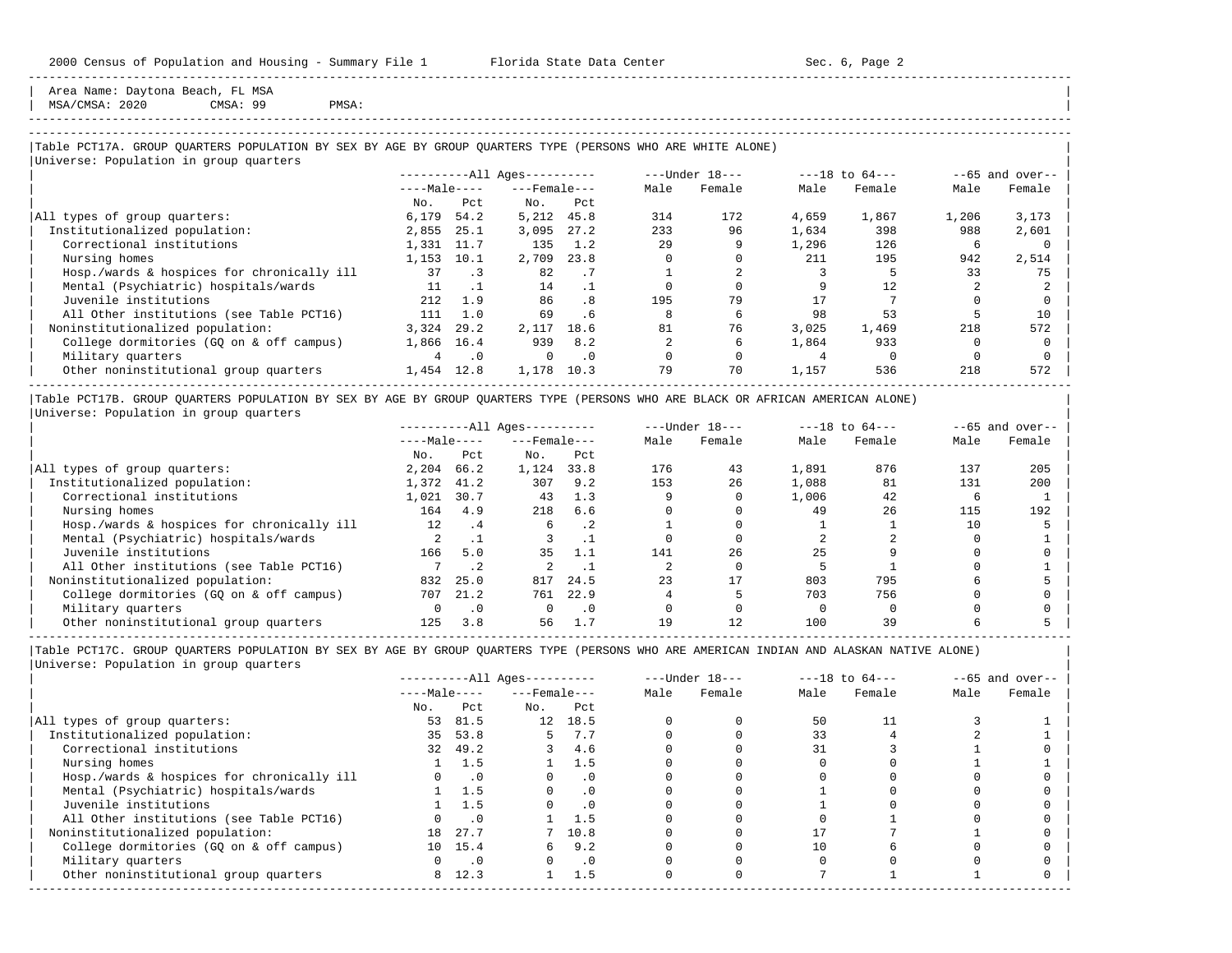Area Name: Daytona Beach, FL MSA | MSA/CMSA: 2020 CMSA: 99 PMSA: |

# -----------------------------------------------------------------------------------------------------------------------------------------------------

-----------------------------------------------------------------------------------------------------------------------------------------------------

#### |Table PCT17D. GROUP QUARTERS POPULATION BY SEX BY AGE BY GROUP QUARTERS TYPE (PERSONS WHO ARE ASIAN ALONE) |

|                                            |              |           | $------All Ages------$ |           |      | ---Under 18--- | $---18$ to $64---$ |        | $--65$ and over-- |        |
|--------------------------------------------|--------------|-----------|------------------------|-----------|------|----------------|--------------------|--------|-------------------|--------|
|                                            | $---Male---$ |           | $---$ Female $---$     |           | Male | Female         | Male               | Female | Male              | Female |
|                                            | No.          | Pct.      | No.                    | Pct       |      |                |                    |        |                   |        |
| All types of group quarters:               | 88           | 83.0      | 18                     | 17.0      |      |                | 83                 | 10     |                   |        |
| Institutionalized population:              | 12           | 11.3      | 9                      | 8.5       |      |                |                    |        |                   |        |
| Correctional institutions                  |              | 5.7       |                        | $\cdot$ 0 |      |                |                    |        |                   |        |
| Nursing homes                              |              | 3.8       | 9                      | 8.5       |      |                |                    |        |                   |        |
| Hosp./wards & hospices for chronically ill |              | $\cdot$ 0 |                        | . 0       |      |                |                    |        |                   |        |
| Mental (Psychiatric) hospitals/wards       |              | $\cdot$ 0 |                        | $\cdot$ 0 |      |                |                    |        |                   |        |
| Juvenile institutions                      |              | 1.9       |                        | $\cdot$ 0 |      |                |                    |        |                   |        |
| All Other institutions (see Table PCT16)   |              | . 0       |                        | $\cdot$ 0 |      |                |                    |        |                   |        |
| Noninstitutionalized population:           | 76           | 71.7      |                        | 8.5       |      |                |                    |        |                   |        |
| College dormitories (GO on & off campus)   |              | 73 68.9   |                        | 6.6       |      |                | 73                 |        |                   |        |
| Military quarters                          |              | $\cdot$ 0 |                        | $\cdot$ 0 |      |                |                    |        |                   |        |
| Other noninstitutional group quarters      |              | 2.8       | $\overline{2}$         | 1.9       |      |                |                    |        |                   |        |

|Table PCT17E. GROUP QUARTERS POPULATION BY SEX BY AGE BY GROUP QUARTERS TYPE (PERSONS OF WHO ARE NATIVE HAWAIIAN AND OTHER PACIFIC ISLANDER ALONE) | |Universe: Population in group quarters |

|                                            | $------All Ages------$ |           |                    |           | $---Under 18---$ |        | $---18$ to $64---$ | $--65$ and over-- |      |        |
|--------------------------------------------|------------------------|-----------|--------------------|-----------|------------------|--------|--------------------|-------------------|------|--------|
|                                            | $---Male---$           |           | $---$ Female $---$ |           | Male             | Female | Male               | Female            | Male | Female |
|                                            | No.                    | Pct       | No.                | Pct       |                  |        |                    |                   |      |        |
| All types of group quarters:               | 8                      | 80.0      | $\overline{a}$     | 20.0      |                  |        |                    |                   |      |        |
| Institutionalized population:              |                        | 10.0      |                    | . 0       |                  |        |                    |                   |      |        |
| Correctional institutions                  |                        | 10.0      |                    |           |                  |        |                    |                   |      |        |
| Nursing homes                              |                        | $\cdot$ 0 |                    |           |                  |        |                    |                   |      |        |
| Hosp./wards & hospices for chronically ill |                        |           |                    |           |                  |        |                    |                   |      |        |
| Mental (Psychiatric) hospitals/wards       |                        |           |                    |           |                  |        |                    |                   |      |        |
| Juvenile institutions                      |                        |           |                    | . 0       |                  |        |                    |                   |      |        |
| All Other institutions (see Table PCT16)   |                        |           |                    | $\cdot$ 0 |                  |        |                    |                   |      |        |
| Noninstitutionalized population:           |                        | 70.0      |                    | 20.0      |                  |        |                    |                   |      |        |
| College dormitories (GQ on & off campus)   |                        | 70.0      |                    | 20.0      |                  |        |                    |                   |      |        |
| Military quarters                          |                        | $\cdot$ 0 |                    | $\cdot$ 0 |                  |        |                    |                   |      |        |
| Other noninstitutional group quarters      |                        |           |                    |           |                  |        |                    |                   |      |        |

-----------------------------------------------------------------------------------------------------------------------------------------------------

|Table PCT17F. GROUP QUARTERS POPULATION BY SEX BY AGE BY GROUP QUARTERS TYPE (PERSONS WHO ARE SOME OTHER RACE ALONE) |

|                                            |              |           | $------All Aqes------$ |           |      | $---Under 18---$ |      | $---18$ to $64---$ |      | $--65$ and over-- |
|--------------------------------------------|--------------|-----------|------------------------|-----------|------|------------------|------|--------------------|------|-------------------|
|                                            | $---Male---$ |           | $---$ Female $---$     |           | Male | Female           | Male | Female             | Male | Female            |
|                                            | No.          | Pct       | No.                    | Pct       |      |                  |      |                    |      |                   |
| All types of group quarters:               | 80           | 75.5      |                        | 26 24.5   |      |                  |      | 22                 |      |                   |
| Institutionalized population:              | 29           | 27.4      |                        | 4.7       |      |                  | 21   |                    |      |                   |
| Correctional institutions                  | 20           | 18.9      |                        |           |      |                  | 20   |                    |      |                   |
| Nursing homes                              |              | $\cdot$ 0 |                        | 1.9       |      |                  |      |                    |      |                   |
| Hosp./wards & hospices for chronically ill |              | $\cdot$ 0 |                        | $\cdot$ 0 |      |                  |      |                    |      |                   |
| Mental (Psychiatric) hospitals/wards       |              | $\cdot$ 0 |                        |           |      |                  |      |                    |      |                   |
| Juvenile institutions                      | 9.           | 8.5       | $2^{\circ}$            | 1.9       |      |                  |      |                    |      |                   |
| All Other institutions (see Table PCT16)   |              | $\cdot$ 0 |                        | $\cdot$ 0 |      |                  |      |                    |      |                   |
| Noninstitutionalized population:           | 51           | 48.1      |                        | 21 19.8   |      |                  | 50   |                    |      |                   |
| College dormitories (GQ on & off campus)   | 47           | 44.3      | 17                     | 16.0      |      |                  | 46   |                    |      |                   |
| Military quarters                          |              | .9        |                        | $\cdot$ 0 |      |                  |      |                    |      |                   |
| Other noninstitutional group quarters      |              | 2.8       | $\overline{4}$         | 3.8       |      |                  |      |                    |      |                   |
|                                            |              |           |                        |           |      |                  |      |                    |      |                   |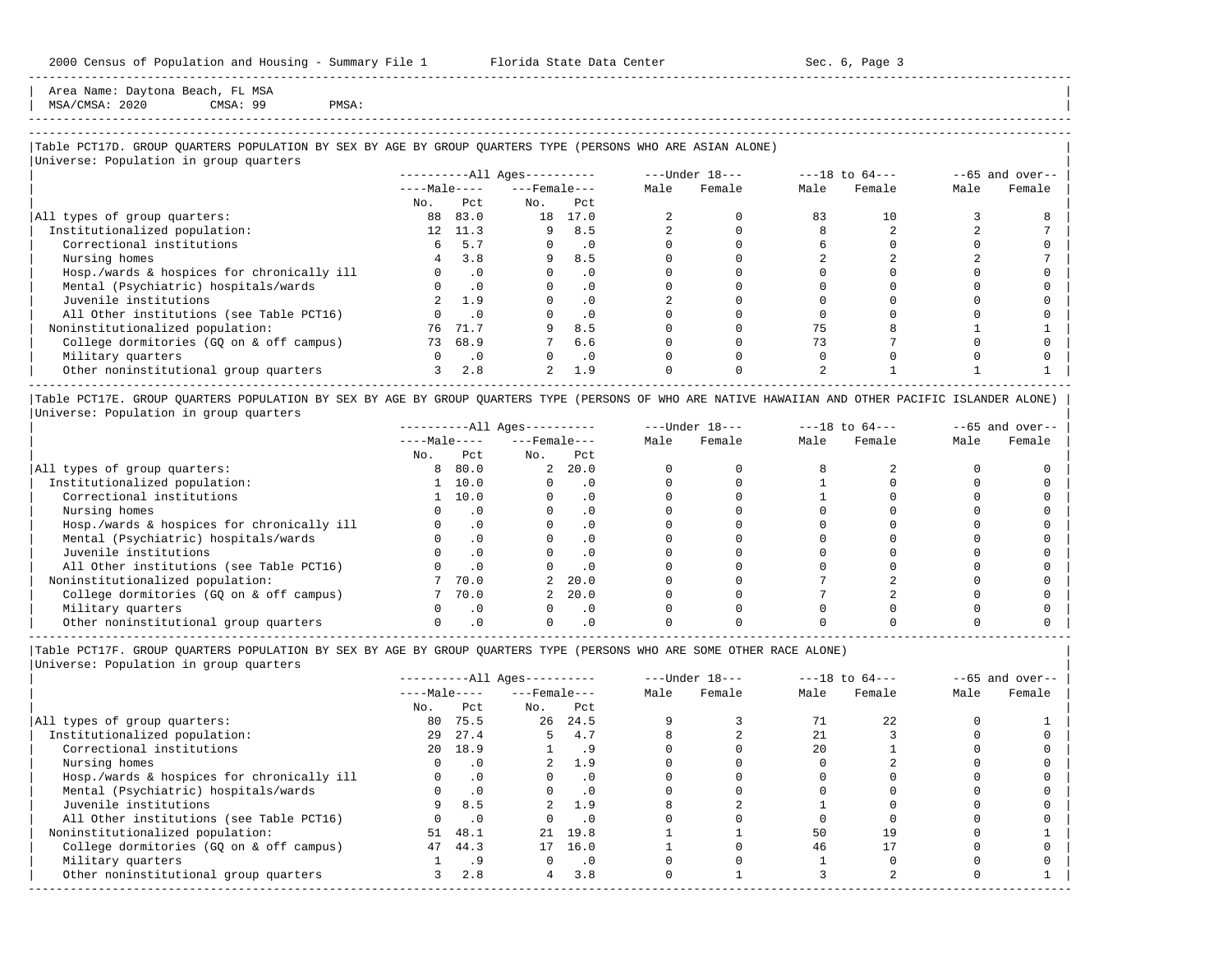Area Name: Daytona Beach, FL MSA MSA/CMSA: 2020 CMSA: 99 PMSA:

-----------------------------------------------------------------------------------------------------------------------------------------------------

## |Table PCT17G. GROUP QUARTERS POPULATION BY SEX BY AGE BY GROUP QUARTERS TYPE (PERSONS OF WHO REPORT TWO OR MORE RACES) |

|                                            |              |            | $------All Ages------$ |           |      | $---Under 18---$ | $---18$ to $64---$ |        | $--65$ and over-- |        |
|--------------------------------------------|--------------|------------|------------------------|-----------|------|------------------|--------------------|--------|-------------------|--------|
|                                            | $---Male---$ |            | $---$ Female $---$     |           | Male | Female           | Male               | Female | Male              | Female |
|                                            | No.          | Pct        | No.                    | Pct       |      |                  |                    |        |                   |        |
| All types of group quarters:               | 134          | 69.4       | 59                     | 30.6      |      |                  | 127                | 47     |                   |        |
| Institutionalized population:              | 78           | 40.4       | 16                     | 8.3       |      |                  | 72                 | 10     |                   |        |
| Correctional institutions                  |              | 71 36.8    | $7^{\circ}$            | 3.6       |      |                  | 71                 |        |                   |        |
| Nursing homes                              | 4            | 2.1        | 8                      | 4.1       |      |                  |                    |        |                   |        |
| Hosp./wards & hospices for chronically ill | $\Omega$     | $\cdot$ 0  | $\Omega$               | $\cdot$ 0 |      |                  |                    |        |                   |        |
| Mental (Psychiatric) hospitals/wards       | $\Omega$     | $\cdot$ 0  | $\Omega$               | $\cdot$ 0 |      |                  |                    |        |                   |        |
| Juvenile institutions                      |              | 1.6        |                        | . 5       |      |                  |                    |        |                   |        |
| All Other institutions (see Table PCT16)   |              | $\cdot$ 0  |                        | $\cdot$ 0 |      |                  |                    |        |                   |        |
| Noninstitutionalized population:           | 56           | 29.0       | 43                     | 22.3      |      |                  | 55                 | 37     |                   |        |
| College dormitories (GQ on & off campus)   | 51           | 26.4       |                        | 37 19.2   |      |                  | 51                 | 34     |                   |        |
| Military quarters                          | $\Omega$     | $\cdot$ .0 | $\Omega$               | $\cdot$ 0 |      |                  |                    |        |                   |        |
| Other noninstitutional group quarters      | 5            | 2.6        | б.                     | 3.1       |      |                  |                    |        |                   |        |

|Table PCT17H. GROUP QUARTERS POPULATION BY SEX BY AGE BY GROUP QUARTERS TYPE (PERSONS OF ANY RACE WHO ARE HISPANIC OR LATINO) | |Universe: Population in group quarters |

|                                            | $------All Aqes------$ |           |                    |           |      | $---Under 18---$ |       | $---18$ to $64---$ | $--65$ and over-- |        |
|--------------------------------------------|------------------------|-----------|--------------------|-----------|------|------------------|-------|--------------------|-------------------|--------|
|                                            | $---Male---$           |           | $---$ Female $---$ |           | Male | Female           | Male  | Female             | Male              | Female |
|                                            | No.                    | Pct       | No.                | Pct       |      |                  |       |                    |                   |        |
| All types of group quarters:               | 1,186                  | 71.4      | 476                | 28.6      | 43   | 24               | 1,099 | 411                | 44                | 41     |
| Institutionalized population:              | 221                    | 13.3      | 46                 | 2.8       | 16   |                  | 184   | 12                 |                   | 30     |
| Correctional institutions                  | 173                    | 10.4      |                    | . 4       |      |                  | 170   |                    |                   |        |
| Nursing homes                              | 25                     | 1.5       | 32                 | 1.9       |      |                  |       |                    |                   | 30     |
| Hosp./wards & hospices for chronically ill |                        | $\cdot$ 0 |                    | $\cdot$ 0 |      |                  |       |                    |                   |        |
| Mental (Psychiatric) hospitals/wards       |                        |           |                    | $\cdot$ 0 |      |                  |       |                    |                   |        |
| Juvenile institutions                      | 14                     | .8        |                    | . 2       |      |                  |       |                    |                   |        |
| All Other institutions (see Table PCT16)   |                        |           |                    | .2        |      |                  |       |                    |                   |        |
| Noninstitutionalized population:           | 965                    | 58.1      | 430                | 25.9      | 27   | 20               | 915   | 399                | 23                |        |
| College dormitories (GO on & off campus)   | 129                    | 7.8       | 44                 | 2.6       |      |                  | 128   | 43                 |                   |        |
| Military quarters                          |                        |           |                    | $\cdot$ 0 |      |                  |       |                    |                   |        |
| Other noninstitutional group quarters      | 835                    | 50.2      | 386                | 23.2      | 26   | 19               | 786   | 356                |                   |        |

-----------------------------------------------------------------------------------------------------------------------------------------------------

|                                            |              |           | $------All Aqes------$ |                             |      | $---Under 18---$ | $---18$ to $64---$ |        | $--65$ and over-- |        |
|--------------------------------------------|--------------|-----------|------------------------|-----------------------------|------|------------------|--------------------|--------|-------------------|--------|
|                                            | $---Male---$ |           | $---$ Female $---$     |                             | Male | Female           | Male               | Female | Male              | Female |
|                                            | No.          | Pct       | No.                    | Pct                         |      |                  |                    |        |                   |        |
| All types of group quarters:               | 5,146        | 51.9      | 4,777                  | 48.1                        | 281  | 151              | 3,699              | 1,491  | 1,166             | 3,135  |
| Institutionalized population:              | 2,715        | 27.4      | 3,059                  | 30.8                        | 225  | 94               | 1,521              | 392    | 969               | 2,573  |
| Correctional institutions                  | 1,228        | 12.4      | 131                    | 1.3                         | 26   |                  | 1,196              | 122    | ь                 |        |
| Nursing homes                              | 1,130        | 11.4      | 2,681                  | 27.0                        |      |                  | 207                | 195    | 923               | 2,486  |
| Hosp./wards & hospices for chronically ill | 37           | . 4       | 82                     | $\overline{\phantom{0}}$ .8 |      |                  |                    |        | 33                | 75     |
| Mental (Psychiatric) hospitals/wards       | 10           |           | 14                     |                             |      |                  |                    | 12     |                   |        |
| Juvenile institutions                      | 207          | 2.1       | 84                     | .8                          | 191  | 77               | 16                 |        |                   |        |
| All Other institutions (see Table PCT16)   | 103          | 1.0       | 67                     |                             |      | 6                | 91                 | 51     |                   | 10     |
| Noninstitutionalized population:           | 2,431        | 24.5      | 1,718                  | 17.3                        | 56   | 57               | 2,178              | 1,099  | 197               | 562    |
| College dormitories (GO on & off campus)   | 1,798        | 18.1      | 921                    | 9.3                         |      |                  | 1,796              | 916    |                   |        |
| Military quarters                          |              | $\cdot$ 0 |                        | $\cdot$ 0                   |      |                  |                    |        |                   |        |
| Other noninstitutional group quarters      | 629          | 6.3       | 797                    | 8.0                         | 54   | 52               | 378                | 183    | 197               | 562    |
|                                            |              |           |                        |                             |      |                  |                    |        |                   |        |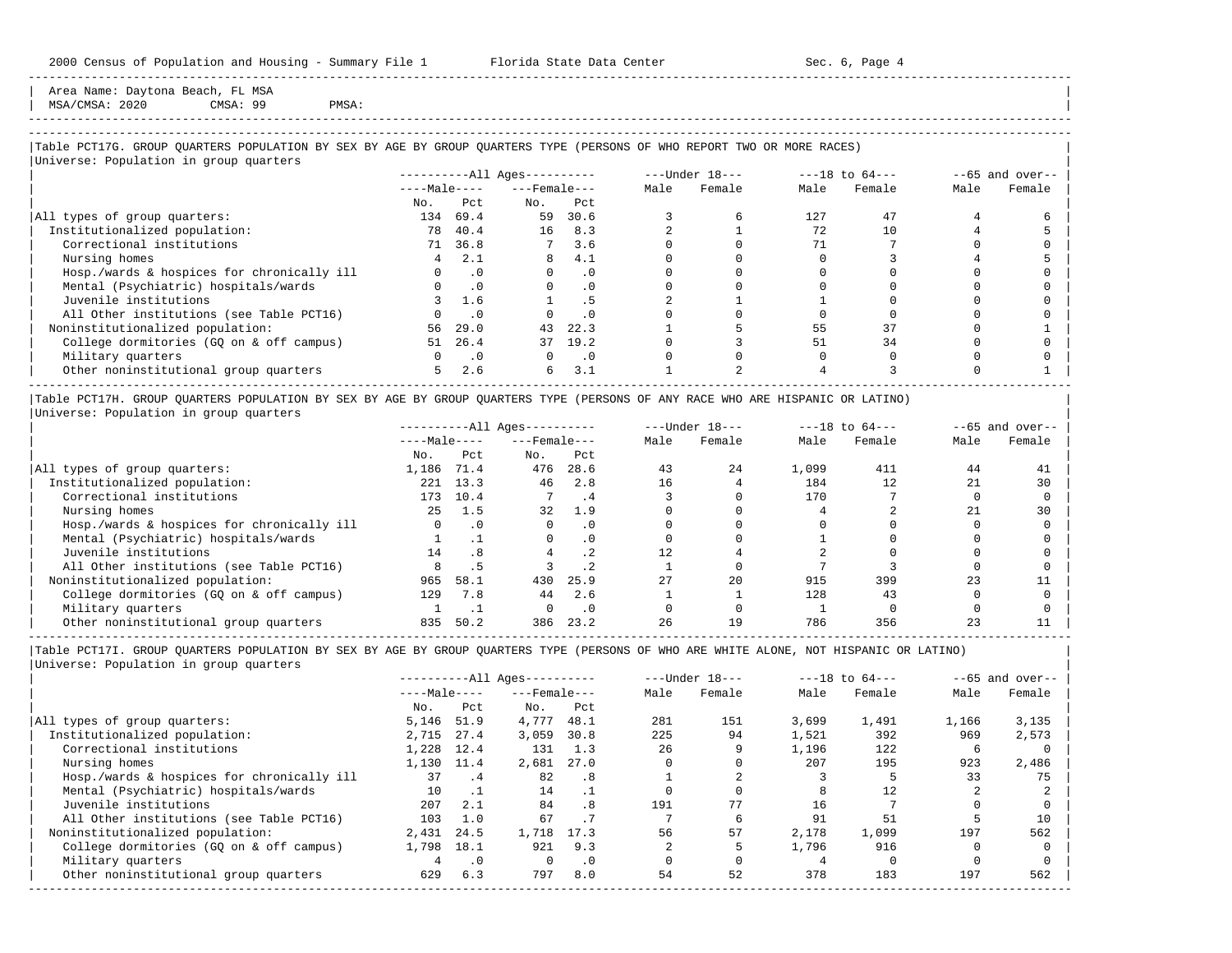2000 Census of Population and Housing - Summary File 1 Telorida State Data Center Sec. 6, Page 1 North Sec. 6, Page

-----------------------------------------------------------------------------------------------------------------------------------------------------

| Area Name: Fort Myers--Cape Coral, FL MSA                                                      |                        |      |                               |                      |                            |                                       |                |                                                    |                |                    |
|------------------------------------------------------------------------------------------------|------------------------|------|-------------------------------|----------------------|----------------------------|---------------------------------------|----------------|----------------------------------------------------|----------------|--------------------|
| MSA/CMSA: 2700<br>CMSA: 99<br>PMSA:                                                            |                        |      |                               |                      |                            |                                       |                |                                                    |                |                    |
|                                                                                                |                        |      |                               |                      |                            |                                       |                |                                                    |                |                    |
| Table PCT16. GROUP QUARTERS POPULATION BY GROUP QUARTERS TYPE                                  |                        |      |                               |                      |                            |                                       |                |                                                    |                |                    |
| Universe: Population in group quarters                                                         |                        |      |                               |                      |                            |                                       |                |                                                    |                |                    |
|                                                                                                |                        |      |                               |                      |                            |                                       |                |                                                    |                |                    |
| Total Group Quarters Population                                                                |                        |      |                               | 5,617                |                            |                                       |                |                                                    |                |                    |
| Institutionalized population:                                                                  |                        |      |                               | 4,188                |                            | Noninstitutionalized population:      |                |                                                    |                | 1,429              |
| Correctional institutions:                                                                     |                        |      |                               | 1,195                |                            |                                       |                | College dormitories (college GQ on and off campus) |                | 238                |
| Federal prisons and detention centers                                                          |                        |      |                               | $\Omega$             |                            | Military quarters:                    |                |                                                    |                | 16                 |
| Halfway houses                                                                                 |                        |      |                               | $\mathbf 0$          | On base:                   |                                       |                |                                                    |                | 6                  |
| Local jails, police lockups, etc.                                                              |                        |      |                               | 655                  |                            |                                       |                | Barracks and other GQ for military personnel       |                | 6                  |
| Military disciplinary barracks                                                                 |                        |      |                               | $\mathbf 0$          |                            |                                       |                | Transient quarters for temporary residents         |                | $\mathbf 0$        |
| State prisons                                                                                  |                        |      |                               | 491                  |                            | Military ships                        |                |                                                    |                | 10                 |
| Other types of correctional institutions                                                       |                        |      |                               | 49                   | Group homes:               |                                       |                |                                                    |                | 179                |
| Nursing homes                                                                                  |                        |      |                               | 2,767                |                            |                                       |                | Homes or halfway houses for drug/alcohol abuse     |                | 13                 |
| Hospitals/wards, hospices, and schools for the handicapped:                                    |                        |      |                               | 78                   |                            | Homes for the mentally ill            |                |                                                    |                | 47                 |
| Hospitals/wards and hospices for chronically ill:                                              |                        |      |                               | $\mathbf 0$          |                            | Homes for the mentally retarded       |                |                                                    |                | 64                 |
| Hospices or homes for chronically ill                                                          |                        |      |                               | $\mathbf 0$          |                            | Homes for the physically handicapped  |                |                                                    |                | $\mathbf 0$        |
| Military hospitals or wards for chronically ill                                                |                        |      |                               | $\mathbf 0$          |                            | Other group homes                     |                |                                                    |                | 55                 |
| Other hospitals or wards for chronically ill                                                   |                        |      |                               | $\mathbf 0$          |                            | Religious group quarters              |                |                                                    |                | $\overline{4}$     |
| Hospitals or wards for drug/alcohol abuse                                                      |                        |      |                               | $\Omega$             |                            | Workers' dormitories:                 |                |                                                    |                | 239                |
| Mental (Psychiatric) hospitals or wards                                                        |                        |      |                               | 78                   |                            |                                       |                | Agriculture workers' dormitories on farms          |                | 235                |
| Schools, hospitals, or wards for the mentally retarded                                         |                        |      |                               | $\mathbf 0$          |                            |                                       |                | Job Corps and vocational training facilities       |                | $\mathbf 0$        |
| Schools, hospitals, or wards for the physically handicapped:                                   |                        |      |                               | $\Omega$             | Other workers' dormitories |                                       | $\overline{4}$ |                                                    |                |                    |
| Institutions for the deaf                                                                      |                        |      |                               | $\Omega$             |                            | Crews of maritime vessels             |                |                                                    |                | $\mathbf 0$        |
| Institutions for the blind                                                                     |                        |      |                               | $\Omega$             |                            | Other nonhousehold living situations  |                |                                                    |                | 15                 |
| Orthopedic wards/institutions for the physically handicapped                                   |                        |      |                               | $\Omega$             |                            | Other noninstitutional group quarters |                |                                                    |                | 738                |
| Wards in general hospitals for patients with no usual home elsewhere                           |                        |      |                               | $\Omega$<br>$\Omega$ |                            |                                       |                |                                                    |                |                    |
| Wards in military hospitls for patients with no usual home elsewhere<br>Juvenile institutions: |                        |      |                               | 148                  |                            |                                       |                |                                                    |                |                    |
| Long-term care:                                                                                |                        |      |                               | 20                   |                            |                                       |                |                                                    |                |                    |
| Homes for abused, dependent, and neglected children                                            |                        |      |                               | 20                   |                            |                                       |                |                                                    |                |                    |
| Residential treatment centers for emotionally disturbed children                               |                        |      |                               | $\Omega$             |                            |                                       |                |                                                    |                |                    |
| Training schools for juvenile delinquents                                                      |                        |      |                               | $\Omega$             |                            |                                       |                |                                                    |                |                    |
| Short-term care, detention or diagnostic centers for delinquent chdrn                          |                        |      |                               | 102                  |                            |                                       |                |                                                    |                |                    |
| Type of juvenile institution unknown                                                           |                        |      |                               | 26                   |                            |                                       |                |                                                    |                |                    |
|                                                                                                |                        |      |                               |                      |                            |                                       |                |                                                    |                |                    |
| Table PCT17. GROUP QUARTERS POPULATION BY SEX BY AGE BY GROUP QUARTERS TYPE                    |                        |      |                               |                      |                            |                                       |                |                                                    |                |                    |
| Universe: Population in group quarters                                                         |                        |      |                               |                      |                            |                                       |                |                                                    |                |                    |
|                                                                                                | $------All Aqes------$ |      |                               |                      |                            | ---Under 18---                        |                | $---18$ to $64---$                                 |                | $- -65$ and over-- |
|                                                                                                | $---Ma$ $e---$<br>No.  | Pct. | $---$ Female $---$<br>$N_O$ . | Pct.                 | Male                       | Female                                | Male           | Female                                             | Male           | Female             |
| All types of group quarters:                                                                   | 2,732 48.6             |      | 2,885 51.4                    |                      | 178                        | 64                                    | 1,720          | 620                                                | 834            | 2,201              |
| Institutionalized population:                                                                  | 1,988 35.4             |      | 2,200 39.2                    |                      | 134                        | 24                                    | 1,113          | 220                                                | 741            | 1,956              |
| Correctional institutions                                                                      | 1,040 18.5             |      |                               | 155 2.8              | 9                          | $\circ$                               | 1,027          | 155                                                | $\overline{4}$ | $\mathbf{0}$       |
| Nursing homes                                                                                  | 775 13.8               |      | 1,992 35.5                    |                      | $\Omega$                   | $\Omega$                              | 49             | 49                                                 | 726            | 1,943              |
|                                                                                                |                        |      |                               |                      |                            |                                       |                |                                                    |                |                    |

|                                            | NO.      | PCL         | NO.   | PCL       |     |    |       |     |     |       |  |
|--------------------------------------------|----------|-------------|-------|-----------|-----|----|-------|-----|-----|-------|--|
| All types of group quarters:               | 2,732    | 48.6        | 2,885 | 51.4      | 178 | 64 | 1,720 | 620 | 834 | 2,201 |  |
| Institutionalized population:              | 1,988    | 35.4        | 2,200 | 39.2      | 134 | 24 | 1,113 | 220 | 741 | 1,956 |  |
| Correctional institutions                  | 1,040    | 18.5        | 155   | 2.8       |     |    | 1,027 | 155 |     |       |  |
| Nursing homes                              | 775      | 13.8        | 1,992 | 35.5      |     |    | 49    | 49  | 726 | 1,943 |  |
| Hosp./wards & hospices for chronically ill | $\Omega$ | .0          |       |           |     |    |       |     |     |       |  |
| Mental (Psychiatric) hospitals/wards       | 41       |             | 37    |           | 12. | 10 | 18    | 14  |     | 13    |  |
| Juvenile institutions                      | 132      | 2.4         | 16    | $\cdot$ 3 | 113 | 14 | 19    |     |     |       |  |
| All Other institutions (see Table PCT16)   |          | $\cdot$ 0   |       |           |     |    |       |     |     |       |  |
| Noninstitutionalized population:           | 744      | 13.2        | 685   | 12.2      | 44  | 40 | 607   | 400 | 93  | 245   |  |
| College dormitories (GO on & off campus)   | 108      | 1.9         | 130   | 2.3       |     |    | 107   | 127 |     |       |  |
| Military quarters                          | 12       | $\cdot$ . 2 |       |           |     |    | 12    |     |     |       |  |
| Other noninstitutional group quarters      | 624      | 11.1        | 551   | 9.8       | 43  | 37 | 488   | 269 | 93  | 245   |  |
|                                            |          |             |       |           |     |    |       |     |     |       |  |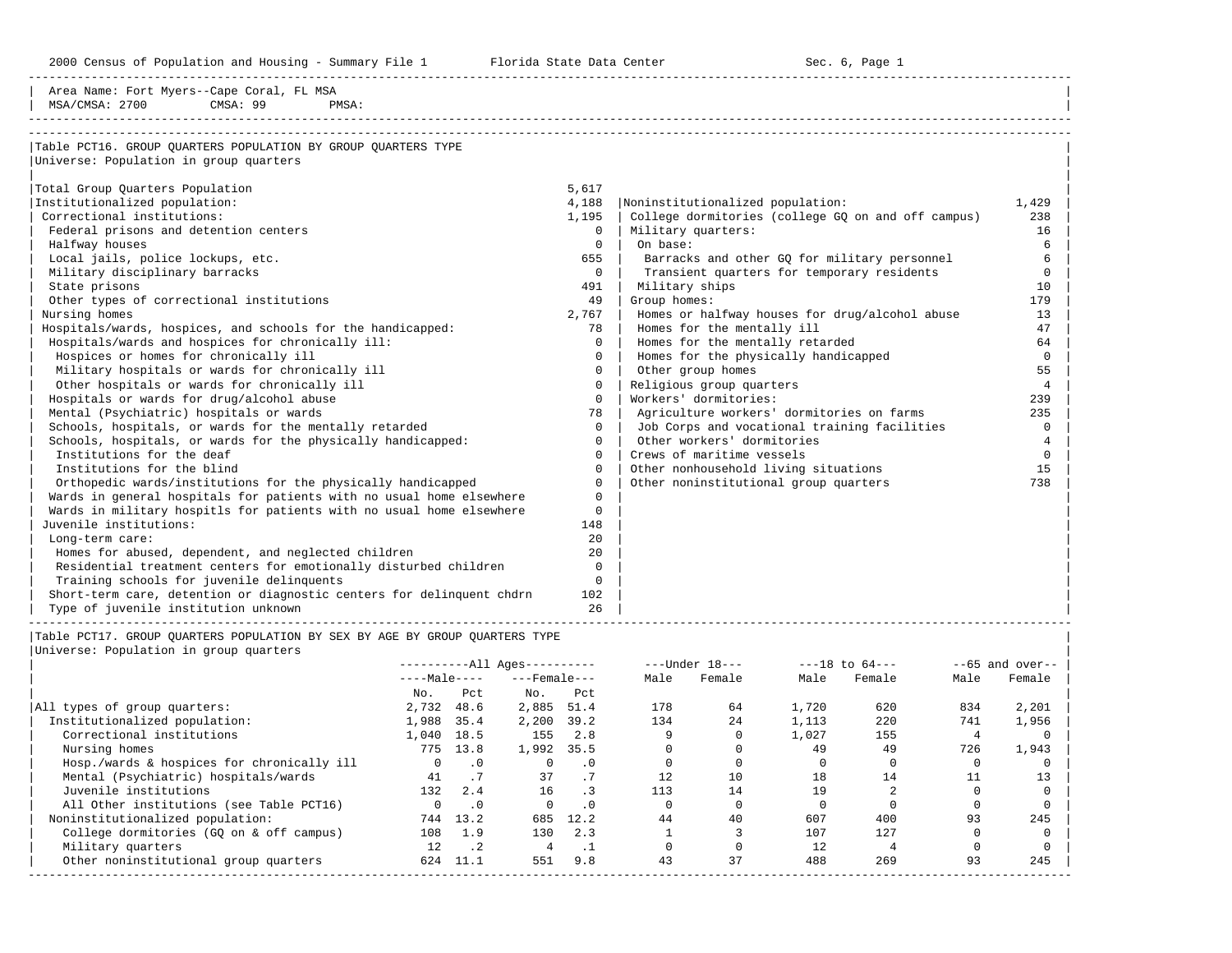Area Name: Fort Myers--Cape Coral, FL MSA | MSA/CMSA: 2700 CMSA: 99 PMSA:

# -----------------------------------------------------------------------------------------------------------------------------------------------------

-----------------------------------------------------------------------------------------------------------------------------------------------------

## |Table PCT17A. GROUP QUARTERS POPULATION BY SEX BY AGE BY GROUP QUARTERS TYPE (PERSONS WHO ARE WHITE ALONE) |

|                                            |              |           | $------All Aqes------$ |           |      | ---Under 18--- |       | $---18$ to $64---$ |      | $--65$ and over-- |
|--------------------------------------------|--------------|-----------|------------------------|-----------|------|----------------|-------|--------------------|------|-------------------|
|                                            | $---Male---$ |           | $---$ Female $---$     |           | Male | Female         | Male  | Female             | Male | Female            |
|                                            | No.          | Pct       | No.                    | Pct       |      |                |       |                    |      |                   |
| All types of group quarters:               | 2,085        | 43.9      | 2,660                  | 56.1      | 117  | 49             | 1,167 | 469                | 801  | 2,142             |
| Institutionalized population:              | 1,510        | 31.8      | 2,082                  | 43.9      | 83   | 17             | 714   | 163                | 713  | 1,902             |
| Correctional institutions                  | 660          | 13.9      | 109                    | 2.3       |      |                | 650   | 109                |      |                   |
| Nursing homes                              | 739          | 15.6      | 1,930                  | 40.7      |      |                | 41    | 41                 | 698  | 1,889             |
| Hosp./wards & hospices for chronically ill |              | .0        | $\Omega$               | . 0       |      |                |       |                    |      |                   |
| Mental (Psychiatric) hospitals/wards       | 37           | .8        | 34                     | . 7       | 10   |                | 16    | 12                 |      | 13                |
| Juvenile institutions                      | 74           | 1.6       | 9                      | $\cdot$ 2 | 67   |                |       |                    |      |                   |
| All Other institutions (see Table PCT16)   |              | $\cdot$ 0 |                        | . 0       |      |                |       |                    |      |                   |
| Noninstitutionalized population:           | 575          | 12.1      | 578                    | 12.2      | 34   | 32             | 453   | 306                | 88   | 240               |
| College dormitories (GQ on & off campus)   | 98           | 2.1       | 102                    | 2.1       |      |                | 97    | 99                 |      |                   |
| Military quarters                          | 10           | $\cdot$ 2 | $\mathfrak{D}$         | $\cdot$ 0 |      |                | 10    |                    |      |                   |
| Other noninstitutional group quarters      | 467          | 9.8       | 474                    | 10.0      | 33   | 29             | 346   | 205                | 88   | 240               |

|Table PCT17B. GROUP QUARTERS POPULATION BY SEX BY AGE BY GROUP QUARTERS TYPE (PERSONS WHO ARE BLACK OR AFRICAN AMERICAN ALONE) | |Universe: Population in group quarters |

|                                            |              | $------All Ages------$ |                    |      | $---Under 18---$ | $---18$ to $64---$ |      | $--65$ and over-- |      |        |
|--------------------------------------------|--------------|------------------------|--------------------|------|------------------|--------------------|------|-------------------|------|--------|
|                                            | $---Male---$ |                        | $---$ Female $---$ |      | Male             | Female             | Male | Female            | Male | Female |
|                                            | No.          | Pct                    | No.                | Pct  |                  |                    |      |                   |      |        |
| All types of group quarters:               | 511          | 74.9                   | 171                | 25.1 | 48               | 11                 | 434  | 112               | 29   | 48     |
| Institutionalized population:              | 444          | 65.1                   | 105                | 15.4 | 45               |                    | 374  | 53                | 25   | 45     |
| Correctional institutions                  | 357          | 52.3                   | 44                 | 6.5  |                  |                    | 355  | 44                |      |        |
| Nursing homes                              | 33           | 4.8                    | 52                 | 7.6  |                  |                    |      |                   |      | 45     |
| Hosp./wards & hospices for chronically ill |              |                        |                    | . 0  |                  |                    |      |                   |      |        |
| Mental (Psychiatric) hospitals/wards       |              | .4                     |                    |      |                  |                    |      |                   |      |        |
| Juvenile institutions                      | 51           | 7.5                    |                    | 1.0  | 41               |                    |      |                   |      |        |
| All Other institutions (see Table PCT16)   |              |                        |                    | . 0  |                  |                    |      |                   |      |        |
| Noninstitutionalized population:           | 67           | 9.8                    | 66                 | 9.7  |                  |                    | 60   | 59                |      |        |
| College dormitories (GO on & off campus)   |              | .4                     | 16                 | 2.3  |                  |                    |      | 16                |      |        |
| Military quarters                          |              | $\cdot$ 0              |                    | . 3  |                  |                    |      |                   |      |        |
| Other noninstitutional group quarters      | 64           | 9.4                    | 48                 | 7.0  |                  |                    | 57   |                   |      |        |

|                                            | $------All Aqes------$ |           |                    |                |      | $---Under 18---$ | $---18$ to $64---$ |        | $--65$ and over-- |        |
|--------------------------------------------|------------------------|-----------|--------------------|----------------|------|------------------|--------------------|--------|-------------------|--------|
|                                            | $---Male---$           |           | $---$ Female $---$ |                | Male | Female           | Male               | Female | Male              | Female |
|                                            | No.                    | Pct       | No.                | Pct            |      |                  |                    |        |                   |        |
| All types of group quarters:               | 6                      | 66.7      |                    | 3, 33.3        |      |                  |                    |        |                   |        |
| Institutionalized population:              | 4                      | 44.4      |                    | $1 \quad 11.1$ |      |                  |                    |        |                   |        |
| Correctional institutions                  |                        | 3, 33.3   |                    | $1 \quad 11.1$ |      |                  |                    |        |                   |        |
| Nursing homes                              |                        | $\cdot$ 0 |                    | . 0            |      |                  |                    |        |                   |        |
| Hosp./wards & hospices for chronically ill |                        | $\cdot$ 0 |                    | . 0            |      |                  |                    |        |                   |        |
| Mental (Psychiatric) hospitals/wards       |                        | $\cdot$ 0 |                    | . 0            |      |                  |                    |        |                   |        |
| Juvenile institutions                      |                        | 11.1      |                    | $\cdot$ 0      |      |                  |                    |        |                   |        |
| All Other institutions (see Table PCT16)   |                        | $\cdot$ 0 |                    |                |      |                  |                    |        |                   |        |
| Noninstitutionalized population:           |                        | 22.2      |                    | 22.2           |      |                  |                    |        |                   |        |
| College dormitories (GQ on & off campus)   |                        | $\cdot$ 0 |                    | $\cdot$ 0      |      |                  |                    |        |                   |        |
| Military quarters                          |                        | $\cdot$ 0 |                    | $\cdot$ 0      |      |                  |                    |        |                   |        |
| Other noninstitutional group quarters      |                        | 22.2      | $\overline{2}$     | 22.2           |      |                  |                    |        |                   |        |
|                                            |                        |           |                    |                |      |                  |                    |        |                   |        |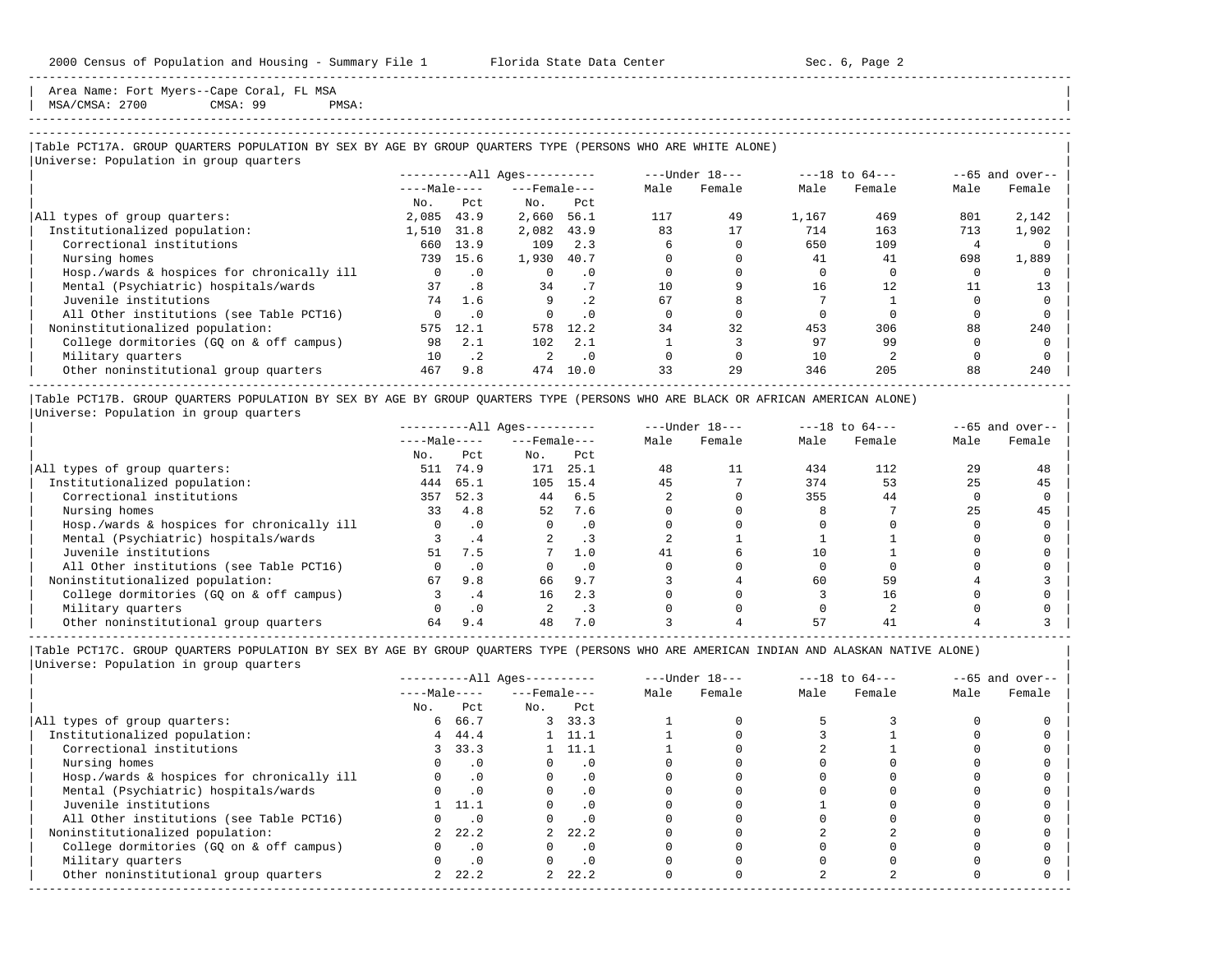Area Name: Fort Myers--Cape Coral, FL MSA | MSA/CMSA: 2700 CMSA: 99 PMSA: |

# -----------------------------------------------------------------------------------------------------------------------------------------------------

-----------------------------------------------------------------------------------------------------------------------------------------------------

## |Table PCT17D. GROUP QUARTERS POPULATION BY SEX BY AGE BY GROUP QUARTERS TYPE (PERSONS WHO ARE ASIAN ALONE) |

|                                            |              |                             | $------All Ages------$ |                             |      | ---Under 18--- |      | $---18$ to $64---$ |      | $--65$ and over-- |
|--------------------------------------------|--------------|-----------------------------|------------------------|-----------------------------|------|----------------|------|--------------------|------|-------------------|
|                                            | $---Male---$ |                             | $---$ Female $---$     |                             | Male | Female         | Male | Female             | Male | Female            |
|                                            | No.          | Pct                         | No.                    | Pct                         |      |                |      |                    |      |                   |
| All types of group quarters:               | 4            | 40.0                        |                        | 660.0                       |      |                |      |                    |      |                   |
| Institutionalized population:              |              | 1 10.0                      |                        | $4 \quad 40.0$              |      |                |      |                    |      |                   |
| Correctional institutions                  |              | 1 10.0                      | $\Omega$               | $\overline{\phantom{0}}$ .0 |      |                |      |                    |      |                   |
| Nursing homes                              |              | . 0                         |                        | 440.0                       |      |                |      |                    |      |                   |
| Hosp./wards & hospices for chronically ill |              | $\cdot$ 0                   | $\Omega$               | $\cdot$ 0                   |      |                |      |                    |      |                   |
| Mental (Psychiatric) hospitals/wards       |              | $\cdot$ 0                   | $\Omega$               | $\cdot$ 0                   |      |                |      |                    |      |                   |
| Juvenile institutions                      |              | $\cdot$ 0                   |                        | .0                          |      |                |      |                    |      |                   |
| All Other institutions (see Table PCT16)   |              | $\cdot$ 0                   |                        | $\cdot$ 0                   |      |                |      |                    |      |                   |
| Noninstitutionalized population:           |              | 30.0                        |                        | 20.0                        |      |                |      |                    |      |                   |
| College dormitories (GO on & off campus)   |              | 2, 20.0                     |                        | 10.0                        |      |                |      |                    |      |                   |
| Military quarters                          |              | $\overline{\phantom{0}}$ .0 |                        | $\overline{\phantom{0}}$ .0 |      |                |      |                    |      |                   |
| Other noninstitutional group quarters      |              | 10.0                        |                        | 10.0                        |      |                |      |                    |      |                   |

|Table PCT17E. GROUP QUARTERS POPULATION BY SEX BY AGE BY GROUP QUARTERS TYPE (PERSONS OF WHO ARE NATIVE HAWAIIAN AND OTHER PACIFIC ISLANDER ALONE) | |Universe: Population in group quarters |

|                                            |              |     | $------All Aqes------$ |     |      | $---Under 18---$ |      | $---18$ to $64---$ |      | $--65$ and over-- |
|--------------------------------------------|--------------|-----|------------------------|-----|------|------------------|------|--------------------|------|-------------------|
|                                            | $---Male---$ |     | $---$ Female $---$     |     | Male | Female           | Male | Female             | Male | Female            |
|                                            | No.          | Pct | No.                    | Pct |      |                  |      |                    |      |                   |
| All types of group quarters:               |              |     |                        |     |      |                  |      |                    |      |                   |
| Institutionalized population:              |              |     |                        |     |      |                  |      |                    |      |                   |
| Correctional institutions                  |              |     |                        |     |      |                  |      |                    |      |                   |
| Nursing homes                              |              |     |                        |     |      |                  |      |                    |      |                   |
| Hosp./wards & hospices for chronically ill |              |     |                        |     |      |                  |      |                    |      |                   |
| Mental (Psychiatric) hospitals/wards       |              |     |                        |     |      |                  |      |                    |      |                   |
| Juvenile institutions                      |              |     |                        |     |      |                  |      |                    |      |                   |
| All Other institutions (see Table PCT16)   |              |     |                        |     |      |                  |      |                    |      |                   |
| Noninstitutionalized population:           |              |     |                        |     |      |                  |      |                    |      |                   |
| College dormitories (GO on & off campus)   |              |     |                        |     |      |                  |      |                    |      |                   |
| Military quarters                          |              |     |                        |     |      |                  |      |                    |      |                   |
| Other noninstitutional group quarters      |              |     |                        |     |      |                  |      |                    |      |                   |

|Table PCT17F. GROUP QUARTERS POPULATION BY SEX BY AGE BY GROUP QUARTERS TYPE (PERSONS WHO ARE SOME OTHER RACE ALONE) |

|                                            |              | $------All Ages------$ |                    |           |      | $---Under 18---$ |      | $---18$ to $64---$ |      | $--65$ and over-- |
|--------------------------------------------|--------------|------------------------|--------------------|-----------|------|------------------|------|--------------------|------|-------------------|
|                                            | $---Male---$ |                        | $---$ Female $---$ |           | Male | Female           | Male | Female             | Male | Female            |
|                                            | No.          | Pct                    | No.                | Pct       |      |                  |      |                    |      |                   |
| All types of group quarters:               | 85           | 78.7                   | 23                 | 21.3      |      |                  | 74   | 18                 |      |                   |
| Institutionalized population:              |              | 6.5                    |                    | 2.8       |      |                  |      |                    |      |                   |
| Correctional institutions                  |              | . 9                    |                    | $\cdot$ 0 |      |                  |      |                    |      |                   |
| Nursing homes                              |              | 1.9                    | $2^{\circ}$        | 1.9       |      |                  |      |                    |      |                   |
| Hosp./wards & hospices for chronically ill |              | $\cdot$ 0              |                    | $\cdot$ 0 |      |                  |      |                    |      |                   |
| Mental (Psychiatric) hospitals/wards       |              | . 9                    |                    | . 9       |      |                  |      |                    |      |                   |
| Juvenile institutions                      |              | 2.8                    |                    | $\cdot$ 0 |      |                  |      |                    |      |                   |
| All Other institutions (see Table PCT16)   |              | $\cdot$ 0              |                    | $\cdot$ 0 |      |                  |      |                    |      |                   |
| Noninstitutionalized population:           | 78           | 72.2                   |                    | 20 18.5   |      |                  | 72   |                    |      |                   |
| College dormitories (GQ on & off campus)   |              | $\cdot$ 0              |                    | 1.9       |      |                  |      |                    |      |                   |
| Military quarters                          |              | .0                     |                    | $\cdot$ 0 |      |                  |      |                    |      |                   |
| Other noninstitutional group quarters      | 78           | 72.2                   | 18                 | 16.7      |      |                  | 72   |                    |      |                   |
|                                            |              |                        |                    |           |      |                  |      |                    |      |                   |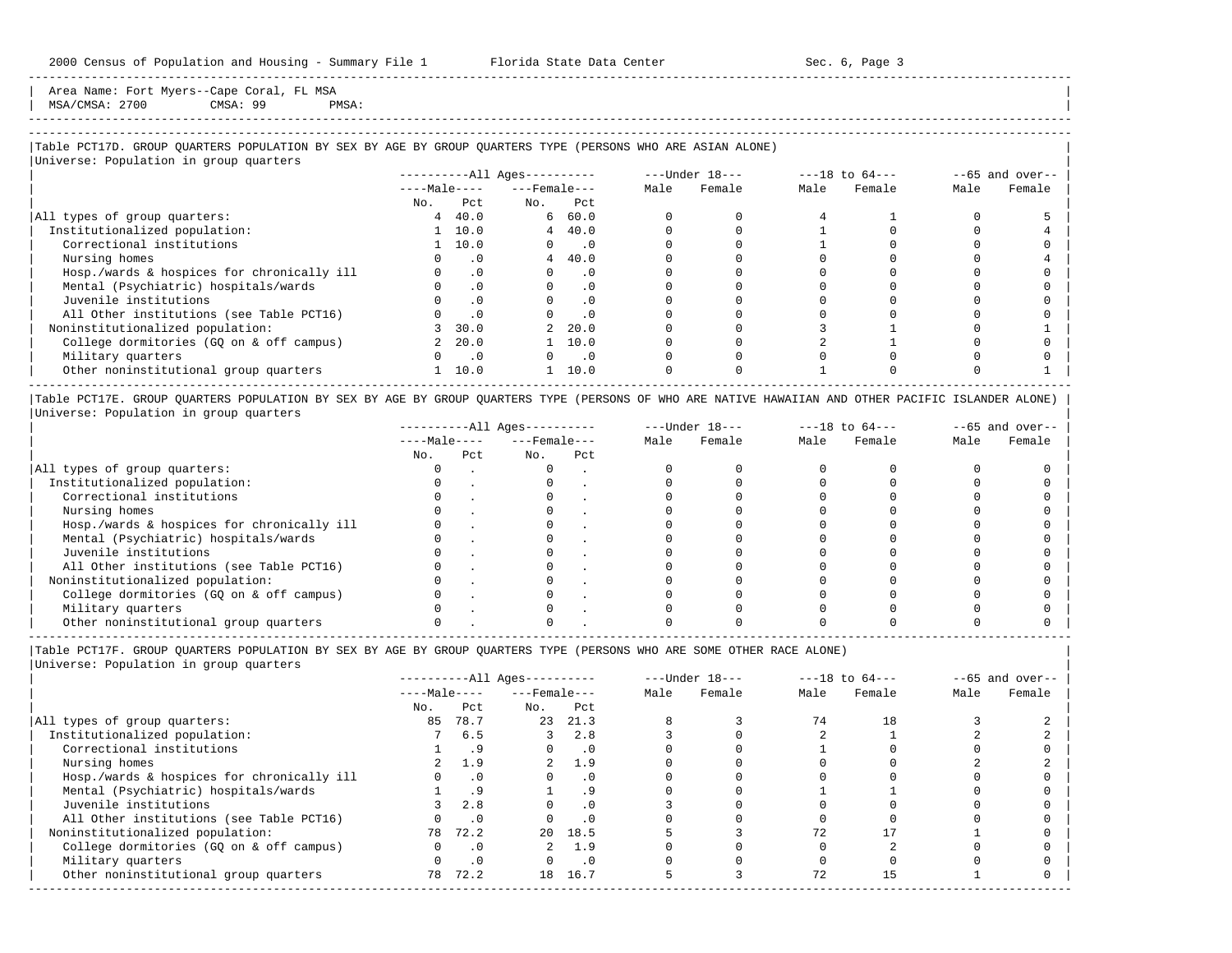Area Name: Fort Myers--Cape Coral, FL MSA MSA/CMSA: 2700 CMSA: 99 PMSA:

-----------------------------------------------------------------------------------------------------------------------------------------------------

## |Table PCT17G. GROUP QUARTERS POPULATION BY SEX BY AGE BY GROUP QUARTERS TYPE (PERSONS OF WHO REPORT TWO OR MORE RACES) |

|                                            |                 |           | $------All Ages------$ |               |      | $---Under 18---$ |      | $---18$ to $64---$ |      | $--65$ and over-- |
|--------------------------------------------|-----------------|-----------|------------------------|---------------|------|------------------|------|--------------------|------|-------------------|
|                                            | $---Male---$    |           | $---$ Female $---$     |               | Male | Female           | Male | Female             | Male | Female            |
|                                            | No.             | Pct       | No.                    | Pct           |      |                  |      |                    |      |                   |
| All types of group quarters:               | 41              | 65.1      | 22                     | 34.9          |      |                  | 36   |                    |      |                   |
| Institutionalized population:              | 22              | 34.9      | 5.                     | 7.9           |      |                  | 19   |                    |      |                   |
| Correctional institutions                  | 18              | 28.6      |                        | $1 \quad 1.6$ |      |                  | 18   |                    |      |                   |
| Nursing homes                              |                 | 1.6       |                        | 6.3           |      |                  |      |                    |      |                   |
| Hosp./wards & hospices for chronically ill |                 | $\cdot$ 0 | $\Omega$               | . 0           |      |                  |      |                    |      |                   |
| Mental (Psychiatric) hospitals/wards       |                 | $\cdot$ 0 |                        | $\cdot$ 0     |      |                  |      |                    |      |                   |
| Juvenile institutions                      |                 | 4.8       |                        | . 0           |      |                  |      |                    |      |                   |
| All Other institutions (see Table PCT16)   |                 | $\cdot$ 0 |                        | $\cdot$ 0     |      |                  |      |                    |      |                   |
| Noninstitutionalized population:           | 19              | 30.2      | 17                     | 27.0          |      |                  |      | 15                 |      |                   |
| College dormitories (GO on & off campus)   |                 | 7.9       |                        | 9, 14.3       |      |                  |      |                    |      |                   |
| Military quarters                          |                 | 3.2       | $\Omega$               | $\cdot$ 0     |      |                  |      |                    |      |                   |
| Other noninstitutional group quarters      | 12 <sup>7</sup> | 19.0      | 8                      | 12.7          |      |                  |      |                    |      |                   |

|Table PCT17H. GROUP QUARTERS POPULATION BY SEX BY AGE BY GROUP QUARTERS TYPE (PERSONS OF ANY RACE WHO ARE HISPANIC OR LATINO) | |Universe: Population in group quarters |

|                                            |              | $------All Ages------$ |                    |           | $---Under 18---$ | $---18$ to $64---$ |      | $--65$ and over-- |      |        |
|--------------------------------------------|--------------|------------------------|--------------------|-----------|------------------|--------------------|------|-------------------|------|--------|
|                                            | $---Male---$ |                        | $---$ Female $---$ |           | Male             | Female             | Male | Female            | Male | Female |
|                                            | No.          | Pct                    | No.                | Pct       |                  |                    |      |                   |      |        |
| All types of group quarters:               | 385          | 76.4                   | 119                | 23.6      | 50               | 28                 | 320  |                   | 15   | 18     |
| Institutionalized population:              | 167          | 33.1                   | 2.2 <sub>1</sub>   | 4.4       | 19               |                    | 135  |                   |      | 16     |
| Correctional institutions                  | 132          | 26.2                   |                    | .8        |                  |                    | 129  |                   |      |        |
| Nursing homes                              | 12.          | 2.4                    | 17                 | 3.4       |                  |                    |      |                   |      | 16     |
| Hosp./wards & hospices for chronically ill |              | $\cdot$ 0              |                    |           |                  |                    |      |                   |      |        |
| Mental (Psychiatric) hospitals/wards       |              |                        |                    |           |                  |                    |      |                   |      |        |
| Juvenile institutions                      | 2.2.         | 4.4                    |                    |           |                  |                    |      |                   |      |        |
| All Other institutions (see Table PCT16)   |              | $\cdot$ 0              |                    |           |                  |                    |      |                   |      |        |
| Noninstitutionalized population:           | 218          | 43.3                   | 97                 | 19.2      |                  | 28                 | 185  | 67                |      |        |
| College dormitories (GQ on & off campus)   | 10           | 2.0                    | 12 <sup>°</sup>    | 2.4       |                  |                    |      | 12.               |      |        |
| Military quarters                          |              | $\cdot$ 0              |                    | $\cdot$ 0 |                  |                    |      |                   |      |        |
| Other noninstitutional group quarters      | 208          | 41.3                   | 85                 | 16.9      |                  | 28                 | 175  |                   |      |        |

-----------------------------------------------------------------------------------------------------------------------------------------------------

|                                            |              |           | $------All Aqes------$ |           |      | $---Under 18---$ |      | $---18$ to $64---$ |      | $--65$ and over-- |
|--------------------------------------------|--------------|-----------|------------------------|-----------|------|------------------|------|--------------------|------|-------------------|
|                                            | $---Male---$ |           | $---$ Female $---$     |           | Male | Female           | Male | Female             | Male | Female            |
|                                            | No.          | Pct       | No.                    | Pct       |      |                  |      |                    |      |                   |
| All types of group quarters:               | 1,810        | 41.3      | 2,577                  | 58.7      | 78   | 25               | 943  | 424                | 789  | 2,128             |
| Institutionalized population:              | 1,363        | 31.1      | 2,065                  | 47.1      | 68   | 17               | 593  | 158                | 702  | 1,890             |
| Correctional institutions                  |              | 541 12.3  | 105                    | 2.4       |      |                  | 534  | 105                |      |                   |
| Nursing homes                              | 729          | 16.6      | 1,917                  | 43.7      |      |                  | 40   | 40                 | 689  | 1,877             |
| Hosp./wards & hospices for chronically ill | 0            | $\cdot$ 0 |                        | $\cdot$ 0 |      |                  |      |                    |      |                   |
| Mental (Psychiatric) hospitals/wards       | 37           | .8        | 34                     | .8        | 10   |                  | 16   | 12                 |      | 13                |
| Juvenile institutions                      | 56           | 1.3       | 9                      | .2        | 53   |                  |      |                    |      |                   |
| All Other institutions (see Table PCT16)   |              | $\cdot$ 0 |                        | . 0       |      |                  |      |                    |      |                   |
| Noninstitutionalized population:           | 447          | 10.2      | 512                    | 11.7      | 10   |                  | 350  | 266                | 87   | 238               |
| College dormitories (GO on & off campus)   | 91           | 2.1       | 100                    | 2.3       |      |                  | 90   | 97                 |      |                   |
| Military quarters                          | 10           | $\cdot$ 2 | $\mathfrak{D}$         | $\cdot$ 0 |      |                  | 10   |                    |      |                   |
| Other noninstitutional group quarters      | 346          | 7.9       | 410                    | 9.3       |      |                  | 250  | 167                | 87   | 238               |
|                                            |              |           |                        |           |      |                  |      |                    |      |                   |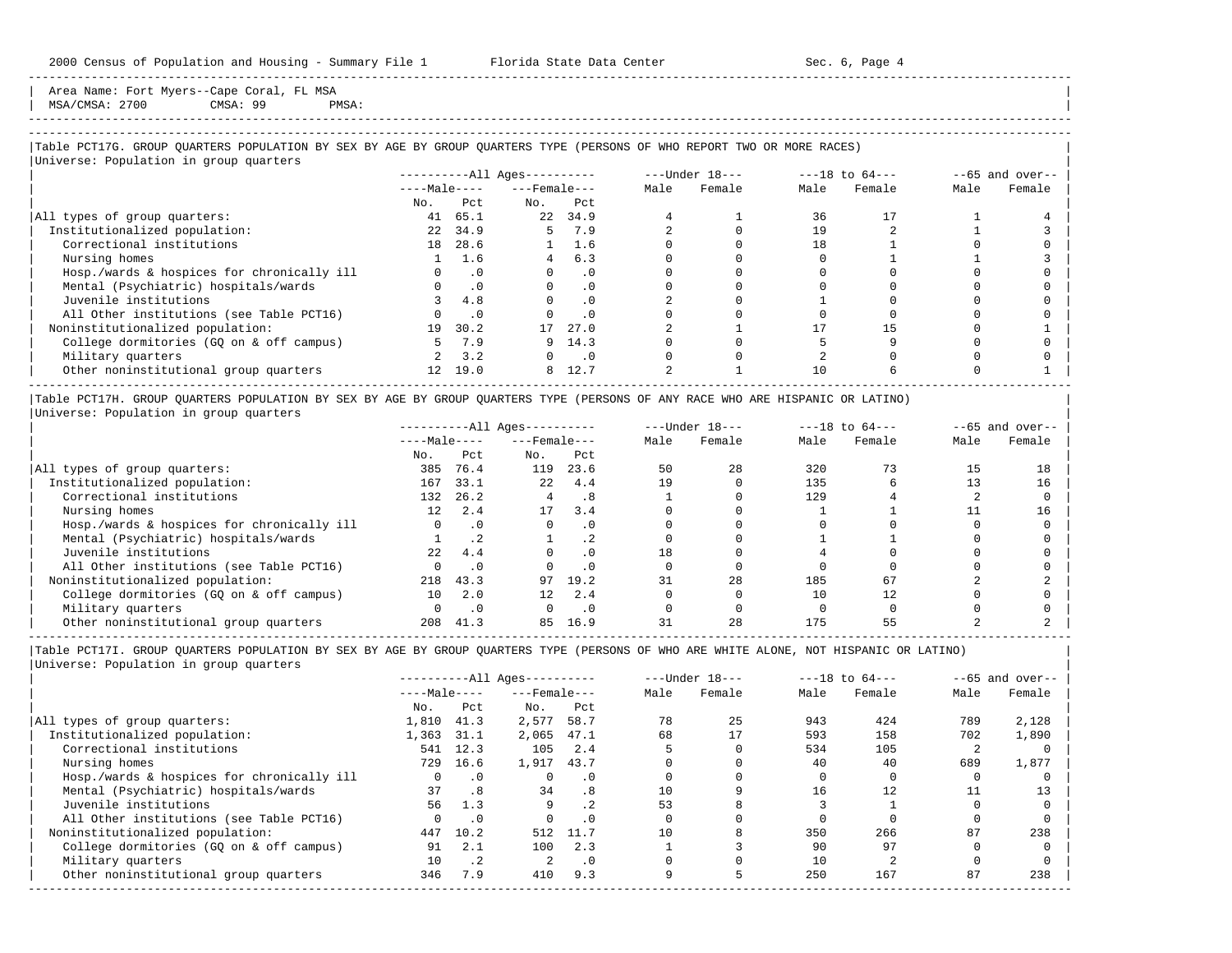2000 Census of Population and Housing - Summary File 1 Telorida State Data Center Sec. 6, Page 1 North Sec. 6, Page

| Area Name: Fort Pierce--Port St. Lucie, FL MSA<br>MSA/CMSA: 2710<br>CMSA: 99<br>PMSA:                   |                 |                                                    |                |
|---------------------------------------------------------------------------------------------------------|-----------------|----------------------------------------------------|----------------|
| Table PCT16. GROUP OUARTERS POPULATION BY GROUP OUARTERS TYPE<br>Universe: Population in group quarters |                 |                                                    |                |
| Total Group Quarters Population                                                                         | 6,068           |                                                    |                |
| Institutionalized population:                                                                           | 4,272           | Noninstitutionalized population:                   | 1,796          |
| Correctional institutions:                                                                              | 2,479           | College dormitories (college GQ on and off campus) | 203            |
| Federal prisons and detention centers                                                                   | $\Omega$        | Military quarters:                                 | 7              |
| Halfway houses                                                                                          | 96              | On base:                                           | 3              |
| Local jails, police lockups, etc.                                                                       | 1,267           | Barracks and other GQ for military personnel       | 3              |
| Military disciplinary barracks                                                                          | $\Omega$        | Transient quarters for temporary residents         | $\cap$         |
| State prisons                                                                                           | 1,116           | Military ships                                     | $\overline{4}$ |
| Other types of correctional institutions                                                                | $\Omega$        | Group homes:                                       | 303            |
| Nursing homes                                                                                           | 1,654           | Homes or halfway houses for drug/alcohol abuse     | 209            |
| Hospitals/wards, hospices, and schools for the handicapped:                                             | 22              | Homes for the mentally ill                         | 26             |
| Hospitals/wards and hospices for chronically ill:                                                       | 13 <sup>1</sup> | Homes for the mentally retarded                    | 46             |
| Hospices or homes for chronically ill                                                                   | 13              | Homes for the physically handicapped               | $\Omega$       |
| Military hospitals or wards for chronically ill                                                         | $\Omega$        | Other group homes                                  | 22             |
| Other hospitals or wards for chronically ill                                                            | $\mathbf 0$     | Religious group quarters                           | 6              |
| Hospitals or wards for drug/alcohol abuse                                                               | $\Omega$        | Workers' dormitories:                              | 193            |
| Mental (Psychiatric) hospitals or wards                                                                 | 8               | Agriculture workers' dormitories on farms          | 107            |
| Schools, hospitals, or wards for the mentally retarded                                                  | $\Omega$        | Job Corps and vocational training facilities       | $\circ$        |
| Schools, hospitals, or wards for the physically handicapped:                                            | $\Omega$        | Other workers' dormitories                         | 86             |
| Institutions for the deaf                                                                               | $\Omega$        | Crews of maritime vessels                          | $\Omega$       |
| Institutions for the blind                                                                              | $\Omega$        | Other nonhousehold living situations               | 83             |
| Orthopedic wards/institutions for the physically handicapped                                            | $\Omega$        | Other noninstitutional group quarters              | 1,001          |
| Wards in general hospitals for patients with no usual home elsewhere                                    | $\mathbf{1}$    |                                                    |                |
| Wards in military hospitls for patients with no usual home elsewhere                                    | $\mathbf 0$     |                                                    |                |
| Juvenile institutions:                                                                                  | 117             |                                                    |                |
| Long-term care:                                                                                         | 24              |                                                    |                |
| Homes for abused, dependent, and neglected children                                                     | 12              |                                                    |                |
| Residential treatment centers for emotionally disturbed children                                        | $\Omega$        |                                                    |                |
| Training schools for juvenile delinquents                                                               | 12              |                                                    |                |
| Short-term care, detention or diagnostic centers for delinquent chdrn                                   | 53              |                                                    |                |
| Type of juvenile institution unknown                                                                    | 40              |                                                    |                |

|Table PCT17. GROUP QUARTERS POPULATION BY SEX BY AGE BY GROUP QUARTERS TYPE |

| Universe: Population in group quarters |  |
|----------------------------------------|--|
|                                        |  |

|                                            | $------All Aqes------$ |           |                    |           |      | $---Under 18---$ |       | $---18$ to $64---$ |      | $--65$ and over-- |
|--------------------------------------------|------------------------|-----------|--------------------|-----------|------|------------------|-------|--------------------|------|-------------------|
|                                            | $---Male---$           |           | $---$ Female $---$ |           | Male | Female           | Male  | Female             | Male | Female            |
|                                            | No.                    | Pct       | No.                | Pct       |      |                  |       |                    |      |                   |
| All types of group quarters:               | 3,789                  | 62.4      | 2,279              | 37.6      | 153  | 85               | 2,958 | 528                | 678  | 1,666             |
| Institutionalized population:              | 2,865                  | 47.2      | 1,407              | 23.2      | 90   | 34               | 2,325 | 205                | 450  | 1,168             |
| Correctional institutions                  | 2,314                  | 38.1      | 165                | 2.7       | 14   |                  | 2,284 | 165                | 16   |                   |
| Nursing homes                              | 458                    | 7.5       | 1,196              | 19.7      |      |                  | 30    | 40                 | 428  | 1,156             |
| Hosp./wards & hospices for chronically ill |                        | $\cdot$ 0 | 11                 | .2        |      |                  |       |                    |      |                   |
| Mental (Psychiatric) hospitals/wards       |                        |           | 0                  | $\cdot$ 0 |      |                  |       |                    |      |                   |
| Juvenile institutions                      | 83                     | 1.4       | 34                 | .6        | 76   | 34               |       |                    |      |                   |
| All Other institutions (see Table PCT16)   |                        | $\cdot$ 0 |                    | $\cdot$ 0 |      |                  |       |                    |      |                   |
| Noninstitutionalized population:           | 924                    | 15.2      |                    | 872 14.4  | 63   | 51               | 633   | 323                | 228  | 498               |
| College dormitories (GO on & off campus)   | 93                     | 1.5       | 110                | 1.8       |      |                  | 91    | 107                |      |                   |
| Military quarters                          |                        |           | $\Omega$           | $\cdot$ 0 |      |                  |       |                    |      |                   |
| Other noninstitutional group quarters      | 824                    | 13.6      |                    | 762 12.6  | 61   | 48               | 535   | 216                | 228  | 498               |
|                                            |                        |           |                    |           |      |                  |       |                    |      |                   |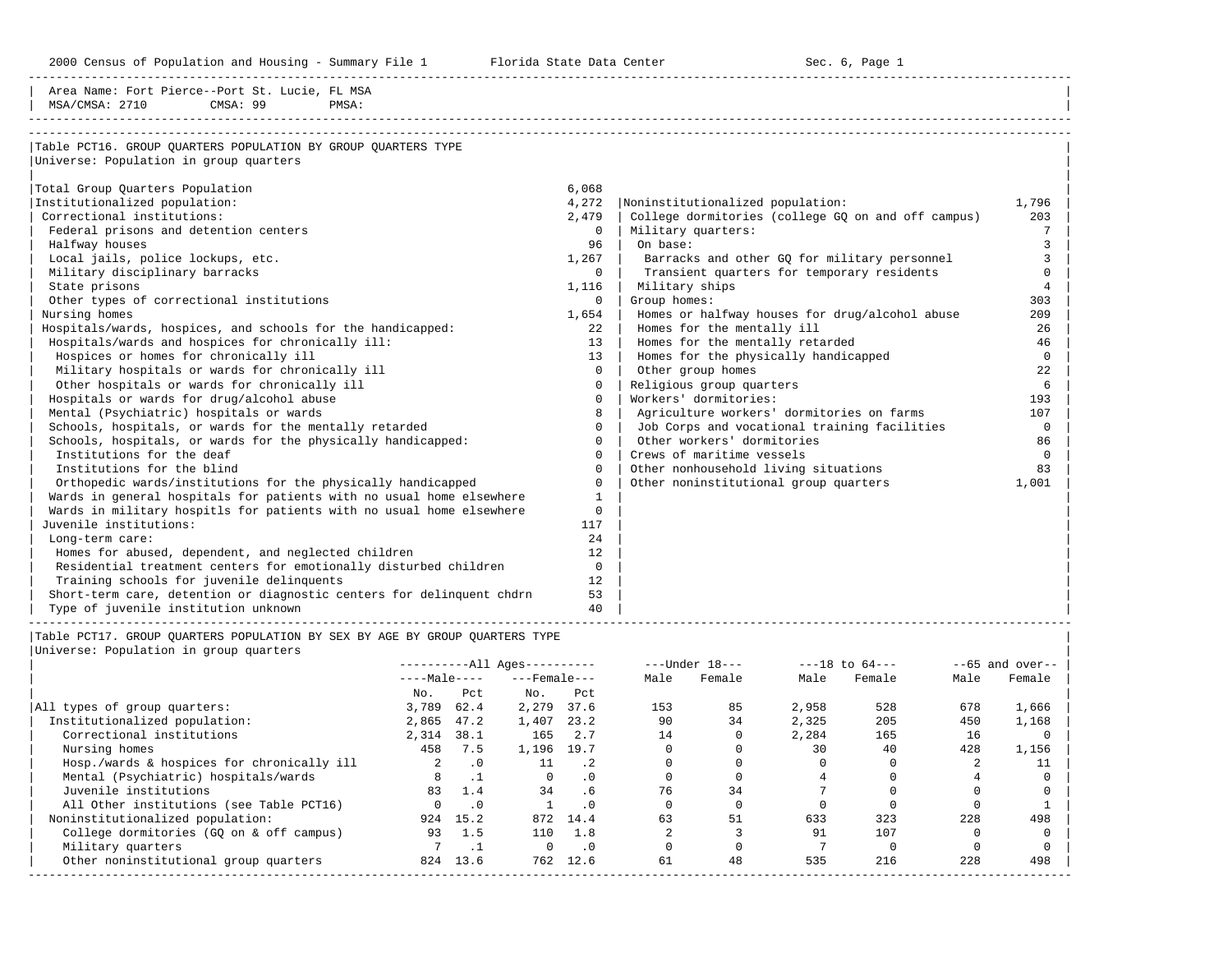Area Name: Fort Pierce--Port St. Lucie, FL MSA | MSA/CMSA: 2710 CMSA: 99 PMSA: |

# -----------------------------------------------------------------------------------------------------------------------------------------------------

-----------------------------------------------------------------------------------------------------------------------------------------------------

## |Table PCT17A. GROUP QUARTERS POPULATION BY SEX BY AGE BY GROUP QUARTERS TYPE (PERSONS WHO ARE WHITE ALONE) |

|                                            |                      |           | $------All Aqes------$ |           |      | ---Under 18--- |       | $---18$ to $64---$ |      | $--65$ and over-- |
|--------------------------------------------|----------------------|-----------|------------------------|-----------|------|----------------|-------|--------------------|------|-------------------|
|                                            | $---Male---$         |           | $---$ Female $---$     |           | Male | Female         | Male  | Female             | Male | Female            |
|                                            | No.                  | Pct       | No.                    | Pct       |      |                |       |                    |      |                   |
| All types of group quarters:               | 2,187                | 52.7      | 1,966                  | 47.3      | 68   | 53             | 1,523 | 371                | 596  | 1,542             |
| Institutionalized population:              | 1,549                | 37.3      | 1,251                  | 30.1      | 36   | 21             | 1,097 | 126                | 416  | 1,104             |
| Correctional institutions                  | 1,081                | 26.0      | 93                     | 2.2       |      |                | 1,066 | 93                 | 11   |                   |
| Nursing homes                              | 424                  | 10.2      | 1,125                  | 27.1      |      |                | 23    | 33                 | 401  | 1,092             |
| Hosp./wards & hospices for chronically ill | $\mathbf{2}^{\circ}$ | $\cdot$ 0 | 11                     |           |      |                |       |                    |      |                   |
| Mental (Psychiatric) hospitals/wards       |                      |           | $\Omega$               | . 0       |      |                |       |                    |      |                   |
| Juvenile institutions                      | 37                   | .9        | 21                     | . 5       | 32   | 21             |       |                    |      |                   |
| All Other institutions (see Table PCT16)   |                      | $\cdot$ 0 |                        | . 0       |      |                |       |                    |      |                   |
| Noninstitutionalized population:           | 638                  | 15.4      | 715                    | 17.2      | 32   | 32             | 426   | 245                | 180  | 438               |
| College dormitories (GQ on & off campus)   | 64                   | 1.5       | 87                     | 2.1       |      |                | 63    | 84                 |      |                   |
| Military quarters                          |                      | $\cdot$ 2 | $\Omega$               | $\cdot$ 0 |      |                |       |                    |      |                   |
| Other noninstitutional group quarters      | 567                  | 13.7      | 628                    | 15.1      | 31   | 29             | 356   | 161                | 180  | 438               |

|Table PCT17B. GROUP QUARTERS POPULATION BY SEX BY AGE BY GROUP QUARTERS TYPE (PERSONS WHO ARE BLACK OR AFRICAN AMERICAN ALONE) | |Universe: Population in group quarters |

|                                            |              |           | $------All Ages------$ |      |      | $---Under 18---$ |       | $---18$ to $64---$ |      | $--65$ and over-- |
|--------------------------------------------|--------------|-----------|------------------------|------|------|------------------|-------|--------------------|------|-------------------|
|                                            | $---Male---$ |           | $---$ Female $---$     |      | Male | Female           | Male  | Female             | Male | Female            |
|                                            | No.          | Pct       | No.                    | Pct  |      |                  |       |                    |      |                   |
| All types of group quarters:               | 1,466        | 84.6      | 266                    | 15.4 | 66   | 21               | 1,323 | 128                |      | 117               |
| Institutionalized population:              | 1,254        | 72.4      | 139                    | 8.0  | 50   |                  | 1,172 | 74                 | 32   | 57                |
| Correctional institutions                  | 1,180        | 68.1      | 68                     | 3.9  | 10   |                  | 1,165 | 68                 |      |                   |
| Nursing homes                              | 30           | 1.7       | 63                     | 3.6  |      |                  |       |                    |      | 57                |
| Hosp./wards & hospices for chronically ill |              |           |                        | . 0  |      |                  |       |                    |      |                   |
| Mental (Psychiatric) hospitals/wards       |              |           |                        |      |      |                  |       |                    |      |                   |
| Juvenile institutions                      | 42           | 2.4       |                        |      | 40   |                  |       |                    |      |                   |
| All Other institutions (see Table PCT16)   |              |           |                        | . 0  |      |                  |       |                    |      |                   |
| Noninstitutionalized population:           | 212          | 12.2      | 127                    | 7.3  | 16   | 13               | 151   | 54                 | 45   | 60                |
| College dormitories (GO on & off campus)   | 18           | 1.0       |                        |      |      |                  | 18    |                    |      |                   |
| Military quarters                          |              | $\cdot$ 0 |                        | . 0  |      |                  |       |                    |      |                   |
| Other noninstitutional group quarters      | 194          |           | 118                    | 6.8  | 16   |                  | 133   |                    |      | 60                |

-----------------------------------------------------------------------------------------------------------------------------------------------------

|                                            |              |           | $------All Aqes------$ |            |      | $---Under 18---$ |      | $---18$ to $64---$ |      | $--65$ and over-- |
|--------------------------------------------|--------------|-----------|------------------------|------------|------|------------------|------|--------------------|------|-------------------|
|                                            | $---Male---$ |           | $---$ Female $---$     |            | Male | Female           | Male | Female             | Male | Female            |
|                                            | No.          | Pct       | No.                    | Pct        |      |                  |      |                    |      |                   |
| All types of group quarters:               |              | 15 62.5   |                        | 9 37.5     |      |                  |      |                    |      |                   |
| Institutionalized population:              |              | 9 37.5    |                        | 6, 25.0    |      |                  |      |                    |      |                   |
| Correctional institutions                  |              | 8 33.3    |                        | $2 \t 8.3$ |      |                  |      |                    |      |                   |
| Nursing homes                              |              | 4.2       |                        | 3, 12.5    |      |                  |      |                    |      |                   |
| Hosp./wards & hospices for chronically ill |              | .0        |                        | . 0        |      |                  |      |                    |      |                   |
| Mental (Psychiatric) hospitals/wards       |              | $\cdot$ 0 |                        | $\cdot$ 0  |      |                  |      |                    |      |                   |
| Juvenile institutions                      |              | .0        |                        | 4.2        |      |                  |      |                    |      |                   |
| All Other institutions (see Table PCT16)   |              |           |                        | . 0        |      |                  |      |                    |      |                   |
| Noninstitutionalized population:           | 6.           | 25.0      |                        | 3, 12.5    |      |                  |      |                    |      |                   |
| College dormitories (GO on & off campus)   |              | 8.3       |                        | $\cdot$ 0  |      |                  |      |                    |      |                   |
| Military quarters                          |              | $\cdot$ 0 |                        | $\cdot$ 0  |      |                  |      |                    |      |                   |
| Other noninstitutional group quarters      | 4            | 16.7      |                        | 3, 12.5    |      |                  |      |                    |      |                   |
|                                            |              |           |                        |            |      |                  |      |                    |      |                   |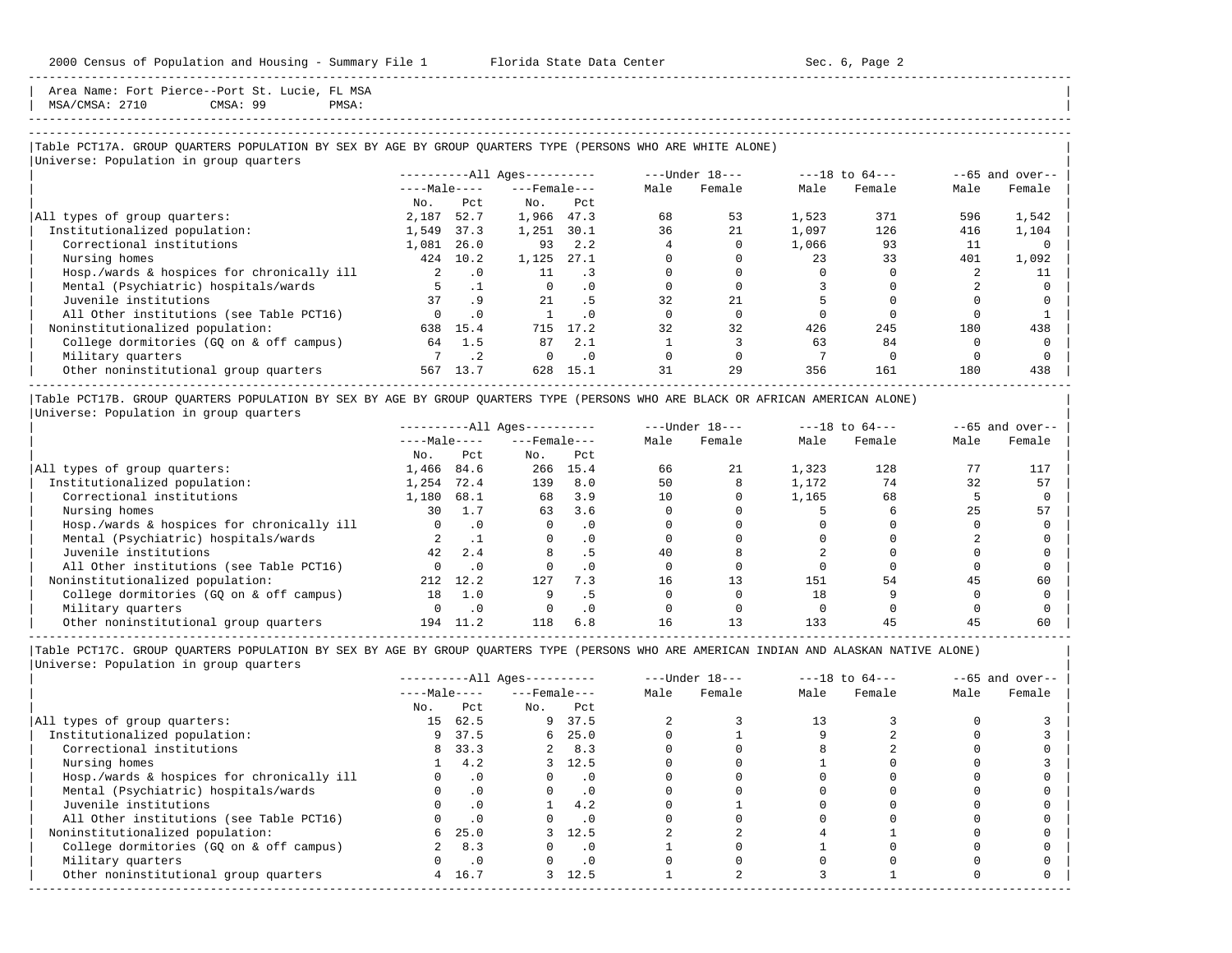Area Name: Fort Pierce--Port St. Lucie, FL MSA | MSA/CMSA: 2710 CMSA: 99 PMSA: |

# -----------------------------------------------------------------------------------------------------------------------------------------------------

-----------------------------------------------------------------------------------------------------------------------------------------------------

## |Table PCT17D. GROUP QUARTERS POPULATION BY SEX BY AGE BY GROUP QUARTERS TYPE (PERSONS WHO ARE ASIAN ALONE) |

|                                            |              |           | $------All Ages------$ |           |      | ---Under 18--- |      | $---18$ to $64---$ |      | $--65$ and over-- |
|--------------------------------------------|--------------|-----------|------------------------|-----------|------|----------------|------|--------------------|------|-------------------|
|                                            | $---Male---$ |           | $---$ Female $---$     |           | Male | Female         | Male | Female             | Male | Female            |
|                                            | No.          | Pct       | No.                    | Pct       |      |                |      |                    |      |                   |
| All types of group quarters:               |              | 640.0     |                        | 960.0     |      |                |      |                    |      |                   |
| Institutionalized population:              |              | 2 13.3    |                        | 2, 13.3   |      |                |      |                    |      |                   |
| Correctional institutions                  |              | 2, 13.3   | $\Omega$               | $\cdot$ 0 |      |                |      |                    |      |                   |
| Nursing homes                              |              | . 0       |                        | .0        |      |                |      |                    |      |                   |
| Hosp./wards & hospices for chronically ill |              | $\cdot$ 0 | $\Omega$               | $\cdot$ 0 |      |                |      |                    |      |                   |
| Mental (Psychiatric) hospitals/wards       |              | $\cdot$ 0 | $\Omega$               | $\cdot$ 0 |      |                |      |                    |      |                   |
| Juvenile institutions                      |              | $\cdot$ 0 |                        | 2, 13.3   |      |                |      |                    |      |                   |
| All Other institutions (see Table PCT16)   |              | $\cdot$ 0 |                        | $\cdot$ 0 |      |                |      |                    |      |                   |
| Noninstitutionalized population:           | 4            | 26.7      |                        | 7 46.7    |      |                |      |                    |      |                   |
| College dormitories (GQ on & off campus)   |              | $\cdot$ 0 |                        | 640.0     |      |                |      |                    |      |                   |
| Military quarters                          |              | $\cdot$ 0 | $\Omega$               | $\cdot$ 0 |      |                |      |                    |      |                   |
| Other noninstitutional group quarters      | 4            | 26.7      |                        | 6.7       |      |                |      |                    |      |                   |

|Table PCT17E. GROUP QUARTERS POPULATION BY SEX BY AGE BY GROUP QUARTERS TYPE (PERSONS OF WHO ARE NATIVE HAWAIIAN AND OTHER PACIFIC ISLANDER ALONE) | |Universe: Population in group quarters |

|                                            |              |           | $------All Aqes------$ |           |      | $---Under 18---$ |      | $---18$ to $64---$ |      | $--65$ and over-- |
|--------------------------------------------|--------------|-----------|------------------------|-----------|------|------------------|------|--------------------|------|-------------------|
|                                            | $---Male---$ |           | $---$ Female $---$     |           | Male | Female           | Male | Female             | Male | Female            |
|                                            | No.          | Pct       | No.                    | Pct       |      |                  |      |                    |      |                   |
| All types of group quarters:               |              | 25.0      | 3                      | 75.0      |      |                  |      |                    |      |                   |
| Institutionalized population:              |              |           |                        | . 0       |      |                  |      |                    |      |                   |
| Correctional institutions                  |              |           |                        | . 0       |      |                  |      |                    |      |                   |
| Nursing homes                              |              |           |                        | $\cdot$ 0 |      |                  |      |                    |      |                   |
| Hosp./wards & hospices for chronically ill |              |           |                        | . 0       |      |                  |      |                    |      |                   |
| Mental (Psychiatric) hospitals/wards       |              |           |                        | . 0       |      |                  |      |                    |      |                   |
| Juvenile institutions                      |              |           |                        | . 0       |      |                  |      |                    |      |                   |
| All Other institutions (see Table PCT16)   |              |           |                        | $\cdot$ 0 |      |                  |      |                    |      |                   |
| Noninstitutionalized population:           |              | 25.0      |                        | 75.0      |      |                  |      |                    |      |                   |
| College dormitories (GO on & off campus)   |              |           |                        | 25.0      |      |                  |      |                    |      |                   |
| Military quarters                          |              | $\cdot$ 0 |                        | $\cdot$ 0 |      |                  |      |                    |      |                   |
| Other noninstitutional group quarters      |              | 25.0      |                        | 50.0      |      |                  |      |                    |      |                   |

----------------------------------------------------------------------------------------------------------------------------------------------------- |Table PCT17F. GROUP QUARTERS POPULATION BY SEX BY AGE BY GROUP QUARTERS TYPE (PERSONS WHO ARE SOME OTHER RACE ALONE) |

|                                            |              |           | $------All Ages------$ |           |      | $---Under 18---$ |      | $---18$ to $64---$ |      | $--65$ and over-- |
|--------------------------------------------|--------------|-----------|------------------------|-----------|------|------------------|------|--------------------|------|-------------------|
|                                            | $---Male---$ |           | $---$ Female $---$     |           | Male | Female           | Male | Female             | Male | Female            |
|                                            | No.          | Pct       | No.                    | Pct       |      |                  |      |                    |      |                   |
| All types of group quarters:               | 62           | 82.7      |                        | 13 17.3   |      |                  | 50   |                    |      |                   |
| Institutionalized population:              | 2.2          | 29.3      | $\overline{a}$         | 2.7       |      |                  | 2.0  |                    |      |                   |
| Correctional institutions                  | 19           | 25.3      |                        | $\cdot$ 0 |      |                  | 19   |                    |      |                   |
| Nursing homes                              |              | 4.0       | $\overline{2}$         | 2.7       |      |                  |      |                    |      |                   |
| Hosp./wards & hospices for chronically ill |              | $\cdot$ 0 |                        | . 0       |      |                  |      |                    |      |                   |
| Mental (Psychiatric) hospitals/wards       |              | $\cdot$ 0 |                        | $\cdot$ 0 |      |                  |      |                    |      |                   |
| Juvenile institutions                      |              | .0        | O                      | $\cdot$ 0 |      |                  |      |                    |      |                   |
| All Other institutions (see Table PCT16)   |              | $\cdot$ 0 |                        | $\cdot$ 0 |      |                  |      |                    |      |                   |
| Noninstitutionalized population:           |              | 40 53.3   | 11                     | 14.7      |      |                  | 30   |                    |      |                   |
| College dormitories (GQ on & off campus)   |              | $\cdot$ 0 |                        | 5.3       |      |                  |      |                    |      |                   |
| Military quarters                          |              | $\cdot$ 0 |                        | $\cdot$ 0 |      |                  |      |                    |      |                   |
| Other noninstitutional group quarters      |              | 40 53.3   |                        | 9.3       |      |                  | 30   |                    |      |                   |
|                                            |              |           |                        |           |      |                  |      |                    |      |                   |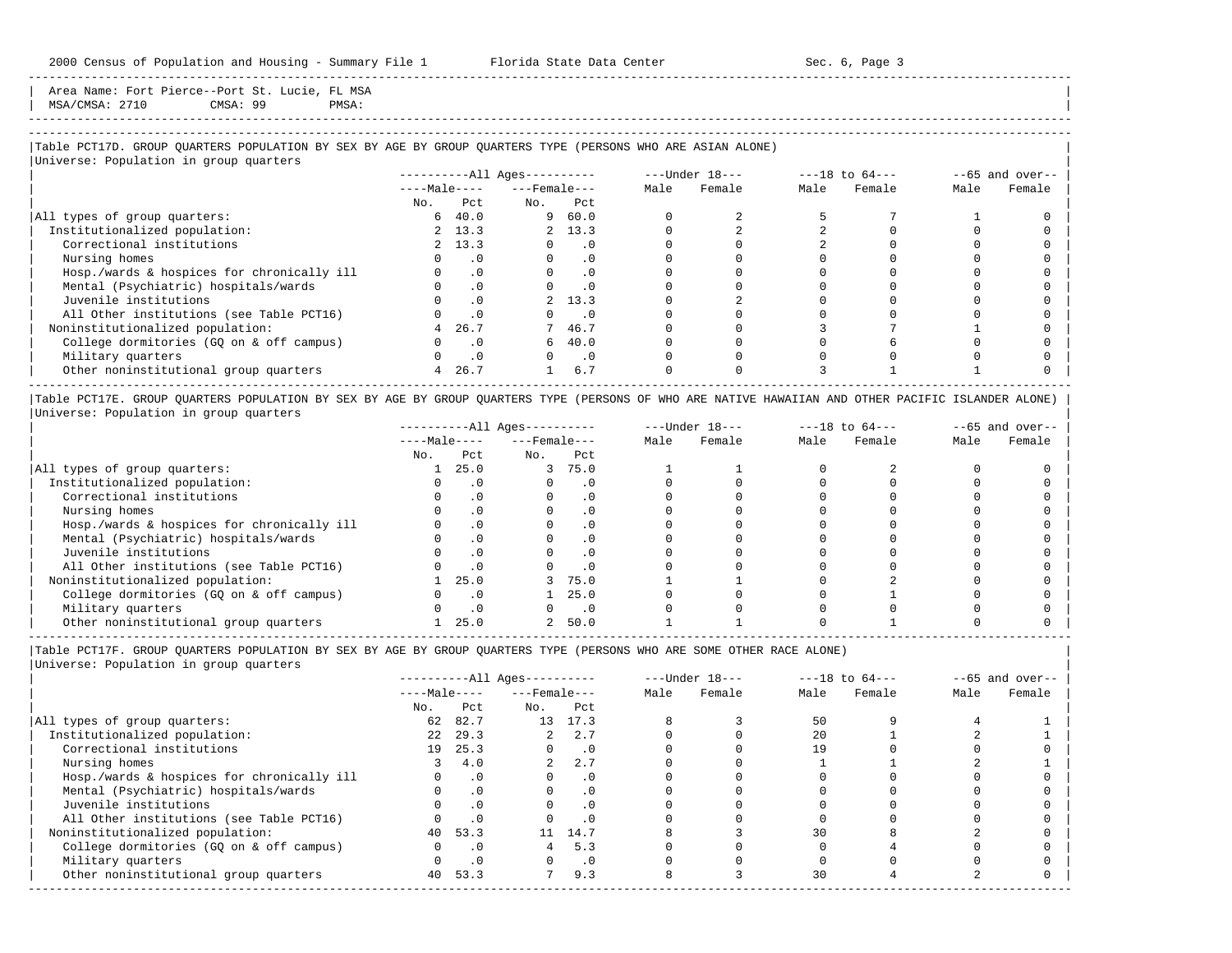Area Name: Fort Pierce--Port St. Lucie, FL MSA | MSA/CMSA: 2710 CMSA: 99 PMSA: |

-----------------------------------------------------------------------------------------------------------------------------------------------------

## |Table PCT17G. GROUP QUARTERS POPULATION BY SEX BY AGE BY GROUP QUARTERS TYPE (PERSONS OF WHO REPORT TWO OR MORE RACES) |

|                                            |              |                | $------All Ages------$ |           |      | $---Under 18---$ |      | $---18$ to $64---$ |      | $--65$ and over-- |
|--------------------------------------------|--------------|----------------|------------------------|-----------|------|------------------|------|--------------------|------|-------------------|
|                                            | $---Male---$ |                | $---$ Female $---$     |           | Male | Female           | Male | Female             | Male | Female            |
|                                            | No.          | Pct.           | No.                    | Pct       |      |                  |      |                    |      |                   |
| All types of group quarters:               | 52           | 80.0           | 13                     | 20.0      |      |                  | 44   |                    |      |                   |
| Institutionalized population:              | 29           | 44.6           |                        | 7 10.8    |      |                  | 25   |                    |      |                   |
| Correctional institutions                  |              | 24 36.9        |                        | 2, 3.1    |      |                  | 2.4  |                    |      |                   |
| Nursing homes                              |              | $\cdot$ 0      |                        | 4.6       |      |                  |      |                    |      |                   |
| Hosp./wards & hospices for chronically ill |              | $0 \qquad .0$  |                        | $\cdot$ 0 |      |                  |      |                    |      |                   |
| Mental (Psychiatric) hospitals/wards       |              | 1.5            |                        | $\cdot$ 0 |      |                  |      |                    |      |                   |
| Juvenile institutions                      |              | 6.2            |                        | 3.1       |      |                  |      |                    |      |                   |
| All Other institutions (see Table PCT16)   |              | $\cdot$ 0      |                        | $\cdot$ 0 |      |                  |      |                    |      |                   |
| Noninstitutionalized population:           | 23           | 35.4           | 6                      | 9.2       |      |                  | 19   |                    |      |                   |
| College dormitories (GQ on & off campus)   |              | 9 13.8         |                        | 4.6       |      |                  |      |                    |      |                   |
| Military quarters                          |              | $\overline{0}$ |                        | $\cdot$ 0 |      |                  |      |                    |      |                   |
| Other noninstitutional group quarters      | 14           | 21.5           |                        | 4.6       |      |                  | 10   |                    |      |                   |

|Table PCT17H. GROUP QUARTERS POPULATION BY SEX BY AGE BY GROUP QUARTERS TYPE (PERSONS OF ANY RACE WHO ARE HISPANIC OR LATINO) | |Universe: Population in group quarters |

|                                            |              |           | $------All Aqes------$ |           |      | $---Under 18---$ |      | $---18$ to $64---$ |      | $- -65$ and over-- |
|--------------------------------------------|--------------|-----------|------------------------|-----------|------|------------------|------|--------------------|------|--------------------|
|                                            | $---Male---$ |           | $---$ Female $---$     |           | Male | Female           | Male | Female             | Male | Female             |
|                                            | No.          | Pct       | No.                    | Pct       |      |                  |      |                    |      |                    |
| All types of group quarters:               | 292          | 83.2      | 59                     | 16.8      | 26   | 11               | 258  | 38                 |      | 10                 |
| Institutionalized population:              | 136          | 38.7      | 15                     | 4.3       |      |                  | 126  |                    |      |                    |
| Correctional institutions                  | 125          | 35.6      |                        | 1.4       |      |                  | 125  |                    |      |                    |
| Nursing homes                              |              | 1.4       | 8                      | 2.3       |      |                  |      |                    |      |                    |
| Hosp./wards & hospices for chronically ill |              | $\cdot$ 0 |                        | $\cdot$ 0 |      |                  |      |                    |      |                    |
| Mental (Psychiatric) hospitals/wards       |              | $\cdot$ 0 |                        | $\cdot$ 0 |      |                  |      |                    |      |                    |
| Juvenile institutions                      | 6            | 1.7       |                        | . 6       |      |                  |      |                    |      |                    |
| All Other institutions (see Table PCT16)   |              |           |                        | $\cdot$ 0 |      |                  |      |                    |      |                    |
| Noninstitutionalized population:           | 156          | 44.4      | 44                     | 12.5      | 20   |                  | 132  | 32                 |      |                    |
| College dormitories (GO on & off campus)   |              | 1.4       |                        |           |      |                  |      |                    |      |                    |
| Military quarters                          |              |           |                        | $\cdot$ 0 |      |                  |      |                    |      |                    |
| Other noninstitutional group quarters      | 148          | 42.2      |                        |           |      |                  | 124  |                    |      |                    |

-----------------------------------------------------------------------------------------------------------------------------------------------------

|                                            | $------All Aqes------$ |           |                    |           |      | $---Under 18---$ |       | $---18$ to $64---$ |      | $--65$ and over-- |
|--------------------------------------------|------------------------|-----------|--------------------|-----------|------|------------------|-------|--------------------|------|-------------------|
|                                            | $---Male---$           |           | $---$ Female $---$ |           | Male | Female           | Male  | Female             | Male | Female            |
|                                            | No.                    | Pct       | No.                | Pct       |      |                  |       |                    |      |                   |
| All types of group quarters:               | 1,986                  | 50.8      | 1,926              | 49.2      | 59   | 50               | 1,335 | 343                | 592  | 1,533             |
| Institutionalized population:              | 1,448                  | 37.0      | 1,241              | 31.7      | 34   | 21               | 1,000 | 122                | 414  | 1,098             |
| Correctional institutions                  | 984                    | 25.2      | 89                 | 2.3       |      |                  | 969   | 89                 |      |                   |
| Nursing homes                              | 422                    | 10.8      | 1,119              | 28.6      |      |                  | 23    | 33                 | 399  | 1,086             |
| Hosp./wards & hospices for chronically ill |                        | . .       | 11                 | . 3       |      |                  |       |                    |      |                   |
| Mental (Psychiatric) hospitals/wards       |                        |           | $\Omega$           | $\cdot$ 0 |      |                  |       |                    |      |                   |
| Juvenile institutions                      | 35                     | . 9       | 21                 | . 5       | 30   | 21               |       |                    |      |                   |
| All Other institutions (see Table PCT16)   |                        | $\cdot$ 0 |                    | . 0       |      |                  |       |                    |      |                   |
| Noninstitutionalized population:           | 538                    | 13.8      | 685                | 17.5      | 25   | 29               | 335   | 221                | 178  | 435               |
| College dormitories (GO on & off campus)   | 60                     | 1.5       | 84                 | 2.1       |      |                  | 59    | 81                 |      |                   |
| Military quarters                          |                        |           |                    | $\cdot$ 0 |      |                  |       |                    |      |                   |
| Other noninstitutional group quarters      | 474                    | 12.1      | 601                | 15.4      | 24   | 26               | 272   | 140                | 178  | 435               |
|                                            |                        |           |                    |           |      |                  |       |                    |      |                   |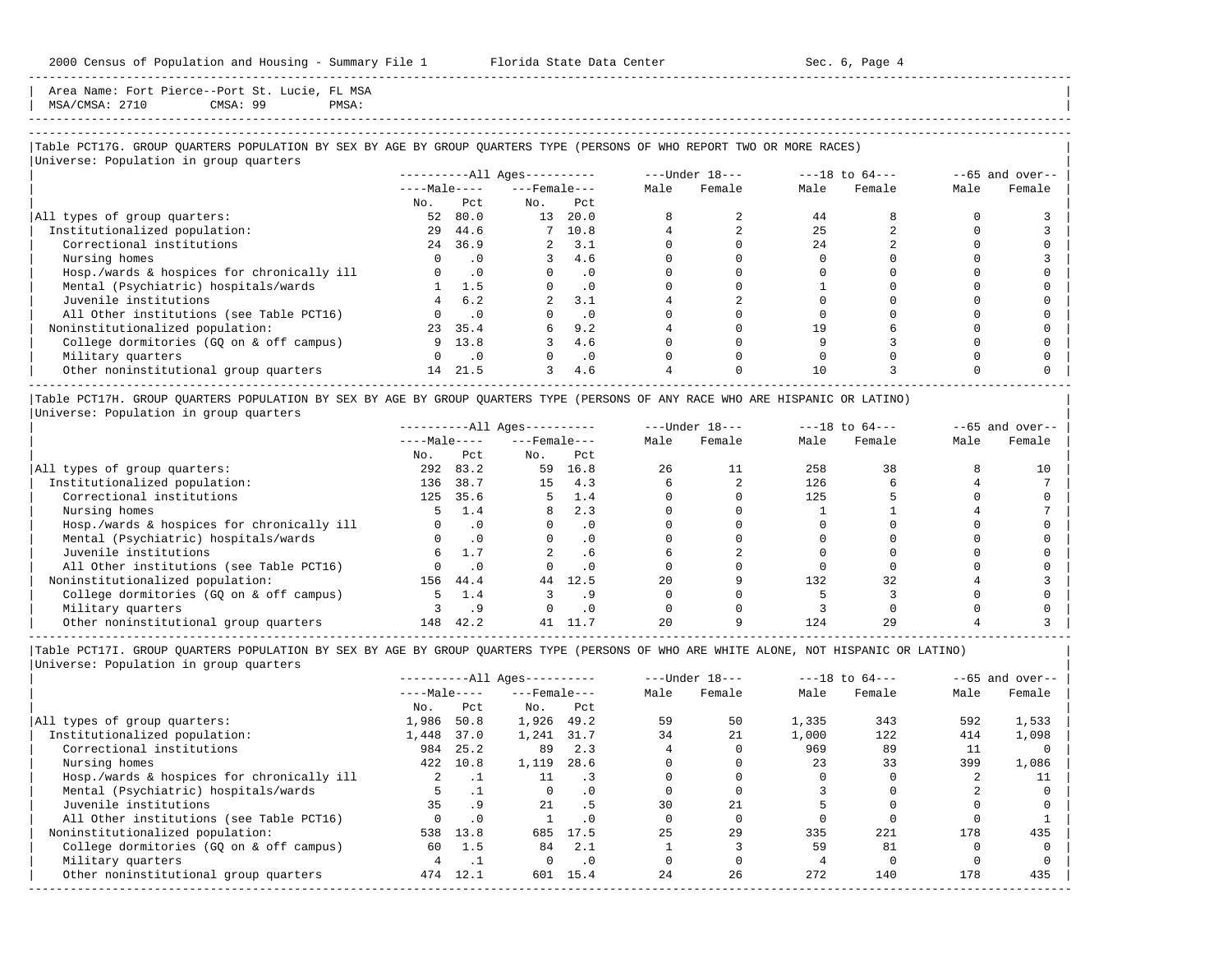2000 Census of Population and Housing - Summary File 1 Florida State Data Center 6 1 Sec. 6, Page 1

-----------------------------------------------------------------------------------------------------------------------------------------------------

| Area Name: Fort Walton Beach, FL MSA<br>MSA/CMSA: 2750<br>CMSA: 99<br>PMSA:                             |              |                                                    |                |
|---------------------------------------------------------------------------------------------------------|--------------|----------------------------------------------------|----------------|
| Table PCT16. GROUP OUARTERS POPULATION BY GROUP OUARTERS TYPE<br>Universe: Population in group quarters |              |                                                    |                |
|                                                                                                         |              |                                                    |                |
| Total Group Quarters Population                                                                         | 5,507        |                                                    |                |
| Institutionalized population:                                                                           | 3,656        | Noninstitutionalized population:                   | 1,851          |
| Correctional institutions:                                                                              | 2,422        | College dormitories (college GO on and off campus) | $\Omega$       |
| Federal prisons and detention centers                                                                   | 954          | Military quarters:                                 | 1,536          |
| Halfway houses                                                                                          | $\Omega$     | On base:                                           | 1,536          |
| Local jails, police lockups, etc.                                                                       | 489          | Barracks and other GO for military personnel       | 1,320          |
| Military disciplinary barracks                                                                          | $\Omega$     | Transient quarters for temporary residents         | 216            |
| State prisons                                                                                           | 979          | Military ships                                     | $\Omega$       |
| Other types of correctional institutions                                                                | 0            | Group homes:                                       | 162            |
| Nursing homes                                                                                           | 925          | Homes or halfway houses for drug/alcohol abuse     | 81             |
| Hospitals/wards, hospices, and schools for the handicapped:                                             | 84           | Homes for the mentally ill                         | $\Omega$       |
| Hospitals/wards and hospices for chronically ill:                                                       | 71           | Homes for the mentally retarded                    | 70             |
| Hospices or homes for chronically ill                                                                   | $\Omega$     | Homes for the physically handicapped               | 3              |
| Military hospitals or wards for chronically ill                                                         | 9            | Other group homes                                  |                |
| Other hospitals or wards for chronically ill                                                            | 62           | Religious group quarters                           | $\mathfrak{D}$ |
| Hospitals or wards for drug/alcohol abuse                                                               | $\Omega$     | Workers' dormitories:                              | $\cap$         |
| Mental (Psychiatric) hospitals or wards                                                                 | $\Omega$     | Agriculture workers' dormitories on farms          | $\Omega$       |
| Schools, hospitals, or wards for the mentally retarded                                                  | $\Omega$     | Job Corps and vocational training facilities       | $\Omega$       |
| Schools, hospitals, or wards for the physically handicapped:                                            | $\Omega$     | Other workers' dormitories                         | $\Omega$       |
| Institutions for the deaf                                                                               | $\Omega$     | Crews of maritime vessels                          | $\Omega$       |
| Institutions for the blind                                                                              | $\Omega$     | Other nonhousehold living situations               | 40             |
| Orthopedic wards/institutions for the physically handicapped                                            | $\Omega$     | Other noninstitutional group quarters              | 111            |
| Wards in general hospitals for patients with no usual home elsewhere                                    | $\mathbf{0}$ |                                                    |                |
| Wards in military hospitls for patients with no usual home elsewhere                                    | 13           |                                                    |                |
| Juvenile institutions:                                                                                  | 225          |                                                    |                |
| Long-term care:                                                                                         | 6            |                                                    |                |
| Homes for abused, dependent, and neglected children                                                     | $\Omega$     |                                                    |                |
| Residential treatment centers for emotionally disturbed children                                        | 0            |                                                    |                |
| Training schools for juvenile delinquents                                                               | 6            |                                                    |                |
| Short-term care, detention or diagnostic centers for delinguent chdrn                                   | 219          |                                                    |                |
| Type of juvenile institution unknown                                                                    | $\Omega$     |                                                    |                |

|Table PCT17. GROUP QUARTERS POPULATION BY SEX BY AGE BY GROUP QUARTERS TYPE |

| Universe: Population in group quarters |  |
|----------------------------------------|--|
|                                        |  |

|                                            |              |           | $------All Aqes------$ |                      |      | $---Under 18---$ |       | $---18$ to $64---$ | $--65$ and over-- |        |
|--------------------------------------------|--------------|-----------|------------------------|----------------------|------|------------------|-------|--------------------|-------------------|--------|
|                                            | $---Male---$ |           | $---$ Female $---$     |                      | Male | Female           | Male  | Female             | Male              | Female |
|                                            | No.          | Pct       | No.                    | Pct                  |      |                  |       |                    |                   |        |
| All types of group quarters:               | 4,303        | 78.1      | 1,204                  | 21.9                 | 193  | 56               | 3,862 | 415                | 248               | 733    |
| Institutionalized population:              | 2,845        | 51.7      |                        | 811 14.7             | 177  | 21               | 2,445 | 130                | 223               | 660    |
| Correctional institutions                  | 2,365        | 42.9      | 57                     | 1.0                  |      |                  | 2,320 | 57                 | 43                |        |
| Nursing homes                              | 221          | 4.0       |                        | 704 12.8             |      |                  | 43    | 45                 | 178               | 659    |
| Hosp./wards & hospices for chronically ill | 47           | .9        | 2.4                    | $\cdot$ <sup>4</sup> |      |                  | 43    | 21                 |                   |        |
| Mental (Psychiatric) hospitals/wards       |              | $\cdot$ 0 | 0                      | $\cdot$ 0            |      |                  |       |                    |                   |        |
| Juvenile institutions                      | 204          | 3.7       | 21                     | .4                   | 173  | 19               | 31    |                    |                   |        |
| All Other institutions (see Table PCT16)   | 8            |           |                        |                      |      |                  |       |                    |                   |        |
| Noninstitutionalized population:           | 1,458        | 26.5      | 393                    | 7.1                  | 16   | 35               | 1,417 | 285                | 25                | 73     |
| College dormitories (GO on & off campus)   |              | $\cdot$ 0 | $\Omega$               | $\cdot$ 0            |      |                  |       |                    |                   |        |
| Military quarters                          | 1,312        | 23.8      | 224                    | 4.1                  |      |                  | 1,312 | 224                |                   |        |
| Other noninstitutional group quarters      | 146          | 2.7       | 169                    | 3.1                  | 16   | 35               | 105   | 61                 | 25                | 73     |
|                                            |              |           |                        |                      |      |                  |       |                    |                   |        |

-----------------------------------------------------------------------------------------------------------------------------------------------------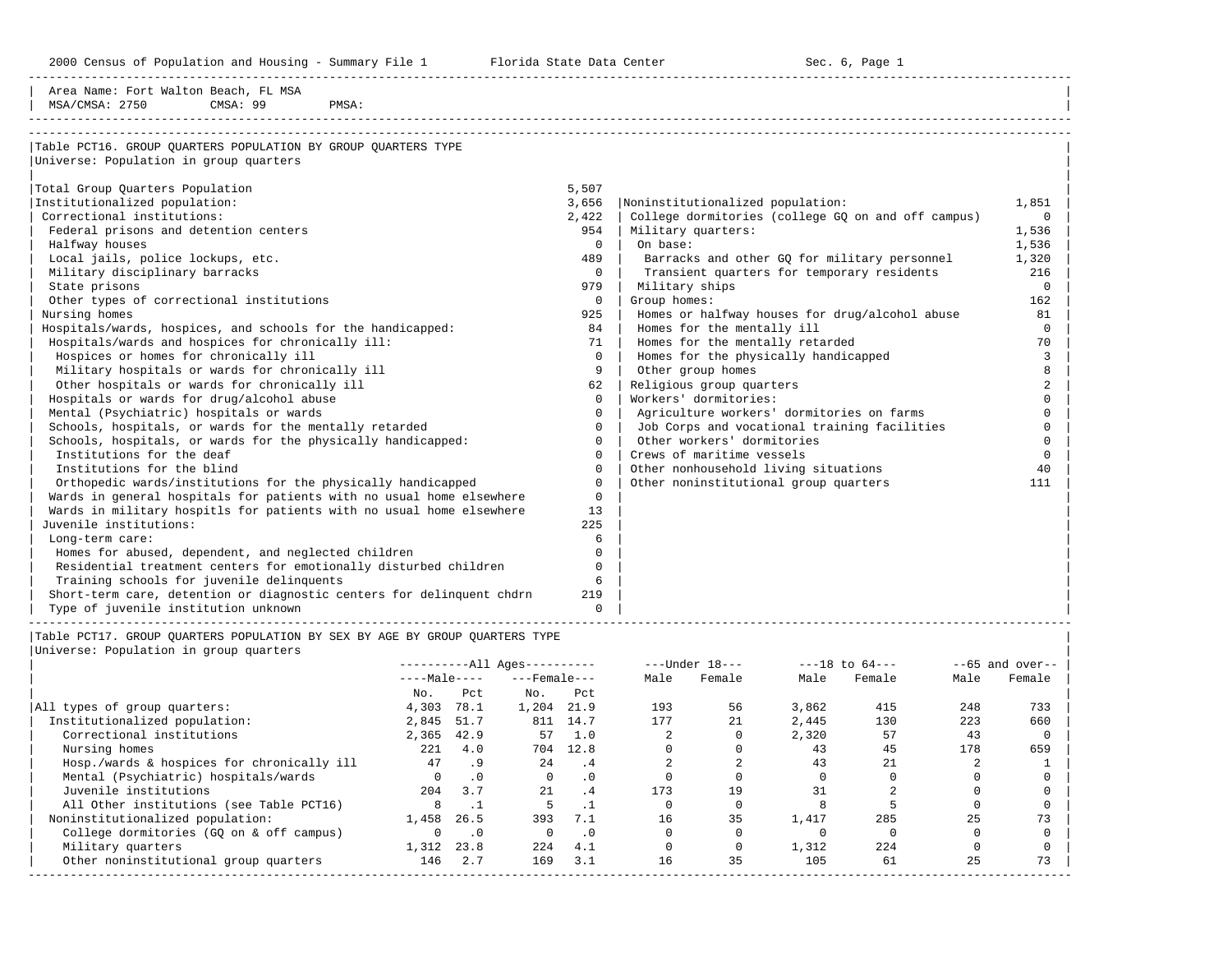Area Name: Fort Walton Beach, FL MSA | MSA/CMSA: 2750 CMSA: 99 PMSA:

#### ----------------------------------------------------------------------------------------------------------------------------------------------------- -----------------------------------------------------------------------------------------------------------------------------------------------------

-----------------------------------------------------------------------------------------------------------------------------------------------------

## |Table PCT17A. GROUP QUARTERS POPULATION BY SEX BY AGE BY GROUP QUARTERS TYPE (PERSONS WHO ARE WHITE ALONE) |

|                                            |              |           | $------All Aqes------$ |           |      | ---Under 18--- |       | $---18$ to $64---$ |      | $--65$ and over-- |
|--------------------------------------------|--------------|-----------|------------------------|-----------|------|----------------|-------|--------------------|------|-------------------|
|                                            | $---Male---$ |           | $---$ Female $---$     |           | Male | Female         | Male  | Female             | Male | Female            |
|                                            | No.          | Pct       | No.                    | Pct       |      |                |       |                    |      |                   |
| All types of group quarters:               | 2,645        | 72.9      | 983                    | 27.1      | 83   | 33             | 2,344 | 244                | 218  | 706               |
| Institutionalized population:              | 1,568        | 43.2      | 732                    | 20.2      | 72   |                | 1,301 | 91                 | 195  | 633               |
| Correctional institutions                  | 1,241        | 34.2      | 35                     | 1.0       |      |                | 1,210 | 35                 | 29   |                   |
| Nursing homes                              | 201          | 5.5       | 670                    | 18.5      |      |                | 37    | 38                 | 164  | 632               |
| Hosp./wards & hospices for chronically ill | 39           | 1.1       | 18                     | . 5       |      |                | 35    | 16                 |      |                   |
| Mental (Psychiatric) hospitals/wards       |              | $\cdot$ 0 | $\Omega$               | . 0       |      |                |       |                    |      |                   |
| Juvenile institutions                      | 82           | 2.3       |                        | $\cdot$ 2 | 68   |                | 14    |                    |      |                   |
| All Other institutions (see Table PCT16)   |              |           |                        |           |      |                |       |                    |      |                   |
| Noninstitutionalized population:           | 1,077        | 29.7      | 251                    | 6.9       |      | 25             | 1,043 | 153                | 23   | 73                |
| College dormitories (GQ on & off campus)   |              | $\cdot$ 0 |                        | $\cdot$ 0 |      |                |       |                    |      |                   |
| Military quarters                          | 962          | 26.5      | 107                    | 2.9       |      |                | 962   | 107                |      |                   |
| Other noninstitutional group quarters      | 115          | 3.2       | 144                    | 4.0       |      | 25             | 81    | 46                 | 23   | 73                |

|Table PCT17B. GROUP QUARTERS POPULATION BY SEX BY AGE BY GROUP QUARTERS TYPE (PERSONS WHO ARE BLACK OR AFRICAN AMERICAN ALONE) | |Universe: Population in group quarters |

|                                            |              |          | $------All Ages------$ |           |      | $---Under 18---$ |       | $---18$ to $64---$ |      | $--65$ and over-- |
|--------------------------------------------|--------------|----------|------------------------|-----------|------|------------------|-------|--------------------|------|-------------------|
|                                            | $---Male---$ |          | $---$ Female $---$     |           | Male | Female           | Male  | Female             | Male | Female            |
|                                            | No.          | Pct      | No.                    | Pct       |      |                  |       |                    |      |                   |
| All types of group quarters:               | 1,322        | 88.7     | 169                    | 11.3      | 97   | 17               | 1,198 | 126                |      | 26                |
| Institutionalized population:              | 1,108        | 74.3     | 71                     | 4.8       | 95   | 13               | 988   | 32                 | 25   | 26                |
| Correctional institutions                  | 975          | 65.4     | 18                     | 1.2       |      |                  | 963   | 18                 | 12   |                   |
| Nursing homes                              | 18           | 1.2      | 31                     | 2.1       |      |                  |       |                    |      | 26                |
| Hosp./wards & hospices for chronically ill |              |          |                        | . 4       |      |                  |       |                    |      |                   |
| Mental (Psychiatric) hospitals/wards       |              |          |                        | . 0       |      |                  |       |                    |      |                   |
| Juvenile institutions                      | 108          | 7.2      | 14                     |           | 95   | 12.              |       |                    |      |                   |
| All Other institutions (see Table PCT16)   |              |          |                        |           |      |                  |       |                    |      |                   |
| Noninstitutionalized population:           |              | 214 14.4 | 98                     | 6.6       |      |                  | 210   | 94                 |      |                   |
| College dormitories (GO on & off campus)   |              |          |                        | $\cdot$ 0 |      |                  |       |                    |      |                   |
| Military quarters                          | 190          | 12.7     | 85                     | 5.7       |      |                  | 190   | 85                 |      |                   |
| Other noninstitutional group quarters      | 24           | 1.6      | 13                     |           |      |                  | 20    |                    |      |                   |

|                                            |              |           | $------All Aqes------$ |           | $---Under 18---$ |        | $---18$ to $64---$ |        | $--65$ and over-- |        |
|--------------------------------------------|--------------|-----------|------------------------|-----------|------------------|--------|--------------------|--------|-------------------|--------|
|                                            | $---Male---$ |           | $---$ Female $---$     |           | Male             | Female | Male               | Female | Male              | Female |
|                                            | No.          | Pct       | No.                    | Pct       |                  |        |                    |        |                   |        |
| All types of group quarters:               | 23           | 82.1      |                        | 5 17.9    |                  |        | 2.3                |        |                   |        |
| Institutionalized population:              | 9            | 32.1      | $\overline{a}$         | 7.1       |                  |        |                    |        |                   |        |
| Correctional institutions                  | 9            | 32.1      |                        | 2, 7.1    |                  |        |                    |        |                   |        |
| Nursing homes                              |              | $\cdot$ 0 |                        | $\cdot$ 0 |                  |        |                    |        |                   |        |
| Hosp./wards & hospices for chronically ill |              | $\cdot$ 0 |                        | . 0       |                  |        |                    |        |                   |        |
| Mental (Psychiatric) hospitals/wards       |              | $\cdot$ 0 |                        | $\cdot$ 0 |                  |        |                    |        |                   |        |
| Juvenile institutions                      |              |           |                        | $\cdot$ 0 |                  |        |                    |        |                   |        |
| All Other institutions (see Table PCT16)   |              | $\cdot$ 0 |                        |           |                  |        |                    |        |                   |        |
| Noninstitutionalized population:           | 14           | 50.0      |                        | 3 10.7    |                  |        | 14                 |        |                   |        |
| College dormitories (GQ on & off campus)   |              | $\cdot$ 0 |                        | $\cdot$ 0 |                  |        |                    |        |                   |        |
| Military quarters                          | 13           | 46.4      |                        | 3 10.7    |                  |        |                    |        |                   |        |
| Other noninstitutional group quarters      |              | 3.6       | $\Omega$               | $\cdot$ 0 |                  |        |                    |        |                   |        |
|                                            |              |           |                        |           |                  |        |                    |        |                   |        |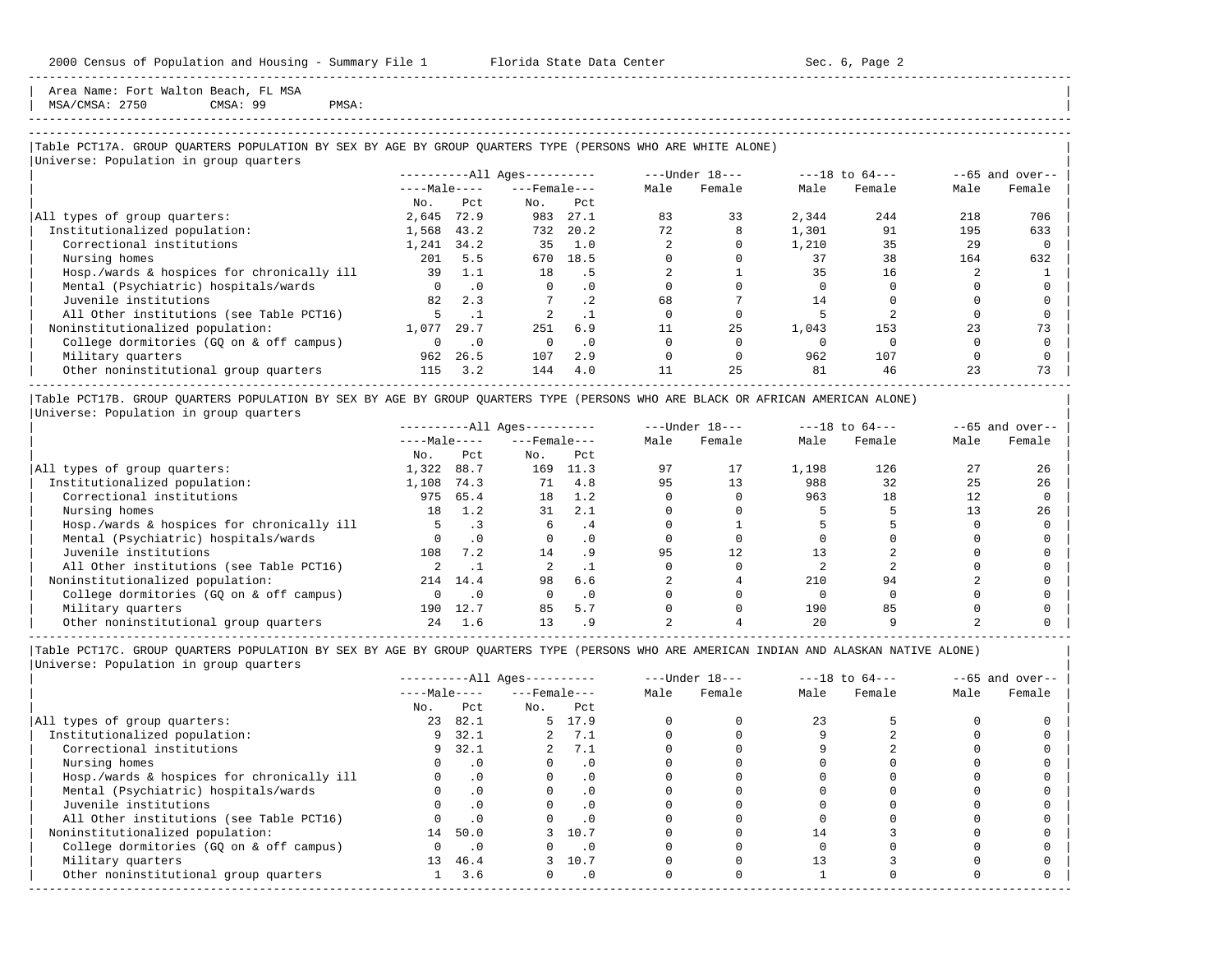Area Name: Fort Walton Beach, FL MSA  $MSA/CMSA: 2750$  CMSA: 99 PMSA:

-----------------------------------------------------------------------------------------------------------------------------------------------------

-----------------------------------------------------------------------------------------------------------------------------------------------------

## |Table PCT17D. GROUP QUARTERS POPULATION BY SEX BY AGE BY GROUP QUARTERS TYPE (PERSONS WHO ARE ASIAN ALONE) |

|                                            |              |           | $------All \text{Aqes}---$ |           |      | ---Under 18--- |      | $---18$ to $64---$ |      | $--65$ and over-- |
|--------------------------------------------|--------------|-----------|----------------------------|-----------|------|----------------|------|--------------------|------|-------------------|
|                                            | $---Male---$ |           | $---$ Female $---$         |           | Male | Female         | Male | Female             | Male | Female            |
|                                            | No.          | Pct       | No.                        | Pct       |      |                |      |                    |      |                   |
| All types of group quarters:               | 59           | 83.1      | 12 <sup>7</sup>            | 16.9      |      |                | 53   | 12.                |      |                   |
| Institutionalized population:              | 16           | 22.5      |                            | 4.2       |      |                |      |                    |      |                   |
| Correctional institutions                  | 6            | 8.5       |                            | $\cdot$ 0 |      |                |      |                    |      |                   |
| Nursing homes                              |              | 2.8       |                            | 2.8       |      |                |      |                    |      |                   |
| Hosp./wards & hospices for chronically ill |              | 1.4       |                            | $\cdot$ 0 |      |                |      |                    |      |                   |
| Mental (Psychiatric) hospitals/wards       |              | $\cdot$ 0 | $\Omega$                   | .0        |      |                |      |                    |      |                   |
| Juvenile institutions                      |              | 9.9       |                            | $\cdot$ 0 |      |                |      |                    |      |                   |
| All Other institutions (see Table PCT16)   |              | $\cdot$ 0 |                            | 1.4       |      |                |      |                    |      |                   |
| Noninstitutionalized population:           | 43           | 60.6      |                            | 12.7      |      |                | 42   |                    |      |                   |
| College dormitories (GQ on & off campus)   |              | $\cdot$ 0 |                            | $\cdot$ 0 |      |                |      |                    |      |                   |
| Military quarters                          | 41           | 57.7      | б.                         | 8.5       |      |                | 41   |                    |      |                   |
| Other noninstitutional group quarters      |              | 2.8       |                            | 4.2       |      |                |      |                    |      |                   |

|Table PCT17E. GROUP QUARTERS POPULATION BY SEX BY AGE BY GROUP QUARTERS TYPE (PERSONS OF WHO ARE NATIVE HAWAIIAN AND OTHER PACIFIC ISLANDER ALONE) | |Universe: Population in group quarters |

|                                            |              |           | ----------All Ages--------- |           |      | $---Under 18---$ | $---18$ to $64---$ |        | $--65$ and over-- |        |
|--------------------------------------------|--------------|-----------|-----------------------------|-----------|------|------------------|--------------------|--------|-------------------|--------|
|                                            | $---Male---$ |           | $---$ Female $---$          |           | Male | Female           | Male               | Female | Male              | Female |
|                                            | No.          | Pct       | No.                         | Pct       |      |                  |                    |        |                   |        |
| All types of group quarters:               |              | 9100.0    |                             | $\cdot$ 0 |      |                  |                    |        |                   |        |
| Institutionalized population:              |              | 33.3      |                             | . 0       |      |                  |                    |        |                   |        |
| Correctional institutions                  |              | 33.3      |                             |           |      |                  |                    |        |                   |        |
| Nursing homes                              |              | $\cdot$ 0 |                             |           |      |                  |                    |        |                   |        |
| Hosp./wards & hospices for chronically ill |              |           |                             |           |      |                  |                    |        |                   |        |
| Mental (Psychiatric) hospitals/wards       |              |           |                             |           |      |                  |                    |        |                   |        |
| Juvenile institutions                      |              |           |                             | . 0       |      |                  |                    |        |                   |        |
| All Other institutions (see Table PCT16)   |              |           |                             |           |      |                  |                    |        |                   |        |
| Noninstitutionalized population:           | 6            | 66.7      |                             | $\cdot$ 0 |      |                  |                    |        |                   |        |
| College dormitories (GO on & off campus)   |              |           |                             |           |      |                  |                    |        |                   |        |
| Military quarters                          | 6            | 66.7      |                             | $\cdot$ 0 |      |                  |                    |        |                   |        |
| Other noninstitutional group quarters      |              |           |                             |           |      |                  |                    |        |                   |        |

-----------------------------------------------------------------------------------------------------------------------------------------------------

|Table PCT17F. GROUP QUARTERS POPULATION BY SEX BY AGE BY GROUP QUARTERS TYPE (PERSONS WHO ARE SOME OTHER RACE ALONE) |

| Male | Female | Male | Female | Male | Female |
|------|--------|------|--------|------|--------|
|      |        |      |        |      |        |
|      |        |      |        |      |        |
|      |        | 146  | 16     |      |        |
|      |        | 90   |        |      |        |
|      |        | 87   |        |      |        |
|      |        |      |        |      |        |
|      |        |      |        |      |        |
|      |        |      |        |      |        |
|      |        |      |        |      |        |
|      |        |      |        |      |        |
|      |        | 56   |        |      |        |
|      |        |      |        |      |        |
|      |        | 56   | 12     |      |        |
|      |        |      |        |      |        |
|      |        |      |        |      |        |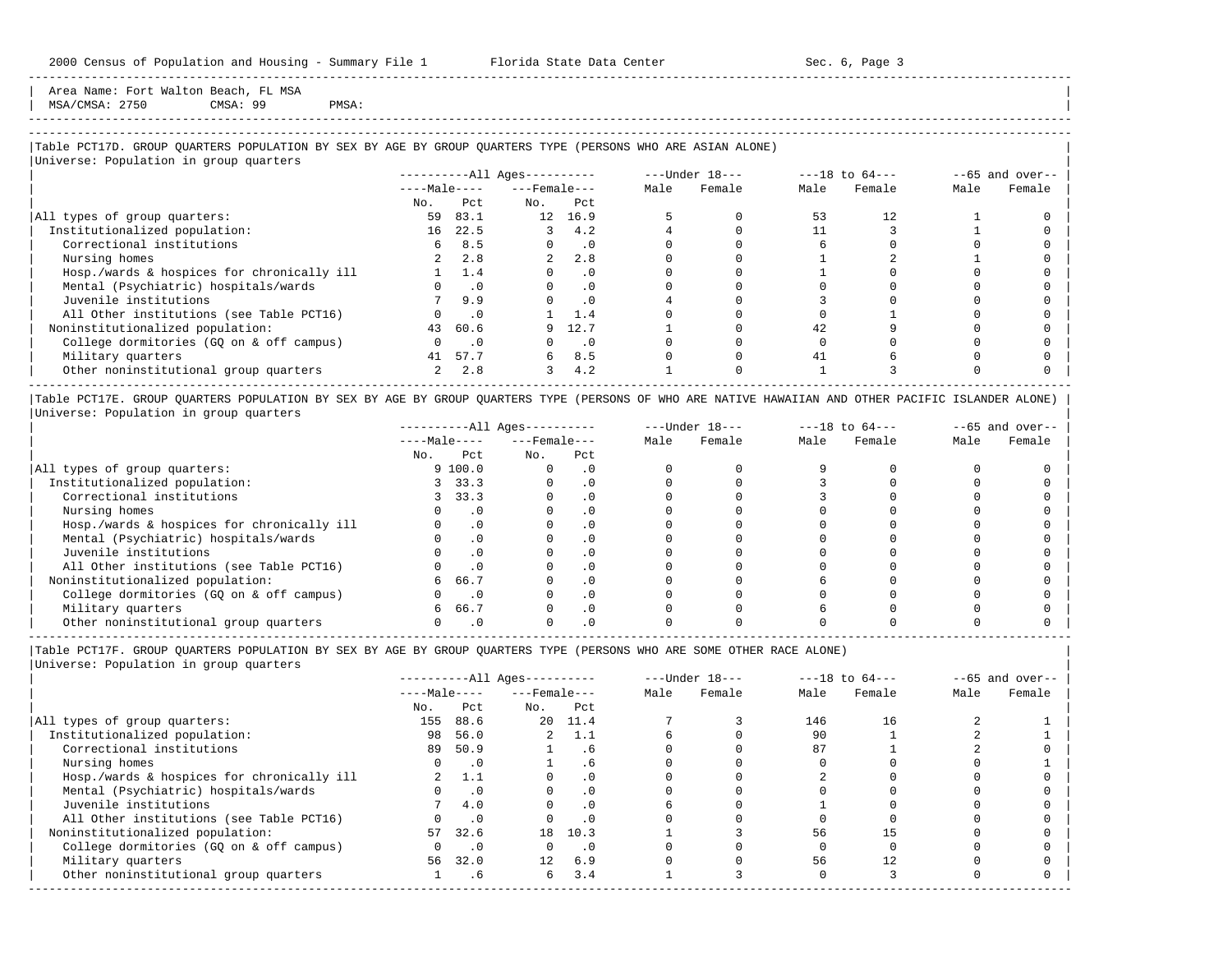Area Name: Fort Walton Beach, FL MSA | MSA/CMSA: 2750 CMSA: 99 PMSA:

-----------------------------------------------------------------------------------------------------------------------------------------------------

## ----------------------------------------------------------------------------------------------------------------------------------------------------- |Table PCT17G. GROUP QUARTERS POPULATION BY SEX BY AGE BY GROUP QUARTERS TYPE (PERSONS OF WHO REPORT TWO OR MORE RACES) |

|                                            |               |           | $------All Aqes------$ |           |      | $---Under 18---$ |      | $---18$ to $64---$ |      | $--65$ and over-- |
|--------------------------------------------|---------------|-----------|------------------------|-----------|------|------------------|------|--------------------|------|-------------------|
|                                            | $---Male---$  |           | $---$ Female $---$     |           | Male | Female           | Male | Female             | Male | Female            |
|                                            | No.           | Pct       | No.                    | Pct       |      |                  |      |                    |      |                   |
| All types of group quarters:               | 90            | 85.7      |                        | 15 14.3   |      |                  | 89   | 12.                |      |                   |
| Institutionalized population:              | 43            | 41.0      |                        | 1.0       |      |                  | 43   |                    |      |                   |
| Correctional institutions                  | 42            | 40.0      |                        | 1.0       |      |                  | 42.  |                    |      |                   |
| Nursing homes                              |               | . 0       |                        | . 0       |      |                  |      |                    |      |                   |
| Hosp./wards & hospices for chronically ill |               | .0        |                        | $\cdot$ 0 |      |                  |      |                    |      |                   |
| Mental (Psychiatric) hospitals/wards       |               | $\cdot$ 0 |                        | $\cdot$ 0 |      |                  |      |                    |      |                   |
| Juvenile institutions                      |               |           |                        | . 0       |      |                  |      |                    |      |                   |
| All Other institutions (see Table PCT16)   |               | 1.0       |                        | $\cdot$ 0 |      |                  |      |                    |      |                   |
| Noninstitutionalized population:           | 47            | 44.8      |                        | 14 13.3   |      |                  | 46   |                    |      |                   |
| College dormitories (GO on & off campus)   |               | $\cdot$ 0 |                        | $\cdot$ 0 |      |                  |      |                    |      |                   |
| Military quarters                          | 44            | 41.9      | 11                     | 10.5      |      |                  | 44   |                    |      |                   |
| Other noninstitutional group quarters      | $\mathcal{L}$ | 2.9       |                        | 2.9       |      |                  |      |                    |      |                   |

|Table PCT17H. GROUP QUARTERS POPULATION BY SEX BY AGE BY GROUP QUARTERS TYPE (PERSONS OF ANY RACE WHO ARE HISPANIC OR LATINO) | |Universe: Population in group quarters |

|                                            |              |      | $------All Aqes------$ |           |      | $---Under 18---$ |      | $---18$ to $64---$ | $--65$ and over-- |        |
|--------------------------------------------|--------------|------|------------------------|-----------|------|------------------|------|--------------------|-------------------|--------|
|                                            | $---Male---$ |      | $---$ Female $---$     |           | Male | Female           | Male | Female             | Male              | Female |
|                                            | No.          | Pct  | No.                    | Pct       |      |                  |      |                    |                   |        |
| All types of group quarters:               | 519          | 93.2 | 38                     | 6.8       |      |                  | 495  | 32                 |                   |        |
| Institutionalized population:              | 399          | 71.6 | 10                     | 1.8       | 10   |                  | 376  |                    |                   |        |
| Correctional institutions                  | 381          | 68.4 |                        |           |      |                  | 370  |                    |                   |        |
| Nursing homes                              |              |      |                        |           |      |                  |      |                    |                   |        |
| Hosp./wards & hospices for chronically ill |              |      |                        |           |      |                  |      |                    |                   |        |
| Mental (Psychiatric) hospitals/wards       |              |      |                        |           |      |                  |      |                    |                   |        |
| Juvenile institutions                      |              | 2.0  |                        |           |      |                  |      |                    |                   |        |
| All Other institutions (see Table PCT16)   |              |      |                        |           |      |                  |      |                    |                   |        |
| Noninstitutionalized population:           | 120          | 21.5 | 28                     | 5.0       |      |                  | 119  |                    |                   |        |
| College dormitories (GO on & off campus)   |              |      |                        | $\cdot$ 0 |      |                  |      |                    |                   |        |
| Military quarters                          | 114          | 20.5 | 23                     | 4.1       |      |                  | 114  |                    |                   |        |
| Other noninstitutional group quarters      |              |      |                        |           |      |                  |      |                    |                   |        |

----------------------------------------------------------------------------------------------------------------------------------------------------- |Table PCT17I. GROUP QUARTERS POPULATION BY SEX BY AGE BY GROUP QUARTERS TYPE (PERSONS OF WHO ARE WHITE ALONE, NOT HISPANIC OR LATINO) |

|                                            |              |           | $------All Aqes------$ |           |      | $---Under 18---$ |       | $---18$ to $64---$ |      | $--65$ and over-- |
|--------------------------------------------|--------------|-----------|------------------------|-----------|------|------------------|-------|--------------------|------|-------------------|
|                                            | $---Male---$ |           | $---$ Female $---$     |           | Male | Female           | Male  | Female             | Male | Female            |
|                                            | No.          | Pct       | No.                    | Pct       |      |                  |       |                    |      |                   |
| All types of group quarters:               | 2,340        | 70.7      | 970                    | 29.3      | 79   | 33               | 2,053 | 233                | 208  | 704               |
| Institutionalized population:              | 1,306        | 39.5      | 726                    | 21.9      | 68   |                  | 1,053 | 87                 | 185  | 631               |
| Correctional institutions                  | 987          | 29.8      | 33                     | 1.0       |      |                  | 964   | 33                 | 21   |                   |
| Nursing homes                              | 198          | 6.0       | 666                    | 20.1      |      |                  | 36    | 36                 | 162  | 630               |
| Hosp./wards & hospices for chronically ill | 38           |           | 18                     | . 5       |      |                  | 34    | 16                 |      |                   |
| Mental (Psychiatric) hospitals/wards       |              | $\cdot$ 0 | 0                      | $\cdot$ 0 |      |                  |       |                    |      |                   |
| Juvenile institutions                      | 78           | 2.4       |                        | .2        | 64   |                  | 14    |                    |      |                   |
| All Other institutions (see Table PCT16)   |              | $\cdot$ 2 |                        |           |      |                  |       |                    |      |                   |
| Noninstitutionalized population:           | 1,034        | 31.2      | 2.44                   | 7.4       |      | 25               | 1,000 | 146                | 23   | 73                |
| College dormitories (GO on & off campus)   |              | $\cdot$ 0 | $\Omega$               | $\cdot$ 0 |      |                  |       |                    |      |                   |
| Military quarters                          | 920          | 27.8      | 100                    | 3.0       |      |                  | 920   | 100                |      |                   |
| Other noninstitutional group quarters      | 114          | 3.4       | 144                    | 4.4       |      | 25               | 80    | 46                 | 23   | 73                |
|                                            |              |           |                        |           |      |                  |       |                    |      |                   |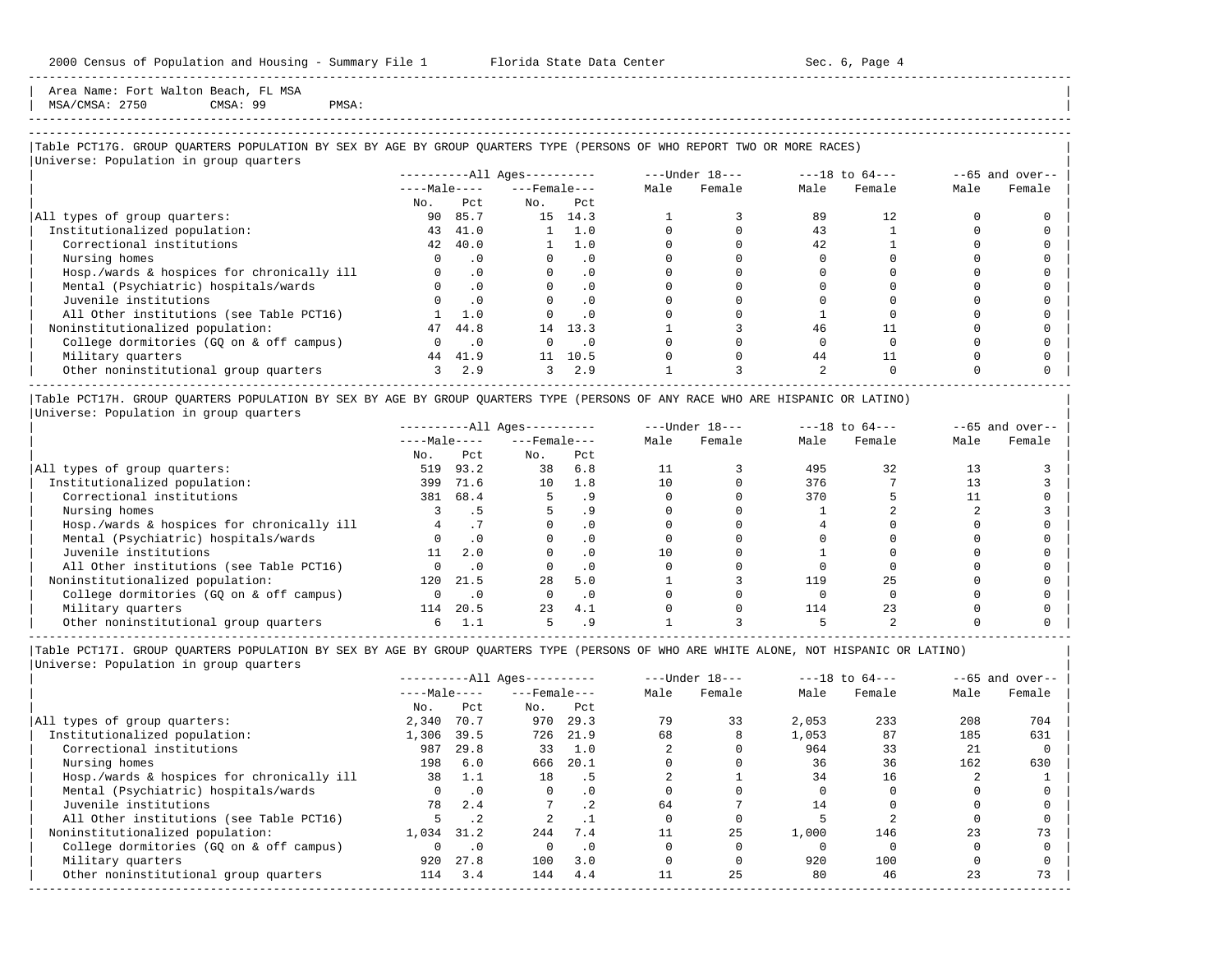2000 Census of Population and Housing - Summary File 1 Florida State Data Center Sec. 6, Page 1

-----------------------------------------------------------------------------------------------------------------------------------------------------

| Area Name: Gainesville, FL MSA                                        |              |                                                    |          |
|-----------------------------------------------------------------------|--------------|----------------------------------------------------|----------|
| MSA/CMSA: 2900<br>CMSA: 99<br>PMSA:                                   |              |                                                    |          |
|                                                                       |              |                                                    |          |
| Table PCT16. GROUP OUARTERS POPULATION BY GROUP OUARTERS TYPE         |              |                                                    |          |
| Universe: Population in group quarters                                |              |                                                    |          |
|                                                                       |              |                                                    |          |
| Total Group Quarters Population                                       | 12,848       |                                                    |          |
| Institutionalized population:                                         | 2,457        | Noninstitutionalized population:                   | 10,391   |
| Correctional institutions:                                            | 1,506        | College dormitories (college GQ on and off campus) | 8,506    |
| Federal prisons and detention centers                                 | $\mathbf 0$  | Military quarters:                                 | 0        |
| Halfway houses                                                        | 59           | On base:                                           | ∩        |
| Local jails, police lockups, etc.                                     | 789          | Barracks and other GQ for military personnel       | ∩        |
| Military disciplinary barracks                                        | $\mathbf{0}$ | Transient quarters for temporary residents         |          |
| State prisons                                                         | 658          | Military ships                                     |          |
| Other types of correctional institutions                              | $\mathbf 0$  | Group homes:                                       | 1,222    |
| Nursing homes                                                         | 538          | Homes or halfway houses for drug/alcohol abuse     | 52       |
| Hospitals/wards, hospices, and schools for the handicapped:           | 326          | Homes for the mentally ill                         | 55       |
| Hospitals/wards and hospices for chronically ill:                     | 19           | Homes for the mentally retarded                    | 701      |
| Hospices or homes for chronically ill                                 | 18           | Homes for the physically handicapped               | 32       |
| Military hospitals or wards for chronically ill                       | $\Omega$     | Other group homes                                  | 382      |
| Other hospitals or wards for chronically ill                          | 1            | Religious group quarters                           | 28       |
| Hospitals or wards for drug/alcohol abuse                             | 25           | Workers' dormitories:                              | $\Omega$ |
| Mental (Psychiatric) hospitals or wards                               | 221          | Agriculture workers' dormitories on farms          | $\Omega$ |
| Schools, hospitals, or wards for the mentally retarded                | 32           | Job Corps and vocational training facilities       | $\Omega$ |
| Schools, hospitals, or wards for the physically handicapped:          | 29           | Other workers' dormitories                         | $\Omega$ |
| Institutions for the deaf                                             | $\Omega$     | Crews of maritime vessels                          | $\Omega$ |
| Institutions for the blind                                            | $\Omega$     | Other nonhousehold living situations               | 21       |
| Orthopedic wards/institutions for the physically handicapped          | 29           | Other noninstitutional group quarters              | 614      |
| Wards in general hospitals for patients with no usual home elsewhere  | $\Omega$     |                                                    |          |
| Wards in military hospitls for patients with no usual home elsewhere  | $\Omega$     |                                                    |          |
| Juvenile institutions:                                                | 87           |                                                    |          |
| Long-term care:                                                       | $\Omega$     |                                                    |          |
| Homes for abused, dependent, and neglected children                   | $\cap$       |                                                    |          |
| Residential treatment centers for emotionally disturbed children      | $\Omega$     |                                                    |          |
| Training schools for juvenile delinquents                             | $\cap$       |                                                    |          |
| Short-term care, detention or diagnostic centers for delinquent chdrn | 87           |                                                    |          |
| Type of juvenile institution unknown                                  | $\Omega$     |                                                    |          |
|                                                                       |              |                                                    |          |

|Table PCT17. GROUP QUARTERS POPULATION BY SEX BY AGE BY GROUP QUARTERS TYPE |  $\overline{\mathsf{I}}$ Universe: Population in group quarters

|  | juliverse. Population in group quarters |  |           |
|--|-----------------------------------------|--|-----------|
|  |                                         |  | --------- |

|                                            |              |           | ----------All Ages---------- |           |      | $---Under 18---$ |       | $---18$ to $64---$ |      | $--65$ and over-- |
|--------------------------------------------|--------------|-----------|------------------------------|-----------|------|------------------|-------|--------------------|------|-------------------|
|                                            | $---Male---$ |           | $---$ Female $---$           |           | Male | Female           | Male  | Female             | Male | Female            |
|                                            | No.          | Pct       | No.                          | Pct       |      |                  |       |                    |      |                   |
| All types of group quarters:               | 6,506        | 50.6      | 6,342                        | 49.4      | 173  | 119              | 5,922 | 5,273              | 411  | 950               |
| Institutionalized population:              | 1,855 14.4   |           | 602                          | 4.7       | 65   | 30               | 1,619 | 180                | 171  | 392               |
| Correctional institutions                  | 1,395        | 10.9      | 111                          | . 9       | 9    |                  | 1,379 | 108                |      |                   |
| Nursing homes                              | 174          | 1.4       | 364                          | 2.8       |      |                  | 23    |                    | 151  | 358               |
| Hosp./wards & hospices for chronically ill |              | $\cdot$ 0 | 16                           |           |      |                  |       |                    |      | 15                |
| Mental (Psychiatric) hospitals/wards       | 169          | 1.3       | 52                           | .4        |      |                  | 166   | 43                 |      |                   |
| Juvenile institutions                      | 55           | . 4       | 32                           | $\cdot$ 2 | 55   | 29               |       |                    |      |                   |
| All Other institutions (see Table PCT16)   | 59           | .5        | 27                           | .2        |      |                  | 49    | 19                 |      |                   |
| Noninstitutionalized population:           | 4,651        | 36.2      | 5,740                        | 44.7      | 108  | 89               | 4,303 | 5,093              | 240  | 558               |
| College dormitories (GO on & off campus)   | 3,794        | 29.5      | 4,712                        | 36.7      | 82   | 56               | 3,712 | 4,654              |      |                   |
| Military quarters                          |              | $\cdot$ 0 | $\Omega$                     | $\cdot$ 0 |      |                  |       |                    |      |                   |
| Other noninstitutional group quarters      | 857          | 6.7       | 1,028                        | 8.0       | 26   | 33               | 591   | 439                | 240  | 556               |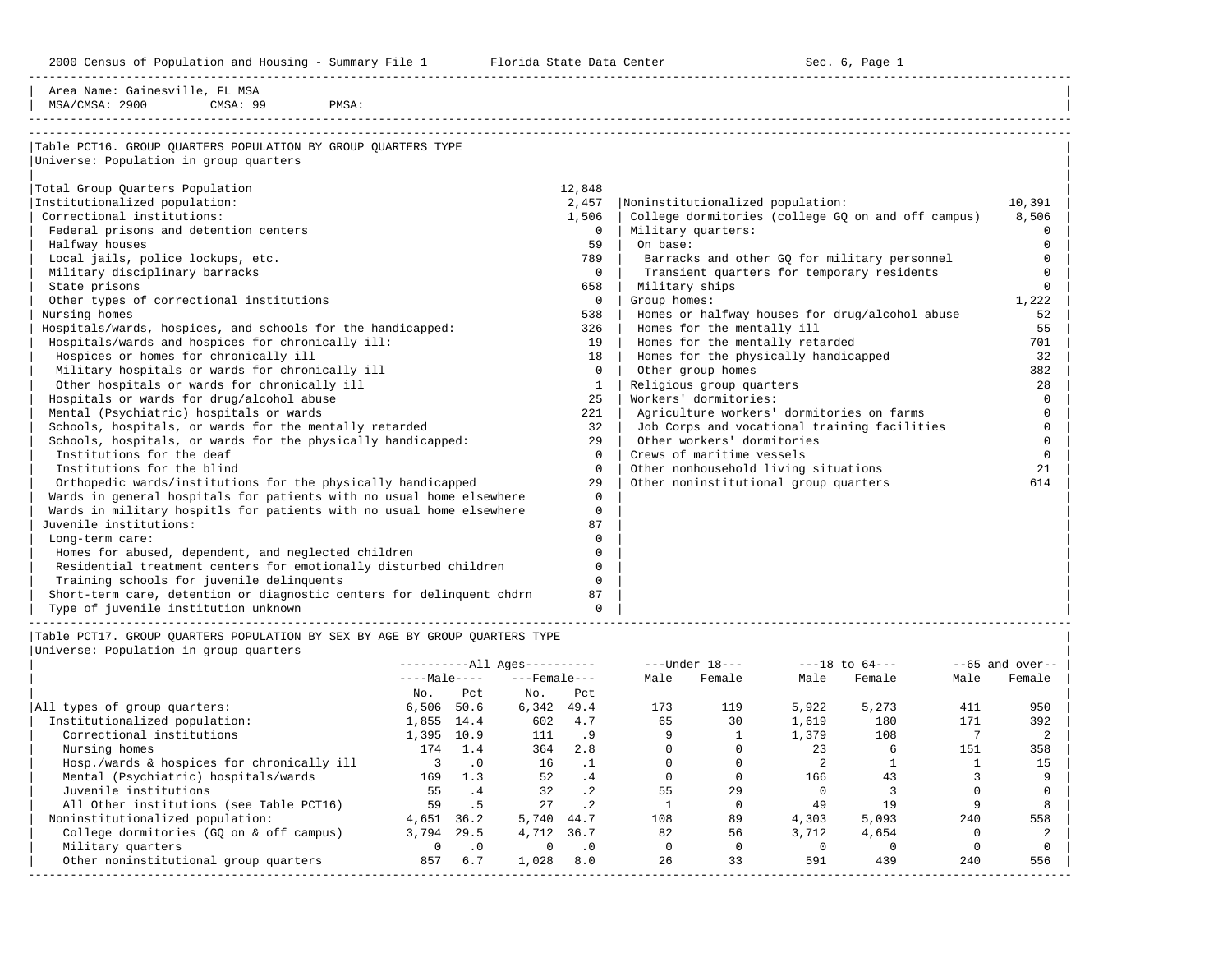Area Name: Gainesville, FL MSA

| MSA/CMSA: 2900 CMSA: 99 PMSA: |

# -----------------------------------------------------------------------------------------------------------------------------------------------------

-----------------------------------------------------------------------------------------------------------------------------------------------------

## |Table PCT17A. GROUP QUARTERS POPULATION BY SEX BY AGE BY GROUP QUARTERS TYPE (PERSONS WHO ARE WHITE ALONE) |

|                                            | $------All Aqes------$ |           |                    | ---Under 18--- |      |        | $---18$ to $64---$ | $--65$ and over-- |      |        |
|--------------------------------------------|------------------------|-----------|--------------------|----------------|------|--------|--------------------|-------------------|------|--------|
|                                            | $---Male---$           |           | $---$ Female $---$ |                | Male | Female | Male               | Female            | Male | Female |
|                                            | No.                    | Pct       | No.                | Pct            |      |        |                    |                   |      |        |
| All types of group quarters:               | 4,315                  | 47.3      | 4,815              | 52.7           | 74   | 62     | 3,911              | 3,926             | 330  | 827    |
| Institutionalized population:              | 768                    | 8.4       | 425                | 4.7            | 32   | 2.0    | 617                | 90                | 119  | 315    |
| Correctional institutions                  | 477                    | 5.2       | 44                 | . 5            |      |        | 474                | 42                |      |        |
| Nursing homes                              | 123                    | 1.3       | 289                | 3.2            |      |        | 18                 |                   | 105  | 284    |
| Hosp./wards & hospices for chronically ill |                        | $\cdot$ 0 | 16                 | $\cdot$ 2      |      |        |                    |                   |      | 15     |
| Mental (Psychiatric) hospitals/wards       | 84                     | .9        | 32                 | .4             |      |        | 81                 | 24                |      |        |
| Juvenile institutions                      | 31                     |           | 23                 | $\cdot$ 3      | 31   | 20     |                    |                   |      |        |
| All Other institutions (see Table PCT16)   | 51                     | . 6       | 21                 | $\cdot$ 2      |      |        | 43                 | 15                |      |        |
| Noninstitutionalized population:           | 3,547                  | 38.8      | 4,390              | 48.1           | 42   | 42     | 3,294              | 3,836             | 211  | 512    |
| College dormitories (GQ on & off campus)   | 2,918                  | 32.0      | 3,539              | 38.8           | 29   | 24     | 2,889              | 3,513             |      |        |
| Military quarters                          |                        | $\cdot$ 0 | $\Omega$           | $\cdot$ 0      |      |        |                    |                   |      |        |
| Other noninstitutional group quarters      | 629                    | 6.9       | 851                | 9.3            | 13   | 18     | 405                | 323               | 211  | 510    |

|Table PCT17B. GROUP QUARTERS POPULATION BY SEX BY AGE BY GROUP QUARTERS TYPE (PERSONS WHO ARE BLACK OR AFRICAN AMERICAN ALONE) | |Universe: Population in group quarters |

|                                            |              |      | $------All Aqes------$ |      |      | $---Under 18---$ | $---18$ to $64---$ |        | $- -65$ and over-- |        |
|--------------------------------------------|--------------|------|------------------------|------|------|------------------|--------------------|--------|--------------------|--------|
|                                            | $---Male---$ |      | $---$ Female $---$     |      | Male | Female           | Male               | Female | Male               | Female |
|                                            | No.          | Pct  | No.                    | Pct  |      |                  |                    |        |                    |        |
| All types of group quarters:               | 1,689        | 63.3 | 980                    | 36.7 | 90   | 47               | 1,526              | 820    |                    | 113    |
| Institutionalized population:              | 1,019        | 38.2 | 160                    | 6.0  | 31   |                  | 941                | 79     | 47                 | 72     |
| Correctional institutions                  | 880          | 33.0 | 63                     | 2.4  |      |                  | 868                | 62     |                    |        |
| Nursing homes                              | 47           | 1.8  | 70                     | 2.6  |      |                  |                    |        | 42                 | 69     |
| Hosp./wards & hospices for chronically ill |              |      |                        | . 0  |      |                  |                    |        |                    |        |
| Mental (Psychiatric) hospitals/wards       | 62           | 2.3  | 14                     | . 5  |      |                  | 62                 |        |                    |        |
| Juvenile institutions                      | 22           | .8   |                        |      | 22   |                  |                    |        |                    |        |
| All Other institutions (see Table PCT16)   |              |      |                        | .2   |      |                  |                    |        |                    |        |
| Noninstitutionalized population:           | 670          | 25.1 | 820                    | 30.7 | 59   | 38               | 585                | 741    | 26                 | 41     |
| College dormitories (GO on & off campus)   | 458          | 17.2 | 665                    | 24.9 | 48   | 26               | 410                | 639    |                    |        |
| Military quarters                          |              |      |                        | . 0  |      |                  |                    |        |                    |        |
| Other noninstitutional group quarters      | 212          | 7.9  | 155                    | 5.8  |      | 12               | 175                | 102    | 26                 |        |

----------------------------------------------------------------------------------------------------------------------------------------------------- |Table PCT17C. GROUP QUARTERS POPULATION BY SEX BY AGE BY GROUP QUARTERS TYPE (PERSONS WHO ARE AMERICAN INDIAN AND ALASKAN NATIVE ALONE) | |Universe: Population in group quarters |

|                                            |              |           | $------All Aqes------$ |           |      | $---Under 18---$ | $---18$ to $64---$ |        | $--65$ and over-- |        |
|--------------------------------------------|--------------|-----------|------------------------|-----------|------|------------------|--------------------|--------|-------------------|--------|
|                                            | $---Male---$ |           | $---$ Female $---$     |           | Male | Female           | Male               | Female | Male              | Female |
|                                            | No.          | Pct       | No.                    | Pct       |      |                  |                    |        |                   |        |
| All types of group quarters:               | 17           | 54.8      |                        | 14 45.2   |      |                  | 14                 | 12.    |                   |        |
| Institutionalized population:              | 8            | 25.8      |                        | 3.2       |      |                  |                    |        |                   |        |
| Correctional institutions                  |              | 6, 19.4   | $\Omega$               | . 0       |      |                  |                    |        |                   |        |
| Nursing homes                              |              | $\cdot$ 0 |                        | $\cdot$ 0 |      |                  |                    |        |                   |        |
| Hosp./wards & hospices for chronically ill |              | $\cdot$ 0 |                        | . 0       |      |                  |                    |        |                   |        |
| Mental (Psychiatric) hospitals/wards       |              | $\cdot$ 0 |                        | $\cdot$ 0 |      |                  |                    |        |                   |        |
| Juvenile institutions                      |              | 6.5       |                        | 3.2       |      |                  |                    |        |                   |        |
| All Other institutions (see Table PCT16)   |              | $\cdot$ 0 |                        | $\cdot$ 0 |      |                  |                    |        |                   |        |
| Noninstitutionalized population:           | 9            | 29.0      | 13                     | 41.9      |      |                  |                    |        |                   |        |
| College dormitories (GQ on & off campus)   | 8            | 25.8      | 10 <sup>1</sup>        | 32.3      |      |                  |                    |        |                   |        |
| Military quarters                          |              | $\cdot$ 0 |                        | $\cdot$ 0 |      |                  |                    |        |                   |        |
| Other noninstitutional group quarters      |              | 3.2       | 3                      | 9.7       |      |                  |                    |        |                   |        |
|                                            |              |           |                        |           |      |                  |                    |        |                   |        |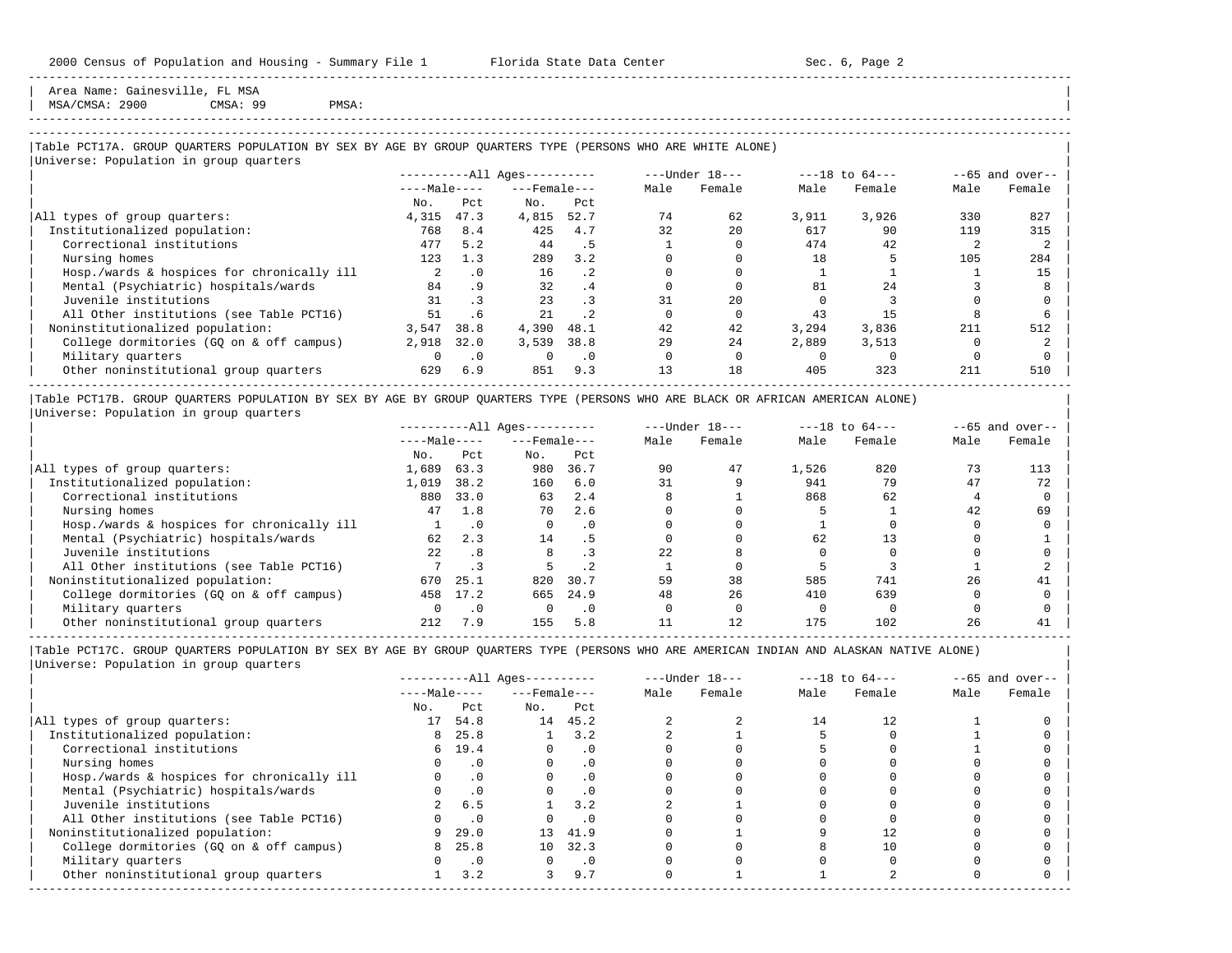Area Name: Gainesville, FL MSA MSA/CMSA: 2900 CMSA: 99 PMSA:

# -----------------------------------------------------------------------------------------------------------------------------------------------------

-----------------------------------------------------------------------------------------------------------------------------------------------------

## |Table PCT17D. GROUP QUARTERS POPULATION BY SEX BY AGE BY GROUP QUARTERS TYPE (PERSONS WHO ARE ASIAN ALONE) |

|                                            |              |           | $------All Ages------$ |                 |      | ---Under 18--- | $---18$ to $64---$ | $--65$ and over-- |      |        |
|--------------------------------------------|--------------|-----------|------------------------|-----------------|------|----------------|--------------------|-------------------|------|--------|
|                                            | $---Male---$ |           | $---$ Female $---$     |                 | Male | Female         | Male               | Female            | Male | Female |
|                                            | No.          | Pct       | No.                    | Pct             |      |                |                    |                   |      |        |
| All types of group quarters:               | 222          | 46.5      | 255                    | 53.5            |      |                | 215                | 247               |      |        |
| Institutionalized population:              |              | 1.0       |                        | . 6             |      |                |                    |                   |      |        |
| Correctional institutions                  |              | . 4       |                        | .2 <sub>2</sub> |      |                |                    |                   |      |        |
| Nursing homes                              |              | . 4       |                        | $\cdot$ 2       |      |                |                    |                   |      |        |
| Hosp./wards & hospices for chronically ill |              | $\cdot$ 0 |                        | .0              |      |                |                    |                   |      |        |
| Mental (Psychiatric) hospitals/wards       |              | $\cdot$ 0 |                        | $\cdot$ 0       |      |                |                    |                   |      |        |
| Juvenile institutions                      |              |           |                        | $\cdot$ 0       |      |                |                    |                   |      |        |
| All Other institutions (see Table PCT16)   |              |           |                        |                 |      |                |                    |                   |      |        |
| Noninstitutionalized population:           | 217          | 45.5      | 252                    | 52.8            |      |                | 212                | 245               |      |        |
| College dormitories (GO on & off campus)   | 209          | 43.8      |                        | 246 51.6        |      |                | 207                | 2.42              |      |        |
| Military quarters                          |              | $\cdot$ 0 | $\Omega$               | $\cdot$ 0       |      |                |                    |                   |      |        |
| Other noninstitutional group quarters      | 8            | 1.7       | б.                     | 1.3             |      |                |                    |                   |      |        |

|Table PCT17E. GROUP QUARTERS POPULATION BY SEX BY AGE BY GROUP QUARTERS TYPE (PERSONS OF WHO ARE NATIVE HAWAIIAN AND OTHER PACIFIC ISLANDER ALONE) | |Universe: Population in group quarters |

|                                            |              |           | $------All Ages------$ |           |      | $---Under 18---$ | $---18$ to $64---$ |        | $--65$ and over-- |        |
|--------------------------------------------|--------------|-----------|------------------------|-----------|------|------------------|--------------------|--------|-------------------|--------|
|                                            | $---Male---$ |           | $---$ Female $---$     |           | Male | Female           | Male               | Female | Male              | Female |
|                                            | No.          | Pct.      | No.                    | Pct       |      |                  |                    |        |                   |        |
| All types of group quarters:               |              | 60.0      |                        | 2, 40.0   |      |                  |                    |        |                   |        |
| Institutionalized population:              |              |           |                        | $\cdot$ 0 |      |                  |                    |        |                   |        |
| Correctional institutions                  |              |           |                        | . 0       |      |                  |                    |        |                   |        |
| Nursing homes                              |              |           |                        | . 0       |      |                  |                    |        |                   |        |
| Hosp./wards & hospices for chronically ill |              |           |                        | . 0       |      |                  |                    |        |                   |        |
| Mental (Psychiatric) hospitals/wards       |              |           |                        | $\cdot$ 0 |      |                  |                    |        |                   |        |
| Juvenile institutions                      |              |           |                        | . 0       |      |                  |                    |        |                   |        |
| All Other institutions (see Table PCT16)   |              |           |                        | $\cdot$ 0 |      |                  |                    |        |                   |        |
| Noninstitutionalized population:           |              | 60.0      |                        | 2, 40.0   |      |                  |                    |        |                   |        |
| College dormitories (GQ on & off campus)   |              | 20.0      |                        | 40.0      |      |                  |                    |        |                   |        |
| Military quarters                          |              | $\cdot$ 0 |                        | $\cdot$ 0 |      |                  |                    |        |                   |        |
| Other noninstitutional group quarters      |              | 40.0      |                        | $\cdot$ 0 |      |                  |                    |        |                   |        |

-----------------------------------------------------------------------------------------------------------------------------------------------------

|Table PCT17F. GROUP QUARTERS POPULATION BY SEX BY AGE BY GROUP QUARTERS TYPE (PERSONS WHO ARE SOME OTHER RACE ALONE) |

| $---Male---$ |                                    | ----------All Ages---------- |                                |        |      |        | $--65$ and over-- |        |
|--------------|------------------------------------|------------------------------|--------------------------------|--------|------|--------|-------------------|--------|
|              |                                    |                              | Male                           | Female | Male | Female | Male              | Female |
| Pct          | No.                                | Pct                          |                                |        |      |        |                   |        |
| 50.6         | 126                                | 49.4                         |                                |        | 127  | 119    |                   |        |
| 13.7         | 11                                 | 4.3                          |                                |        | 33   |        |                   |        |
| 4.3          |                                    | . 4                          |                                |        |      |        |                   |        |
| .8           | 4                                  | 1.6                          |                                |        |      |        |                   |        |
| $\cdot$ 0    |                                    | $\cdot$ 0                    |                                |        |      |        |                   |        |
| 8.6          | 6                                  | 2.4                          |                                |        | 2.2. |        |                   |        |
| $\cdot$ 0    | $\Omega$                           | .0                           |                                |        |      |        |                   |        |
| .0           |                                    | $\cdot$ 0                    |                                |        |      |        |                   |        |
| 36.9         |                                    |                              |                                |        | 94   | 112    |                   |        |
| 36.9         | 108                                | 42.4                         |                                |        | 94   | 107    |                   |        |
| $\cdot$ 0    | 0                                  | $\cdot$ 0                    |                                |        |      |        |                   |        |
| $\cdot$ 0    |                                    | 2.7                          |                                |        |      |        |                   |        |
| 11<br>0      | 35<br>2.2 <sub>1</sub><br>94<br>94 |                              | $---$ Female $---$<br>115 45.1 |        |      |        |                   |        |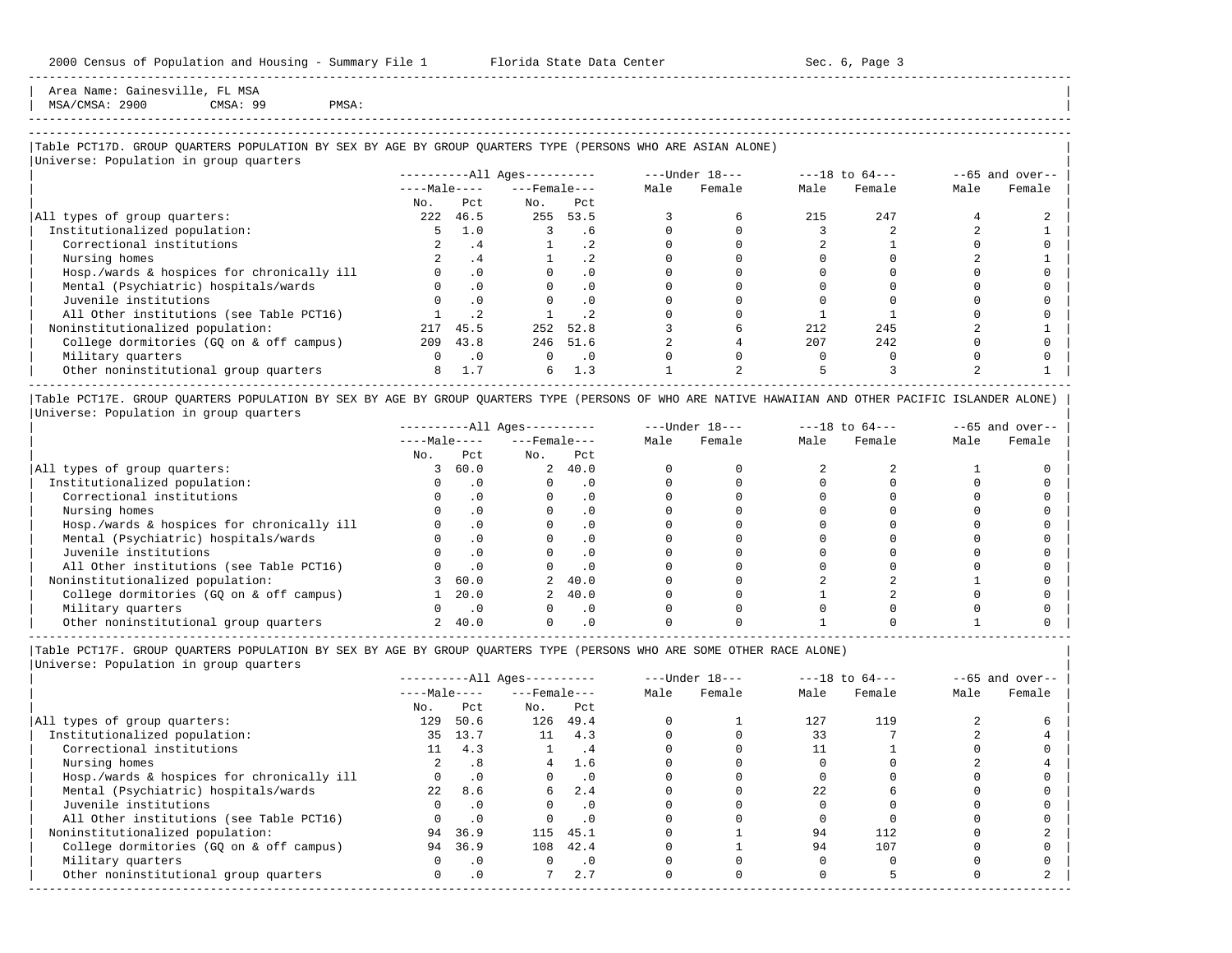Area Name: Gainesville, FL MSA  $MSA/CMSA: 2900$  CMSA: 99 PMSA:

-----------------------------------------------------------------------------------------------------------------------------------------------------

## |Table PCT17G. GROUP QUARTERS POPULATION BY SEX BY AGE BY GROUP QUARTERS TYPE (PERSONS OF WHO REPORT TWO OR MORE RACES) |

|Universe: Population in group quarters |

| $------All \text{Aqes}---$ |           |              |           |                    |        |                  | $--65$ and over-- |                    |        |
|----------------------------|-----------|--------------|-----------|--------------------|--------|------------------|-------------------|--------------------|--------|
|                            |           |              |           | Male               | Female | Male             | Female            | Male               | Female |
| No.                        | Pct.      | No.          | Pct       |                    |        |                  |                   |                    |        |
| 131                        | 46.6      | 150          | 53.4      |                    |        | 127              | 147               |                    |        |
| $20^{\circ}$               | 7.1       |              |           |                    |        | 20               |                   |                    |        |
| 19                         | 6.8       |              |           |                    |        | 19               |                   |                    |        |
|                            | $\cdot$ 0 |              | . 0       |                    |        |                  |                   |                    |        |
|                            | $\cdot$ 0 |              | . 0       |                    |        |                  |                   |                    |        |
|                            | $\cdot$ 4 |              |           |                    |        |                  |                   |                    |        |
|                            |           |              |           |                    |        |                  |                   |                    |        |
|                            | $\cdot$ 0 |              | . 0       |                    |        |                  |                   |                    |        |
| 111                        | 39.5      | 148          | 52.7      |                    |        | 107              | 145               |                    |        |
| 106                        | 37.7      | 142          | 50.5      |                    |        | 103              | 141               |                    |        |
|                            | $\cdot$ 0 |              | $\cdot$ 0 |                    |        |                  |                   |                    |        |
| 5.                         | 1.8       | 6            | 2.1       |                    |        |                  |                   |                    |        |
|                            |           | $---Male---$ |           | $---$ Female $---$ |        | $---Under 18---$ |                   | $---18$ to $64---$ |        |

|Table PCT17H. GROUP QUARTERS POPULATION BY SEX BY AGE BY GROUP QUARTERS TYPE (PERSONS OF ANY RACE WHO ARE HISPANIC OR LATINO) | |Universe: Population in group quarters |

|                                            |              |           | $------All Aqes------$ |      |      | $---Under 18---$ |      | $---18$ to $64---$ |      | $--65$ and over-- |
|--------------------------------------------|--------------|-----------|------------------------|------|------|------------------|------|--------------------|------|-------------------|
|                                            | $---Male---$ |           | $---$ Female $---$     |      | Male | Female           | Male | Female             | Male | Female            |
|                                            | No.          | Pct       | No.                    | Pct  |      |                  |      |                    |      |                   |
| All types of group quarters:               | 483          | 46.0      | 568                    | 54.0 |      | 15               | 463  | 542                |      |                   |
| Institutionalized population:              | 80           | 7.6       | 15                     | 1.4  |      |                  |      |                    |      |                   |
| Correctional institutions                  | 54           | 5.1       |                        |      |      |                  | 53   |                    |      |                   |
| Nursing homes                              |              |           |                        |      |      |                  |      |                    |      |                   |
| Hosp./wards & hospices for chronically ill |              | $\cdot$ 0 |                        |      |      |                  |      |                    |      |                   |
| Mental (Psychiatric) hospitals/wards       | 2.4          | 2.3       |                        |      |      |                  | 2.4  |                    |      |                   |
| Juvenile institutions                      |              | . 0       |                        |      |      |                  |      |                    |      |                   |
| All Other institutions (see Table PCT16)   |              | $\cdot$ 0 |                        |      |      |                  |      |                    |      |                   |
| Noninstitutionalized population:           | 403          | 38.3      | 553                    | 52.6 |      | 15               | 386  | 533                |      |                   |
| College dormitories (GO on & off campus)   | 384          | 36.5      | 523                    | 49.8 |      |                  | 371  | 512                |      |                   |
| Military quarters                          |              | $\cdot$ 0 |                        | . 0  |      |                  |      |                    |      |                   |
| Other noninstitutional group quarters      | 19           | 1.8       | 30                     | 2.9  |      |                  |      |                    |      |                   |

-----------------------------------------------------------------------------------------------------------------------------------------------------

|                                            |              |           | $------All Aqes------$ |           |      | $---Under 18---$ |       | $---18$ to $64---$ |      | $--65$ and over-- |
|--------------------------------------------|--------------|-----------|------------------------|-----------|------|------------------|-------|--------------------|------|-------------------|
|                                            | $---Male---$ |           | $---$ Female ---       |           | Male | Female           | Male  | Female             | Male | Female            |
|                                            | No.          | Pct       | No.                    | Pct       |      |                  |       |                    |      |                   |
| All types of group quarters:               | 4,024        | 47.5      | 4,456                  | 52.5      | 59   | 53               | 3,636 | 3,579              | 329  | 824               |
| Institutionalized population:              | 742          | 8.8       | 423                    | 5.0       | 32   | 20               | 591   | 90                 | 119  | 313               |
| Correctional institutions                  | 453          | 5.3       | 44                     | . 5       |      |                  | 450   | 42                 |      |                   |
| Nursing homes                              | 123          | 1.5       | 288                    | 3.4       |      |                  | 18    |                    | 105  | 283               |
| Hosp./wards & hospices for chronically ill |              | $\cdot$ 0 | 16                     | $\cdot$ 2 |      |                  |       |                    |      | 15                |
| Mental (Psychiatric) hospitals/wards       | 82           | 1.0       | 31                     | .4        |      |                  | 79    | 2.4                |      |                   |
| Juvenile institutions                      | 31           | .4        | 23                     | $\cdot$ 3 |      | 2.0              |       |                    |      |                   |
| All Other institutions (see Table PCT16)   | 51           | .6        | 21                     | $\cdot$ 2 |      |                  | 43    |                    |      |                   |
| Noninstitutionalized population:           | 3,282        | 38.7      | 4,033                  | 47.6      | 2.7  | 33               | 3.045 | 3,489              | 210  | 511               |
| College dormitories (GO on & off campus)   | 2,669        | 31.5      | 3.201                  | 37.7      | 16   | 18               | 2,653 | 3,181              |      |                   |
| Military quarters                          |              | $\cdot$ 0 |                        | $\cdot$ 0 |      |                  |       |                    |      |                   |
| Other noninstitutional group quarters      | 613          | 7.2       | 832                    | 9.8       |      | 15               | 392   | 308                | 210  | 509               |
|                                            |              |           |                        |           |      |                  |       |                    |      |                   |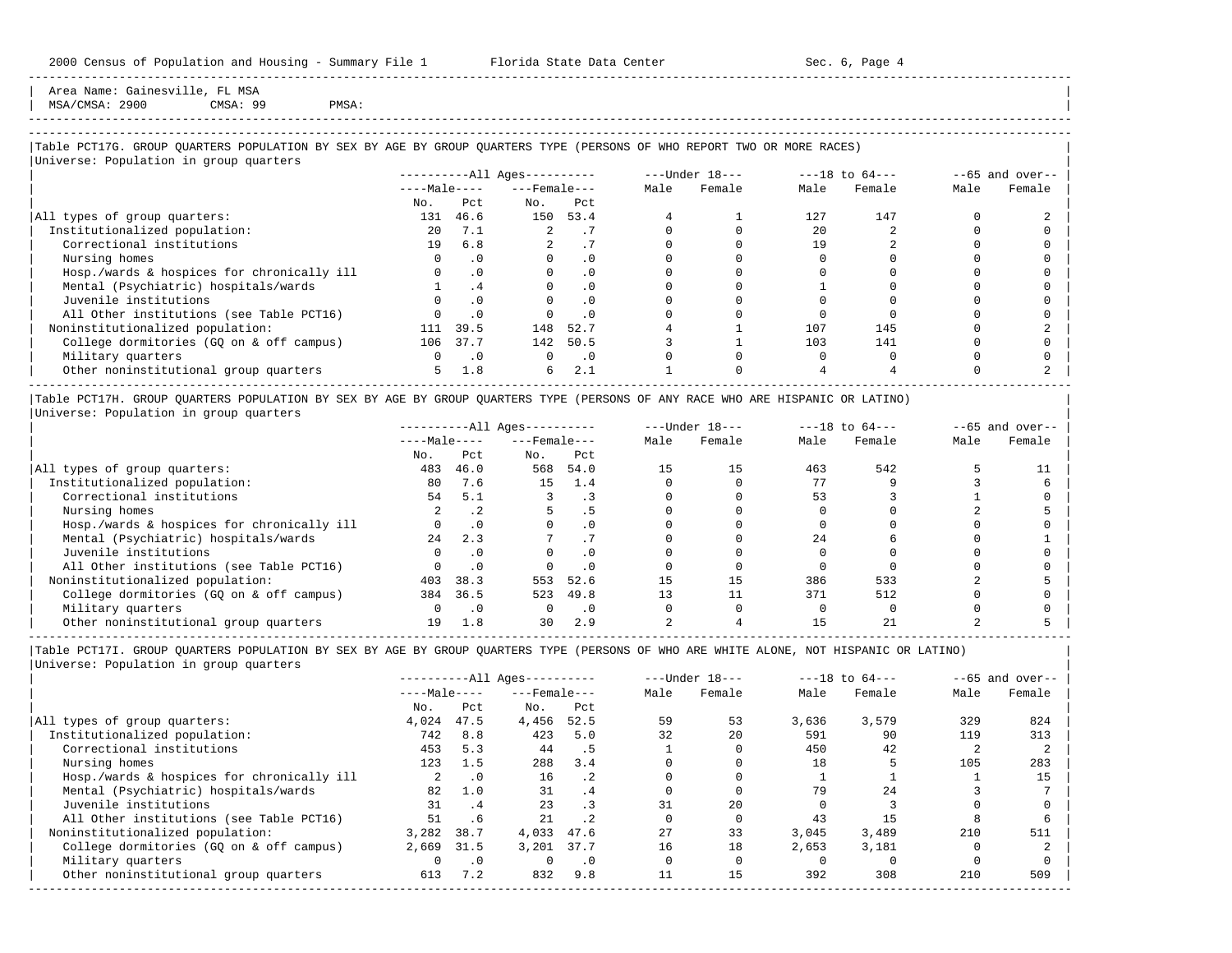2000 Census of Population and Housing - Summary File 1 Telorida State Data Center Sec. 6, Page 1 North Sec. 6, Page

-----------------------------------------------------------------------------------------------------------------------------------------------------

| Area Name: Jacksonville, FL MSA                                       |          |                                                    |          |
|-----------------------------------------------------------------------|----------|----------------------------------------------------|----------|
| MSA/CMSA: 3600<br>CMSA: 99<br>PMSA:                                   |          |                                                    |          |
|                                                                       |          |                                                    |          |
| Table PCT16. GROUP QUARTERS POPULATION BY GROUP QUARTERS TYPE         |          |                                                    |          |
| Universe: Population in group quarters                                |          |                                                    |          |
|                                                                       |          |                                                    |          |
| Total Group Quarters Population                                       | 20,122   |                                                    |          |
| Institutionalized population:                                         | 9,508    | Noninstitutionalized population:                   | 10,614   |
| Correctional institutions:                                            | 3,678    | College dormitories (college GQ on and off campus) | 3,112    |
| Federal prisons and detention centers                                 | 0        | Military quarters:                                 | 4,040    |
| Halfway houses                                                        | 26       | On base:                                           | 1,406    |
| Local jails, police lockups, etc.                                     | 1,360    | Barracks and other GO for military personnel       | 1,404    |
| Military disciplinary barracks                                        | $\Omega$ | Transient quarters for temporary residents         | 2        |
| State prisons                                                         | 2,024    | Military ships                                     | 2,634    |
| Other types of correctional institutions                              | 268      | Group homes:                                       | 955      |
| Nursing homes                                                         | 5,376    | Homes or halfway houses for drug/alcohol abuse     | 361      |
| Hospitals/wards, hospices, and schools for the handicapped:           | 319      | Homes for the mentally ill                         | 188      |
| Hospitals/wards and hospices for chronically ill:                     | 159      | Homes for the mentally retarded                    | 67       |
| Hospices or homes for chronically ill                                 | 106      | Homes for the physically handicapped               | 43       |
| Military hospitals or wards for chronically ill                       | $\Omega$ | Other group homes                                  | 296      |
| Other hospitals or wards for chronically ill                          | 53       | Religious group quarters                           | 55       |
| Hospitals or wards for drug/alcohol abuse                             | 40       | Workers' dormitories:                              | 5        |
| Mental (Psychiatric) hospitals or wards                               | 49       | Agriculture workers' dormitories on farms          | $\Omega$ |
| Schools, hospitals, or wards for the mentally retarded                | 71       | Job Corps and vocational training facilities       | $\Omega$ |
| Schools, hospitals, or wards for the physically handicapped:          | $\Omega$ | Other workers' dormitories                         | 5        |
| Institutions for the deaf                                             | $\Omega$ | Crews of maritime vessels                          | 46       |
| Institutions for the blind                                            | $\Omega$ | Other nonhousehold living situations               | 212      |
| Orthopedic wards/institutions for the physically handicapped          | $\Omega$ | Other noninstitutional group quarters              | 2,189    |
| Wards in general hospitals for patients with no usual home elsewhere  | $\Omega$ |                                                    |          |
| Wards in military hospitls for patients with no usual home elsewhere  | $\Omega$ |                                                    |          |
| Juvenile institutions:                                                | 135      |                                                    |          |
| Long-term care:                                                       | $\Omega$ |                                                    |          |
| Homes for abused, dependent, and neglected children                   | $\Omega$ |                                                    |          |
| Residential treatment centers for emotionally disturbed children      | $\Omega$ |                                                    |          |
| Training schools for juvenile delinquents                             | $\Omega$ |                                                    |          |
| Short-term care, detention or diagnostic centers for delinquent chdrn | 24       |                                                    |          |
| Type of juvenile institution unknown                                  | 111      |                                                    |          |
|                                                                       |          |                                                    |          |

|Table PCT17. GROUP QUARTERS POPULATION BY SEX BY AGE BY GROUP QUARTERS TYPE |

| Universe: Population in group quarters |  |
|----------------------------------------|--|
|                                        |  |

|                                            |              |           | $------All Aqes------$ |           |      | $---Under 18---$ |       | $---18$ to $64---$ |       | $--65$ and over-- |
|--------------------------------------------|--------------|-----------|------------------------|-----------|------|------------------|-------|--------------------|-------|-------------------|
|                                            | $---Male---$ |           | $---$ Female $---$     |           | Male | Female           | Male  | Female             | Male  | Female            |
|                                            | No.          | Pct       | No.                    | Pct       |      |                  |       |                    |       |                   |
| All types of group quarters:               | 11,774       | 58.5      | 8,348                  | 41.5      | 327  | 140              | 9,746 | 3,637              | 1,701 | 4,571             |
| Institutionalized population:              | 4,952        | 24.6      | 4,556                  | 22.6      | 166  | 30               | 3,499 | 821                | 1,287 | 3,705             |
| Correctional institutions                  | 3,150        | 15.7      | 528                    | 2.6       | 53   |                  | 3,078 | 527                | 19    |                   |
| Nursing homes                              | 1,502        | 7.5       | 3,874                  | 19.3      |      |                  | 258   | 210                | 1,244 | 3,664             |
| Hosp./wards & hospices for chronically ill | 95           | . 5       | 64                     | $\cdot$ 3 |      |                  | 72    | 28                 | 23    | 36                |
| Mental (Psychiatric) hospitals/wards       | 2.2.         |           | 27                     |           |      |                  | 15    | 19                 |       |                   |
| Juvenile institutions                      | 113          | .6        | 22                     |           | 99   | 18               | 14    |                    |       |                   |
| All Other institutions (see Table PCT16)   | 70           | $\cdot$ 3 | 41                     | $\cdot$ 2 |      |                  | 62    | 33                 |       |                   |
| Noninstitutionalized population:           | 6,822        | 33.9      | 3,792                  | 18.8      | 161  | 110              | 6,247 | 2,816              | 414   | 866               |
| College dormitories (GO on & off campus)   | 1,390        | 6.9       | 1,722                  | 8.6       | 22   | 21               | 1,368 | 1,701              |       |                   |
| Military quarters                          | 3,451 17.2   |           | 589                    | 2.9       |      |                  | 3,449 | 587                |       |                   |
| Other noninstitutional group quarters      | 1,981        | 9.8       | 1,481                  | 7.4       | 137  | 87               | 1,430 | 528                | 414   | 866               |
|                                            |              |           |                        |           |      |                  |       |                    |       |                   |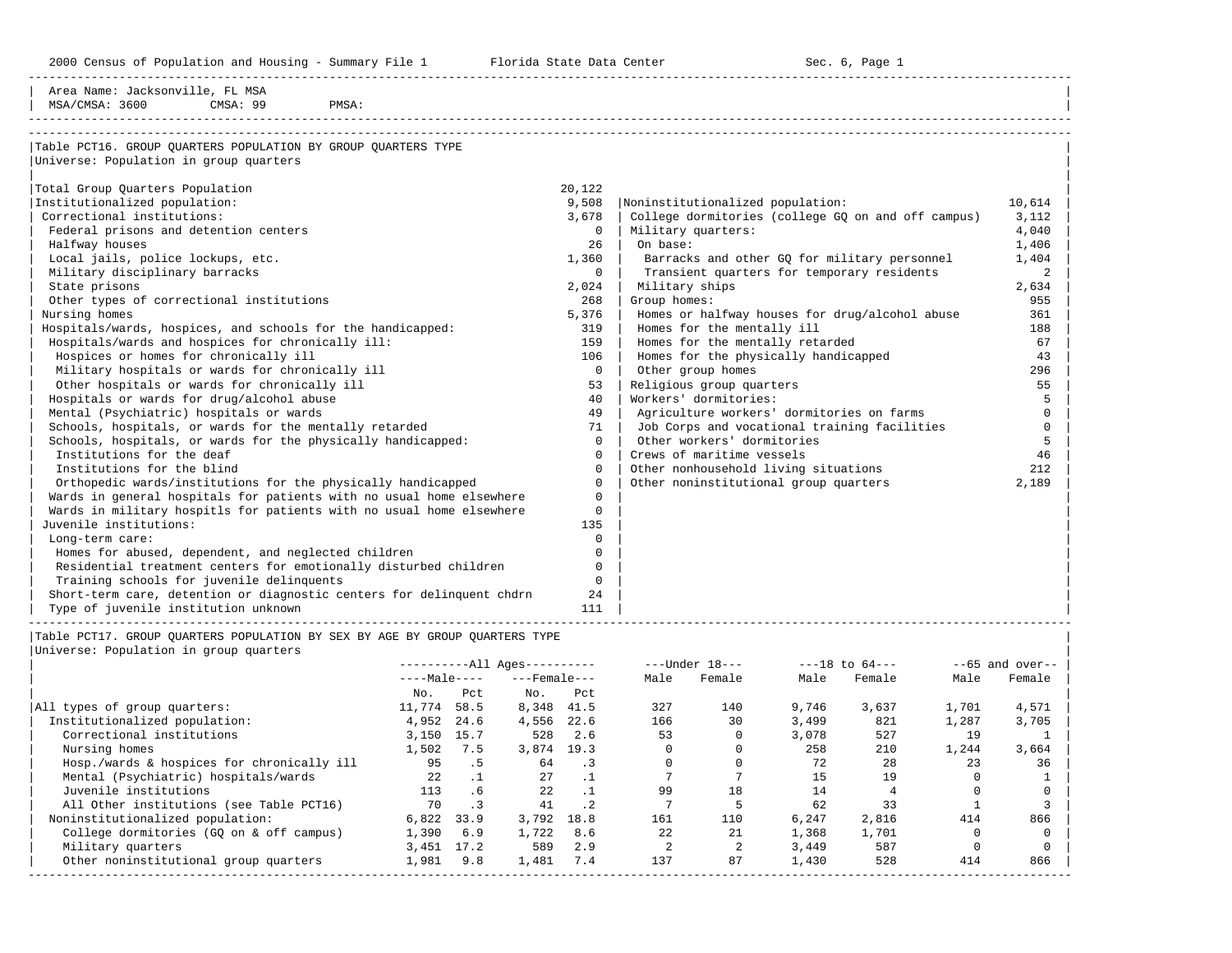Area Name: Jacksonville, FL MSA

| MSA/CMSA: 3600 CMSA: 99 PMSA: |

# -----------------------------------------------------------------------------------------------------------------------------------------------------

-----------------------------------------------------------------------------------------------------------------------------------------------------

#### |Table PCT17A. GROUP QUARTERS POPULATION BY SEX BY AGE BY GROUP QUARTERS TYPE (PERSONS WHO ARE WHITE ALONE) |

|                                            |              |           | $------All Aqes------$ |           |      | $---Under 18---$ |       | $---18$ to $64---$ |       | $--65$ and over-- |
|--------------------------------------------|--------------|-----------|------------------------|-----------|------|------------------|-------|--------------------|-------|-------------------|
|                                            | $---Male---$ |           | $---$ Female $---$     |           | Male | Female           | Male  | Female             | Male  | Female            |
|                                            | No.          | Pct       | No.                    | Pct       |      |                  |       |                    |       |                   |
| All types of group quarters:               | 6,831        | 52.5      | 6,192                  | 47.5      | 158  | 64               | 5,352 | 2,356              | 1,321 | 3,772             |
| Institutionalized population:              | 2,596        | 19.9      | 3,521                  | 27.0      | 73   | 23               | 1,535 | 454                | 988   | 3,044             |
| Correctional institutions                  | 1,294        | 9.9       | 261                    | 2.0       | 14   |                  | 1,269 | 260                | 11    |                   |
| Nursing homes                              | 1,109        | 8.5       | 3,139                  | 24.1      |      |                  | 151   | 133                | 958   | 3,006             |
| Hosp./wards & hospices for chronically ill | 74           | . 6       | 53                     | .4        |      |                  | 56    | 20                 | 18    | 33                |
| Mental (Psychiatric) hospitals/wards       | 13           | $\cdot$ 1 | 20                     | $\cdot$ 2 |      |                  |       | 14                 |       |                   |
| Juvenile institutions                      | 57           | .4        | 15                     |           | 51   | 14               |       |                    |       |                   |
| All Other institutions (see Table PCT16)   | 49           | .4        | 33                     |           |      |                  | 44    | 26                 |       |                   |
| Noninstitutionalized population:           | 4,235        | 32.5      | 2,671                  | 20.5      | 85   | 41               | 3,817 | 1,902              | 333   | 728               |
| College dormitories (GO on & off campus)   | 1,074        | 8.2       | 1,352                  | 10.4      |      |                  | 1,069 | 1,344              |       |                   |
| Military quarters                          | 2,066        | 15.9      | 250                    | 1.9       |      |                  | 2,065 | 250                |       |                   |
| Other noninstitutional group quarters      | 1,095        | 8.4       | 1,069                  | 8.2       | 79   | 33               | 683   | 308                | 333   | 728               |

|Table PCT17B. GROUP QUARTERS POPULATION BY SEX BY AGE BY GROUP QUARTERS TYPE (PERSONS WHO ARE BLACK OR AFRICAN AMERICAN ALONE) | |Universe: Population in group quarters |

|                                            |              |      | $------All Aqes------$ |           |      | $---Under 18---$ |       | $---18$ to $64---$ |      | $--65$ and over-- |
|--------------------------------------------|--------------|------|------------------------|-----------|------|------------------|-------|--------------------|------|-------------------|
|                                            | $---Male---$ |      | $---$ Female $---$     |           | Male | Female           | Male  | Female             | Male | Female            |
|                                            | No.          | Pct  | No.                    | Pct       |      |                  |       |                    |      |                   |
| All types of group quarters:               | 4,228        | 69.0 | 1,898                  | 31.0      | 152  | 68               | 3,716 | 1,069              | 360  | 761               |
| Institutionalized population:              | 2,240        | 36.6 | 979                    | 16.0      | 79   |                  | 1,878 | 348                | 283  | 624               |
| Correctional institutions                  | 1,774        | 29.0 | 256                    | 4.2       | 37   |                  | 1,731 | 256                |      |                   |
| Nursing homes                              | 373          | 6.1  | 692                    | 11.3      |      |                  | 101   |                    | 272  | 621               |
| Hosp./wards & hospices for chronically ill | 21           |      | 11                     | $\cdot$ 2 |      |                  | 16    |                    |      |                   |
| Mental (Psychiatric) hospitals/wards       |              |      |                        |           |      |                  |       |                    |      |                   |
| Juvenile institutions                      | 43           |      |                        |           |      |                  |       |                    |      |                   |
| All Other institutions (see Table PCT16)   | 2.0          |      | 8                      |           |      |                  | 18    |                    |      |                   |
| Noninstitutionalized population:           | 1,988        | 32.5 | 919                    | 15.0      | 73   | 61               | 1,838 | 721                | 77   | 137               |
| College dormitories (GO on & off campus)   | 251          | 4.1  | 283                    | 4.6       | 16   | 12.              | 235   | 271                |      |                   |
| Military quarters                          | 913          | 14.9 | 250                    | 4.1       |      |                  | 913   | 250                |      |                   |
| Other noninstitutional group quarters      | 824          | 13.5 | 386                    | 6.3       | 57   | 49               | 690   | 200                |      | 137               |

-----------------------------------------------------------------------------------------------------------------------------------------------------

|                                            |              |           | $------All Aqes------$ |           |      | $---Under 18---$ |      | $---18$ to $64---$ |      | $--65$ and over-- |
|--------------------------------------------|--------------|-----------|------------------------|-----------|------|------------------|------|--------------------|------|-------------------|
|                                            | $---Male---$ |           | $---$ Female $---$     |           | Male | Female           | Male | Female             | Male | Female            |
|                                            | No.          | Pct       | No.                    | Pct       |      |                  |      |                    |      |                   |
| All types of group quarters:               | 83           | 80.6      |                        | 20 19.4   |      |                  | 82   | 18                 |      |                   |
| Institutionalized population:              | 20           | 19.4      | 5.                     | 4.9       |      |                  | 2.0  |                    |      |                   |
| Correctional institutions                  |              | 18 17.5   |                        | 1.0       |      |                  | 18   |                    |      |                   |
| Nursing homes                              |              | 1.0       |                        | 2.9       |      |                  |      |                    |      |                   |
| Hosp./wards & hospices for chronically ill |              | $\cdot$ 0 |                        | $\cdot$ 0 |      |                  |      |                    |      |                   |
| Mental (Psychiatric) hospitals/wards       |              | $\cdot$ 0 |                        | $\cdot$ 0 |      |                  |      |                    |      |                   |
| Juvenile institutions                      |              | 1.0       |                        | 1.0       |      |                  |      |                    |      |                   |
| All Other institutions (see Table PCT16)   |              | $\cdot$ 0 |                        | .0        |      |                  |      |                    |      |                   |
| Noninstitutionalized population:           | 63           | 61.2      | 15                     | 14.6      |      |                  | 62   |                    |      |                   |
| College dormitories (GQ on & off campus)   | 6            | 5.8       |                        | 2.9       |      |                  |      |                    |      |                   |
| Military quarters                          | 46           | 44.7      |                        | 6.8       |      |                  | 46   |                    |      |                   |
| Other noninstitutional group quarters      |              | 11 10.7   | 5.                     | 4.9       |      |                  | 10   |                    |      |                   |
|                                            |              |           |                        |           |      |                  |      |                    |      |                   |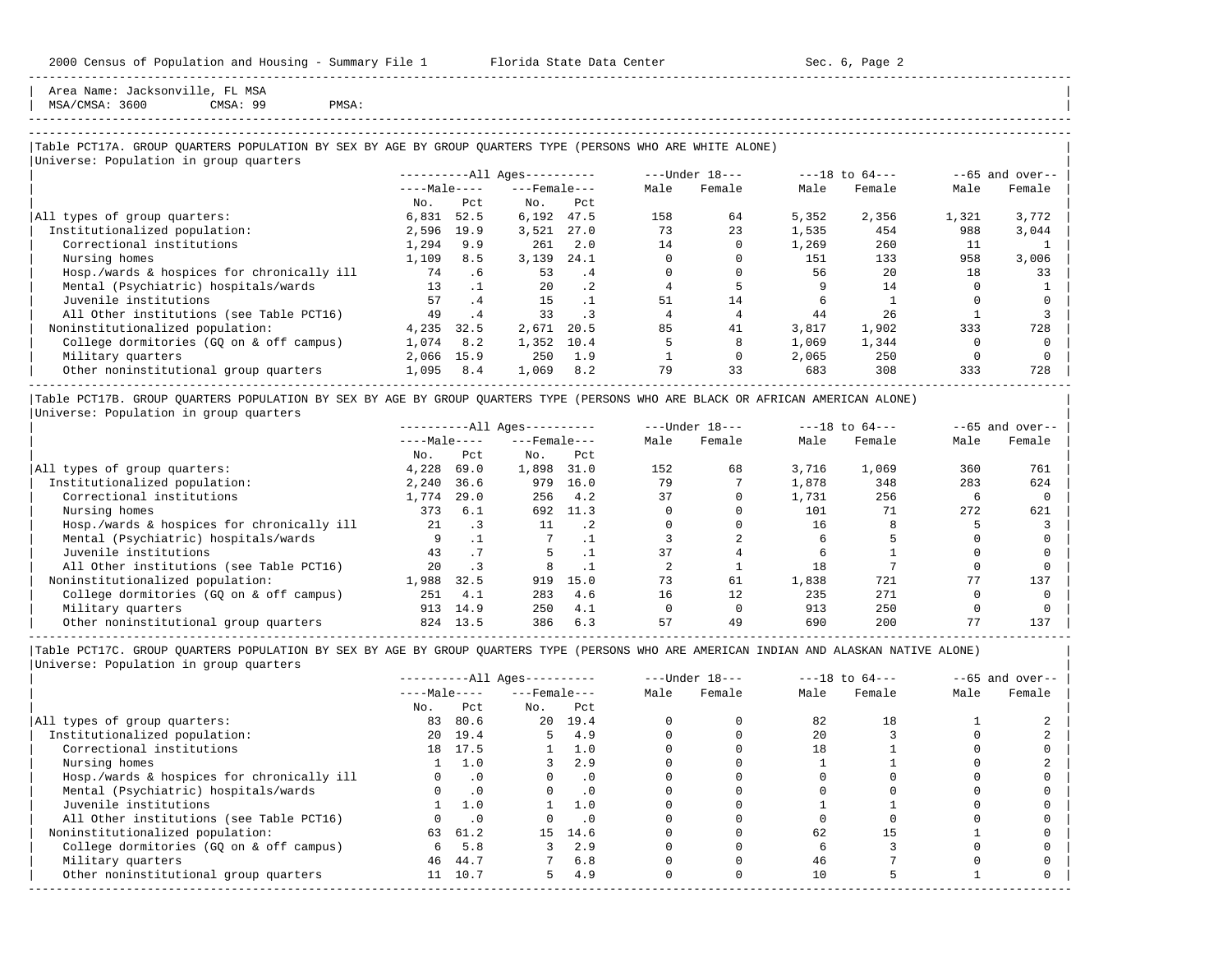Area Name: Jacksonville, FL MSA | MSA/CMSA: 3600 CMSA: 99 PMSA: |

# -----------------------------------------------------------------------------------------------------------------------------------------------------

-----------------------------------------------------------------------------------------------------------------------------------------------------

## |Table PCT17D. GROUP QUARTERS POPULATION BY SEX BY AGE BY GROUP QUARTERS TYPE (PERSONS WHO ARE ASIAN ALONE) |

|                                            |                 |           | $------All Ages------$ |           |      | ---Under 18--- |      | $---18$ to $64---$ |      | $--65$ and over-- |
|--------------------------------------------|-----------------|-----------|------------------------|-----------|------|----------------|------|--------------------|------|-------------------|
|                                            | $---Male---$    |           | $---$ Female $---$     |           | Male | Female         | Male | Female             | Male | Female            |
|                                            | No.             | Pct       | No.                    | Pct       |      |                |      |                    |      |                   |
| All types of group quarters:               | 163             | 71.8      | 64                     | 28.2      |      |                | 153  | 56                 |      |                   |
| Institutionalized population:              | 23              | 10.1      | 13                     | 5.7       |      |                | 15   |                    |      |                   |
| Correctional institutions                  | 13 <sup>°</sup> | 5.7       | $\Omega$               | $\cdot$ 0 |      |                |      |                    |      |                   |
| Nursing homes                              | 9               | 4.0       | 12                     | 5.3       |      |                |      |                    |      |                   |
| Hosp./wards & hospices for chronically ill |                 | $\cdot$ 0 | $\Omega$               | $\cdot$ 0 |      |                |      |                    |      |                   |
| Mental (Psychiatric) hospitals/wards       |                 | $\cdot$ 0 | $\Omega$               | $\cdot$ 0 |      |                |      |                    |      |                   |
| Juvenile institutions                      |                 | . 4       |                        | . 4       |      |                |      |                    |      |                   |
| All Other institutions (see Table PCT16)   |                 | $\cdot$ 0 |                        | $\cdot$ 0 |      |                |      |                    |      |                   |
| Noninstitutionalized population:           | 140             | 61.7      | 51                     | 22.5      |      |                | 138  | 50                 |      |                   |
| College dormitories (GQ on & off campus)   | 17              | 7.5       | 31                     | 13.7      |      |                |      | 31                 |      |                   |
| Military quarters                          | 112             | 49.3      | 1.5                    | 6.6       |      |                | 111  | 14                 |      |                   |
| Other noninstitutional group quarters      | 11              | 4.8       | 5                      | 2.2       |      |                | 10   |                    |      |                   |

|Table PCT17E. GROUP QUARTERS POPULATION BY SEX BY AGE BY GROUP QUARTERS TYPE (PERSONS OF WHO ARE NATIVE HAWAIIAN AND OTHER PACIFIC ISLANDER ALONE) | |Universe: Population in group quarters |

|                                            |              |           | $------All Aqes------$ |           |      | $---Under 18---$ |      | $---18$ to $64---$ |      | $--65$ and over-- |
|--------------------------------------------|--------------|-----------|------------------------|-----------|------|------------------|------|--------------------|------|-------------------|
|                                            | $---Male---$ |           | $---$ Female $---$     |           | Male | Female           | Male | Female             | Male | Female            |
|                                            | No.          | Pct       | No.                    | Pct       |      |                  |      |                    |      |                   |
| All types of group quarters:               | 18           | 90.0      |                        | 2, 10.0   |      |                  | 18   |                    |      |                   |
| Institutionalized population:              |              | 2, 10.0   |                        | 5.0       |      |                  |      |                    |      |                   |
| Correctional institutions                  |              | 2, 10.0   |                        |           |      |                  |      |                    |      |                   |
| Nursing homes                              |              | $\cdot$ 0 |                        | 5.0       |      |                  |      |                    |      |                   |
| Hosp./wards & hospices for chronically ill |              |           |                        |           |      |                  |      |                    |      |                   |
| Mental (Psychiatric) hospitals/wards       |              |           |                        |           |      |                  |      |                    |      |                   |
| Juvenile institutions                      |              |           |                        |           |      |                  |      |                    |      |                   |
| All Other institutions (see Table PCT16)   |              |           |                        |           |      |                  |      |                    |      |                   |
| Noninstitutionalized population:           | 16           | 80.0      |                        | 5.0       |      |                  | 16   |                    |      |                   |
| College dormitories (GO on & off campus)   |              | 20.0      |                        | $\cdot$ 0 |      |                  |      |                    |      |                   |
| Military quarters                          | 9            | 45.0      |                        | 5.0       |      |                  |      |                    |      |                   |
| Other noninstitutional group quarters      |              | 15.0      |                        | . 0       |      |                  |      |                    |      |                   |

-----------------------------------------------------------------------------------------------------------------------------------------------------

|Table PCT17F. GROUP QUARTERS POPULATION BY SEX BY AGE BY GROUP QUARTERS TYPE (PERSONS WHO ARE SOME OTHER RACE ALONE) |

|                                            |              |           | ----------All Ages---------- |           |      | $---Under 18---$ |      | $---18$ to $64---$ |      | $--65$ and over-- |
|--------------------------------------------|--------------|-----------|------------------------------|-----------|------|------------------|------|--------------------|------|-------------------|
|                                            | $---Male---$ |           | $---$ Female $---$           |           | Male | Female           | Male | Female             | Male | Female            |
|                                            | No.          | Pct       | No.                          | Pct       |      |                  |      |                    |      |                   |
| All types of group quarters:               | 281          | 77.6      | 81                           | 22.4      |      |                  | 270  | 66                 |      |                   |
| Institutionalized population:              | 25           | 6.9       | 13                           | 3.6       |      |                  |      |                    |      |                   |
| Correctional institutions                  | 14           | 3.9       |                              |           |      |                  |      |                    |      |                   |
| Nursing homes                              | 6.           |           | $12 \overline{ }$            | 3.3       |      |                  |      |                    |      |                   |
| Hosp./wards & hospices for chronically ill |              | $\cdot$ 0 | $\Omega$                     | $\cdot$ 0 |      |                  |      |                    |      |                   |
| Mental (Psychiatric) hospitals/wards       |              | $\cdot$ 0 |                              |           |      |                  |      |                    |      |                   |
| Juvenile institutions                      | 5.           | 1.4       | $\Omega$                     | $\cdot$ 0 |      |                  |      |                    |      |                   |
| All Other institutions (see Table PCT16)   |              | .0        |                              | $\cdot$ 0 |      |                  |      |                    |      |                   |
| Noninstitutionalized population:           | 256          | 70.7      | 68                           | 18.8      |      |                  | 253  | 65                 |      |                   |
| College dormitories (GQ on & off campus)   | 21           | 5.8       | 16                           | 4.4       |      |                  | 20   | 15                 |      |                   |
| Military quarters                          | 217          | 59.9      | 48                           | 13.3      |      |                  | 217  | 48                 |      |                   |
| Other noninstitutional group quarters      | 18           | 5.0       | 4                            | 1.1       |      |                  | 16   |                    |      |                   |
|                                            |              |           |                              |           |      |                  |      |                    |      |                   |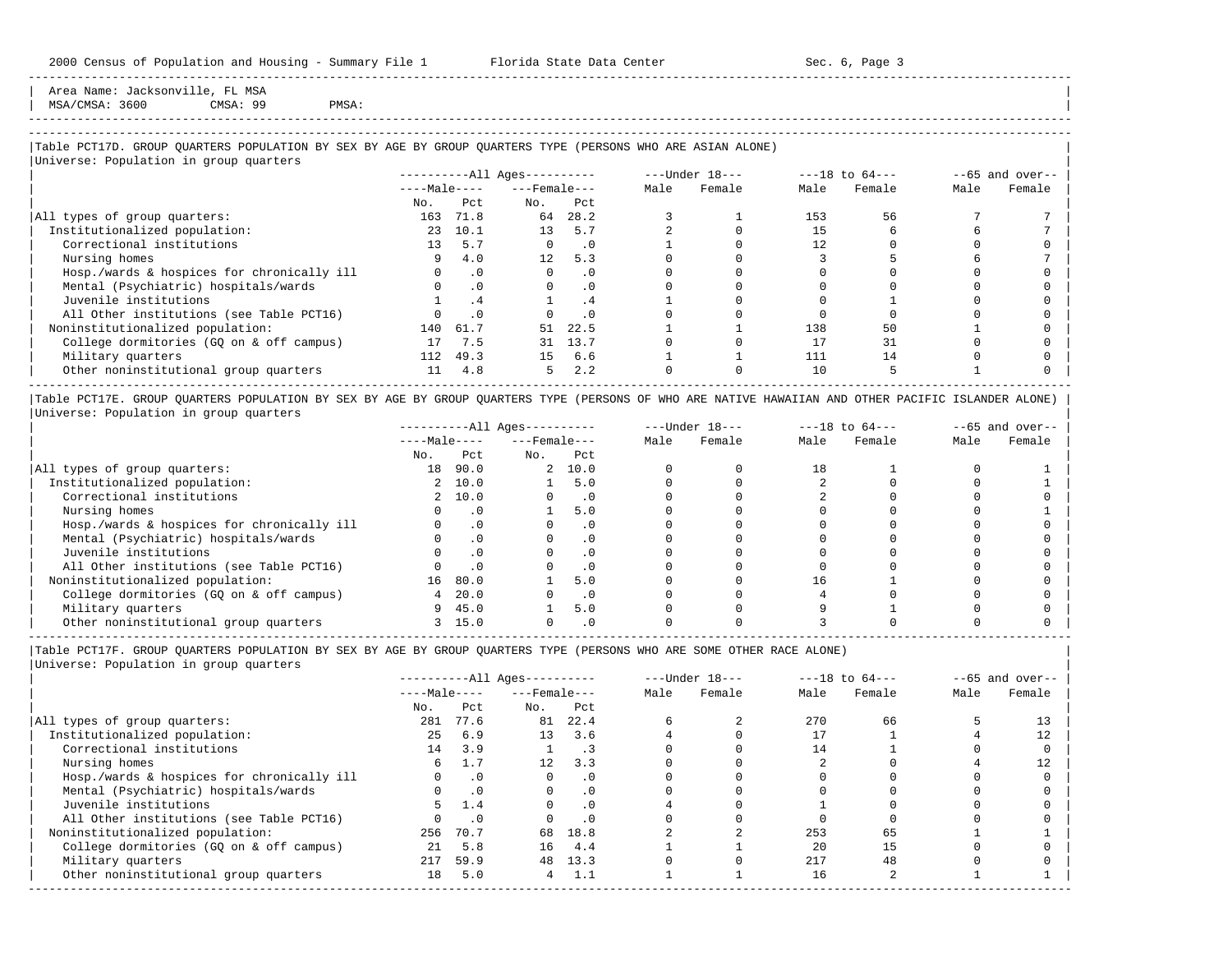Area Name: Jacksonville, FL MSA | MSA/CMSA: 3600 CMSA: 99 PMSA: |

-----------------------------------------------------------------------------------------------------------------------------------------------------

## |Table PCT17G. GROUP QUARTERS POPULATION BY SEX BY AGE BY GROUP QUARTERS TYPE (PERSONS OF WHO REPORT TWO OR MORE RACES) |

|                                            |              |           | $------All Ages------$ |           |      | $---Under 18---$ |      | $---18$ to $64---$ |      | $--65$ and over-- |
|--------------------------------------------|--------------|-----------|------------------------|-----------|------|------------------|------|--------------------|------|-------------------|
|                                            | $---Male---$ |           | $---$ Female $---$     |           | Male | Female           | Male | Female             | Male | Female            |
|                                            | No.          | Pct       | No.                    | Pct       |      |                  |      |                    |      |                   |
| All types of group quarters:               | 170          | 65.1      | 91                     | 34.9      |      |                  | 155  |                    |      | 15                |
| Institutionalized population:              | 46           | 17.6      | 2.4                    | 9.2       |      |                  | 32   |                    |      | 15                |
| Correctional institutions                  |              | 35 13.4   | 9                      | 3.4       |      |                  | 32   |                    |      |                   |
| Nursing homes                              |              | 1.5       | 15                     | 5.7       |      |                  |      |                    |      | 15                |
| Hosp./wards & hospices for chronically ill |              | $\cdot$ 0 | $\Omega$               | $\cdot$ 0 |      |                  |      |                    |      |                   |
| Mental (Psychiatric) hospitals/wards       |              | $\cdot$ 0 | $\Omega$               | $\cdot$ 0 |      |                  |      |                    |      |                   |
| Juvenile institutions                      | 6            | 2.3       |                        | . 0       |      |                  |      |                    |      |                   |
| All Other institutions (see Table PCT16)   |              | . 4       |                        | $\cdot$ 0 |      |                  |      |                    |      |                   |
| Noninstitutionalized population:           | 124          | 47.5      | 67                     | 25.7      |      |                  | 123  | 62                 |      |                   |
| College dormitories (GO on & off campus)   | 17           | 6.5       | 37                     | 14.2      |      |                  |      | 37                 |      |                   |
| Military quarters                          | 88           | 33.7      | 18                     | 6.9       |      |                  | 88   |                    |      |                   |
| Other noninstitutional group quarters      | 19           | 7.3       | 12 <sup>°</sup>        | 4.6       |      |                  | 18   |                    |      |                   |

|Table PCT17H. GROUP QUARTERS POPULATION BY SEX BY AGE BY GROUP QUARTERS TYPE (PERSONS OF ANY RACE WHO ARE HISPANIC OR LATINO) | |Universe: Population in group quarters |

|                                            |              |           | $------All Aqes------$ |           |      | $---Under 18---$ |      | $---18$ to $64---$ |      | $- -65$ and over-- |
|--------------------------------------------|--------------|-----------|------------------------|-----------|------|------------------|------|--------------------|------|--------------------|
|                                            | $---Male---$ |           | $---$ Female $---$     |           | Male | Female           | Male | Female             | Male | Female             |
|                                            | No.          | Pct       | No.                    | Pct       |      |                  |      |                    |      |                    |
| All types of group quarters:               | 641          | 75.6      | 207                    | 24.4      |      |                  | 616  | 163                |      | 42                 |
| Institutionalized population:              | 114          | 13.4      | 49                     | 5.8       |      |                  | 94   |                    |      | 40                 |
| Correctional institutions                  | 86           | 10.1      |                        | 1.1       |      |                  | 85   |                    |      |                    |
| Nursing homes                              | 17           | 2.0       | 39                     | 4.6       |      |                  |      |                    |      | 39                 |
| Hosp./wards & hospices for chronically ill |              |           |                        | $\cdot$ 0 |      |                  |      |                    |      |                    |
| Mental (Psychiatric) hospitals/wards       |              | $\cdot$ 0 |                        | $\cdot$ 0 |      |                  |      |                    |      |                    |
| Juvenile institutions                      |              | 1.1       |                        | $\cdot$ 0 |      |                  |      |                    |      |                    |
| All Other institutions (see Table PCT16)   |              |           |                        |           |      |                  |      |                    |      |                    |
| Noninstitutionalized population:           | 527          | 62.1      | 158                    | 18.6      |      |                  | 522  | 154                |      |                    |
| College dormitories (GO on & off campus)   | 58           | 6.8       | 66                     | 7.8       |      |                  | 56   | 65                 |      |                    |
| Military quarters                          | 417          | 49.2      | 78                     | 9.2       |      |                  | 417  | 78                 |      |                    |
| Other noninstitutional group quarters      | 52           | 6.1       | 14                     |           |      |                  | 49   |                    |      |                    |

-----------------------------------------------------------------------------------------------------------------------------------------------------

|                                            |              |                | $------All Aqes------$ |           |      | $---Under 18---$ |       | $---18$ to $64---$ |       | $--65$ and over-- |
|--------------------------------------------|--------------|----------------|------------------------|-----------|------|------------------|-------|--------------------|-------|-------------------|
|                                            | $---Male---$ |                | $---$ Female $---$     |           | Male | Female           | Male  | Female             | Male  | Female            |
|                                            | No.          | Pct            | No.                    | Pct       |      |                  |       |                    |       |                   |
| All types of group quarters:               | 6,560        | 51.8           | 6,098                  | 48.2      | 154  | 64               | 5,092 | 2,289              | 1,314 | 3,745             |
| Institutionalized population:              | 2,533        | 20.0           | 3,490                  | 27.6      |      | 23               | 1,481 | 448                | 981   | 3,019             |
| Correctional institutions                  | 1,244        | 9.8            | 255                    | 2.0       | 14   |                  | 1,220 | 254                | 10    |                   |
| Nursing homes                              | 1,100        | 8.7            | 3,115                  | 24.6      |      |                  | 148   | 133                | 952   | 2,982             |
| Hosp./wards & hospices for chronically ill | 73           | .6             | 53                     | .4        |      |                  | 55    | 20                 | 18    | 33                |
| Mental (Psychiatric) hospitals/wards       | 13           |                | 20                     | $\cdot$ 2 |      |                  |       | 14                 |       |                   |
| Juvenile institutions                      | 55           | $\overline{4}$ | 15                     |           | 49   | 14               |       |                    |       |                   |
| All Other institutions (see Table PCT16)   | 48           | .4             | 32                     |           |      |                  | 43    | 26                 |       |                   |
| Noninstitutionalized population:           | 4,027        | 31.8           | 2,608                  | 20.6      | 83   | 41               | 3,611 | 1,841              | 333   | 726               |
| College dormitories (GQ on & off campus)   | 1,043        | 8.2            | 1,316                  | 10.4      |      |                  | 1,039 | 1,308              |       |                   |
| Military quarters                          | 1,913        | 15.1           | 231                    | 1.8       |      |                  | 1,912 | 231                |       |                   |
| Other noninstitutional group quarters      | 1,071        | 8.5            | 1,061                  | 8.4       | 78   | 33               | 660   | 302                | 333   | 726               |
|                                            |              |                |                        |           |      |                  |       |                    |       |                   |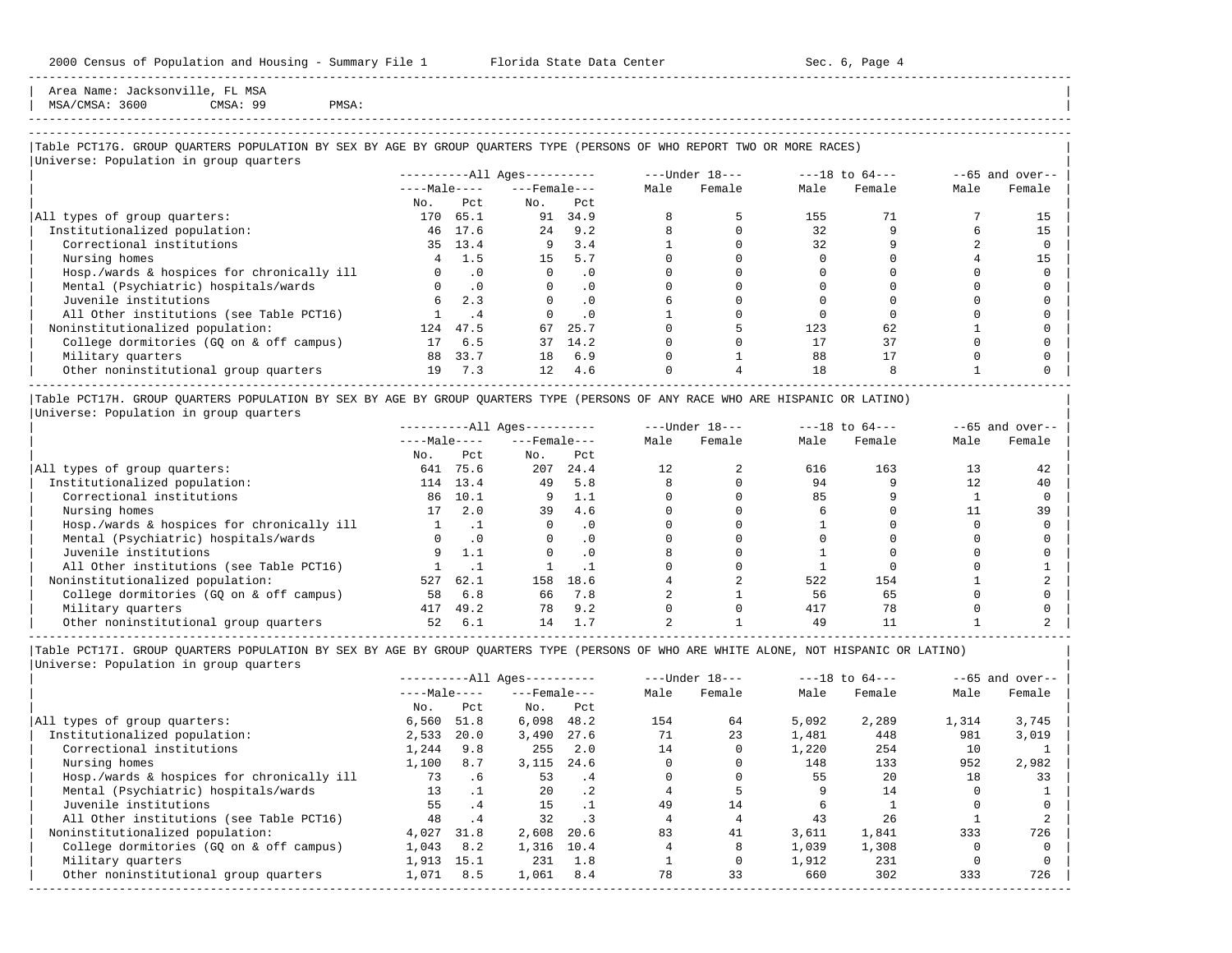2000 Census of Population and Housing - Summary File 1 Florida State Data Center Sec. 6, Page 1

-----------------------------------------------------------------------------------------------------------------------------------------------------

| Table PCT16. GROUP QUARTERS POPULATION BY GROUP QUARTERS TYPE<br>12,546<br>Total Group Quarters Population<br>Institutionalized population:<br>8,388<br>Noninstitutionalized population:<br>4,158<br>Correctional institutions:<br>4,717<br>College dormitories (college GQ on and off campus)<br>1,940<br>Federal prisons and detention centers<br>$\mathbf{0}$<br>Military quarters:<br>$\mathbf 0$<br>149<br>On base:<br>$\mathbf 0$<br>Halfway houses<br>1,853<br>$\Omega$<br>Local jails, police lockups, etc.<br>Barracks and other GQ for military personnel<br>Military disciplinary barracks<br>Transient quarters for temporary residents<br>$\Omega$<br>$\overline{0}$<br>Military ships<br>State prisons<br>2,715<br>$\Omega$<br>Other types of correctional institutions<br>Group homes:<br>422<br>$\mathbf{0}$<br>Nursing homes<br>2,921<br>Homes or halfway houses for drug/alcohol abuse<br>94<br>Hospitals/wards, hospices, and schools for the handicapped:<br>Homes for the mentally ill<br>95<br>54<br>Hospitals/wards and hospices for chronically ill:<br>Homes for the mentally retarded<br>23<br>20<br>7 <sup>7</sup><br>Hospices or homes for chronically ill<br>Homes for the physically handicapped<br>83<br>Military hospitals or wards for chronically ill<br>$\Omega$<br>Other group homes<br>130<br>Other hospitals or wards for chronically ill<br>Religious group quarters<br>5<br>16<br>Workers' dormitories:<br>Hospitals or wards for drug/alcohol abuse<br>31<br>460<br>Mental (Psychiatric) hospitals or wards<br>$\mathbf 0$<br>Agriculture workers' dormitories on farms<br>108<br>Schools, hospitals, or wards for the mentally retarded<br>$\mathbf 0$<br>Job Corps and vocational training facilities<br>$\mathbb O$<br>Schools, hospitals, or wards for the physically handicapped:<br>$\mathbf 0$<br>Other workers' dormitories<br>352<br>Institutions for the deaf<br>$\mathbf 0$<br>Crews of maritime vessels<br>$\mathbf 0$<br>Institutions for the blind<br>$\Omega$<br>Other nonhousehold living situations<br>61<br>$\Omega$<br>Other noninstitutional group quarters<br>Orthopedic wards/institutions for the physically handicapped<br>1,270<br>Wards in general hospitals for patients with no usual home elsewhere<br>$\Omega$<br>Wards in military hospitls for patients with no usual home elsewhere<br>$\mathbf 0$<br>Juvenile institutions:<br>696<br>Long-term care:<br>540<br>Homes for abused, dependent, and neglected children<br>35<br>Residential treatment centers for emotionally disturbed children<br>$\mathbf 0$<br>Training schools for juvenile delinquents<br>505<br>Short-term care, detention or diagnostic centers for delinquent chdrn<br>107<br>Type of juvenile institution unknown<br>49<br>Table PCT17. GROUP OUARTERS POPULATION BY SEX BY AGE BY GROUP OUARTERS TYPE<br>Universe: Population in group quarters<br>$---Under 18---$<br>$---18$ to $64---$<br>$--65$ and over--<br>$------All Ages------$<br>$---Male---$<br>Male<br>Female<br>Male<br>$---$ Female $---$<br>Female<br>Male<br>Female<br>No.<br>Pct<br>No.<br>Pct<br>All types of group quarters:<br>7,706 61.4<br>4,840 38.6<br>788<br>230<br>5,908<br>1,907<br>1,010<br>2,703<br>Institutionalized population:<br>5,893 47.0<br>2,495 19.9<br>532<br>69<br>4,556<br>479<br>805<br>1,947<br>Correctional institutions<br>4,363 34.8<br>354 2.8<br>15<br>$\Omega$<br>4,292<br>352<br>56<br>2<br>Nursing homes<br>870 6.9<br>2,051 16.3<br>$\Omega$<br>$\Omega$<br>134<br>112<br>736<br>1,939<br>$\mathbf 0$<br>$\mathbf 0$<br>5<br>$\overline{4}$<br>8<br>Hosp./wards & hospices for chronically ill<br>13<br>$\ldots$ 1<br>10<br>$\cdot$ 1<br>6 | Area Name: Lakeland--Winter Haven, FL MSA<br>MSA/CMSA: 3980<br>CMSA: 99<br>PMSA: |                |           |                |           |             |             |              |             |             |             |
|----------------------------------------------------------------------------------------------------------------------------------------------------------------------------------------------------------------------------------------------------------------------------------------------------------------------------------------------------------------------------------------------------------------------------------------------------------------------------------------------------------------------------------------------------------------------------------------------------------------------------------------------------------------------------------------------------------------------------------------------------------------------------------------------------------------------------------------------------------------------------------------------------------------------------------------------------------------------------------------------------------------------------------------------------------------------------------------------------------------------------------------------------------------------------------------------------------------------------------------------------------------------------------------------------------------------------------------------------------------------------------------------------------------------------------------------------------------------------------------------------------------------------------------------------------------------------------------------------------------------------------------------------------------------------------------------------------------------------------------------------------------------------------------------------------------------------------------------------------------------------------------------------------------------------------------------------------------------------------------------------------------------------------------------------------------------------------------------------------------------------------------------------------------------------------------------------------------------------------------------------------------------------------------------------------------------------------------------------------------------------------------------------------------------------------------------------------------------------------------------------------------------------------------------------------------------------------------------------------------------------------------------------------------------------------------------------------------------------------------------------------------------------------------------------------------------------------------------------------------------------------------------------------------------------------------------------------------------------------------------------------------------------------------------------------------------------------------------------------------------------------------------------------------------------------------------------------------------------------------------------------------------------------------------------------------------------------------------------------------------------------------------------------------------------------------------------------------------------------------------------------------------------------------------------------------------------------------------------------------------------------------------------------------------------------------------------|----------------------------------------------------------------------------------|----------------|-----------|----------------|-----------|-------------|-------------|--------------|-------------|-------------|-------------|
|                                                                                                                                                                                                                                                                                                                                                                                                                                                                                                                                                                                                                                                                                                                                                                                                                                                                                                                                                                                                                                                                                                                                                                                                                                                                                                                                                                                                                                                                                                                                                                                                                                                                                                                                                                                                                                                                                                                                                                                                                                                                                                                                                                                                                                                                                                                                                                                                                                                                                                                                                                                                                                                                                                                                                                                                                                                                                                                                                                                                                                                                                                                                                                                                                                                                                                                                                                                                                                                                                                                                                                                                                                                                                                    |                                                                                  |                |           |                |           |             |             |              |             |             |             |
|                                                                                                                                                                                                                                                                                                                                                                                                                                                                                                                                                                                                                                                                                                                                                                                                                                                                                                                                                                                                                                                                                                                                                                                                                                                                                                                                                                                                                                                                                                                                                                                                                                                                                                                                                                                                                                                                                                                                                                                                                                                                                                                                                                                                                                                                                                                                                                                                                                                                                                                                                                                                                                                                                                                                                                                                                                                                                                                                                                                                                                                                                                                                                                                                                                                                                                                                                                                                                                                                                                                                                                                                                                                                                                    |                                                                                  |                |           |                |           |             |             |              |             |             |             |
|                                                                                                                                                                                                                                                                                                                                                                                                                                                                                                                                                                                                                                                                                                                                                                                                                                                                                                                                                                                                                                                                                                                                                                                                                                                                                                                                                                                                                                                                                                                                                                                                                                                                                                                                                                                                                                                                                                                                                                                                                                                                                                                                                                                                                                                                                                                                                                                                                                                                                                                                                                                                                                                                                                                                                                                                                                                                                                                                                                                                                                                                                                                                                                                                                                                                                                                                                                                                                                                                                                                                                                                                                                                                                                    | Universe: Population in group quarters                                           |                |           |                |           |             |             |              |             |             |             |
|                                                                                                                                                                                                                                                                                                                                                                                                                                                                                                                                                                                                                                                                                                                                                                                                                                                                                                                                                                                                                                                                                                                                                                                                                                                                                                                                                                                                                                                                                                                                                                                                                                                                                                                                                                                                                                                                                                                                                                                                                                                                                                                                                                                                                                                                                                                                                                                                                                                                                                                                                                                                                                                                                                                                                                                                                                                                                                                                                                                                                                                                                                                                                                                                                                                                                                                                                                                                                                                                                                                                                                                                                                                                                                    |                                                                                  |                |           |                |           |             |             |              |             |             |             |
|                                                                                                                                                                                                                                                                                                                                                                                                                                                                                                                                                                                                                                                                                                                                                                                                                                                                                                                                                                                                                                                                                                                                                                                                                                                                                                                                                                                                                                                                                                                                                                                                                                                                                                                                                                                                                                                                                                                                                                                                                                                                                                                                                                                                                                                                                                                                                                                                                                                                                                                                                                                                                                                                                                                                                                                                                                                                                                                                                                                                                                                                                                                                                                                                                                                                                                                                                                                                                                                                                                                                                                                                                                                                                                    |                                                                                  |                |           |                |           |             |             |              |             |             |             |
|                                                                                                                                                                                                                                                                                                                                                                                                                                                                                                                                                                                                                                                                                                                                                                                                                                                                                                                                                                                                                                                                                                                                                                                                                                                                                                                                                                                                                                                                                                                                                                                                                                                                                                                                                                                                                                                                                                                                                                                                                                                                                                                                                                                                                                                                                                                                                                                                                                                                                                                                                                                                                                                                                                                                                                                                                                                                                                                                                                                                                                                                                                                                                                                                                                                                                                                                                                                                                                                                                                                                                                                                                                                                                                    |                                                                                  |                |           |                |           |             |             |              |             |             |             |
|                                                                                                                                                                                                                                                                                                                                                                                                                                                                                                                                                                                                                                                                                                                                                                                                                                                                                                                                                                                                                                                                                                                                                                                                                                                                                                                                                                                                                                                                                                                                                                                                                                                                                                                                                                                                                                                                                                                                                                                                                                                                                                                                                                                                                                                                                                                                                                                                                                                                                                                                                                                                                                                                                                                                                                                                                                                                                                                                                                                                                                                                                                                                                                                                                                                                                                                                                                                                                                                                                                                                                                                                                                                                                                    |                                                                                  |                |           |                |           |             |             |              |             |             |             |
|                                                                                                                                                                                                                                                                                                                                                                                                                                                                                                                                                                                                                                                                                                                                                                                                                                                                                                                                                                                                                                                                                                                                                                                                                                                                                                                                                                                                                                                                                                                                                                                                                                                                                                                                                                                                                                                                                                                                                                                                                                                                                                                                                                                                                                                                                                                                                                                                                                                                                                                                                                                                                                                                                                                                                                                                                                                                                                                                                                                                                                                                                                                                                                                                                                                                                                                                                                                                                                                                                                                                                                                                                                                                                                    |                                                                                  |                |           |                |           |             |             |              |             |             |             |
|                                                                                                                                                                                                                                                                                                                                                                                                                                                                                                                                                                                                                                                                                                                                                                                                                                                                                                                                                                                                                                                                                                                                                                                                                                                                                                                                                                                                                                                                                                                                                                                                                                                                                                                                                                                                                                                                                                                                                                                                                                                                                                                                                                                                                                                                                                                                                                                                                                                                                                                                                                                                                                                                                                                                                                                                                                                                                                                                                                                                                                                                                                                                                                                                                                                                                                                                                                                                                                                                                                                                                                                                                                                                                                    |                                                                                  |                |           |                |           |             |             |              |             |             |             |
|                                                                                                                                                                                                                                                                                                                                                                                                                                                                                                                                                                                                                                                                                                                                                                                                                                                                                                                                                                                                                                                                                                                                                                                                                                                                                                                                                                                                                                                                                                                                                                                                                                                                                                                                                                                                                                                                                                                                                                                                                                                                                                                                                                                                                                                                                                                                                                                                                                                                                                                                                                                                                                                                                                                                                                                                                                                                                                                                                                                                                                                                                                                                                                                                                                                                                                                                                                                                                                                                                                                                                                                                                                                                                                    |                                                                                  |                |           |                |           |             |             |              |             |             |             |
|                                                                                                                                                                                                                                                                                                                                                                                                                                                                                                                                                                                                                                                                                                                                                                                                                                                                                                                                                                                                                                                                                                                                                                                                                                                                                                                                                                                                                                                                                                                                                                                                                                                                                                                                                                                                                                                                                                                                                                                                                                                                                                                                                                                                                                                                                                                                                                                                                                                                                                                                                                                                                                                                                                                                                                                                                                                                                                                                                                                                                                                                                                                                                                                                                                                                                                                                                                                                                                                                                                                                                                                                                                                                                                    |                                                                                  |                |           |                |           |             |             |              |             |             |             |
|                                                                                                                                                                                                                                                                                                                                                                                                                                                                                                                                                                                                                                                                                                                                                                                                                                                                                                                                                                                                                                                                                                                                                                                                                                                                                                                                                                                                                                                                                                                                                                                                                                                                                                                                                                                                                                                                                                                                                                                                                                                                                                                                                                                                                                                                                                                                                                                                                                                                                                                                                                                                                                                                                                                                                                                                                                                                                                                                                                                                                                                                                                                                                                                                                                                                                                                                                                                                                                                                                                                                                                                                                                                                                                    |                                                                                  |                |           |                |           |             |             |              |             |             |             |
|                                                                                                                                                                                                                                                                                                                                                                                                                                                                                                                                                                                                                                                                                                                                                                                                                                                                                                                                                                                                                                                                                                                                                                                                                                                                                                                                                                                                                                                                                                                                                                                                                                                                                                                                                                                                                                                                                                                                                                                                                                                                                                                                                                                                                                                                                                                                                                                                                                                                                                                                                                                                                                                                                                                                                                                                                                                                                                                                                                                                                                                                                                                                                                                                                                                                                                                                                                                                                                                                                                                                                                                                                                                                                                    |                                                                                  |                |           |                |           |             |             |              |             |             |             |
|                                                                                                                                                                                                                                                                                                                                                                                                                                                                                                                                                                                                                                                                                                                                                                                                                                                                                                                                                                                                                                                                                                                                                                                                                                                                                                                                                                                                                                                                                                                                                                                                                                                                                                                                                                                                                                                                                                                                                                                                                                                                                                                                                                                                                                                                                                                                                                                                                                                                                                                                                                                                                                                                                                                                                                                                                                                                                                                                                                                                                                                                                                                                                                                                                                                                                                                                                                                                                                                                                                                                                                                                                                                                                                    |                                                                                  |                |           |                |           |             |             |              |             |             |             |
|                                                                                                                                                                                                                                                                                                                                                                                                                                                                                                                                                                                                                                                                                                                                                                                                                                                                                                                                                                                                                                                                                                                                                                                                                                                                                                                                                                                                                                                                                                                                                                                                                                                                                                                                                                                                                                                                                                                                                                                                                                                                                                                                                                                                                                                                                                                                                                                                                                                                                                                                                                                                                                                                                                                                                                                                                                                                                                                                                                                                                                                                                                                                                                                                                                                                                                                                                                                                                                                                                                                                                                                                                                                                                                    |                                                                                  |                |           |                |           |             |             |              |             |             |             |
|                                                                                                                                                                                                                                                                                                                                                                                                                                                                                                                                                                                                                                                                                                                                                                                                                                                                                                                                                                                                                                                                                                                                                                                                                                                                                                                                                                                                                                                                                                                                                                                                                                                                                                                                                                                                                                                                                                                                                                                                                                                                                                                                                                                                                                                                                                                                                                                                                                                                                                                                                                                                                                                                                                                                                                                                                                                                                                                                                                                                                                                                                                                                                                                                                                                                                                                                                                                                                                                                                                                                                                                                                                                                                                    |                                                                                  |                |           |                |           |             |             |              |             |             |             |
|                                                                                                                                                                                                                                                                                                                                                                                                                                                                                                                                                                                                                                                                                                                                                                                                                                                                                                                                                                                                                                                                                                                                                                                                                                                                                                                                                                                                                                                                                                                                                                                                                                                                                                                                                                                                                                                                                                                                                                                                                                                                                                                                                                                                                                                                                                                                                                                                                                                                                                                                                                                                                                                                                                                                                                                                                                                                                                                                                                                                                                                                                                                                                                                                                                                                                                                                                                                                                                                                                                                                                                                                                                                                                                    |                                                                                  |                |           |                |           |             |             |              |             |             |             |
|                                                                                                                                                                                                                                                                                                                                                                                                                                                                                                                                                                                                                                                                                                                                                                                                                                                                                                                                                                                                                                                                                                                                                                                                                                                                                                                                                                                                                                                                                                                                                                                                                                                                                                                                                                                                                                                                                                                                                                                                                                                                                                                                                                                                                                                                                                                                                                                                                                                                                                                                                                                                                                                                                                                                                                                                                                                                                                                                                                                                                                                                                                                                                                                                                                                                                                                                                                                                                                                                                                                                                                                                                                                                                                    |                                                                                  |                |           |                |           |             |             |              |             |             |             |
|                                                                                                                                                                                                                                                                                                                                                                                                                                                                                                                                                                                                                                                                                                                                                                                                                                                                                                                                                                                                                                                                                                                                                                                                                                                                                                                                                                                                                                                                                                                                                                                                                                                                                                                                                                                                                                                                                                                                                                                                                                                                                                                                                                                                                                                                                                                                                                                                                                                                                                                                                                                                                                                                                                                                                                                                                                                                                                                                                                                                                                                                                                                                                                                                                                                                                                                                                                                                                                                                                                                                                                                                                                                                                                    |                                                                                  |                |           |                |           |             |             |              |             |             |             |
|                                                                                                                                                                                                                                                                                                                                                                                                                                                                                                                                                                                                                                                                                                                                                                                                                                                                                                                                                                                                                                                                                                                                                                                                                                                                                                                                                                                                                                                                                                                                                                                                                                                                                                                                                                                                                                                                                                                                                                                                                                                                                                                                                                                                                                                                                                                                                                                                                                                                                                                                                                                                                                                                                                                                                                                                                                                                                                                                                                                                                                                                                                                                                                                                                                                                                                                                                                                                                                                                                                                                                                                                                                                                                                    |                                                                                  |                |           |                |           |             |             |              |             |             |             |
|                                                                                                                                                                                                                                                                                                                                                                                                                                                                                                                                                                                                                                                                                                                                                                                                                                                                                                                                                                                                                                                                                                                                                                                                                                                                                                                                                                                                                                                                                                                                                                                                                                                                                                                                                                                                                                                                                                                                                                                                                                                                                                                                                                                                                                                                                                                                                                                                                                                                                                                                                                                                                                                                                                                                                                                                                                                                                                                                                                                                                                                                                                                                                                                                                                                                                                                                                                                                                                                                                                                                                                                                                                                                                                    |                                                                                  |                |           |                |           |             |             |              |             |             |             |
|                                                                                                                                                                                                                                                                                                                                                                                                                                                                                                                                                                                                                                                                                                                                                                                                                                                                                                                                                                                                                                                                                                                                                                                                                                                                                                                                                                                                                                                                                                                                                                                                                                                                                                                                                                                                                                                                                                                                                                                                                                                                                                                                                                                                                                                                                                                                                                                                                                                                                                                                                                                                                                                                                                                                                                                                                                                                                                                                                                                                                                                                                                                                                                                                                                                                                                                                                                                                                                                                                                                                                                                                                                                                                                    |                                                                                  |                |           |                |           |             |             |              |             |             |             |
|                                                                                                                                                                                                                                                                                                                                                                                                                                                                                                                                                                                                                                                                                                                                                                                                                                                                                                                                                                                                                                                                                                                                                                                                                                                                                                                                                                                                                                                                                                                                                                                                                                                                                                                                                                                                                                                                                                                                                                                                                                                                                                                                                                                                                                                                                                                                                                                                                                                                                                                                                                                                                                                                                                                                                                                                                                                                                                                                                                                                                                                                                                                                                                                                                                                                                                                                                                                                                                                                                                                                                                                                                                                                                                    |                                                                                  |                |           |                |           |             |             |              |             |             |             |
|                                                                                                                                                                                                                                                                                                                                                                                                                                                                                                                                                                                                                                                                                                                                                                                                                                                                                                                                                                                                                                                                                                                                                                                                                                                                                                                                                                                                                                                                                                                                                                                                                                                                                                                                                                                                                                                                                                                                                                                                                                                                                                                                                                                                                                                                                                                                                                                                                                                                                                                                                                                                                                                                                                                                                                                                                                                                                                                                                                                                                                                                                                                                                                                                                                                                                                                                                                                                                                                                                                                                                                                                                                                                                                    |                                                                                  |                |           |                |           |             |             |              |             |             |             |
|                                                                                                                                                                                                                                                                                                                                                                                                                                                                                                                                                                                                                                                                                                                                                                                                                                                                                                                                                                                                                                                                                                                                                                                                                                                                                                                                                                                                                                                                                                                                                                                                                                                                                                                                                                                                                                                                                                                                                                                                                                                                                                                                                                                                                                                                                                                                                                                                                                                                                                                                                                                                                                                                                                                                                                                                                                                                                                                                                                                                                                                                                                                                                                                                                                                                                                                                                                                                                                                                                                                                                                                                                                                                                                    |                                                                                  |                |           |                |           |             |             |              |             |             |             |
|                                                                                                                                                                                                                                                                                                                                                                                                                                                                                                                                                                                                                                                                                                                                                                                                                                                                                                                                                                                                                                                                                                                                                                                                                                                                                                                                                                                                                                                                                                                                                                                                                                                                                                                                                                                                                                                                                                                                                                                                                                                                                                                                                                                                                                                                                                                                                                                                                                                                                                                                                                                                                                                                                                                                                                                                                                                                                                                                                                                                                                                                                                                                                                                                                                                                                                                                                                                                                                                                                                                                                                                                                                                                                                    |                                                                                  |                |           |                |           |             |             |              |             |             |             |
|                                                                                                                                                                                                                                                                                                                                                                                                                                                                                                                                                                                                                                                                                                                                                                                                                                                                                                                                                                                                                                                                                                                                                                                                                                                                                                                                                                                                                                                                                                                                                                                                                                                                                                                                                                                                                                                                                                                                                                                                                                                                                                                                                                                                                                                                                                                                                                                                                                                                                                                                                                                                                                                                                                                                                                                                                                                                                                                                                                                                                                                                                                                                                                                                                                                                                                                                                                                                                                                                                                                                                                                                                                                                                                    |                                                                                  |                |           |                |           |             |             |              |             |             |             |
|                                                                                                                                                                                                                                                                                                                                                                                                                                                                                                                                                                                                                                                                                                                                                                                                                                                                                                                                                                                                                                                                                                                                                                                                                                                                                                                                                                                                                                                                                                                                                                                                                                                                                                                                                                                                                                                                                                                                                                                                                                                                                                                                                                                                                                                                                                                                                                                                                                                                                                                                                                                                                                                                                                                                                                                                                                                                                                                                                                                                                                                                                                                                                                                                                                                                                                                                                                                                                                                                                                                                                                                                                                                                                                    |                                                                                  |                |           |                |           |             |             |              |             |             |             |
|                                                                                                                                                                                                                                                                                                                                                                                                                                                                                                                                                                                                                                                                                                                                                                                                                                                                                                                                                                                                                                                                                                                                                                                                                                                                                                                                                                                                                                                                                                                                                                                                                                                                                                                                                                                                                                                                                                                                                                                                                                                                                                                                                                                                                                                                                                                                                                                                                                                                                                                                                                                                                                                                                                                                                                                                                                                                                                                                                                                                                                                                                                                                                                                                                                                                                                                                                                                                                                                                                                                                                                                                                                                                                                    |                                                                                  |                |           |                |           |             |             |              |             |             |             |
|                                                                                                                                                                                                                                                                                                                                                                                                                                                                                                                                                                                                                                                                                                                                                                                                                                                                                                                                                                                                                                                                                                                                                                                                                                                                                                                                                                                                                                                                                                                                                                                                                                                                                                                                                                                                                                                                                                                                                                                                                                                                                                                                                                                                                                                                                                                                                                                                                                                                                                                                                                                                                                                                                                                                                                                                                                                                                                                                                                                                                                                                                                                                                                                                                                                                                                                                                                                                                                                                                                                                                                                                                                                                                                    |                                                                                  |                |           |                |           |             |             |              |             |             |             |
|                                                                                                                                                                                                                                                                                                                                                                                                                                                                                                                                                                                                                                                                                                                                                                                                                                                                                                                                                                                                                                                                                                                                                                                                                                                                                                                                                                                                                                                                                                                                                                                                                                                                                                                                                                                                                                                                                                                                                                                                                                                                                                                                                                                                                                                                                                                                                                                                                                                                                                                                                                                                                                                                                                                                                                                                                                                                                                                                                                                                                                                                                                                                                                                                                                                                                                                                                                                                                                                                                                                                                                                                                                                                                                    |                                                                                  |                |           |                |           |             |             |              |             |             |             |
|                                                                                                                                                                                                                                                                                                                                                                                                                                                                                                                                                                                                                                                                                                                                                                                                                                                                                                                                                                                                                                                                                                                                                                                                                                                                                                                                                                                                                                                                                                                                                                                                                                                                                                                                                                                                                                                                                                                                                                                                                                                                                                                                                                                                                                                                                                                                                                                                                                                                                                                                                                                                                                                                                                                                                                                                                                                                                                                                                                                                                                                                                                                                                                                                                                                                                                                                                                                                                                                                                                                                                                                                                                                                                                    |                                                                                  |                |           |                |           |             |             |              |             |             |             |
|                                                                                                                                                                                                                                                                                                                                                                                                                                                                                                                                                                                                                                                                                                                                                                                                                                                                                                                                                                                                                                                                                                                                                                                                                                                                                                                                                                                                                                                                                                                                                                                                                                                                                                                                                                                                                                                                                                                                                                                                                                                                                                                                                                                                                                                                                                                                                                                                                                                                                                                                                                                                                                                                                                                                                                                                                                                                                                                                                                                                                                                                                                                                                                                                                                                                                                                                                                                                                                                                                                                                                                                                                                                                                                    |                                                                                  |                |           |                |           |             |             |              |             |             |             |
|                                                                                                                                                                                                                                                                                                                                                                                                                                                                                                                                                                                                                                                                                                                                                                                                                                                                                                                                                                                                                                                                                                                                                                                                                                                                                                                                                                                                                                                                                                                                                                                                                                                                                                                                                                                                                                                                                                                                                                                                                                                                                                                                                                                                                                                                                                                                                                                                                                                                                                                                                                                                                                                                                                                                                                                                                                                                                                                                                                                                                                                                                                                                                                                                                                                                                                                                                                                                                                                                                                                                                                                                                                                                                                    |                                                                                  |                |           |                |           |             |             |              |             |             |             |
|                                                                                                                                                                                                                                                                                                                                                                                                                                                                                                                                                                                                                                                                                                                                                                                                                                                                                                                                                                                                                                                                                                                                                                                                                                                                                                                                                                                                                                                                                                                                                                                                                                                                                                                                                                                                                                                                                                                                                                                                                                                                                                                                                                                                                                                                                                                                                                                                                                                                                                                                                                                                                                                                                                                                                                                                                                                                                                                                                                                                                                                                                                                                                                                                                                                                                                                                                                                                                                                                                                                                                                                                                                                                                                    |                                                                                  |                |           |                |           |             |             |              |             |             |             |
|                                                                                                                                                                                                                                                                                                                                                                                                                                                                                                                                                                                                                                                                                                                                                                                                                                                                                                                                                                                                                                                                                                                                                                                                                                                                                                                                                                                                                                                                                                                                                                                                                                                                                                                                                                                                                                                                                                                                                                                                                                                                                                                                                                                                                                                                                                                                                                                                                                                                                                                                                                                                                                                                                                                                                                                                                                                                                                                                                                                                                                                                                                                                                                                                                                                                                                                                                                                                                                                                                                                                                                                                                                                                                                    |                                                                                  |                |           |                |           |             |             |              |             |             |             |
|                                                                                                                                                                                                                                                                                                                                                                                                                                                                                                                                                                                                                                                                                                                                                                                                                                                                                                                                                                                                                                                                                                                                                                                                                                                                                                                                                                                                                                                                                                                                                                                                                                                                                                                                                                                                                                                                                                                                                                                                                                                                                                                                                                                                                                                                                                                                                                                                                                                                                                                                                                                                                                                                                                                                                                                                                                                                                                                                                                                                                                                                                                                                                                                                                                                                                                                                                                                                                                                                                                                                                                                                                                                                                                    |                                                                                  |                |           |                |           |             |             |              |             |             |             |
|                                                                                                                                                                                                                                                                                                                                                                                                                                                                                                                                                                                                                                                                                                                                                                                                                                                                                                                                                                                                                                                                                                                                                                                                                                                                                                                                                                                                                                                                                                                                                                                                                                                                                                                                                                                                                                                                                                                                                                                                                                                                                                                                                                                                                                                                                                                                                                                                                                                                                                                                                                                                                                                                                                                                                                                                                                                                                                                                                                                                                                                                                                                                                                                                                                                                                                                                                                                                                                                                                                                                                                                                                                                                                                    |                                                                                  |                |           |                |           |             |             |              |             |             |             |
|                                                                                                                                                                                                                                                                                                                                                                                                                                                                                                                                                                                                                                                                                                                                                                                                                                                                                                                                                                                                                                                                                                                                                                                                                                                                                                                                                                                                                                                                                                                                                                                                                                                                                                                                                                                                                                                                                                                                                                                                                                                                                                                                                                                                                                                                                                                                                                                                                                                                                                                                                                                                                                                                                                                                                                                                                                                                                                                                                                                                                                                                                                                                                                                                                                                                                                                                                                                                                                                                                                                                                                                                                                                                                                    |                                                                                  |                |           |                |           |             |             |              |             |             |             |
|                                                                                                                                                                                                                                                                                                                                                                                                                                                                                                                                                                                                                                                                                                                                                                                                                                                                                                                                                                                                                                                                                                                                                                                                                                                                                                                                                                                                                                                                                                                                                                                                                                                                                                                                                                                                                                                                                                                                                                                                                                                                                                                                                                                                                                                                                                                                                                                                                                                                                                                                                                                                                                                                                                                                                                                                                                                                                                                                                                                                                                                                                                                                                                                                                                                                                                                                                                                                                                                                                                                                                                                                                                                                                                    |                                                                                  |                |           |                |           |             |             |              |             |             |             |
|                                                                                                                                                                                                                                                                                                                                                                                                                                                                                                                                                                                                                                                                                                                                                                                                                                                                                                                                                                                                                                                                                                                                                                                                                                                                                                                                                                                                                                                                                                                                                                                                                                                                                                                                                                                                                                                                                                                                                                                                                                                                                                                                                                                                                                                                                                                                                                                                                                                                                                                                                                                                                                                                                                                                                                                                                                                                                                                                                                                                                                                                                                                                                                                                                                                                                                                                                                                                                                                                                                                                                                                                                                                                                                    |                                                                                  |                |           |                |           |             |             |              |             |             |             |
|                                                                                                                                                                                                                                                                                                                                                                                                                                                                                                                                                                                                                                                                                                                                                                                                                                                                                                                                                                                                                                                                                                                                                                                                                                                                                                                                                                                                                                                                                                                                                                                                                                                                                                                                                                                                                                                                                                                                                                                                                                                                                                                                                                                                                                                                                                                                                                                                                                                                                                                                                                                                                                                                                                                                                                                                                                                                                                                                                                                                                                                                                                                                                                                                                                                                                                                                                                                                                                                                                                                                                                                                                                                                                                    |                                                                                  |                |           |                |           |             |             |              |             |             |             |
|                                                                                                                                                                                                                                                                                                                                                                                                                                                                                                                                                                                                                                                                                                                                                                                                                                                                                                                                                                                                                                                                                                                                                                                                                                                                                                                                                                                                                                                                                                                                                                                                                                                                                                                                                                                                                                                                                                                                                                                                                                                                                                                                                                                                                                                                                                                                                                                                                                                                                                                                                                                                                                                                                                                                                                                                                                                                                                                                                                                                                                                                                                                                                                                                                                                                                                                                                                                                                                                                                                                                                                                                                                                                                                    |                                                                                  |                |           |                |           |             |             |              |             |             |             |
|                                                                                                                                                                                                                                                                                                                                                                                                                                                                                                                                                                                                                                                                                                                                                                                                                                                                                                                                                                                                                                                                                                                                                                                                                                                                                                                                                                                                                                                                                                                                                                                                                                                                                                                                                                                                                                                                                                                                                                                                                                                                                                                                                                                                                                                                                                                                                                                                                                                                                                                                                                                                                                                                                                                                                                                                                                                                                                                                                                                                                                                                                                                                                                                                                                                                                                                                                                                                                                                                                                                                                                                                                                                                                                    |                                                                                  |                |           |                |           |             |             |              |             |             |             |
|                                                                                                                                                                                                                                                                                                                                                                                                                                                                                                                                                                                                                                                                                                                                                                                                                                                                                                                                                                                                                                                                                                                                                                                                                                                                                                                                                                                                                                                                                                                                                                                                                                                                                                                                                                                                                                                                                                                                                                                                                                                                                                                                                                                                                                                                                                                                                                                                                                                                                                                                                                                                                                                                                                                                                                                                                                                                                                                                                                                                                                                                                                                                                                                                                                                                                                                                                                                                                                                                                                                                                                                                                                                                                                    | Mental (Psychiatric) hospitals/wards                                             | $\overline{0}$ | $\cdot$ 0 | $\overline{0}$ | $\cdot$ 0 | $\mathbf 0$ | $\mathbf 0$ | $\mathbf{0}$ | $\mathbf 0$ | $\mathbf 0$ | $\mathbf 0$ |
| 5<br>$\Omega$<br>622<br>5.0<br>74<br>517<br>69<br>$\Omega$<br>Juvenile institutions<br>.6<br>105                                                                                                                                                                                                                                                                                                                                                                                                                                                                                                                                                                                                                                                                                                                                                                                                                                                                                                                                                                                                                                                                                                                                                                                                                                                                                                                                                                                                                                                                                                                                                                                                                                                                                                                                                                                                                                                                                                                                                                                                                                                                                                                                                                                                                                                                                                                                                                                                                                                                                                                                                                                                                                                                                                                                                                                                                                                                                                                                                                                                                                                                                                                                                                                                                                                                                                                                                                                                                                                                                                                                                                                                   |                                                                                  |                |           |                |           |             |             |              |             |             |             |
| 6<br>$\overline{a}$<br>$\Omega$<br>2.5<br>$\cdot$ 2<br>6<br>$\Omega$<br>2.0<br>All Other institutions (see Table PCT16)<br>.0<br>$\cap$                                                                                                                                                                                                                                                                                                                                                                                                                                                                                                                                                                                                                                                                                                                                                                                                                                                                                                                                                                                                                                                                                                                                                                                                                                                                                                                                                                                                                                                                                                                                                                                                                                                                                                                                                                                                                                                                                                                                                                                                                                                                                                                                                                                                                                                                                                                                                                                                                                                                                                                                                                                                                                                                                                                                                                                                                                                                                                                                                                                                                                                                                                                                                                                                                                                                                                                                                                                                                                                                                                                                                            |                                                                                  |                |           |                |           |             |             |              |             |             |             |

| Noninstitutionalized population: 1,813 14.5 2,345 18.7 256 161 1,352 1,428 205 756 | | College dormitories (GQ on & off campus) 868 6.9 1,072 8.5 6 3 862 1,069 0 0 | | Military quarters 0 .0 0 .0 0 0 0 0 0 0 | | Other noninstitutional group quarters 945 7.5 1,273 10.1 250 158 490 359 205 756 | -----------------------------------------------------------------------------------------------------------------------------------------------------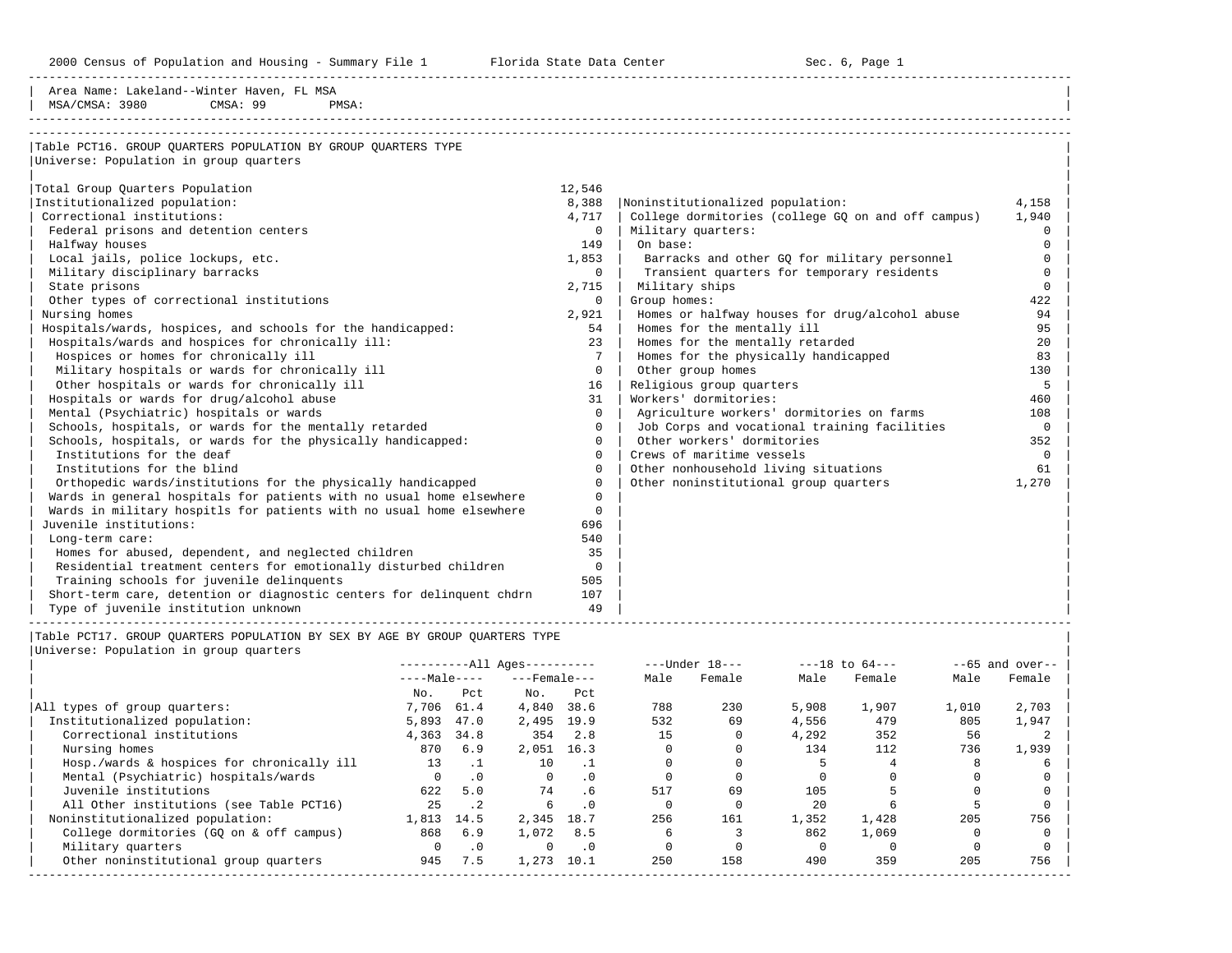Area Name: Lakeland--Winter Haven, FL MSA<br>
MSA/CMSA: 3980 CMSA: 99 PM | MSA/CMSA: 3980 CMSA: 99 PMSA: |

# -----------------------------------------------------------------------------------------------------------------------------------------------------

-----------------------------------------------------------------------------------------------------------------------------------------------------

## |Table PCT17A. GROUP QUARTERS POPULATION BY SEX BY AGE BY GROUP QUARTERS TYPE (PERSONS WHO ARE WHITE ALONE) |

|                                            |                 |           | $------All Aqes------$ |           |      | $---Under 18---$ |       | $---18$ to $64---$ |      | $--65$ and over-- |
|--------------------------------------------|-----------------|-----------|------------------------|-----------|------|------------------|-------|--------------------|------|-------------------|
|                                            | $---Male---$    |           | $---$ Female $---$     |           | Male | Female           | Male  | Female             | Male | Female            |
|                                            | No.             | Pct       | No.                    | Pct       |      |                  |       |                    |      |                   |
| All types of group quarters:               | 4,292           | 51.2      | 4,091                  | 48.8      | 368  | 93               | 3.044 | 1,499              | 880  | 2,499             |
| Institutionalized population:              | 3,033           | 36.2      | 2,140                  | 25.5      | 2.44 | 41               | 2,096 | 334                | 693  | 1,765             |
| Correctional institutions                  | 1,966           | 23.5      | 228                    | 2.7       |      |                  | 1,931 | 227                | 31   |                   |
| Nursing homes                              | 755             | 9.0       | 1,856                  | 22.1      |      |                  | 105   | 98                 | 650  | 1,758             |
| Hosp./wards & hospices for chronically ill | 12 <sup>°</sup> | . 1       | 10                     |           |      |                  |       |                    |      |                   |
| Mental (Psychiatric) hospitals/wards       | $\Omega$        | $\cdot$ 0 | $\Omega$               | . 0       |      |                  |       |                    |      |                   |
| Juvenile institutions                      | 285             | 3.4       | 43                     | . 5       | 240  | 41               | 45    |                    |      |                   |
| All Other institutions (see Table PCT16)   | 15              | $\cdot$ 2 |                        | $\cdot$ 0 |      |                  |       |                    |      |                   |
| Noninstitutionalized population:           | 1,259           | 15.0      | 1,951                  | 23.3      | 124  | 52               | 948   | 1,165              | 187  | 734               |
| College dormitories (GO on & off campus)   | 723             | 8.6       | 949                    | 11.3      |      |                  | 720   | 948                |      |                   |
| Military quarters                          | $\Omega$        | $\cdot$ 0 | $\Omega$               | $\cdot$ 0 |      |                  |       |                    |      |                   |
| Other noninstitutional group quarters      | 536             | 6.4       | 1,002                  | 12.0      | 121  | 51               | 228   | 217                | 187  | 734               |

|Table PCT17B. GROUP QUARTERS POPULATION BY SEX BY AGE BY GROUP QUARTERS TYPE (PERSONS WHO ARE BLACK OR AFRICAN AMERICAN ALONE) | |Universe: Population in group quarters |

|                                            |              |           | $------All Aqes------$ |           |      | $---Under 18---$ |       | $---18$ to $64---$ |      | $--65$ and over-- |
|--------------------------------------------|--------------|-----------|------------------------|-----------|------|------------------|-------|--------------------|------|-------------------|
|                                            | $---Male---$ |           | $---$ Female $---$     |           | Male | Female           | Male  | Female             | Male | Female            |
|                                            | No.          | Pct       | No.                    | Pct       |      |                  |       |                    |      |                   |
| All types of group quarters:               | 2,738        | 84.2      | 513                    | 15.8      | 334  | 69               | 2,291 | 256                | 113  | 188               |
| Institutionalized population:              | 2,484        | 76.4      | 322                    | 9.9       | 272  | 25               | 2,110 | 129                | 102  | 168               |
| Correctional institutions                  | 2,051        | 63.1      | 110                    | 3.4       | 10   |                  | 2,021 | 110                | 20   |                   |
| Nursing homes                              | 109          | 3.4       | 181                    | 5.6       |      |                  | 28    | 13                 | 81   | 168               |
| Hosp./wards & hospices for chronically ill |              |           |                        | $\cdot$ 0 |      |                  |       |                    |      |                   |
| Mental (Psychiatric) hospitals/wards       |              | $\cdot$ 0 |                        | $\cdot$ 0 |      |                  |       |                    |      |                   |
| Juvenile institutions                      | 316          | 9.7       | 28                     | . 9       | 262  | 25               | 54    |                    |      |                   |
| All Other institutions (see Table PCT16)   |              |           |                        |           |      |                  |       |                    |      |                   |
| Noninstitutionalized population:           | 254          | 7.8       | 191                    | 5.9       | 62   | 44               | 181   | 127                |      | 20                |
| College dormitories (GO on & off campus)   | 83           | 2.6       | 53                     | 1.6       |      |                  | 83    | 51                 |      |                   |
| Military quarters                          |              | $\cdot$ 0 |                        | $\cdot$ 0 |      |                  |       |                    |      |                   |
| Other noninstitutional group quarters      | 171          | 5.3       | 138                    | 4.2       | 62   | 42               | 98    | 76                 |      | 20                |

-----------------------------------------------------------------------------------------------------------------------------------------------------

|                                            |              |           | $------All Aqes------$ |           |      | $---Under 18---$ |      | $---18$ to $64---$ |      | $--65$ and over-- |
|--------------------------------------------|--------------|-----------|------------------------|-----------|------|------------------|------|--------------------|------|-------------------|
|                                            | $---Male---$ |           | $---$ Female $---$     |           | Male | Female           | Male | Female             | Male | Female            |
|                                            | No.          | Pct       | No.                    | Pct       |      |                  |      |                    |      |                   |
| All types of group quarters:               | 57           | 77.0      | 17                     | 23.0      |      |                  | 53   | 13                 |      |                   |
| Institutionalized population:              | 46           | 62.2      |                        | $9$ 12.2  |      |                  | 45   |                    |      |                   |
| Correctional institutions                  | 44           | 59.5      |                        | 8 10.8    |      |                  | 44   |                    |      |                   |
| Nursing homes                              |              | . 0       |                        | 1.4       |      |                  |      |                    |      |                   |
| Hosp./wards & hospices for chronically ill |              | $\cdot$ 0 |                        | $\cdot$ 0 |      |                  |      |                    |      |                   |
| Mental (Psychiatric) hospitals/wards       |              | $\cdot$ 0 |                        | $\cdot$ 0 |      |                  |      |                    |      |                   |
| Juvenile institutions                      |              | 2.7       |                        | $\cdot$ 0 |      |                  |      |                    |      |                   |
| All Other institutions (see Table PCT16)   |              | $\cdot$ 0 |                        |           |      |                  |      |                    |      |                   |
| Noninstitutionalized population:           |              | 11 14.9   | 8                      | 10.8      |      |                  |      |                    |      |                   |
| College dormitories (GQ on & off campus)   |              | 4.1       |                        | 5.4       |      |                  |      |                    |      |                   |
| Military quarters                          |              | $\cdot$ 0 |                        | $\cdot$ 0 |      |                  |      |                    |      |                   |
| Other noninstitutional group quarters      | 8            | 10.8      | 4                      | 5.4       |      |                  |      |                    |      |                   |
|                                            |              |           |                        |           |      |                  |      |                    |      |                   |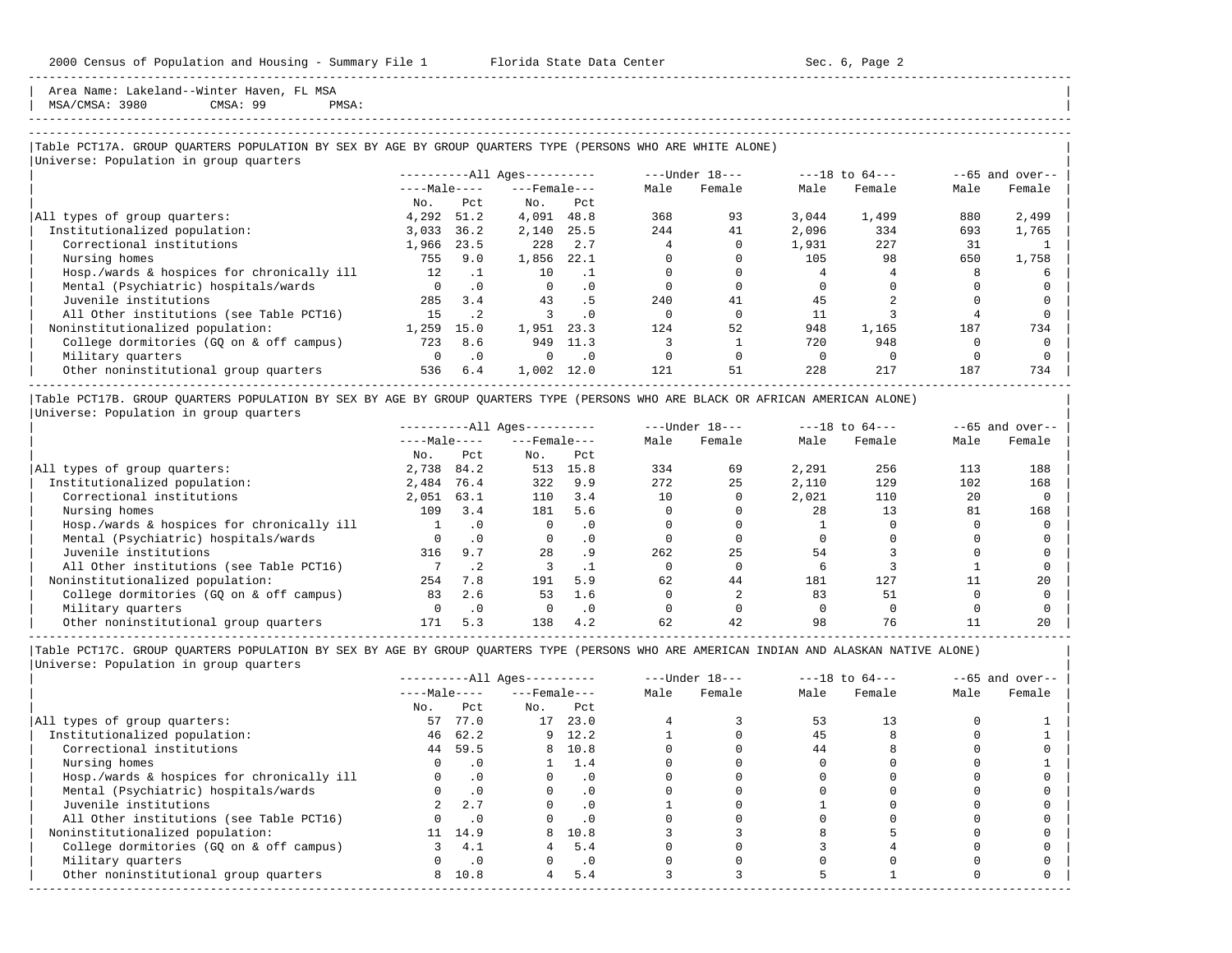Area Name: Lakeland--Winter Haven, FL MSA | MSA/CMSA: 3980 CMSA: 99 PMSA: |

# -----------------------------------------------------------------------------------------------------------------------------------------------------

-----------------------------------------------------------------------------------------------------------------------------------------------------

#### |Table PCT17D. GROUP QUARTERS POPULATION BY SEX BY AGE BY GROUP QUARTERS TYPE (PERSONS WHO ARE ASIAN ALONE) |

|                                            |              |           | $------All Ages------$ |           | ---Under 18--- |        | $---18$ to $64---$ |        | $--65$ and over-- |        |
|--------------------------------------------|--------------|-----------|------------------------|-----------|----------------|--------|--------------------|--------|-------------------|--------|
|                                            | $---Male---$ |           | $---$ Female $---$     |           | Male           | Female | Male               | Female | Male              | Female |
|                                            | No.          | Pct.      | No.                    | Pct       |                |        |                    |        |                   |        |
| All types of group quarters:               | 29           | 67.4      | 14                     | 32.6      |                |        | 25                 | 13     |                   |        |
| Institutionalized population:              |              | 16 37.2   | $\overline{a}$         | 4.7       |                |        | 14                 |        |                   |        |
| Correctional institutions                  |              | 14 32.6   |                        | 2.3       |                |        | 14                 |        |                   |        |
| Nursing homes                              |              | . 0       |                        | 2.3       |                |        |                    |        |                   |        |
| Hosp./wards & hospices for chronically ill |              | $\cdot$ 0 |                        | $\cdot$ 0 |                |        |                    |        |                   |        |
| Mental (Psychiatric) hospitals/wards       |              | $\cdot$ 0 |                        | $\cdot$ 0 |                |        |                    |        |                   |        |
| Juvenile institutions                      |              | 4.7       |                        | $\cdot$ 0 |                |        |                    |        |                   |        |
| All Other institutions (see Table PCT16)   |              | $\cdot$ 0 |                        | $\cdot$ 0 |                |        |                    |        |                   |        |
| Noninstitutionalized population:           | 13           | 30.2      | 12 <sup>°</sup>        | 27.9      |                |        |                    |        |                   |        |
| College dormitories (GQ on & off campus)   | 10           | 23.3      | 10 <sup>1</sup>        | 23.3      |                |        | 10                 | 10     |                   |        |
| Military quarters                          |              | $\cdot$ 0 | $\Omega$               | $\cdot$ 0 |                |        |                    |        |                   |        |
| Other noninstitutional group quarters      |              | 7.0       | 2                      | 4.7       |                |        |                    |        |                   |        |

|Table PCT17E. GROUP QUARTERS POPULATION BY SEX BY AGE BY GROUP QUARTERS TYPE (PERSONS OF WHO ARE NATIVE HAWAIIAN AND OTHER PACIFIC ISLANDER ALONE) | |Universe: Population in group quarters |

|                                            |              |           | $------All Ages------$ |           |      | $---Under 18---$ |      | $---18$ to $64---$ |      | $--65$ and over-- |
|--------------------------------------------|--------------|-----------|------------------------|-----------|------|------------------|------|--------------------|------|-------------------|
|                                            | $---Male---$ |           | $---$ Female $---$     |           | Male | Female           | Male | Female             | Male | Female            |
|                                            | No.          | Pct       | No.                    | Pct       |      |                  |      |                    |      |                   |
| All types of group quarters:               |              | 25.0      | 3                      | 75.0      |      |                  |      |                    |      |                   |
| Institutionalized population:              |              | 25.0      |                        | . 0       |      |                  |      |                    |      |                   |
| Correctional institutions                  |              | 25.0      |                        |           |      |                  |      |                    |      |                   |
| Nursing homes                              |              | $\cdot$ 0 |                        |           |      |                  |      |                    |      |                   |
| Hosp./wards & hospices for chronically ill |              |           |                        |           |      |                  |      |                    |      |                   |
| Mental (Psychiatric) hospitals/wards       |              |           |                        |           |      |                  |      |                    |      |                   |
| Juvenile institutions                      |              |           |                        | . 0       |      |                  |      |                    |      |                   |
| All Other institutions (see Table PCT16)   |              |           |                        | $\cdot$ 0 |      |                  |      |                    |      |                   |
| Noninstitutionalized population:           |              |           |                        | 75.0      |      |                  |      |                    |      |                   |
| College dormitories (GO on & off campus)   |              |           |                        | 50.0      |      |                  |      |                    |      |                   |
| Military quarters                          |              |           |                        | $\cdot$ 0 |      |                  |      |                    |      |                   |
| Other noninstitutional group quarters      |              |           |                        | 25.0      |      |                  |      |                    |      |                   |

----------------------------------------------------------------------------------------------------------------------------------------------------- |Table PCT17F. GROUP QUARTERS POPULATION BY SEX BY AGE BY GROUP QUARTERS TYPE (PERSONS WHO ARE SOME OTHER RACE ALONE) |

|                                            |              |                 | $------All Ages------$ |           |      | $---Under 18---$ |      | $---18$ to $64---$ |      | $--65$ and over-- |
|--------------------------------------------|--------------|-----------------|------------------------|-----------|------|------------------|------|--------------------|------|-------------------|
|                                            | $---Male---$ |                 | $---$ Female ---       |           | Male | Female           | Male | Female             | Male | Female            |
|                                            | No.          | Pct             | No.                    | Pct       |      |                  |      |                    |      |                   |
| All types of group quarters:               | 439          | 78.0            | 124                    | 22.0      | 63   | 46               | 364  | 73                 | 12   |                   |
| Institutionalized population:              | 210          | 37.3            | 6                      | 1.1       | 12   |                  | 192  |                    |      |                   |
| Correctional institutions                  | 189          | 33.6            | $\Omega$               | $\cdot$ 0 |      |                  | 185  |                    |      |                   |
| Nursing homes                              |              | .5 <sub>1</sub> |                        |           |      |                  |      |                    |      |                   |
| Hosp./wards & hospices for chronically ill |              | .0              |                        | $\cdot$ 0 |      |                  |      |                    |      |                   |
| Mental (Psychiatric) hospitals/wards       |              | $\cdot$ 0       | $\Omega$               | $\cdot$ 0 |      |                  |      |                    |      |                   |
| Juvenile institutions                      | 15           | 2.7             |                        | .4        |      |                  |      |                    |      |                   |
| All Other institutions (see Table PCT16)   |              | .5              |                        | .0        |      |                  |      |                    |      |                   |
| Noninstitutionalized population:           | 229          | 40.7            | 118                    | 21.0      | 51   | 44               | 172  |                    |      |                   |
| College dormitories (GO on & off campus)   | 31           | 5.5             | 27                     | 4.8       |      |                  | 30   | 27                 |      |                   |
| Military quarters                          |              | $\cdot$ 0       | $\Omega$               | $\cdot$ 0 |      |                  |      |                    |      |                   |
| Other noninstitutional group quarters      | 198          | 35.2            | 91                     | 16.2      | 50   | 44               | 142  | 46                 |      |                   |
|                                            |              |                 |                        |           |      |                  |      |                    |      |                   |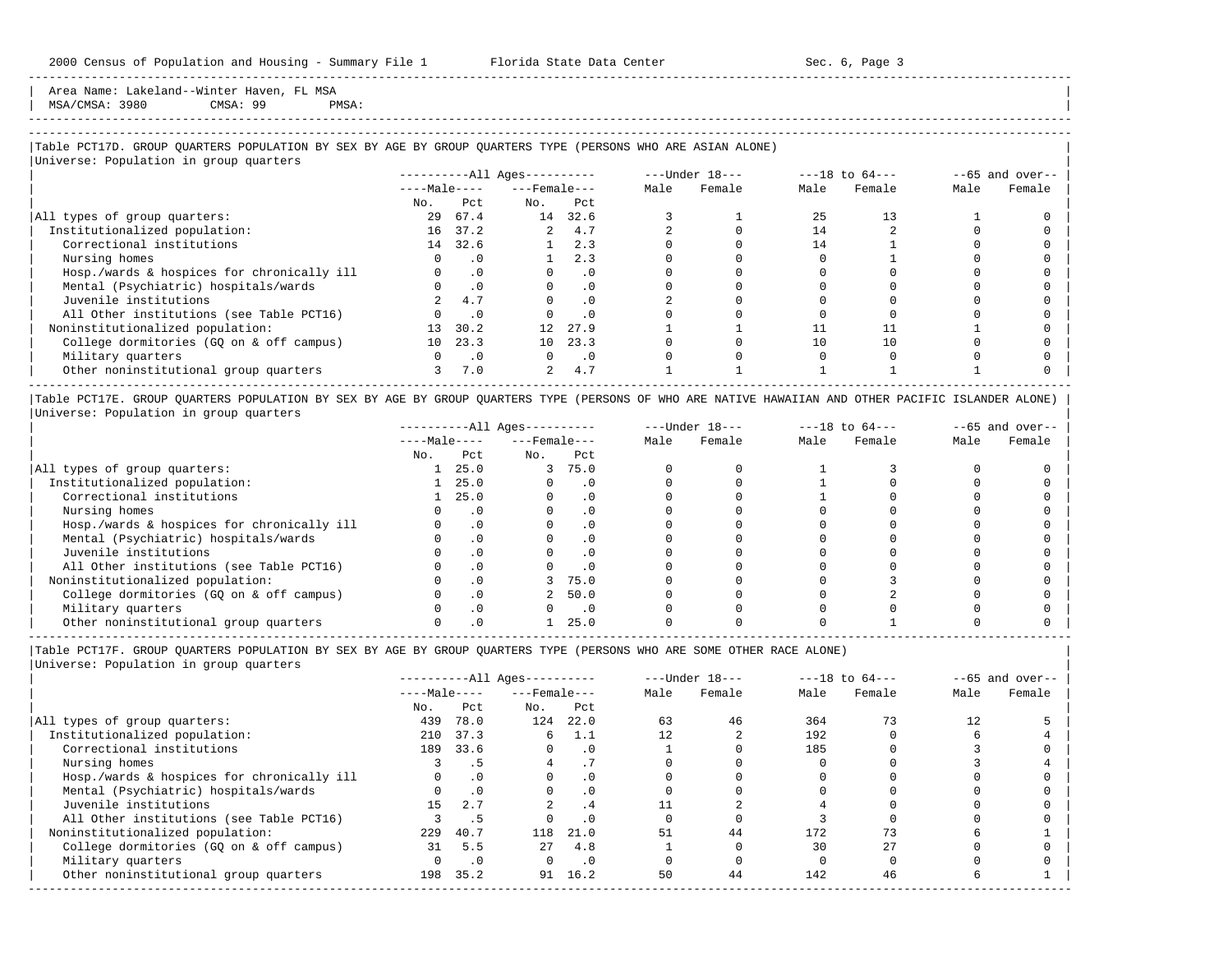Area Name: Lakeland--Winter Haven, FL MSA | MSA/CMSA: 3980 CMSA: 99 PMSA: |

-----------------------------------------------------------------------------------------------------------------------------------------------------

## |Table PCT17G. GROUP QUARTERS POPULATION BY SEX BY AGE BY GROUP QUARTERS TYPE (PERSONS OF WHO REPORT TWO OR MORE RACES) |

|                                            |              | $---Under 18---$<br>$------All Ages------$ |                    |                             |      | $---18$ to $64---$ |      | $--65$ and over-- |      |        |
|--------------------------------------------|--------------|--------------------------------------------|--------------------|-----------------------------|------|--------------------|------|-------------------|------|--------|
|                                            | $---Male---$ |                                            | $---$ Female $---$ |                             | Male | Female             | Male | Female            | Male | Female |
|                                            | No.          | Pct                                        | No.                | Pct                         |      |                    |      |                   |      |        |
| All types of group quarters:               | 150          | 65.8                                       | 78                 | 34.2                        | 16   | 18                 | 130  | 50                |      | 10     |
| Institutionalized population:              | 103          | 45.2                                       | 16                 | 7.0                         |      |                    | 98   |                   |      |        |
| Correctional institutions                  | 98           | 43.0                                       |                    | 3.1                         |      |                    | 96   |                   |      |        |
| Nursing homes                              |              | 1.3                                        | 8                  | 3.5                         |      |                    |      |                   |      |        |
| Hosp./wards & hospices for chronically ill |              | $\cdot$ 0                                  |                    | $\cdot$ 0                   |      |                    |      |                   |      |        |
| Mental (Psychiatric) hospitals/wards       |              | $\cdot$ 0                                  | $\Omega$           | $\cdot$ 0                   |      |                    |      |                   |      |        |
| Juvenile institutions                      |              | . 9                                        |                    | . 4                         |      |                    |      |                   |      |        |
| All Other institutions (see Table PCT16)   |              | .0                                         |                    | $\cdot$ 0                   |      |                    |      |                   |      |        |
| Noninstitutionalized population:           | 47           | 20.6                                       | 62                 | 27.2                        |      |                    | 32   | 44                |      |        |
| College dormitories (GQ on & off campus)   | 18           | 7.9                                        | $27 -$             | 11.8                        |      |                    | 16   | 27                |      |        |
| Military quarters                          | $\Omega$     | $\cdot$ 0                                  | $\Omega$           | $\overline{\phantom{0}}$ .0 |      |                    |      |                   |      |        |
| Other noninstitutional group quarters      | 29           | 12.7                                       | 35                 | 15.4                        |      | 17                 | 16   |                   |      |        |

|Table PCT17H. GROUP QUARTERS POPULATION BY SEX BY AGE BY GROUP QUARTERS TYPE (PERSONS OF ANY RACE WHO ARE HISPANIC OR LATINO) | |Universe: Population in group quarters |

|                                            |              |           | $------All Aqes------$ |           |      | $---Under 18---$ |      | $---18$ to $64---$ |      | $--65$ and over-- |
|--------------------------------------------|--------------|-----------|------------------------|-----------|------|------------------|------|--------------------|------|-------------------|
|                                            | $---Male---$ |           | $---$ Female $---$     |           | Male | Female           | Male | Female             | Male | Female            |
|                                            | No.          | Pct       | No.                    | Pct       |      |                  |      |                    |      |                   |
| All types of group quarters:               | 787          | 74.0      | 277                    | 26.0      | 110  | 82               | 649  | 172                | 28   | 23                |
| Institutionalized population:              | 452          | 42.5      | 38                     | 3.6       | 31   |                  | 401  |                    | 20   | 19                |
| Correctional institutions                  | 392          | 36.8      | 11                     | 1.0       |      |                  | 384  | 10                 |      |                   |
| Nursing homes                              | 18           | 1.7       | 19                     | 1.8       |      |                  |      |                    |      | 18                |
| Hosp./wards & hospices for chronically ill |              | $\cdot$ 0 |                        | $\cdot$ 0 |      |                  |      |                    |      |                   |
| Mental (Psychiatric) hospitals/wards       |              | $\cdot$ 0 |                        | $\cdot$ 0 |      |                  |      |                    |      |                   |
| Juvenile institutions                      | 39           | 3.7       |                        | .8        | 30   |                  |      |                    |      |                   |
| All Other institutions (see Table PCT16)   |              |           |                        | $\cdot$ 0 |      |                  |      |                    |      |                   |
| Noninstitutionalized population:           | 335          | 31.5      | 239                    | 22.5      | 79   | 74               | 248  | 161                |      |                   |
| College dormitories (GO on & off campus)   | 69           | 6.5       | 93                     | 8.7       |      |                  | 65   | 92                 |      |                   |
| Military quarters                          |              | $\cdot$ 0 |                        | $\cdot$ 0 |      |                  |      |                    |      |                   |
| Other noninstitutional group quarters      | 266          | 25.0      | 146                    | 13.7      |      | 73               | 183  | 69                 |      |                   |

-----------------------------------------------------------------------------------------------------------------------------------------------------

| $---Under 18---$<br>$---18$ to $64---$<br>$------All Aqes------$                                | $--65$ and over-- |
|-------------------------------------------------------------------------------------------------|-------------------|
| $---Male---$<br>$---$ Female $---$<br>Male<br>Male<br>Female<br>Female                          | Male<br>Female    |
| Pct<br>No.<br>Pct<br>No.                                                                        |                   |
| 3,983<br>75<br>1,423<br>4,046<br>338<br>2,842<br>All types of group quarters:<br>50.4<br>49.6   | 866<br>2,485      |
| 35<br>228<br>2,862<br>1,954<br>326<br>Institutionalized population:<br>35.6<br>2,115<br>26.3    | 680<br>1,754      |
| Correctional institutions<br>220<br>1,828<br>22.8<br>2.8<br>1,797<br>221                        | 27                |
| 1,844<br>742<br>9.2<br>23.0<br>101<br>97                                                        | 641<br>1,747      |
| Hosp./wards & hospices for chronically ill<br>12<br>10                                          |                   |
| Mental (Psychiatric) hospitals/wards<br>$\cdot$ 0<br>$\Omega$<br>. 0                            |                   |
| 35<br>37<br>2.2.4<br>265<br>3.3<br>. 5<br>41                                                    |                   |
| All Other institutions (see Table PCT16)<br>15<br>$\cdot$ 2<br>$\cdot$ 0                        |                   |
| Noninstitutionalized population:<br>888<br>1,868<br>110<br>40<br>1,097<br>1,184<br>23.3<br>14.7 | 731<br>186        |
| 691<br>893<br>College dormitories (GO on & off campus)<br>693<br>11.1<br>8.6<br>894             |                   |
| $\cdot$ 0<br>$\cdot$ 0                                                                          |                   |
| 39<br>197<br>204<br>6.1<br>974<br>12.1<br>108<br>Other noninstitutional group quarters<br>491   | 731<br>186        |
|                                                                                                 |                   |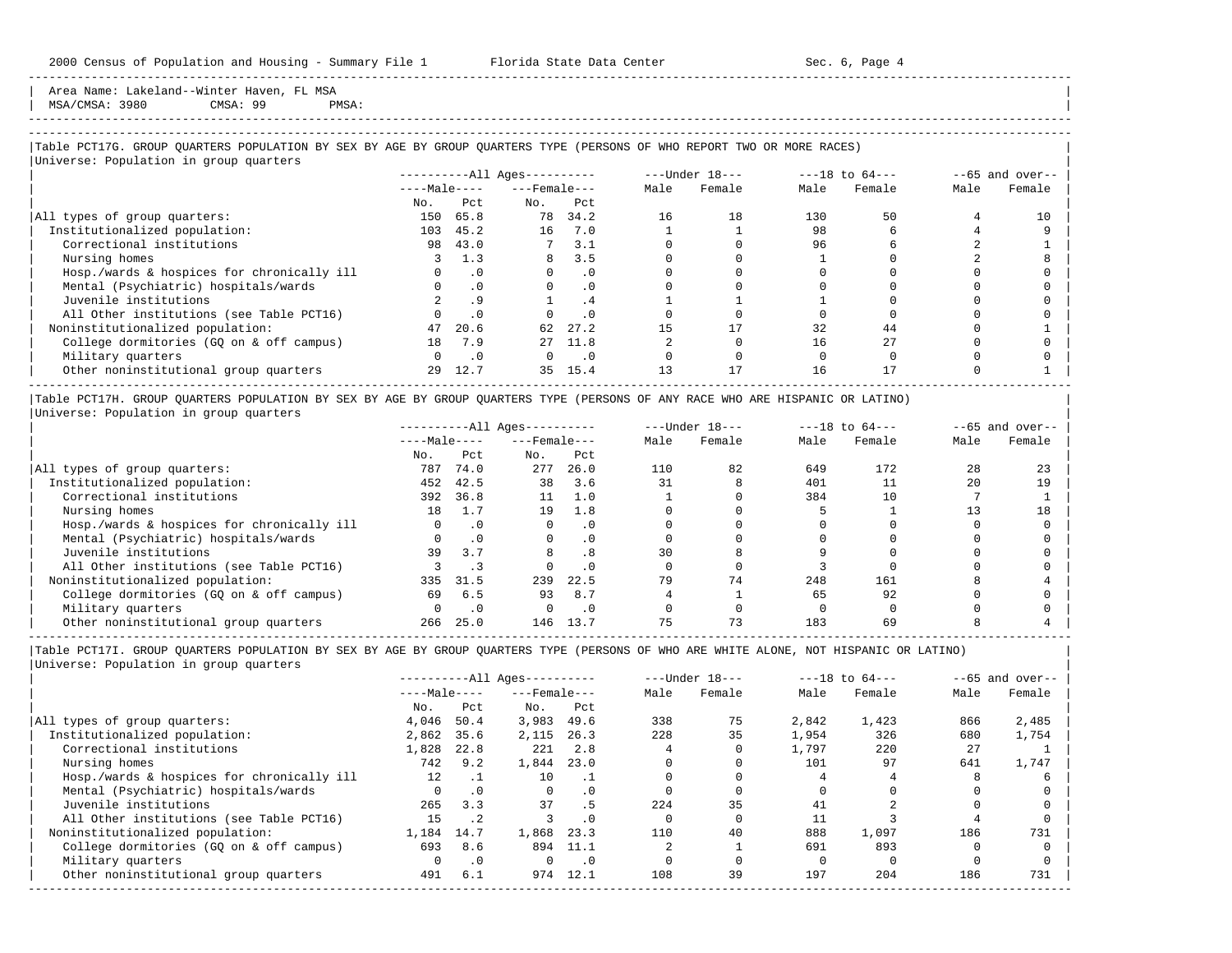2000 Census of Population and Housing - Summary File 1 Telorida State Data Center Sec. 6, Page 1 North Sec. 6, Page

| Area Name: Melbourne--Titusville--Palm Bay, FL MSA<br>CMSA: 99<br>MSA/CMSA: 4900<br>PMSA:               |              |                        |              |                                                    |                   |
|---------------------------------------------------------------------------------------------------------|--------------|------------------------|--------------|----------------------------------------------------|-------------------|
| Table PCT16. GROUP QUARTERS POPULATION BY GROUP QUARTERS TYPE<br>Universe: Population in group quarters |              |                        |              |                                                    |                   |
|                                                                                                         |              |                        |              |                                                    |                   |
| Total Group Quarters Population                                                                         |              |                        | 9,695        |                                                    |                   |
| Institutionalized population:                                                                           |              |                        | 6,303        | Noninstitutionalized population:                   | 3,392             |
| Correctional institutions:                                                                              |              |                        | 2,431        | College dormitories (college GO on and off campus) | 1,088             |
| Federal prisons and detention centers                                                                   |              |                        | $\circ$      | Military quarters:                                 | 215               |
| Halfway houses                                                                                          |              |                        | $\Omega$     | On base:                                           | 185               |
| Local jails, police lockups, etc.                                                                       |              |                        | $1,140$      | Barracks and other GQ for military personnel       | 180               |
| Military disciplinary barracks                                                                          |              |                        | $\Omega$     | Transient quarters for temporary residents         | 5                 |
| State prisons                                                                                           |              |                        | 1,291        | Military ships                                     | 30                |
| Other types of correctional institutions                                                                |              |                        | $\Omega$     | Group homes:                                       | 213               |
| Nursing homes                                                                                           |              |                        | 2,543        | Homes or halfway houses for drug/alcohol abuse     | 91                |
| Hospitals/wards, hospices, and schools for the handicapped:                                             |              |                        | 1,080        | Homes for the mentally ill                         | $7\phantom{.0}$   |
| Hospitals/wards and hospices for chronically ill:                                                       |              |                        | 197          | Homes for the mentally retarded                    | 43                |
| Hospices or homes for chronically ill                                                                   |              |                        | $\Omega$     | Homes for the physically handicapped               | 6                 |
| Military hospitals or wards for chronically ill                                                         |              |                        | $\mathbf{0}$ | Other group homes                                  | 66                |
| Other hospitals or wards for chronically ill                                                            |              |                        | 197          | Religious group quarters                           | 4                 |
| Hospitals or wards for drug/alcohol abuse                                                               |              |                        | 29           | Workers' dormitories:                              | $\Omega$          |
| Mental (Psychiatric) hospitals or wards                                                                 |              |                        | 382          | Agriculture workers' dormitories on farms          | $\Omega$          |
| Schools, hospitals, or wards for the mentally retarded                                                  |              |                        | $\mathbf{0}$ | Job Corps and vocational training facilities       | $\mathbf 0$       |
| Schools, hospitals, or wards for the physically handicapped:                                            |              |                        | 74           | Other workers' dormitories                         | $\mathbf 0$       |
| Institutions for the deaf                                                                               |              |                        | $\Omega$     | Crews of maritime vessels                          | 56                |
| Institutions for the blind                                                                              |              |                        | $\Omega$     | Other nonhousehold living situations               | 407               |
| Orthopedic wards/institutions for the physically handicapped                                            |              |                        | 74           | Other noninstitutional group quarters              | 1,409             |
| Wards in general hospitals for patients with no usual home elsewhere                                    |              |                        | 398          |                                                    |                   |
| Wards in military hospitls for patients with no usual home elsewhere                                    |              |                        | $\mathbf 0$  |                                                    |                   |
| Juvenile institutions:                                                                                  |              |                        | 249          |                                                    |                   |
| Long-term care:                                                                                         |              |                        | 197          |                                                    |                   |
| Homes for abused, dependent, and neglected children                                                     |              |                        | 167          |                                                    |                   |
| Residential treatment centers for emotionally disturbed children                                        |              |                        | $\mathbf 0$  |                                                    |                   |
| Training schools for juvenile delinquents                                                               |              |                        | 30           |                                                    |                   |
| Short-term care, detention or diagnostic centers for delinquent chdrn                                   |              |                        | 52           |                                                    |                   |
| Type of juvenile institution unknown                                                                    |              |                        | $\Omega$     |                                                    |                   |
| Table PCT17. GROUP QUARTERS POPULATION BY SEX BY AGE BY GROUP QUARTERS TYPE                             |              |                        |              |                                                    |                   |
| Universe: Population in group quarters                                                                  |              |                        |              |                                                    |                   |
|                                                                                                         |              | $------All Aqes------$ |              | $---18$ to $64---$<br>$---Under 18---$             | $--65$ and over-- |
|                                                                                                         | $---Ma2e---$ | ---Female---           |              | Female<br>Male<br>Female<br>Male<br>Male           | Female            |
| No.                                                                                                     | Pct          | No.                    | Pct          |                                                    |                   |
| All types of group quarters:                                                                            | 5,543 57.2   | 4,152 42.8             |              | 536<br>3,811<br>266<br>1,169<br>1,196              | 2,717             |

| 2,039<br>2,434<br>Institutionalized population:<br>346<br>197<br>37.1<br>2,707<br>27.9<br>471<br>816<br>3,596<br>Correctional institutions<br>186<br>2,145<br>93<br>2,244<br>23.1<br>187<br>1.9<br>1,764<br>97<br>595<br>1,861<br>682<br>19.2<br>87<br>Nursing homes<br>7.0<br>Hosp./wards & hospices for chronically ill<br>87<br>34<br>.9<br>110<br>- 1.1<br>40<br>45<br>68<br>Mental (Psychiatric) hospitals/wards<br>66<br>191<br>84<br>35<br>191<br>2.0<br>2.0 |  |
|---------------------------------------------------------------------------------------------------------------------------------------------------------------------------------------------------------------------------------------------------------------------------------------------------------------------------------------------------------------------------------------------------------------------------------------------------------------------|--|
|                                                                                                                                                                                                                                                                                                                                                                                                                                                                     |  |
|                                                                                                                                                                                                                                                                                                                                                                                                                                                                     |  |
|                                                                                                                                                                                                                                                                                                                                                                                                                                                                     |  |
|                                                                                                                                                                                                                                                                                                                                                                                                                                                                     |  |
|                                                                                                                                                                                                                                                                                                                                                                                                                                                                     |  |
| Juvenile institutions<br>142<br>102<br>147<br>1.5<br>102<br>-1.1                                                                                                                                                                                                                                                                                                                                                                                                    |  |
| 135<br>All Other institutions (see Table PCT16)<br>154<br>256<br>20<br>82<br>245<br>2.5<br>19<br>91<br>2.6                                                                                                                                                                                                                                                                                                                                                          |  |
| 678<br>380<br>Noninstitutionalized population:<br>190<br>1,377<br>698<br>.947<br>1,445<br>69<br>20.1<br>14.9                                                                                                                                                                                                                                                                                                                                                        |  |
| College dormitories (GO on & off campus)<br>303<br>146<br>634<br>780<br>308<br>8.0<br>3.2                                                                                                                                                                                                                                                                                                                                                                           |  |
| 166<br>48<br>48<br>167<br>1.7<br>Military quarters<br>. 5                                                                                                                                                                                                                                                                                                                                                                                                           |  |
| 678<br>380<br>577<br>347<br>Other noninstitutional group quarters<br>.000<br>64<br>1,089<br>10.3<br>43<br>11.2                                                                                                                                                                                                                                                                                                                                                      |  |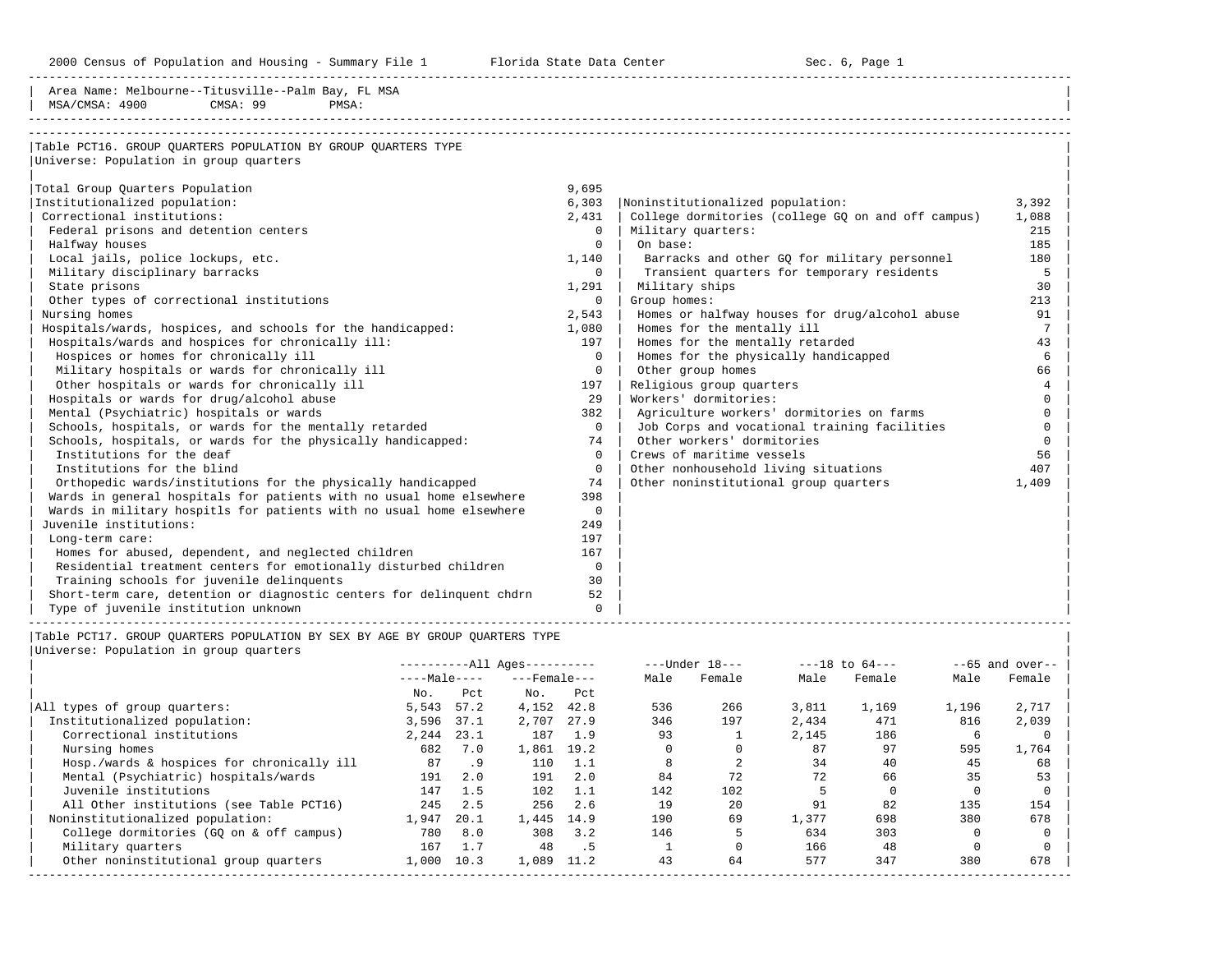Area Name: Melbourne--Titusville--Palm Bay, FL MSA | MSA/CMSA: 4900 CMSA: 99 PMSA: |

-----------------------------------------------------------------------------------------------------------------------------------------------------

-----------------------------------------------------------------------------------------------------------------------------------------------------

#### |Table PCT17A. GROUP QUARTERS POPULATION BY SEX BY AGE BY GROUP QUARTERS TYPE (PERSONS WHO ARE WHITE ALONE) | |<br>|Universe: Population in group quarters

|                                            |              |      | ----------All Ages---------- |      |      | $---Under 18---$ |       | $---18$ to $64---$ |       | $--65$ and over-- |
|--------------------------------------------|--------------|------|------------------------------|------|------|------------------|-------|--------------------|-------|-------------------|
|                                            | $---Male---$ |      | $---$ Female $---$           |      | Male | Female           | Male  | Female             | Male  | Female            |
|                                            | No.          | Pct  | No.                          | Pct  |      |                  |       |                    |       |                   |
| All types of group quarters:               | 3,765        | 50.7 | 3,660                        | 49.3 | 326  | 151              | 2,317 | 930                | 1,122 | 2,579             |
| Institutionalized population:              | 2,222        | 29.9 | 2,378                        | 32.0 | 201  | 105              | 1,266 | 360                | 755   | 1,913             |
| Correctional institutions                  | 1,038        | 14.0 | 126                          | 1.7  | 15   |                  | 1,019 | 125                |       |                   |
| Nursing homes                              | 616          | 8.3  | 1,725                        | 23.2 |      |                  | 72    | 70                 | 544   | 1,655             |
| Hosp./wards & hospices for chronically ill | 82           | 1.1  | 105                          | 1.4  |      |                  | 31    | 37                 | 44    | 66                |
| Mental (Psychiatric) hospitals/wards       | 136          | 1.8  | 139                          | 1.9  | 45   | 35               | 59    | 57                 | 32    | 47                |
| Juvenile institutions                      | 118          | 1.6  | 49                           | . 7  | 116  | 49               |       |                    |       |                   |
| All Other institutions (see Table PCT16)   | 232          | 3.1  | 234                          | 3.2  | 18   | 18               | 83    | 71                 | 131   | 145               |
| Noninstitutionalized population:           | 1,543        | 20.8 | 1,282                        | 17.3 | 125  | 46               | 1,051 | 570                | 367   | 666               |
| College dormitories (GO on & off campus)   | 599          | 8.1  | 255                          | 3.4  | 99   |                  | 500   | 251                |       |                   |
| Military quarters                          | 123          | 1.7  | 33                           | . 4  |      |                  | 122   | 33                 |       |                   |
| Other noninstitutional group quarters      | 821          | 11.1 | 994                          | 13.4 | 25   | 42               | 429   | 286                | 367   | 666               |

|Table PCT17B. GROUP QUARTERS POPULATION BY SEX BY AGE BY GROUP QUARTERS TYPE (PERSONS WHO ARE BLACK OR AFRICAN AMERICAN ALONE) | |Universe: Population in group quarters |

|                                            |              |           | $------All Aqes------$ |           |      | $---Under 18---$ |       | $---18$ to $64---$ |      | $--65$ and over-- |
|--------------------------------------------|--------------|-----------|------------------------|-----------|------|------------------|-------|--------------------|------|-------------------|
|                                            | $---Male---$ |           | $---$ Female $---$     |           | Male | Female           | Male  | Female             | Male | Female            |
|                                            | No.          | Pct       | No.                    | Pct       |      |                  |       |                    |      |                   |
| All types of group quarters:               | 1,366        | 77.1      | 406                    | 22.9      | 146  | 97               | 1,154 | 190                | 66   | 119               |
| Institutionalized population:              | 1,130        | 63.8      | 293                    | 16.5      | 112  | 81               | 964   | 102                | 54   | 110               |
| Correctional institutions                  | 994          | 56.1      | 58                     | 3.3       | 64   |                  | 928   | 58                 |      |                   |
| Nursing homes                              | 61           | 3.4       | 122                    | 6.9       |      |                  | 15    | 25                 | 46   | 97                |
| Hosp./wards & hospices for chronically ill |              | $\cdot$ 2 |                        | $\cdot$ 2 |      |                  |       |                    |      |                   |
| Mental (Psychiatric) hospitals/wards       | 49           | 2.8       | 47                     | 2.7       | 36   | 35               |       |                    |      |                   |
| Juvenile institutions                      | 10           | . 6       | 44                     | 2.5       |      | 44               |       |                    |      |                   |
| All Other institutions (see Table PCT16)   | 12           |           | 18                     | 1.0       |      |                  |       |                    |      |                   |
| Noninstitutionalized population:           | 236          | 13.3      | 113                    | 6.4       | 34   | 16               | 190   | 88                 | 12   |                   |
| College dormitories (GO on & off campus)   | 68           | 3.8       | 29                     | 1.6       | 22   |                  | 46    | 29                 |      |                   |
| Military quarters                          | 30           | 1.7       |                        | . 6       |      |                  | 30    |                    |      |                   |
| Other noninstitutional group quarters      | 138          | 7.8       | 73                     | 4.1       |      | 16               | 114   | 48                 |      |                   |

|                                            |              |            | $------All Aqes------$ |           |      | $---Under 18---$ |      | $---18$ to $64---$ |      | $--65$ and over-- |
|--------------------------------------------|--------------|------------|------------------------|-----------|------|------------------|------|--------------------|------|-------------------|
|                                            | $---Male---$ |            | $---$ Female $---$     |           | Male | Female           | Male | Female             | Male | Female            |
|                                            | No.          | Pct        | No.                    | Pct       |      |                  |      |                    |      |                   |
| All types of group quarters:               | 42           | 95.5       |                        | 2, 4.5    |      |                  | 38   |                    |      |                   |
| Institutionalized population:              | 35           | 79.5       | $\overline{a}$         | 4.5       |      |                  |      |                    |      |                   |
| Correctional institutions                  | 33           | 75.0       |                        | 4.5       |      |                  | 31   |                    |      |                   |
| Nursing homes                              |              | $\cdot$ 0  |                        | . 0       |      |                  |      |                    |      |                   |
| Hosp./wards & hospices for chronically ill |              | $\cdot$ 0  |                        | . 0       |      |                  |      |                    |      |                   |
| Mental (Psychiatric) hospitals/wards       |              | $\cdot$ 0  |                        | . 0       |      |                  |      |                    |      |                   |
| Juvenile institutions                      |              | 4.5        |                        | $\cdot$ 0 |      |                  |      |                    |      |                   |
| All Other institutions (see Table PCT16)   |              | $\cdot$ .0 |                        |           |      |                  |      |                    |      |                   |
| Noninstitutionalized population:           |              | 7 15.9     |                        | .0        |      |                  |      |                    |      |                   |
| College dormitories (GQ on & off campus)   |              | 4.5        |                        | $\cdot$ 0 |      |                  |      |                    |      |                   |
| Military quarters                          |              | $\cdot$ 0  |                        | $\cdot$ 0 |      |                  |      |                    |      |                   |
| Other noninstitutional group quarters      |              | 5, 11.4    | $\Omega$               | $\cdot$ 0 |      |                  |      |                    |      |                   |
|                                            |              |            |                        |           |      |                  |      |                    |      |                   |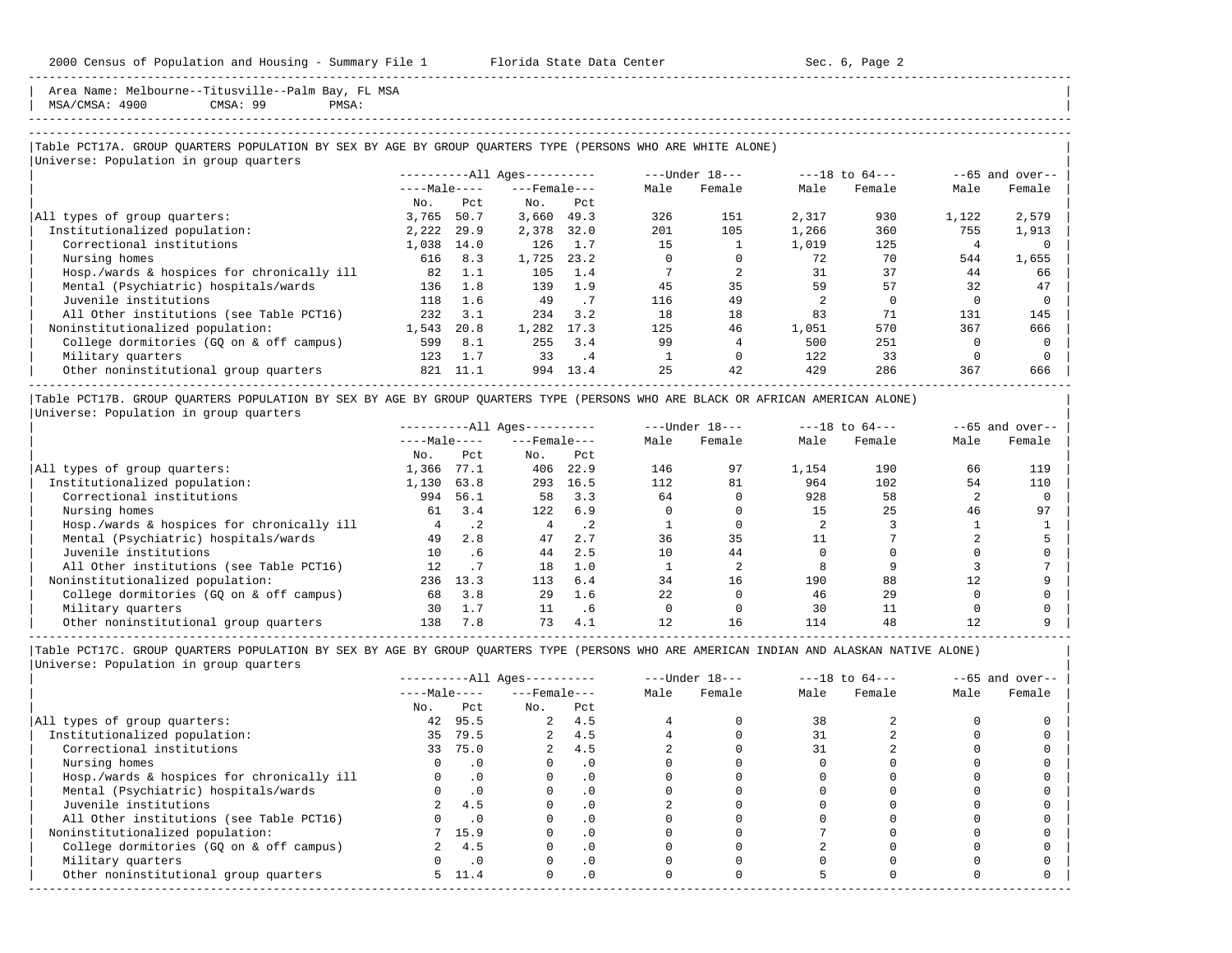Area Name: Melbourne--Titusville--Palm Bay, FL MSA | MSA/CMSA: 4900 CMSA: 99 PMSA: |

# -----------------------------------------------------------------------------------------------------------------------------------------------------

-----------------------------------------------------------------------------------------------------------------------------------------------------

#### |Table PCT17D. GROUP QUARTERS POPULATION BY SEX BY AGE BY GROUP QUARTERS TYPE (PERSONS WHO ARE ASIAN ALONE) |

|                                            |              |               | $------All Aqes------$ |           |      | $---Under 18---$ |      | $---18$ to $64---$ |      | $--65$ and over-- |
|--------------------------------------------|--------------|---------------|------------------------|-----------|------|------------------|------|--------------------|------|-------------------|
|                                            | $---Male---$ |               | $---$ Female $---$     |           | Male | Female           | Male | Female             | Male | Female            |
|                                            | No.          | Pct.          | No.                    | Pct       |      |                  |      |                    |      |                   |
| All types of group quarters:               | 68           | 78.2          | 19                     | 21.8      | 15   |                  | 51   | 12.                |      |                   |
| Institutionalized population:              | 27           | 31.0          | 6                      | 6.9       |      |                  | 2.0  |                    |      |                   |
| Correctional institutions                  |              | 17 19.5       |                        | $\cdot$ 0 |      |                  | 16   |                    |      |                   |
| Nursing homes                              |              | 1 1.1         |                        | 3.4       |      |                  |      |                    |      |                   |
| Hosp./wards & hospices for chronically ill |              | $1 \quad 1.1$ |                        | $\cdot$ 0 |      |                  |      |                    |      |                   |
| Mental (Psychiatric) hospitals/wards       |              | $2 \quad 2.3$ |                        | 3.4       |      |                  |      |                    |      |                   |
| Juvenile institutions                      |              | 5, 5.7        |                        | $\cdot$ 0 |      |                  |      |                    |      |                   |
| All Other institutions (see Table PCT16)   |              | 1.1           |                        | $\cdot$ 0 |      |                  |      |                    |      |                   |
| Noninstitutionalized population:           | 41           | 47.1          | 13 <sup>1</sup>        | 14.9      | 10   |                  | 31   |                    |      |                   |
| College dormitories (GO on & off campus)   | 34           | 39.1          | 9                      | 10.3      | 10   |                  | 2.4  |                    |      |                   |
| Military quarters                          |              | 2.3           |                        | 1.1       |      |                  |      |                    |      |                   |
| Other noninstitutional group quarters      | 5.           | 5.7           | 3                      | 3.4       |      |                  |      |                    |      |                   |

|Table PCT17E. GROUP QUARTERS POPULATION BY SEX BY AGE BY GROUP QUARTERS TYPE (PERSONS OF WHO ARE NATIVE HAWAIIAN AND OTHER PACIFIC ISLANDER ALONE) | |Universe: Population in group quarters |

|                                            |              |           | $------All Ages------$ |           |      | $---Under 18---$ |      | $---18$ to $64---$ |      | $--65$ and over-- |
|--------------------------------------------|--------------|-----------|------------------------|-----------|------|------------------|------|--------------------|------|-------------------|
|                                            | $---Male---$ |           | $---$ Female $---$     |           | Male | Female           | Male | Female             | Male | Female            |
|                                            | No.          | Pct       | No.                    | Pct       |      |                  |      |                    |      |                   |
| All types of group quarters:               |              | 2 100.0   |                        | . 0       |      |                  |      |                    |      |                   |
| Institutionalized population:              |              | 50.0      |                        | . 0       |      |                  |      |                    |      |                   |
| Correctional institutions                  |              | 50.0      |                        |           |      |                  |      |                    |      |                   |
| Nursing homes                              |              | $\cdot$ 0 |                        |           |      |                  |      |                    |      |                   |
| Hosp./wards & hospices for chronically ill |              |           |                        |           |      |                  |      |                    |      |                   |
| Mental (Psychiatric) hospitals/wards       |              |           |                        |           |      |                  |      |                    |      |                   |
| Juvenile institutions                      |              |           |                        |           |      |                  |      |                    |      |                   |
| All Other institutions (see Table PCT16)   |              |           |                        |           |      |                  |      |                    |      |                   |
| Noninstitutionalized population:           |              | 50.0      |                        | . 0       |      |                  |      |                    |      |                   |
| College dormitories (GO on & off campus)   |              |           |                        |           |      |                  |      |                    |      |                   |
| Military quarters                          |              |           |                        | $\cdot$ 0 |      |                  |      |                    |      |                   |
| Other noninstitutional group quarters      |              | 50.0      |                        |           |      |                  |      |                    |      |                   |

-----------------------------------------------------------------------------------------------------------------------------------------------------

|Table PCT17F. GROUP QUARTERS POPULATION BY SEX BY AGE BY GROUP QUARTERS TYPE (PERSONS WHO ARE SOME OTHER RACE ALONE) |

|     |           |                                 |           |                                                          |        |                  |        |                    | $--65$ and over-- |
|-----|-----------|---------------------------------|-----------|----------------------------------------------------------|--------|------------------|--------|--------------------|-------------------|
|     |           |                                 |           | Male                                                     | Female | Male             | Female | Male               | Female            |
| No. | Pct       | No.                             | Pct       |                                                          |        |                  |        |                    |                   |
| 203 | 87.9      |                                 | 12.1      | 18                                                       |        | 182              |        |                    |                   |
| 124 | 53.7      | 14                              | 6.1       |                                                          |        | 110              |        |                    |                   |
| 120 |           | $\Omega$                        | $\cdot$ 0 |                                                          |        | 109              |        |                    |                   |
|     | .4        | 8                               | 3.5       |                                                          |        |                  |        |                    |                   |
|     | $\cdot$ 0 |                                 | . 4       |                                                          |        |                  |        |                    |                   |
|     | .9        |                                 | . 9       |                                                          |        |                  |        |                    |                   |
|     | .4        |                                 | .9        |                                                          |        |                  |        |                    |                   |
|     | $\cdot$ 0 |                                 | . 4       |                                                          |        |                  |        |                    |                   |
|     |           | 14                              | 6.1       |                                                          |        | 72               | 14     |                    |                   |
|     | 25.1      | 11                              | 4.8       |                                                          |        | 52               |        |                    |                   |
|     | 2.6       |                                 | 1.3       |                                                          |        |                  |        |                    |                   |
| 15  | 6.5       | $\Omega$                        | $\cdot$ 0 |                                                          |        | 14               |        |                    |                   |
|     | 58<br>6   | $---Male---$<br>51.9<br>79 34.2 |           | ----------All Ages----------<br>$---$ Female $---$<br>28 |        | $---Under 18---$ |        | $---18$ to $64---$ |                   |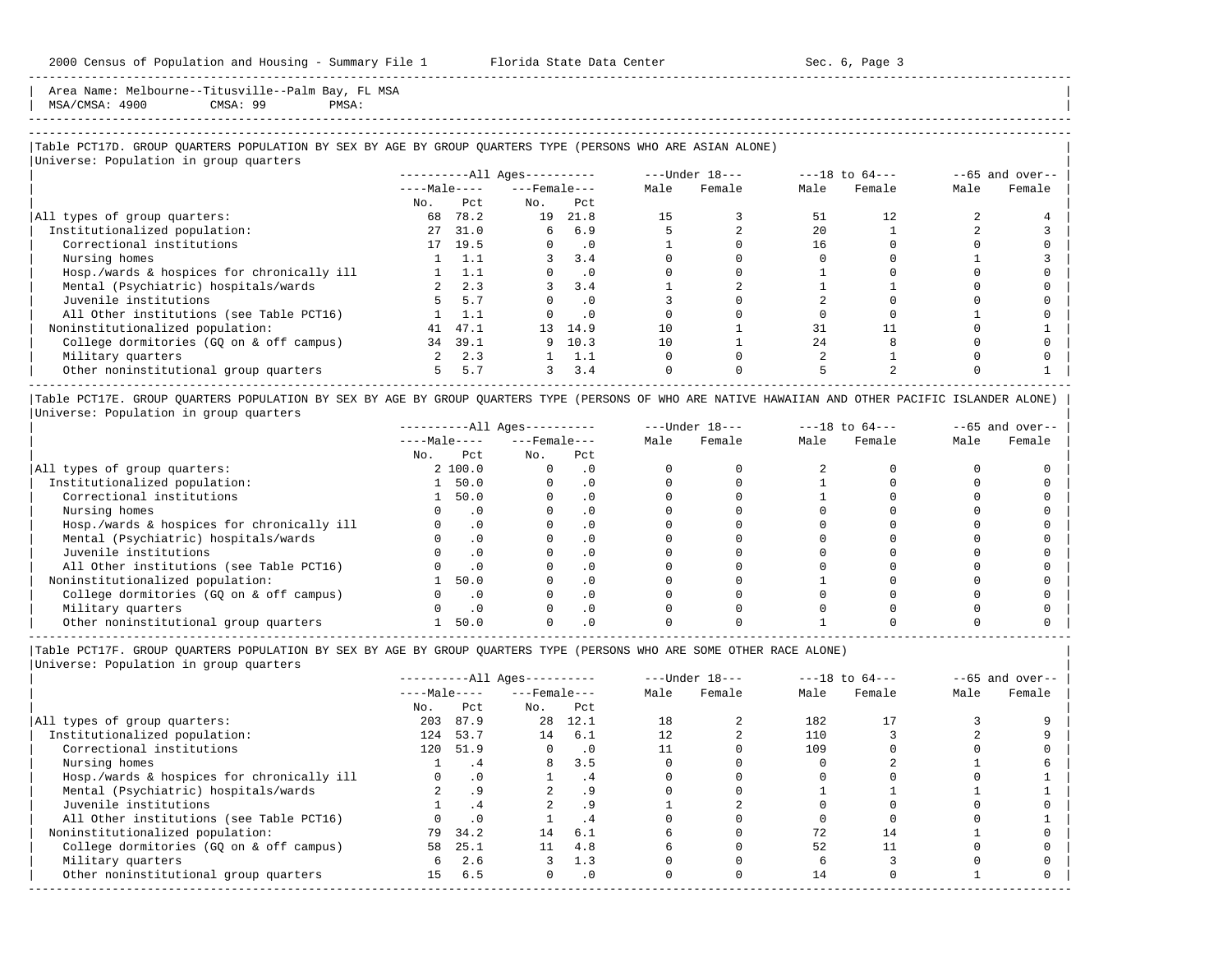Area Name: Melbourne--Titusville--Palm Bay, FL MSA | MSA/CMSA: 4900 CMSA: 99 PMSA: |

-----------------------------------------------------------------------------------------------------------------------------------------------------

|Table PCT17G. GROUP QUARTERS POPULATION BY SEX BY AGE BY GROUP QUARTERS TYPE (PERSONS OF WHO REPORT TWO OR MORE RACES) |

|                                            |              |           | ----------All Ages---------- |           |      | ---Under 18--- |      | $---18$ to $64---$ |      | $--65$ and over-- |
|--------------------------------------------|--------------|-----------|------------------------------|-----------|------|----------------|------|--------------------|------|-------------------|
|                                            | $---Male---$ |           | $---$ Female $---$           |           | Male | Female         | Male | Female             | Male | Female            |
|                                            | No.          | Pct.      | No.                          | Pct       |      |                |      |                    |      |                   |
| All types of group quarters:               | 97           | 72.4      | 37                           | 27.6      | 27   | 13             | 67   | 18                 |      |                   |
| Institutionalized population:              | 57           | 42.5      |                              | 14 10.4   | 12   |                | 42   |                    |      |                   |
| Correctional institutions                  | 41           | 30.6      |                              | $\cdot$ / |      |                | 41   |                    |      |                   |
| Nursing homes                              |              | 2.2       |                              | 2.2       |      |                |      |                    |      |                   |
| Hosp./wards & hospices for chronically ill |              | $\cdot$ 0 |                              | $\cdot$ 0 |      |                |      |                    |      |                   |
| Mental (Psychiatric) hospitals/wards       |              | 1.5       |                              | $\cdot$ 0 |      |                |      |                    |      |                   |
| Juvenile institutions                      | 11           | 8.2       |                              | 5.2       | 10   |                |      |                    |      |                   |
| All Other institutions (see Table PCT16)   |              | $\cdot$ 0 |                              | 2.2       |      |                |      |                    |      |                   |
| Noninstitutionalized population:           | 40           | 29.9      | 23                           | 17.2      | 15   |                | 25   |                    |      |                   |
| College dormitories (GO on & off campus)   |              | 19 14.2   |                              | 3.0       |      |                | 10   |                    |      |                   |
| Military quarters                          | 6.           | 4.5       |                              | $\cdot$ 0 |      |                |      |                    |      |                   |
| Other noninstitutional group quarters      |              | 15 11.2   | 19                           | 14.2      |      |                |      |                    |      |                   |

|Table PCT17H. GROUP QUARTERS POPULATION BY SEX BY AGE BY GROUP QUARTERS TYPE (PERSONS OF ANY RACE WHO ARE HISPANIC OR LATINO) | |Universe: Population in group quarters |

|                                            |                  |           | $------All Aqes------$ |      |      | $---Under 18---$ |      | $---18$ to $64---$ |      | $--65$ and over-- |
|--------------------------------------------|------------------|-----------|------------------------|------|------|------------------|------|--------------------|------|-------------------|
|                                            | $---Male---$     |           | $---$ Female $---$     |      | Male | Female           | Male | Female             | Male | Female            |
|                                            | No.              | Pct       | No.                    | Pct  |      |                  |      |                    |      |                   |
| All types of group quarters:               | 416              | 80.8      | 99                     | 19.2 | 70   | 18               | 338  | 46                 |      | 35                |
| Institutionalized population:              | 281              | 54.6      | 57                     | 11.1 | 40   |                  | 235  | 18                 |      | 29                |
| Correctional institutions                  | 241              | 46.8      |                        | 1.4  |      |                  | 228  |                    |      |                   |
| Nursing homes                              | 8                | 1.6       | 29                     | 5.6  |      |                  |      |                    |      | 23                |
| Hosp./wards & hospices for chronically ill |                  | . 4       |                        | . 4  |      |                  |      |                    |      |                   |
| Mental (Psychiatric) hospitals/wards       |                  | $\cdot$ 4 |                        | .4   |      |                  |      |                    |      |                   |
| Juvenile institutions                      | 2.2 <sub>1</sub> | 4.3       |                        |      |      |                  |      |                    |      |                   |
| All Other institutions (see Table PCT16)   | б.               | 1.2       | 8                      | 1.6  |      |                  |      |                    |      |                   |
| Noninstitutionalized population:           | 135              | 26.2      | 42                     | 8.2  | 30   |                  | 103  | 28                 |      |                   |
| College dormitories (GO on & off campus)   | 77               | 15.0      | 18                     | 3.5  | 2.7  |                  | 50   | 18                 |      |                   |
| Military quarters                          | 2.2.             | 4.3       |                        | 1.0  |      |                  | 22   |                    |      |                   |
| Other noninstitutional group quarters      | 36               | 7.0       | 19                     | 3.7  |      |                  | 31   |                    |      |                   |

-----------------------------------------------------------------------------------------------------------------------------------------------------

|                                            |              |      | $------All Aqes------$ |      |      | $---Under 18---$ |       | $---18$ to $64---$ |       | $--65$ and over-- |
|--------------------------------------------|--------------|------|------------------------|------|------|------------------|-------|--------------------|-------|-------------------|
|                                            | $---Male---$ |      | $---$ Female $---$     |      | Male | Female           | Male  | Female             | Male  | Female            |
|                                            | No.          | Pct  | No.                    | Pct  |      |                  |       |                    |       |                   |
| All types of group quarters:               | 3,577        | 49.9 | 3,591                  | 50.1 | 277  | 142              | 2,183 | 898                | 1,117 | 2,551             |
| Institutionalized population:              | 2,097        | 29.3 | 2,335                  | 32.6 | 174  | 100              | 1,172 | 344                | 751   | 1,891             |
| Correctional institutions                  | 950          | 13.3 | 119                    | 1.7  | 14   |                  | 932   | 118                |       |                   |
| Nursing homes                              | 610          | 8.5  | 1,704                  | 23.8 |      |                  | 69    | 66                 | 541   | 1,638             |
| Hosp./wards & hospices for chronically ill | 80           | 1.1  | 103                    | 1.4  |      |                  | 30    | 35                 | 44    | 66                |
| Mental (Psychiatric) hospitals/wards       | 134          | 1.9  | 137                    | 1.9  | 44   | 34               | 59    | 57                 | 31    | 46                |
| Juvenile institutions                      | 97           | 1.4  | 45                     | . 6  | 96   | 45               |       |                    |       |                   |
| All Other institutions (see Table PCT16)   | 226          | 3.2  | 227                    | 3.2  | 14   | 18               | 81    | 68                 | 131   | 141               |
| Noninstitutionalized population:           | 1,480        | 20.6 | 1,256                  | 17.5 | 103  | 42               | 1,011 | 554                | 366   | 660               |
| College dormitories (GO on & off campus)   | 565          | 7.9  | 245                    | 3.4  | 80   |                  | 485   | 241                |       |                   |
| Military quarters                          | 114          | 1.6  | 31                     | . 4  |      |                  | 113   | 31                 |       |                   |
| Other noninstitutional group quarters      | 801          | 11.2 | 980                    | 13.7 | 22   | 38               | 413   | 282                | 366   | 660               |
|                                            |              |      |                        |      |      |                  |       |                    |       |                   |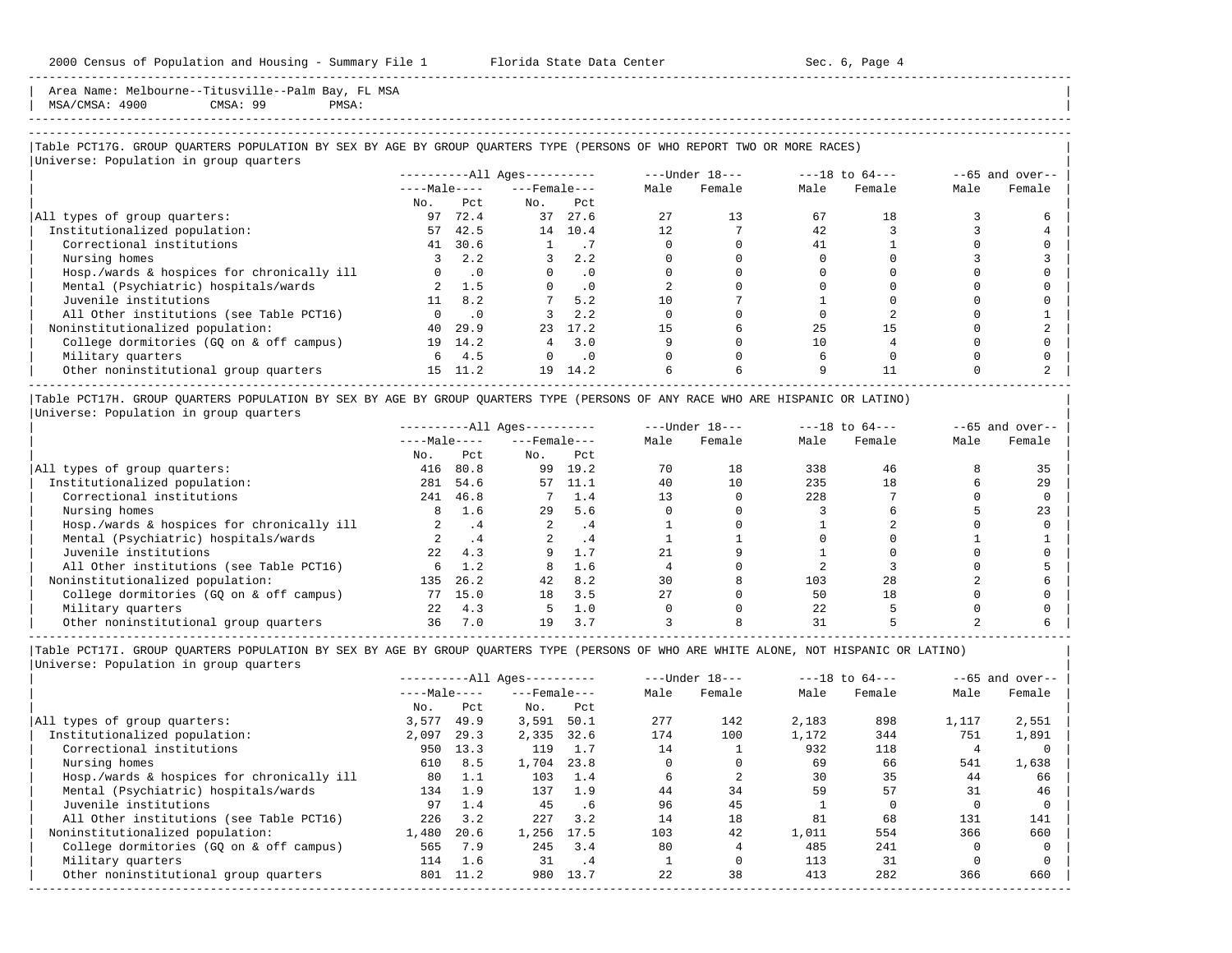2000 Census of Population and Housing - Summary File 1 Telorida State Data Center Sec. 6, Page 1 North Sec. 6, Page

Area Name: Miami--Fort Lauderdale, FL CMSA

-----------------------------------------------------------------------------------------------------------------------------------------------------

| PMSA:<br>MSA/CMSA: 4992<br>CMSA: 56                                                                                                  |                  |          |                        |                      |                |                            |                                                    |                    |                      |                    |
|--------------------------------------------------------------------------------------------------------------------------------------|------------------|----------|------------------------|----------------------|----------------|----------------------------|----------------------------------------------------|--------------------|----------------------|--------------------|
|                                                                                                                                      |                  |          |                        |                      |                |                            |                                                    |                    |                      |                    |
| Table PCT16. GROUP QUARTERS POPULATION BY GROUP QUARTERS TYPE                                                                        |                  |          |                        |                      |                |                            |                                                    |                    |                      |                    |
| Universe: Population in group quarters                                                                                               |                  |          |                        |                      |                |                            |                                                    |                    |                      |                    |
| Total Group Quarters Population                                                                                                      |                  |          |                        | 65,895               |                |                            |                                                    |                    |                      |                    |
| Institutionalized population:                                                                                                        |                  |          |                        | 42,640               |                |                            | Noninstitutionalized population:                   |                    |                      | 23,255             |
| Correctional institutions:                                                                                                           |                  |          |                        | 22,194               |                |                            | College dormitories (college GQ on and off campus) |                    |                      | 6,688              |
| Federal prisons and detention centers                                                                                                |                  |          |                        | 3,518                |                | Military quarters:         |                                                    |                    |                      | 342                |
| Halfway houses                                                                                                                       |                  |          |                        | 379                  | On base:       |                            |                                                    |                    |                      | 293                |
| Local jails, police lockups, etc.                                                                                                    |                  |          |                        | 12,469               |                |                            | Barracks and other GQ for military personnel       |                    |                      | 274                |
| Military disciplinary barracks                                                                                                       |                  |          |                        | $\mathbf 0$          |                |                            | Transient quarters for temporary residents         |                    |                      | 19                 |
| State prisons                                                                                                                        |                  |          |                        | 5,551                |                | Military ships             |                                                    |                    |                      | 49                 |
| Other types of correctional institutions                                                                                             |                  |          |                        | 277                  | Group homes:   |                            |                                                    |                    |                      | 4,213              |
| Nursing homes                                                                                                                        |                  |          |                        | 15,780               |                |                            | Homes or halfway houses for drug/alcohol abuse     |                    |                      | 702                |
| Hospitals/wards, hospices, and schools for the handicapped:                                                                          |                  |          |                        | 4,190                |                | Homes for the mentally ill |                                                    |                    |                      | 711                |
| Hospitals/wards and hospices for chronically ill:                                                                                    |                  |          |                        | 560                  |                |                            | Homes for the mentally retarded                    |                    |                      | 515                |
| Hospices or homes for chronically ill                                                                                                |                  |          |                        | 99                   |                |                            | Homes for the physically handicapped               |                    |                      | 302                |
| Military hospitals or wards for chronically ill                                                                                      |                  |          |                        | 16                   |                | Other group homes          |                                                    |                    |                      | 1,983              |
| Other hospitals or wards for chronically ill                                                                                         |                  |          |                        | 445                  |                | Religious group quarters   |                                                    |                    |                      | 436                |
| Hospitals or wards for drug/alcohol abuse                                                                                            |                  |          |                        | 211                  |                | Workers' dormitories:      |                                                    |                    |                      | 650                |
| Mental (Psychiatric) hospitals or wards                                                                                              |                  |          |                        | 1,616                |                |                            | Agriculture workers' dormitories on farms          |                    |                      | 485                |
| Schools, hospitals, or wards for the mentally retarded                                                                               |                  |          |                        | 788                  |                |                            | Job Corps and vocational training facilities       |                    |                      | 160                |
| Schools, hospitals, or wards for the physically handicapped:                                                                         |                  |          |                        | 24                   |                | Other workers' dormitories |                                                    |                    |                      | 5                  |
| Institutions for the deaf                                                                                                            |                  |          |                        | $\Omega$<br>$\Omega$ |                | Crews of maritime vessels  |                                                    |                    |                      | 29                 |
| Institutions for the blind                                                                                                           |                  |          |                        | 24                   |                |                            | Other nonhousehold living situations               |                    |                      | 822<br>10,075      |
| Orthopedic wards/institutions for the physically handicapped<br>Wards in general hospitals for patients with no usual home elsewhere |                  |          |                        | 991                  |                |                            | Other noninstitutional group quarters              |                    |                      |                    |
| Wards in military hospitls for patients with no usual home elsewhere                                                                 |                  |          |                        | $\mathbf 0$          |                |                            |                                                    |                    |                      |                    |
| Juvenile institutions:                                                                                                               |                  |          |                        | 476                  |                |                            |                                                    |                    |                      |                    |
| Long-term care:                                                                                                                      |                  |          |                        | 222                  |                |                            |                                                    |                    |                      |                    |
| Homes for abused, dependent, and neglected children                                                                                  |                  |          |                        | 117                  |                |                            |                                                    |                    |                      |                    |
| Residential treatment centers for emotionally disturbed children                                                                     |                  |          |                        | $\mathbf{0}$         |                |                            |                                                    |                    |                      |                    |
| Training schools for juvenile delinquents                                                                                            |                  |          |                        | 105                  |                |                            |                                                    |                    |                      |                    |
| Short-term care, detention or diagnostic centers for delinquent chdrn                                                                |                  |          |                        | 122                  |                |                            |                                                    |                    |                      |                    |
| Type of juvenile institution unknown                                                                                                 |                  |          |                        | 132                  |                |                            |                                                    |                    |                      |                    |
|                                                                                                                                      |                  |          |                        |                      |                |                            |                                                    |                    |                      |                    |
| Table PCT17. GROUP OUARTERS POPULATION BY SEX BY AGE BY GROUP OUARTERS TYPE                                                          |                  |          |                        |                      |                |                            |                                                    |                    |                      |                    |
| Universe: Population in group quarters                                                                                               |                  |          |                        |                      |                |                            |                                                    |                    |                      |                    |
|                                                                                                                                      |                  |          | $------All Ages------$ |                      |                | $---Under 18---$           |                                                    | $---18$ to $64---$ |                      | $- -65$ and over-- |
|                                                                                                                                      | $---Male---$     |          | $---$ Female $---$     |                      | Male           | Female                     | Male                                               | Female             | Male                 | Female             |
|                                                                                                                                      | No.              | Pct.     | No.                    | Pct.                 |                |                            |                                                    |                    |                      |                    |
| All types of group quarters:                                                                                                         | 38,681 58.7      |          | 27, 214 41.3           |                      | 1,763          | 1,119                      | 30,629                                             | 11,436             | 6,289                | 14,659             |
| Institutionalized population:                                                                                                        | 26,564 40.3      |          | 16,076 24.4            |                      | 870            | 342                        | 21,327                                             | 5,055              | 4,367                | 10,679             |
| Correctional institutions                                                                                                            | 19,046 28.9      |          | 3,148 4.8              |                      | 339            | 2.7                        | 18,526                                             | 3,097              | 181                  | 24                 |
| Nursing homes                                                                                                                        | 4,755 7.2        |          | 11,025 16.7            |                      | $\overline{0}$ | $\mathbf 0$                | 986                                                | 830                | 3,769                | 10,195             |
| Hosp./wards & hospices for chronically ill                                                                                           | 353              | .5       | 207                    | $\cdot$ 3            | 92             | 62                         | 225                                                | 105                | 36                   | 40                 |
| Mental (Psychiatric) hospitals/wards                                                                                                 |                  | 963 1.5  |                        | 653 1.0              | 66             | 2.7                        | 816                                                | 482                | 81                   | 144                |
| Juvenile institutions                                                                                                                | 317              | .5       |                        | 159 .2               | 295            | 149                        | 22                                                 | 10                 | $\mathbf 0$          | $\circ$            |
| All Other institutions (see Table PCT16)                                                                                             | 1,130            | 1.7      |                        | 884 1.3              | 78             | 77<br>777                  | 752                                                | 531                | 300                  | 276                |
| Noninstitutionalized population:                                                                                                     | 12, 117 18.4     |          | 11,138 16.9            |                      | 893<br>27      | 31                         | 9.302<br>3,122                                     | 6,381              | 1,922<br>$\mathbf 0$ | 3,980<br>$\Omega$  |
| College dormitories (GQ on & off campus)                                                                                             | $3,149$ 4.8      |          | 3,539 5.4              | $\cdot$ 4            | $\overline{4}$ | 99                         | 92                                                 | 3,508              | $\mathbf 0$          | $\mathbf 0$        |
| Military quarters<br>Other noninstitutional group quarters                                                                           | 96<br>8,872 13.5 | $\ldots$ | 246<br>$7.353$ 11.2    |                      | 862            | 647                        | 6,088                                              | 147<br>2,726       | 1,922                | 3,980              |
|                                                                                                                                      |                  |          |                        |                      |                |                            |                                                    |                    |                      |                    |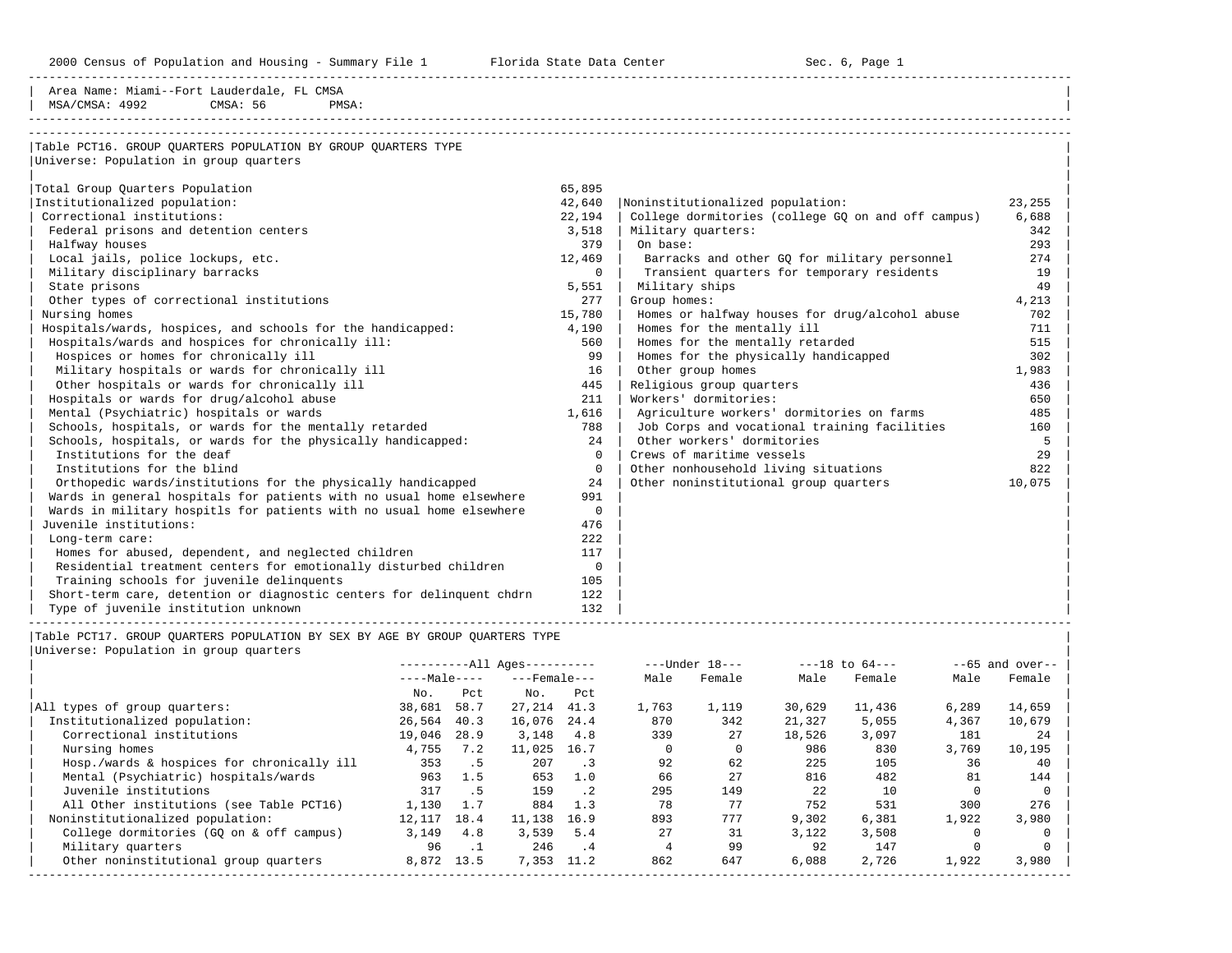Area Name: Miami--Fort Lauderdale, FL CMSA | MSA/CMSA: 4992 CMSA: 56 PMSA: |

-----------------------------------------------------------------------------------------------------------------------------------------------------

-----------------------------------------------------------------------------------------------------------------------------------------------------

#### |Table PCT17A. GROUP QUARTERS POPULATION BY SEX BY AGE BY GROUP QUARTERS TYPE (PERSONS WHO ARE WHITE ALONE) | |<br>|Universe: Population in group quarters

|                                            |              |           | ----------All Ages---------- |                              |      | ---Under 18--- |        | $---18$ to $64---$ |       | $--65$ and over-- |
|--------------------------------------------|--------------|-----------|------------------------------|------------------------------|------|----------------|--------|--------------------|-------|-------------------|
|                                            | $---Male---$ |           | $---$ Female $---$           |                              | Male | Female         | Male   | Female             | Male  | Female            |
|                                            | No.          | Pct       | No.                          | Pct                          |      |                |        |                    |       |                   |
| All types of group quarters:               | 21,543       | 51.7      | 20,109                       | 48.3                         | 772  | 483            | 15,358 | 6,450              | 5,413 | 13,176            |
| Institutionalized population:              | 13,628       | 32.7      | 12,351                       | 29.7                         | 313  | 167            | 9,631  | 2,761              | 3,684 | 9,423             |
| Correctional institutions                  | 8,033        | 19.3      | 1,457                        | 3.5                          | 78   | 9              | 7,824  | 1,432              | 131   | 16                |
| Nursing homes                              | 3,857        | 9.3       | 9,575                        | 23.0                         |      |                | 663    | 575                | 3,194 | 9,000             |
| Hosp./wards & hospices for chronically ill | 231          | . 6       | 142                          | $\overline{\phantom{a}}$ . 3 | 65   | 43             | 137    | 62                 | 29    | 37                |
| Mental (Psychiatric) hospitals/wards       | 565          | 1.4       | 442                          | 1.1                          | 28   | 9              | 467    | 314                | 70    | 119               |
| Juvenile institutions                      | 117          | $\cdot$ 3 | 83                           | $\cdot$ 2                    | 106  | 75             |        | 8                  |       |                   |
| All Other institutions (see Table PCT16)   | 825          | 2.0       | 652                          | 1.6                          | 36   | 31             | 529    | 370                | 260   | 251               |
| Noninstitutionalized population:           | 7,915        | 19.0      | 7,758                        | 18.6                         | 459  | 316            | 5,727  | 3,689              | 1,729 | 3,753             |
| College dormitories (GO on & off campus)   | 1,915        | 4.6       | 1,868                        | 4.5                          | 14   | 11             | 1,901  | 1,857              |       |                   |
| Military quarters                          | 63           | $\cdot$ 2 | 13                           | $\cdot$ 0                    |      |                | 63     |                    |       |                   |
| Other noninstitutional group quarters      | 5,937        | 14.3      | 5,877                        | 14.1                         | 445  | 296            | 3,763  | 1,828              | 1,729 | 3,753             |

|Table PCT17B. GROUP QUARTERS POPULATION BY SEX BY AGE BY GROUP QUARTERS TYPE (PERSONS WHO ARE BLACK OR AFRICAN AMERICAN ALONE) | |Universe: Population in group quarters |

|                                            |              |      | $------All Aqes------$ |      |      | $---Under 18---$ |        | $---18$ to $64---$ |      | $--65$ and over-- |
|--------------------------------------------|--------------|------|------------------------|------|------|------------------|--------|--------------------|------|-------------------|
|                                            | $---Male---$ |      | $---$ Female $---$     |      | Male | Female           | Male   | Female             | Male | Female            |
|                                            | No.          | Pct  | No.                    | Pct  |      |                  |        |                    |      |                   |
| All types of group quarters:               | 15,396       | 72.9 | 5,713                  | 27.1 | 849  | 528              | 13,861 | 4,076              | 686  | 1,109             |
| Institutionalized population:              | 12,018       | 56.9 | 3,149                  | 14.9 | 493  | 147              | 10,981 | 2,061              | 544  | 941               |
| Correctional institutions                  | 10,376       | 49.2 | 1,526                  | 7.2  | 248  | 18               | 10,086 | 1,500              | 42   |                   |
| Nursing homes                              | 725          | 3.4  | 1,119                  | 5.3  |      |                  | 273    | 222                | 452  | 897               |
| Hosp./wards & hospices for chronically ill | 111          | . 5  | 60                     | . 3  | 19   | 15               | 86     | 42                 | b    |                   |
| Mental (Psychiatric) hospitals/wards       | 370          | 1.8  | 188                    | . 9  | 36   | 17               | 323    | 148                |      | 23                |
| Juvenile institutions                      | 160          | .8   | 53                     | . 3  | 150  | 51               | 10     |                    |      |                   |
| All Other institutions (see Table PCT16)   | 276          | 1.3  | 203                    | 1.0  | 40   | 46               | 203    | 147                | 33   | 10                |
| Noninstitutionalized population:           | 3,378        | 16.0 | 2,564                  | 12.1 | 356  | 381              | 2,880  | 2,015              | 142  | 168               |
| College dormitories (GQ on & off campus)   | 866          | 4.1  | 1,199                  | 5.7  | 10   | 19               | 856    | 1,180              |      |                   |
| Military quarters                          | 25           |      | 200                    | . 9  |      | 81               | 21     | 119                |      |                   |
| Other noninstitutional group quarters      | 2,487        | 11.8 | 1,165                  | 5.5  | 342  | 281              | 2,003  | 716                | 142  | 168               |

-----------------------------------------------------------------------------------------------------------------------------------------------------

|                                            |              |           | $------All Aqes------$ |           |      | $---Under 18---$ |      | $---18$ to $64---$ |      | $--65$ and over-- |
|--------------------------------------------|--------------|-----------|------------------------|-----------|------|------------------|------|--------------------|------|-------------------|
|                                            | $---Male---$ |           | $---$ Female $---$     |           | Male | Female           | Male | Female             | Male | Female            |
|                                            | No.          | Pct       | No.                    | Pct       |      |                  |      |                    |      |                   |
| All types of group quarters:               | 117          | 59.1      |                        | 81 40.9   |      |                  | 108  | 66                 |      |                   |
| Institutionalized population:              | 71           | 35.9      | 44                     | 22.2      |      |                  | 67   | 34                 |      |                   |
| Correctional institutions                  | 64           | 32.3      |                        | 31 15.7   |      |                  | 64   | 31                 |      |                   |
| Nursing homes                              |              | . 5       | 6                      | 3.0       |      |                  |      |                    |      |                   |
| Hosp./wards & hospices for chronically ill |              | $\cdot$ 0 |                        | $\cdot$ 0 |      |                  |      |                    |      |                   |
| Mental (Psychiatric) hospitals/wards       |              | 1.0       |                        | . 5       |      |                  |      |                    |      |                   |
| Juvenile institutions                      |              | 1.5       |                        | 2.0       |      |                  |      |                    |      |                   |
| All Other institutions (see Table PCT16)   |              |           |                        | 1.0       |      |                  |      |                    |      |                   |
| Noninstitutionalized population:           | 46           | 23.2      | 37                     | 18.7      |      |                  | 41   | 32                 |      |                   |
| College dormitories (GQ on & off campus)   |              | 3.5       | 12 <sup>°</sup>        | 6.1       |      |                  |      |                    |      |                   |
| Military quarters                          |              | $\cdot$ 0 |                        | $\cdot$ 0 |      |                  |      |                    |      |                   |
| Other noninstitutional group quarters      | 39           | 19.7      | 25                     | 12.6      |      |                  | 34   | 2.0                |      |                   |
|                                            |              |           |                        |           |      |                  |      |                    |      |                   |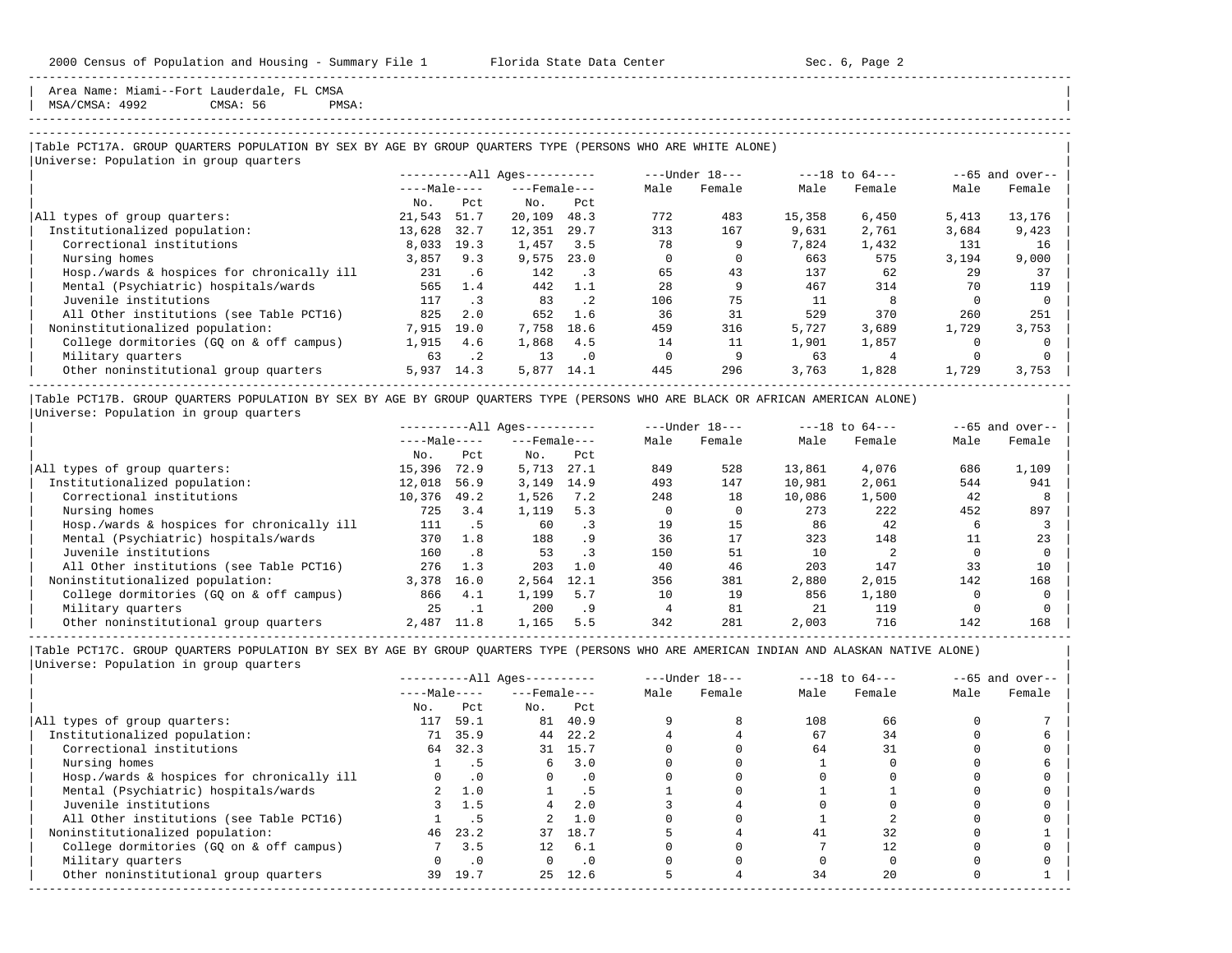Area Name: Miami--Fort Lauderdale, FL CMSA  $MSA/CMSA: 4992$  CMSA: 56 PMSA:

# -----------------------------------------------------------------------------------------------------------------------------------------------------

-----------------------------------------------------------------------------------------------------------------------------------------------------

## |Table PCT17D. GROUP QUARTERS POPULATION BY SEX BY AGE BY GROUP QUARTERS TYPE (PERSONS WHO ARE ASIAN ALONE) |

|                                            |              |           | $------All Aqes------$ |           |      | $---Under 18---$ |      | $---18$ to $64---$ |      | $--65$ and over-- |
|--------------------------------------------|--------------|-----------|------------------------|-----------|------|------------------|------|--------------------|------|-------------------|
|                                            | $---Male---$ |           | $---$ Female $---$     |           | Male | Female           | Male | Female             | Male | Female            |
|                                            | No.          | Pct.      | No.                    | Pct       |      |                  |      |                    |      |                   |
| All types of group quarters:               | 309          | 47.8      | 337                    | 52.2      | 22   | 17               | 263  | 276                | 2.4  | 44                |
| Institutionalized population:              | 68           | 10.5      | 64                     | 9.9       |      |                  | 51   | 2.1                | 17   | 43                |
| Correctional institutions                  | 42           | 6.5       | 17                     | 2.6       |      |                  | 39   |                    |      |                   |
| Nursing homes                              | 14           | 2.2       | 42                     | 6.5       |      |                  |      |                    |      | 41                |
| Hosp./wards & hospices for chronically ill | $\Omega$     | $\cdot$ 0 | $\Omega$               | $\cdot$ 0 |      |                  |      |                    |      |                   |
| Mental (Psychiatric) hospitals/wards       |              | .9        |                        | .5        |      |                  |      |                    |      |                   |
| Juvenile institutions                      |              | $\cdot$ 0 |                        | $\cdot$ 0 |      |                  |      |                    |      |                   |
| All Other institutions (see Table PCT16)   |              |           |                        |           |      |                  |      |                    |      |                   |
| Noninstitutionalized population:           | 241          | 37.3      | 273                    | 42.3      | 22   |                  | 212  | 255                |      |                   |
| College dormitories (GQ on & off campus)   | 175          | 27.1      | 213                    | 33.0      |      |                  | 174  | 213                |      |                   |
| Military quarters                          | $\Omega$     | $\cdot$ 0 | $\Omega$               | $\cdot$ 0 |      |                  |      |                    |      |                   |
| Other noninstitutional group quarters      | 66           | 10.2      | 60                     | 9.3       | 2.1  | 17               | 38   | 42                 |      |                   |

|Table PCT17E. GROUP QUARTERS POPULATION BY SEX BY AGE BY GROUP QUARTERS TYPE (PERSONS OF WHO ARE NATIVE HAWAIIAN AND OTHER PACIFIC ISLANDER ALONE) | |Universe: Population in group quarters |

|                                            | $------All Aqes------$ |           |                    |           | $---Under 18---$ |        | $---18$ to $64---$ |        | $- -65$ and over-- |        |
|--------------------------------------------|------------------------|-----------|--------------------|-----------|------------------|--------|--------------------|--------|--------------------|--------|
|                                            | $---Male---$           |           | $---$ Female $---$ |           | Male             | Female | Male               | Female | Male               | Female |
|                                            | No.                    | Pct       | No.                | Pct       |                  |        |                    |        |                    |        |
| All types of group quarters:               | 20                     | 52.6      | 18                 | 47.4      |                  |        | 18                 |        |                    |        |
| Institutionalized population:              | 12                     | 31.6      | 8                  | 21.1      |                  |        |                    |        |                    |        |
| Correctional institutions                  | 10                     | 26.3      |                    | 5.3       |                  |        |                    |        |                    |        |
| Nursing homes                              |                        | 2.6       |                    | 7.9       |                  |        |                    |        |                    |        |
| Hosp./wards & hospices for chronically ill |                        | $\cdot$ 0 |                    | $\cdot$ 0 |                  |        |                    |        |                    |        |
| Mental (Psychiatric) hospitals/wards       |                        | 2.6       |                    | 7.9       |                  |        |                    |        |                    |        |
| Juvenile institutions                      |                        | $\cdot$ 0 |                    | $\cdot$ 0 |                  |        |                    |        |                    |        |
| All Other institutions (see Table PCT16)   |                        |           |                    | $\cdot$ 0 |                  |        |                    |        |                    |        |
| Noninstitutionalized population:           | 8                      | 21.1      | 10                 | 26.3      |                  |        |                    |        |                    |        |
| College dormitories (GO on & off campus)   | б.                     | 15.8      |                    | 18.4      |                  |        |                    |        |                    |        |
| Military quarters                          |                        | $\cdot$ 0 |                    | $\cdot$ 0 |                  |        |                    |        |                    |        |
| Other noninstitutional group quarters      |                        | 5.3       |                    | 7.9       |                  |        |                    |        |                    |        |

----------------------------------------------------------------------------------------------------------------------------------------------------- |Table PCT17F. GROUP QUARTERS POPULATION BY SEX BY AGE BY GROUP QUARTERS TYPE (PERSONS WHO ARE SOME OTHER RACE ALONE) |

| $------All Aqes------$ |      |                 |      |                    |        |                  |        | $--65$ and over--  |        |
|------------------------|------|-----------------|------|--------------------|--------|------------------|--------|--------------------|--------|
| $---Male---$           |      |                 |      | Male               | Female | Male             | Female | Male               | Female |
| No.                    | Pct  | No.             | Pct  |                    |        |                  |        |                    |        |
| 642                    | 60.5 | 419             | 39.5 | 50                 | 27     | 480              | 193    | 112                | 199    |
|                        | 35.4 | 226             | 21.3 | 24                 |        | 272              | 51     | 80                 | 166    |
|                        |      | 20              | 1.9  |                    |        | 222              | 20     |                    |        |
| 106                    | 10.0 | 176             | 16.6 |                    |        | 34               | 22     | 72                 | 154    |
| 8                      | .8   |                 | .4   |                    |        |                  |        |                    |        |
|                        | .8   | 8               | . 8  |                    |        |                  |        |                    |        |
|                        | .8   |                 | . 4  |                    |        |                  |        |                    |        |
| 12.                    |      | 14              | 1.3  |                    |        |                  |        |                    | 10     |
| 266                    | 25.1 | 193             | 18.2 | 26                 | 18     | 208              | 142    | 32                 | 33     |
| 61                     | 5.7  | 79              | 7.4  |                    |        | 61               | 79     |                    |        |
|                        |      |                 | . 4  |                    |        |                  |        |                    |        |
| 198                    | 18.7 | 110             | 10.4 | 26                 | 18     | 140              | 59     | 32                 | 33     |
|                        |      | 376<br>232 21.9 |      | $---$ Female $---$ |        | $---Under 18---$ |        | $---18$ to $64---$ |        |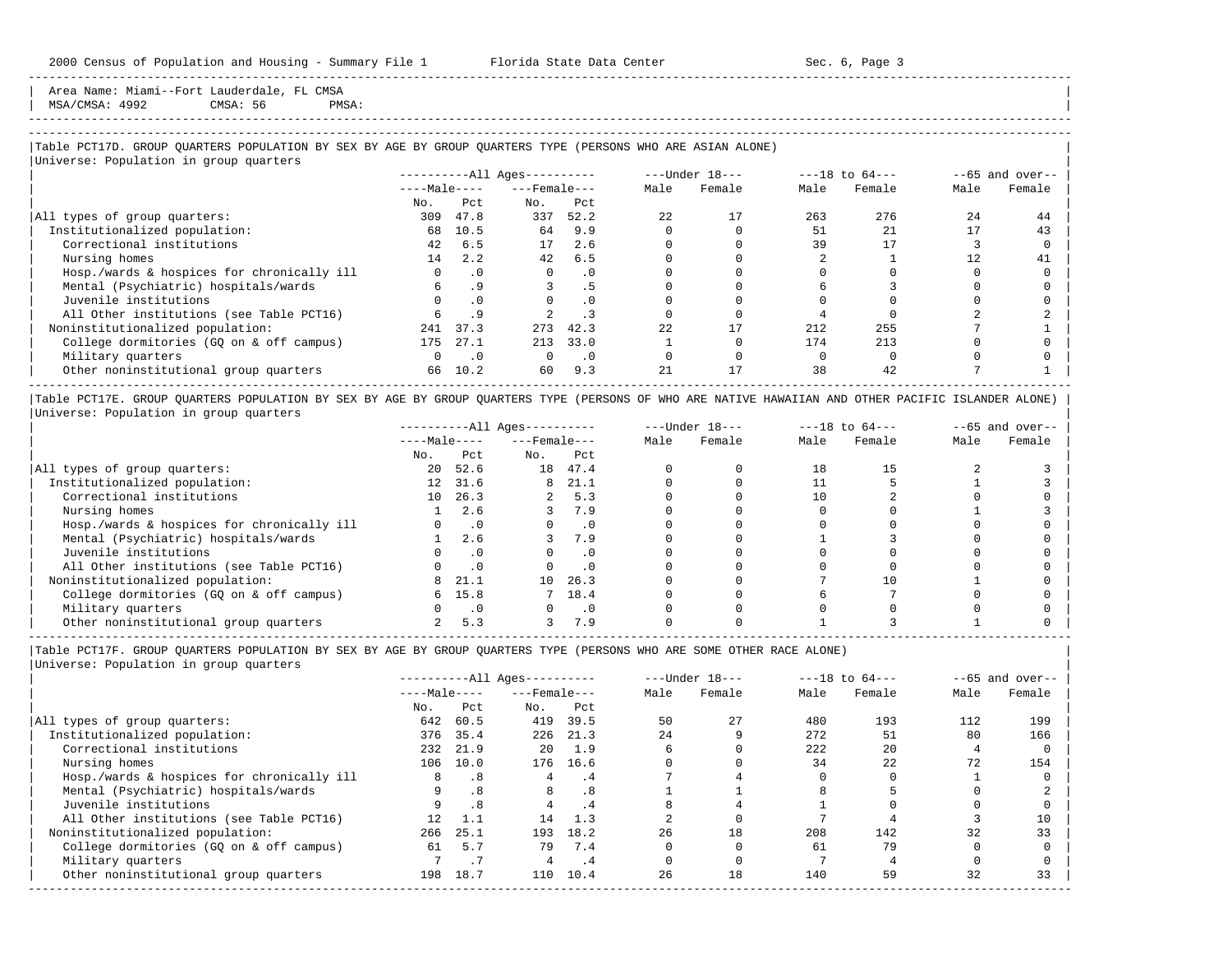Area Name: Miami--Fort Lauderdale, FL CMSA MSA/CMSA: 4992 CMSA: 56 PMSA:

-----------------------------------------------------------------------------------------------------------------------------------------------------

|Table PCT17G. GROUP QUARTERS POPULATION BY SEX BY AGE BY GROUP QUARTERS TYPE (PERSONS OF WHO REPORT TWO OR MORE RACES) |

| Universe: Population in group quarters     |              |      |                        |                  |      |        |                    |        |                   |        |
|--------------------------------------------|--------------|------|------------------------|------------------|------|--------|--------------------|--------|-------------------|--------|
|                                            |              |      | $------All Aqes------$ | $---Under 18---$ |      |        | $---18$ to $64---$ |        | $--65$ and over-- |        |
|                                            | $---Male---$ |      | $---$ Female $---$     |                  | Male | Female | Male               | Female | Male              | Female |
|                                            | No.          | Pct  | No.                    | Pct              |      |        |                    |        |                   |        |
| All types of group quarters:               | 654          | 54.9 | 537                    | 45.1             | 61   | 56     | 541                | 360    | 52                | 121    |
| Institutionalized population:              | 391          | 32.8 | 234                    | 19.6             | 36   | 15     | 314                | 122.   | 41                | 97     |
| Correctional institutions                  | 289          | 24.3 | 95                     | 8.0              |      |        | 281                | 95     |                   |        |
| Nursing homes                              | 51           | 4.3  | 104                    | 8.7              |      |        | 13                 | 10     | 38                | 94     |
| Hosp./wards & hospices for chronically ill |              | . 3  |                        |                  |      |        |                    |        |                   |        |
| Mental (Psychiatric) hospitals/wards       | 10           | .8   | 8                      | . 7              |      |        | 10                 |        |                   |        |
| Juvenile institutions                      | 2.8          | 2.4  | 15                     | 1.3              | 28   | 15     |                    |        |                   |        |
| All Other institutions (see Table PCT16)   | 10           | .8   |                        | .9               |      |        |                    |        |                   |        |
| Noninstitutionalized population:           | 263          | 22.1 | 303                    | 25.4             | 25   | 41     | 227                | 238    |                   | 24     |
| College dormitories (GO on & off campus)   | 119          | 10.0 | 161                    | 13.5             |      |        | 117                | 160    |                   |        |
| Military quarters                          |              |      | 29                     | 2.4              |      |        |                    | 20     |                   |        |
| Other noninstitutional group quarters      | 143          | 12.0 | 113                    | 9.5              | 23   | 31     | 109                | 58     |                   | 24     |

|Table PCT17H. GROUP QUARTERS POPULATION BY SEX BY AGE BY GROUP QUARTERS TYPE (PERSONS OF ANY RACE WHO ARE HISPANIC OR LATINO) | |Universe: Population in group quarters |

|                                            | $------All Aqes------$ |      |                    |           | $---Under 18---$ |        | $---18$ to $64---$ |        | $--65$ and over-- |        |
|--------------------------------------------|------------------------|------|--------------------|-----------|------------------|--------|--------------------|--------|-------------------|--------|
|                                            | $---Male---$           |      | $---$ Female $---$ |           | Male             | Female | Male               | Female | Male              | Female |
|                                            | No.                    | Pct  | No.                | Pct       |                  |        |                    |        |                   |        |
| All types of group quarters:               | 10,906                 | 60.8 | 7,031              | 39.2      | 544              | 345    | 8,393              | 2,502  | 1,969             | 4,184  |
| Institutionalized population:              | 7,613                  | 42.4 | 4,521              | 25.2      | 231              | 117    | 5,922              | 1,097  | 1,460             | 3,307  |
| Correctional institutions                  | 5,219                  | 29.1 | 518                | 2.9       | 65               |        | 5,084              | 509    | 70                |        |
| Nursing homes                              | 1,554                  | 8.7  | 3,327              | 18.5      |                  |        | 368                | 313    | 1,186             | 3,014  |
| Hosp./wards & hospices for chronically ill | 171                    | 1.0  | 92                 | . 5       | 50               | 34     | 100                | 35     | 21                | 23     |
| Mental (Psychiatric) hospitals/wards       | 245                    | 1.4  | 150                | .8        | 19               | 8      | 191                | 102    | 35                | 40     |
| Juvenile institutions                      | 86                     | . 5  | 56                 | $\cdot$ 3 | 79               | 50     |                    |        |                   |        |
| All Other institutions (see Table PCT16)   | 338                    | 1.9  | 378                | 2.1       | 18               | 20     | 172                | 132    | 148               | 226    |
| Noninstitutionalized population:           | 3,293                  | 18.4 | 2,510              | 14.0      | 313              | 228    | 2,471              | 1,405  | 509               | 877    |
| College dormitories (GO on & off campus)   | 474                    | 2.6  | 532                | 3.0       |                  |        | 471                | 529    |                   |        |
| Military quarters                          | 15                     | . .  | 8                  | $\cdot$ 0 |                  |        | 15                 |        |                   |        |
| Other noninstitutional group quarters      | 2,804                  | 15.6 | 1,970              | 11.0      | 310              | 221    | 1,985              | 872    | 509               | 877    |

-----------------------------------------------------------------------------------------------------------------------------------------------------

|                                            | $------All Aqes------$ |                              |                    |             | $---Under 18---$ |        | $---18$ to $64---$ |        | $--65$ and over-- |        |
|--------------------------------------------|------------------------|------------------------------|--------------------|-------------|------------------|--------|--------------------|--------|-------------------|--------|
|                                            | $---Male---$           |                              | $---$ Female $---$ |             | Male             | Female | Male               | Female | Male              | Female |
|                                            | No.                    | Pct                          | No.                | Pct         |                  |        |                    |        |                   |        |
| All types of group quarters:               | 12,654                 | 47.4                         | 14,028             | 52.6        | 335              | 202    | 8,671              | 4,476  | 3,648             | 9,350  |
| Institutionalized population:              | 7,493                  | 28.1                         | 8,367              | 31.4        | 133              | 63     | 4,985              | 1,894  | 2,375             | 6,410  |
| Correctional institutions                  | 4,002                  | 15.0                         | 1,107              | 4.1         | 35               | 5      | 3,896              | 1,089  | 71                | 13     |
| Nursing homes                              | 2,486                  | 9.3                          | 6,562              | 24.6        |                  |        | 350                | 298    | 2,136             | 6,264  |
| Hosp./wards & hospices for chronically ill | 80                     | $\overline{\phantom{a}}$ . 3 | 55                 | $\cdot$ . 2 | 19               | 10     | 49                 | 31     | 12                | 14     |
| Mental (Psychiatric) hospitals/wards       | 363                    | 1.4                          | 312                | 1.2         | 15               |        | 312                | 226    | 36                | 83     |
| Juvenile institutions                      | 47                     | .2                           | 34                 |             | 42               | 32     |                    |        |                   |        |
| All Other institutions (see Table PCT16)   | 515                    | 1.9                          | 297                | 1.1         | 22               | 13     | 373                | 248    | 120               | 36     |
| Noninstitutionalized population:           | 5,161                  | 19.3                         | 5,661              | 21.2        | 202              | 139    | 3,686              | 2,582  | 1,273             | 2,940  |
| College dormitories (GO on & off campus)   | 1,573                  | 5.9                          | 1,501              | 5.6         |                  |        | 1,562              | 1,492  |                   |        |
| Military quarters                          | 56                     | $\cdot$ . 2                  | 9                  | $\cdot$ 0   |                  |        | 56                 |        |                   |        |
| Other noninstitutional group quarters      | 3,532                  | 13.2                         | 4,151              | 15.6        | 191              | 125    | 2,068              | 1,086  | 1,273             | 2,940  |
|                                            |                        |                              |                    |             |                  |        |                    |        |                   |        |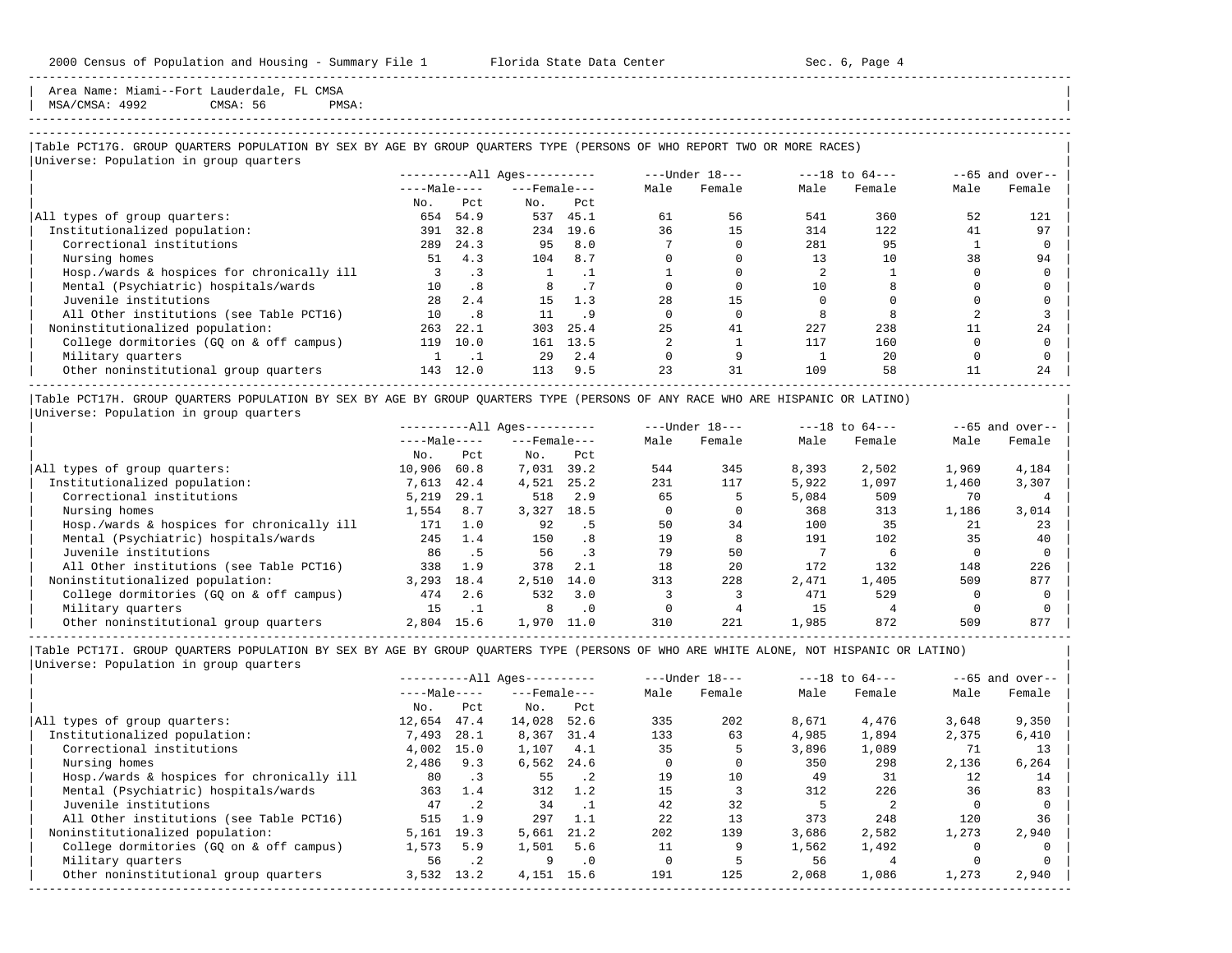2000 Census of Population and Housing - Summary File 1 Telorida State Data Center Sec. 6, Page 1 North Sec. 6, Page

-----------------------------------------------------------------------------------------------------------------------------------------------------

| Area Name: Naples, FL MSA                                             |              |                                                    |          |
|-----------------------------------------------------------------------|--------------|----------------------------------------------------|----------|
| MSA/CMSA: 5345<br>CMSA: 99<br>PMSA:                                   |              |                                                    |          |
|                                                                       |              |                                                    |          |
| Table PCT16. GROUP QUARTERS POPULATION BY GROUP QUARTERS TYPE         |              |                                                    |          |
| Universe: Population in group quarters                                |              |                                                    |          |
|                                                                       |              |                                                    |          |
| Total Group Quarters Population                                       | 4,790        |                                                    |          |
| Institutionalized population:                                         | 2,294        | Noninstitutionalized population:                   | 2,496    |
| Correctional institutions:                                            | 667          | College dormitories (college GO on and off campus) | $\Omega$ |
| Federal prisons and detention centers                                 | $\Omega$     | Military quarters:                                 |          |
| Halfway houses                                                        | $\Omega$     | On base:                                           |          |
| Local jails, police lockups, etc.                                     | 568          | Barracks and other GQ for military personnel       |          |
| Military disciplinary barracks                                        | $\Omega$     | Transient quarters for temporary residents         |          |
| State prisons                                                         | 67           | Military ships                                     |          |
| Other types of correctional institutions                              | 32           | Group homes:                                       |          |
| Nursing homes                                                         | 1,426        | Homes or halfway houses for drug/alcohol abuse     |          |
| Hospitals/wards, hospices, and schools for the handicapped:           | 63           | Homes for the mentally ill                         |          |
| Hospitals/wards and hospices for chronically ill:                     | б.           | Homes for the mentally retarded                    |          |
| Hospices or homes for chronically ill                                 | б.           | Homes for the physically handicapped               |          |
| Military hospitals or wards for chronically ill                       | $\Omega$     | Other group homes                                  |          |
| Other hospitals or wards for chronically ill                          | $\Omega$     | Religious group quarters                           | 10       |
| Hospitals or wards for drug/alcohol abuse                             | 11           | Workers' dormitories:                              | 1,659    |
| Mental (Psychiatric) hospitals or wards                               | 45           | Agriculture workers' dormitories on farms          | 1,659    |
| Schools, hospitals, or wards for the mentally retarded                | 0            | Job Corps and vocational training facilities       | $\Omega$ |
| Schools, hospitals, or wards for the physically handicapped:          | $\Omega$     | Other workers' dormitories                         | $\cap$   |
| Institutions for the deaf                                             | $\Omega$     | Crews of maritime vessels                          | $\cap$   |
| Institutions for the blind                                            | $\Omega$     | Other nonhousehold living situations               | 544      |
| Orthopedic wards/institutions for the physically handicapped          | $\Omega$     | Other noninstitutional group quarters              | 282      |
| Wards in general hospitals for patients with no usual home elsewhere  | $\mathbf{1}$ |                                                    |          |
| Wards in military hospitls for patients with no usual home elsewhere  | $\Omega$     |                                                    |          |
| Juvenile institutions:                                                | 138          |                                                    |          |
| Long-term care:                                                       | 29           |                                                    |          |
| Homes for abused, dependent, and neglected children                   | $\Omega$     |                                                    |          |
| Residential treatment centers for emotionally disturbed children      | $\Omega$     |                                                    |          |
| Training schools for juvenile delinquents                             | 29           |                                                    |          |
| Short-term care, detention or diagnostic centers for delinquent chdrn | $\mathbf 0$  |                                                    |          |
| Type of juvenile institution unknown                                  | 109          |                                                    |          |
|                                                                       |              |                                                    |          |

|Table PCT17. GROUP QUARTERS POPULATION BY SEX BY AGE BY GROUP QUARTERS TYPE | |<br>|Universe: Population in group quarters

|       |           | $------All Ages------$ |           |                    | $---Under 18---$ |       | $---18$ to $64---$ |      | $--65$ and over-- |
|-------|-----------|------------------------|-----------|--------------------|------------------|-------|--------------------|------|-------------------|
|       |           |                        |           | Male               | Female           | Male  | Female             | Male | Female            |
| No.   | Pct       | No.                    | Pct       |                    |                  |       |                    |      |                   |
| 3,001 | 62.7      | 1,789                  | 37.3      | 340                | 190              | 2,224 | 501                | 437  | 1,098             |
| 1,136 | 23.7      | 1,158                  | 24.2      | 94                 | 31               | 644   | 84                 | 398  | 1,043             |
| 613   | 12.8      | 54                     | 1.1       |                    |                  | 606   | 54                 |      |                   |
| 397   | 8.3       | 1,029                  | 21.5      |                    |                  | 14    | 12                 | 383  | 1,017             |
|       | $\cdot$ 0 | 5                      |           |                    |                  |       |                    |      |                   |
| 18    | .4        | 2.7                    | $.6 \,$   |                    |                  |       |                    | 12   | 2.2.              |
| 100   | 2.1       | 38                     | .8        | 85                 | 2.7              | 15    |                    |      |                   |
|       |           |                        |           |                    |                  |       |                    |      |                   |
| 1,865 | 38.9      | 631                    | 13.2      | 246                | 159              | 1,580 | 417                | 39   | 55                |
| 0     | $\cdot$ 0 | $\Omega$               | . 0       |                    |                  |       |                    |      |                   |
|       | $\cdot$ 0 |                        | $\cdot$ 0 |                    |                  |       |                    |      |                   |
| 1,865 | 38.9      | 631                    | 13.2      | 246                | 159              | 1,580 | 417                | 39   | 55                |
|       |           | $---Male---$           |           | $---$ Female $---$ |                  |       |                    |      |                   |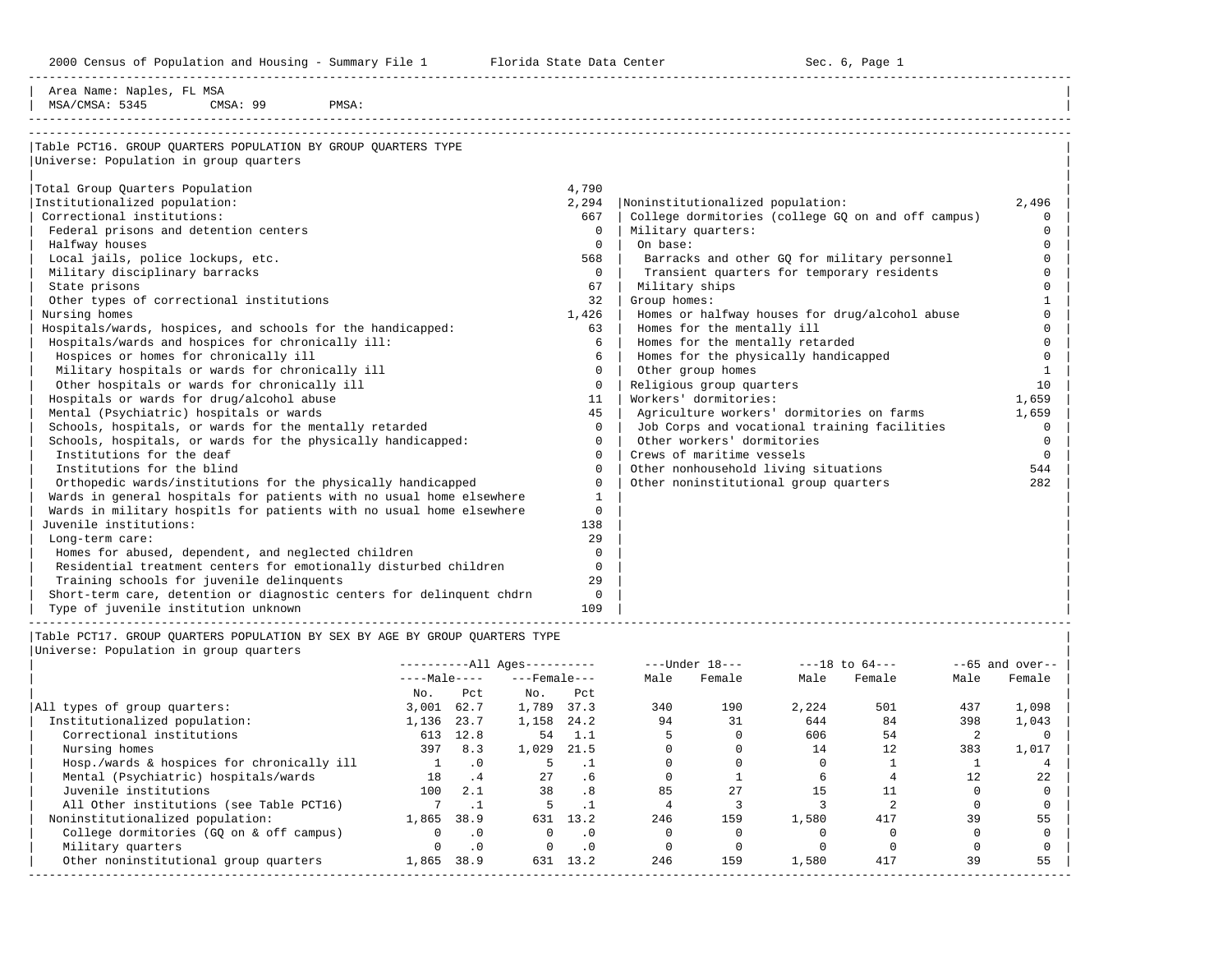Area Name: Naples, FL MSA MSA/CMSA: 5345 CMSA: 99 PMSA:

### ----------------------------------------------------------------------------------------------------------------------------------------------------- -----------------------------------------------------------------------------------------------------------------------------------------------------

-----------------------------------------------------------------------------------------------------------------------------------------------------

## |Table PCT17A. GROUP QUARTERS POPULATION BY SEX BY AGE BY GROUP QUARTERS TYPE (PERSONS WHO ARE WHITE ALONE) |

|                                            |              |           | $------All Aqes------$ |           |      | $---Under 18---$ |       | $---18$ to $64---$ |      | $--65$ and over-- |
|--------------------------------------------|--------------|-----------|------------------------|-----------|------|------------------|-------|--------------------|------|-------------------|
|                                            | $---Male---$ |           | $---$ Female $---$     |           | Male | Female           | Male  | Female             | Male | Female            |
|                                            | No.          | Pct.      | No.                    | Pct       |      |                  |       |                    |      |                   |
| All types of group quarters:               | 1,593        | 52.9      | 1,420                  | 47.1      | 135  | 85               | 1,049 | 256                | 409  | 1,079             |
| Institutionalized population:              | 865          | 28.7      | 1,100                  | 36.5      | 39   |                  | 438   | 61                 | 388  | 1,033             |
| Correctional institutions                  | 416          | 13.8      | 42                     | 1.4       |      |                  | 411   | 42                 |      |                   |
| Nursing homes                              | 384          | 12.7      | 1,018                  | 33.8      |      |                  | 11    | 11                 | 373  | 1,007             |
| Hosp./wards & hospices for chronically ill |              | $\cdot$ 0 | 4                      |           |      |                  |       |                    |      |                   |
| Mental (Psychiatric) hospitals/wards       | 17           | . 6       | 27                     | . 9       |      |                  |       |                    | 12   | 22                |
| Juvenile institutions                      | 40           | 1.3       |                        |           | 32   |                  |       |                    |      |                   |
| All Other institutions (see Table PCT16)   |              | $\cdot$ 2 |                        | $\cdot$ 2 |      |                  |       |                    |      |                   |
| Noninstitutionalized population:           | 728          | 24.2      | 320                    | 10.6      | 96   | 79               | 611   | 195                | 21   | 46                |
| College dormitories (GO on & off campus)   |              | $\cdot$ 0 | $\Omega$               | $\cdot$ 0 |      |                  |       |                    |      |                   |
| Military quarters                          |              | $\cdot$ 0 | $\Omega$               | $\cdot$ 0 |      |                  |       |                    |      |                   |
| Other noninstitutional group quarters      | 728          | 24.2      | 320                    | 10.6      | 96   | 79               | 611   | 195                | 21   | 46                |

|Table PCT17B. GROUP QUARTERS POPULATION BY SEX BY AGE BY GROUP QUARTERS TYPE (PERSONS WHO ARE BLACK OR AFRICAN AMERICAN ALONE) | |Universe: Population in group quarters |

|                                            |              |      | $------All Ages------$ |           |      | $---Under 18---$ |      | $---18$ to $64---$ |      | $- -65$ and over-- |
|--------------------------------------------|--------------|------|------------------------|-----------|------|------------------|------|--------------------|------|--------------------|
|                                            | $---Male---$ |      | $---$ Female $---$     |           | Male | Female           | Male | Female             | Male | Female             |
|                                            | No.          | Pct  | No.                    | Pct       |      |                  |      |                    |      |                    |
| All types of group quarters:               | 371          | 72.3 | 142                    | 27.7      | 42   | 18               | 315  | 110                | 14   |                    |
| Institutionalized population:              | 212          | 41.3 | 2.5                    | 4.9       | 2.7  |                  | 179  | 14                 |      | 10                 |
| Correctional institutions                  | 176          | 34.3 | 11                     | 2.1       |      |                  | 174  |                    |      |                    |
| Nursing homes                              |              | 1.8  | 11                     | 2.1       |      |                  |      |                    |      | 10                 |
| Hosp./wards & hospices for chronically ill |              | . 0  |                        | . 4       |      |                  |      |                    |      |                    |
| Mental (Psychiatric) hospitals/wards       |              | . 2  |                        | . 0       |      |                  |      |                    |      |                    |
| Juvenile institutions                      | 26           | 5.1  |                        | . 4       | 25   |                  |      |                    |      |                    |
| All Other institutions (see Table PCT16)   |              |      |                        | $\cdot$ 0 |      |                  |      |                    |      |                    |
| Noninstitutionalized population:           | 159          | 31.0 | 117                    | 22.8      |      |                  | 136  | 96                 |      |                    |
| College dormitories (GO on & off campus)   |              |      |                        | $\cdot$ 0 |      |                  |      |                    |      |                    |
| Military quarters                          |              | .0   |                        | . 0       |      |                  |      |                    |      |                    |
| Other noninstitutional group quarters      | 159          | 31.0 | 117                    | 22.8      |      |                  | 136  |                    |      |                    |

|                                            |              |           | $------All Aqes------$ |           |      | $---Under 18---$ |      | $---18$ to $64---$ |      | $- -65$ and over-- |
|--------------------------------------------|--------------|-----------|------------------------|-----------|------|------------------|------|--------------------|------|--------------------|
|                                            | $---Male---$ |           | $---$ Female $---$     |           | Male | Female           | Male | Female             | Male | Female             |
|                                            | No.          | Pct       | No.                    | Pct       |      |                  |      |                    |      |                    |
| All types of group quarters:               | 9            | 64.3      |                        | 5 35.7    |      |                  |      |                    |      |                    |
| Institutionalized population:              |              | 7.1       |                        | . 0       |      |                  |      |                    |      |                    |
| Correctional institutions                  |              | 7.1       |                        | . 0       |      |                  |      |                    |      |                    |
| Nursing homes                              |              |           |                        | . 0       |      |                  |      |                    |      |                    |
| Hosp./wards & hospices for chronically ill |              |           |                        | . 0       |      |                  |      |                    |      |                    |
| Mental (Psychiatric) hospitals/wards       |              | $\cdot$ 0 |                        | . 0       |      |                  |      |                    |      |                    |
| Juvenile institutions                      |              |           |                        | $\cdot$ 0 |      |                  |      |                    |      |                    |
| All Other institutions (see Table PCT16)   |              |           |                        |           |      |                  |      |                    |      |                    |
| Noninstitutionalized population:           |              | 57.1      | 5.                     | 35.7      |      |                  |      |                    |      |                    |
| College dormitories (GQ on & off campus)   |              | $\cdot$ 0 |                        | . 0       |      |                  |      |                    |      |                    |
| Military quarters                          |              |           |                        | . 0       |      |                  |      |                    |      |                    |
| Other noninstitutional group quarters      | 8            | 57.1      | 5.                     | 35.7      |      |                  |      |                    |      |                    |
|                                            |              |           |                        |           |      |                  |      |                    |      |                    |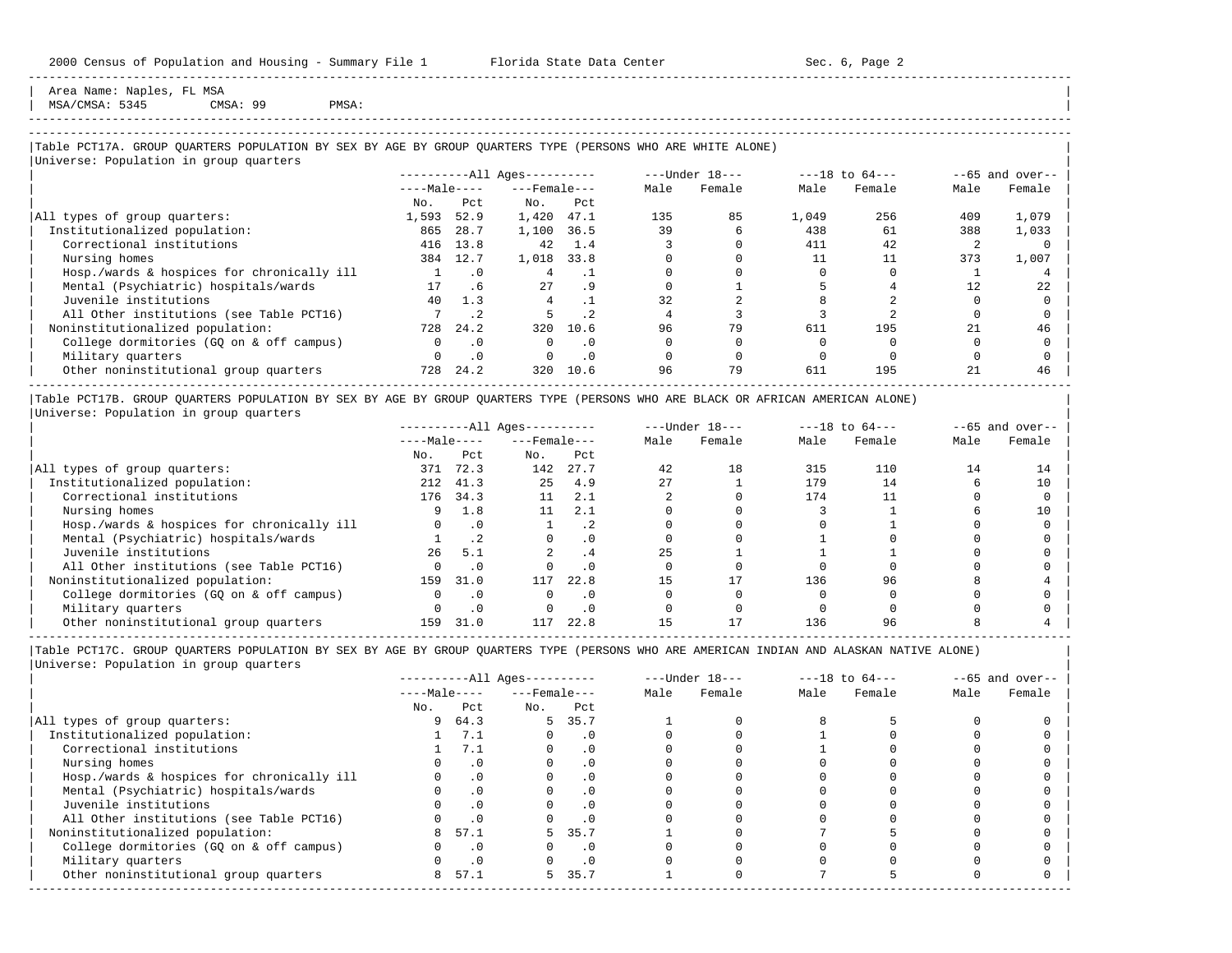Area Name: Naples, FL MSA MSA/CMSA: 5345 CMSA: 99 PMSA:

# -----------------------------------------------------------------------------------------------------------------------------------------------------

-----------------------------------------------------------------------------------------------------------------------------------------------------

## |Table PCT17D. GROUP QUARTERS POPULATION BY SEX BY AGE BY GROUP QUARTERS TYPE (PERSONS WHO ARE ASIAN ALONE) |

|                                            | $------All Aqes------$ |                             |                    |           |      | $---Under 18---$ |      | $---18$ to $64---$ |      | $--65$ and over-- |
|--------------------------------------------|------------------------|-----------------------------|--------------------|-----------|------|------------------|------|--------------------|------|-------------------|
|                                            | $---Male---$           |                             | $---$ Female $---$ |           | Male | Female           | Male | Female             | Male | Female            |
|                                            | No.                    | Pct                         | No.                | Pct       |      |                  |      |                    |      |                   |
| All types of group quarters:               | 1 100.0                |                             | $\Omega$           | $\cdot$ 0 |      |                  |      |                    |      |                   |
| Institutionalized population:              | 1 100.0                |                             |                    | $\cdot$ 0 |      |                  |      |                    |      |                   |
| Correctional institutions                  |                        | $\overline{\phantom{0}}$ .0 |                    | $\cdot$ 0 |      |                  |      |                    |      |                   |
| Nursing homes                              | 1 100.0                |                             |                    | $\cdot$ 0 |      |                  |      |                    |      |                   |
| Hosp./wards & hospices for chronically ill |                        | $\cdot$ 0                   |                    | $\cdot$ 0 |      |                  |      |                    |      |                   |
| Mental (Psychiatric) hospitals/wards       |                        | $\cdot$ 0                   |                    | .0        |      |                  |      |                    |      |                   |
| Juvenile institutions                      |                        | $\cdot$ 0                   |                    | $\cdot$ 0 |      |                  |      |                    |      |                   |
| All Other institutions (see Table PCT16)   |                        | $\cdot$ 0                   |                    | $\cdot$ 0 |      |                  |      |                    |      |                   |
| Noninstitutionalized population:           |                        | $\cdot$ 0                   |                    | $\cdot$ 0 |      |                  |      |                    |      |                   |
| College dormitories (GQ on & off campus)   |                        | $\cdot$ 0                   |                    | $\cdot$ 0 |      |                  |      |                    |      |                   |
| Military quarters                          |                        | $\cdot$ 0                   |                    | $\cdot$ 0 |      |                  |      |                    |      |                   |
| Other noninstitutional group quarters      |                        | $\cdot$ 0                   |                    | $\cdot$ 0 |      |                  |      |                    |      |                   |

|Table PCT17E. GROUP QUARTERS POPULATION BY SEX BY AGE BY GROUP QUARTERS TYPE (PERSONS OF WHO ARE NATIVE HAWAIIAN AND OTHER PACIFIC ISLANDER ALONE) | |Universe: Population in group quarters |

|                                            |              |     | $------All Aqes------$ |     |      | $---Under 18---$ |      | $---18$ to $64---$ |      | $--65$ and over-- |
|--------------------------------------------|--------------|-----|------------------------|-----|------|------------------|------|--------------------|------|-------------------|
|                                            | $---Male---$ |     | $---$ Female $---$     |     | Male | Female           | Male | Female             | Male | Female            |
|                                            | No.          | Pct | No.                    | Pct |      |                  |      |                    |      |                   |
| All types of group quarters:               |              |     |                        |     |      |                  |      |                    |      |                   |
| Institutionalized population:              |              |     |                        |     |      |                  |      |                    |      |                   |
| Correctional institutions                  |              |     |                        |     |      |                  |      |                    |      |                   |
| Nursing homes                              |              |     |                        |     |      |                  |      |                    |      |                   |
| Hosp./wards & hospices for chronically ill |              |     |                        |     |      |                  |      |                    |      |                   |
| Mental (Psychiatric) hospitals/wards       |              |     |                        |     |      |                  |      |                    |      |                   |
| Juvenile institutions                      |              |     |                        |     |      |                  |      |                    |      |                   |
| All Other institutions (see Table PCT16)   |              |     |                        |     |      |                  |      |                    |      |                   |
| Noninstitutionalized population:           |              |     |                        |     |      |                  |      |                    |      |                   |
| College dormitories (GO on & off campus)   |              |     |                        |     |      |                  |      |                    |      |                   |
| Military quarters                          |              |     |                        |     |      |                  |      |                    |      |                   |
| Other noninstitutional group quarters      |              |     |                        |     |      |                  |      |                    |      |                   |

-----------------------------------------------------------------------------------------------------------------------------------------------------

|Table PCT17F. GROUP QUARTERS POPULATION BY SEX BY AGE BY GROUP QUARTERS TYPE (PERSONS WHO ARE SOME OTHER RACE ALONE) |

|                                            |              |           | ----------All Ages---------- |           |      | $---Under 18---$ |      | $---18$ to $64---$ |      | $--65$ and over-- |
|--------------------------------------------|--------------|-----------|------------------------------|-----------|------|------------------|------|--------------------|------|-------------------|
|                                            | $---Male---$ |           | $---$ Female $---$           |           | Male | Female           | Male | Female             | Male | Female            |
|                                            | No.          | Pct       | No.                          | Pct       |      |                  |      |                    |      |                   |
| All types of group quarters:               | 860          | 84.9      |                              | 153 15.1  | 115  | 58               | 734  | 93                 |      |                   |
| Institutionalized population:              | 39           | 3.8       | 24                           | 2.4       | 22   | 18               | 14   |                    |      |                   |
| Correctional institutions                  |              | .9        |                              | $\cdot$ 0 |      |                  |      |                    |      |                   |
| Nursing homes                              |              |           | $\Omega$                     | .0        |      |                  |      |                    |      |                   |
| Hosp./wards & hospices for chronically ill |              | $\cdot$ 0 |                              | $\cdot$ 0 |      |                  |      |                    |      |                   |
| Mental (Psychiatric) hospitals/wards       |              | $\cdot$ 0 |                              |           |      |                  |      |                    |      |                   |
| Juvenile institutions                      | $27^{\circ}$ | 2.7       | 2.4                          | 2.4       | 2.2  | 18               |      |                    |      |                   |
| All Other institutions (see Table PCT16)   |              | .0        |                              | $\cdot$ 0 |      |                  |      |                    |      |                   |
| Noninstitutionalized population:           | 821          | 81.0      | 129                          | 12.7      | 93   | 40               | 720  | 87                 |      |                   |
| College dormitories (GQ on & off campus)   |              | . 0       | 0                            | . 0       |      |                  |      |                    |      |                   |
| Military quarters                          |              | $\cdot$ 0 |                              | $\cdot$ 0 |      |                  |      |                    |      |                   |
| Other noninstitutional group quarters      | 821          | 81.0      | 129                          | 12.7      | 93   | 40               | 720  | 87                 |      |                   |
|                                            |              |           |                              |           |      |                  |      |                    |      |                   |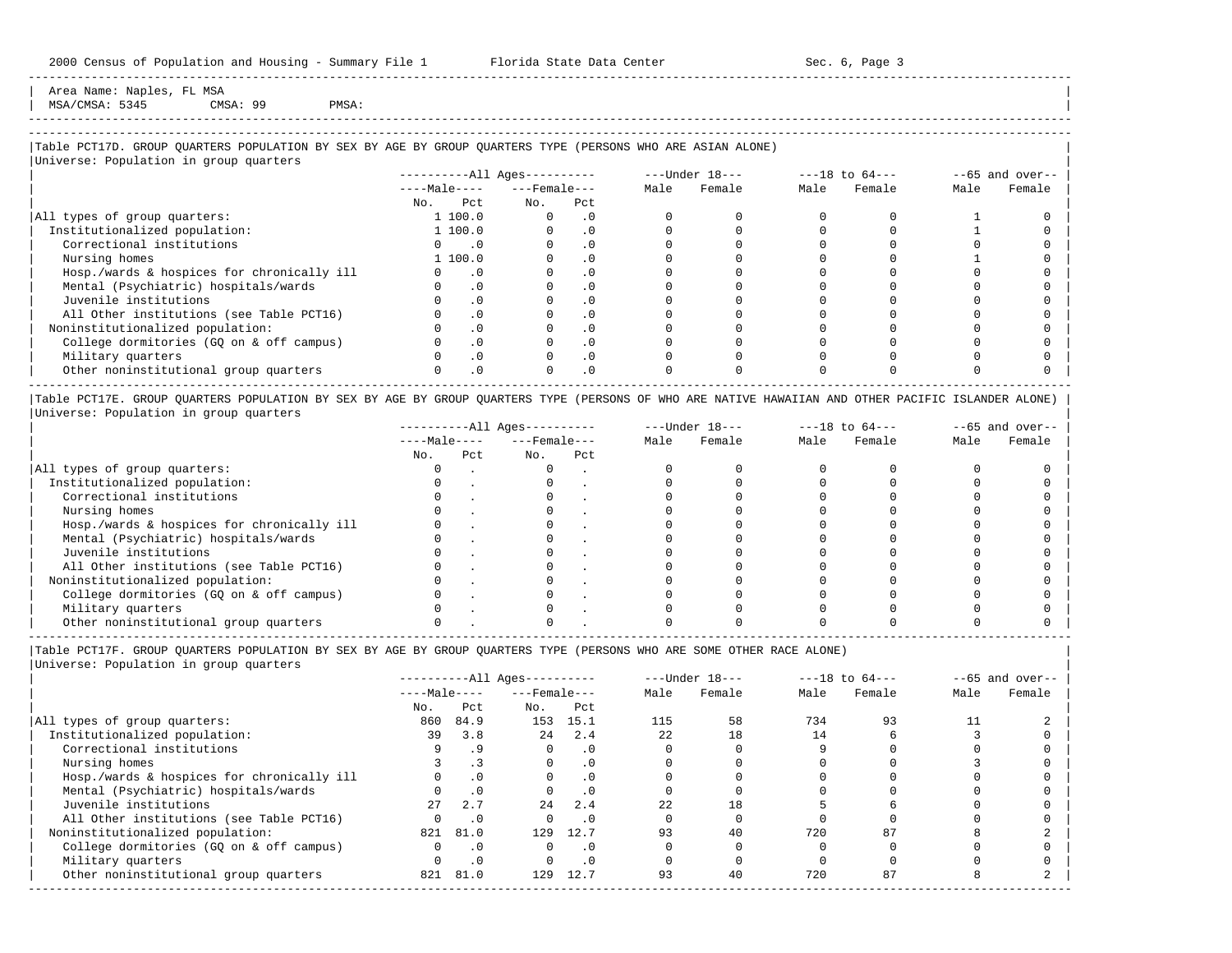Area Name: Naples, FL MSA MSA/CMSA: 5345 CMSA: 99 PMSA:

-----------------------------------------------------------------------------------------------------------------------------------------------------

## |Table PCT17G. GROUP QUARTERS POPULATION BY SEX BY AGE BY GROUP QUARTERS TYPE (PERSONS OF WHO REPORT TWO OR MORE RACES) |

|                                            |              |           | $------All Ages------$ |           |      | $---Under 18---$ |      | $---18$ to $64---$ |      | $--65$ and over-- |
|--------------------------------------------|--------------|-----------|------------------------|-----------|------|------------------|------|--------------------|------|-------------------|
|                                            | $---Male---$ |           | $---$ Female $---$     |           | Male | Female           | Male | Female             | Male | Female            |
|                                            | No.          | Pct.      | No.                    | Pct       |      |                  |      |                    |      |                   |
| All types of group quarters:               | 167          | 70.8      | 69                     | 29.2      | 47   | 29               | 118  | 37                 |      |                   |
| Institutionalized population:              | 18           | 7.6       | 9                      | 3.8       |      |                  |      |                    |      |                   |
| Correctional institutions                  |              | 4.7       |                        | . 4       |      |                  |      |                    |      |                   |
| Nursing homes                              |              | $\cdot$ 0 |                        | $\cdot$ 0 |      |                  |      |                    |      |                   |
| Hosp./wards & hospices for chronically ill |              | $\cdot$ 0 |                        | . 0       |      |                  |      |                    |      |                   |
| Mental (Psychiatric) hospitals/wards       |              | $\cdot$ 0 |                        | $\cdot$ 0 |      |                  |      |                    |      |                   |
| Juvenile institutions                      |              | 3.0       | 8                      | 3.4       |      |                  |      |                    |      |                   |
| All Other institutions (see Table PCT16)   |              | $\cdot$ 0 |                        | $\cdot$ 0 |      |                  |      |                    |      |                   |
| Noninstitutionalized population:           | 149          | 63.1      | 60                     | 25.4      |      | 23               | 106  | 34                 |      |                   |
| College dormitories (GQ on & off campus)   |              | $\cdot$ 0 |                        | $\cdot$ 0 |      |                  |      |                    |      |                   |
| Military quarters                          |              | $\cdot$ 0 | $\Omega$               | $\cdot$ 0 |      |                  |      |                    |      |                   |
| Other noninstitutional group quarters      | 149          | 63.1      | 60                     | 25.4      | 41   | 23               | 106  | 34                 |      |                   |

|Table PCT17H. GROUP QUARTERS POPULATION BY SEX BY AGE BY GROUP QUARTERS TYPE (PERSONS OF ANY RACE WHO ARE HISPANIC OR LATINO) | |Universe: Population in group quarters |

|                                            |              |           | $------All Aqes------$ |           |      | $---Under 18---$ |       | $---18$ to $64---$ |      | $- -65$ and over-- |
|--------------------------------------------|--------------|-----------|------------------------|-----------|------|------------------|-------|--------------------|------|--------------------|
|                                            | $---Male---$ |           | $---$ Female $---$     |           | Male | Female           | Male  | Female             | Male | Female             |
|                                            | No.          | Pct       | No.                    | Pct       |      |                  |       |                    |      |                    |
| All types of group quarters:               | 1,774        | 78.5      | 485                    | 21.5      | 263  | 162              | 1,494 | 301                |      |                    |
| Institutionalized population:              | 230          | 10.2      | 66                     | 2.9       | 41   | 26               | 184   | 23                 |      |                    |
| Correctional institutions                  | 176          | 7.8       | 12                     | . 5       |      |                  | 175   | 12                 |      |                    |
| Nursing homes                              |              | $\cdot$ 2 | 17                     | . 8       |      |                  |       |                    |      |                    |
| Hosp./wards & hospices for chronically ill |              |           |                        | . 0       |      |                  |       |                    |      |                    |
| Mental (Psychiatric) hospitals/wards       |              | $\cdot$ 0 |                        | $\cdot$ 0 |      |                  |       |                    |      |                    |
| Juvenile institutions                      | 48           | 2.1       | 36                     | 1.6       | 40   | 26               |       |                    |      |                    |
| All Other institutions (see Table PCT16)   |              | $\cdot$ 0 |                        | $\Omega$  |      |                  |       |                    |      |                    |
| Noninstitutionalized population:           | 1,544        | 68.3      | 419                    | 18.5      | 222  | 136              | 1,310 | 278                |      |                    |
| College dormitories (GQ on & off campus)   |              |           |                        | $\Omega$  |      |                  |       |                    |      |                    |
| Military quarters                          |              |           |                        |           |      |                  |       |                    |      |                    |
| Other noninstitutional group quarters      | 1,544        | 68.3      | 419                    | 18.5      | 222  | 136              | 1,310 | 278                |      |                    |

-----------------------------------------------------------------------------------------------------------------------------------------------------

|Table PCT17I. GROUP QUARTERS POPULATION BY SEX BY AGE BY GROUP QUARTERS TYPE (PERSONS OF WHO ARE WHITE ALONE, NOT HISPANIC OR LATINO) | |Universe: Population in group quarters |

|                                            |              |           | $------All Ages------$ |           |      | $---Under 18---$ |      | $---18$ to $64---$ |      | $--65$ and over-- |
|--------------------------------------------|--------------|-----------|------------------------|-----------|------|------------------|------|--------------------|------|-------------------|
|                                            | $---Male---$ |           | $---$ Female $---$     |           | Male | Female           | Male | Female             | Male | Female            |
|                                            | No.          | Pct       | No.                    | Pct       |      |                  |      |                    |      |                   |
| All types of group quarters:               | 852          | 42.5      | 1,154                  | 57.5      | 35   | 10               | 412  | 84                 | 405  | 1,060             |
| Institutionalized population:              | 693          | 34.5      | 1,066                  | 53.1      | 2.6  |                  | 281  | 46                 | 386  | 1,016             |
| Correctional institutions                  | 261          | 13.0      | 30                     | 1.5       |      |                  | 257  | 30                 |      |                   |
| Nursing homes                              | 382          | 19.0      | 1,001                  | 49.9      |      |                  |      |                    | 371  | 990               |
| Hosp./wards & hospices for chronically ill |              | $\cdot$ 0 |                        | . 2       |      |                  |      |                    |      |                   |
| Mental (Psychiatric) hospitals/wards       | 16           | .8        | 27                     | 1.3       |      |                  |      |                    |      | 22                |
| Juvenile institutions                      | 26           | 1.3       |                        |           | 2.0  |                  |      |                    |      |                   |
| All Other institutions (see Table PCT16)   |              |           |                        | $\cdot$ 2 |      |                  |      |                    |      |                   |
| Noninstitutionalized population:           | 159          | 7.9       | 88                     | 4.4       |      |                  | 131  | 38                 | 19   | 44                |
| College dormitories (GQ on & off campus)   |              | $\cdot$ 0 |                        | $\cdot$ 0 |      |                  |      |                    |      |                   |
| Military quarters                          |              | $\cdot$ 0 |                        | $\cdot$ 0 |      |                  |      |                    |      |                   |
| Other noninstitutional group quarters      | 159          | 7.9       | 88                     | 4.4       |      |                  | 131  | 38                 | 19   | 44                |
|                                            |              |           |                        |           |      |                  |      |                    |      |                   |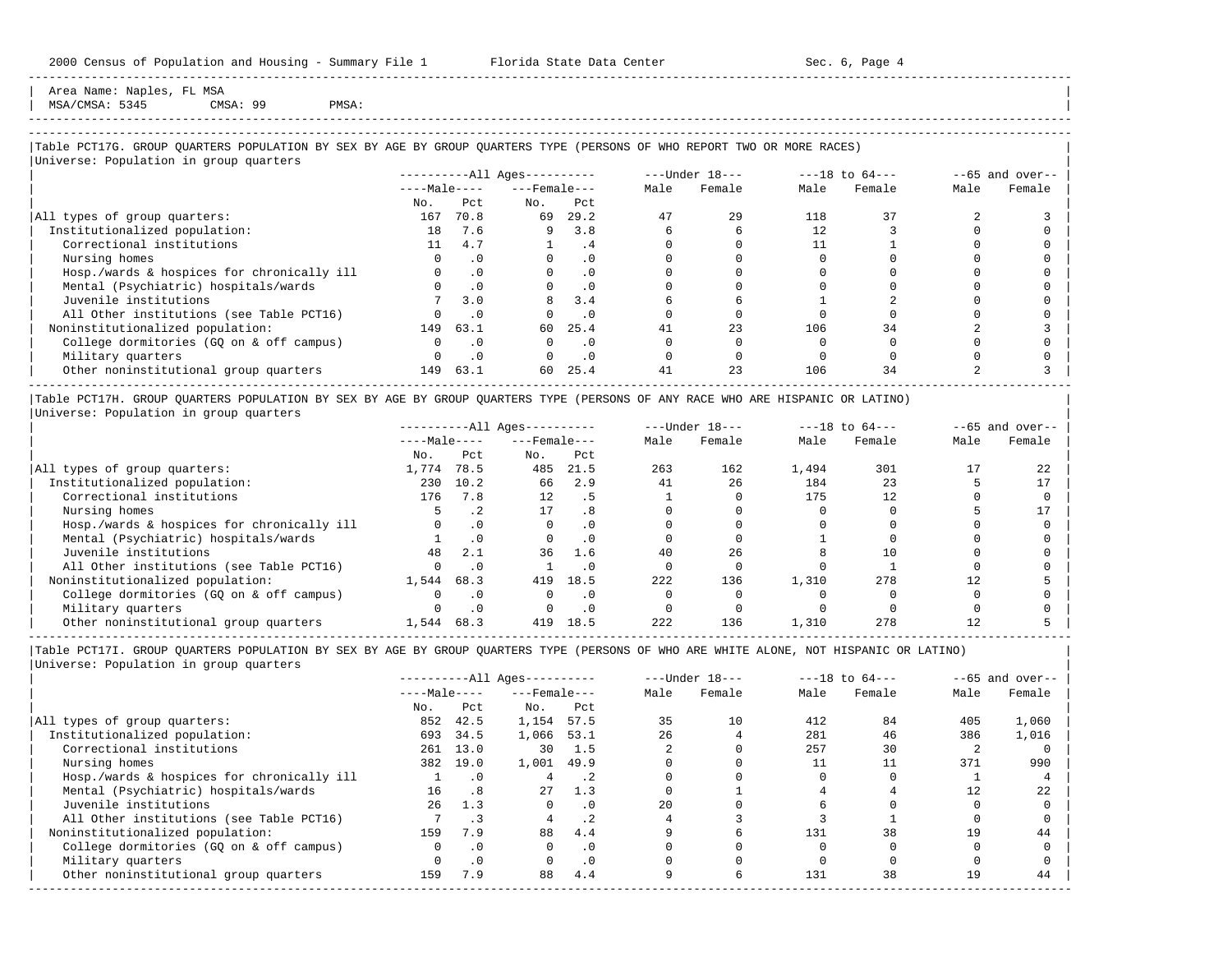2000 Census of Population and Housing - Summary File 1 Florida State Data Center Sec. 6, Page 1

-----------------------------------------------------------------------------------------------------------------------------------------------------

| Area Name: Ocala, FL MSA                                              |              |                                                    |                |
|-----------------------------------------------------------------------|--------------|----------------------------------------------------|----------------|
| MSA/CMSA: 5790<br>CMSA: 99<br>PMSA:                                   |              |                                                    |                |
|                                                                       |              |                                                    |                |
| Table PCT16. GROUP OUARTERS POPULATION BY GROUP OUARTERS TYPE         |              |                                                    |                |
| Universe: Population in group quarters                                |              |                                                    |                |
|                                                                       |              |                                                    |                |
| Total Group Quarters Population                                       | 6,881        |                                                    |                |
| Institutionalized population:                                         | 5,644        | Noninstitutionalized population:                   | 1,237          |
| Correctional institutions:                                            | 3,780        | College dormitories (college GO on and off campus) | 231            |
| Federal prisons and detention centers                                 | $\mathbf{0}$ | Military quarters:                                 | $\Omega$       |
| Halfway houses                                                        | 15           | On base:                                           | $\Omega$       |
| Local jails, police lockups, etc.                                     | 1,335        | Barracks and other GQ for military personnel       |                |
| Military disciplinary barracks                                        | $\Omega$     | Transient quarters for temporary residents         | $\Omega$       |
| State prisons                                                         | 2,222        | Military ships                                     | $\Omega$       |
| Other types of correctional institutions                              | 208          | Group homes:                                       | 201            |
| Nursing homes                                                         | 1,579        | Homes or halfway houses for drug/alcohol abuse     | 14             |
| Hospitals/wards, hospices, and schools for the handicapped:           | 44           | Homes for the mentally ill                         | 14             |
| Hospitals/wards and hospices for chronically ill:                     | 24           | Homes for the mentally retarded                    | 84             |
| Hospices or homes for chronically ill                                 | 16           | Homes for the physically handicapped               | $\Omega$       |
| Military hospitals or wards for chronically ill                       | $\Omega$     | Other group homes                                  | 89             |
| Other hospitals or wards for chronically ill                          | 8            | Religious group quarters                           | $\mathfrak{D}$ |
| Hospitals or wards for drug/alcohol abuse                             | $\Omega$     | Workers' dormitories:                              | $\cap$         |
| Mental (Psychiatric) hospitals or wards                               | $\Omega$     | Agriculture workers' dormitories on farms          |                |
| Schools, hospitals, or wards for the mentally retarded                | $\Omega$     | Job Corps and vocational training facilities       | $\cap$         |
| Schools, hospitals, or wards for the physically handicapped:          | $\Omega$     | Other workers' dormitories                         | $\Omega$       |
| Institutions for the deaf                                             | $\Omega$     | Crews of maritime vessels                          | $\Omega$       |
| Institutions for the blind                                            | $\Omega$     | Other nonhousehold living situations               | 81             |
| Orthopedic wards/institutions for the physically handicapped          | $\Omega$     | Other noninstitutional group quarters              | 722            |
| Wards in general hospitals for patients with no usual home elsewhere  | 20           |                                                    |                |
| Wards in military hospitls for patients with no usual home elsewhere  | $\mathbf{0}$ |                                                    |                |
| Juvenile institutions:                                                | 241          |                                                    |                |
| Long-term care:                                                       | 90           |                                                    |                |
| Homes for abused, dependent, and neglected children                   | $\mathbf 0$  |                                                    |                |
| Residential treatment centers for emotionally disturbed children      | $\Omega$     |                                                    |                |
| Training schools for juvenile delinquents                             | 90           |                                                    |                |
| Short-term care, detention or diagnostic centers for delinquent chdrn | 104          |                                                    |                |
| Type of juvenile institution unknown                                  | 47           |                                                    |                |

|Table PCT17. GROUP QUARTERS POPULATION BY SEX BY AGE BY GROUP QUARTERS TYPE | |<br>|Universe: Population in group quarters

|                                            |              |           | ----------All Ages---------- |                 |      | $---Under 18---$ |       | $---18$ to $64---$ |      | $--65$ and over-- |
|--------------------------------------------|--------------|-----------|------------------------------|-----------------|------|------------------|-------|--------------------|------|-------------------|
|                                            | $---Male---$ |           | $---$ Female $---$           |                 | Male | Female           | Male  | Female             | Male | Female            |
|                                            | No.          | Pct       | No.                          | Pct             |      |                  |       |                    |      |                   |
| All types of group quarters:               | 4,154        | 60.4      | 2,727                        | 39.6            | 353  | 82               | 3,193 | 1,296              | 608  | 1,349             |
| Institutionalized population:              | 3,473        | 50.5      | 2,171                        | 31.6            | 226  | 38               | 2,757 | 1,047              | 490  | 1,086             |
| Correctional institutions                  | 2,745        | 39.9      | 1,035 15.0                   |                 | 22   | 21               | 2,687 | 1,006              | 36   |                   |
| Nursing homes                              | 483          | 7.0       | 1,096 15.9                   |                 |      |                  | 42    | 37                 | 441  | 1,059             |
| Hosp./wards & hospices for chronically ill | 11           | $\cdot$ 2 | 13                           | . 2             |      |                  |       |                    | 8    |                   |
| Mental (Psychiatric) hospitals/wards       | $\Omega$     | $\cdot$ 0 | $\Omega$                     | $\cdot$ 0       |      |                  |       |                    |      |                   |
| Juvenile institutions                      | 224          | 3.3       | 17                           | .2 <sub>2</sub> | 203  |                  | 21    |                    |      |                   |
| All Other institutions (see Table PCT16)   | 10           |           | 10                           |                 |      |                  |       |                    |      |                   |
| Noninstitutionalized population:           | 681          | 9.9       | 556                          | 8.1             | 127  | 44               | 436   | 249                | 118  | 263               |
| College dormitories (GO on & off campus)   | 122          | 1.8       | 109                          | 1.6             |      |                  | 120   | 108                |      |                   |
| Military quarters                          | <sup>n</sup> | $\cdot$ 0 | $\Omega$                     | .0              |      |                  |       |                    |      |                   |
| Other noninstitutional group quarters      | 559          | 8.1       | 447                          | 6.5             | 125  | 43               | 316   | 141                | 118  | 263               |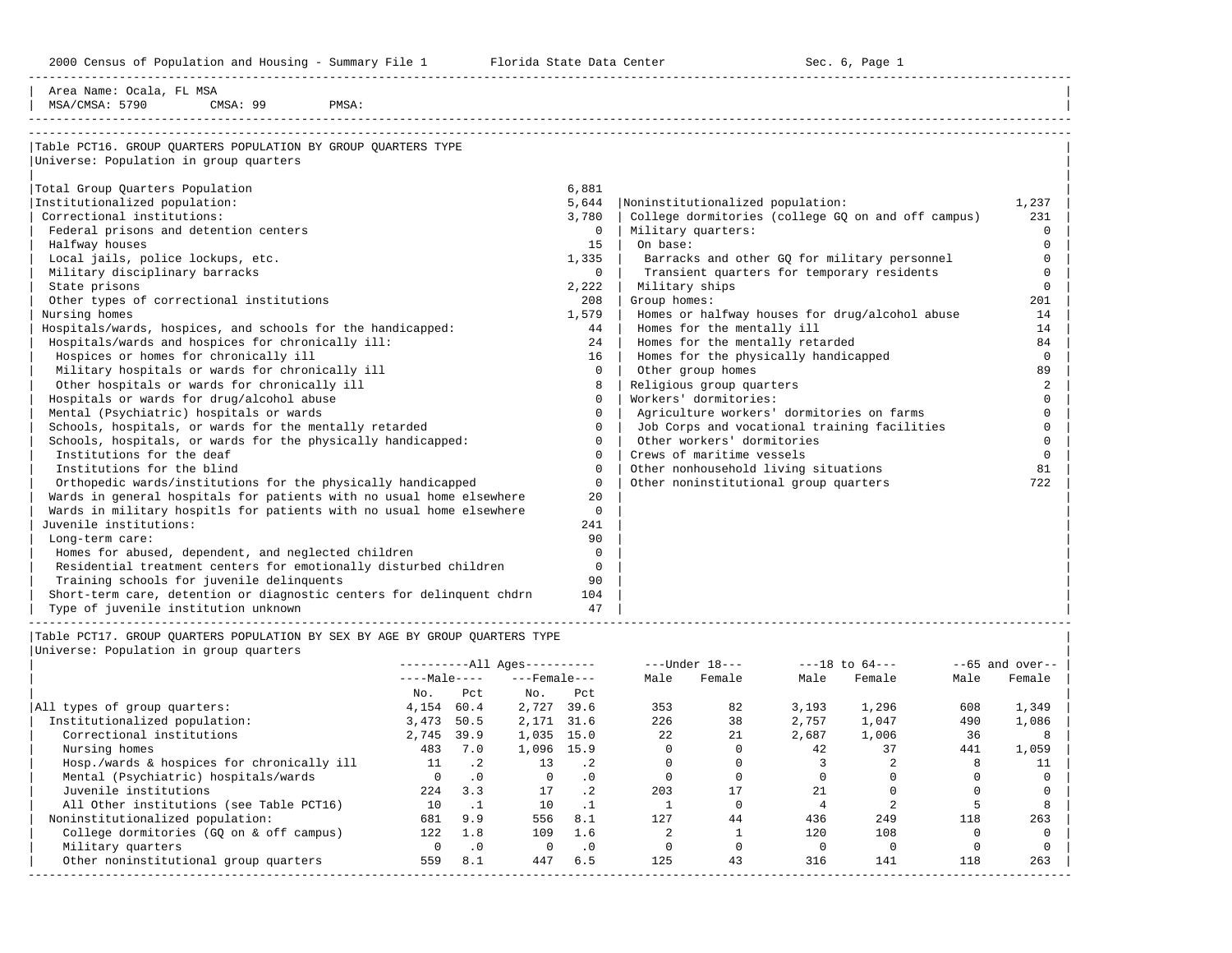Area Name: Ocala, FL MSA MSA/CMSA: 5790 CMSA: 99 PMSA:

## -----------------------------------------------------------------------------------------------------------------------------------------------------

-----------------------------------------------------------------------------------------------------------------------------------------------------

## |Table PCT17A. GROUP QUARTERS POPULATION BY SEX BY AGE BY GROUP QUARTERS TYPE (PERSONS WHO ARE WHITE ALONE) |

|                                            |              |           | $------All Aqes------$ |           |      | $---Under 18---$ |       | $---18$ to $64---$ |      | $--65$ and over-- |
|--------------------------------------------|--------------|-----------|------------------------|-----------|------|------------------|-------|--------------------|------|-------------------|
|                                            | $---Male---$ |           | $---$ Female $---$     |           | Male | Female           | Male  | Female             | Male | Female            |
|                                            | No.          | Pct.      | No.                    | Pct       |      |                  |       |                    |      |                   |
| All types of group quarters:               | 2,507        | 55.7      | 1,994                  | 44.3      | 204  | 36               | 1,753 | 708                | 550  | 1,250             |
| Institutionalized population:              | 1,992        | 44.3      | 1,549                  | 34.4      | 115  | 17               | 1,438 | 536                | 439  | 996               |
| Correctional institutions                  | 1,424        | 31.6      | 519                    | 11.5      |      |                  | 1,388 | 507                | 27   |                   |
| Nursing homes                              | 435          | 9.7       | 1,000                  | 22.2      |      |                  | 36    | 26                 | 399  | 974               |
| Hosp./wards & hospices for chronically ill | 10           | $\cdot$ 2 | 11                     | $\cdot$ 2 |      |                  |       |                    |      |                   |
| Mental (Psychiatric) hospitals/wards       | $\Omega$     | $\cdot$ 0 | $\Omega$               | . 0       |      |                  |       |                    |      |                   |
| Juvenile institutions                      | 114          | 2.5       | 12                     |           | 105  | 12               |       |                    |      |                   |
| All Other institutions (see Table PCT16)   |              | $\cdot$ 2 |                        | $\cdot$ 2 |      |                  |       |                    |      |                   |
| Noninstitutionalized population:           | 515          | 11.4      | 445                    | 9.9       | 89   | 19               | 315   | 172                | 111  | 254               |
| College dormitories (GO on & off campus)   | 97           | 2.2       | 77                     | 1.7       |      |                  | 95    | 76                 |      |                   |
| Military quarters                          | $\Omega$     | $\cdot$ 0 | $\Omega$               | $\cdot$ 0 |      |                  |       |                    |      |                   |
| Other noninstitutional group quarters      | 418          | 9.3       | 368                    | 8.2       | 87   | 18               | 220   | 96                 | 111  | 254               |

|Table PCT17B. GROUP QUARTERS POPULATION BY SEX BY AGE BY GROUP QUARTERS TYPE (PERSONS WHO ARE BLACK OR AFRICAN AMERICAN ALONE) | |Universe: Population in group quarters |

|                                            |              |      | $------All Ages------$ |      |      | $---Under 18---$ |       | $---18$ to $64---$ |      | $--65$ and over-- |
|--------------------------------------------|--------------|------|------------------------|------|------|------------------|-------|--------------------|------|-------------------|
|                                            | $---Male---$ |      | $---$ Female $---$     |      | Male | Female           | Male  | Female             | Male | Female            |
|                                            | No.          | Pct  | No.                    | Pct  |      |                  |       |                    |      |                   |
| All types of group quarters:               | 1,466        | 69.6 | 639                    | 30.4 | 125  | 33               | 1,295 | 516                | 46   | 90                |
| Institutionalized population:              | 1,337        | 63.5 | 562                    | 26.7 | 101  | 17               | 1,194 | 461                | 42   | 84                |
| Correctional institutions                  | 1,195        | 56.8 | 464                    | 22.0 | 12   | 12               | 1,177 | 451                |      |                   |
| Nursing homes                              | 42           | 2.0  | 89                     | 4.2  |      |                  |       |                    | 36   | 80                |
| Hosp./wards & hospices for chronically ill |              |      |                        |      |      |                  |       |                    |      |                   |
| Mental (Psychiatric) hospitals/wards       |              |      |                        | . 0  |      |                  |       |                    |      |                   |
| Juvenile institutions                      | 98           | 4.7  |                        | .2   | 89   |                  |       |                    |      |                   |
| All Other institutions (see Table PCT16)   |              |      |                        |      |      |                  |       |                    |      |                   |
| Noninstitutionalized population:           | 129          | 6.1  |                        | 3.7  | 24   | 16               | 101   | 55                 |      |                   |
| College dormitories (GO on & off campus)   | 2.2.         | 1.0  | 2.5                    | 1.2  |      |                  | 2.2.  | 25                 |      |                   |
| Military quarters                          |              | .0   |                        | . 0  |      |                  |       |                    |      |                   |
| Other noninstitutional group quarters      | 107          | 5.1  | 52                     | 2.5  | 24   | 16               | 79    |                    |      |                   |

-----------------------------------------------------------------------------------------------------------------------------------------------------

|                                            |              |           | $------All Aqes------$ |           |      | $---Under 18---$ |      | $---18$ to $64---$ |      | $--65$ and over-- |
|--------------------------------------------|--------------|-----------|------------------------|-----------|------|------------------|------|--------------------|------|-------------------|
|                                            | $---Male---$ |           | $---$ Female $---$     |           | Male | Female           | Male | Female             | Male | Female            |
|                                            | No.          | Pct       | No.                    | Pct       |      |                  |      |                    |      |                   |
| All types of group quarters:               | 43           | 56.6      |                        | 33 43.4   |      |                  | 30   | 2.4                |      |                   |
| Institutionalized population:              | 25           | 32.9      |                        | 13 17.1   |      |                  | 2.0  |                    |      |                   |
| Correctional institutions                  | 22           | 28.9      |                        | 13 17.1   |      |                  | 2.0  |                    |      |                   |
| Nursing homes                              |              | 1.3       |                        | . 0       |      |                  |      |                    |      |                   |
| Hosp./wards & hospices for chronically ill |              | $\cdot$ 0 |                        | . 0       |      |                  |      |                    |      |                   |
| Mental (Psychiatric) hospitals/wards       |              | $\cdot$ 0 |                        | . 0       |      |                  |      |                    |      |                   |
| Juvenile institutions                      |              | 2.6       |                        | $\cdot$ 0 |      |                  |      |                    |      |                   |
| All Other institutions (see Table PCT16)   |              | $\cdot$ 0 |                        |           |      |                  |      |                    |      |                   |
| Noninstitutionalized population:           | 18           | 23.7      | $20 -$                 | 26.3      |      |                  | 10   |                    |      |                   |
| College dormitories (GQ on & off campus)   |              | $\cdot$ 0 |                        | $\cdot$ 0 |      |                  |      |                    |      |                   |
| Military quarters                          |              | $\cdot$ 0 |                        | $\cdot$ 0 |      |                  |      |                    |      |                   |
| Other noninstitutional group quarters      | 18           | 23.7      | $20 -$                 | 26.3      |      |                  | 10   |                    |      |                   |
|                                            |              |           |                        |           |      |                  |      |                    |      |                   |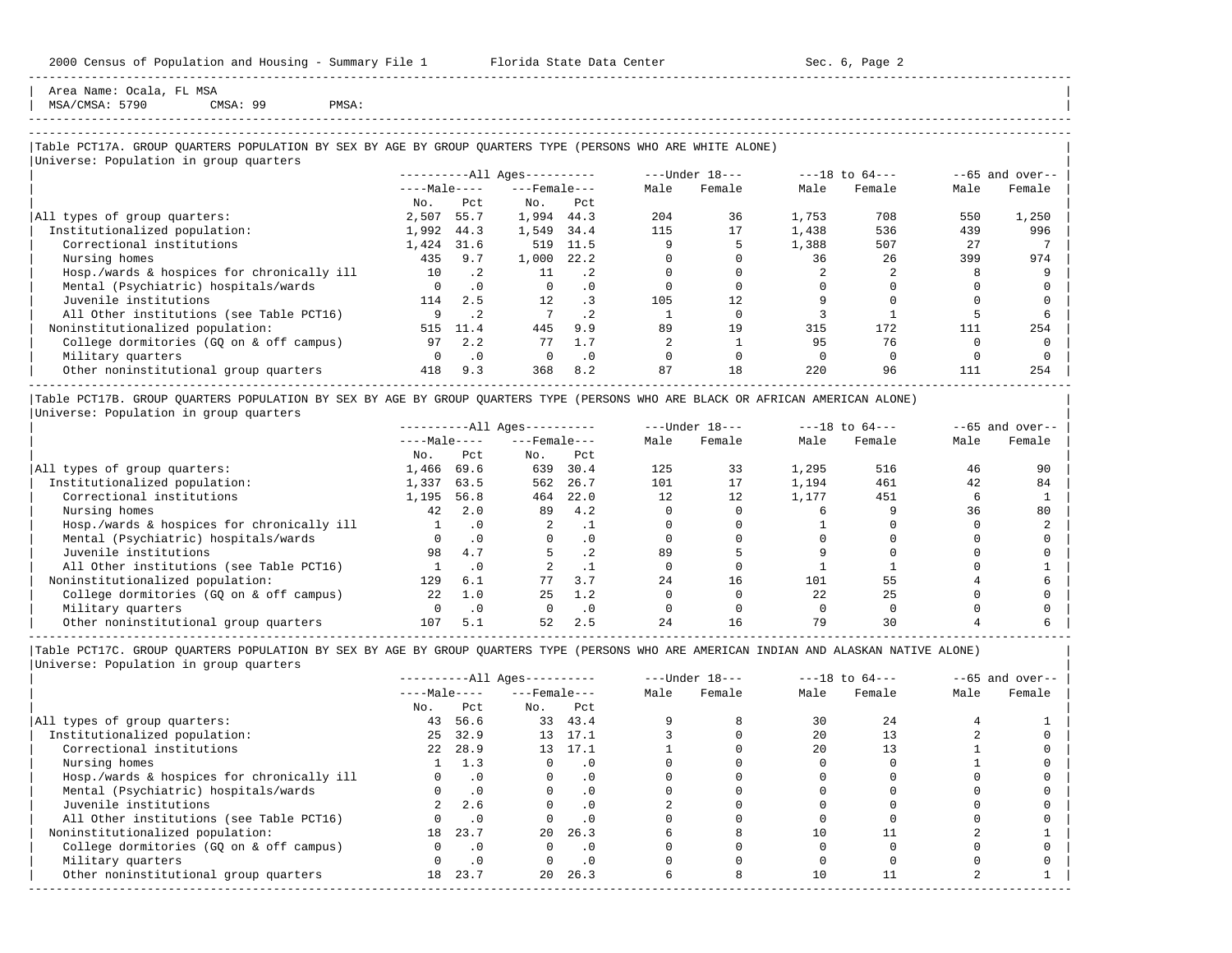Area Name: Ocala, FL MSA  $MSA/CMSA: 5790$  CMSA: 99 PMSA:

## -----------------------------------------------------------------------------------------------------------------------------------------------------

-----------------------------------------------------------------------------------------------------------------------------------------------------

## |Table PCT17D. GROUP QUARTERS POPULATION BY SEX BY AGE BY GROUP QUARTERS TYPE (PERSONS WHO ARE ASIAN ALONE) |

|                                            | $------All Ages------$ |           |                    |                             |      | $---Under 18---$ | $---18$ to $64---$ |        |      | $--65$ and over-- |
|--------------------------------------------|------------------------|-----------|--------------------|-----------------------------|------|------------------|--------------------|--------|------|-------------------|
|                                            | $---Male---$           |           | $---$ Female $---$ |                             | Male | Female           | Male               | Female | Male | Female            |
|                                            | No.                    | Pct       | No.                | Pct                         |      |                  |                    |        |      |                   |
| All types of group quarters:               |                        | 743.8     |                    | 9 56.3                      |      |                  |                    |        |      |                   |
| Institutionalized population:              |                        | 6 37.5    |                    | 2, 12.5                     |      |                  |                    |        |      |                   |
| Correctional institutions                  |                        | 6 37.5    |                    | 1 6.3                       |      |                  |                    |        |      |                   |
| Nursing homes                              |                        | . 0       |                    | 6.3                         |      |                  |                    |        |      |                   |
| Hosp./wards & hospices for chronically ill |                        | $\cdot$ 0 |                    | $\cdot$ 0                   |      |                  |                    |        |      |                   |
| Mental (Psychiatric) hospitals/wards       |                        | $\cdot$ 0 |                    | $\cdot$ 0                   |      |                  |                    |        |      |                   |
| Juvenile institutions                      |                        | $\cdot$ 0 |                    | . 0                         |      |                  |                    |        |      |                   |
| All Other institutions (see Table PCT16)   |                        | $\cdot$ 0 |                    | $\cdot$ 0                   |      |                  |                    |        |      |                   |
| Noninstitutionalized population:           |                        | 6.3       |                    | 743.8                       |      |                  |                    |        |      |                   |
| College dormitories (GQ on & off campus)   |                        | 6.3       | 5.                 | 31.3                        |      |                  |                    |        |      |                   |
| Military quarters                          |                        | $\cdot$ 0 |                    | $\overline{\phantom{0}}$ .0 |      |                  |                    |        |      |                   |
| Other noninstitutional group quarters      |                        | $\cdot$ 0 |                    | 2, 12.5                     |      |                  |                    |        |      |                   |

|Table PCT17E. GROUP QUARTERS POPULATION BY SEX BY AGE BY GROUP QUARTERS TYPE (PERSONS OF WHO ARE NATIVE HAWAIIAN AND OTHER PACIFIC ISLANDER ALONE) | |Universe: Population in group quarters |

|                                            |              |           | $------All Aqes------$ |           |      | $---Under 18---$ |      | $---18$ to $64---$ |      | $- -65$ and over-- |
|--------------------------------------------|--------------|-----------|------------------------|-----------|------|------------------|------|--------------------|------|--------------------|
|                                            | $---Male---$ |           | $---$ Female $---$     |           | Male | Female           | Male | Female             | Male | Female             |
|                                            | No.          | Pct       | No.                    | Pct       |      |                  |      |                    |      |                    |
| All types of group quarters:               |              | 50.0      |                        | 50.0      |      |                  |      |                    |      |                    |
| Institutionalized population:              |              |           |                        |           |      |                  |      |                    |      |                    |
| Correctional institutions                  |              |           |                        | . 0       |      |                  |      |                    |      |                    |
| Nursing homes                              |              |           |                        | $\cdot$ 0 |      |                  |      |                    |      |                    |
| Hosp./wards & hospices for chronically ill |              |           |                        | . 0       |      |                  |      |                    |      |                    |
| Mental (Psychiatric) hospitals/wards       |              |           |                        | . 0       |      |                  |      |                    |      |                    |
| Juvenile institutions                      |              |           |                        | . 0       |      |                  |      |                    |      |                    |
| All Other institutions (see Table PCT16)   |              |           |                        | $\cdot$ 0 |      |                  |      |                    |      |                    |
| Noninstitutionalized population:           |              | 50.0      |                        | 50.0      |      |                  |      |                    |      |                    |
| College dormitories (GO on & off campus)   |              |           |                        | $\cdot$ 0 |      |                  |      |                    |      |                    |
| Military quarters                          |              | $\cdot$ 0 |                        | $\cdot$ 0 |      |                  |      |                    |      |                    |
| Other noninstitutional group quarters      |              | 50.0      |                        | 50.0      |      |                  |      |                    |      |                    |

----------------------------------------------------------------------------------------------------------------------------------------------------- |Table PCT17F. GROUP QUARTERS POPULATION BY SEX BY AGE BY GROUP QUARTERS TYPE (PERSONS WHO ARE SOME OTHER RACE ALONE) |

|                                            |              |           | $------All Ages------$ |           |      | $---Under 18---$ |      | $---18$ to $64---$ |      | $--65$ and over-- |
|--------------------------------------------|--------------|-----------|------------------------|-----------|------|------------------|------|--------------------|------|-------------------|
|                                            | $---Male---$ |           | $---$ Female $---$     |           | Male | Female           | Male | Female             | Male | Female            |
|                                            | No.          | Pct       | No.                    | Pct       |      |                  |      |                    |      |                   |
| All types of group quarters:               | 32           | 62.7      | 19                     | 37.3      |      |                  | 18   | 13                 |      |                   |
| Institutionalized population:              | 23           | 45.1      | 15                     | 29.4      |      |                  | 14   | $10^{\circ}$       |      |                   |
| Correctional institutions                  |              | 15 29.4   |                        | 11 21.6   |      |                  |      |                    |      |                   |
| Nursing homes                              | 5.           | 9.8       | 4                      | 7.8       |      |                  |      |                    |      |                   |
| Hosp./wards & hospices for chronically ill |              | $\cdot$ 0 |                        | .0        |      |                  |      |                    |      |                   |
| Mental (Psychiatric) hospitals/wards       |              | $\cdot$ 0 |                        | $\cdot$ 0 |      |                  |      |                    |      |                   |
| Juvenile institutions                      |              | 5.9       | O                      | $\cdot$ 0 |      |                  |      |                    |      |                   |
| All Other institutions (see Table PCT16)   |              | $\cdot$ 0 |                        | .0        |      |                  |      |                    |      |                   |
| Noninstitutionalized population:           | 9.           | 17.6      | 4                      | 7.8       |      |                  |      |                    |      |                   |
| College dormitories (GQ on & off campus)   |              | 3.9       |                        | 3.9       |      |                  |      |                    |      |                   |
| Military quarters                          |              | $\cdot$ 0 |                        | $\cdot$ 0 |      |                  |      |                    |      |                   |
| Other noninstitutional group quarters      |              | 7 13.7    | $\overline{2}$         | 3.9       |      |                  |      |                    |      |                   |
|                                            |              |           |                        |           |      |                  |      |                    |      |                   |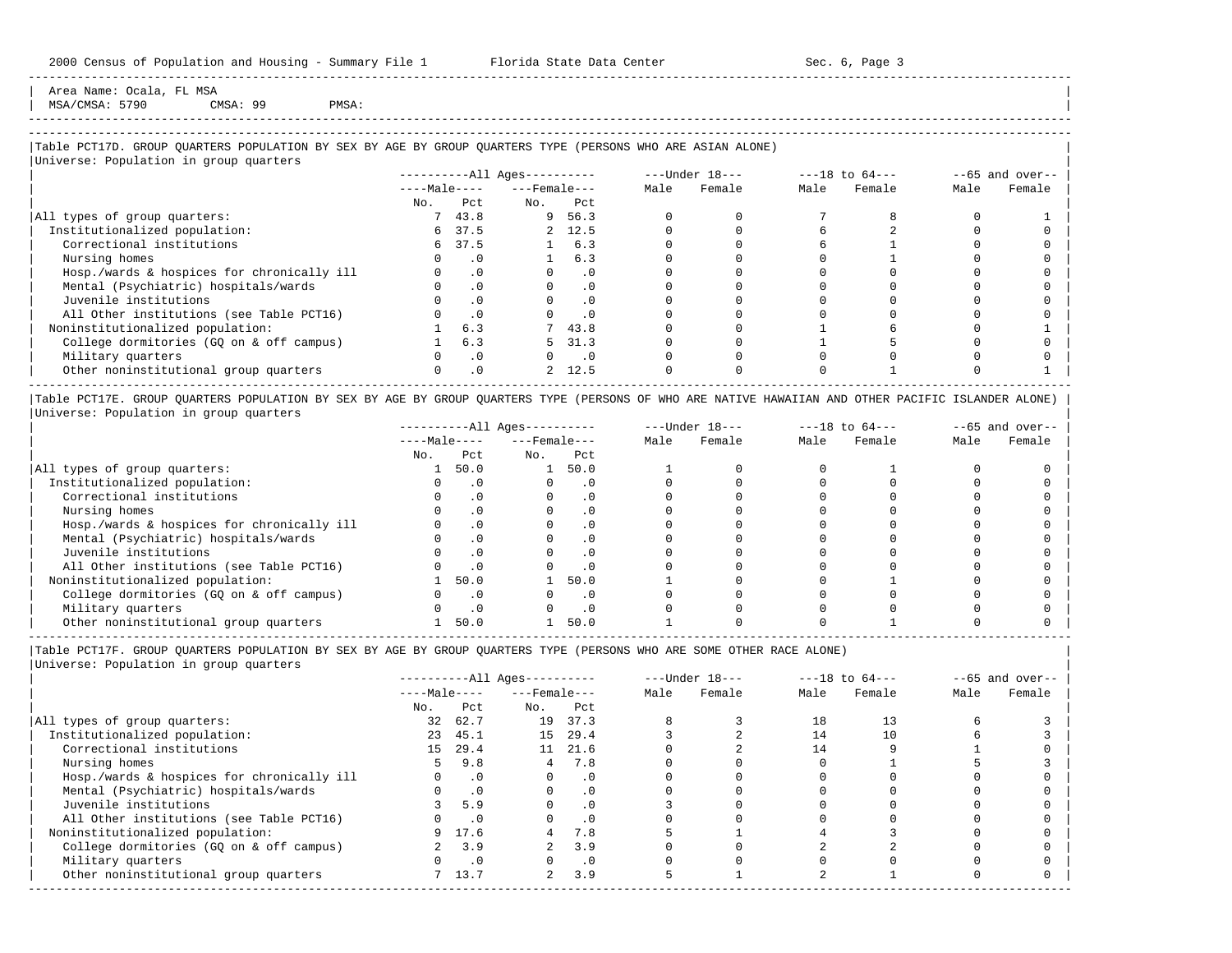Area Name: Ocala, FL MSA  $MSA/CMSA: 5790$  CMSA: 99 PMSA:

-----------------------------------------------------------------------------------------------------------------------------------------------------

## |Table PCT17G. GROUP QUARTERS POPULATION BY SEX BY AGE BY GROUP QUARTERS TYPE (PERSONS OF WHO REPORT TWO OR MORE RACES) |

|                                            |              |           | $------All Ages------$ |           |      | $---Under 18---$ | $---18$ to $64---$ |        |      | $--65$ and over-- |
|--------------------------------------------|--------------|-----------|------------------------|-----------|------|------------------|--------------------|--------|------|-------------------|
|                                            | $---Male---$ |           | $---$ Female $---$     |           | Male | Female           | Male               | Female | Male | Female            |
|                                            | No.          | Pct       | No.                    | Pct       |      |                  |                    |        |      |                   |
| All types of group quarters:               | 98           | 75.4      | 32                     | 24.6      |      |                  | 90                 | 26     |      |                   |
| Institutionalized population:              | 90           | 69.2      | 30                     | 23.1      |      |                  | 85                 | 25     |      |                   |
| Correctional institutions                  | 83           | 63.8      |                        | 27 20.8   |      |                  | 82                 | 25     |      |                   |
| Nursing homes                              |              | . 0       |                        | 2, 1.5    |      |                  |                    |        |      |                   |
| Hosp./wards & hospices for chronically ill |              | $\cdot$ 0 |                        | $\cdot$ 0 |      |                  |                    |        |      |                   |
| Mental (Psychiatric) hospitals/wards       |              | $\cdot$ 0 |                        | $\cdot$ 0 |      |                  |                    |        |      |                   |
| Juvenile institutions                      |              | 5.4       |                        | $\cdot$ 0 |      |                  |                    |        |      |                   |
| All Other institutions (see Table PCT16)   |              | $\cdot$ 0 |                        | .8        |      |                  |                    |        |      |                   |
| Noninstitutionalized population:           |              | 6.2       |                        | 1.5       |      |                  |                    |        |      |                   |
| College dormitories (GQ on & off campus)   |              | $\cdot$ 0 |                        | $\cdot$ 0 |      |                  |                    |        |      |                   |
| Military quarters                          |              | $\cdot$ 0 |                        | $\cdot$ 0 |      |                  |                    |        |      |                   |
| Other noninstitutional group quarters      |              | 6.2       | 2                      | 1.5       |      |                  |                    |        |      |                   |

|Table PCT17H. GROUP QUARTERS POPULATION BY SEX BY AGE BY GROUP QUARTERS TYPE (PERSONS OF ANY RACE WHO ARE HISPANIC OR LATINO) | |Universe: Population in group quarters |

|                                            |              |           | $------All Aqes------$ |           |      | $---Under 18---$ |      | $---18$ to $64---$ |      | $- -65$ and over-- |
|--------------------------------------------|--------------|-----------|------------------------|-----------|------|------------------|------|--------------------|------|--------------------|
|                                            | $---Male---$ |           | $---$ Female $---$     |           | Male | Female           | Male | Female             | Male | Female             |
|                                            | No.          | Pct       | No.                    | Pct       |      |                  |      |                    |      |                    |
| All types of group quarters:               | 252          | 69.6      | 110                    | 30.4      |      |                  | 199  | 82                 | 22   | 20                 |
| Institutionalized population:              | 204          | 56.4      | 85                     | 23.5      |      |                  | 168  | 67                 | 19   | 15                 |
| Correctional institutions                  | 171          | 47.2      | 68                     | 18.8      |      |                  | 167  | 65                 |      |                    |
| Nursing homes                              | 15           | 4.1       | 17                     | 4.7       |      |                  |      |                    |      |                    |
| Hosp./wards & hospices for chronically ill |              | $\cdot$ 0 |                        | $\cdot$ 0 |      |                  |      |                    |      |                    |
| Mental (Psychiatric) hospitals/wards       |              |           |                        | $\cdot$ 0 |      |                  |      |                    |      |                    |
| Juvenile institutions                      | 18           | 5.0       |                        | $\cdot$ 0 |      |                  |      |                    |      |                    |
| All Other institutions (see Table PCT16)   |              |           |                        | $\cdot$ 0 |      |                  |      |                    |      |                    |
| Noninstitutionalized population:           | 48           | 13.3      | 25                     | 6.9       | 14   |                  | 31   |                    |      |                    |
| College dormitories (GO on & off campus)   | 16           | 4.4       | 8                      | 2.2       |      |                  |      |                    |      |                    |
| Military quarters                          |              | $\cdot$ 0 |                        | $\cdot$ 0 |      |                  |      |                    |      |                    |
| Other noninstitutional group quarters      |              | 8.8       |                        | 4.7       |      |                  |      |                    |      |                    |

-----------------------------------------------------------------------------------------------------------------------------------------------------

|Table PCT17I. GROUP QUARTERS POPULATION BY SEX BY AGE BY GROUP QUARTERS TYPE (PERSONS OF WHO ARE WHITE ALONE, NOT HISPANIC OR LATINO) | |Universe: Population in group quarters |

|                                            |              |             | $------All Aqes------$ |           |      | $---Under 18---$ |       | $---18$ to $64---$ |      | $--65$ and over-- |
|--------------------------------------------|--------------|-------------|------------------------|-----------|------|------------------|-------|--------------------|------|-------------------|
|                                            | $---Male---$ |             | $---$ Female $---$     |           | Male | Female           | Male  | Female             | Male | Female            |
|                                            | No.          | Pct         | No.                    | Pct       |      |                  |       |                    |      |                   |
| All types of group quarters:               | 2,342        | 54.9        | 1,925                  | 45.1      | 186  | 32               | 1,621 | 658                | 535  | 1,235             |
| Institutionalized population:              | 1,861        | 43.6        | 1,501                  | 35.2      | 103  | 17               | 1,331 | 498                | 427  | 986               |
| Correctional institutions                  | 1,316        | 30.8        | 482                    | 11.3      |      |                  | 1,282 | 470                | 25   |                   |
| Nursing homes                              | 425          | 10.0        | 989                    | 23.2      |      |                  | 36    | 25                 | 389  | 964               |
| Hosp./wards & hospices for chronically ill | 10           | $\cdot$ . 2 | 11                     | $\cdot$ 3 |      |                  |       |                    |      |                   |
| Mental (Psychiatric) hospitals/wards       | $\Omega$     | $\cdot$ 0   | $\Omega$               | $\cdot$ 0 |      |                  |       |                    |      |                   |
| Juvenile institutions                      | 101          | 2.4         | 12                     |           | 93   | 12.              |       |                    |      |                   |
| All Other institutions (see Table PCT16)   |              | $\cdot$ 2   |                        | $\cdot$ 2 |      |                  |       |                    |      |                   |
| Noninstitutionalized population:           | 481          | 11.3        | 424                    | 9.9       | 83   | 15               | 290   | 160                | 108  | 249               |
| College dormitories (GO on & off campus)   | 84           | 2.0         | 71                     | 1.7       |      |                  | 82    | 70                 |      |                   |
| Military quarters                          | 0            | $\cdot$ 0   |                        | $\cdot$ 0 |      |                  |       |                    |      |                   |
| Other noninstitutional group quarters      | 397          | 9.3         | 353                    | 8.3       | 81   | 14               | 208   | 90                 | 108  | 249               |
|                                            |              |             |                        |           |      |                  |       |                    |      |                   |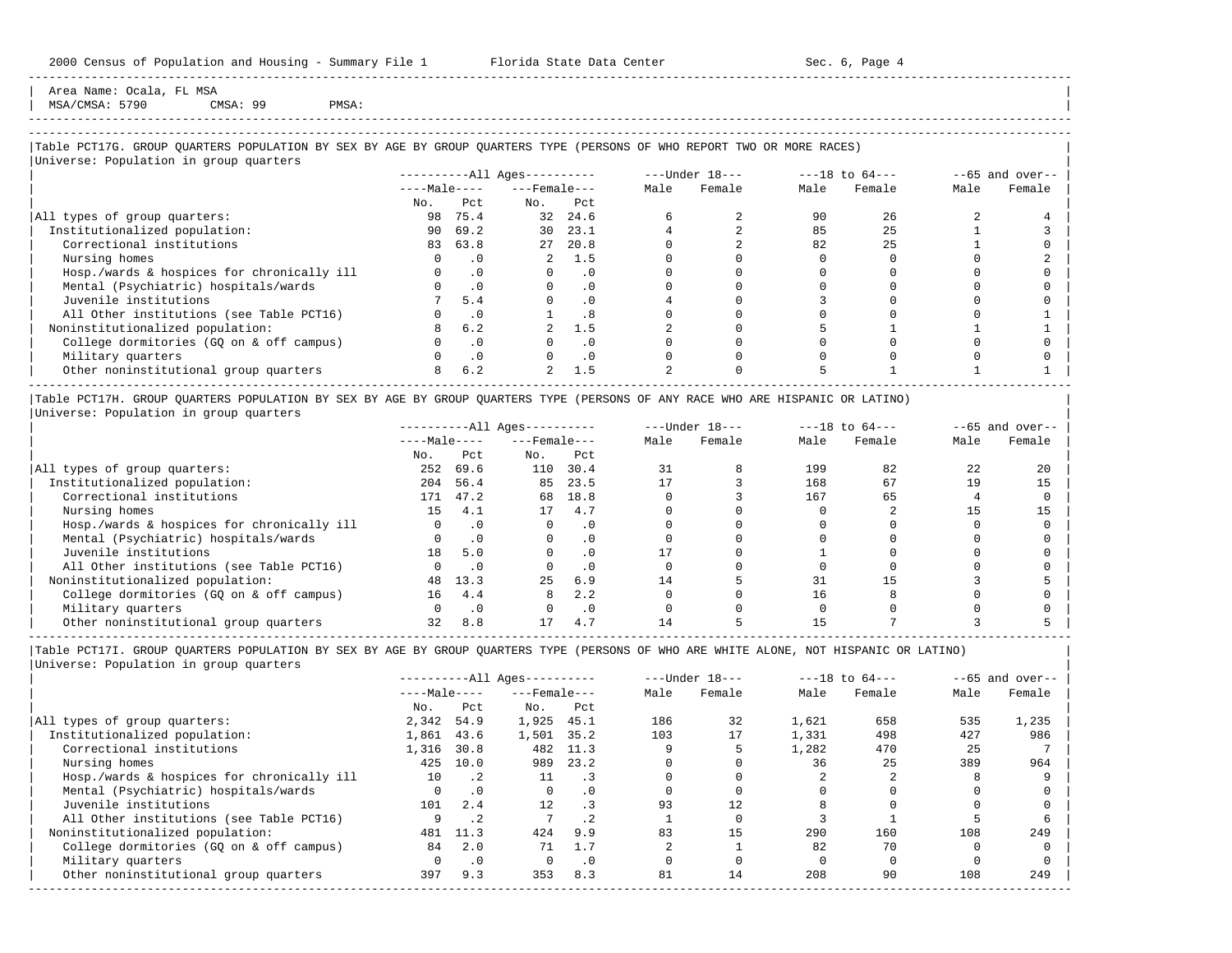2000 Census of Population and Housing - Summary File 1 Telorida State Data Center Sec. 6, Page 1 North Sec. 6, Page

-----------------------------------------------------------------------------------------------------------------------------------------------------

| CMSA: 99<br>MSA/CMSA: 5960<br>PMSA:                                   |          |                                                    |                |
|-----------------------------------------------------------------------|----------|----------------------------------------------------|----------------|
| Table PCT16. GROUP OUARTERS POPULATION BY GROUP OUARTERS TYPE         |          |                                                    |                |
| Universe: Population in group quarters                                |          |                                                    |                |
| Total Group Quarters Population                                       | 28,604   |                                                    |                |
| Institutionalized population:                                         | 19,239   | Noninstitutionalized population:                   | 9,365          |
| Correctional institutions:                                            | 9,948    | College dormitories (college GO on and off campus) | 3,569          |
| Federal prisons and detention centers                                 | $\Omega$ | Military quarters:                                 | $\Omega$       |
| Halfway houses                                                        | 101      | On base:                                           | $\Omega$       |
| Local jails, police lockups, etc.                                     | 6,689    | Barracks and other GO for military personnel       | $\Omega$       |
| Military disciplinary barracks                                        | $\Omega$ | Transient quarters for temporary residents         | $\Omega$       |
| State prisons                                                         | 3,158    | Military ships                                     | $\Omega$       |
| Other types of correctional institutions                              | $\Omega$ | Group homes:                                       | 1,096          |
| Nursing homes                                                         | 6,965    | Homes or halfway houses for drug/alcohol abuse     | 462            |
| Hospitals/wards, hospices, and schools for the handicapped:           | 1,679    | Homes for the mentally ill                         | 266            |
| Hospitals/wards and hospices for chronically ill:                     | 1,361    | Homes for the mentally retarded                    | 158            |
| Hospices or homes for chronically ill                                 | 6        | Homes for the physically handicapped               | 44             |
| Military hospitals or wards for chronically ill                       | $\Omega$ | Other group homes                                  | 166            |
| Other hospitals or wards for chronically ill                          | 1,355    | Religious group quarters                           | 45             |
| Hospitals or wards for drug/alcohol abuse                             | $\Omega$ | Workers' dormitories:                              | 94             |
| Mental (Psychiatric) hospitals or wards                               | 209      | Agriculture workers' dormitories on farms          | 19             |
| Schools, hospitals, or wards for the mentally retarded                | 109      | Job Corps and vocational training facilities       | $\overline{0}$ |
| Schools, hospitals, or wards for the physically handicapped:          | $\Omega$ | Other workers' dormitories                         | 75             |
| Institutions for the deaf                                             | $\Omega$ | Crews of maritime vessels                          | $\Omega$       |
| Institutions for the blind                                            | $\Omega$ | Other nonhousehold living situations               | 592            |
| Orthopedic wards/institutions for the physically handicapped          | $\Omega$ | Other noninstitutional group quarters              | 3,969          |
| Wards in general hospitals for patients with no usual home elsewhere  | $\Omega$ |                                                    |                |
| Wards in military hospitls for patients with no usual home elsewhere  | $\Omega$ |                                                    |                |
| Juvenile institutions:                                                | 647      |                                                    |                |
| Long-term care:                                                       | 443      |                                                    |                |
| Homes for abused, dependent, and neglected children                   | 145      |                                                    |                |
| Residential treatment centers for emotionally disturbed children      | 112      |                                                    |                |
| Training schools for juvenile delinquents                             | 186      |                                                    |                |
| Short-term care, detention or diagnostic centers for delinquent chdrn | 168      |                                                    |                |
| Type of juvenile institution unknown                                  | 36       |                                                    |                |

|                                            |              |           | $------All Aqes------$ |           |              | $---Under 18---$ |        | $---18$ to $64---$ |       | $--65$ and over-- |
|--------------------------------------------|--------------|-----------|------------------------|-----------|--------------|------------------|--------|--------------------|-------|-------------------|
|                                            | $---Male---$ |           | $---$ Female $---$     |           | Male         | Female           | Male   | Female             | Male  | Female            |
|                                            | No.          | Pct       | No.                    | Pct       |              |                  |        |                    |       |                   |
| All types of group quarters:               | 17,094       | 59.8      | 11,510                 | 40.2      | 938          | 503              | 13,515 | 4,429              | 2,641 | 6,578             |
| Institutionalized population:              | 12,359       | 43.2      | 6,880                  | 24.1      | 597          | 216              | 9,667  | 1,554              | 2,095 | 5,110             |
| Correctional institutions                  | 8,987        | 31.4      | 961                    | 3.4       | 94           |                  | 8,844  | 947                | 49    |                   |
| Nursing homes                              | 2,065        | 7.2       | 4,900                  | 17.1      | <sup>n</sup> |                  | 392    | 315                | 1,673 | 4,585             |
| Hosp./wards & hospices for chronically ill | 647          | 2.3       | 714                    | 2.5       |              |                  | 270    | 193                | 372   | 519               |
| Mental (Psychiatric) hospitals/wards       | 126          | $\cdot$ 4 | 83                     | . 3       | 47           | 22               | 78     | 60                 |       |                   |
| Juvenile institutions                      | 463          | 1.6       | 184                    | $.6 \,$   | 436          | 177              | 27     |                    |       |                   |
| All Other institutions (see Table PCT16)   | 71           | $\cdot$ 2 | 38                     |           | 15           | h                | 56     | 32                 |       |                   |
| Noninstitutionalized population:           | 4,735        | 16.6      | 4,630                  | 16.2      | 341          | 287              | 3,848  | 2,875              | 546   | 1,468             |
| College dormitories (GO on & off campus)   | 1,623        | 5.7       | 1,946                  | 6.8       |              | 12               | 1,619  | 1,934              |       |                   |
| Military quarters                          | $\Omega$     | $\cdot$ 0 | $\Omega$               | $\cdot$ 0 |              |                  |        |                    |       |                   |
| Other noninstitutional group quarters      | 3,112        | 10.9      | 2,684                  | 9.4       | 337          | 275              | 2,229  | 941                | 546   | 1,468             |
|                                            |              |           |                        |           |              |                  |        |                    |       |                   |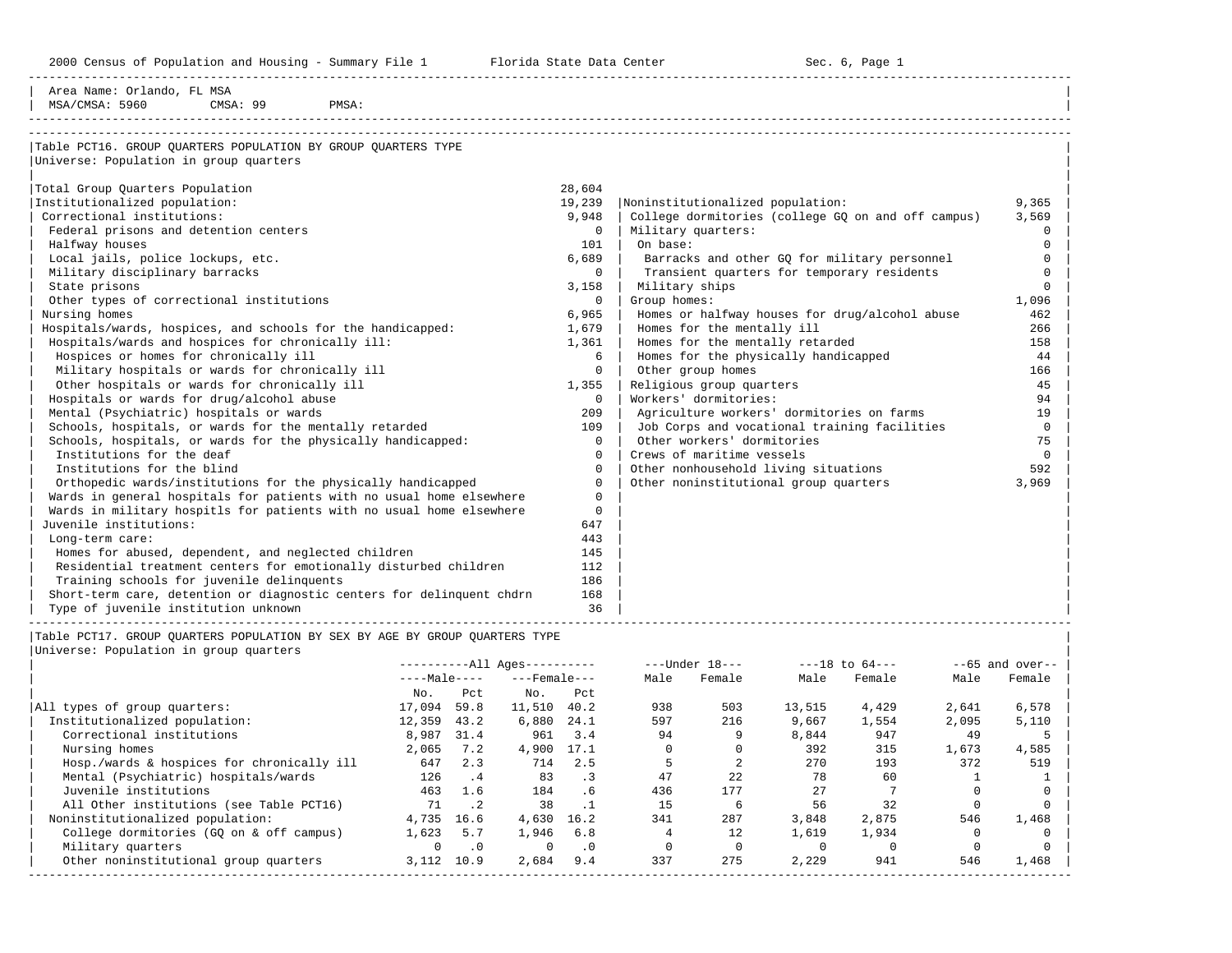Area Name: Orlando, FL MSA  $MSA/CMSA: 5960$  CMSA: 99 PMSA:

## -----------------------------------------------------------------------------------------------------------------------------------------------------

-----------------------------------------------------------------------------------------------------------------------------------------------------

## |Table PCT17A. GROUP QUARTERS POPULATION BY SEX BY AGE BY GROUP QUARTERS TYPE (PERSONS WHO ARE WHITE ALONE) |

|                                            |              |           | $------All Aqes------$ |                      |      | ---Under 18--- |       | $---18$ to $64---$ |       | $--65$ and over-- |
|--------------------------------------------|--------------|-----------|------------------------|----------------------|------|----------------|-------|--------------------|-------|-------------------|
|                                            | $---Male---$ |           | $---$ Female $---$     |                      | Male | Female         | Male  | Female             | Male  | Female            |
|                                            | No.          | Pct       | No.                    | Pct                  |      |                |       |                    |       |                   |
| All types of group quarters:               | 10,328       | 53.3      | 9,033                  | 46.7                 | 447  | 242            | 7,797 | 3,164              | 2,084 | 5,627             |
| Institutionalized population:              | 6,897        | 35.6      | 5,267                  | 27.2                 | 283  | 95             | 5,031 | 919                | 1,583 | 4,253             |
| Correctional institutions                  | 4,556        | 23.5      | 514                    | 2.7                  | 22   |                | 4,503 | 509                | 31    |                   |
| Nursing homes                              | 1,652        | 8.5       | 4,237                  | 21.9                 |      |                | 271   | 219                | 1,381 | 4,018             |
| Hosp./wards & hospices for chronically ill | 332          | 1.7       | 353                    | 1.8                  |      |                | 159   | 122                | 170   | 229               |
| Mental (Psychiatric) hospitals/wards       | 70           | $\cdot$ 4 | 48                     | $\cdot$ 2            | 2.4  |                | 45    | 38                 |       |                   |
| Juvenile institutions                      | 229          | 1.2       | 84                     | $\cdot$ <sup>4</sup> | 221  | 80             |       |                    |       |                   |
| All Other institutions (see Table PCT16)   | 58           |           | 31                     | $\cdot$ 2            | 13   |                | 45    | 27                 |       |                   |
| Noninstitutionalized population:           | 3,431        | 17.7      | 3,766                  | 19.5                 | 164  | 147            | 2,766 | 2,245              | 501   | 1,374             |
| College dormitories (GO on & off campus)   | 1,418        | 7.3       | 1,667                  | 8.6                  |      |                | 1,415 | 1,659              |       |                   |
| Military quarters                          | $\Omega$     | $\cdot$ 0 | $\Omega$               | $\cdot$ 0            |      |                |       |                    |       |                   |
| Other noninstitutional group quarters      | 2,013        | 10.4      | 2,099                  | 10.8                 | 161  | 139            | 1,351 | 586                | 501   | 1,374             |

|Table PCT17B. GROUP QUARTERS POPULATION BY SEX BY AGE BY GROUP QUARTERS TYPE (PERSONS WHO ARE BLACK OR AFRICAN AMERICAN ALONE) | |Universe: Population in group quarters |

|                                            |              |           | $------All Aqes------$ |           |      | $---Under 18---$ |       | $---18$ to $64---$ |      | $- -65$ and over-- |
|--------------------------------------------|--------------|-----------|------------------------|-----------|------|------------------|-------|--------------------|------|--------------------|
|                                            | $---Male---$ |           | $---$ Female $---$     |           | Male | Female           | Male  | Female             | Male | Female             |
|                                            | No.          | Pct       | No.                    | Pct       |      |                  |       |                    |      |                    |
| All types of group quarters:               | 6,059        | 74.6      | 2,058                  | 25.4      | 397  | 194              | 5,156 | 1,008              | 506  | 856                |
| Institutionalized population:              | 5,070        | 62.5      | 1,463                  | 18.0      | 278  | 99               | 4,322 | 584                | 470  | 780                |
| Correctional institutions                  | 4,139        | 51.0      | 418                    | 5.1       | 67   | 8                | 4,054 | 410                | 18   |                    |
| Nursing homes                              | 371          | 4.6       | 594                    | 7.3       |      |                  | 112   | 86                 | 259  | 508                |
| Hosp./wards & hospices for chronically ill | 301          | 3.7       | 338                    | 4.2       |      |                  | 106   | 66                 | 193  | 272                |
| Mental (Psychiatric) hospitals/wards       | 37           |           | 23                     |           | 14   |                  | 23    | 15                 |      |                    |
| Juvenile institutions                      | 211          | 2.6       | 83                     | 1.0       | 193  | 81               | 18    |                    |      |                    |
| All Other institutions (see Table PCT16)   | 11           |           |                        |           |      |                  |       |                    |      |                    |
| Noninstitutionalized population:           | 989          | 12.2      | 595                    | 7.3       | 119  | 95               | 834   | 424                | 36   | 76                 |
| College dormitories (GQ on & off campus)   | 103          | 1.3       | 167                    | 2.1       |      |                  | 103   | 165                |      |                    |
| Military quarters                          | 0            | $\cdot$ 0 |                        | $\cdot$ 0 |      |                  |       |                    |      |                    |
| Other noninstitutional group quarters      | 886          | 10.9      | 428                    | 5.3       | 119  | 93               | 731   | 259                | 36   | 76                 |

-----------------------------------------------------------------------------------------------------------------------------------------------------

|                                            |              |           | $------All Aqes------$ |               |      | $---Under 18---$ |      | $---18$ to $64---$ |      | $--65$ and over-- |
|--------------------------------------------|--------------|-----------|------------------------|---------------|------|------------------|------|--------------------|------|-------------------|
|                                            | $---Male---$ |           | $---$ Female $---$     |               | Male | Female           | Male | Female             | Male | Female            |
|                                            | No.          | Pct       | No.                    | Pct           |      |                  |      |                    |      |                   |
| All types of group quarters:               | 83           | 67.5      | 40                     | 32.5          |      |                  | 68   | 22                 |      | 14                |
| Institutionalized population:              | 51           | 41.5      |                        | 23 18.7       |      |                  | 38   |                    |      | 14                |
| Correctional institutions                  | 35           | 28.5      |                        | $4 \quad 3.3$ |      |                  | 34   |                    |      |                   |
| Nursing homes                              |              | . 8       | $\overline{a}$         | 1.6           |      |                  |      |                    |      |                   |
| Hosp./wards & hospices for chronically ill |              | 7.3       | $13 -$                 | 10.6          |      |                  |      |                    |      |                   |
| Mental (Psychiatric) hospitals/wards       |              | 3.3       | 3                      | 2.4           |      |                  |      |                    |      |                   |
| Juvenile institutions                      |              | . 8       |                        | . 8           |      |                  |      |                    |      |                   |
| All Other institutions (see Table PCT16)   |              | .8        |                        | $\cdot$ 0     |      |                  |      |                    |      |                   |
| Noninstitutionalized population:           | 32           | 26.0      |                        | 17 13.8       |      |                  | 30   | 15                 |      |                   |
| College dormitories (GQ on & off campus)   |              | 1.6       |                        | 3.3           |      |                  |      |                    |      |                   |
| Military quarters                          |              | $\cdot$ 0 |                        | $\cdot$ 0     |      |                  |      |                    |      |                   |
| Other noninstitutional group quarters      | 30 L         | 24.4      | 13 <sup>7</sup>        | 10.6          |      |                  | 28   |                    |      |                   |
|                                            |              |           |                        |               |      |                  |      |                    |      |                   |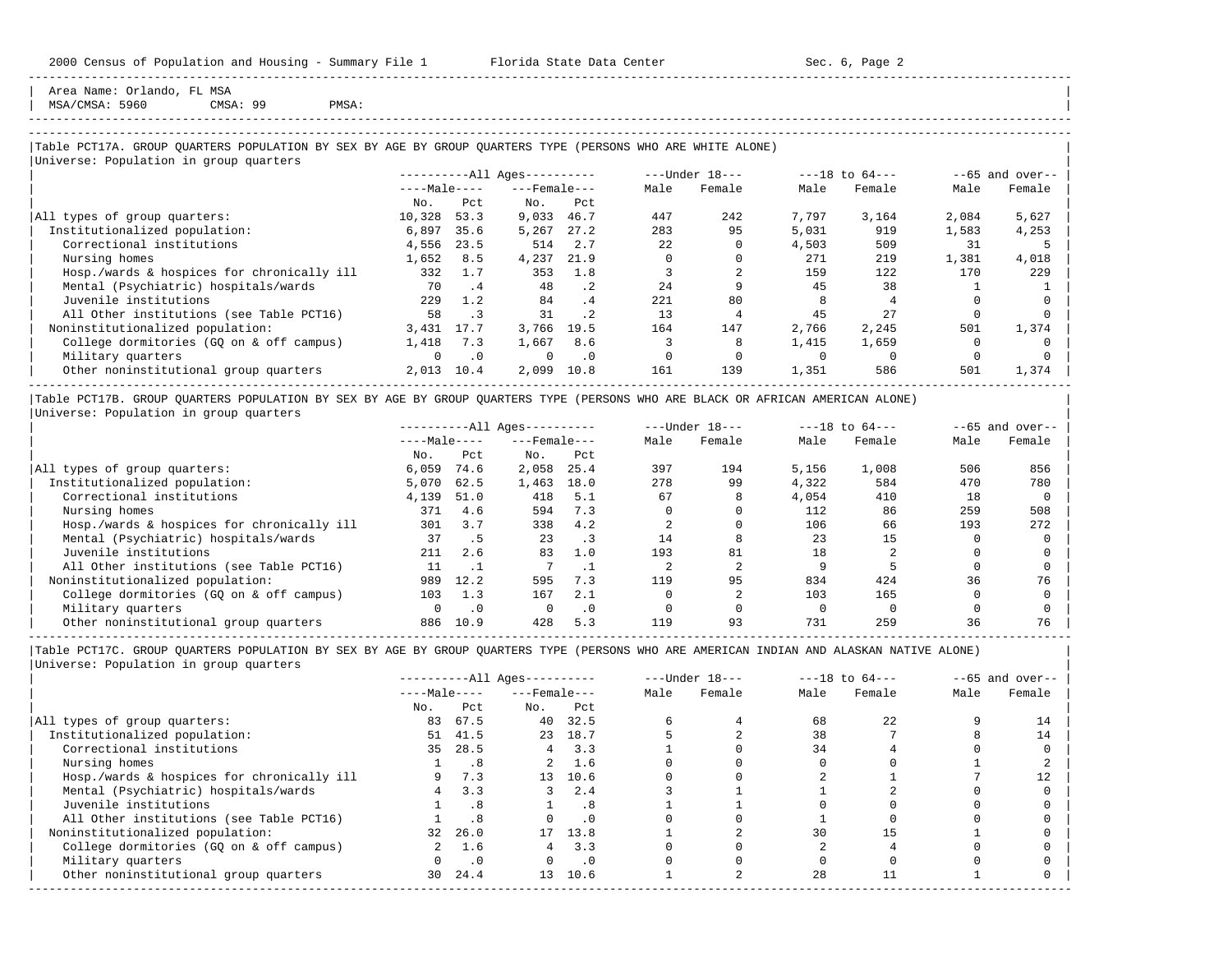Area Name: Orlando, FL MSA MSA/CMSA: 5960 CMSA: 99 PMSA:

# -----------------------------------------------------------------------------------------------------------------------------------------------------

-----------------------------------------------------------------------------------------------------------------------------------------------------

### |Table PCT17D. GROUP QUARTERS POPULATION BY SEX BY AGE BY GROUP QUARTERS TYPE (PERSONS WHO ARE ASIAN ALONE) | |<br>|Universe: Population in group quarters

|                                            |              |           | ----------All Ages---------- |           |      | $---Under 18---$ |      | $---18$ to $64---$ |      | $--65$ and over-- |
|--------------------------------------------|--------------|-----------|------------------------------|-----------|------|------------------|------|--------------------|------|-------------------|
|                                            | $---Male---$ |           | $---$ Female $---$           |           | Male | Female           | Male | Female             | Male | Female            |
|                                            | No.          | Pct       | No.                          | Pct       |      |                  |      |                    |      |                   |
| All types of group quarters:               | 84           | 55.3      | 68                           | 44.7      |      |                  | 67   | 43                 |      | 21                |
| Institutionalized population:              | 31           | 20.4      | 20                           | 13.2      |      |                  | 2.0  |                    |      | 10                |
| Correctional institutions                  | 18           | 11.8      |                              | 2.0       |      |                  | 18   |                    |      |                   |
| Nursing homes                              |              | 5.9       | 13                           | 8.6       |      |                  |      |                    |      |                   |
| Hosp./wards & hospices for chronically ill |              | $\cdot$ 0 | $\overline{a}$               | 1.3       |      |                  |      |                    |      |                   |
| Mental (Psychiatric) hospitals/wards       |              | 1.3       |                              | $\cdot$ 0 |      |                  |      |                    |      |                   |
| Juvenile institutions                      |              | 1.3       |                              | 1.3       |      |                  |      |                    |      |                   |
| All Other institutions (see Table PCT16)   |              | $\cdot$ 0 | $\Omega$                     | $\cdot$ 0 |      |                  |      |                    |      |                   |
| Noninstitutionalized population:           | 53           | 34.9      | 48                           | 31.6      |      |                  | 47   | 35                 |      |                   |
| College dormitories (GO on & off campus)   | 35           | 23.0      | 26                           | 17.1      |      |                  | 35   | 26                 |      |                   |
| Military quarters                          |              | $\cdot$ 0 | 0                            | $\cdot$ 0 |      |                  |      |                    |      |                   |
| Other noninstitutional group quarters      | 18           | 11.8      | 22                           | 14.5      |      |                  | 12   |                    |      |                   |

|Table PCT17E. GROUP QUARTERS POPULATION BY SEX BY AGE BY GROUP QUARTERS TYPE (PERSONS OF WHO ARE NATIVE HAWAIIAN AND OTHER PACIFIC ISLANDER ALONE) | |Universe: Population in group quarters |

|                                            |              |           | $------All Aqes------$ |           |      | $---Under 18---$ |      | $---18$ to $64---$ |      | $- -65$ and over-- |
|--------------------------------------------|--------------|-----------|------------------------|-----------|------|------------------|------|--------------------|------|--------------------|
|                                            | $---Male---$ |           | $---$ Female $---$     |           | Male | Female           | Male | Female             | Male | Female             |
|                                            | No.          | Pct       | No.                    | Pct       |      |                  |      |                    |      |                    |
| All types of group quarters:               | 6            | 54.5      |                        | 5, 45.5   |      |                  |      |                    |      |                    |
| Institutionalized population:              | 4            | 36.4      |                        | 2 18.2    |      |                  |      |                    |      |                    |
| Correctional institutions                  |              | 27.3      |                        | $\cdot$ 0 |      |                  |      |                    |      |                    |
| Nursing homes                              |              | 9.1       |                        | 2, 18.2   |      |                  |      |                    |      |                    |
| Hosp./wards & hospices for chronically ill |              | $\cdot$ 0 |                        | $\cdot$ 0 |      |                  |      |                    |      |                    |
| Mental (Psychiatric) hospitals/wards       |              |           |                        | $\cdot$ 0 |      |                  |      |                    |      |                    |
| Juvenile institutions                      |              |           |                        | $\cdot$ 0 |      |                  |      |                    |      |                    |
| All Other institutions (see Table PCT16)   |              |           |                        | $\cdot$ 0 |      |                  |      |                    |      |                    |
| Noninstitutionalized population:           |              | 18.2      |                        | 27.3      |      |                  |      |                    |      |                    |
| College dormitories (GO on & off campus)   |              |           |                        | 9.1       |      |                  |      |                    |      |                    |
| Military quarters                          |              | $\cdot$ 0 |                        | $\cdot$ 0 |      |                  |      |                    |      |                    |
| Other noninstitutional group quarters      |              | 18.2      |                        | 18.2      |      |                  |      |                    |      |                    |

----------------------------------------------------------------------------------------------------------------------------------------------------- |Table PCT17F. GROUP QUARTERS POPULATION BY SEX BY AGE BY GROUP QUARTERS TYPE (PERSONS WHO ARE SOME OTHER RACE ALONE) |

|                                            |                 |           | $------All Ages------$ |           |      | $---Under 18---$ |      | $---18$ to $64---$ |      | $--65$ and over-- |
|--------------------------------------------|-----------------|-----------|------------------------|-----------|------|------------------|------|--------------------|------|-------------------|
|                                            | $---Male---$    |           | $---$ Female $---$     |           | Male | Female           | Male | Female             | Male | Female            |
|                                            | No.             | Pct       | No.                    | Pct       |      |                  |      |                    |      |                   |
| All types of group quarters:               | 331             | 60.0      | 221                    | 40.0      | 53   | 42               | 258  | 134                | 20   | 45                |
| Institutionalized population:              | 188             | 34.1      | 76                     | 13.8      | 16   | 13               | 155  | 2.4                |      | 39                |
| Correctional institutions                  | 139             | 25.2      | 11                     | 2.0       |      |                  | 138  |                    |      |                   |
| Nursing homes                              | $20^{\circ}$    | 3.6       | 38                     | 6.9       |      |                  |      |                    |      | 34                |
| Hosp./wards & hospices for chronically ill |                 | .9        | 8                      | 1.4       |      |                  |      |                    |      |                   |
| Mental (Psychiatric) hospitals/wards       | 13              | 2.4       | 9                      | 1.6       |      |                  |      |                    |      |                   |
| Juvenile institutions                      | 10 <sup>1</sup> | 1.8       | 10                     | 1.8       |      |                  |      |                    |      |                   |
| All Other institutions (see Table PCT16)   |                 | $\cdot$ 2 |                        | $\cdot$ 0 |      |                  |      |                    |      |                   |
| Noninstitutionalized population:           | 143             | 25.9      | 145                    | 26.3      | 37   | 29               | 103  | 110                |      |                   |
| College dormitories (GO on & off campus)   | 42              | 7.6       |                        | 64 11.6   |      |                  | 41   | 63                 |      |                   |
| Military quarters                          |                 | $\cdot$ 0 | $\Omega$               | $\cdot$ 0 |      |                  |      |                    |      |                   |
| Other noninstitutional group quarters      | 101             | 18.3      | 81                     | 14.7      | 36   | 28               | 62   | 47                 |      |                   |
|                                            |                 |           |                        |           |      |                  |      |                    |      |                   |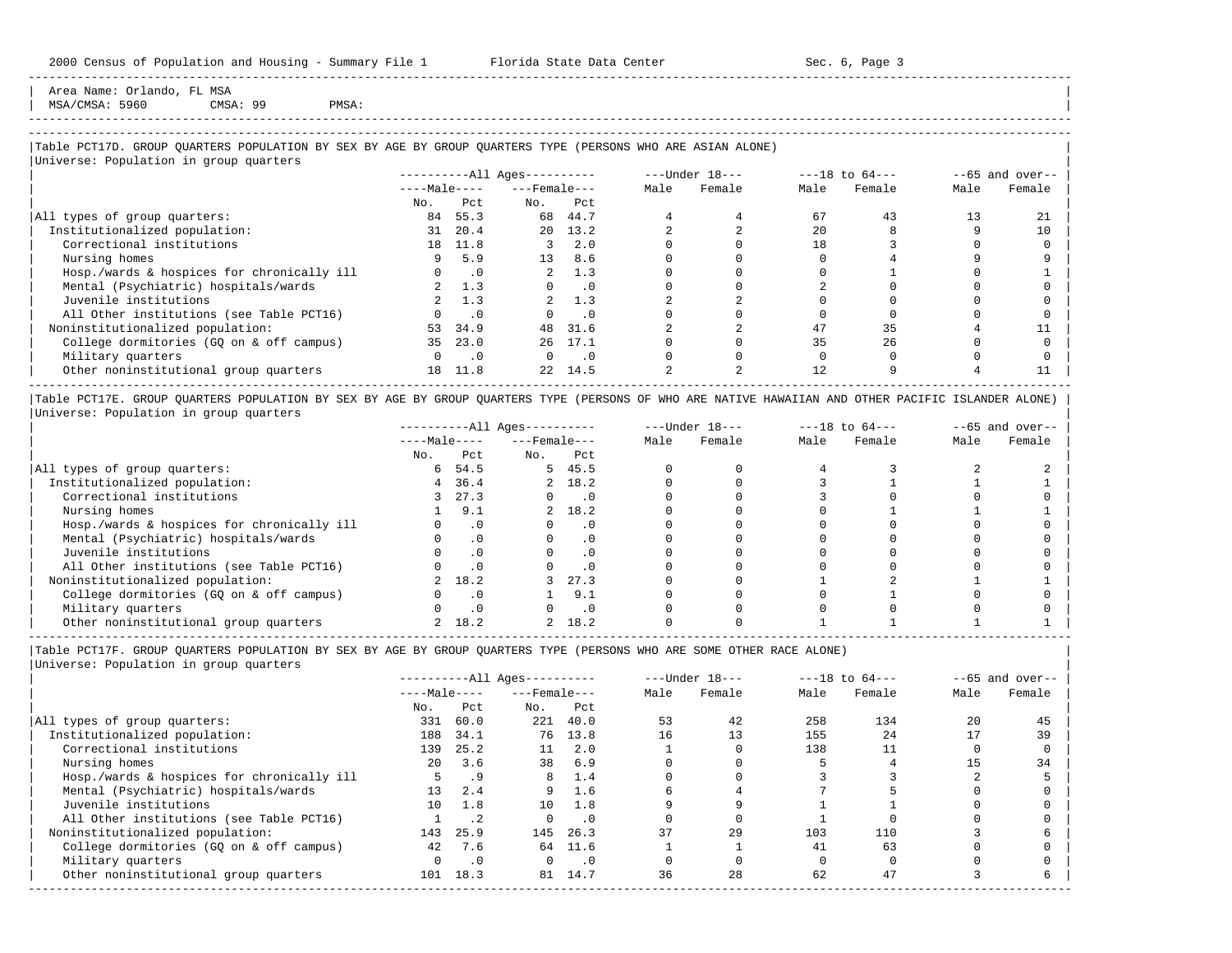Area Name: Orlando, FL MSA  $MSA/CMSA: 5960$  CMSA: 99 PMSA:

-----------------------------------------------------------------------------------------------------------------------------------------------------

## |Table PCT17G. GROUP QUARTERS POPULATION BY SEX BY AGE BY GROUP QUARTERS TYPE (PERSONS OF WHO REPORT TWO OR MORE RACES) |

|                                            |              |           | $------All Aqes------$ |           |      | $---Under 18---$ |      | $---18$ to $64---$ |      | $--65$ and over-- |
|--------------------------------------------|--------------|-----------|------------------------|-----------|------|------------------|------|--------------------|------|-------------------|
|                                            | $---Male---$ |           | $---$ Female $---$     |           | Male | Female           | Male | Female             | Male | Female            |
|                                            | No.          | Pct       | No.                    | Pct       |      |                  |      |                    |      |                   |
| All types of group quarters:               | 203          | 70.5      | 85                     | 29.5      | 31   | 17               | 165  | 55                 |      | 13                |
| Institutionalized population:              | 118          | 41.0      | 29                     | 10.1      | 13   |                  | 98   |                    |      | 13                |
| Correctional institutions                  | 97           | 33.7      | 11                     | 3.8       |      |                  | 94   | 10                 |      |                   |
| Nursing homes                              | 11           | 3.8       | 14                     | 4.9       |      |                  |      |                    |      | 13                |
| Hosp./wards & hospices for chronically ill | $\Omega$     | $\cdot$ 0 | $\Omega$               | $\cdot$ 0 |      |                  |      |                    |      |                   |
| Mental (Psychiatric) hospitals/wards       |              | $\cdot$ 0 | $\Omega$               | $\cdot$ 0 |      |                  |      |                    |      |                   |
| Juvenile institutions                      | 10           | 3.5       |                        | 1.4       | 10   |                  |      |                    |      |                   |
| All Other institutions (see Table PCT16)   |              | . 0       |                        | $\cdot$ 0 |      |                  |      |                    |      |                   |
| Noninstitutionalized population:           | 85           | 29.5      | 56                     | 19.4      | 18   | 12               | 67   | 44                 |      |                   |
| College dormitories (GO on & off campus)   | 23           | 8.0       | 17                     | 5.9       |      |                  | 23   | 16                 |      |                   |
| Military quarters                          | $\Omega$     | $\cdot$ 0 | $\Omega$               | $\cdot$ 0 |      |                  |      |                    |      |                   |
| Other noninstitutional group quarters      | 62           | 21.5      | 39                     | 13.5      | 18   | 11               | 44   | 2.8                |      |                   |

|Table PCT17H. GROUP QUARTERS POPULATION BY SEX BY AGE BY GROUP QUARTERS TYPE (PERSONS OF ANY RACE WHO ARE HISPANIC OR LATINO) | |Universe: Population in group quarters |

|                                            |              |      | $------All Aqes------$ |           |      | $---Under 18---$ |       | $---18$ to $64---$ |      | $--65$ and over-- |
|--------------------------------------------|--------------|------|------------------------|-----------|------|------------------|-------|--------------------|------|-------------------|
|                                            | $---Male---$ |      | $---$ Female $---$     |           | Male | Female           | Male  | Female             | Male | Female            |
|                                            | No.          | Pct  | No.                    | Pct       |      |                  |       |                    |      |                   |
| All types of group quarters:               | 1,287        | 63.9 | 728                    | 36.1      | 127  | 79               | 1,001 | 342                | 159  | 307               |
| Institutionalized population:              | 828          | 41.1 | 358                    | 17.8      | 56   | 29               | 639   | 70                 | 133  | 259               |
| Correctional institutions                  | 587          | 29.1 | 33                     | 1.6       |      |                  | 579   | 31                 |      |                   |
| Nursing homes                              | 161          | 8.0  | 270                    | 13.4      |      |                  | 41    | 20                 | 120  | 250               |
| Hosp./wards & hospices for chronically ill | 18           | . 9  | 21                     | 1.0       |      |                  |       | 10                 |      |                   |
| Mental (Psychiatric) hospitals/wards       | 14           |      | 11                     | . 5       |      |                  |       |                    |      |                   |
| Juvenile institutions                      | 44           | 2.2  | 23                     | 1.1       | 42   | 21               |       |                    |      |                   |
| All Other institutions (see Table PCT16)   |              |      |                        | $\Omega$  |      |                  |       |                    |      |                   |
| Noninstitutionalized population:           | 459          | 22.8 | 370                    | 18.4      |      | 50               | 362   | 272                | 26   | 48                |
| College dormitories (GQ on & off campus)   | 81           | 4.0  | 142                    | 7.0       |      |                  | 80    | 141                |      |                   |
| Military quarters                          |              |      |                        | $\cdot$ 0 |      |                  |       |                    |      |                   |
| Other noninstitutional group quarters      | 378          | 18.8 | 228                    | 11.3      | 70   | 49               | 282   | 131                | 26   | 48                |

-----------------------------------------------------------------------------------------------------------------------------------------------------

|Table PCT17I. GROUP QUARTERS POPULATION BY SEX BY AGE BY GROUP QUARTERS TYPE (PERSONS OF WHO ARE WHITE ALONE, NOT HISPANIC OR LATINO) | |Universe: Population in group quarters |

|                                            |              |           | $------All Aqes------$ |           |      | $---Under 18---$ |       | $---18$ to $64---$ |       | $--65$ and over-- |
|--------------------------------------------|--------------|-----------|------------------------|-----------|------|------------------|-------|--------------------|-------|-------------------|
|                                            | $---Male---$ |           | $---$ Female $---$     |           | Male | Female           | Male  | Female             | Male  | Female            |
|                                            | No.          | Pct       | No.                    | Pct       |      |                  |       |                    |       |                   |
| All types of group quarters:               | 9,534        | 52.6      | 8,577                  | 47.4      | 391  | 217              | 7,187 | 2,986              | 1,956 | 5,374             |
| Institutionalized population:              | 6,367        | 35.2      | 5,001                  | 27.6      | 252  | 83               | 4,640 | 877                | 1,475 | 4,041             |
| Correctional institutions                  | 4,201        | 23.2      | 498                    | 2.7       | 17   |                  | 4,153 | 493                | 31    |                   |
| Nursing homes                              | 1,520        | 8.4       | 4,013                  | 22.2      |      |                  | 236   | 203                | 1,284 | 3,810             |
| Hosp./wards & hospices for chronically ill | 319          | 1.8       | 340                    | 1.9       |      |                  | 157   | 115                | 159   | 225               |
| Mental (Psychiatric) hospitals/wards       | 69           | . 4       | 46                     | $\cdot$ 3 | 24   |                  | 44    | 36                 |       |                   |
| Juvenile institutions                      | 202          | 1.1       | 73                     | .4        | 195  | 70               |       |                    |       |                   |
| All Other institutions (see Table PCT16)   | 56           | $\cdot$ 3 | 31                     | $\cdot$ 2 | 13   |                  | 43    | 27                 |       |                   |
| Noninstitutionalized population:           | 3,167        | 17.5      | 3,576                  | 19.7      | 139  | 134              | 2,547 | 2,109              | 481   | 1,333             |
| College dormitories (GO on & off campus)   | 1,386        | 7.7       | 1,596                  | 8.8       |      |                  | 1,383 | 1,589              |       |                   |
| Military quarters                          |              | $\cdot$ 0 | $\Omega$               | $\cdot$ 0 |      |                  |       |                    |       |                   |
| Other noninstitutional group quarters      | 1,781        | 9.8       | 1,980                  | 10.9      | 136  | 127              | 1,164 | 520                | 481   | 1,333             |
|                                            |              |           |                        |           |      |                  |       |                    |       |                   |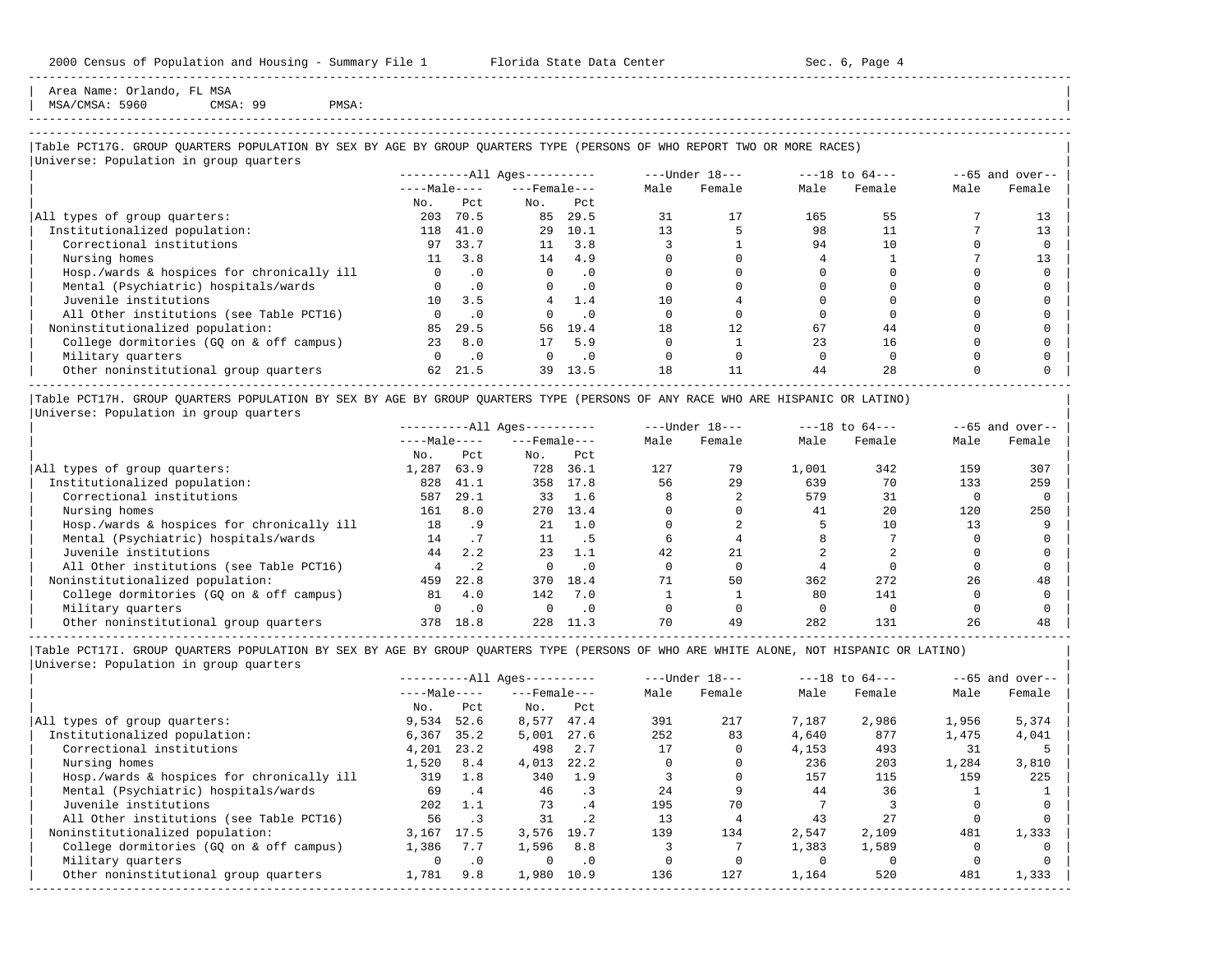2000 Census of Population and Housing - Summary File 1 Telorida State Data Center Sec. 6, Page 1 North Sec. 6, Page

| Area Name: Panama City, FL MSA<br>MSA/CMSA: 6015<br>CMSA: 99<br>PMSA:                                                                                                                                                                                                                                                                                                                                                                                                                                                                                                                                                                                                                                                                                                                                                                                                                                       |                                                                                                                    |                       |                                                                                                                                                                                                |                                            |                                                                                                                                                                                                                                                                         |                                       |                                                                                                                                                                                                                                                                                                 |                                 |                                                                                                                                                                        |
|-------------------------------------------------------------------------------------------------------------------------------------------------------------------------------------------------------------------------------------------------------------------------------------------------------------------------------------------------------------------------------------------------------------------------------------------------------------------------------------------------------------------------------------------------------------------------------------------------------------------------------------------------------------------------------------------------------------------------------------------------------------------------------------------------------------------------------------------------------------------------------------------------------------|--------------------------------------------------------------------------------------------------------------------|-----------------------|------------------------------------------------------------------------------------------------------------------------------------------------------------------------------------------------|--------------------------------------------|-------------------------------------------------------------------------------------------------------------------------------------------------------------------------------------------------------------------------------------------------------------------------|---------------------------------------|-------------------------------------------------------------------------------------------------------------------------------------------------------------------------------------------------------------------------------------------------------------------------------------------------|---------------------------------|------------------------------------------------------------------------------------------------------------------------------------------------------------------------|
| Table PCT16. GROUP OUARTERS POPULATION BY GROUP OUARTERS TYPE<br>Universe: Population in group quarters<br>Total Group Quarters Population<br>Institutionalized population:<br>Correctional institutions:<br>Federal prisons and detention centers<br>Halfway houses<br>Local jails, police lockups, etc.<br>Military disciplinary barracks<br>State prisons<br>Other types of correctional institutions<br>Nursing homes<br>Hospitals/wards, hospices, and schools for the handicapped:<br>Hospitals/wards and hospices for chronically ill:<br>Hospices or homes for chronically ill<br>Military hospitals or wards for chronically ill<br>Other hospitals or wards for chronically ill<br>Hospitals or wards for drug/alcohol abuse<br>Mental (Psychiatric) hospitals or wards<br>Schools, hospitals, or wards for the mentally retarded<br>Schools, hospitals, or wards for the physically handicapped: |                                                                                                                    |                       | 3,344<br>2,440<br>1,563<br>$\mathbf 0$<br>$\Omega$<br>1,495<br>$\Omega$<br>64<br>$\overline{4}$<br>747<br>41<br>$\Omega$<br>$\Omega$<br>$\Omega$<br>0<br>$\Omega$<br>$\Omega$<br>0<br>$\Omega$ | On base:<br>Military ships<br>Group homes: | Noninstitutionalized population:<br>Military quarters:<br>Homes for the mentally ill<br>Homes for the mentally retarded<br>Homes for the physically handicapped<br>Other group homes<br>Religious group quarters<br>Workers' dormitories:<br>Other workers' dormitories |                                       | College dormitories (college GQ on and off campus)<br>Barracks and other GQ for military personnel<br>Transient quarters for temporary residents<br>Homes or halfway houses for drug/alcohol abuse<br>Agriculture workers' dormitories on farms<br>Job Corps and vocational training facilities |                                 | 904<br>$\mathbf 0$<br>527<br>516<br>413<br>103<br>11<br>107<br>13<br>$\mathbf 0$<br>59<br>$\mathbf 0$<br>35<br>2<br>$\Omega$<br>$\mathbf 0$<br>$\mathbf 0$<br>$\Omega$ |
| Institutions for the deaf<br>Institutions for the blind<br>Orthopedic wards/institutions for the physically handicapped<br>Wards in general hospitals for patients with no usual home elsewhere<br>Wards in military hospitls for patients with no usual home elsewhere<br>Juvenile institutions:<br>Long-term care:<br>Homes for abused, dependent, and neglected children<br>Residential treatment centers for emotionally disturbed children<br>Training schools for juvenile delinquents<br>Short-term care, detention or diagnostic centers for delinguent chdrn<br>Type of juvenile institution unknown                                                                                                                                                                                                                                                                                               |                                                                                                                    |                       | $\Omega$<br>$\Omega$<br>$\mathbf 0$<br>41<br>$\mathbf 0$<br>89<br>26<br>$\mathbf 0$<br>$\Omega$<br>26<br>63<br>$\Omega$                                                                        |                                            | Crews of maritime vessels<br>Other nonhousehold living situations<br>Other noninstitutional group quarters                                                                                                                                                              |                                       |                                                                                                                                                                                                                                                                                                 |                                 | $\mathbf 0$<br>28<br>240                                                                                                                                               |
| Table PCT17. GROUP QUARTERS POPULATION BY SEX BY AGE BY GROUP QUARTERS TYPE<br>Universe: Population in group quarters<br>All types of group quarters:<br>Institutionalized population:<br>Correctional institutions<br>Nursing homes                                                                                                                                                                                                                                                                                                                                                                                                                                                                                                                                                                                                                                                                        | $------All Aqes------$<br>$---Male-- ---Female---$<br>No. Pct<br>2,318 69.3<br>1,695 50.7<br>1,408 42.1<br>191 5.7 | No. Pet<br>1,026 30.7 | 745 22.3<br>155 4.6<br>556 16.6                                                                                                                                                                | Male<br>94<br>85<br>16<br>$\Omega$         | ---Under 18---<br>Female<br>18<br>13<br>$\Omega$<br>$\Omega$                                                                                                                                                                                                            | Male<br>1,996<br>1,431<br>1,378<br>40 | ---18 to 64---<br>Female<br>375<br>200<br>155<br>40                                                                                                                                                                                                                                             | Male<br>228<br>179<br>14<br>151 | $- -65$ and over--<br>Female<br>633<br>532<br>$\mathbf 0$<br>516                                                                                                       |

|                                            | $------All$ Aqes- |           |                    |           |      | $---Under 18---$ |       | $---18$ to $64---$ |      | $--65$ and over-- |
|--------------------------------------------|-------------------|-----------|--------------------|-----------|------|------------------|-------|--------------------|------|-------------------|
|                                            | $---Male---$      |           | $---$ Female $---$ |           | Male | Female           | Male  | Female             | Male | Female            |
|                                            | No.               | Pct       | No.                | Pct       |      |                  |       |                    |      |                   |
| All types of group quarters:               | 2,318             | 69.3      | 1,026              | 30.7      | 94   | 18               | 1,996 | 375                | 228  | 633               |
| Institutionalized population:              | 1,695             | 50.7      | 745                | 22.3      | 85   | 13               | 1,431 | 200                | 179  | 532               |
| Correctional institutions                  | 1,408             | 42.1      | 155                | 4.6       | 16   |                  | 1,378 | 155                | 14   |                   |
| Nursing homes                              | 191               | 5.7       | 556                | 16.6      |      |                  | 40    | 40                 | 151  | 516               |
| Hosp./wards & hospices for chronically ill |                   | $\cdot$ 0 |                    | $\cdot$ 0 |      |                  |       |                    |      |                   |
| Mental (Psychiatric) hospitals/wards       |                   |           |                    | . 0       |      |                  |       |                    |      |                   |
| Juvenile institutions                      | 76                | 2.3       | 13                 | . 4       | 69   | 13               |       |                    |      |                   |
| All Other institutions (see Table PCT16)   | 2.0               | . 6       | 21                 | . 6       |      |                  |       |                    | 14   | 16                |
| Noninstitutionalized population:           | 623               | 18.6      | 281                | 8.4       |      |                  | 565   | 175                | 49   | 101               |
| College dormitories (GO on & off campus)   |                   |           |                    | $\cdot$ 0 |      |                  |       |                    |      |                   |
| Military quarters                          | 438               | 13.1      | 89                 | 2.7       |      |                  | 437   | 89                 |      |                   |
| Other noninstitutional group quarters      | 185               | 5.5       | 192                | 5.7       |      |                  | 128   | 86                 | 49   | 101               |
|                                            |                   |           |                    |           |      |                  |       |                    |      |                   |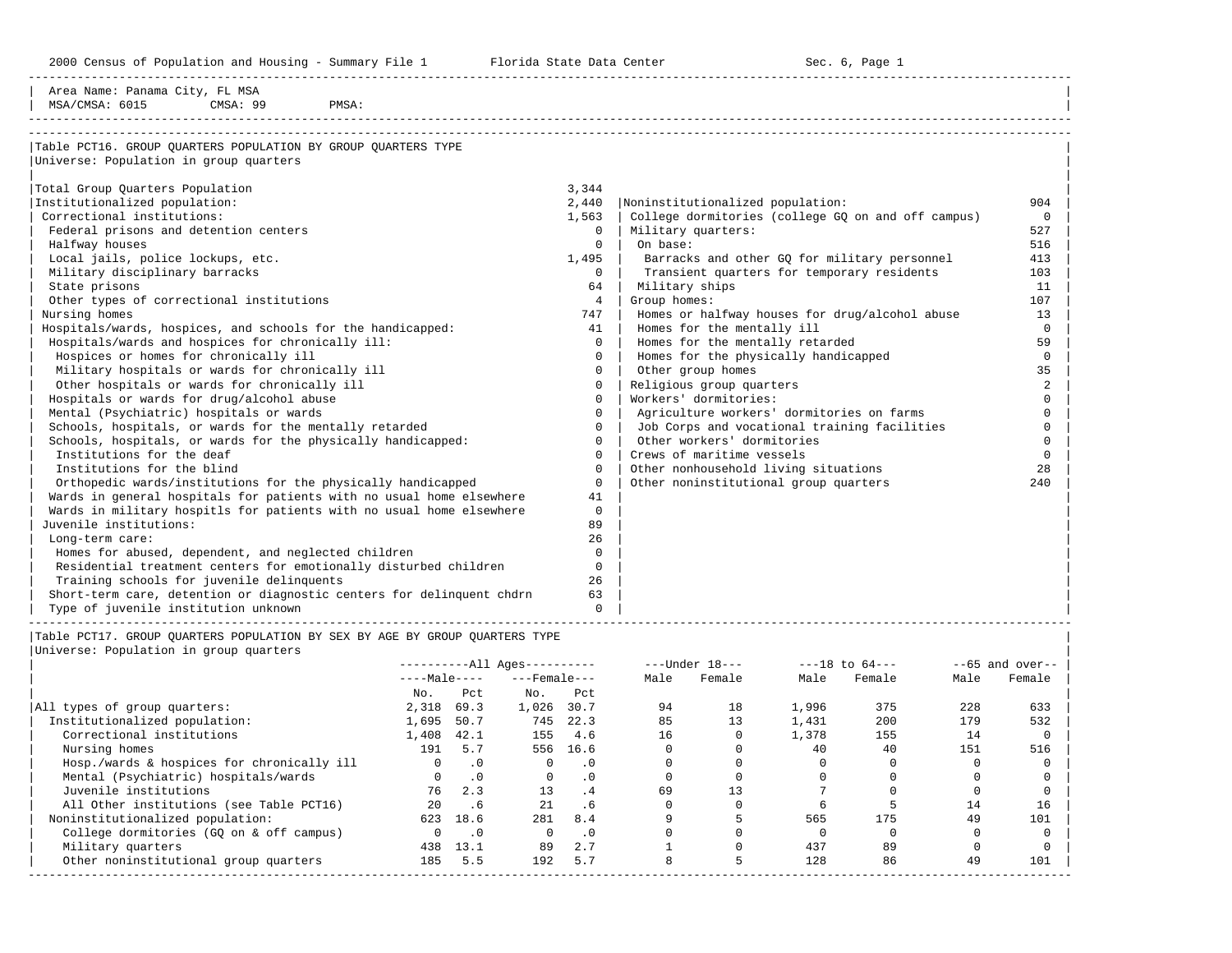Area Name: Panama City, FL MSA | MSA/CMSA: 6015 CMSA: 99 PMSA: |

# -----------------------------------------------------------------------------------------------------------------------------------------------------

-----------------------------------------------------------------------------------------------------------------------------------------------------

## |Table PCT17A. GROUP QUARTERS POPULATION BY SEX BY AGE BY GROUP QUARTERS TYPE (PERSONS WHO ARE WHITE ALONE) |

|                                            |              |           | $------All Aqes------$ |           |      | $---Under 18---$ |       | $---18$ to $64---$ |      | $--65$ and over-- |
|--------------------------------------------|--------------|-----------|------------------------|-----------|------|------------------|-------|--------------------|------|-------------------|
|                                            | $---Male---$ |           | $---$ Female $---$     |           | Male | Female           | Male  | Female             | Male | Female            |
|                                            | No.          | Pct.      | No.                    | Pct       |      |                  |       |                    |      |                   |
| All types of group quarters:               | 1,378        | 62.3      | 833                    | 37.7      | 52   | 14               | 1,138 | 256                | 188  | 563               |
| Institutionalized population:              | 933          | 42.2      | 619                    | 28.0      | 49   | 10               | 739   | 143                | 145  | 466               |
| Correctional institutions                  | 720          | 32.6      | 105                    | 4.7       | 10   |                  | 703   | 105                |      |                   |
| Nursing homes                              | 150          | 6.8       | 483                    | 21.8      |      |                  | 25    | 33                 | 125  | 450               |
| Hosp./wards & hospices for chronically ill | $\Omega$     | $\cdot$ 0 | $\Omega$               | $\cdot$ 0 |      |                  |       |                    |      |                   |
| Mental (Psychiatric) hospitals/wards       |              | $\cdot$ 0 | $\Omega$               | . 0       |      |                  |       |                    |      |                   |
| Juvenile institutions                      | 44           | 2.0       | 10                     | . 5       | 39   | 10               |       |                    |      |                   |
| All Other institutions (see Table PCT16)   | 19           | . 9       | 2.1                    | .9        |      |                  |       |                    | 13   | 16                |
| Noninstitutionalized population:           | 445          | 20.1      | 214                    | 9.7       |      |                  | 399   | 113                | 43   | 97                |
| College dormitories (GO on & off campus)   |              | $\cdot$ 0 |                        | $\cdot$ 0 |      |                  |       |                    |      |                   |
| Military quarters                          | 303          | 13.7      | 46                     | 2.1       |      |                  | 303   | 46                 |      |                   |
| Other noninstitutional group quarters      | 142          | 6.4       | 168                    | 7.6       |      |                  | 96    | 67                 | 43   | 97                |

|Table PCT17B. GROUP QUARTERS POPULATION BY SEX BY AGE BY GROUP QUARTERS TYPE (PERSONS WHO ARE BLACK OR AFRICAN AMERICAN ALONE) | |Universe: Population in group quarters |

|                                            |              |           | $------All Aqes------$ |          |      | $---Under 18---$ |      | $---18$ to $64---$ |      | $--65$ and over-- |
|--------------------------------------------|--------------|-----------|------------------------|----------|------|------------------|------|--------------------|------|-------------------|
|                                            | $---Male---$ |           | $---$ Female $---$     |          | Male | Female           | Male | Female             | Male | Female            |
|                                            | No.          | Pct       | No.                    | Pct      |      |                  |      |                    |      |                   |
| All types of group quarters:               | 828          | 82.8      |                        | 172 17.2 | 38   |                  | 752  | 101                | 38   | 67                |
| Institutionalized population:              | 690          | 69.0      | 114                    | 11.4     | 33   |                  | 625  | 47                 | 32   | 64                |
| Correctional institutions                  | 621          | 62.1      | 42                     | 4.2      |      |                  | 610  | 42                 |      |                   |
| Nursing homes                              | 38           | 3.8       | 69                     | 6.9      |      |                  |      |                    | 25   | 64                |
| Hosp./wards & hospices for chronically ill |              | $\cdot$ 0 |                        |          |      |                  |      |                    |      |                   |
| Mental (Psychiatric) hospitals/wards       |              | $\cdot$ 0 |                        |          |      |                  |      |                    |      |                   |
| Juvenile institutions                      | 30           | 3.0       |                        |          | 28   |                  |      |                    |      |                   |
| All Other institutions (see Table PCT16)   |              |           |                        |          |      |                  |      |                    |      |                   |
| Noninstitutionalized population:           | 138          | 13.8      | 58                     | 5.8      |      |                  | 127  | 54                 |      |                   |
| College dormitories (GQ on & off campus)   |              | $\cdot$ 0 |                        |          |      |                  |      |                    |      |                   |
| Military quarters                          | 97           | 9.7       | 35                     | 3.5      |      |                  | 97   | 35                 |      |                   |
| Other noninstitutional group quarters      |              | 4.1       | 23                     | 2.3      |      |                  | 30   |                    |      |                   |

-----------------------------------------------------------------------------------------------------------------------------------------------------

|                                            |              |           | $------All Aqes------$ |           |      | $---Under 18---$ |      | $---18$ to $64---$ |      | $- -65$ and over-- |
|--------------------------------------------|--------------|-----------|------------------------|-----------|------|------------------|------|--------------------|------|--------------------|
|                                            | $---Male---$ |           | $---$ Female $---$     |           | Male | Female           | Male | Female             | Male | Female             |
|                                            | No.          | Pct       | No.                    | Pct       |      |                  |      |                    |      |                    |
| All types of group quarters:               | 23           | 92.0      | $\overline{a}$         | 8.0       |      |                  | 2.2. |                    |      |                    |
| Institutionalized population:              | 18           | 72.0      |                        | 4.0       |      |                  |      |                    |      |                    |
| Correctional institutions                  | 17           | 68.0      |                        | 4.0       |      |                  |      |                    |      |                    |
| Nursing homes                              |              |           |                        | . 0       |      |                  |      |                    |      |                    |
| Hosp./wards & hospices for chronically ill |              |           |                        | . 0       |      |                  |      |                    |      |                    |
| Mental (Psychiatric) hospitals/wards       |              | $\cdot$ 0 |                        | . 0       |      |                  |      |                    |      |                    |
| Juvenile institutions                      |              | 4.0       |                        | $\cdot$ 0 |      |                  |      |                    |      |                    |
| All Other institutions (see Table PCT16)   |              |           |                        | . 0       |      |                  |      |                    |      |                    |
| Noninstitutionalized population:           |              | 20.0      |                        | 4.0       |      |                  |      |                    |      |                    |
| College dormitories (GQ on & off campus)   |              | $\cdot$ 0 |                        | . 0       |      |                  |      |                    |      |                    |
| Military quarters                          |              | 16.0      |                        | 4.0       |      |                  |      |                    |      |                    |
| Other noninstitutional group quarters      |              | 4.0       |                        | $\cdot$ 0 |      |                  |      |                    |      |                    |
|                                            |              |           |                        |           |      |                  |      |                    |      |                    |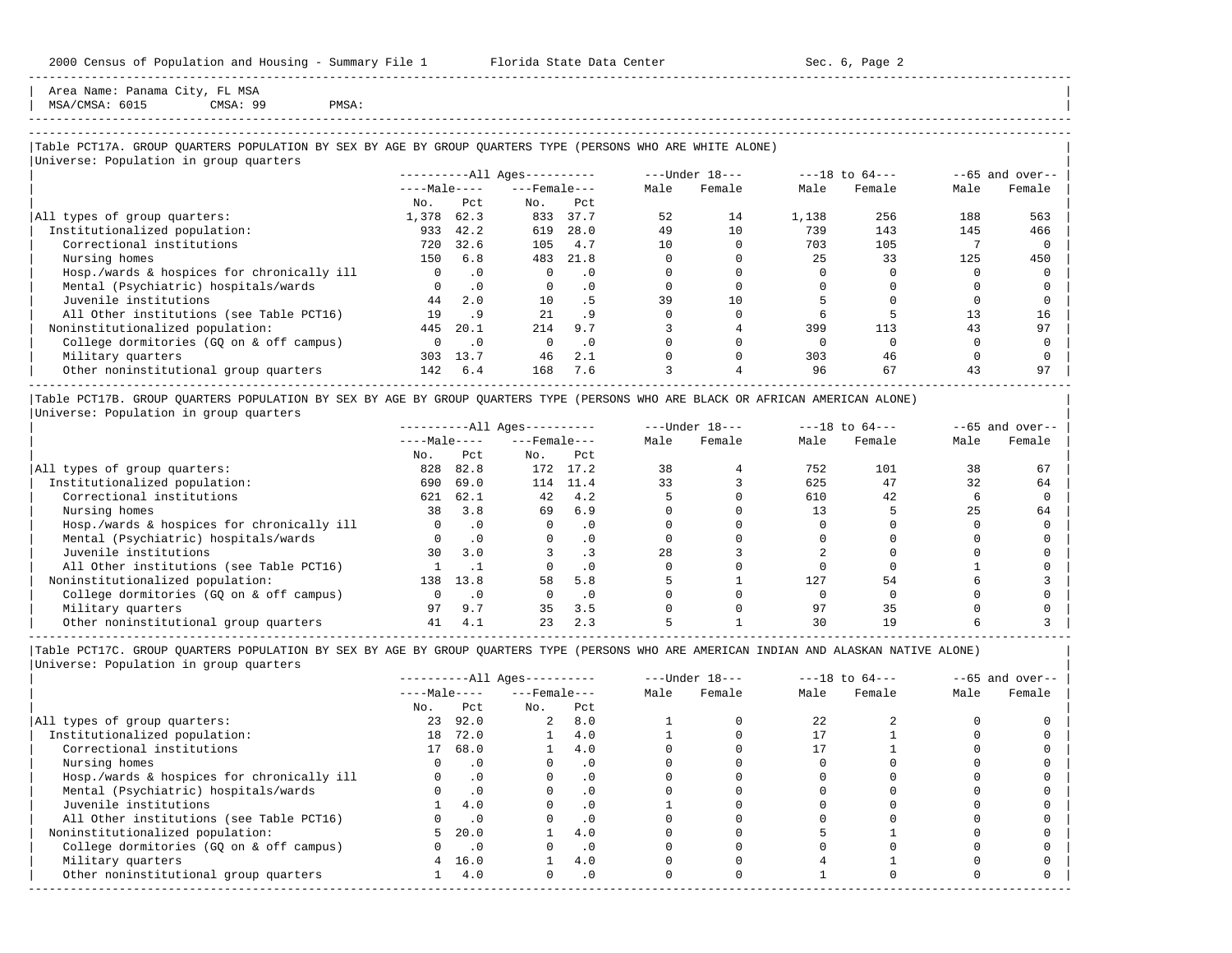Area Name: Panama City, FL MSA<br>MSA/CMSA: 6015 CMSA: 99 | MSA/CMSA: 6015 CMSA: 99 PMSA: |

# -----------------------------------------------------------------------------------------------------------------------------------------------------

-----------------------------------------------------------------------------------------------------------------------------------------------------

## |Table PCT17D. GROUP QUARTERS POPULATION BY SEX BY AGE BY GROUP QUARTERS TYPE (PERSONS WHO ARE ASIAN ALONE) |

|                                            |              |           | $------All Ages------$ |                             |      | ---Under 18--- |      | $---18$ to $64---$ |      | $--65$ and over-- |
|--------------------------------------------|--------------|-----------|------------------------|-----------------------------|------|----------------|------|--------------------|------|-------------------|
|                                            | $---Male---$ |           | $---$ Female $---$     |                             | Male | Female         | Male | Female             | Male | Female            |
|                                            | No.          | Pct       | No.                    | Pct                         |      |                |      |                    |      |                   |
| All types of group quarters:               | 17           | 85.0      |                        | 3, 15.0                     |      |                | 14   |                    |      |                   |
| Institutionalized population:              | 5.           | 25.0      |                        | 2 10.0                      |      |                |      |                    |      |                   |
| Correctional institutions                  | 4            | 20.0      | $\Omega$               | $\overline{\phantom{0}}$ .0 |      |                |      |                    |      |                   |
| Nursing homes                              |              | $\cdot$ 0 |                        | 2, 10.0                     |      |                |      |                    |      |                   |
| Hosp./wards & hospices for chronically ill |              | $\cdot$ 0 | $\Omega$               | $\cdot$ 0                   |      |                |      |                    |      |                   |
| Mental (Psychiatric) hospitals/wards       |              | $\cdot$ 0 | $\Omega$               | $\cdot$ 0                   |      |                |      |                    |      |                   |
| Juvenile institutions                      |              | 5.0       |                        | $\cdot$ 0                   |      |                |      |                    |      |                   |
| All Other institutions (see Table PCT16)   |              | $\cdot$ 0 |                        | $\cdot$ 0                   |      |                |      |                    |      |                   |
| Noninstitutionalized population:           | 12           | 60.0      |                        | 5.0                         |      |                |      |                    |      |                   |
| College dormitories (GQ on & off campus)   |              | $\cdot$ 0 |                        | $\cdot$ 0                   |      |                |      |                    |      |                   |
| Military quarters                          | 11           | 55.0      |                        | 5.0                         |      |                | 10   |                    |      |                   |
| Other noninstitutional group quarters      |              | 5.0       |                        | $\cdot$ 0                   |      |                |      |                    |      |                   |

|Table PCT17E. GROUP QUARTERS POPULATION BY SEX BY AGE BY GROUP QUARTERS TYPE (PERSONS OF WHO ARE NATIVE HAWAIIAN AND OTHER PACIFIC ISLANDER ALONE) | |Universe: Population in group quarters |

|                                            |              |      | $------All Aqes------$ |         |      | $---Under 18---$ |      | $---18$ to $64---$ |      | $--65$ and over-- |
|--------------------------------------------|--------------|------|------------------------|---------|------|------------------|------|--------------------|------|-------------------|
|                                            | $---Male---$ |      | $---$ Female $---$     |         | Male | Female           | Male | Female             | Male | Female            |
|                                            | No.          | Pct  | No.                    | Pct     |      |                  |      |                    |      |                   |
| All types of group quarters:               |              | 60.0 |                        | 2, 40.0 |      |                  |      |                    |      |                   |
| Institutionalized population:              |              | 60.0 |                        | 2, 40.0 |      |                  |      |                    |      |                   |
| Correctional institutions                  |              | 60.0 |                        | 2, 40.0 |      |                  |      |                    |      |                   |
| Nursing homes                              |              |      |                        | . 0     |      |                  |      |                    |      |                   |
| Hosp./wards & hospices for chronically ill |              |      |                        |         |      |                  |      |                    |      |                   |
| Mental (Psychiatric) hospitals/wards       |              |      |                        |         |      |                  |      |                    |      |                   |
| Juvenile institutions                      |              |      |                        |         |      |                  |      |                    |      |                   |
| All Other institutions (see Table PCT16)   |              |      |                        |         |      |                  |      |                    |      |                   |
| Noninstitutionalized population:           |              |      |                        | . 0     |      |                  |      |                    |      |                   |
| College dormitories (GO on & off campus)   |              |      |                        |         |      |                  |      |                    |      |                   |
| Military quarters                          |              |      |                        | . 0     |      |                  |      |                    |      |                   |
| Other noninstitutional group quarters      |              |      |                        |         |      |                  |      |                    |      |                   |

-----------------------------------------------------------------------------------------------------------------------------------------------------

|Table PCT17F. GROUP QUARTERS POPULATION BY SEX BY AGE BY GROUP QUARTERS TYPE (PERSONS WHO ARE SOME OTHER RACE ALONE) |

|                                            |              |           | ----------All Ages---------- |           |      | $---Under 18---$ |      | $---18$ to $64---$ |      | $--65$ and over-- |
|--------------------------------------------|--------------|-----------|------------------------------|-----------|------|------------------|------|--------------------|------|-------------------|
|                                            | $---Male---$ |           | $---$ Female $---$           |           | Male | Female           | Male | Female             | Male | Female            |
|                                            | No.          | Pct       | No.                          | Pct       |      |                  |      |                    |      |                   |
| All types of group quarters:               | 28           | 82.4      |                              | 6 17.6    |      |                  | 28   |                    |      |                   |
| Institutionalized population:              | 17           | 50.0      |                              | 5.9       |      |                  |      |                    |      |                   |
| Correctional institutions                  | 16           | 47.1      |                              | $\cdot$ 0 |      |                  | 16   |                    |      |                   |
| Nursing homes                              |              | 2.9       | $\overline{a}$               | 5.9       |      |                  |      |                    |      |                   |
| Hosp./wards & hospices for chronically ill |              | $\cdot$ 0 |                              | $\cdot$ 0 |      |                  |      |                    |      |                   |
| Mental (Psychiatric) hospitals/wards       |              | $\cdot$ 0 |                              |           |      |                  |      |                    |      |                   |
| Juvenile institutions                      |              | $\cdot$ 0 | O                            | $\cdot$ 0 |      |                  |      |                    |      |                   |
| All Other institutions (see Table PCT16)   |              | .0        |                              | $\cdot$ 0 |      |                  |      |                    |      |                   |
| Noninstitutionalized population:           | 11           | 32.4      |                              | 4 11.8    |      |                  |      |                    |      |                   |
| College dormitories (GQ on & off campus)   |              | $\cdot$ 0 |                              | $\cdot$ 0 |      |                  |      |                    |      |                   |
| Military quarters                          | 11           | 32.4      |                              | 4 11.8    |      |                  |      |                    |      |                   |
| Other noninstitutional group quarters      | 0            | $\cdot$ 0 | $\Omega$                     | $\cdot$ 0 |      |                  |      |                    |      |                   |
|                                            |              |           |                              |           |      |                  |      |                    |      |                   |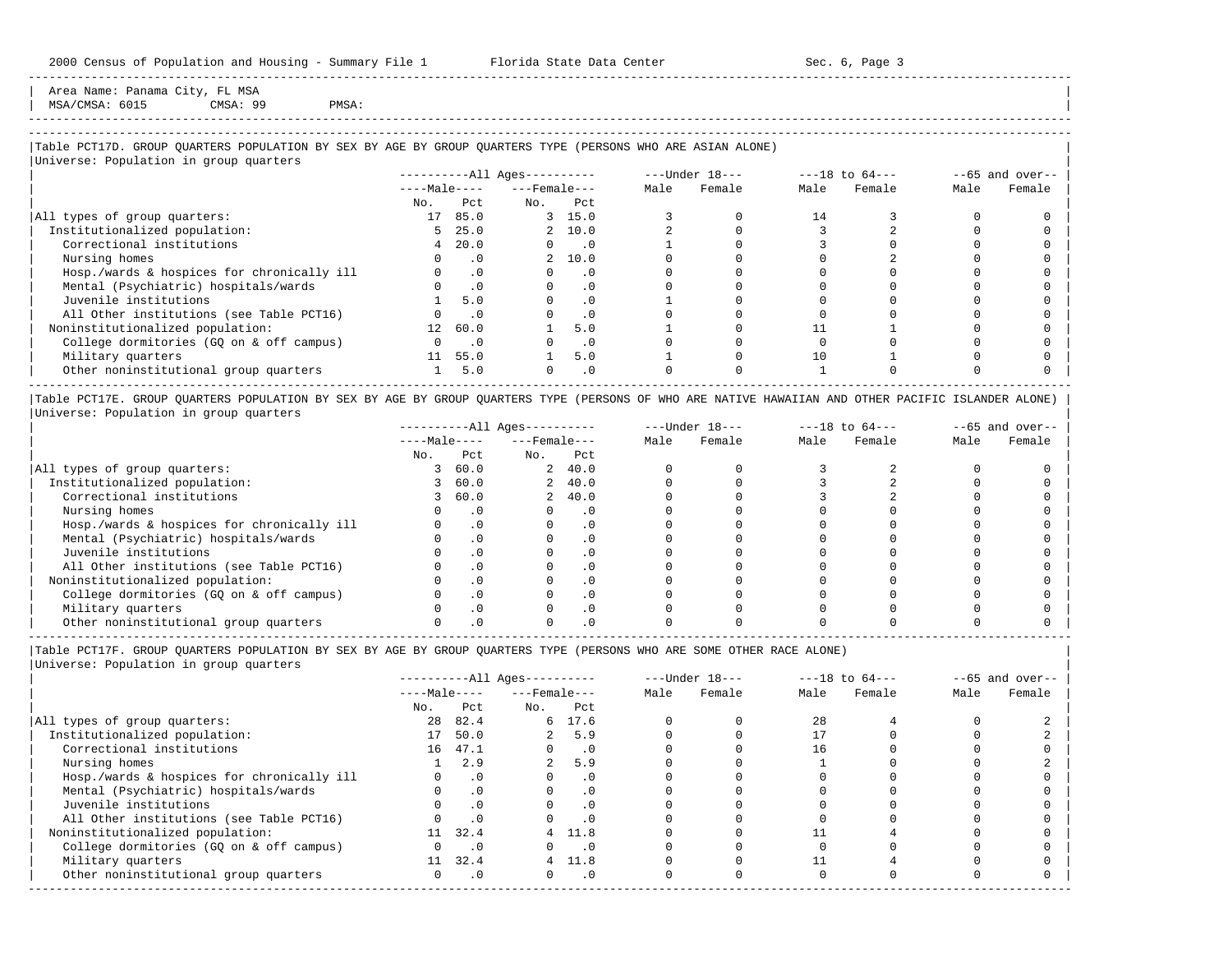Area Name: Panama City, FL MSA | MSA/CMSA: 6015 CMSA: 99 PMSA: |

-----------------------------------------------------------------------------------------------------------------------------------------------------

## ----------------------------------------------------------------------------------------------------------------------------------------------------- |Table PCT17G. GROUP QUARTERS POPULATION BY SEX BY AGE BY GROUP QUARTERS TYPE (PERSONS OF WHO REPORT TWO OR MORE RACES) |

|                                            |                  |           | $------All Ages------$ |                |      | $---Under 18---$ |      | $---18$ to $64---$ |      | $--65$ and over-- |
|--------------------------------------------|------------------|-----------|------------------------|----------------|------|------------------|------|--------------------|------|-------------------|
|                                            | $---Male---$     |           | $---$ Female $---$     |                | Male | Female           | Male | Female             | Male | Female            |
|                                            | No.              | Pct       | No.                    | Pct            |      |                  |      |                    |      |                   |
| All types of group quarters:               | 41               | 83.7      |                        | 8 16.3         |      |                  | 39   |                    |      |                   |
| Institutionalized population:              | 29               | 59.2      |                        | $5 \quad 10.2$ |      |                  | 27   |                    |      |                   |
| Correctional institutions                  | 27               | 55.1      |                        | $5 \quad 10.2$ |      |                  | 26   |                    |      |                   |
| Nursing homes                              |                  | 4.1       |                        | . 0            |      |                  |      |                    |      |                   |
| Hosp./wards & hospices for chronically ill |                  | $\cdot$ 0 |                        | $\cdot$ 0      |      |                  |      |                    |      |                   |
| Mental (Psychiatric) hospitals/wards       |                  | $\cdot$ 0 |                        | $\cdot$ 0      |      |                  |      |                    |      |                   |
| Juvenile institutions                      |                  | .0        |                        | . 0            |      |                  |      |                    |      |                   |
| All Other institutions (see Table PCT16)   |                  | $\cdot$ 0 |                        | $\cdot$ 0      |      |                  |      |                    |      |                   |
| Noninstitutionalized population:           | 12 <sup>12</sup> | 24.5      |                        | 6.1            |      |                  | 12   |                    |      |                   |
| College dormitories (GO on & off campus)   |                  | $\cdot$ 0 |                        | $\cdot$ 0      |      |                  |      |                    |      |                   |
| Military quarters                          | 12 <sup>1</sup>  | 24.5      |                        | 4.1            |      |                  | 12   |                    |      |                   |
| Other noninstitutional group quarters      |                  | $\cdot$ 0 |                        | 2.0            |      |                  |      |                    |      |                   |

|Table PCT17H. GROUP QUARTERS POPULATION BY SEX BY AGE BY GROUP QUARTERS TYPE (PERSONS OF ANY RACE WHO ARE HISPANIC OR LATINO) | |Universe: Population in group quarters |

|                                            |              |      | $------All Aqes------$ |           |      | $---Under 18---$ |      | $---18$ to $64---$ |      | $- -65$ and over-- |
|--------------------------------------------|--------------|------|------------------------|-----------|------|------------------|------|--------------------|------|--------------------|
|                                            | $---Male---$ |      | $---$ Female $---$     |           | Male | Female           | Male | Female             | Male | Female             |
|                                            | No.          | Pct  | No.                    | Pct       |      |                  |      |                    |      |                    |
| All types of group quarters:               | 194          | 91.9 | 17                     | 8.1       |      |                  | 190  | 14                 |      |                    |
| Institutionalized population:              | 169          | 80.1 | 10                     | 4.7       |      |                  | 165  |                    |      |                    |
| Correctional institutions                  | 167          | 79.1 |                        | 3.3       |      |                  | 163  |                    |      |                    |
| Nursing homes                              |              |      |                        | 1.4       |      |                  |      |                    |      |                    |
| Hosp./wards & hospices for chronically ill |              |      |                        | . 0       |      |                  |      |                    |      |                    |
| Mental (Psychiatric) hospitals/wards       |              |      |                        | $\cdot$ 0 |      |                  |      |                    |      |                    |
| Juvenile institutions                      |              | . 5  |                        | . 0       |      |                  |      |                    |      |                    |
| All Other institutions (see Table PCT16)   |              |      |                        | $\cdot$ 0 |      |                  |      |                    |      |                    |
| Noninstitutionalized population:           | 25           | 11.8 |                        | 3.3       |      |                  | 2.5  |                    |      |                    |
| College dormitories (GO on & off campus)   |              |      |                        | $\cdot$ 0 |      |                  |      |                    |      |                    |
| Military quarters                          | 25           | 11.8 |                        | 3.3       |      |                  | 2.5  |                    |      |                    |
| Other noninstitutional group quarters      |              |      |                        |           |      |                  |      |                    |      |                    |

----------------------------------------------------------------------------------------------------------------------------------------------------- |Table PCT17I. GROUP QUARTERS POPULATION BY SEX BY AGE BY GROUP QUARTERS TYPE (PERSONS OF WHO ARE WHITE ALONE, NOT HISPANIC OR LATINO) |

| Universe: Population in group quarters |  |
|----------------------------------------|--|
|                                        |  |

|                                            |              |           | $------All Aqes------$ |           |      | $---Under 18---$ |       | $---18$ to $64---$ |      | $--65$ and over-- |
|--------------------------------------------|--------------|-----------|------------------------|-----------|------|------------------|-------|--------------------|------|-------------------|
|                                            | $---Male---$ |           | $---$ Female $---$     |           | Male | Female           | Male  | Female             | Male | Female            |
|                                            | No.          | Pct       | No.                    | Pct       |      |                  |       |                    |      |                   |
| All types of group quarters:               | 1,328        | 61.7      | 826                    | 38.3      | 52   | 14               | 1,088 | 250                | 188  | 562               |
| Institutionalized population:              | 894          | 41.5      | 613                    | 28.5      | 49   | 10               | 700   | 138                | 145  | 465               |
| Correctional institutions                  | 682          | 31.7      | 100                    | 4.6       | 10   |                  | 665   | 100                |      |                   |
| Nursing homes                              | 150          | 7.0       | 482                    | 22.4      |      |                  | 25    | 33                 | 125  | 449               |
| Hosp./wards & hospices for chronically ill | $\Omega$     | .0        | $\Omega$               | $\cdot$ 0 |      |                  |       |                    |      |                   |
| Mental (Psychiatric) hospitals/wards       |              | $\cdot$ 0 | $\Omega$               | $\cdot$ 0 |      |                  |       |                    |      |                   |
| Juvenile institutions                      | 43           | 2.0       | 10                     | .5        | 39   | 10               |       |                    |      |                   |
| All Other institutions (see Table PCT16)   | 19           | . 9       | 21                     | 1.0       |      |                  |       |                    |      | 16                |
| Noninstitutionalized population:           | 434          | 20.1      | 213                    | 9.9       |      |                  | 388   | 112                | 43   | 97                |
| College dormitories (GO on & off campus)   |              | $\cdot$ 0 | $\Omega$               | $\cdot$ 0 |      |                  |       |                    |      |                   |
| Military quarters                          | 292          | 13.6      | 45                     | 2.1       |      |                  | 292   | 45                 |      |                   |
| Other noninstitutional group quarters      | 142          | 6.6       | 168                    | 7.8       |      |                  | 96    | 67                 | 43   | 97                |
|                                            |              |           |                        |           |      |                  |       |                    |      |                   |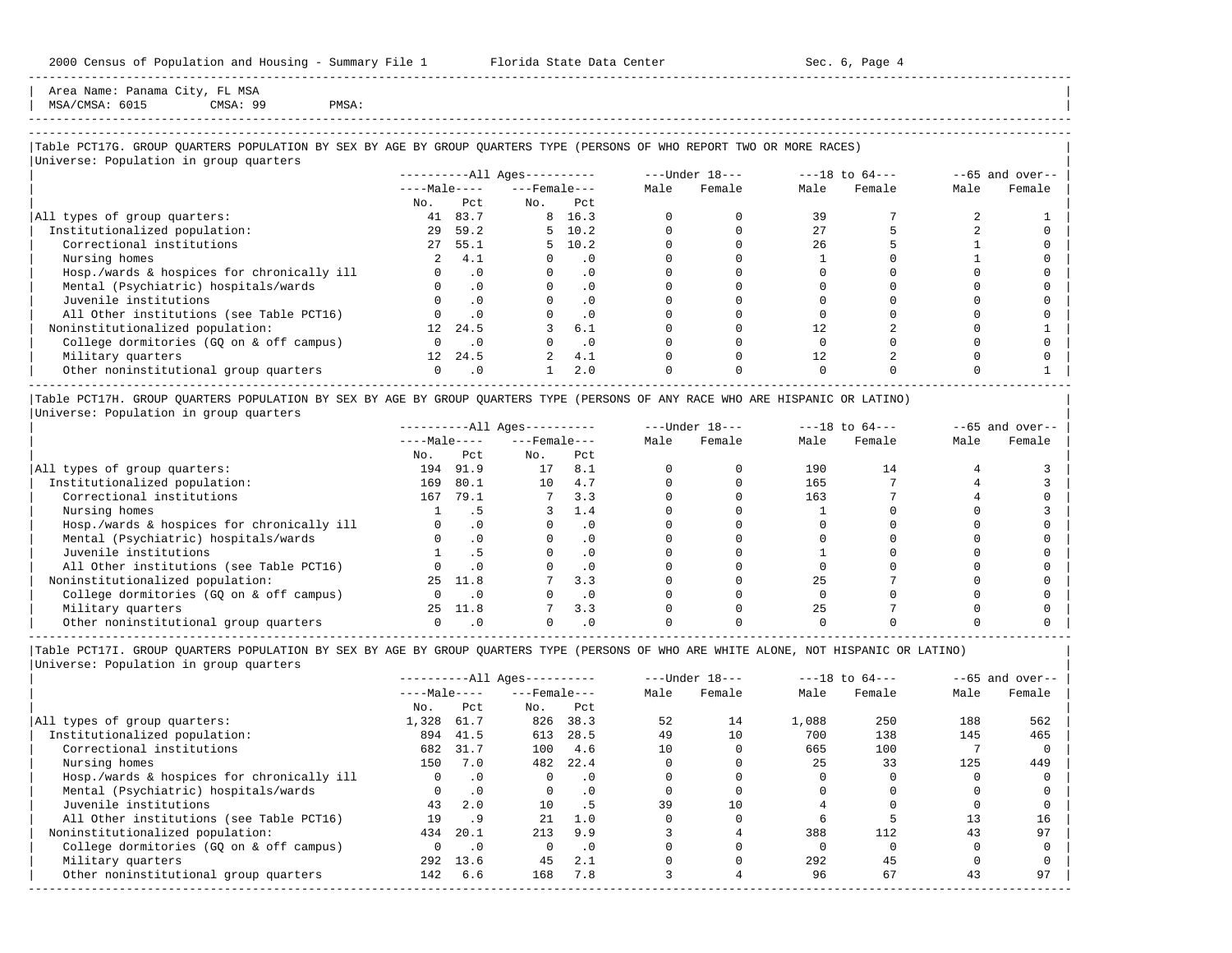2000 Census of Population and Housing - Summary File 1 Telorida State Data Center Sec. 6, Page 1 North Sec. 6, Page

| Area Name: Pensacola, FL MSA<br>MSA/CMSA: 6080<br>CMSA: 99<br>PMSA:                                     |             |                                                    |          |
|---------------------------------------------------------------------------------------------------------|-------------|----------------------------------------------------|----------|
| Table PCT16. GROUP OUARTERS POPULATION BY GROUP OUARTERS TYPE<br>Universe: Population in group quarters |             |                                                    |          |
|                                                                                                         |             |                                                    |          |
| Total Group Quarters Population                                                                         | 24,518      |                                                    |          |
| Institutionalized population:                                                                           | 12,991      | Noninstitutionalized population:                   | 11,527   |
| Correctional institutions:                                                                              | 9,257       | College dormitories (college GQ on and off campus) | 4,412    |
| Federal prisons and detention centers                                                                   | 640         | Military quarters:                                 | 6,166    |
| Halfway houses                                                                                          | 37          | On base:                                           | 6,163    |
| Local jails, police lockups, etc.                                                                       | 1,575       | Barracks and other GQ for military personnel       | 6,150    |
| Military disciplinary barracks                                                                          | 4,076       | Transient quarters for temporary residents         | 13       |
| State prisons                                                                                           | 2,868       | Military ships                                     | 3        |
| Other types of correctional institutions                                                                | 61          | Group homes:                                       | 355      |
| Nursing homes                                                                                           | 2,754       | Homes or halfway houses for drug/alcohol abuse     | 81       |
| Hospitals/wards, hospices, and schools for the handicapped:                                             | 877         | Homes for the mentally ill                         | 65       |
| Hospitals/wards and hospices for chronically ill:                                                       | 312         | Homes for the mentally retarded                    | 46       |
| Hospices or homes for chronically ill                                                                   | 5.          | Homes for the physically handicapped               | 19       |
| Military hospitals or wards for chronically ill                                                         | 269         | Other group homes                                  | 144      |
| Other hospitals or wards for chronically ill                                                            | 38          | Religious group quarters                           | 4        |
| Hospitals or wards for drug/alcohol abuse                                                               | $\Omega$    | Workers' dormitories:                              | $\Omega$ |
| Mental (Psychiatric) hospitals or wards                                                                 | 76          | Agriculture workers' dormitories on farms          | $\Omega$ |
| Schools, hospitals, or wards for the mentally retarded                                                  | 90          | Job Corps and vocational training facilities       | $\Omega$ |
| Schools, hospitals, or wards for the physically handicapped:                                            | 16          | Other workers' dormitories                         | $\Omega$ |
| Institutions for the deaf                                                                               | 8           | Crews of maritime vessels                          | 28       |
| Institutions for the blind                                                                              | 8           | Other nonhousehold living situations               | 86       |
| Orthopedic wards/institutions for the physically handicapped                                            | $\Omega$    | Other noninstitutional group quarters              | 476      |
| Wards in general hospitals for patients with no usual home elsewhere                                    | $\mathbf 0$ |                                                    |          |
| Wards in military hospitls for patients with no usual home elsewhere                                    | 383         |                                                    |          |
| Juvenile institutions:                                                                                  | 103         |                                                    |          |
| Long-term care:                                                                                         | 103         |                                                    |          |
| Homes for abused, dependent, and neglected children                                                     | $\mathbf 0$ |                                                    |          |
| Residential treatment centers for emotionally disturbed children                                        | 68          |                                                    |          |
| Training schools for juvenile delinquents                                                               | 35          |                                                    |          |
| Short-term care, detention or diagnostic centers for delinquent chdrn                                   | 0           |                                                    |          |
| Type of juvenile institution unknown                                                                    | $\Omega$    |                                                    |          |

|                                            |              |           | ----------All Ages---------- |           |      | $---Under 18---$ |        | $---18$ to $64---$ |      | $--65$ and over-- |
|--------------------------------------------|--------------|-----------|------------------------------|-----------|------|------------------|--------|--------------------|------|-------------------|
|                                            | $---Male---$ |           | $---$ Female $---$           |           | Male | Female           | Male   | Female             | Male | Female            |
|                                            | No.          | Pct.      | No.                          | Pct       |      |                  |        |                    |      |                   |
| All types of group quarters:               | 17,703       | 72.2      | 6,815                        | 27.8      | 188  | 66               | 16,774 | 4,595              | 741  | 2,154             |
| Institutionalized population:              | 9,925        | 40.5      | 3,066                        | 12.5      | 108  |                  | 9,181  | 1,148              | 636  | 1,916             |
| Correctional institutions                  | 8,564        | 34.9      | 693                          | 2.8       | 19   |                  | 8,516  | 691                | 29   |                   |
| Nursing homes                              | 710          | 2.9       | 2,044                        | 8.3       |      |                  | 128    | 154                | 582  | 1,890             |
| Hosp./wards & hospices for chronically ill | 217          | . 9       | 95                           | . 4       |      |                  | 206    | 80                 |      | 15                |
| Mental (Psychiatric) hospitals/wards       | 39           | $\cdot$ 2 | 37                           | $\cdot$ 2 |      |                  | 35     | 35                 |      |                   |
| Juvenile institutions                      | 99           | .4        | 4                            | $\cdot$ 0 | 88   |                  |        |                    |      |                   |
| All Other institutions (see Table PCT16)   | 296          | 1.2       | 193                          | .8        |      |                  | 285    | 184                | 10   |                   |
| Noninstitutionalized population:           | 7,778        | 31.7      | 3,749                        | 15.3      | 80   | 64               | 7,593  | 3,447              | 105  | 238               |
| College dormitories (GQ on & off campus)   | 1,930        | 7.9       | 2,482                        | 10.1      | 6    | 15               | 1,924  | 2,467              |      |                   |
| Military quarters                          | 5,360        | 21.9      | 806                          | 3.3       | 23   |                  | 5,337  | 803                |      |                   |
| Other noninstitutional group quarters      | 488          | 2.0       | 461                          | 1.9       | 51   | 46               | 332    | 177                | 105  | 238               |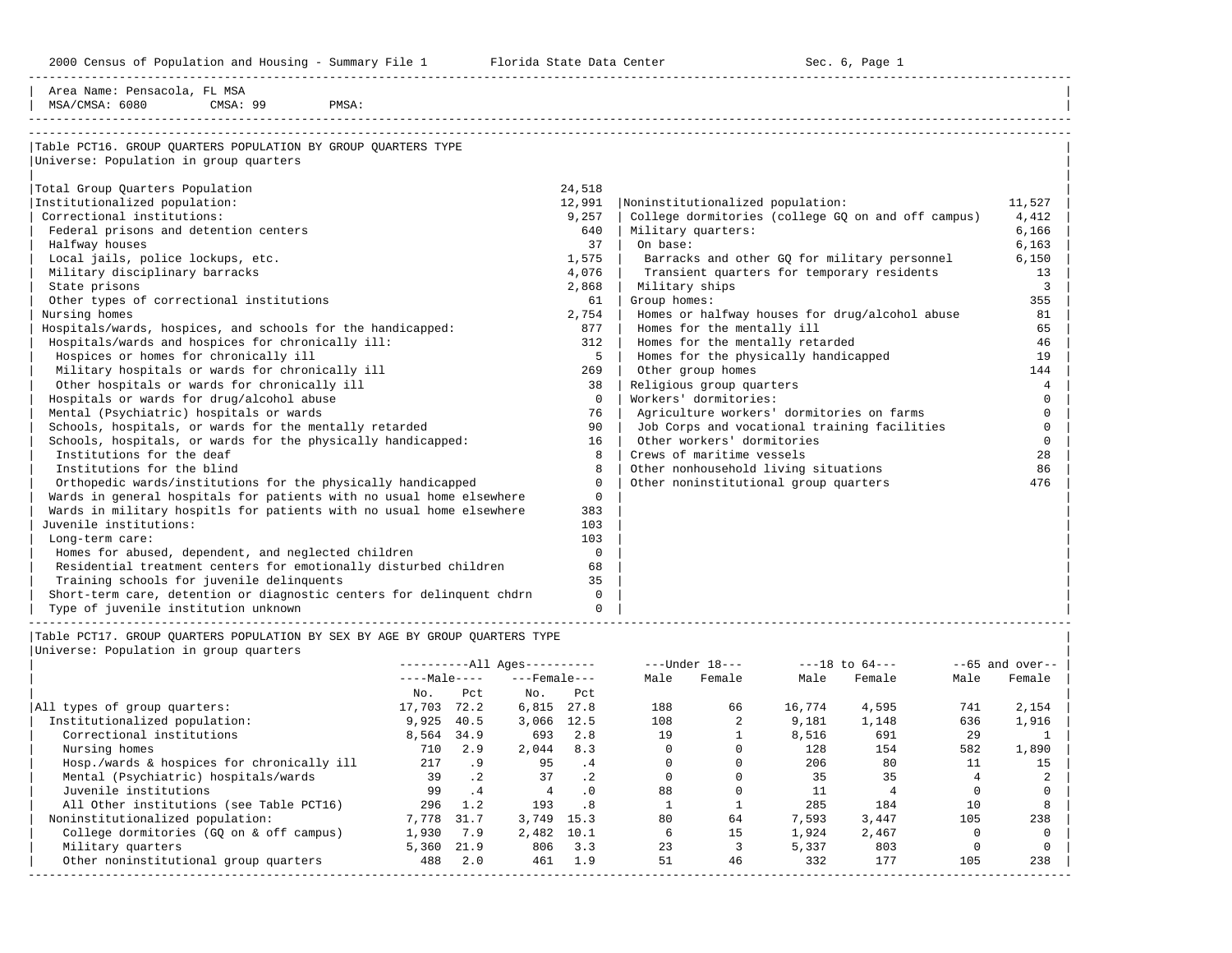Area Name: Pensacola, FL MSA<br>MSA/CMSA: 6080 CMSA: 99 | MSA/CMSA: 6080 CMSA: 99 PMSA: |

# -----------------------------------------------------------------------------------------------------------------------------------------------------

-----------------------------------------------------------------------------------------------------------------------------------------------------

### |Table PCT17A. GROUP QUARTERS POPULATION BY SEX BY AGE BY GROUP QUARTERS TYPE (PERSONS WHO ARE WHITE ALONE) | |<br>|Universe: Population in group quarters

|                                            |              |           | $------All Ages------$ |           |      | $---Under 18---$ |        | $---18$ to $64---$ |      | $--65$ and over-- |
|--------------------------------------------|--------------|-----------|------------------------|-----------|------|------------------|--------|--------------------|------|-------------------|
|                                            | $---Male---$ |           | $---$ Female $---$     |           | Male | Female           | Male   | Female             | Male | Female            |
|                                            | No.          | Pct       | No.                    | Pct.      |      |                  |        |                    |      |                   |
| All types of group quarters:               | 12,167       | 68.8      | 5,517                  | 31.2      | 113  | 43               | 11,440 | 3,585              | 614  | 1,889             |
| Institutionalized population:              | 6,052        | 34.2      | 2,421                  | 13.7      | 61   |                  | 5,469  | 761                | 522  | 1,659             |
| Correctional institutions                  | 5,017        | 28.4      | 444                    | 2.5       |      |                  | 4,987  | 443                | 22   |                   |
| Nursing homes                              | 567          | 3.2       | 1,750                  | 9.9       |      |                  | 87     | 110                | 480  | 1,640             |
| Hosp./wards & hospices for chronically ill | 170          | 1.0       | 70                     | .4        |      |                  | 160    | 57                 | 10   | 13                |
| Mental (Psychiatric) hospitals/wards       | 35           | $\cdot$ 2 | 27                     | $\cdot$ 2 |      |                  | 31     | 26                 |      |                   |
| Juvenile institutions                      | 61           | $\cdot$ 3 | 4                      | $\cdot$ 0 | 53   |                  |        |                    |      |                   |
| All Other institutions (see Table PCT16)   | 202          | 1.1       | 126                    |           |      |                  | 196    | 121                | ь    |                   |
| Noninstitutionalized population:           | 6.115        | 34.6      | 3,096                  | 17.5      | 52   | 42               | 5,971  | 2,824              | 92   | 230               |
| College dormitories (GO on & off campus)   | 1,747        | 9.9       | 2,174                  | 12.3      |      | 12               | 1,742  | 2,162              |      |                   |
| Military quarters                          | 4,025        | 22.8      | 533                    | 3.0       | 17   |                  | 4,008  | 531                |      |                   |
| Other noninstitutional group quarters      | 343          | 1.9       | 389                    | 2.2       | 30   | 28               | 221    | 131                | 92   | 230               |

|Table PCT17B. GROUP QUARTERS POPULATION BY SEX BY AGE BY GROUP QUARTERS TYPE (PERSONS WHO ARE BLACK OR AFRICAN AMERICAN ALONE) | |Universe: Population in group quarters |

|                                            |              |         | $------All Aqes------$ |           |      | $---Under 18---$ |       | $---18$ to $64---$ |      | $--65$ and over-- |
|--------------------------------------------|--------------|---------|------------------------|-----------|------|------------------|-------|--------------------|------|-------------------|
|                                            | $---Male---$ |         | $---$ Female $---$     |           | Male | Female           | Male  | Female             | Male | Female            |
|                                            | No.          | Pct     | No.                    | Pct       |      |                  |       |                    |      |                   |
| All types of group quarters:               | 4,056        | 82.3    | 872                    | 17.7      | 65   | 19               | 3,868 | 602                | 123  | 251               |
| Institutionalized population:              | 3,224        | 65.4    | 544                    | 11.0      | 46   |                  | 3,066 | 297                | 112  | 246               |
| Correctional institutions                  | 2,938        | 59.6    | 191                    | 3.9       |      |                  | 2,920 | 190                |      |                   |
| Nursing homes                              | 141          | 2.9     | 280                    | 5.7       |      |                  | 41    | 40                 | 100  | 240               |
| Hosp./wards & hospices for chronically ill | 29           | $.6 \,$ | 15                     |           |      |                  | 28    | 13                 |      |                   |
| Mental (Psychiatric) hospitals/wards       |              |         | 6                      |           |      |                  |       |                    |      |                   |
| Juvenile institutions                      | 37           | . 8     |                        | $\cdot$ 0 | 34   |                  |       |                    |      |                   |
| All Other institutions (see Table PCT16)   | 75           | 1.5     | 52                     | 1.1       |      |                  | 70    | 48                 |      |                   |
| Noninstitutionalized population:           | 832          | 16.9    | 328                    | 6.7       | 19   | 18               | 802   | 305                |      |                   |
| College dormitories (GO on & off campus)   | 77           | 1.6     | 113                    | 2.3       |      |                  | 77    | 113                |      |                   |
| Military quarters                          | 629          | 12.8    | 151                    | 3.1       |      |                  | 626   | 150                |      |                   |
| Other noninstitutional group quarters      | 126          | 2.6     | 64                     | 1.3       | 16   |                  | 99    | 42                 |      |                   |

-----------------------------------------------------------------------------------------------------------------------------------------------------

|                                            |              |           | $------All Aqes------$ |           |      | $---Under 18---$ |      | $---18$ to $64---$ |      | $--65$ and over-- |
|--------------------------------------------|--------------|-----------|------------------------|-----------|------|------------------|------|--------------------|------|-------------------|
|                                            | $---Male---$ |           | $---$ Female $---$     |           | Male | Female           | Male | Female             | Male | Female            |
|                                            | No.          | Pct       | No.                    | Pct       |      |                  |      |                    |      |                   |
| All types of group quarters:               | 161          | 81.7      | 36                     | 18.3      |      |                  | 157  | 34                 |      |                   |
| Institutionalized population:              | 71           | 36.0      | 11                     | 5.6       |      |                  |      |                    |      |                   |
| Correctional institutions                  | 68           | 34.5      |                        | 3.6       |      |                  | 68   |                    |      |                   |
| Nursing homes                              |              | $\cdot$ 0 | 4                      | 2.0       |      |                  |      |                    |      |                   |
| Hosp./wards & hospices for chronically ill |              | 1.5       |                        | $\cdot$ 0 |      |                  |      |                    |      |                   |
| Mental (Psychiatric) hospitals/wards       |              | $\cdot$ 0 |                        | . 0       |      |                  |      |                    |      |                   |
| Juvenile institutions                      |              |           |                        | $\cdot$ 0 |      |                  |      |                    |      |                   |
| All Other institutions (see Table PCT16)   |              | $\cdot$ 0 |                        |           |      |                  |      |                    |      |                   |
| Noninstitutionalized population:           | 90           | 45.7      | 25                     | 12.7      |      |                  | 86   | 25                 |      |                   |
| College dormitories (GQ on & off campus)   |              | 1.0       |                        | 3.6       |      |                  |      |                    |      |                   |
| Military quarters                          | 79           | 40.1      | 15                     | 7.6       |      |                  | 79   |                    |      |                   |
| Other noninstitutional group quarters      | 9            | 4.6       | 3                      | 1.5       |      |                  |      |                    |      |                   |
|                                            |              |           |                        |           |      |                  |      |                    |      |                   |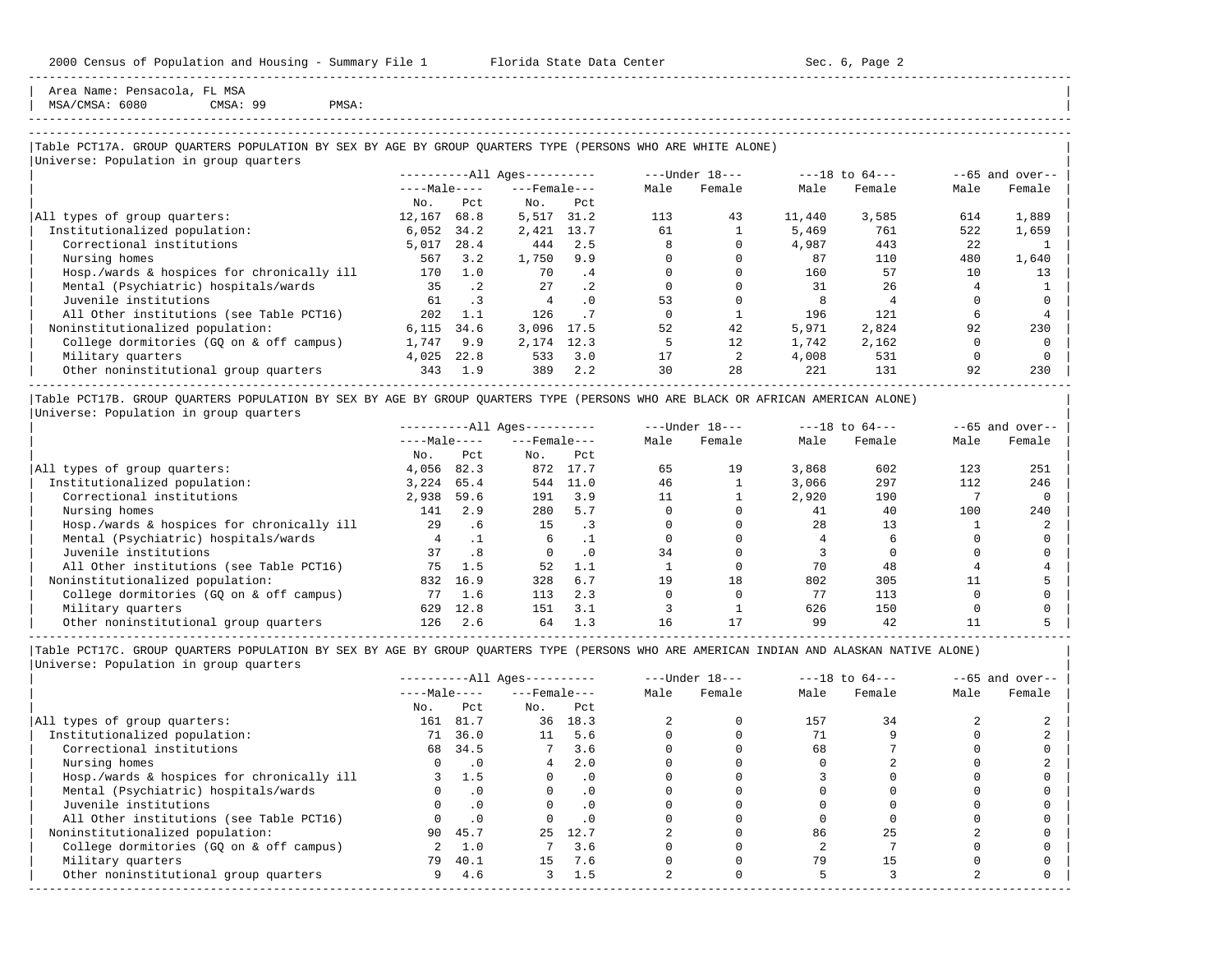Area Name: Pensacola, FL MSA<br>MSA/CMSA: 6080 CMSA: 99 | MSA/CMSA: 6080 CMSA: 99 PMSA: |

# -----------------------------------------------------------------------------------------------------------------------------------------------------

-----------------------------------------------------------------------------------------------------------------------------------------------------

## |Table PCT17D. GROUP QUARTERS POPULATION BY SEX BY AGE BY GROUP QUARTERS TYPE (PERSONS WHO ARE ASIAN ALONE) |

|                                            |                 |           | $------All Ages------$ |           |      | ---Under 18--- |      | $---18$ to $64---$ |      | $--65$ and over-- |
|--------------------------------------------|-----------------|-----------|------------------------|-----------|------|----------------|------|--------------------|------|-------------------|
|                                            | $---Male---$    |           | $---$ Female $---$     |           | Male | Female         | Male | Female             | Male | Female            |
|                                            | No.             | Pct       | No.                    | Pct       |      |                |      |                    |      |                   |
| All types of group quarters:               | 288             | 67.1      | 141                    | 32.9      |      |                | 284  | 135                |      |                   |
| Institutionalized population:              | 116             | 27.0      | 31                     | 7.2       |      |                | 115  | 30                 |      |                   |
| Correctional institutions                  | 95              | 22.1      | 16                     | 3.7       |      |                | 95   | 16                 |      |                   |
| Nursing homes                              |                 | . 2       |                        | $\cdot$ 2 |      |                |      |                    |      |                   |
| Hosp./wards & hospices for chronically ill |                 | 1.6       | 5                      | 1.2       |      |                |      |                    |      |                   |
| Mental (Psychiatric) hospitals/wards       |                 | $\cdot$ 0 |                        | $\cdot$ 2 |      |                |      |                    |      |                   |
| Juvenile institutions                      |                 | $\cdot$ 0 |                        | $\cdot$ 0 |      |                |      |                    |      |                   |
| All Other institutions (see Table PCT16)   | 13 <sup>°</sup> | 3.0       |                        | 1.9       |      |                |      |                    |      |                   |
| Noninstitutionalized population:           | 172             | 40.1      | 110                    | 25.6      |      |                | 169  | 105                |      |                   |
| College dormitories (GO on & off campus)   | 52              | 12.1      | 88                     | 20.5      |      |                | 51   | 85                 |      |                   |
| Military quarters                          | 116             | 27.0      | $20^{\circ}$           | 4.7       |      |                | 115  | 2.0                |      |                   |
| Other noninstitutional group quarters      |                 | . 9       | $\overline{2}$         | . 5       |      |                |      |                    |      |                   |

|Table PCT17E. GROUP QUARTERS POPULATION BY SEX BY AGE BY GROUP QUARTERS TYPE (PERSONS OF WHO ARE NATIVE HAWAIIAN AND OTHER PACIFIC ISLANDER ALONE) | |Universe: Population in group quarters |

|                                            |              |           | $------All Aqes------$ |           |      | $---Under 18---$ |      | $---18$ to $64---$ |      | $- -65$ and over-- |
|--------------------------------------------|--------------|-----------|------------------------|-----------|------|------------------|------|--------------------|------|--------------------|
|                                            | $---Male---$ |           | $---$ Female $---$     |           | Male | Female           | Male | Female             | Male | Female             |
|                                            | No.          | Pct       | No.                    | Pct       |      |                  |      |                    |      |                    |
| All types of group quarters:               | 41           | 64.1      | 23                     | 35.9      |      |                  | 41   |                    |      |                    |
| Institutionalized population:              | 13           | 20.3      |                        | 4.7       |      |                  |      |                    |      |                    |
| Correctional institutions                  | 13           | 20.3      |                        | 1.6       |      |                  |      |                    |      |                    |
| Nursing homes                              |              |           |                        | $\cdot$ 0 |      |                  |      |                    |      |                    |
| Hosp./wards & hospices for chronically ill |              | $\cdot$ 0 |                        | $\cdot$ 0 |      |                  |      |                    |      |                    |
| Mental (Psychiatric) hospitals/wards       |              |           |                        | 3.1       |      |                  |      |                    |      |                    |
| Juvenile institutions                      |              |           |                        | $\cdot$ 0 |      |                  |      |                    |      |                    |
| All Other institutions (see Table PCT16)   |              |           |                        | $\cdot$ 0 |      |                  |      |                    |      |                    |
| Noninstitutionalized population:           | 28           | 43.8      | 20                     | 31.3      |      |                  | 28   | 2.0                |      |                    |
| College dormitories (GO on & off campus)   |              | 4.7       | 17                     | 26.6      |      |                  |      |                    |      |                    |
| Military quarters                          | $25 -$       | 39.1      |                        | 4.7       |      |                  | 25   |                    |      |                    |
| Other noninstitutional group quarters      |              |           |                        | $\cdot$ 0 |      |                  |      |                    |      |                    |

----------------------------------------------------------------------------------------------------------------------------------------------------- |Table PCT17F. GROUP QUARTERS POPULATION BY SEX BY AGE BY GROUP QUARTERS TYPE (PERSONS WHO ARE SOME OTHER RACE ALONE) |

|                                            |              |           | $------All Ages------$ |           |      | $---Under 18---$ |      | $---18$ to $64---$ |      | $--65$ and over-- |
|--------------------------------------------|--------------|-----------|------------------------|-----------|------|------------------|------|--------------------|------|-------------------|
|                                            | $---Male---$ |           | $---$ Female $---$     |           | Male | Female           | Male | Female             | Male | Female            |
|                                            | No.          | Pct       | No.                    | Pct       |      |                  |      |                    |      |                   |
| All types of group quarters:               | 627          | 86.1      | 101                    | 13.9      |      |                  | 625  | 96                 |      |                   |
| Institutionalized population:              | 289          | 39.7      | 34                     | 4.7       |      |                  | 288  | 29                 |      |                   |
| Correctional institutions                  | 281          | 38.6      | 2.4                    | 3.3       |      |                  | 281  | 24                 |      |                   |
| Nursing homes                              |              |           | 6                      | .8        |      |                  |      |                    |      |                   |
| Hosp./wards & hospices for chronically ill |              |           |                        |           |      |                  |      |                    |      |                   |
| Mental (Psychiatric) hospitals/wards       |              | $\cdot$ 0 |                        | $\cdot$ 0 |      |                  |      |                    |      |                   |
| Juvenile institutions                      |              | .0        | O                      | $\cdot$ 0 |      |                  |      |                    |      |                   |
| All Other institutions (see Table PCT16)   |              |           |                        |           |      |                  |      |                    |      |                   |
| Noninstitutionalized population:           |              | 338 46.4  | 67                     | 9.2       |      |                  | 337  | 67                 |      |                   |
| College dormitories (GQ on & off campus)   | 10           | 1.4       | 17                     | 2.3       |      |                  | 10   |                    |      |                   |
| Military quarters                          |              | 325 44.6  | 50                     | 6.9       |      |                  | 325  | 50                 |      |                   |
| Other noninstitutional group quarters      |              | . 4       | $\Omega$               | $\cdot$ 0 |      |                  |      |                    |      |                   |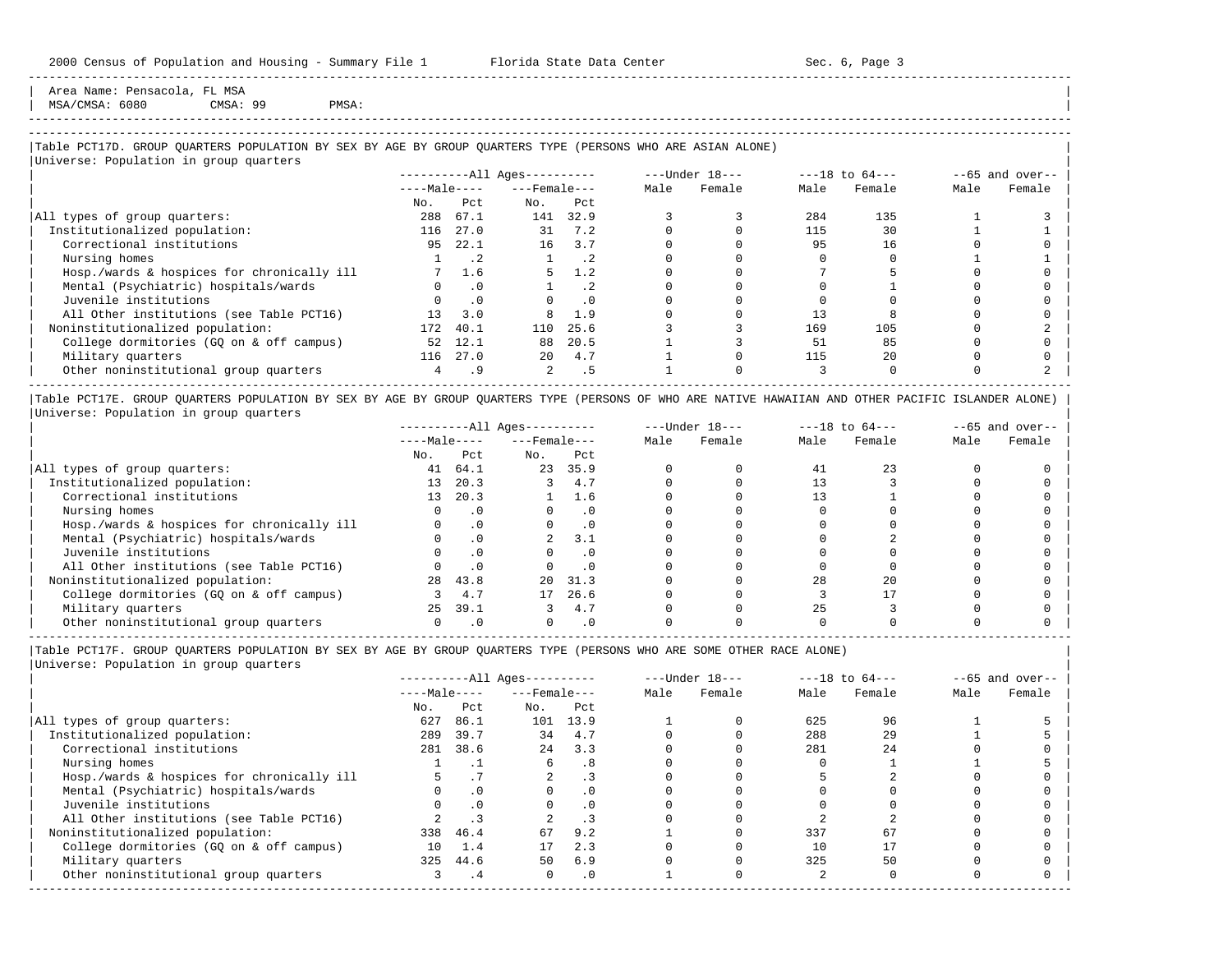Area Name: Pensacola, FL MSA | MSA/CMSA: 6080 CMSA: 99 PMSA: |

-----------------------------------------------------------------------------------------------------------------------------------------------------

## |Table PCT17G. GROUP QUARTERS POPULATION BY SEX BY AGE BY GROUP QUARTERS TYPE (PERSONS OF WHO REPORT TWO OR MORE RACES) |

|                                            |              |           | $------All Ages------$ |      |      | $---Under 18---$ |      | $---18$ to $64---$ |      | $--65$ and over-- |
|--------------------------------------------|--------------|-----------|------------------------|------|------|------------------|------|--------------------|------|-------------------|
|                                            | $---Male---$ |           | $---$ Female $---$     |      | Male | Female           | Male | Female             | Male | Female            |
|                                            | No.          | Pct       | No.                    | Pct  |      |                  |      |                    |      |                   |
| All types of group quarters:               | 363          | 74.4      | 125                    | 25.6 |      |                  | 359  | 120                |      |                   |
| Institutionalized population:              | 160          | 32.8      | 2.2                    | 4.5  |      |                  | 159  | 19                 |      |                   |
| Correctional institutions                  | 152          | 31.1      | 10                     | 2.0  |      |                  | 152  | 10                 |      |                   |
| Nursing homes                              |              | . 0       |                        | . 6  |      |                  |      |                    |      |                   |
| Hosp./wards & hospices for chronically ill |              | . 6       |                        | . 6  |      |                  |      |                    |      |                   |
| Mental (Psychiatric) hospitals/wards       |              | $\cdot$ 0 |                        | .2   |      |                  |      |                    |      |                   |
| Juvenile institutions                      |              | . 2       |                        | . 0  |      |                  |      |                    |      |                   |
| All Other institutions (see Table PCT16)   |              |           |                        | 1.0  |      |                  |      |                    |      |                   |
| Noninstitutionalized population:           | 203          | 41.6      | 103                    | 21.1 |      |                  | 200  | 101                |      |                   |
| College dormitories (GO on & off campus)   | 39           | 8.0       | 66                     | 13.5 |      |                  | 39   | 66                 |      |                   |
| Military quarters                          | 161          | 33.0      | 34                     | 7.0  |      |                  | 159  | 34                 |      |                   |
| Other noninstitutional group quarters      |              | . 6       |                        | . 6  |      |                  |      |                    |      |                   |

|Table PCT17H. GROUP QUARTERS POPULATION BY SEX BY AGE BY GROUP QUARTERS TYPE (PERSONS OF ANY RACE WHO ARE HISPANIC OR LATINO) | |Universe: Population in group quarters |

|                                            |              |           | $------All Ages------$ |      |      | $---Under 18---$ |       | $---18$ to $64---$ |      | $--65$ and over-- |
|--------------------------------------------|--------------|-----------|------------------------|------|------|------------------|-------|--------------------|------|-------------------|
|                                            | $---Male---$ |           | $---$ Female $---$     |      | Male | Female           | Male  | Female             | Male | Female            |
|                                            | No.          | Pct.      | No.                    | Pct  |      |                  |       |                    |      |                   |
| All types of group quarters:               | 1,467        | 87.1      | 217                    | 12.9 |      |                  | 1,457 | 201                |      |                   |
| Institutionalized population:              | 825          | 49.0      | 64                     | 3.8  |      |                  | 819   | 51                 |      | 13                |
| Correctional institutions                  | 784          | 46.6      | 36                     | 2.1  |      |                  | 780   | 36                 |      |                   |
| Nursing homes                              |              |           | 13                     | .8   |      |                  |       |                    |      |                   |
| Hosp./wards & hospices for chronically ill | 24           | 1.4       |                        | . 2  |      |                  | 24    |                    |      |                   |
| Mental (Psychiatric) hospitals/wards       |              | $\cdot$ 0 |                        |      |      |                  |       |                    |      |                   |
| Juvenile institutions                      |              |           |                        | . 0  |      |                  |       |                    |      |                   |
| All Other institutions (see Table PCT16)   | 14           | .8        | 12 <sup>°</sup>        |      |      |                  | 14    |                    |      |                   |
| Noninstitutionalized population:           | 642          | 38.1      | 153                    | 9.1  |      |                  | 638   | 150                |      |                   |
| College dormitories (GO on & off campus)   | 35           | 2.1       | 61                     | 3.6  |      |                  | 35    | 61                 |      |                   |
| Military quarters                          | 593          | 35.2      | 88                     | 5.2  |      |                  | 592   | 88                 |      |                   |
| Other noninstitutional group quarters      | 14           | . 8       |                        |      |      |                  |       |                    |      |                   |

-----------------------------------------------------------------------------------------------------------------------------------------------------

|Table PCT17I. GROUP QUARTERS POPULATION BY SEX BY AGE BY GROUP QUARTERS TYPE (PERSONS OF WHO ARE WHITE ALONE, NOT HISPANIC OR LATINO) | |Universe: Population in group quarters |

|                                            |              |           | $------All Aqes------$ |                      |      | $---Under 18---$ |        | $---18$ to $64---$ |      | $--65$ and over-- |
|--------------------------------------------|--------------|-----------|------------------------|----------------------|------|------------------|--------|--------------------|------|-------------------|
|                                            | $---Male---$ |           | $---$ Female $---$     |                      | Male | Female           | Male   | Female             | Male | Female            |
|                                            | No.          | Pct       | No.                    | Pct                  |      |                  |        |                    |      |                   |
| All types of group quarters:               | 11,459       | 67.9      | 5,425                  | 32.1                 | 111  | 42               | 10,740 | 3.504              | 608  | 1,879             |
| Institutionalized population:              | 5,575        | 33.0      | 2,392 14.2             |                      | 61   |                  | 4,997  | 741                | 517  | 1,650             |
| Correctional institutions                  | 4,567        | 27.0      | 433                    | 2.6                  |      |                  | 4,541  | 432                | 18   |                   |
| Nursing homes                              | 565          | 3.3       | 1,742                  | 10.3                 |      |                  | 86     | 110                | 479  | 1,632             |
| Hosp./wards & hospices for chronically ill | 152          | . 9       | 69                     | $\cdot$ <sup>4</sup> |      |                  | 142    | 57                 | 10   | 12                |
| Mental (Psychiatric) hospitals/wards       | 35           | $\cdot$ 2 | 27                     | $\cdot$ 2            |      |                  | 31     | 26                 |      |                   |
| Juvenile institutions                      | 61           | .4        |                        | $\Omega$             | 53   |                  |        |                    |      |                   |
| All Other institutions (see Table PCT16)   | 195          | 1.2       | 117                    |                      |      |                  | 189    | 112                |      |                   |
| Noninstitutionalized population:           | 5,884        | 34.8      | 3,033                  | 18.0                 | 50   | 41               | 5,743  | 2,763              | 91   | 229               |
| College dormitories (GO on & off campus)   | 1,724        | 10.2      | 2,137                  | 12.7                 |      | 12               | 1,719  | 2,125              |      |                   |
| Military quarters                          | 3,825        | 22.7      | 509                    | 3.0                  | 16   |                  | 3,809  | 507                |      |                   |
| Other noninstitutional group quarters      | 335          | 2.0       | 387                    | 2.3                  | 29   | 27               | 215    | 131                | 91   | 229               |
|                                            |              |           |                        |                      |      |                  |        |                    |      |                   |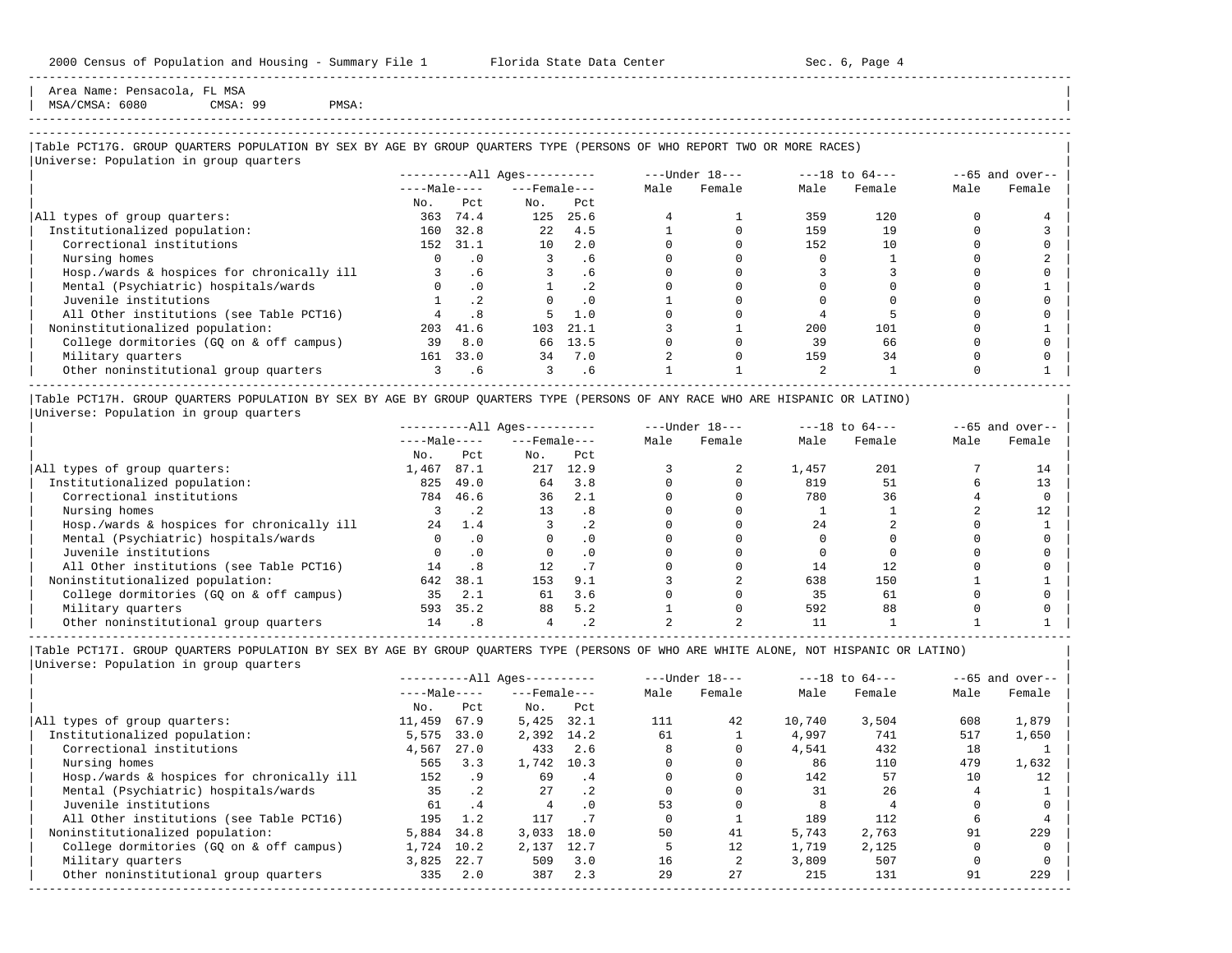2000 Census of Population and Housing - Summary File 1 Florida State Data Center Sec. 6, Page 1

-----------------------------------------------------------------------------------------------------------------------------------------------------

| Area Name: Punta Gorda, FL MSA                                                                                   |                 |           |                                        |                      |                |                            |                                                    |          |          |                    |
|------------------------------------------------------------------------------------------------------------------|-----------------|-----------|----------------------------------------|----------------------|----------------|----------------------------|----------------------------------------------------|----------|----------|--------------------|
| MSA/CMSA: 6580<br>CMSA: 99<br>PMSA:                                                                              |                 |           |                                        |                      |                |                            |                                                    |          |          |                    |
|                                                                                                                  |                 |           |                                        |                      |                |                            |                                                    |          |          |                    |
| Table PCT16. GROUP OUARTERS POPULATION BY GROUP OUARTERS TYPE                                                    |                 |           |                                        |                      |                |                            |                                                    |          |          |                    |
| Universe: Population in group quarters                                                                           |                 |           |                                        |                      |                |                            |                                                    |          |          |                    |
|                                                                                                                  |                 |           |                                        |                      |                |                            |                                                    |          |          |                    |
| Total Group Quarters Population                                                                                  |                 |           |                                        | 2,592                |                |                            |                                                    |          |          |                    |
| Institutionalized population:                                                                                    |                 |           |                                        | 2,446                |                |                            | Noninstitutionalized population:                   |          |          | 146                |
| Correctional institutions:                                                                                       |                 |           |                                        | 1,103                |                |                            | College dormitories (college GQ on and off campus) |          |          | $\mathbf{0}$       |
| Federal prisons and detention centers                                                                            |                 |           |                                        | $\Omega$             |                | Military quarters:         |                                                    |          |          | $\mathbf 0$        |
| Halfway houses                                                                                                   |                 |           |                                        | $\Omega$             | On base:       |                            |                                                    |          |          | $\Omega$           |
| Local jails, police lockups, etc.                                                                                |                 |           |                                        | 193                  |                |                            | Barracks and other GQ for military personnel       |          |          | $\Omega$           |
| Military disciplinary barracks                                                                                   |                 |           |                                        | $\Omega$             |                |                            | Transient quarters for temporary residents         |          |          | $\Omega$           |
| State prisons                                                                                                    |                 |           |                                        | 910                  | Military ships |                            |                                                    |          |          | $\mathbf 0$        |
| Other types of correctional institutions                                                                         |                 |           |                                        | $\Omega$             | Group homes:   |                            |                                                    |          |          | 126                |
| Nursing homes                                                                                                    |                 |           |                                        | 1,277<br>$\mathbf 0$ |                | Homes for the mentally ill | Homes or halfway houses for drug/alcohol abuse     |          |          | $\mathbf 0$<br>48  |
| Hospitals/wards, hospices, and schools for the handicapped:<br>Hospitals/wards and hospices for chronically ill: |                 |           |                                        | 0                    |                |                            | Homes for the mentally retarded                    |          |          | $\mathbf 0$        |
| Hospices or homes for chronically ill                                                                            |                 |           |                                        | $\Omega$             |                |                            | Homes for the physically handicapped               |          |          | $\mathbf 0$        |
| Military hospitals or wards for chronically ill                                                                  |                 |           |                                        | $\mathbf 0$          |                | Other group homes          |                                                    |          |          | 78                 |
| Other hospitals or wards for chronically ill                                                                     |                 |           |                                        | $\Omega$             |                | Religious group quarters   |                                                    |          |          | $\Omega$           |
| Hospitals or wards for drug/alcohol abuse                                                                        |                 |           |                                        | $\Omega$             |                | Workers' dormitories:      |                                                    |          |          | $\Omega$           |
| Mental (Psychiatric) hospitals or wards                                                                          |                 |           |                                        | $\Omega$             |                |                            | Agriculture workers' dormitories on farms          |          |          | $\Omega$           |
| Schools, hospitals, or wards for the mentally retarded                                                           |                 |           |                                        | $\Omega$             |                |                            | Job Corps and vocational training facilities       |          |          | $\Omega$           |
| Schools, hospitals, or wards for the physically handicapped:                                                     |                 |           |                                        | $\Omega$             |                | Other workers' dormitories |                                                    |          |          | $\Omega$           |
| Institutions for the deaf                                                                                        |                 |           |                                        | $\Omega$             |                | Crews of maritime vessels  |                                                    |          |          | $\Omega$           |
| Institutions for the blind                                                                                       |                 |           |                                        | $\Omega$             |                |                            | Other nonhousehold living situations               |          |          | $\Omega$           |
| Orthopedic wards/institutions for the physically handicapped                                                     |                 |           |                                        | $\Omega$             |                |                            | Other noninstitutional group quarters              |          |          | 2.0                |
| Wards in general hospitals for patients with no usual home elsewhere                                             |                 |           |                                        | $\mathbf{0}$         |                |                            |                                                    |          |          |                    |
| Wards in military hospitls for patients with no usual home elsewhere                                             |                 |           |                                        | $\mathbf{0}$         |                |                            |                                                    |          |          |                    |
| Juvenile institutions:                                                                                           |                 |           |                                        | 66<br>36             |                |                            |                                                    |          |          |                    |
| Long-term care:<br>Homes for abused, dependent, and neglected children                                           |                 |           |                                        | 36                   |                |                            |                                                    |          |          |                    |
| Residential treatment centers for emotionally disturbed children                                                 |                 |           |                                        | $\Omega$             |                |                            |                                                    |          |          |                    |
| Training schools for juvenile delinquents                                                                        |                 |           |                                        | $\Omega$             |                |                            |                                                    |          |          |                    |
| Short-term care, detention or diagnostic centers for delinquent chdrn                                            |                 |           |                                        | $\mathbf{0}$         |                |                            |                                                    |          |          |                    |
| Type of juvenile institution unknown                                                                             |                 |           |                                        | 30                   |                |                            |                                                    |          |          |                    |
|                                                                                                                  |                 |           |                                        |                      |                |                            |                                                    |          |          |                    |
| Table PCT17. GROUP QUARTERS POPULATION BY SEX BY AGE BY GROUP QUARTERS TYPE                                      |                 |           |                                        |                      |                |                            |                                                    |          |          |                    |
| Universe: Population in group quarters                                                                           |                 |           |                                        |                      |                |                            |                                                    |          |          |                    |
|                                                                                                                  | $---Ma$ ]e ---- |           | $------All Aqes------$<br>---Female--- |                      |                | $---Under 18---$           | $---18$ to $64---$                                 |          |          | $- -65$ and over-- |
|                                                                                                                  | No.             | Pct       | No.                                    | Pct                  | Male           | Female                     | Male                                               | Female   | Male     | Female             |
| All types of group quarters:                                                                                     | 1,546 59.6      |           | 1,046 40.4                             |                      | 67             | 1                          | 1,109                                              | 94       | 370      | 951                |
| Institutionalized population:                                                                                    | 1,502 57.9      |           |                                        | 944 36.4             | 65             | $\Omega$                   | 1,101                                              | 65       | 336      | 879                |
| Correctional institutions                                                                                        | 1,078 41.6      |           |                                        | 25 1.0               | 6              | $\circ$                    | 1,063                                              | 25       | - 9      | $\overline{0}$     |
| Nursing homes                                                                                                    |                 | 358 13.8  |                                        | 919 35.5             | $\Omega$       | $\Omega$                   | 31                                                 | 40       | 327      | 879                |
| Hosp./wards & hospices for chronically ill                                                                       | $\Omega$        | $\cdot$ 0 | $\Omega$                               | $\cdot$ 0            | $\Omega$       | $\Omega$                   | $\Omega$                                           | $\Omega$ | $\Omega$ | $\Omega$           |

| Mental (Psychiatric) hospitals/wards 0 .0 0 .0 0 0 0 0 0 0 | | Juvenile institutions 66 2.5 0 .0 59 0 7 0 0 0 | | All Other institutions (see Table PCT16) 0 .0 0 .0 0 0 0 0 0 0 | | Noninstitutionalized population: 44 1.7 102 3.9 2 1 8 29 34 72 | | College dormitories (GQ on & off campus) 0 .0 0 .0 0 0 0 0 0 0 | | Military quarters 0 .0 0 .0 0 0 0 0 0 0 |  $\vert$  Other noninstitutional group quarters  $\vert$  44 1.7 102 3.9  $\vert$  2  $\vert$  1  $\vert$  8  $\vert$  29  $\vert$  34  $\vert$  72  $\vert$ -----------------------------------------------------------------------------------------------------------------------------------------------------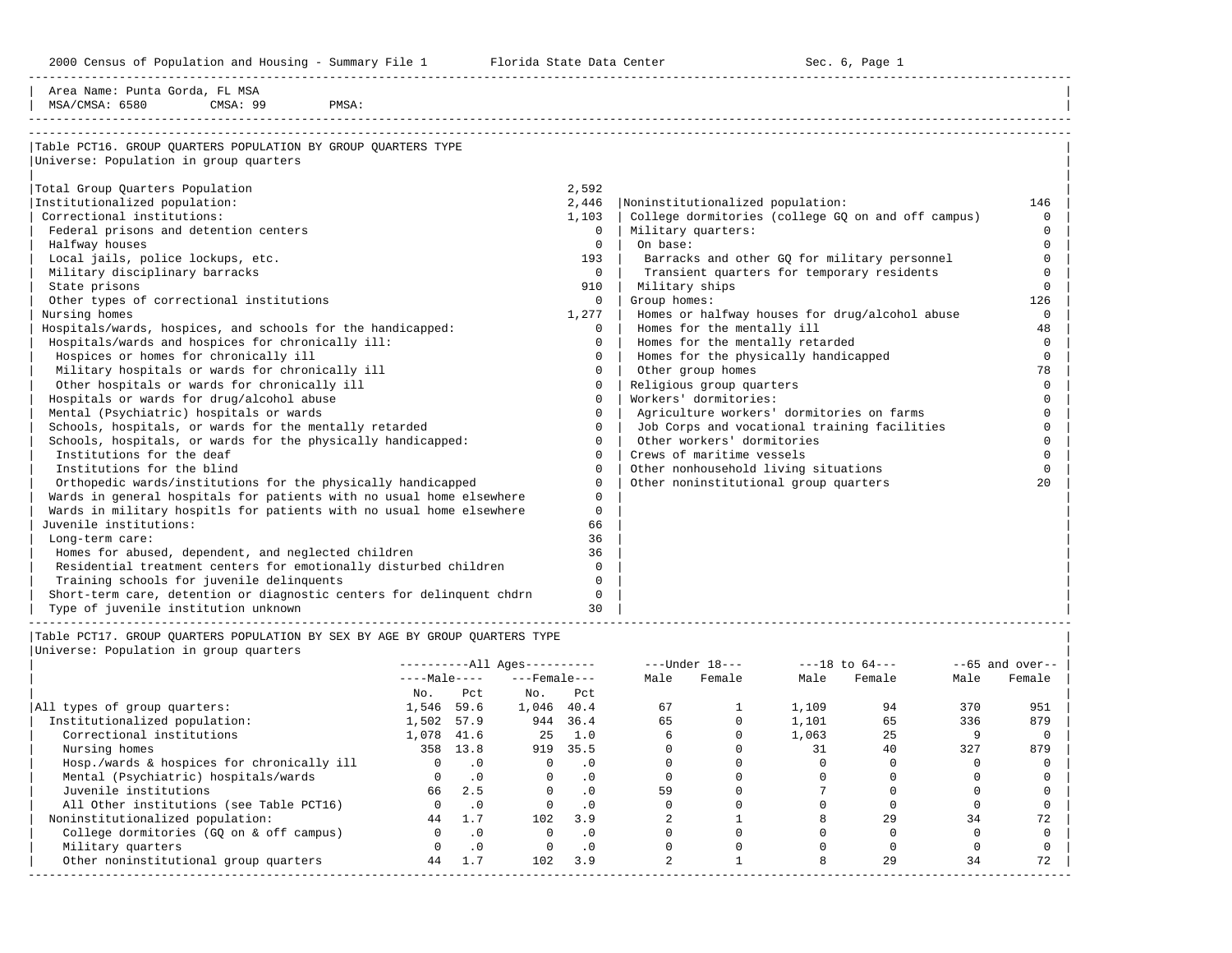Area Name: Punta Gorda, FL MSA MSA/CMSA: 6580 CMSA: 99 PMSA:

## -----------------------------------------------------------------------------------------------------------------------------------------------------

-----------------------------------------------------------------------------------------------------------------------------------------------------

## |Table PCT17A. GROUP QUARTERS POPULATION BY SEX BY AGE BY GROUP QUARTERS TYPE (PERSONS WHO ARE WHITE ALONE) |

|                                            |              |           | $------All Aqes------$ |           |      | $---Under 18---$ |      | $---18$ to $64---$ |      | $--65$ and over-- |
|--------------------------------------------|--------------|-----------|------------------------|-----------|------|------------------|------|--------------------|------|-------------------|
|                                            | $---Male---$ |           | $---$ Female $---$     |           | Male | Female           | Male | Female             | Male | Female            |
|                                            | No.          | Pct.      | No.                    | Pct       |      |                  |      |                    |      |                   |
| All types of group quarters:               | 938          | 48.3      | 1,005                  | 51.7      | 49   |                  | 533  | 81                 | 356  | 923               |
| Institutionalized population:              | 897          | 46.2      | 906                    | 46.6      | 48   |                  | 526  | 55                 | 323  | 851               |
| Correctional institutions                  | 497          | 25.6      | 18                     | .9        |      |                  | 492  | 18                 |      |                   |
| Nursing homes                              |              | 348 17.9  | 888                    | 45.7      |      |                  | 29   | 37                 | 319  | 851               |
| Hosp./wards & hospices for chronically ill | $\Omega$     | $\cdot$ 0 | $\Omega$               | $\cdot$ 0 |      |                  |      |                    |      |                   |
| Mental (Psychiatric) hospitals/wards       |              | $\cdot$ 0 | $\Omega$               | . 0       |      |                  |      |                    |      |                   |
| Juvenile institutions                      | 52           | 2.7       |                        | $\cdot$ 0 | 47   |                  |      |                    |      |                   |
| All Other institutions (see Table PCT16)   |              | . 0       |                        | $\cdot$ 0 |      |                  |      |                    |      |                   |
| Noninstitutionalized population:           | 41           | 2.1       | 99                     | 5.1       |      |                  |      | 26                 | 33   |                   |
| College dormitories (GQ on & off campus)   |              | $\cdot$ 0 |                        | $\cdot$ 0 |      |                  |      |                    |      |                   |
| Military quarters                          |              | $\cdot$ 0 |                        | $\cdot$ 0 |      |                  |      |                    |      |                   |
| Other noninstitutional group quarters      | 41           | 2.1       | 99                     | 5.1       |      |                  |      | 26                 | 33   | 72                |

|Table PCT17B. GROUP QUARTERS POPULATION BY SEX BY AGE BY GROUP QUARTERS TYPE (PERSONS WHO ARE BLACK OR AFRICAN AMERICAN ALONE) | |Universe: Population in group quarters |

|                                            |              |      | $------All Aqes------$ |     |      | $---Under 18---$ |      | $---18$ to $64---$ |      | $--65$ and over-- |
|--------------------------------------------|--------------|------|------------------------|-----|------|------------------|------|--------------------|------|-------------------|
|                                            | $---Male---$ |      | $---$ Female $---$     |     | Male | Female           | Male | Female             | Male | Female            |
|                                            | No.          | Pct  | No.                    | Pct |      |                  |      |                    |      |                   |
| All types of group quarters:               | 549          | 93.7 | 37                     | 6.3 | 14   |                  | 521  |                    |      |                   |
| Institutionalized population:              | 547          | 93.3 | 35                     | 6.0 | 14   |                  | 520  |                    |      |                   |
| Correctional institutions                  | 526          | 89.8 |                        |     |      |                  | 518  |                    |      |                   |
| Nursing homes                              |              | 1.5  | 30                     | 5.1 |      |                  |      |                    |      |                   |
| Hosp./wards & hospices for chronically ill |              |      |                        |     |      |                  |      |                    |      |                   |
| Mental (Psychiatric) hospitals/wards       |              |      |                        |     |      |                  |      |                    |      |                   |
| Juvenile institutions                      |              | 2.0  |                        | . 0 |      |                  |      |                    |      |                   |
| All Other institutions (see Table PCT16)   |              |      |                        |     |      |                  |      |                    |      |                   |
| Noninstitutionalized population:           |              |      |                        | . 3 |      |                  |      |                    |      |                   |
| College dormitories (GO on & off campus)   |              |      |                        |     |      |                  |      |                    |      |                   |
| Military quarters                          |              |      |                        | . 0 |      |                  |      |                    |      |                   |
| Other noninstitutional group quarters      |              |      |                        |     |      |                  |      |                    |      |                   |

----------------------------------------------------------------------------------------------------------------------------------------------------- |Table PCT17C. GROUP QUARTERS POPULATION BY SEX BY AGE BY GROUP QUARTERS TYPE (PERSONS WHO ARE AMERICAN INDIAN AND ALASKAN NATIVE ALONE) | |Universe: Population in group quarters |

|                                            |              |           | $------All Aqes------$ |                |      | $---Under 18---$ |      | $---18$ to $64---$ |      | $--65$ and over-- |
|--------------------------------------------|--------------|-----------|------------------------|----------------|------|------------------|------|--------------------|------|-------------------|
|                                            | $---Male---$ |           | $---$ Female $---$     |                | Male | Female           | Male | Female             | Male | Female            |
|                                            | No.          | Pct       | No.                    | Pct            |      |                  |      |                    |      |                   |
| All types of group quarters:               | 8            | 88.9      |                        | $1 \quad 11.1$ |      |                  |      |                    |      |                   |
| Institutionalized population:              | 8            | 88.9      |                        | $1 \quad 11.1$ |      |                  |      |                    |      |                   |
| Correctional institutions                  |              | 6 66.7    |                        | $1 \quad 11.1$ |      |                  |      |                    |      |                   |
| Nursing homes                              |              | 1, 11.1   |                        | $\cdot$ 0      |      |                  |      |                    |      |                   |
| Hosp./wards & hospices for chronically ill |              | $\cdot$ 0 |                        | . 0            |      |                  |      |                    |      |                   |
| Mental (Psychiatric) hospitals/wards       |              | $\cdot$ 0 |                        | . 0            |      |                  |      |                    |      |                   |
| Juvenile institutions                      |              | 11.1      |                        | $\cdot$ 0      |      |                  |      |                    |      |                   |
| All Other institutions (see Table PCT16)   |              | $\cdot$ 0 |                        |                |      |                  |      |                    |      |                   |
| Noninstitutionalized population:           |              | $\cdot$ 0 |                        | .0             |      |                  |      |                    |      |                   |
| College dormitories (GQ on & off campus)   |              | $\cdot$ 0 |                        | $\cdot$ 0      |      |                  |      |                    |      |                   |
| Military quarters                          |              | . 0       |                        | $\cdot$ 0      |      |                  |      |                    |      |                   |
| Other noninstitutional group quarters      | <sup>n</sup> | $\cdot$ 0 |                        | $.0 \cdot$     |      |                  |      |                    |      |                   |
|                                            |              |           |                        |                |      |                  |      |                    |      |                   |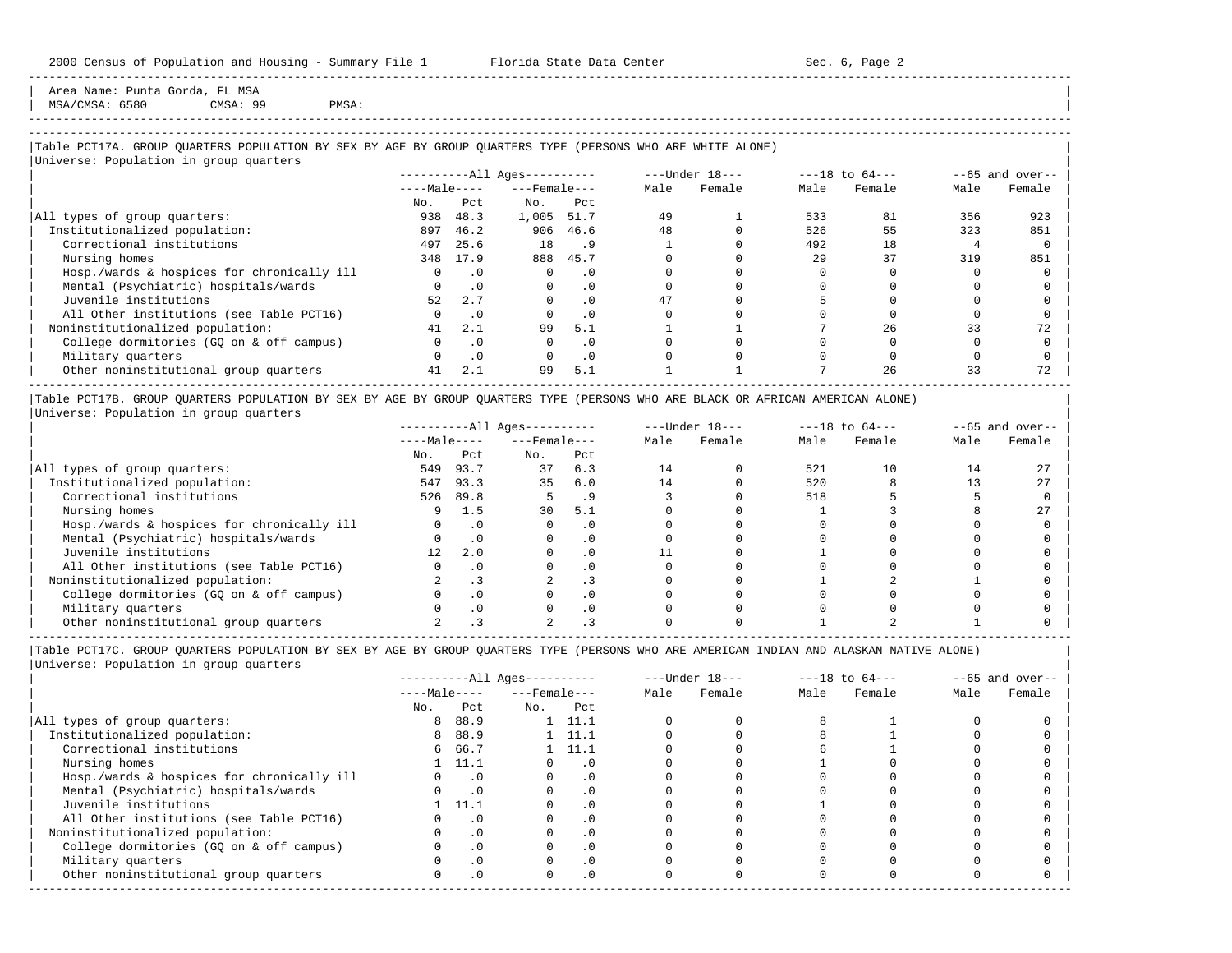Area Name: Punta Gorda, FL MSA MSA/CMSA: 6580 CMSA: 99 PMSA:

# -----------------------------------------------------------------------------------------------------------------------------------------------------

-----------------------------------------------------------------------------------------------------------------------------------------------------

## |Table PCT17D. GROUP QUARTERS POPULATION BY SEX BY AGE BY GROUP QUARTERS TYPE (PERSONS WHO ARE ASIAN ALONE) |

|                                            |              |           | $------All Ages------$ |           |      | $---Under 18---$ |      | $---18$ to $64---$ | $--65$ and over-- |        |
|--------------------------------------------|--------------|-----------|------------------------|-----------|------|------------------|------|--------------------|-------------------|--------|
|                                            | $---Male---$ |           | $---$ Female $---$     |           | Male | Female           | Male | Female             | Male              | Female |
|                                            | No.          | Pct       | No.                    | Pct       |      |                  |      |                    |                   |        |
| All types of group quarters:               | 3            | 50.0      |                        | 3, 50.0   |      |                  |      |                    |                   |        |
| Institutionalized population:              |              | 2, 33.3   |                        | 2, 33.3   |      |                  |      |                    |                   |        |
| Correctional institutions                  |              | 2, 33.3   |                        | 1 16.7    |      |                  |      |                    |                   |        |
| Nursing homes                              |              | $\cdot$ 0 |                        | 1 16.7    |      |                  |      |                    |                   |        |
| Hosp./wards & hospices for chronically ill |              | $\cdot$ 0 | $\Omega$               | $\cdot$ 0 |      |                  |      |                    |                   |        |
| Mental (Psychiatric) hospitals/wards       |              | $\cdot$ 0 | $\Omega$               | $\cdot$ 0 |      |                  |      |                    |                   |        |
| Juvenile institutions                      |              | $\cdot$ 0 |                        | $\cdot$ 0 |      |                  |      |                    |                   |        |
| All Other institutions (see Table PCT16)   |              | $\cdot$ 0 |                        | $\cdot$ 0 |      |                  |      |                    |                   |        |
| Noninstitutionalized population:           |              | 16.7      |                        | 16.7      |      |                  |      |                    |                   |        |
| College dormitories (GQ on & off campus)   |              | $\cdot$ 0 |                        | $\cdot$ 0 |      |                  |      |                    |                   |        |
| Military quarters                          |              | $\cdot$ 0 |                        | $\cdot$ 0 |      |                  |      |                    |                   |        |
| Other noninstitutional group quarters      |              | 16.7      |                        | 16.7      |      |                  |      |                    |                   |        |

|Table PCT17E. GROUP QUARTERS POPULATION BY SEX BY AGE BY GROUP QUARTERS TYPE (PERSONS OF WHO ARE NATIVE HAWAIIAN AND OTHER PACIFIC ISLANDER ALONE) | |Universe: Population in group quarters |

|                                            |              |     | $------All Aqes------$ |     |      | $---Under 18---$ | $---18$ to $64---$ |        | $- -65$ and over-- |        |
|--------------------------------------------|--------------|-----|------------------------|-----|------|------------------|--------------------|--------|--------------------|--------|
|                                            | $---Male---$ |     | $---$ Female $---$     |     | Male | Female           | Male               | Female | Male               | Female |
|                                            | No.          | Pct | No.                    | Pct |      |                  |                    |        |                    |        |
| All types of group quarters:               |              |     |                        |     |      |                  |                    |        |                    |        |
| Institutionalized population:              |              |     |                        |     |      |                  |                    |        |                    |        |
| Correctional institutions                  |              |     |                        |     |      |                  |                    |        |                    |        |
| Nursing homes                              |              |     |                        |     |      |                  |                    |        |                    |        |
| Hosp./wards & hospices for chronically ill |              |     |                        |     |      |                  |                    |        |                    |        |
| Mental (Psychiatric) hospitals/wards       |              |     |                        |     |      |                  |                    |        |                    |        |
| Juvenile institutions                      |              |     |                        |     |      |                  |                    |        |                    |        |
| All Other institutions (see Table PCT16)   |              |     |                        |     |      |                  |                    |        |                    |        |
| Noninstitutionalized population:           |              |     |                        |     |      |                  |                    |        |                    |        |
| College dormitories (GO on & off campus)   |              |     |                        |     |      |                  |                    |        |                    |        |
| Military quarters                          |              |     |                        |     |      |                  |                    |        |                    |        |
| Other noninstitutional group quarters      |              |     |                        |     |      |                  |                    |        |                    |        |

-----------------------------------------------------------------------------------------------------------------------------------------------------

|Table PCT17F. GROUP QUARTERS POPULATION BY SEX BY AGE BY GROUP QUARTERS TYPE (PERSONS WHO ARE SOME OTHER RACE ALONE) |

|                                            |              |           | ----------All Ages---------- |           |      | $---Under 18---$ |      | $---18$ to $64---$ | $--65$ and over-- |        |
|--------------------------------------------|--------------|-----------|------------------------------|-----------|------|------------------|------|--------------------|-------------------|--------|
|                                            | $---Male---$ |           | $---$ Female $---$           |           | Male | Female           | Male | Female             | Male              | Female |
|                                            | No.          | Pct       | No.                          | Pct       |      |                  |      |                    |                   |        |
| All types of group quarters:               |              | 8 100.0   | 0                            | $\cdot$ 0 |      |                  |      |                    |                   |        |
| Institutionalized population:              |              | 8 100.0   |                              | $\cdot$ 0 |      |                  |      |                    |                   |        |
| Correctional institutions                  |              | 8 100.0   |                              | $\cdot$ 0 |      |                  |      |                    |                   |        |
| Nursing homes                              |              | $\cdot$ 0 |                              | .0        |      |                  |      |                    |                   |        |
| Hosp./wards & hospices for chronically ill |              | $\cdot$ 0 |                              | $\cdot$ 0 |      |                  |      |                    |                   |        |
| Mental (Psychiatric) hospitals/wards       |              | $\cdot$ 0 |                              |           |      |                  |      |                    |                   |        |
| Juvenile institutions                      |              | $\cdot$ 0 |                              | $\cdot$ 0 |      |                  |      |                    |                   |        |
| All Other institutions (see Table PCT16)   |              | $\cdot$ 0 |                              |           |      |                  |      |                    |                   |        |
| Noninstitutionalized population:           |              | $\cdot$ 0 |                              | $\cdot$ 0 |      |                  |      |                    |                   |        |
| College dormitories (GQ on & off campus)   |              | .0        |                              |           |      |                  |      |                    |                   |        |
| Military quarters                          |              | $\cdot$ 0 |                              | . 0       |      |                  |      |                    |                   |        |
| Other noninstitutional group quarters      |              | $\cdot$ 0 | O.                           | $\cdot$ 0 |      |                  |      |                    |                   |        |
|                                            |              |           |                              |           |      |                  |      |                    |                   |        |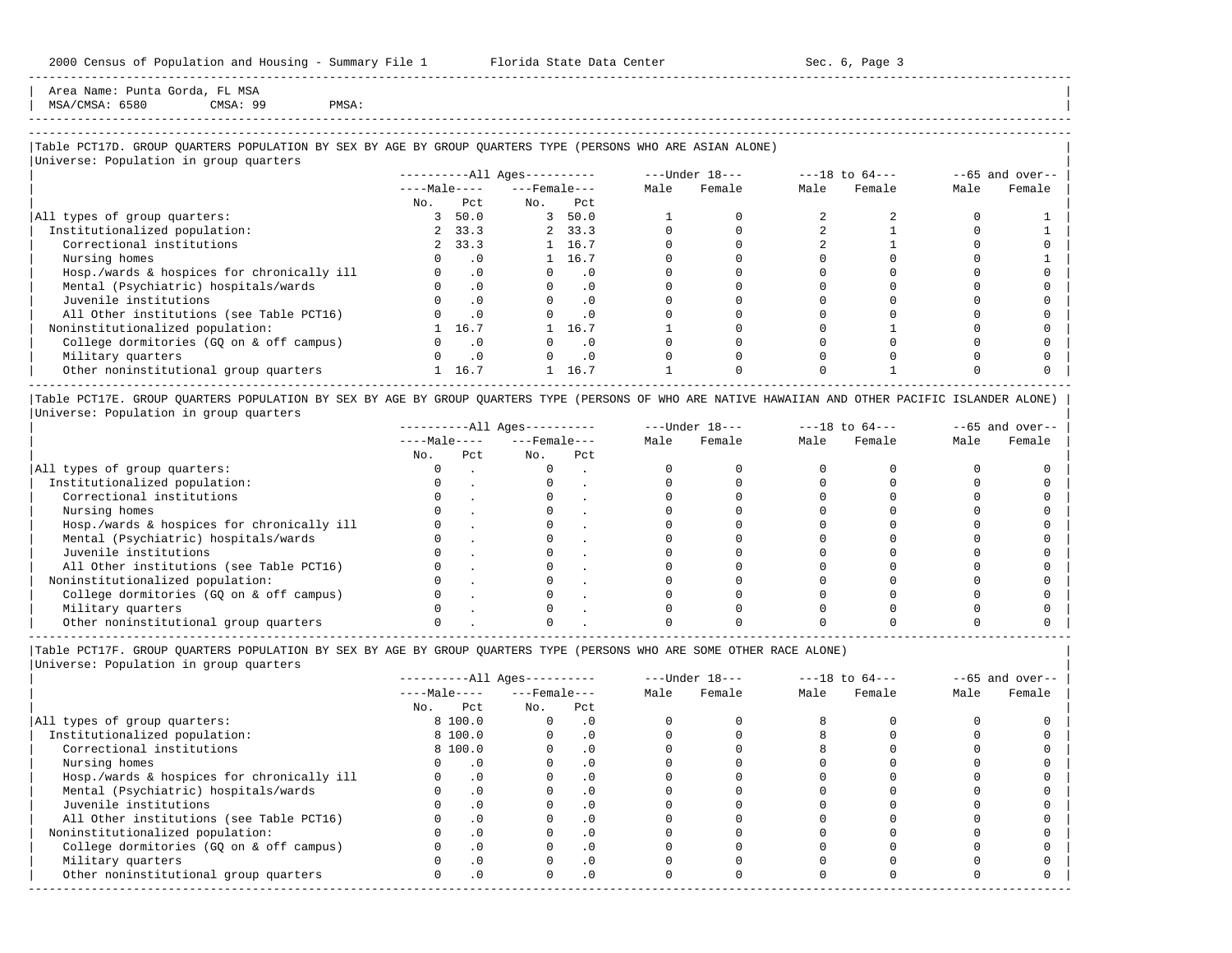Area Name: Punta Gorda, FL MSA  $MSA/CMSA: 6580$  CMSA: 99 PMSA:

-----------------------------------------------------------------------------------------------------------------------------------------------------

## |Table PCT17G. GROUP QUARTERS POPULATION BY SEX BY AGE BY GROUP QUARTERS TYPE (PERSONS OF WHO REPORT TWO OR MORE RACES) |

|                                            |              |           | $------All Aqes------$ |           |      | $---Under 18---$ |      | $---18$ to $64---$ |      | $--65$ and over-- |
|--------------------------------------------|--------------|-----------|------------------------|-----------|------|------------------|------|--------------------|------|-------------------|
|                                            | $---Male---$ |           | $---$ Female $---$     |           | Male | Female           | Male | Female             | Male | Female            |
|                                            | No.          | Pct       | No.                    | Pct       |      |                  |      |                    |      |                   |
| All types of group quarters:               |              | 40 100.0  | $\Omega$               | . 0       |      |                  | 37   |                    |      |                   |
| Institutionalized population:              |              | 40 100.0  |                        | $\cdot$ 0 |      |                  | 37   |                    |      |                   |
| Correctional institutions                  |              | 39 97.5   |                        | $\cdot$ 0 |      |                  |      |                    |      |                   |
| Nursing homes                              |              | . 0       |                        |           |      |                  |      |                    |      |                   |
| Hosp./wards & hospices for chronically ill |              | $\cdot$ 0 |                        | . 0       |      |                  |      |                    |      |                   |
| Mental (Psychiatric) hospitals/wards       |              | $\cdot$ 0 |                        | $\cdot$ 0 |      |                  |      |                    |      |                   |
| Juvenile institutions                      |              | 2.5       |                        | $\cdot$ 0 |      |                  |      |                    |      |                   |
| All Other institutions (see Table PCT16)   |              | . 0       |                        | $\cdot$ 0 |      |                  |      |                    |      |                   |
| Noninstitutionalized population:           |              | $\cdot$ 0 |                        | $\cdot$ 0 |      |                  |      |                    |      |                   |
| College dormitories (GQ on & off campus)   |              | $\cdot$ 0 |                        | $\cdot$ 0 |      |                  |      |                    |      |                   |
| Military quarters                          |              | $\cdot$ 0 |                        | $\cdot$ 0 |      |                  |      |                    |      |                   |
| Other noninstitutional group quarters      |              | $\cdot$ 0 |                        | $\cdot$ 0 |      |                  |      |                    |      |                   |

|Table PCT17H. GROUP QUARTERS POPULATION BY SEX BY AGE BY GROUP QUARTERS TYPE (PERSONS OF ANY RACE WHO ARE HISPANIC OR LATINO) | |Universe: Population in group quarters |

|                                            |              |      | $------All Ages------$ |           |      | $---Under 18---$ | $---18$ to $64---$ |        | $--65$ and over-- |        |
|--------------------------------------------|--------------|------|------------------------|-----------|------|------------------|--------------------|--------|-------------------|--------|
|                                            | $---Male---$ |      | $---$ Female $---$     |           | Male | Female           | Male               | Female | Male              | Female |
|                                            | No.          | Pct  | No.                    | Pct       |      |                  |                    |        |                   |        |
| All types of group quarters:               | 132          | 94.3 | 8                      | 5.7       |      |                  | 119                |        |                   |        |
| Institutionalized population:              | 132          | 94.3 |                        | 5.7       |      |                  | 119                |        |                   |        |
| Correctional institutions                  | 119          | 85.0 |                        | 1.4       |      |                  | 116                |        |                   |        |
| Nursing homes                              |              | 2.9  |                        | 4.3       |      |                  |                    |        |                   |        |
| Hosp./wards & hospices for chronically ill |              |      |                        | . 0       |      |                  |                    |        |                   |        |
| Mental (Psychiatric) hospitals/wards       |              |      |                        | . 0       |      |                  |                    |        |                   |        |
| Juvenile institutions                      |              | 6.4  |                        | . 0       |      |                  |                    |        |                   |        |
| All Other institutions (see Table PCT16)   |              |      |                        | $\cdot$ 0 |      |                  |                    |        |                   |        |
| Noninstitutionalized population:           |              |      |                        | . 0       |      |                  |                    |        |                   |        |
| College dormitories (GQ on & off campus)   |              |      |                        | $\cdot$ 0 |      |                  |                    |        |                   |        |
| Military quarters                          |              |      |                        | . 0       |      |                  |                    |        |                   |        |
| Other noninstitutional group quarters      |              |      |                        |           |      |                  |                    |        |                   |        |

----------------------------------------------------------------------------------------------------------------------------------------------------- |Table PCT17I. GROUP QUARTERS POPULATION BY SEX BY AGE BY GROUP QUARTERS TYPE (PERSONS OF WHO ARE WHITE ALONE, NOT HISPANIC OR LATINO) |

|                                            |              |           | $------All Ages------$ |           |      | $---Under 18---$ |      | $---18$ to $64---$ |      | $--65$ and over-- |
|--------------------------------------------|--------------|-----------|------------------------|-----------|------|------------------|------|--------------------|------|-------------------|
|                                            | $---Male---$ |           | $---$ Female ---       |           | Male | Female           | Male | Female             | Male | Female            |
|                                            | No.          | Pct       | No.                    | Pct       |      |                  |      |                    |      |                   |
| All types of group quarters:               | 853          | 46.1      | 998                    | 53.9      | 43   |                  | 460  | 78                 | 350  | 919               |
| Institutionalized population:              | 812          | 43.9      | 899                    | 48.6      | 42   |                  | 453  | 52                 | 317  | 847               |
| Correctional institutions                  | 424          | 22.9      | 17                     | .9        |      |                  | 421  |                    |      |                   |
| Nursing homes                              | 344          | 18.6      | 882                    | 47.6      |      |                  | 29   | 35                 | 315  | 847               |
| Hosp./wards & hospices for chronically ill | 0            | $\cdot$ 0 | $\Omega$               | $\cdot$ 0 |      |                  |      |                    |      |                   |
| Mental (Psychiatric) hospitals/wards       |              | $\cdot$ 0 | $\Omega$               | $\cdot$ 0 |      |                  |      |                    |      |                   |
| Juvenile institutions                      | 44           | 2.4       | $\Omega$               | $\cdot$ 0 | 41   |                  |      |                    |      |                   |
| All Other institutions (see Table PCT16)   |              | $\cdot$ 0 |                        | $\cdot$ 0 |      |                  |      |                    |      |                   |
| Noninstitutionalized population:           | 41           | 2.2       | 99                     | 5.3       |      |                  |      | 26                 |      | 72                |
| College dormitories (GO on & off campus)   |              | $\cdot$ 0 | $\Omega$               | $\cdot$ 0 |      |                  |      |                    |      |                   |
| Military quarters                          |              | $\cdot$ 0 |                        | $\cdot$ 0 |      |                  |      |                    |      |                   |
| Other noninstitutional group quarters      | 41           | 2.2       | 99                     | 5.3       |      |                  |      | 26                 | 33   | 72                |
|                                            |              |           |                        |           |      |                  |      |                    |      |                   |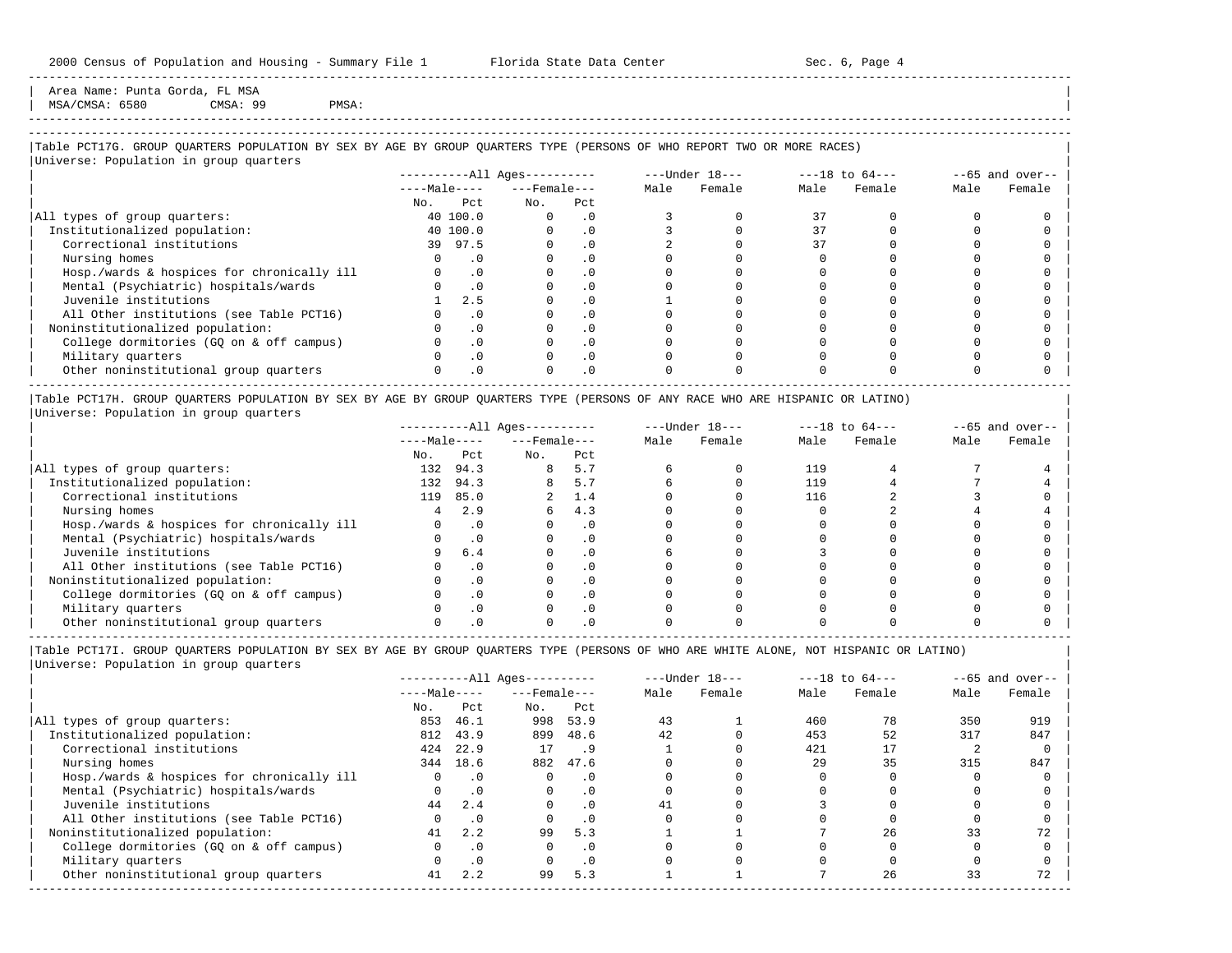2000 Census of Population and Housing - Summary File 1 Telorida State Data Center Sec. 6, Page 1 North Sec. 6, Page

-----------------------------------------------------------------------------------------------------------------------------------------------------

| Area Name: Sarasota--Bradenton, FL MSA                                |          |                                                    |          |
|-----------------------------------------------------------------------|----------|----------------------------------------------------|----------|
| MSA/CMSA: 7510<br>CMSA: 99<br>PMSA:                                   |          |                                                    |          |
|                                                                       |          |                                                    |          |
| Table PCT16. GROUP QUARTERS POPULATION BY GROUP QUARTERS TYPE         |          |                                                    |          |
| Universe: Population in group quarters                                |          |                                                    |          |
|                                                                       |          |                                                    |          |
| Total Group Quarters Population                                       | 12,478   |                                                    |          |
| Institutionalized population:                                         | 8,562    | Noninstitutionalized population:                   | 3,916    |
| Correctional institutions:                                            | 2,037    | College dormitories (college GQ on and off campus) | 756      |
| Federal prisons and detention centers                                 | 321      | Military quarters:                                 | 13       |
| Halfway houses                                                        | 43       | On base:                                           | 3        |
| Local jails, police lockups, etc.                                     | 1,673    | Barracks and other GO for military personnel       | 3        |
| Military disciplinary barracks                                        | $\Omega$ | Transient quarters for temporary residents         | $\Omega$ |
| State prisons                                                         | $\Omega$ | Military ships                                     | 10       |
| Other types of correctional institutions                              | $\Omega$ | Group homes:                                       | 405      |
| Nursing homes                                                         | 6,073    | Homes or halfway houses for drug/alcohol abuse     | 150      |
| Hospitals/wards, hospices, and schools for the handicapped:           | 143      | Homes for the mentally ill                         | 46       |
| Hospitals/wards and hospices for chronically ill:                     | $\Omega$ | Homes for the mentally retarded                    | 83       |
| Hospices or homes for chronically ill                                 | $\Omega$ | Homes for the physically handicapped               | 37       |
| Military hospitals or wards for chronically ill                       | $\Omega$ | Other group homes                                  | 89       |
| Other hospitals or wards for chronically ill                          | $\Omega$ | Religious group quarters                           | 13       |
| Hospitals or wards for drug/alcohol abuse                             | 58       | Workers' dormitories:                              | 1,955    |
| Mental (Psychiatric) hospitals or wards                               | 85       | Agriculture workers' dormitories on farms          | 1,937    |
| Schools, hospitals, or wards for the mentally retarded                | $\Omega$ | Job Corps and vocational training facilities       | $\Omega$ |
| Schools, hospitals, or wards for the physically handicapped:          | $\Omega$ | Other workers' dormitories                         | 18       |
| Institutions for the deaf                                             | $\Omega$ | Crews of maritime vessels                          | 2        |
| Institutions for the blind                                            | $\Omega$ | Other nonhousehold living situations               | 48       |
| Orthopedic wards/institutions for the physically handicapped          | $\Omega$ | Other noninstitutional group quarters              | 724      |
| Wards in general hospitals for patients with no usual home elsewhere  | $\Omega$ |                                                    |          |
| Wards in military hospitls for patients with no usual home elsewhere  | $\Omega$ |                                                    |          |
| Juvenile institutions:                                                | 309      |                                                    |          |
| Long-term care:                                                       | 224      |                                                    |          |
| Homes for abused, dependent, and neglected children                   | $\Omega$ |                                                    |          |
| Residential treatment centers for emotionally disturbed children      | 138      |                                                    |          |
| Training schools for juvenile delinquents                             | 86       |                                                    |          |
| Short-term care, detention or diagnostic centers for delinquent chdrn | 66       |                                                    |          |
| Type of juvenile institution unknown                                  | 19       |                                                    |          |
|                                                                       |          |                                                    |          |

|Table PCT17. GROUP QUARTERS POPULATION BY SEX BY AGE BY GROUP QUARTERS TYPE |

| Universe: Population in group quarters |  |
|----------------------------------------|--|
|                                        |  |

|                                            |              |             | $------All Ages------$ |                              |      | $---Under 18---$ |       | $---18$ to $64---$ |       | $--65$ and over-- |
|--------------------------------------------|--------------|-------------|------------------------|------------------------------|------|------------------|-------|--------------------|-------|-------------------|
|                                            | $---Male---$ |             | $---$ Female $---$     |                              | Male | Female           | Male  | Female             | Male  | Female            |
|                                            | No.          | Pct         | No.                    | Pct                          |      |                  |       |                    |       |                   |
| All types of group quarters:               | 6,284        | 50.4        | 6,194                  | 49.6                         | 699  | 403              | 3,907 | 1,287              | 1,678 | 4,504             |
| Institutionalized population:              | 3,827        | 30.7        | 4,735                  | 37.9                         | 257  | 64               | 2,001 | 406                | 1,569 | 4,265             |
| Correctional institutions                  | 1,812 14.5   |             | 225                    | 1.8                          | 13   |                  | 1,793 | 225                |       |                   |
| Nursing homes                              | 1,699        | 13.6        | 4,374                  | 35.1                         |      |                  | 153   | 150                | 1,546 | 4,224             |
| Hosp./wards & hospices for chronically ill |              | $\cdot$ 0   | 0                      | $\cdot$ 0                    |      |                  |       |                    |       |                   |
| Mental (Psychiatric) hospitals/wards       | 32           | . 3         | 53                     | .4                           |      |                  | 19    | 15                 | 10    | 32                |
| Juvenile institutions                      | 258          | 2.1         | 51                     | .4                           | 239  | 49               | 19    |                    |       |                   |
| All Other institutions (see Table PCT16)   | 26           | $\cdot$ . 2 | 32                     | $\overline{\phantom{a}}$ . 3 |      |                  | 17    | 14                 |       |                   |
| Noninstitutionalized population:           | 2,457        | 19.7        | 1,459                  | 11.7                         | 442  | 339              | 1,906 | 881                | 109   | 239               |
| College dormitories (GO on & off campus)   | 388          | 3.1         | 368                    | 2.9                          |      |                  | 381   | 355                |       |                   |
| Military quarters                          | 11           |             |                        | $\cdot$ 0                    |      |                  | 11    |                    |       |                   |
| Other noninstitutional group quarters      | 2,058        | 16.5        | 1,089                  | 8.7                          | 435  | 333              | 1,514 | 524                | 109   | 232               |
|                                            |              |             |                        |                              |      |                  |       |                    |       |                   |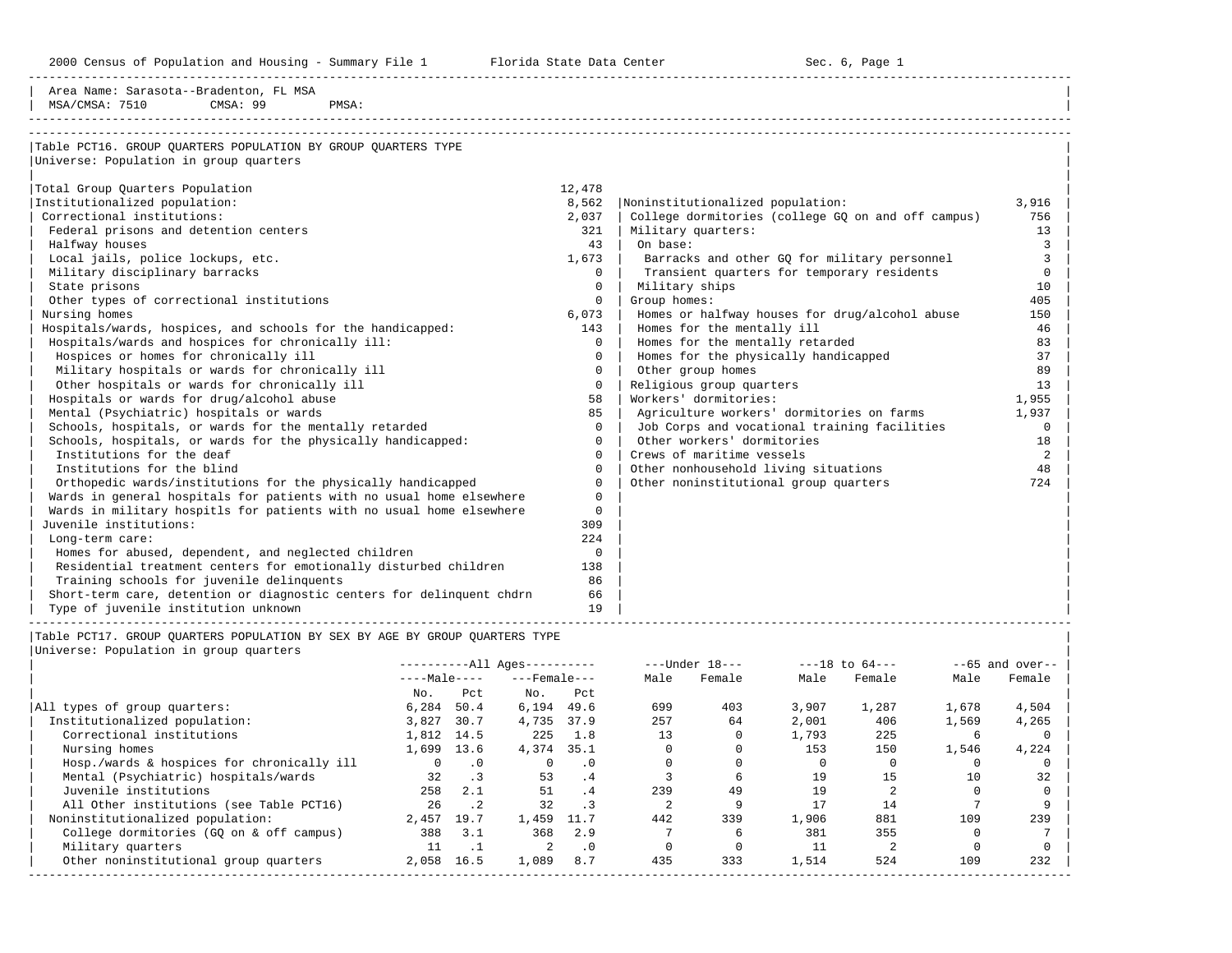Area Name: Sarasota--Bradenton, FL MSA  $MSA/CMSA: 7510$  CMSA: 99 PMSA:

-----------------------------------------------------------------------------------------------------------------------------------------------------

-----------------------------------------------------------------------------------------------------------------------------------------------------

### |Table PCT17A. GROUP QUARTERS POPULATION BY SEX BY AGE BY GROUP QUARTERS TYPE (PERSONS WHO ARE WHITE ALONE) | |<br>|Universe: Population in group quarters

|                                            |              |           | $------All Ages------$ |           | $---Under 18---$ |        | $---18$ to $64---$ |        | $--65$ and over-- |        |
|--------------------------------------------|--------------|-----------|------------------------|-----------|------------------|--------|--------------------|--------|-------------------|--------|
|                                            | $---Male---$ |           | $---$ Female $---$     |           | Male             | Female | Male               | Female | Male              | Female |
|                                            | No.          | Pct       | No.                    | Pct       |                  |        |                    |        |                   |        |
| All types of group quarters:               | 4,668        | 45.4      | 5,624                  | 54.6      | 453              | 298    | 2,629              | 961    | 1,586             | 4,365  |
| Institutionalized population:              | 2,921        | 28.4      | 4,479                  | 43.5      | 136              | 43     | 1,298              | 301    | 1,487             | 4,135  |
| Correctional institutions                  | 1,143        | 11.1      | 146                    | 1.4       | 6                |        | 1,134              | 146    |                   |        |
| Nursing homes                              | 1,595        | 15.5      | 4,224 41.0             |           |                  |        | 127                | 130    | 1,468             | 4,094  |
| Hosp./wards & hospices for chronically ill | $\Omega$     | $\cdot$ 0 |                        | $\cdot$ 0 |                  |        |                    |        |                   |        |
| Mental (Psychiatric) hospitals/wards       | 25           | $\cdot$ 2 | 48                     | . 5       |                  |        |                    |        | 10                | 32     |
| Juvenile institutions                      | 134          | 1.3       | 30                     |           | 126              | 29     |                    |        |                   |        |
| All Other institutions (see Table PCT16)   | 24           | $\cdot$ 2 | 31                     |           |                  |        | 16                 | 13     |                   |        |
| Noninstitutionalized population:           | 1,747        | 17.0      | 1,145                  | 11.1      | 317              | 255    | 1,331              | 660    | 99                | 230    |
| College dormitories (GO on & off campus)   | 304          | 3.0       | 288                    | 2.8       |                  |        | 299                | 276    |                   |        |
| Military quarters                          | 11           |           | $\mathfrak{D}$         | $\cdot$ 0 |                  |        | 11                 |        |                   |        |
| Other noninstitutional group quarters      | 1,432        | 13.9      | 855                    | 8.3       | 312              | 250    | 1,021              | 382    | 99                | 223    |

|Table PCT17B. GROUP QUARTERS POPULATION BY SEX BY AGE BY GROUP QUARTERS TYPE (PERSONS WHO ARE BLACK OR AFRICAN AMERICAN ALONE) | |Universe: Population in group quarters |

|                                            |              |           | $------All Aqes------$ |           |      | $---Under 18---$ | $---18$ to $64---$ |        | $--65$ and over-- |        |
|--------------------------------------------|--------------|-----------|------------------------|-----------|------|------------------|--------------------|--------|-------------------|--------|
|                                            | $---Male---$ |           | $---$ Female $---$     |           | Male | Female           | Male               | Female | Male              | Female |
|                                            | No.          | Pct       | No.                    | Pct       |      |                  |                    |        |                   |        |
| All types of group quarters:               | 1,119        | 73.8      | 398                    | 26.2      | 134  | 48               | 903                | 222    | 82                | 128    |
| Institutionalized population:              | 837          | 55.2      | 241                    | 15.9      | 100  | 18               | 660                | 103    |                   | 120    |
| Correctional institutions                  | 629          | 41.5      | 78                     | 5.1       |      |                  | 619                | 78     |                   |        |
| Nursing homes                              | 98           | 6.5       | 140                    | 9.2       |      |                  | 25                 | 2.0    |                   | 120    |
| Hosp./wards & hospices for chronically ill | 0            |           |                        | $\cdot$ 0 |      |                  |                    |        |                   |        |
| Mental (Psychiatric) hospitals/wards       | б.           | . 4       |                        |           |      |                  |                    |        |                   |        |
| Juvenile institutions                      | 102          | 6.7       | 18                     | 1.2       | 92   |                  | 10                 |        |                   |        |
| All Other institutions (see Table PCT16)   |              |           |                        |           |      |                  |                    |        |                   |        |
| Noninstitutionalized population:           | 282          | 18.6      | 157                    | 10.3      | 34   | 30               | 243                | 119    |                   |        |
| College dormitories (GO on & off campus)   | 61           | 4.0       | 67                     | 4.4       |      |                  | 61                 | 66     |                   |        |
| Military quarters                          |              | $\cdot$ 0 |                        | $\cdot$ 0 |      |                  |                    |        |                   |        |
| Other noninstitutional group quarters      | 221          | 14.6      | 90                     | 5.9       | 34   | 29               | 182                | 53     |                   |        |

|                                            | $------All Ages------$ |           |                    | $---Under 18---$ | $---18$ to $64---$ |        | $--65$ and over-- |        |      |        |
|--------------------------------------------|------------------------|-----------|--------------------|------------------|--------------------|--------|-------------------|--------|------|--------|
|                                            | $---Male---$           |           | $---$ Female $---$ |                  | Male               | Female | Male              | Female | Male | Female |
|                                            | No.                    | Pct       | No.                | Pct              |                    |        |                   |        |      |        |
| All types of group quarters:               | 17                     | 85.0      |                    | 3, 15.0          |                    |        | 13                |        |      |        |
| Institutionalized population:              | 6                      | 30.0      |                    | . 0              |                    |        |                   |        |      |        |
| Correctional institutions                  |                        | 5.0       |                    | . 0              |                    |        |                   |        |      |        |
| Nursing homes                              |                        |           |                    | . 0              |                    |        |                   |        |      |        |
| Hosp./wards & hospices for chronically ill |                        |           |                    | . 0              |                    |        |                   |        |      |        |
| Mental (Psychiatric) hospitals/wards       |                        | $\cdot$ 0 |                    | . 0              |                    |        |                   |        |      |        |
| Juvenile institutions                      |                        | 25.0      |                    | $\cdot$ 0        |                    |        |                   |        |      |        |
| All Other institutions (see Table PCT16)   |                        |           |                    | . 0              |                    |        |                   |        |      |        |
| Noninstitutionalized population:           | 11                     | 55.0      |                    | 3, 15.0          |                    |        |                   |        |      |        |
| College dormitories (GQ on & off campus)   |                        | $\cdot$ 0 |                    | . 0              |                    |        |                   |        |      |        |
| Military quarters                          |                        |           |                    | . 0              |                    |        |                   |        |      |        |
| Other noninstitutional group quarters      | 11                     | 55.0      |                    | 3, 15.0          |                    |        |                   |        |      |        |
|                                            |                        |           |                    |                  |                    |        |                   |        |      |        |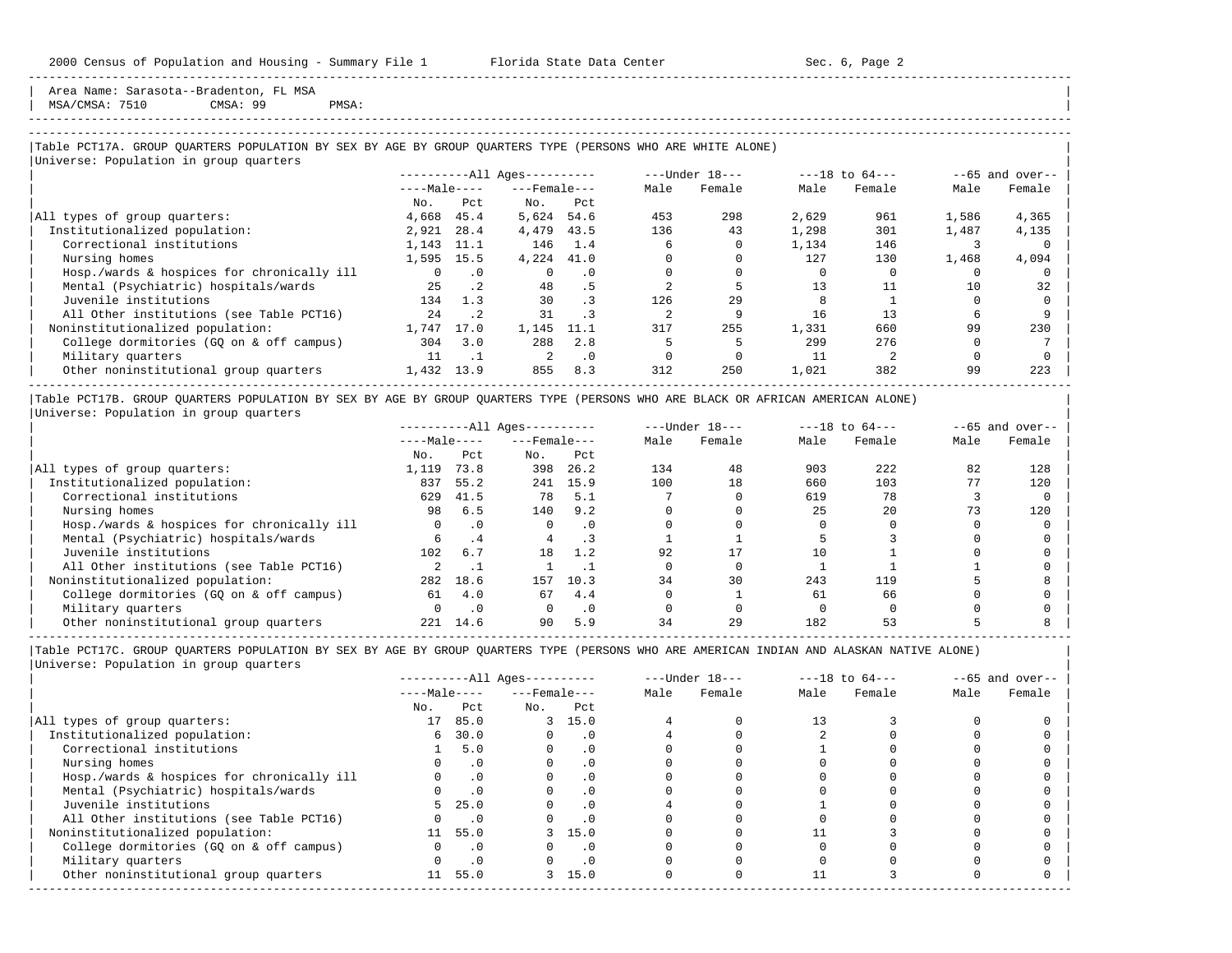Area Name: Sarasota--Bradenton, FL MSA MSA/CMSA: 7510 CMSA: 99 PMSA:

## -----------------------------------------------------------------------------------------------------------------------------------------------------

-----------------------------------------------------------------------------------------------------------------------------------------------------

## |Table PCT17D. GROUP QUARTERS POPULATION BY SEX BY AGE BY GROUP QUARTERS TYPE (PERSONS WHO ARE ASIAN ALONE) |

|                                            |                 |           | $------All Ages------$ |           |      | ---Under 18--- |      | $---18$ to $64---$ |      | $--65$ and over-- |
|--------------------------------------------|-----------------|-----------|------------------------|-----------|------|----------------|------|--------------------|------|-------------------|
|                                            | $---Male---$    |           | $---$ Female $---$     |           | Male | Female         | Male | Female             | Male | Female            |
|                                            | No.             | Pct       | No.                    | Pct       |      |                |      |                    |      |                   |
| All types of group quarters:               | 40              | 66.7      | 20                     | 33.3      |      |                | 34   | 14                 |      |                   |
| Institutionalized population:              | 14              | 23.3      | 5.                     | 8.3       |      |                |      |                    |      |                   |
| Correctional institutions                  |                 | 11 18.3   |                        | .0        |      |                |      |                    |      |                   |
| Nursing homes                              |                 | 1.7       | 5                      | 8.3       |      |                |      |                    |      |                   |
| Hosp./wards & hospices for chronically ill |                 | $\cdot$ 0 | $\Omega$               | $\cdot$ 0 |      |                |      |                    |      |                   |
| Mental (Psychiatric) hospitals/wards       |                 | $\cdot$ 0 | $\Omega$               | $\cdot$ 0 |      |                |      |                    |      |                   |
| Juvenile institutions                      |                 | 3.3       |                        | $\cdot$ 0 |      |                |      |                    |      |                   |
| All Other institutions (see Table PCT16)   |                 | $\cdot$ 0 |                        | $\cdot$ 0 |      |                |      |                    |      |                   |
| Noninstitutionalized population:           | 26              | 43.3      | 15                     | 25.0      |      |                | 23   | 14                 |      |                   |
| College dormitories (GQ on & off campus)   | 13              | 21.7      | 11                     | 18.3      |      |                |      |                    |      |                   |
| Military quarters                          |                 | $\cdot$ 0 | $\Omega$               | $\cdot$ 0 |      |                |      |                    |      |                   |
| Other noninstitutional group quarters      | 13 <sup>1</sup> | 21.7      | 4                      | 6.7       |      |                | 10   |                    |      |                   |

|Table PCT17E. GROUP QUARTERS POPULATION BY SEX BY AGE BY GROUP QUARTERS TYPE (PERSONS OF WHO ARE NATIVE HAWAIIAN AND OTHER PACIFIC ISLANDER ALONE) | |Universe: Population in group quarters |

|                                            |              | $------All Ages------$ |                    |      | $---Under 18---$ |      | $---18$ to $64---$ |      | $--65$ and over-- |
|--------------------------------------------|--------------|------------------------|--------------------|------|------------------|------|--------------------|------|-------------------|
|                                            | $---Male---$ |                        | $---$ Female $---$ | Male | Female           | Male | Female             | Male | Female            |
|                                            | No.          | Pct<br>No.             | Pct                |      |                  |      |                    |      |                   |
| All types of group quarters:               | 1 100.0      |                        |                    |      |                  |      |                    |      |                   |
| Institutionalized population:              |              |                        | . 0                |      |                  |      |                    |      |                   |
| Correctional institutions                  |              |                        |                    |      |                  |      |                    |      |                   |
| Nursing homes                              |              | $\Omega$ .             |                    |      |                  |      |                    |      |                   |
| Hosp./wards & hospices for chronically ill |              |                        |                    |      |                  |      |                    |      |                   |
| Mental (Psychiatric) hospitals/wards       |              |                        |                    |      |                  |      |                    |      |                   |
| Juvenile institutions                      |              |                        | . 0                |      |                  |      |                    |      |                   |
| All Other institutions (see Table PCT16)   |              |                        |                    |      |                  |      |                    |      |                   |
| Noninstitutionalized population:           | 1 100.0      |                        | . 0                |      |                  |      |                    |      |                   |
| College dormitories (GQ on & off campus)   |              |                        |                    |      |                  |      |                    |      |                   |
| Military quarters                          |              |                        | . 0                |      |                  |      |                    |      |                   |
| Other noninstitutional group quarters      | 1 100.0      |                        |                    |      |                  |      |                    |      |                   |

-----------------------------------------------------------------------------------------------------------------------------------------------------

|Table PCT17F. GROUP QUARTERS POPULATION BY SEX BY AGE BY GROUP QUARTERS TYPE (PERSONS WHO ARE SOME OTHER RACE ALONE) |

|                                            |              |           | $------All Ages------$ |                 |      | $---Under 18---$ |      | $---18$ to $64---$ |      | $--65$ and over-- |
|--------------------------------------------|--------------|-----------|------------------------|-----------------|------|------------------|------|--------------------|------|-------------------|
|                                            | $---Male---$ |           | $---$ Female $---$     |                 | Male | Female           | Male | Female             | Male | Female            |
|                                            | No.          | Pct       | No.                    | Pct             |      |                  |      |                    |      |                   |
| All types of group quarters:               | 370          | 75.1      | 123                    | 24.9            | 87   | 46               | 277  |                    |      |                   |
| Institutionalized population:              | 23           | 4.7       |                        | . 4             |      |                  |      |                    |      |                   |
| Correctional institutions                  |              | 1.4       |                        | $\cdot$ 0       |      |                  |      |                    |      |                   |
| Nursing homes                              |              | .8        |                        | .2 <sub>2</sub> |      |                  |      |                    |      |                   |
| Hosp./wards & hospices for chronically ill |              | $\cdot$ 0 |                        |                 |      |                  |      |                    |      |                   |
| Mental (Psychiatric) hospitals/wards       |              |           |                        | .0              |      |                  |      |                    |      |                   |
| Juvenile institutions                      | 11           | 2.2       |                        |                 |      |                  |      |                    |      |                   |
| All Other institutions (see Table PCT16)   |              | $\cdot$ 0 |                        |                 |      |                  |      |                    |      |                   |
| Noninstitutionalized population:           |              | 347 70.4  | 121                    | 24.5            | 76   | 45               | 268  | 75                 |      |                   |
| College dormitories (GQ on & off campus)   | 9            | 1.8       |                        | . 4             |      |                  |      |                    |      |                   |
| Military quarters                          |              | $\cdot$ 0 |                        | $\cdot$ 0       |      |                  |      |                    |      |                   |
| Other noninstitutional group quarters      | 338          | 68.6      | 119                    | 24.1            | 74   | 45               | 261  | 73                 |      |                   |
|                                            |              |           |                        |                 |      |                  |      |                    |      |                   |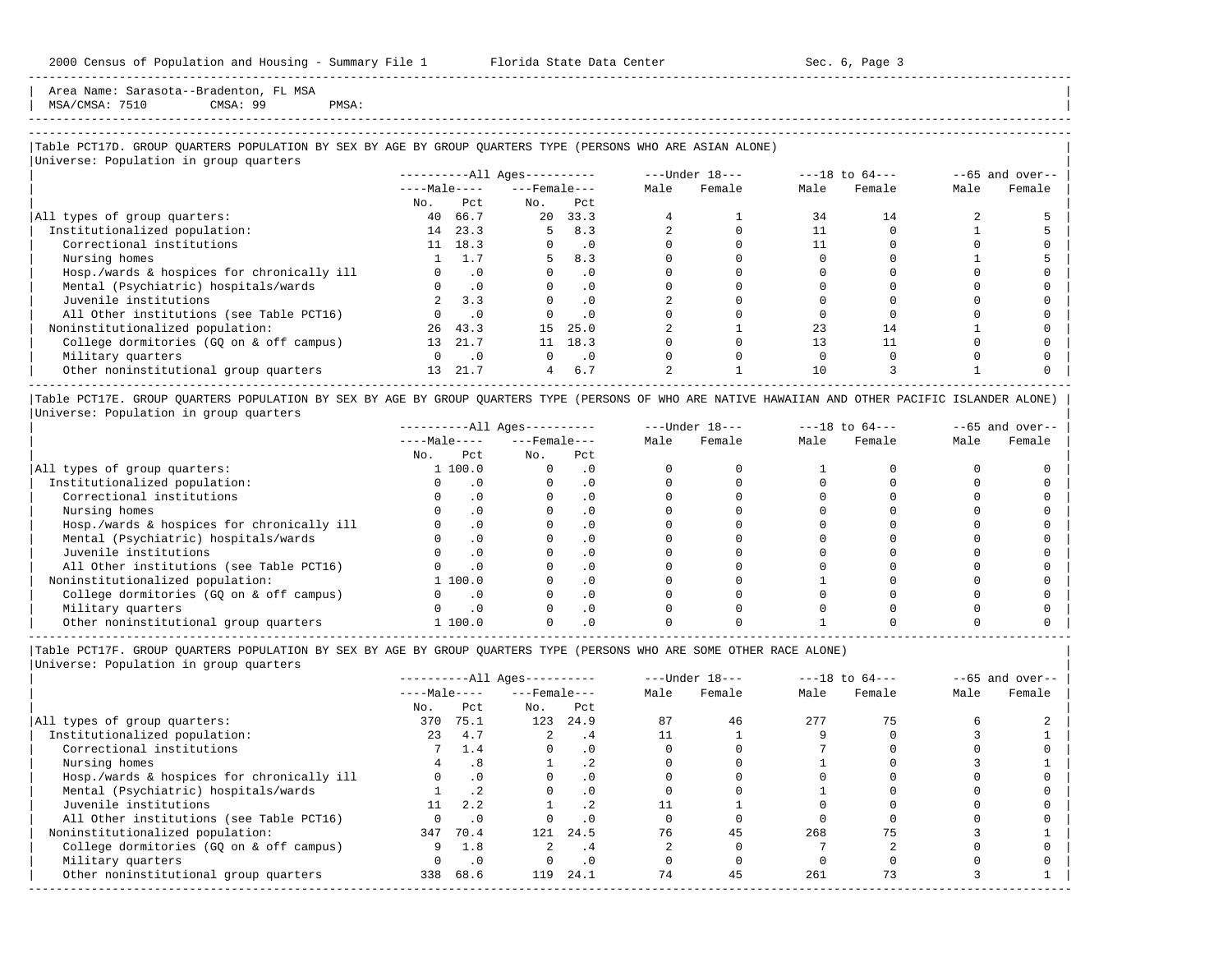Area Name: Sarasota--Bradenton, FL MSA MSA/CMSA: 7510 CMSA: 99 PMSA:

-----------------------------------------------------------------------------------------------------------------------------------------------------

## ----------------------------------------------------------------------------------------------------------------------------------------------------- |Table PCT17G. GROUP QUARTERS POPULATION BY SEX BY AGE BY GROUP QUARTERS TYPE (PERSONS OF WHO REPORT TWO OR MORE RACES) |

|                                            |              |           | $------All Aqes------$ |           |      | $---Under 18---$ |      | $---18$ to $64---$ |      | $--65$ and over-- |
|--------------------------------------------|--------------|-----------|------------------------|-----------|------|------------------|------|--------------------|------|-------------------|
|                                            | $---Male---$ |           | $---$ Female $---$     |           | Male | Female           | Male | Female             | Male | Female            |
|                                            | No.          | Pct.      | No.                    | Pct       |      |                  |      |                    |      |                   |
| All types of group quarters:               | 69           | 72.6      | 26                     | 27.4      | 17   | 10               | 50   | 12.                |      |                   |
| Institutionalized population:              | 26           | 27.4      | 8                      | 8.4       |      |                  | 2.1  |                    |      |                   |
| Correctional institutions                  | 21           | 22.1      |                        | 1.1       |      |                  | 2.1  |                    |      |                   |
| Nursing homes                              |              | 1.1       | 4                      | 4.2       |      |                  |      |                    |      |                   |
| Hosp./wards & hospices for chronically ill |              | $\cdot$ 0 |                        | $\cdot$ 0 |      |                  |      |                    |      |                   |
| Mental (Psychiatric) hospitals/wards       |              | $\cdot$ 0 |                        | 1.1       |      |                  |      |                    |      |                   |
| Juvenile institutions                      |              | 4.2       |                        | 2.1       |      |                  |      |                    |      |                   |
| All Other institutions (see Table PCT16)   |              | $\cdot$ 0 |                        | $\cdot$ 0 |      |                  |      |                    |      |                   |
| Noninstitutionalized population:           | 43           | 45.3      | 18                     | 18.9      | 13   |                  | 29   | 10                 |      |                   |
| College dormitories (GO on & off campus)   |              | 1.1       |                        | $\cdot$ 0 |      |                  |      |                    |      |                   |
| Military quarters                          |              | $\cdot$ 0 | $\Omega$               | $\cdot$ 0 |      |                  |      |                    |      |                   |
| Other noninstitutional group quarters      | 42           | 44.2      | 18                     | 18.9      | 13   |                  | 2.8  | 10                 |      |                   |

|Table PCT17H. GROUP QUARTERS POPULATION BY SEX BY AGE BY GROUP QUARTERS TYPE (PERSONS OF ANY RACE WHO ARE HISPANIC OR LATINO) | |Universe: Population in group quarters |

|                                            |              |           | $------All Ages------$ |           |      | $---Under 18---$ |       | $---18$ to $64---$ |      | $--65$ and over-- |
|--------------------------------------------|--------------|-----------|------------------------|-----------|------|------------------|-------|--------------------|------|-------------------|
|                                            | $---Male---$ |           | $---$ Female $---$     |           | Male | Female           | Male  | Female             | Male | Female            |
|                                            | No.          | Pct       | No.                    | Pct       |      |                  |       |                    |      |                   |
| All types of group quarters:               | 1,614        | 71.7      | 636                    | 28.3      | 376  | 266              | 1,208 | 346                | 30   | 24                |
| Institutionalized population:              | 370          | 16.4      | 35                     | 1.6       | 37   |                  | 315   |                    | 18   | 20                |
| Correctional institutions                  | 312          | 13.9      |                        |           |      |                  | 310   |                    |      |                   |
| Nursing homes                              | 18           | .8        | 2.4                    | 1.1       |      |                  |       |                    |      | 20                |
| Hosp./wards & hospices for chronically ill | $\Omega$     | $\cdot$ 0 |                        | $\cdot$ 0 |      |                  |       |                    |      |                   |
| Mental (Psychiatric) hospitals/wards       |              |           | $\Omega$               | . 0       |      |                  |       |                    |      |                   |
| Juvenile institutions                      | 38           | 1.7       |                        |           |      |                  |       |                    |      |                   |
| All Other institutions (see Table PCT16)   | $\Omega$     | $\cdot$ 0 |                        | $\cdot$ 0 |      |                  |       |                    |      |                   |
| Noninstitutionalized population:           | 1,244        | 55.3      | 601                    | 26.7      | 339  | 262              | 893   | 335                |      |                   |
| College dormitories (GO on & off campus)   | 21           | . 9       | 16                     |           |      |                  | 19    | 15                 |      |                   |
| Military quarters                          |              |           |                        | . 0       |      |                  |       |                    |      |                   |
| Other noninstitutional group quarters      | 1,223        | 54.4      | 585                    | 26.0      | 337  | 261              | 874   | 320                |      |                   |

-----------------------------------------------------------------------------------------------------------------------------------------------------

|Table PCT17I. GROUP QUARTERS POPULATION BY SEX BY AGE BY GROUP QUARTERS TYPE (PERSONS OF WHO ARE WHITE ALONE, NOT HISPANIC OR LATINO) | |Universe: Population in group quarters |

|                                            |              |           | $------All Aqes------$ |           |      | $---Under 18---$ |       | $---18$ to $64---$ |       | $--65$ and over-- |
|--------------------------------------------|--------------|-----------|------------------------|-----------|------|------------------|-------|--------------------|-------|-------------------|
|                                            | $---Male---$ |           | $---$ Female $---$     |           | Male | Female           | Male  | Female             | Male  | Female            |
|                                            | No.          | Pct       | No.                    | Pct       |      |                  |       |                    |       |                   |
| All types of group quarters:               | 3,486        | 40.5      | 5,131                  | 59.5      | 181  | 87               | 1,742 | 698                | 1,563 | 4,346             |
| Institutionalized population:              | 2,585        | 30.0      | 4,449                  | 51.6      | 115  | 40               | 998   | 290                | 1,472 | 4,119             |
| Correctional institutions                  | 844          | 9.8       | 140                    | 1.6       |      |                  | 837   | 140                |       |                   |
| Nursing homes                              | 1,581        | 18.3      | 4,204                  | 48.8      |      |                  | 125   | 126                | 1,456 | 4,078             |
| Hosp./wards & hospices for chronically ill | 0            | $\cdot$ 0 |                        | $\cdot$ 0 |      |                  |       |                    |       |                   |
| Mental (Psychiatric) hospitals/wards       | 24           | $\cdot$ 3 | 48                     | . 6       |      |                  | 13    |                    |       | 32                |
| Juvenile institutions                      | 112          | 1.3       | 26                     | $\cdot$ 3 | 105  | 2.6              |       |                    |       |                   |
| All Other institutions (see Table PCT16)   | 24           |           | 31                     | .4        |      |                  | 16    | 13                 |       |                   |
| Noninstitutionalized population:           | 901          | 10.5      | 682                    | 7.9       | 66   | 47               | 744   | 408                | 91    | 227               |
| College dormitories (GO on & off campus)   | 293          | 3.4       | 274                    | 3.2       |      |                  | 288   | 263                |       |                   |
| Military quarters                          | 11           | .         | 2                      | $\cdot$ 0 |      |                  | 11    |                    |       |                   |
| Other noninstitutional group quarters      | 597          | 6.9       | 406                    | 4.7       | 61   | 43               | 445   | 143                | 91    | 220               |
|                                            |              |           |                        |           |      |                  |       |                    |       |                   |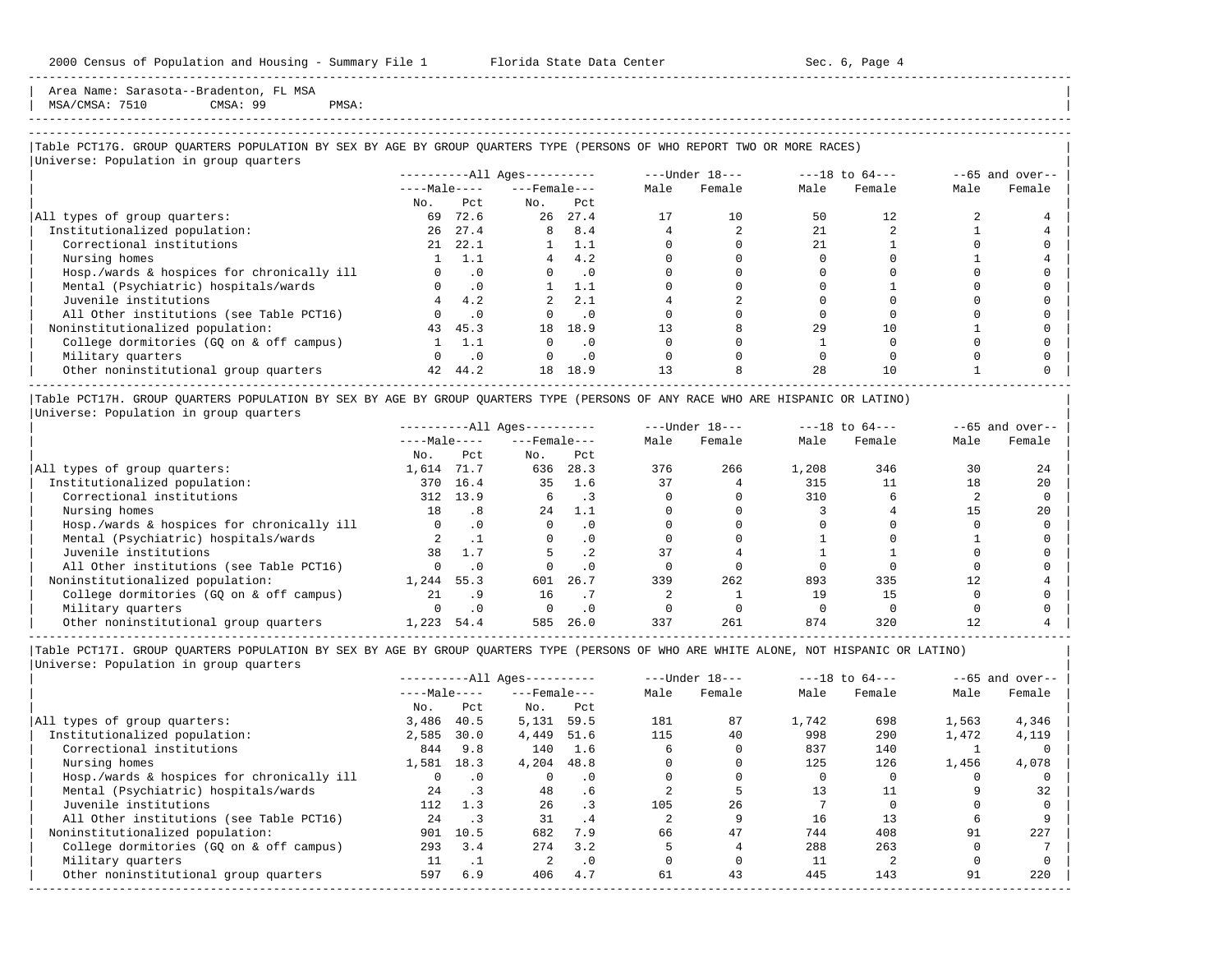2000 Census of Population and Housing - Summary File 1 Telorida State Data Center Sec. 6, Page 1 No

| Area Name: Tallahassee, FL MSA<br>MSA/CMSA: 8240<br>CMSA: 99<br>PMSA: |              |                                                    |          |
|-----------------------------------------------------------------------|--------------|----------------------------------------------------|----------|
| Table PCT16. GROUP OUARTERS POPULATION BY GROUP OUARTERS TYPE         |              |                                                    |          |
| Universe: Population in group quarters                                |              |                                                    |          |
| Total Group Quarters Population                                       | 16,016       |                                                    |          |
| Institutionalized population:                                         | 6,153        | Noninstitutionalized population:                   | 9,863    |
| Correctional institutions:                                            | 3,775        | College dormitories (college GQ on and off campus) | 8,732    |
| Federal prisons and detention centers                                 |              | 1,268   Military quarters:                         | $\Omega$ |
| Halfway houses                                                        | 8            | On base:                                           | ∩        |
| Local jails, police lockups, etc.                                     | 1,192        | Barracks and other GQ for military personnel       | $\Omega$ |
| Military disciplinary barracks                                        | $\Omega$     | Transient quarters for temporary residents         | $\Omega$ |
| State prisons                                                         | 1,306        | Military ships                                     | $\Omega$ |
| Other types of correctional institutions                              | 1            | Group homes:                                       | 252      |
| Nursing homes                                                         | 1,410        | Homes or halfway houses for drug/alcohol abuse     | 67       |
| Hospitals/wards, hospices, and schools for the handicapped:           | 790          | Homes for the mentally ill                         | 39       |
| Hospitals/wards and hospices for chronically ill:                     | 303          | Homes for the mentally retarded                    | 73       |
| Hospices or homes for chronically ill                                 | $\Omega$     | Homes for the physically handicapped               | $\Omega$ |
| Military hospitals or wards for chronically ill                       | $\mathbf{0}$ | Other group homes                                  | 73       |
| Other hospitals or wards for chronically ill                          | 303          | Religious group quarters                           | 3        |
| Hospitals or wards for drug/alcohol abuse                             | $\Omega$     | Workers' dormitories:                              | $\Omega$ |
| Mental (Psychiatric) hospitals or wards                               | 150          | Agriculture workers' dormitories on farms          | $\Omega$ |
| Schools, hospitals, or wards for the mentally retarded                | 68           | Job Corps and vocational training facilities       |          |
| Schools, hospitals, or wards for the physically handicapped:          | 68           | Other workers' dormitories                         | $\Omega$ |
| Institutions for the deaf                                             | $\Omega$     | Crews of maritime vessels                          | $\Omega$ |
| Institutions for the blind                                            | $\mathbf{0}$ | Other nonhousehold living situations               | 139      |
| Orthopedic wards/institutions for the physically handicapped          | 68           | Other noninstitutional group quarters              | 737      |
| Wards in general hospitals for patients with no usual home elsewhere  | 201          |                                                    |          |
| Wards in military hospitls for patients with no usual home elsewhere  | $\Omega$     |                                                    |          |
| Juvenile institutions:                                                | 178          |                                                    |          |
| Long-term care:                                                       | 104          |                                                    |          |
| Homes for abused, dependent, and neglected children                   | $\mathbf 0$  |                                                    |          |
| Residential treatment centers for emotionally disturbed children      | $^{\circ}$   |                                                    |          |
| Training schools for juvenile delinquents                             | 104          |                                                    |          |
| Short-term care, detention or diagnostic centers for delinguent chdrn | 74           |                                                    |          |
| Type of juvenile institution unknown                                  | $\Omega$     |                                                    |          |

|                                            |              |           | ----------All Ages---------- |           |      | $---Under 18---$ |       | $---18$ to $64---$ |      | $--65$ and over-- |
|--------------------------------------------|--------------|-----------|------------------------------|-----------|------|------------------|-------|--------------------|------|-------------------|
|                                            | $---Male---$ |           | $---$ Female $---$           |           | Male | Female           | Male  | Female             | Male | Female            |
|                                            | No.          | Pct.      | No.                          | Pct       |      |                  |       |                    |      |                   |
| All types of group quarters:               | 7,097        | 44.3      | 8,919                        | 55.7      | 216  | 91               | 6,441 | 7,628              | 440  | 1,200             |
| Institutionalized population:              | 3,121        | 19.5      | 3,032                        | 18.9      | 161  |                  | 2,586 | 2,012              | 374  | 1,013             |
| Correctional institutions                  | 1,994        | 12.5      | 1,781                        | 11.1      |      |                  | 1,983 | 1,773              |      |                   |
| Nursing homes                              | 404          | 2.5       | 1,006                        | 6.3       |      |                  | 71    | 48                 | 333  | 958               |
| Hosp./wards & hospices for chronically ill | 224          | 1.4       | 79                           | . 5       |      |                  | 215   | 77                 |      |                   |
| Mental (Psychiatric) hospitals/wards       | 144          | .9        | 6                            | $\cdot$ 0 |      |                  | 141   | 6                  |      |                   |
| Juvenile institutions                      | 171          | 1.1       |                              | $\cdot$ 0 | 151  |                  | 20    |                    |      |                   |
| All Other institutions (see Table PCT16)   | 184          | 1.1       | 153                          | 1.0       |      |                  | 156   | 107                | 25   | 46                |
| Noninstitutionalized population:           | 3,976        | 24.8      | 5,887                        | 36.8      | 55   | 84               | 3,855 | 5,616              | 66   | 187               |
| College dormitories (GO on & off campus)   | 3,309        | 20.7      | 5,423                        | 33.9      |      | 30               | 3,302 | 5,393              |      |                   |
| Military quarters                          |              | $\cdot$ 0 |                              | $\cdot$ 0 |      |                  |       |                    |      |                   |
| Other noninstitutional group quarters      | 667          | 4.2       | 464                          | 2.9       | 48   | 54               | 553   | 223                | 66   | 187               |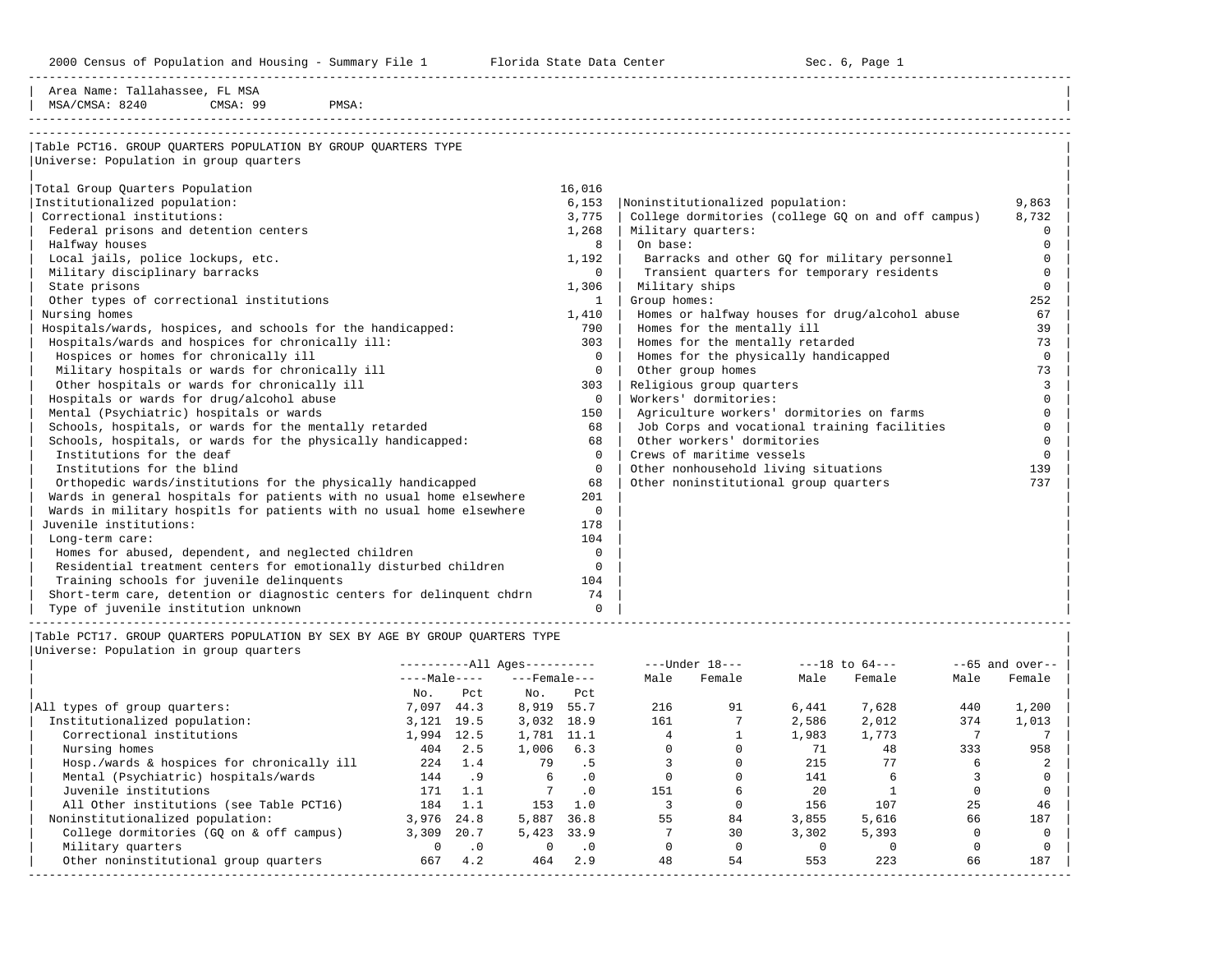Area Name: Tallahassee, FL MSA MSA/CMSA: 8240 CMSA: 99 PMSA:

## -----------------------------------------------------------------------------------------------------------------------------------------------------

-----------------------------------------------------------------------------------------------------------------------------------------------------

### |Table PCT17A. GROUP QUARTERS POPULATION BY SEX BY AGE BY GROUP QUARTERS TYPE (PERSONS WHO ARE WHITE ALONE) | |<br>|Universe: Population in group quarters

|                                            |              |           | $------All \text{Aqes}---$ |           |      | ---Under 18--- |       | $---18$ to $64---$ |      | $--65$ and over-- |
|--------------------------------------------|--------------|-----------|----------------------------|-----------|------|----------------|-------|--------------------|------|-------------------|
|                                            | $---Male---$ |           | $---$ Female $---$         |           | Male | Female         | Male  | Female             | Male | Female            |
|                                            | No.          | Pct.      | No.                        | Pct       |      |                |       |                    |      |                   |
| All types of group quarters:               | 3.530        | 40.9      | 5,095                      | 59.1      | 106  | 52             | 3,140 | 4,123              | 284  | 920               |
| Institutionalized population:              | 1,201        | 13.9      | 1,609                      | 18.7      | 64   |                | 904   | 858                | 233  | 749               |
| Correctional institutions                  | 612          | 7.1       | 741                        | 8.6       |      |                | 606   | 734                |      |                   |
| Nursing homes                              | 236          | 2.7       | 734                        | 8.5       |      |                | 33    | 27                 | 203  | 707               |
| Hosp./wards & hospices for chronically ill | 111          | 1.3       | 30                         | . 3       |      |                | 106   | 29                 |      |                   |
| Mental (Psychiatric) hospitals/wards       | 68           | .8        |                            | $\cdot$ 0 |      |                | 65    |                    |      |                   |
| Juvenile institutions                      | 75           | .9        |                            | $\cdot$ 0 | 61   |                | 14    |                    |      |                   |
| All Other institutions (see Table PCT16)   | 99           | 1.1       | 99                         | 1.1       |      |                | 80    | 65                 | 18   | 34                |
| Noninstitutionalized population:           | 2,329        | 27.0      | 3,486                      | 40.4      | 42   | 50             | 2,236 | 3,265              | 51   | 171               |
| College dormitories (GO on & off campus)   | 1,959        | 22.7      | 3,155                      | 36.6      |      |                | 1,955 | 3,151              |      |                   |
| Military quarters                          |              | $\cdot$ 0 |                            | $\cdot$ 0 |      |                |       |                    |      |                   |
| Other noninstitutional group quarters      | 370          | 4.3       | 331                        | 3.8       | 38   | 46             | 281   | 114                | 51   | 171               |

|Table PCT17B. GROUP QUARTERS POPULATION BY SEX BY AGE BY GROUP QUARTERS TYPE (PERSONS WHO ARE BLACK OR AFRICAN AMERICAN ALONE) | |Universe: Population in group quarters |

|                                            |              |           | $------All Aqes------$ |           |      | $---Under 18---$ |       | $---18$ to $64---$ |      | $--65$ and over-- |
|--------------------------------------------|--------------|-----------|------------------------|-----------|------|------------------|-------|--------------------|------|-------------------|
|                                            | $---Male---$ |           | $---$ Female ---       |           | Male | Female           | Male  | Female             | Male | Female            |
|                                            | No.          | Pct       | No.                    | Pct       |      |                  |       |                    |      |                   |
| All types of group quarters:               | 3,287        | 48.7      | 3,466 51.3             |           | 99   | 35               | 3,036 | 3,155              | 152  | 276               |
| Institutionalized population:              | 1,806        | 26.7      | 1,284                  | 19.0      | 86   |                  | 1,583 | 1,019              | 137  | 260               |
| Correctional institutions                  | 1,291        | 19.1      | 914                    | 13.5      |      |                  | 1,287 | 913                |      |                   |
| Nursing homes                              | 163          | 2.4       | 268                    | 4.0       |      |                  | 37    | 21                 | 126  | 247               |
| Hosp./wards & hospices for chronically ill | 110          | 1.6       | 45                     |           |      |                  | 106   | 44                 |      |                   |
| Mental (Psychiatric) hospitals/wards       | 72           | 1.1       |                        | $\cdot$ 0 |      |                  | 72    |                    |      |                   |
| Juvenile institutions                      | 86           | 1.3       |                        |           | 80   |                  |       |                    |      |                   |
| All Other institutions (see Table PCT16)   | 84           | 1.2       | 49                     |           |      |                  | 75    | 37                 |      |                   |
| Noninstitutionalized population:           | 1,481        | 21.9      | 2,182                  | 32.3      |      | 30               | 1,453 | 2,136              | 15   | 16                |
| College dormitories (GO on & off campus)   | 1,202        | 17.8      | 2,055                  | 30.4      |      | 22               | 1,199 | 2,033              |      |                   |
| Military quarters                          |              | $\cdot$ 0 |                        | $\cdot$ 0 |      |                  |       |                    |      |                   |
| Other noninstitutional group quarters      | 279          | 4.1       | 127                    | 1.9       |      |                  | 254   | 103                |      | 16                |

-----------------------------------------------------------------------------------------------------------------------------------------------------

|                                            |              |           | $------All Aqes------$ |           |      | $---Under 18---$ |      | $---18$ to $64---$ |      | $--65$ and over-- |
|--------------------------------------------|--------------|-----------|------------------------|-----------|------|------------------|------|--------------------|------|-------------------|
|                                            | $---Male---$ |           | $---$ Female $---$     |           | Male | Female           | Male | Female             | Male | Female            |
|                                            | No.          | Pct       | No.                    | Pct       |      |                  |      |                    |      |                   |
| All types of group quarters:               | 27           | 52.9      |                        | 24 47.1   | 10   |                  |      | 2.4                |      |                   |
| Institutionalized population:              | 16           | 31.4      |                        | 17 33.3   | 10   |                  |      |                    |      |                   |
| Correctional institutions                  |              | 7, 13.7   |                        | 17 33.3   |      |                  |      |                    |      |                   |
| Nursing homes                              |              | $\cdot$ 0 |                        | . 0       |      |                  |      |                    |      |                   |
| Hosp./wards & hospices for chronically ill |              | $\cdot$ 0 |                        | . 0       |      |                  |      |                    |      |                   |
| Mental (Psychiatric) hospitals/wards       |              | $\cdot$ 0 |                        | . 0       |      |                  |      |                    |      |                   |
| Juvenile institutions                      | 9            | 17.6      |                        | $\cdot$ 0 |      |                  |      |                    |      |                   |
| All Other institutions (see Table PCT16)   |              | $\cdot$ 0 |                        |           |      |                  |      |                    |      |                   |
| Noninstitutionalized population:           |              | 11 21.6   |                        | 7 13.7    |      |                  |      |                    |      |                   |
| College dormitories (GQ on & off campus)   |              | 7, 13.7   |                        | 13.7      |      |                  |      |                    |      |                   |
| Military quarters                          |              | $\cdot$ 0 |                        | $\cdot$ 0 |      |                  |      |                    |      |                   |
| Other noninstitutional group quarters      | 4            | 7.8       | $\Omega$               | .0        |      |                  |      |                    |      |                   |
|                                            |              |           |                        |           |      |                  |      |                    |      |                   |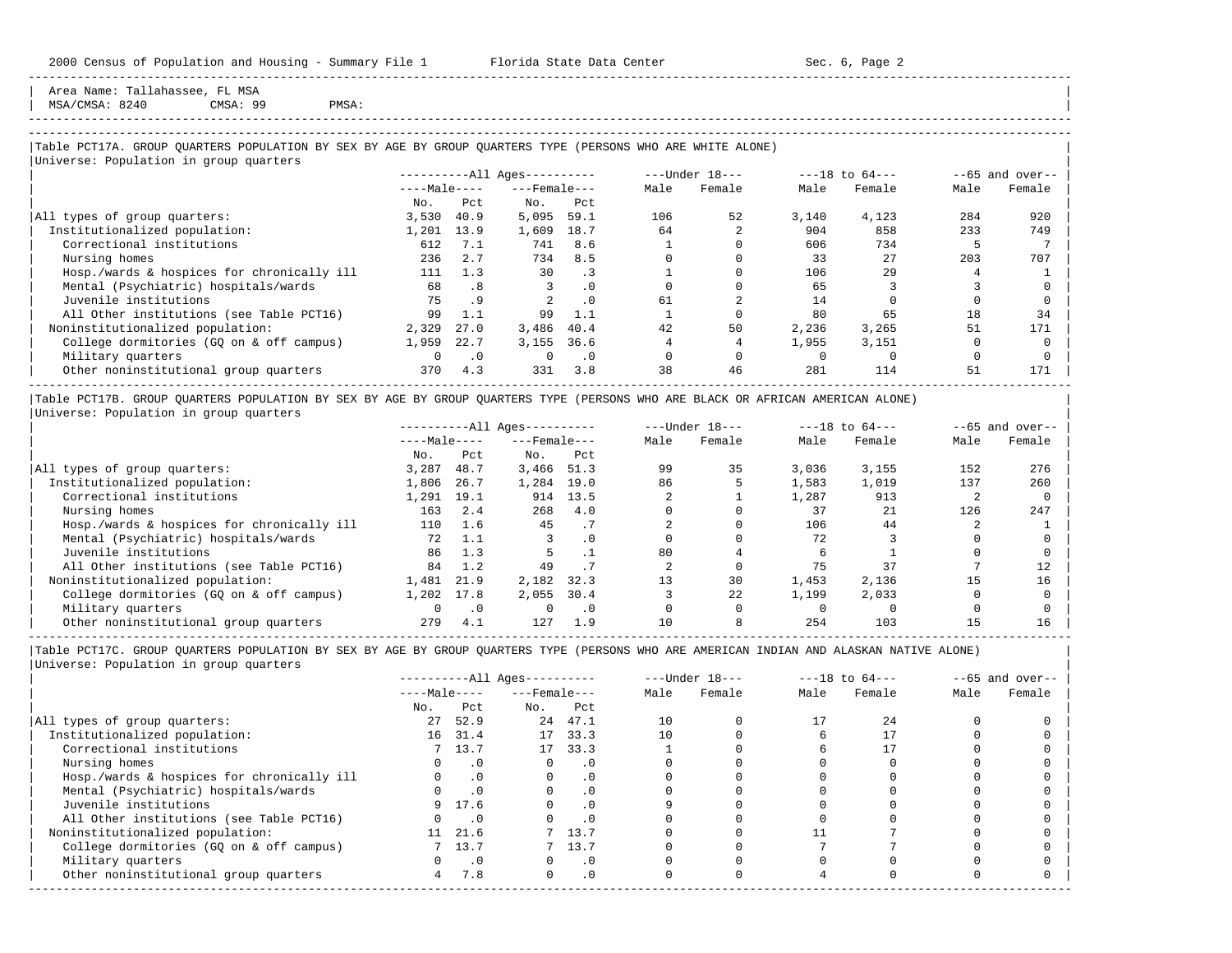Area Name: Tallahassee, FL MSA<br>MSA/CMSA: 8240 CMSA: 99

| MSA/CMSA: 8240 CMSA: 99 PMSA: |

## -----------------------------------------------------------------------------------------------------------------------------------------------------

-----------------------------------------------------------------------------------------------------------------------------------------------------

### |Table PCT17D. GROUP QUARTERS POPULATION BY SEX BY AGE BY GROUP QUARTERS TYPE (PERSONS WHO ARE ASIAN ALONE) |

|                                            |              |           | $------All \text{Aqes}---$ |           |      | $---Under 18---$ |      | $---18$ to $64---$ |      | $--65$ and over-- |
|--------------------------------------------|--------------|-----------|----------------------------|-----------|------|------------------|------|--------------------|------|-------------------|
|                                            | $---Male---$ |           | $---$ Female $---$         |           | Male | Female           | Male | Female             | Male | Female            |
|                                            | No.          | Pct       | No.                        | Pct       |      |                  |      |                    |      |                   |
| All types of group quarters:               | 83           | 44.6      | 103                        | 55.4      |      |                  | 82   | 101                |      |                   |
| Institutionalized population:              |              | 3.8       | 10                         | 5.4       |      |                  |      | 10                 |      |                   |
| Correctional institutions                  |              | 2.7       | 6                          | 3.2       |      |                  |      |                    |      |                   |
| Nursing homes                              |              | .5        |                            | $\cdot$ 0 |      |                  |      |                    |      |                   |
| Hosp./wards & hospices for chronically ill |              | $\cdot$ 0 |                            | 1.1       |      |                  |      |                    |      |                   |
| Mental (Psychiatric) hospitals/wards       |              | .5        |                            | $\cdot$ 0 |      |                  |      |                    |      |                   |
| Juvenile institutions                      |              | $\cdot$ 0 |                            | $\cdot$ 0 |      |                  |      |                    |      |                   |
| All Other institutions (see Table PCT16)   |              | $\cdot$ 0 |                            | 1.1       |      |                  |      |                    |      |                   |
| Noninstitutionalized population:           | 76           | 40.9      | 93                         | 50.0      |      |                  | 76   |                    |      |                   |
| College dormitories (GQ on & off campus)   | 75           | 40.3      | 91                         | 48.9      |      |                  | 75   | 89                 |      |                   |
| Military quarters                          |              | $\cdot$ 0 | $\Omega$                   | $\cdot$ 0 |      |                  |      |                    |      |                   |
| Other noninstitutional group quarters      |              | . 5       | 2                          | 1.1       |      |                  |      |                    |      |                   |

|Table PCT17E. GROUP QUARTERS POPULATION BY SEX BY AGE BY GROUP QUARTERS TYPE (PERSONS OF WHO ARE NATIVE HAWAIIAN AND OTHER PACIFIC ISLANDER ALONE) | |Universe: Population in group quarters |

|                                            |              |           | $------All Aqes------$ |          |      | $---Under 18---$ |      | $---18$ to $64---$ |      | $- -65$ and over-- |
|--------------------------------------------|--------------|-----------|------------------------|----------|------|------------------|------|--------------------|------|--------------------|
|                                            | $---Male---$ |           | $---$ Female $---$     |          | Male | Female           | Male | Female             | Male | Female             |
|                                            | No.          | Pct       | No.                    | Pct      |      |                  |      |                    |      |                    |
| All types of group quarters:               |              |           |                        | 2, 100.0 |      |                  |      |                    |      |                    |
| Institutionalized population:              |              | . 0       |                        | $\Omega$ |      |                  |      |                    |      |                    |
| Correctional institutions                  |              |           |                        |          |      |                  |      |                    |      |                    |
| Nursing homes                              |              | $\cdot$ 0 |                        |          |      |                  |      |                    |      |                    |
| Hosp./wards & hospices for chronically ill |              |           |                        |          |      |                  |      |                    |      |                    |
| Mental (Psychiatric) hospitals/wards       |              | . 0       |                        |          |      |                  |      |                    |      |                    |
| Juvenile institutions                      |              |           |                        |          |      |                  |      |                    |      |                    |
| All Other institutions (see Table PCT16)   |              | $\Omega$  |                        |          |      |                  |      |                    |      |                    |
| Noninstitutionalized population:           |              | $\cdot$ 0 |                        | 2, 100.0 |      |                  |      |                    |      |                    |
| College dormitories (GO on & off campus)   |              | $\cdot$ 0 |                        | 50.0     |      |                  |      |                    |      |                    |
| Military quarters                          |              | . 0       |                        | . 0      |      |                  |      |                    |      |                    |
| Other noninstitutional group quarters      |              |           |                        | 50.0     |      |                  |      |                    |      |                    |

----------------------------------------------------------------------------------------------------------------------------------------------------- |Table PCT17F. GROUP QUARTERS POPULATION BY SEX BY AGE BY GROUP QUARTERS TYPE (PERSONS WHO ARE SOME OTHER RACE ALONE) |

|     |           |                                                     |           |                                                                                |        |                  |        |                    | $--65$ and over-- |
|-----|-----------|-----------------------------------------------------|-----------|--------------------------------------------------------------------------------|--------|------------------|--------|--------------------|-------------------|
|     |           |                                                     |           | Male                                                                           | Female | Male             | Female | Male               | Female            |
| No. | Pct       | No.                                                 | Pct       |                                                                                |        |                  |        |                    |                   |
| 81  | 49.1      | 84                                                  | 50.9      |                                                                                |        | 78               | 84     |                    |                   |
|     |           |                                                     |           |                                                                                |        | 33               | 25     |                    |                   |
|     |           |                                                     |           |                                                                                |        | 29               | 23     |                    |                   |
|     | 2.4       | $\Omega$                                            | $\cdot$ 0 |                                                                                |        |                  |        |                    |                   |
|     | 1.2       |                                                     | $\cdot$ 0 |                                                                                |        |                  |        |                    |                   |
|     | . 6       | $\Omega$                                            | $\cdot$ 0 |                                                                                |        |                  |        |                    |                   |
|     | $\cdot$ 0 | O                                                   | $\cdot$ 0 |                                                                                |        |                  |        |                    |                   |
|     | $\cdot$ 0 |                                                     | 1.2       |                                                                                |        |                  |        |                    |                   |
|     | 27.3      |                                                     | 35.8      |                                                                                |        | 45               | 59     |                    |                   |
|     | 22.4      |                                                     | 35.2      |                                                                                |        | 37               | 58     |                    |                   |
|     | $\cdot$ 0 | $\Omega$                                            | $\cdot$ 0 |                                                                                |        |                  |        |                    |                   |
| 8   | 4.8       |                                                     | $.6 \,$   |                                                                                |        |                  |        |                    |                   |
|     |           | $---Male---$<br>36 21.8<br>29 17.6<br>4<br>45<br>37 |           | $------All Ages------$<br>$---$ Female $---$<br>25 15.2<br>23 13.9<br>59<br>58 |        | $---Under 18---$ |        | $---18$ to $64---$ |                   |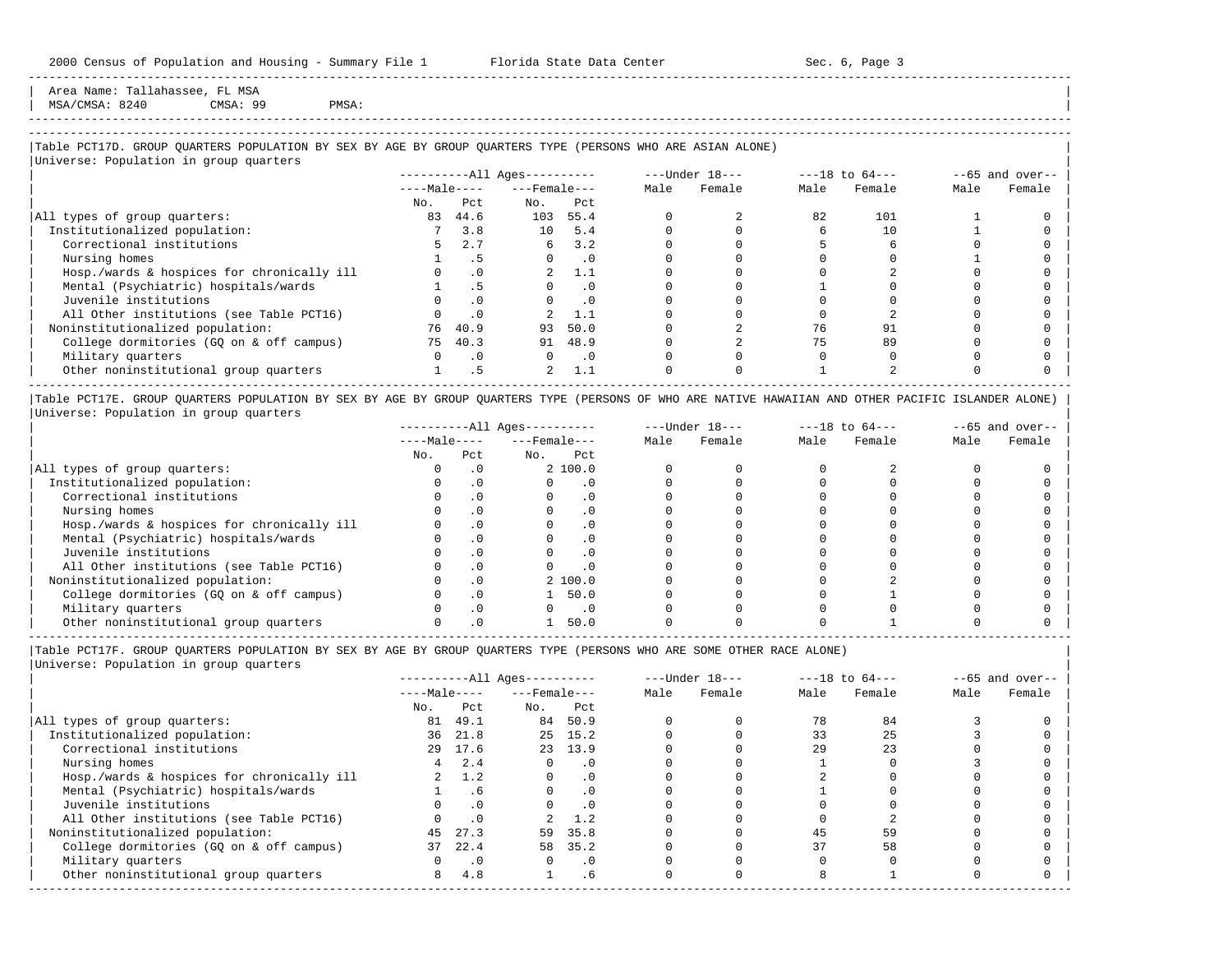Area Name: Tallahassee, FL MSA MSA/CMSA: 8240 CMSA: 99 PMSA:

-----------------------------------------------------------------------------------------------------------------------------------------------------

## |Table PCT17G. GROUP QUARTERS POPULATION BY SEX BY AGE BY GROUP QUARTERS TYPE (PERSONS OF WHO REPORT TWO OR MORE RACES) |

|                                            |              |                      | $------All Aqes------$ |           |      | $---Under 18---$ |      | $---18$ to $64---$ |      | $--65$ and over-- |
|--------------------------------------------|--------------|----------------------|------------------------|-----------|------|------------------|------|--------------------|------|-------------------|
|                                            | $---Male---$ |                      | $---$ Female $---$     |           | Male | Female           | Male | Female             | Male | Female            |
|                                            | No.          | Pct                  | No.                    | Pct       |      |                  |      |                    |      |                   |
| All types of group quarters:               | 89           | 38.0                 | 145                    | 62.0      |      |                  | 88   | 139                |      |                   |
| Institutionalized population:              | 55           | 23.5                 | 87                     | 37.2      |      |                  | 54   | 83                 |      |                   |
| Correctional institutions                  | 50           | 21.4                 | 80                     | 34.2      |      |                  | 50   | 80                 |      |                   |
| Nursing homes                              |              | $\cdot$ 0            | 4                      | 1.7       |      |                  |      |                    |      |                   |
| Hosp./wards & hospices for chronically ill |              | .4                   |                        | . 9       |      |                  |      |                    |      |                   |
| Mental (Psychiatric) hospitals/wards       |              | . 9                  |                        | $\cdot$ 0 |      |                  |      |                    |      |                   |
| Juvenile institutions                      |              | $\cdot$ <sup>4</sup> |                        | $\cdot$ 0 |      |                  |      |                    |      |                   |
| All Other institutions (see Table PCT16)   |              | $\cdot$ <sup>4</sup> |                        | . 4       |      |                  |      |                    |      |                   |
| Noninstitutionalized population:           | 34           | 14.5                 | 58                     | 24.8      |      |                  | 34   | 56                 |      |                   |
| College dormitories (GQ on & off campus)   | 29           | 12.4                 | 56                     | 23.9      |      |                  | 29   | 54                 |      |                   |
| Military quarters                          | 0            | $\cdot$ .0           | $\Omega$               | $\cdot$ 0 |      |                  |      |                    |      |                   |
| Other noninstitutional group quarters      | 5.           | 2.1                  | $\overline{a}$         | . 9       |      |                  |      |                    |      |                   |

|Table PCT17H. GROUP QUARTERS POPULATION BY SEX BY AGE BY GROUP QUARTERS TYPE (PERSONS OF ANY RACE WHO ARE HISPANIC OR LATINO) | |Universe: Population in group quarters |

|                                            |              |           | $------All Aqes------$ |           |      | $---Under 18---$ |      | $---18$ to $64---$ |      | $- -65$ and over-- |
|--------------------------------------------|--------------|-----------|------------------------|-----------|------|------------------|------|--------------------|------|--------------------|
|                                            | $---Male---$ |           | $---$ Female $---$     |           | Male | Female           | Male | Female             | Male | Female             |
|                                            | No.          | Pct       | No.                    | Pct       |      |                  |      |                    |      |                    |
| All types of group quarters:               | 417          | 39.7      | 634                    | 60.3      |      |                  | 398  | 621                |      |                    |
| Institutionalized population:              | 181          | 17.2      | 359                    | 34.2      |      |                  | 170  | 351                |      |                    |
| Correctional institutions                  | 154          | 14.7      | 338                    | 32.2      |      |                  | 152  | 337                |      |                    |
| Nursing homes                              |              |           |                        | .2        |      |                  |      |                    |      |                    |
| Hosp./wards & hospices for chronically ill |              |           |                        | . 4       |      |                  |      |                    |      |                    |
| Mental (Psychiatric) hospitals/wards       | б.           | . 6       |                        | $\cdot$ 0 |      |                  |      |                    |      |                    |
| Juvenile institutions                      |              |           |                        | $\cdot$ 0 |      |                  |      |                    |      |                    |
| All Other institutions (see Table PCT16)   |              | .4        | 15                     | 1.4       |      |                  |      | 10                 |      |                    |
| Noninstitutionalized population:           | 236          | 22.5      | 275                    | 26.2      |      |                  | 228  | 270                |      |                    |
| College dormitories (GO on & off campus)   | 198          | 18.8      | 267                    | 25.4      |      |                  | 198  | 265                |      |                    |
| Military quarters                          |              | $\cdot$ 0 |                        | $\cdot$ 0 |      |                  |      |                    |      |                    |
| Other noninstitutional group quarters      | 38           | 3.6       |                        |           |      |                  |      |                    |      |                    |

-----------------------------------------------------------------------------------------------------------------------------------------------------

|Table PCT17I. GROUP QUARTERS POPULATION BY SEX BY AGE BY GROUP QUARTERS TYPE (PERSONS OF WHO ARE WHITE ALONE, NOT HISPANIC OR LATINO) | |Universe: Population in group quarters |

|                                            |              |           | $------All Aqes------$ |           |      | $---Under 18---$ |       | $---18$ to $64---$ |      | $--65$ and over-- |
|--------------------------------------------|--------------|-----------|------------------------|-----------|------|------------------|-------|--------------------|------|-------------------|
|                                            | $---Male---$ |           | $---$ Female $---$     |           | Male | Female           | Male  | Female             | Male | Female            |
|                                            | No.          | Pct       | No.                    | Pct       |      |                  |       |                    |      |                   |
| All types of group quarters:               | 3,280        | 41.3      | 4,653                  | 58.7      | 97   | 48               | 2,904 | 3,690              | 279  | 915               |
| Institutionalized population:              | 1,100        | 13.9      | 1,356                  | 17.1      | 59   |                  | 810   | 609                | 231  | 745               |
| Correctional institutions                  | 530          | 6.7       | 503                    | 6.3       |      |                  | 525   | 496                |      |                   |
| Nursing homes                              | 235          | 3.0       | 734                    | 9.3       |      |                  | 33    | 27                 | 202  | 707               |
| Hosp./wards & hospices for chronically ill | 106          | 1.3       | 27                     | . 3       |      |                  | 101   | 26                 |      |                   |
| Mental (Psychiatric) hospitals/wards       | 63           | .8        |                        | . 0       |      |                  | 60    |                    |      |                   |
| Juvenile institutions                      | 70           | .9        |                        | . 0       | 56   |                  | 14    |                    |      |                   |
| All Other institutions (see Table PCT16)   | 96           | 1.2       | 87                     | 1.1       |      |                  | 77    | 57                 | 18   | 30                |
| Noninstitutionalized population:           | 2,180        | 27.5      | 3,297                  | 41.6      | 38   | 46               | 2,094 | 3,081              | 48   | 170               |
| College dormitories (GO on & off campus)   | 1,837        | 23.2      | 2,972                  | 37.5      |      |                  | 1,833 | 2,970              |      |                   |
| Military quarters                          |              | $\cdot$ 0 |                        | $\cdot$ 0 |      |                  |       |                    |      |                   |
| Other noninstitutional group quarters      | 343          | 4.3       | 325                    | 4.1       | 34   | 44               | 261   | 111                | 48   | 170               |
|                                            |              |           |                        |           |      |                  |       |                    |      |                   |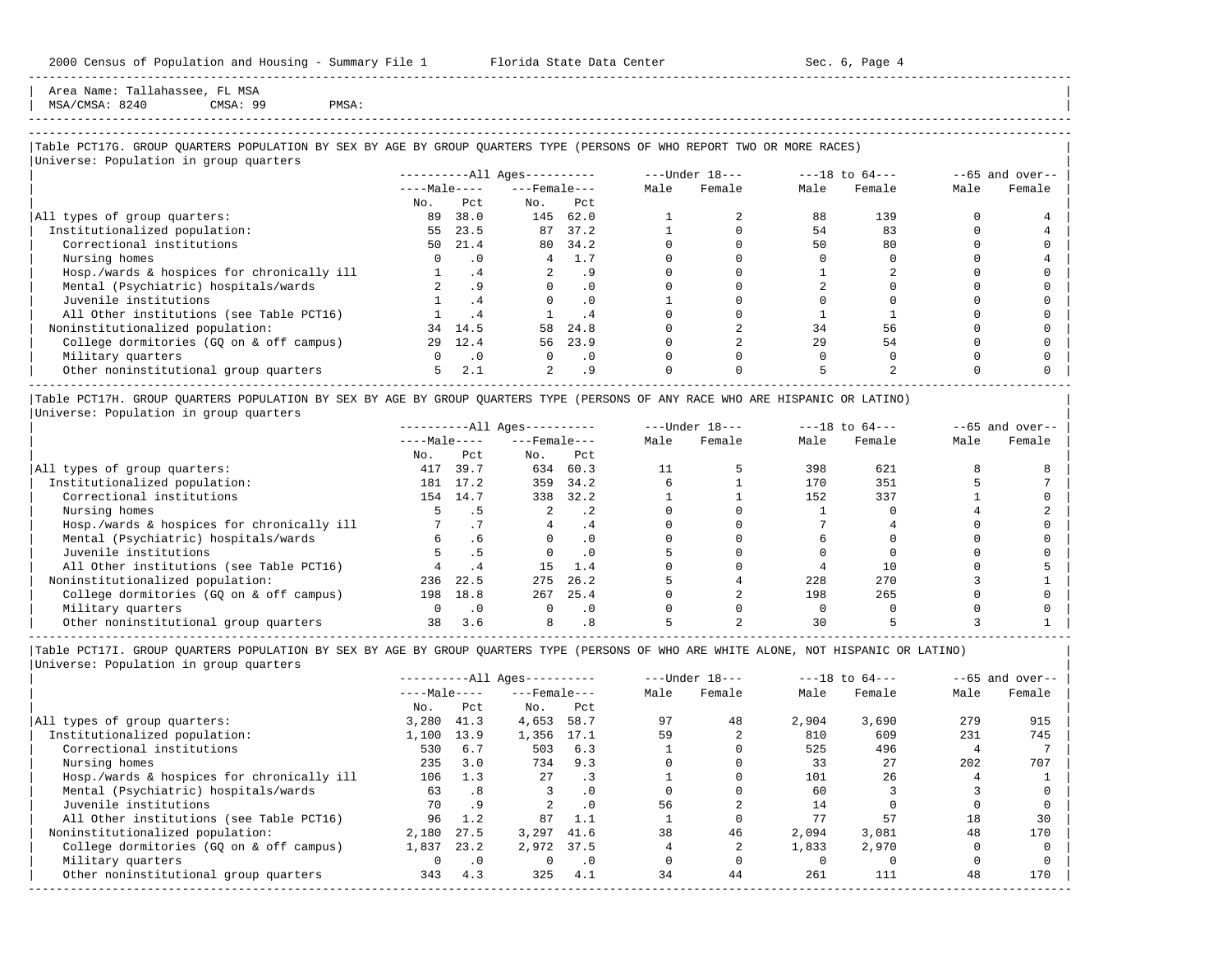2000 Census of Population and Housing - Summary File 1 Florida State Data Center 6 Sec. 6, Page 1

-----------------------------------------------------------------------------------------------------------------------------------------------------

| Table PCT16. GROUP QUARTERS POPULATION BY GROUP QUARTERS TYPE<br>Universe: Population in group quarters<br>47,819<br>Total Group Quarters Population<br>26,000<br>Institutionalized population:<br>Noninstitutionalized population:<br>21,819<br>Correctional institutions:<br>7,974<br>College dormitories (college GQ on and off campus)<br>6,500<br>Federal prisons and detention centers<br>$\mathbf 0$<br>Military quarters:<br>468<br>Halfway houses<br>87<br>On base:<br>419<br>Local jails, police lockups, etc.<br>6.022<br>Barracks and other GQ for military personnel<br>419<br>Transient quarters for temporary residents<br>Military disciplinary barracks<br>$\mathbf{0}$<br>$\mathbf 0$<br>49<br>State prisons<br>1,539<br>Military ships<br>Other types of correctional institutions<br>326<br>Group homes:<br>4,226<br>15,985<br>Nursing homes<br>Homes or halfway houses for drug/alcohol abuse<br>503<br>Hospitals/wards, hospices, and schools for the handicapped:<br>806<br>Homes for the mentally ill<br>594<br>Hospitals/wards and hospices for chronically ill:<br>129<br>Homes for the mentally retarded<br>697<br>Hospices or homes for chronically ill<br>82<br>Homes for the physically handicapped<br>91<br>Military hospitals or wards for chronically ill<br>$\Omega$<br>Other group homes<br>2,341<br>47<br>Other hospitals or wards for chronically ill<br>Religious group quarters<br>173<br>Hospitals or wards for drug/alcohol abuse<br>Workers' dormitories:<br>18<br>1,033<br>Mental (Psychiatric) hospitals or wards<br>191<br>Agriculture workers' dormitories on farms<br>1,007<br>Schools, hospitals, or wards for the mentally retarded<br>19<br>Job Corps and vocational training facilities<br>$\circ$<br>Schools, hospitals, or wards for the physically handicapped:<br>Other workers' dormitories<br>228<br>26<br>$\mathbf 0$<br>Crews of maritime vessels<br>Institutions for the deaf<br>30<br>Institutions for the blind<br>$\mathbf 0$<br>Other nonhousehold living situations<br>550<br>Orthopedic wards/institutions for the physically handicapped<br>228<br>Other noninstitutional group quarters<br>8,839<br>Wards in general hospitals for patients with no usual home elsewhere<br>221<br>Wards in military hospitls for patients with no usual home elsewhere<br>$\mathbf 0$<br>Juvenile institutions:<br>1,235<br>Long-term care:<br>487<br>Homes for abused, dependent, and neglected children<br>124<br>Residential treatment centers for emotionally disturbed children<br>100<br>263<br>Training schools for juvenile delinquents<br>Short-term care, detention or diagnostic centers for delinquent chdrn<br>268<br>Type of juvenile institution unknown<br>480<br>-------------------------------<br>Table PCT17. GROUP QUARTERS POPULATION BY SEX BY AGE BY GROUP QUARTERS TYPE<br>Universe: Population in group quarters<br>$---18$ to $64---$<br>$------All Aqes------$<br>$---Under 18---$<br>$- -65$ and over--<br>$---Ma$ $e---$<br>$---$ Female ---<br>Male<br>Female<br>Male<br>Female<br>Male<br>Female<br>No.<br>Pct<br>No.<br>Pct<br>  All types of group quarters:<br>22,759 47.6<br>25,060 52.4<br>1,580<br>1,056<br>15,029<br>8,520<br>6,150<br>15,484<br>Institutionalized population:<br>12,730 26.6<br>13,270 27.8<br>893<br>380<br>7,540<br>2,239<br>4,297<br>10,651<br>Correctional institutions<br>179<br>1,515<br>56<br>6,408 13.4<br>1,566 3.3<br>11<br>6,173<br>40<br>Nursing homes<br>4,935 10.3<br>$\Omega$<br>11,050 23.1<br>$\Omega$<br>808<br>590<br>4,127<br>10,460<br>$\overline{a}$<br>$\cdot$ 1<br>70<br>$\mathbf 0$<br>15<br>8<br>44<br>Hosp./wards & hospices for chronically ill<br>59<br>$\cdot$ 1<br>60<br>Mental (Psychiatric) hospitals/wards<br>123<br>$\cdot$ 3<br>$\cdot$ 1<br>$\circ$<br>$\mathbf{1}$<br>103<br>51<br>20<br>16<br>68<br>.7<br>296<br>275<br>22<br>$\mathbf 0$<br>$\mathbf{0}$<br>Juvenile institutions<br>917 1.9<br>318<br>642<br>70<br>75<br>All Other institutions (see Table PCT16)<br>288<br>.6<br>198<br>$\cdot$ 4<br>72<br>166<br>53<br>50<br>10,029 21.0<br>11,790 24.7<br>687<br>676<br>7,489<br>6,281<br>1,853<br>4,833<br>Noninstitutionalized population:<br>2<br>5.7<br>7.9<br>35<br>41<br>2,709<br>3,713<br>$\mathbf 0$<br>College dormitories (GQ on & off campus)<br>2,746<br>3,754 | Area Name: Tampa--St. Petersburg--Clearwater, FL MSA<br>CMSA: 99<br>MSA/CMSA: 8280<br>PMSA: |     |    |     |           |          |          |     |     |          |          |  |  |
|-------------------------------------------------------------------------------------------------------------------------------------------------------------------------------------------------------------------------------------------------------------------------------------------------------------------------------------------------------------------------------------------------------------------------------------------------------------------------------------------------------------------------------------------------------------------------------------------------------------------------------------------------------------------------------------------------------------------------------------------------------------------------------------------------------------------------------------------------------------------------------------------------------------------------------------------------------------------------------------------------------------------------------------------------------------------------------------------------------------------------------------------------------------------------------------------------------------------------------------------------------------------------------------------------------------------------------------------------------------------------------------------------------------------------------------------------------------------------------------------------------------------------------------------------------------------------------------------------------------------------------------------------------------------------------------------------------------------------------------------------------------------------------------------------------------------------------------------------------------------------------------------------------------------------------------------------------------------------------------------------------------------------------------------------------------------------------------------------------------------------------------------------------------------------------------------------------------------------------------------------------------------------------------------------------------------------------------------------------------------------------------------------------------------------------------------------------------------------------------------------------------------------------------------------------------------------------------------------------------------------------------------------------------------------------------------------------------------------------------------------------------------------------------------------------------------------------------------------------------------------------------------------------------------------------------------------------------------------------------------------------------------------------------------------------------------------------------------------------------------------------------------------------------------------------------------------------------------------------------------------------------------------------------------------------------------------------------------------------------------------------------------------------------------------------------------------------------------------------------------------------------------------------------------------------------------------------------------------------------------------------------------------------------------------------------------------------------------------------------------------------------------------------------------------------------------------------------------------------------------------------------------------------------------------------------------------------------------------------------------------------------------------------------------------------------------------------------------------------------------------------------------------------------------------------------------------------------------------------------------------------------------------------------------------------------------------------------|---------------------------------------------------------------------------------------------|-----|----|-----|-----------|----------|----------|-----|-----|----------|----------|--|--|
|                                                                                                                                                                                                                                                                                                                                                                                                                                                                                                                                                                                                                                                                                                                                                                                                                                                                                                                                                                                                                                                                                                                                                                                                                                                                                                                                                                                                                                                                                                                                                                                                                                                                                                                                                                                                                                                                                                                                                                                                                                                                                                                                                                                                                                                                                                                                                                                                                                                                                                                                                                                                                                                                                                                                                                                                                                                                                                                                                                                                                                                                                                                                                                                                                                                                                                                                                                                                                                                                                                                                                                                                                                                                                                                                                                                                                                                                                                                                                                                                                                                                                                                                                                                                                                                                                                                                     |                                                                                             |     |    |     |           |          |          |     |     |          |          |  |  |
|                                                                                                                                                                                                                                                                                                                                                                                                                                                                                                                                                                                                                                                                                                                                                                                                                                                                                                                                                                                                                                                                                                                                                                                                                                                                                                                                                                                                                                                                                                                                                                                                                                                                                                                                                                                                                                                                                                                                                                                                                                                                                                                                                                                                                                                                                                                                                                                                                                                                                                                                                                                                                                                                                                                                                                                                                                                                                                                                                                                                                                                                                                                                                                                                                                                                                                                                                                                                                                                                                                                                                                                                                                                                                                                                                                                                                                                                                                                                                                                                                                                                                                                                                                                                                                                                                                                                     |                                                                                             |     |    |     |           |          |          |     |     |          |          |  |  |
|                                                                                                                                                                                                                                                                                                                                                                                                                                                                                                                                                                                                                                                                                                                                                                                                                                                                                                                                                                                                                                                                                                                                                                                                                                                                                                                                                                                                                                                                                                                                                                                                                                                                                                                                                                                                                                                                                                                                                                                                                                                                                                                                                                                                                                                                                                                                                                                                                                                                                                                                                                                                                                                                                                                                                                                                                                                                                                                                                                                                                                                                                                                                                                                                                                                                                                                                                                                                                                                                                                                                                                                                                                                                                                                                                                                                                                                                                                                                                                                                                                                                                                                                                                                                                                                                                                                                     |                                                                                             |     |    |     |           |          |          |     |     |          |          |  |  |
|                                                                                                                                                                                                                                                                                                                                                                                                                                                                                                                                                                                                                                                                                                                                                                                                                                                                                                                                                                                                                                                                                                                                                                                                                                                                                                                                                                                                                                                                                                                                                                                                                                                                                                                                                                                                                                                                                                                                                                                                                                                                                                                                                                                                                                                                                                                                                                                                                                                                                                                                                                                                                                                                                                                                                                                                                                                                                                                                                                                                                                                                                                                                                                                                                                                                                                                                                                                                                                                                                                                                                                                                                                                                                                                                                                                                                                                                                                                                                                                                                                                                                                                                                                                                                                                                                                                                     |                                                                                             |     |    |     |           |          |          |     |     |          |          |  |  |
|                                                                                                                                                                                                                                                                                                                                                                                                                                                                                                                                                                                                                                                                                                                                                                                                                                                                                                                                                                                                                                                                                                                                                                                                                                                                                                                                                                                                                                                                                                                                                                                                                                                                                                                                                                                                                                                                                                                                                                                                                                                                                                                                                                                                                                                                                                                                                                                                                                                                                                                                                                                                                                                                                                                                                                                                                                                                                                                                                                                                                                                                                                                                                                                                                                                                                                                                                                                                                                                                                                                                                                                                                                                                                                                                                                                                                                                                                                                                                                                                                                                                                                                                                                                                                                                                                                                                     |                                                                                             |     |    |     |           |          |          |     |     |          |          |  |  |
|                                                                                                                                                                                                                                                                                                                                                                                                                                                                                                                                                                                                                                                                                                                                                                                                                                                                                                                                                                                                                                                                                                                                                                                                                                                                                                                                                                                                                                                                                                                                                                                                                                                                                                                                                                                                                                                                                                                                                                                                                                                                                                                                                                                                                                                                                                                                                                                                                                                                                                                                                                                                                                                                                                                                                                                                                                                                                                                                                                                                                                                                                                                                                                                                                                                                                                                                                                                                                                                                                                                                                                                                                                                                                                                                                                                                                                                                                                                                                                                                                                                                                                                                                                                                                                                                                                                                     |                                                                                             |     |    |     |           |          |          |     |     |          |          |  |  |
|                                                                                                                                                                                                                                                                                                                                                                                                                                                                                                                                                                                                                                                                                                                                                                                                                                                                                                                                                                                                                                                                                                                                                                                                                                                                                                                                                                                                                                                                                                                                                                                                                                                                                                                                                                                                                                                                                                                                                                                                                                                                                                                                                                                                                                                                                                                                                                                                                                                                                                                                                                                                                                                                                                                                                                                                                                                                                                                                                                                                                                                                                                                                                                                                                                                                                                                                                                                                                                                                                                                                                                                                                                                                                                                                                                                                                                                                                                                                                                                                                                                                                                                                                                                                                                                                                                                                     |                                                                                             |     |    |     |           |          |          |     |     |          |          |  |  |
|                                                                                                                                                                                                                                                                                                                                                                                                                                                                                                                                                                                                                                                                                                                                                                                                                                                                                                                                                                                                                                                                                                                                                                                                                                                                                                                                                                                                                                                                                                                                                                                                                                                                                                                                                                                                                                                                                                                                                                                                                                                                                                                                                                                                                                                                                                                                                                                                                                                                                                                                                                                                                                                                                                                                                                                                                                                                                                                                                                                                                                                                                                                                                                                                                                                                                                                                                                                                                                                                                                                                                                                                                                                                                                                                                                                                                                                                                                                                                                                                                                                                                                                                                                                                                                                                                                                                     |                                                                                             |     |    |     |           |          |          |     |     |          |          |  |  |
|                                                                                                                                                                                                                                                                                                                                                                                                                                                                                                                                                                                                                                                                                                                                                                                                                                                                                                                                                                                                                                                                                                                                                                                                                                                                                                                                                                                                                                                                                                                                                                                                                                                                                                                                                                                                                                                                                                                                                                                                                                                                                                                                                                                                                                                                                                                                                                                                                                                                                                                                                                                                                                                                                                                                                                                                                                                                                                                                                                                                                                                                                                                                                                                                                                                                                                                                                                                                                                                                                                                                                                                                                                                                                                                                                                                                                                                                                                                                                                                                                                                                                                                                                                                                                                                                                                                                     |                                                                                             |     |    |     |           |          |          |     |     |          |          |  |  |
|                                                                                                                                                                                                                                                                                                                                                                                                                                                                                                                                                                                                                                                                                                                                                                                                                                                                                                                                                                                                                                                                                                                                                                                                                                                                                                                                                                                                                                                                                                                                                                                                                                                                                                                                                                                                                                                                                                                                                                                                                                                                                                                                                                                                                                                                                                                                                                                                                                                                                                                                                                                                                                                                                                                                                                                                                                                                                                                                                                                                                                                                                                                                                                                                                                                                                                                                                                                                                                                                                                                                                                                                                                                                                                                                                                                                                                                                                                                                                                                                                                                                                                                                                                                                                                                                                                                                     |                                                                                             |     |    |     |           |          |          |     |     |          |          |  |  |
|                                                                                                                                                                                                                                                                                                                                                                                                                                                                                                                                                                                                                                                                                                                                                                                                                                                                                                                                                                                                                                                                                                                                                                                                                                                                                                                                                                                                                                                                                                                                                                                                                                                                                                                                                                                                                                                                                                                                                                                                                                                                                                                                                                                                                                                                                                                                                                                                                                                                                                                                                                                                                                                                                                                                                                                                                                                                                                                                                                                                                                                                                                                                                                                                                                                                                                                                                                                                                                                                                                                                                                                                                                                                                                                                                                                                                                                                                                                                                                                                                                                                                                                                                                                                                                                                                                                                     |                                                                                             |     |    |     |           |          |          |     |     |          |          |  |  |
|                                                                                                                                                                                                                                                                                                                                                                                                                                                                                                                                                                                                                                                                                                                                                                                                                                                                                                                                                                                                                                                                                                                                                                                                                                                                                                                                                                                                                                                                                                                                                                                                                                                                                                                                                                                                                                                                                                                                                                                                                                                                                                                                                                                                                                                                                                                                                                                                                                                                                                                                                                                                                                                                                                                                                                                                                                                                                                                                                                                                                                                                                                                                                                                                                                                                                                                                                                                                                                                                                                                                                                                                                                                                                                                                                                                                                                                                                                                                                                                                                                                                                                                                                                                                                                                                                                                                     |                                                                                             |     |    |     |           |          |          |     |     |          |          |  |  |
|                                                                                                                                                                                                                                                                                                                                                                                                                                                                                                                                                                                                                                                                                                                                                                                                                                                                                                                                                                                                                                                                                                                                                                                                                                                                                                                                                                                                                                                                                                                                                                                                                                                                                                                                                                                                                                                                                                                                                                                                                                                                                                                                                                                                                                                                                                                                                                                                                                                                                                                                                                                                                                                                                                                                                                                                                                                                                                                                                                                                                                                                                                                                                                                                                                                                                                                                                                                                                                                                                                                                                                                                                                                                                                                                                                                                                                                                                                                                                                                                                                                                                                                                                                                                                                                                                                                                     |                                                                                             |     |    |     |           |          |          |     |     |          |          |  |  |
|                                                                                                                                                                                                                                                                                                                                                                                                                                                                                                                                                                                                                                                                                                                                                                                                                                                                                                                                                                                                                                                                                                                                                                                                                                                                                                                                                                                                                                                                                                                                                                                                                                                                                                                                                                                                                                                                                                                                                                                                                                                                                                                                                                                                                                                                                                                                                                                                                                                                                                                                                                                                                                                                                                                                                                                                                                                                                                                                                                                                                                                                                                                                                                                                                                                                                                                                                                                                                                                                                                                                                                                                                                                                                                                                                                                                                                                                                                                                                                                                                                                                                                                                                                                                                                                                                                                                     |                                                                                             |     |    |     |           |          |          |     |     |          |          |  |  |
|                                                                                                                                                                                                                                                                                                                                                                                                                                                                                                                                                                                                                                                                                                                                                                                                                                                                                                                                                                                                                                                                                                                                                                                                                                                                                                                                                                                                                                                                                                                                                                                                                                                                                                                                                                                                                                                                                                                                                                                                                                                                                                                                                                                                                                                                                                                                                                                                                                                                                                                                                                                                                                                                                                                                                                                                                                                                                                                                                                                                                                                                                                                                                                                                                                                                                                                                                                                                                                                                                                                                                                                                                                                                                                                                                                                                                                                                                                                                                                                                                                                                                                                                                                                                                                                                                                                                     |                                                                                             |     |    |     |           |          |          |     |     |          |          |  |  |
|                                                                                                                                                                                                                                                                                                                                                                                                                                                                                                                                                                                                                                                                                                                                                                                                                                                                                                                                                                                                                                                                                                                                                                                                                                                                                                                                                                                                                                                                                                                                                                                                                                                                                                                                                                                                                                                                                                                                                                                                                                                                                                                                                                                                                                                                                                                                                                                                                                                                                                                                                                                                                                                                                                                                                                                                                                                                                                                                                                                                                                                                                                                                                                                                                                                                                                                                                                                                                                                                                                                                                                                                                                                                                                                                                                                                                                                                                                                                                                                                                                                                                                                                                                                                                                                                                                                                     |                                                                                             |     |    |     |           |          |          |     |     |          |          |  |  |
|                                                                                                                                                                                                                                                                                                                                                                                                                                                                                                                                                                                                                                                                                                                                                                                                                                                                                                                                                                                                                                                                                                                                                                                                                                                                                                                                                                                                                                                                                                                                                                                                                                                                                                                                                                                                                                                                                                                                                                                                                                                                                                                                                                                                                                                                                                                                                                                                                                                                                                                                                                                                                                                                                                                                                                                                                                                                                                                                                                                                                                                                                                                                                                                                                                                                                                                                                                                                                                                                                                                                                                                                                                                                                                                                                                                                                                                                                                                                                                                                                                                                                                                                                                                                                                                                                                                                     |                                                                                             |     |    |     |           |          |          |     |     |          |          |  |  |
|                                                                                                                                                                                                                                                                                                                                                                                                                                                                                                                                                                                                                                                                                                                                                                                                                                                                                                                                                                                                                                                                                                                                                                                                                                                                                                                                                                                                                                                                                                                                                                                                                                                                                                                                                                                                                                                                                                                                                                                                                                                                                                                                                                                                                                                                                                                                                                                                                                                                                                                                                                                                                                                                                                                                                                                                                                                                                                                                                                                                                                                                                                                                                                                                                                                                                                                                                                                                                                                                                                                                                                                                                                                                                                                                                                                                                                                                                                                                                                                                                                                                                                                                                                                                                                                                                                                                     |                                                                                             |     |    |     |           |          |          |     |     |          |          |  |  |
|                                                                                                                                                                                                                                                                                                                                                                                                                                                                                                                                                                                                                                                                                                                                                                                                                                                                                                                                                                                                                                                                                                                                                                                                                                                                                                                                                                                                                                                                                                                                                                                                                                                                                                                                                                                                                                                                                                                                                                                                                                                                                                                                                                                                                                                                                                                                                                                                                                                                                                                                                                                                                                                                                                                                                                                                                                                                                                                                                                                                                                                                                                                                                                                                                                                                                                                                                                                                                                                                                                                                                                                                                                                                                                                                                                                                                                                                                                                                                                                                                                                                                                                                                                                                                                                                                                                                     |                                                                                             |     |    |     |           |          |          |     |     |          |          |  |  |
|                                                                                                                                                                                                                                                                                                                                                                                                                                                                                                                                                                                                                                                                                                                                                                                                                                                                                                                                                                                                                                                                                                                                                                                                                                                                                                                                                                                                                                                                                                                                                                                                                                                                                                                                                                                                                                                                                                                                                                                                                                                                                                                                                                                                                                                                                                                                                                                                                                                                                                                                                                                                                                                                                                                                                                                                                                                                                                                                                                                                                                                                                                                                                                                                                                                                                                                                                                                                                                                                                                                                                                                                                                                                                                                                                                                                                                                                                                                                                                                                                                                                                                                                                                                                                                                                                                                                     |                                                                                             |     |    |     |           |          |          |     |     |          |          |  |  |
|                                                                                                                                                                                                                                                                                                                                                                                                                                                                                                                                                                                                                                                                                                                                                                                                                                                                                                                                                                                                                                                                                                                                                                                                                                                                                                                                                                                                                                                                                                                                                                                                                                                                                                                                                                                                                                                                                                                                                                                                                                                                                                                                                                                                                                                                                                                                                                                                                                                                                                                                                                                                                                                                                                                                                                                                                                                                                                                                                                                                                                                                                                                                                                                                                                                                                                                                                                                                                                                                                                                                                                                                                                                                                                                                                                                                                                                                                                                                                                                                                                                                                                                                                                                                                                                                                                                                     |                                                                                             |     |    |     |           |          |          |     |     |          |          |  |  |
|                                                                                                                                                                                                                                                                                                                                                                                                                                                                                                                                                                                                                                                                                                                                                                                                                                                                                                                                                                                                                                                                                                                                                                                                                                                                                                                                                                                                                                                                                                                                                                                                                                                                                                                                                                                                                                                                                                                                                                                                                                                                                                                                                                                                                                                                                                                                                                                                                                                                                                                                                                                                                                                                                                                                                                                                                                                                                                                                                                                                                                                                                                                                                                                                                                                                                                                                                                                                                                                                                                                                                                                                                                                                                                                                                                                                                                                                                                                                                                                                                                                                                                                                                                                                                                                                                                                                     |                                                                                             |     |    |     |           |          |          |     |     |          |          |  |  |
|                                                                                                                                                                                                                                                                                                                                                                                                                                                                                                                                                                                                                                                                                                                                                                                                                                                                                                                                                                                                                                                                                                                                                                                                                                                                                                                                                                                                                                                                                                                                                                                                                                                                                                                                                                                                                                                                                                                                                                                                                                                                                                                                                                                                                                                                                                                                                                                                                                                                                                                                                                                                                                                                                                                                                                                                                                                                                                                                                                                                                                                                                                                                                                                                                                                                                                                                                                                                                                                                                                                                                                                                                                                                                                                                                                                                                                                                                                                                                                                                                                                                                                                                                                                                                                                                                                                                     |                                                                                             |     |    |     |           |          |          |     |     |          |          |  |  |
|                                                                                                                                                                                                                                                                                                                                                                                                                                                                                                                                                                                                                                                                                                                                                                                                                                                                                                                                                                                                                                                                                                                                                                                                                                                                                                                                                                                                                                                                                                                                                                                                                                                                                                                                                                                                                                                                                                                                                                                                                                                                                                                                                                                                                                                                                                                                                                                                                                                                                                                                                                                                                                                                                                                                                                                                                                                                                                                                                                                                                                                                                                                                                                                                                                                                                                                                                                                                                                                                                                                                                                                                                                                                                                                                                                                                                                                                                                                                                                                                                                                                                                                                                                                                                                                                                                                                     |                                                                                             |     |    |     |           |          |          |     |     |          |          |  |  |
|                                                                                                                                                                                                                                                                                                                                                                                                                                                                                                                                                                                                                                                                                                                                                                                                                                                                                                                                                                                                                                                                                                                                                                                                                                                                                                                                                                                                                                                                                                                                                                                                                                                                                                                                                                                                                                                                                                                                                                                                                                                                                                                                                                                                                                                                                                                                                                                                                                                                                                                                                                                                                                                                                                                                                                                                                                                                                                                                                                                                                                                                                                                                                                                                                                                                                                                                                                                                                                                                                                                                                                                                                                                                                                                                                                                                                                                                                                                                                                                                                                                                                                                                                                                                                                                                                                                                     |                                                                                             |     |    |     |           |          |          |     |     |          |          |  |  |
|                                                                                                                                                                                                                                                                                                                                                                                                                                                                                                                                                                                                                                                                                                                                                                                                                                                                                                                                                                                                                                                                                                                                                                                                                                                                                                                                                                                                                                                                                                                                                                                                                                                                                                                                                                                                                                                                                                                                                                                                                                                                                                                                                                                                                                                                                                                                                                                                                                                                                                                                                                                                                                                                                                                                                                                                                                                                                                                                                                                                                                                                                                                                                                                                                                                                                                                                                                                                                                                                                                                                                                                                                                                                                                                                                                                                                                                                                                                                                                                                                                                                                                                                                                                                                                                                                                                                     |                                                                                             |     |    |     |           |          |          |     |     |          |          |  |  |
|                                                                                                                                                                                                                                                                                                                                                                                                                                                                                                                                                                                                                                                                                                                                                                                                                                                                                                                                                                                                                                                                                                                                                                                                                                                                                                                                                                                                                                                                                                                                                                                                                                                                                                                                                                                                                                                                                                                                                                                                                                                                                                                                                                                                                                                                                                                                                                                                                                                                                                                                                                                                                                                                                                                                                                                                                                                                                                                                                                                                                                                                                                                                                                                                                                                                                                                                                                                                                                                                                                                                                                                                                                                                                                                                                                                                                                                                                                                                                                                                                                                                                                                                                                                                                                                                                                                                     |                                                                                             |     |    |     |           |          |          |     |     |          |          |  |  |
|                                                                                                                                                                                                                                                                                                                                                                                                                                                                                                                                                                                                                                                                                                                                                                                                                                                                                                                                                                                                                                                                                                                                                                                                                                                                                                                                                                                                                                                                                                                                                                                                                                                                                                                                                                                                                                                                                                                                                                                                                                                                                                                                                                                                                                                                                                                                                                                                                                                                                                                                                                                                                                                                                                                                                                                                                                                                                                                                                                                                                                                                                                                                                                                                                                                                                                                                                                                                                                                                                                                                                                                                                                                                                                                                                                                                                                                                                                                                                                                                                                                                                                                                                                                                                                                                                                                                     |                                                                                             |     |    |     |           |          |          |     |     |          |          |  |  |
|                                                                                                                                                                                                                                                                                                                                                                                                                                                                                                                                                                                                                                                                                                                                                                                                                                                                                                                                                                                                                                                                                                                                                                                                                                                                                                                                                                                                                                                                                                                                                                                                                                                                                                                                                                                                                                                                                                                                                                                                                                                                                                                                                                                                                                                                                                                                                                                                                                                                                                                                                                                                                                                                                                                                                                                                                                                                                                                                                                                                                                                                                                                                                                                                                                                                                                                                                                                                                                                                                                                                                                                                                                                                                                                                                                                                                                                                                                                                                                                                                                                                                                                                                                                                                                                                                                                                     |                                                                                             |     |    |     |           |          |          |     |     |          |          |  |  |
|                                                                                                                                                                                                                                                                                                                                                                                                                                                                                                                                                                                                                                                                                                                                                                                                                                                                                                                                                                                                                                                                                                                                                                                                                                                                                                                                                                                                                                                                                                                                                                                                                                                                                                                                                                                                                                                                                                                                                                                                                                                                                                                                                                                                                                                                                                                                                                                                                                                                                                                                                                                                                                                                                                                                                                                                                                                                                                                                                                                                                                                                                                                                                                                                                                                                                                                                                                                                                                                                                                                                                                                                                                                                                                                                                                                                                                                                                                                                                                                                                                                                                                                                                                                                                                                                                                                                     |                                                                                             |     |    |     |           |          |          |     |     |          |          |  |  |
|                                                                                                                                                                                                                                                                                                                                                                                                                                                                                                                                                                                                                                                                                                                                                                                                                                                                                                                                                                                                                                                                                                                                                                                                                                                                                                                                                                                                                                                                                                                                                                                                                                                                                                                                                                                                                                                                                                                                                                                                                                                                                                                                                                                                                                                                                                                                                                                                                                                                                                                                                                                                                                                                                                                                                                                                                                                                                                                                                                                                                                                                                                                                                                                                                                                                                                                                                                                                                                                                                                                                                                                                                                                                                                                                                                                                                                                                                                                                                                                                                                                                                                                                                                                                                                                                                                                                     |                                                                                             |     |    |     |           |          |          |     |     |          |          |  |  |
|                                                                                                                                                                                                                                                                                                                                                                                                                                                                                                                                                                                                                                                                                                                                                                                                                                                                                                                                                                                                                                                                                                                                                                                                                                                                                                                                                                                                                                                                                                                                                                                                                                                                                                                                                                                                                                                                                                                                                                                                                                                                                                                                                                                                                                                                                                                                                                                                                                                                                                                                                                                                                                                                                                                                                                                                                                                                                                                                                                                                                                                                                                                                                                                                                                                                                                                                                                                                                                                                                                                                                                                                                                                                                                                                                                                                                                                                                                                                                                                                                                                                                                                                                                                                                                                                                                                                     |                                                                                             |     |    |     |           |          |          |     |     |          |          |  |  |
|                                                                                                                                                                                                                                                                                                                                                                                                                                                                                                                                                                                                                                                                                                                                                                                                                                                                                                                                                                                                                                                                                                                                                                                                                                                                                                                                                                                                                                                                                                                                                                                                                                                                                                                                                                                                                                                                                                                                                                                                                                                                                                                                                                                                                                                                                                                                                                                                                                                                                                                                                                                                                                                                                                                                                                                                                                                                                                                                                                                                                                                                                                                                                                                                                                                                                                                                                                                                                                                                                                                                                                                                                                                                                                                                                                                                                                                                                                                                                                                                                                                                                                                                                                                                                                                                                                                                     |                                                                                             |     |    |     |           |          |          |     |     |          |          |  |  |
|                                                                                                                                                                                                                                                                                                                                                                                                                                                                                                                                                                                                                                                                                                                                                                                                                                                                                                                                                                                                                                                                                                                                                                                                                                                                                                                                                                                                                                                                                                                                                                                                                                                                                                                                                                                                                                                                                                                                                                                                                                                                                                                                                                                                                                                                                                                                                                                                                                                                                                                                                                                                                                                                                                                                                                                                                                                                                                                                                                                                                                                                                                                                                                                                                                                                                                                                                                                                                                                                                                                                                                                                                                                                                                                                                                                                                                                                                                                                                                                                                                                                                                                                                                                                                                                                                                                                     |                                                                                             |     |    |     |           |          |          |     |     |          |          |  |  |
|                                                                                                                                                                                                                                                                                                                                                                                                                                                                                                                                                                                                                                                                                                                                                                                                                                                                                                                                                                                                                                                                                                                                                                                                                                                                                                                                                                                                                                                                                                                                                                                                                                                                                                                                                                                                                                                                                                                                                                                                                                                                                                                                                                                                                                                                                                                                                                                                                                                                                                                                                                                                                                                                                                                                                                                                                                                                                                                                                                                                                                                                                                                                                                                                                                                                                                                                                                                                                                                                                                                                                                                                                                                                                                                                                                                                                                                                                                                                                                                                                                                                                                                                                                                                                                                                                                                                     |                                                                                             |     |    |     |           |          |          |     |     |          |          |  |  |
|                                                                                                                                                                                                                                                                                                                                                                                                                                                                                                                                                                                                                                                                                                                                                                                                                                                                                                                                                                                                                                                                                                                                                                                                                                                                                                                                                                                                                                                                                                                                                                                                                                                                                                                                                                                                                                                                                                                                                                                                                                                                                                                                                                                                                                                                                                                                                                                                                                                                                                                                                                                                                                                                                                                                                                                                                                                                                                                                                                                                                                                                                                                                                                                                                                                                                                                                                                                                                                                                                                                                                                                                                                                                                                                                                                                                                                                                                                                                                                                                                                                                                                                                                                                                                                                                                                                                     |                                                                                             |     |    |     |           |          |          |     |     |          |          |  |  |
|                                                                                                                                                                                                                                                                                                                                                                                                                                                                                                                                                                                                                                                                                                                                                                                                                                                                                                                                                                                                                                                                                                                                                                                                                                                                                                                                                                                                                                                                                                                                                                                                                                                                                                                                                                                                                                                                                                                                                                                                                                                                                                                                                                                                                                                                                                                                                                                                                                                                                                                                                                                                                                                                                                                                                                                                                                                                                                                                                                                                                                                                                                                                                                                                                                                                                                                                                                                                                                                                                                                                                                                                                                                                                                                                                                                                                                                                                                                                                                                                                                                                                                                                                                                                                                                                                                                                     |                                                                                             |     |    |     |           |          |          |     |     |          |          |  |  |
|                                                                                                                                                                                                                                                                                                                                                                                                                                                                                                                                                                                                                                                                                                                                                                                                                                                                                                                                                                                                                                                                                                                                                                                                                                                                                                                                                                                                                                                                                                                                                                                                                                                                                                                                                                                                                                                                                                                                                                                                                                                                                                                                                                                                                                                                                                                                                                                                                                                                                                                                                                                                                                                                                                                                                                                                                                                                                                                                                                                                                                                                                                                                                                                                                                                                                                                                                                                                                                                                                                                                                                                                                                                                                                                                                                                                                                                                                                                                                                                                                                                                                                                                                                                                                                                                                                                                     |                                                                                             |     |    |     |           |          |          |     |     |          |          |  |  |
|                                                                                                                                                                                                                                                                                                                                                                                                                                                                                                                                                                                                                                                                                                                                                                                                                                                                                                                                                                                                                                                                                                                                                                                                                                                                                                                                                                                                                                                                                                                                                                                                                                                                                                                                                                                                                                                                                                                                                                                                                                                                                                                                                                                                                                                                                                                                                                                                                                                                                                                                                                                                                                                                                                                                                                                                                                                                                                                                                                                                                                                                                                                                                                                                                                                                                                                                                                                                                                                                                                                                                                                                                                                                                                                                                                                                                                                                                                                                                                                                                                                                                                                                                                                                                                                                                                                                     |                                                                                             |     |    |     |           |          |          |     |     |          |          |  |  |
|                                                                                                                                                                                                                                                                                                                                                                                                                                                                                                                                                                                                                                                                                                                                                                                                                                                                                                                                                                                                                                                                                                                                                                                                                                                                                                                                                                                                                                                                                                                                                                                                                                                                                                                                                                                                                                                                                                                                                                                                                                                                                                                                                                                                                                                                                                                                                                                                                                                                                                                                                                                                                                                                                                                                                                                                                                                                                                                                                                                                                                                                                                                                                                                                                                                                                                                                                                                                                                                                                                                                                                                                                                                                                                                                                                                                                                                                                                                                                                                                                                                                                                                                                                                                                                                                                                                                     |                                                                                             |     |    |     |           |          |          |     |     |          |          |  |  |
|                                                                                                                                                                                                                                                                                                                                                                                                                                                                                                                                                                                                                                                                                                                                                                                                                                                                                                                                                                                                                                                                                                                                                                                                                                                                                                                                                                                                                                                                                                                                                                                                                                                                                                                                                                                                                                                                                                                                                                                                                                                                                                                                                                                                                                                                                                                                                                                                                                                                                                                                                                                                                                                                                                                                                                                                                                                                                                                                                                                                                                                                                                                                                                                                                                                                                                                                                                                                                                                                                                                                                                                                                                                                                                                                                                                                                                                                                                                                                                                                                                                                                                                                                                                                                                                                                                                                     |                                                                                             |     |    |     |           |          |          |     |     |          |          |  |  |
|                                                                                                                                                                                                                                                                                                                                                                                                                                                                                                                                                                                                                                                                                                                                                                                                                                                                                                                                                                                                                                                                                                                                                                                                                                                                                                                                                                                                                                                                                                                                                                                                                                                                                                                                                                                                                                                                                                                                                                                                                                                                                                                                                                                                                                                                                                                                                                                                                                                                                                                                                                                                                                                                                                                                                                                                                                                                                                                                                                                                                                                                                                                                                                                                                                                                                                                                                                                                                                                                                                                                                                                                                                                                                                                                                                                                                                                                                                                                                                                                                                                                                                                                                                                                                                                                                                                                     |                                                                                             |     |    |     |           |          |          |     |     |          |          |  |  |
|                                                                                                                                                                                                                                                                                                                                                                                                                                                                                                                                                                                                                                                                                                                                                                                                                                                                                                                                                                                                                                                                                                                                                                                                                                                                                                                                                                                                                                                                                                                                                                                                                                                                                                                                                                                                                                                                                                                                                                                                                                                                                                                                                                                                                                                                                                                                                                                                                                                                                                                                                                                                                                                                                                                                                                                                                                                                                                                                                                                                                                                                                                                                                                                                                                                                                                                                                                                                                                                                                                                                                                                                                                                                                                                                                                                                                                                                                                                                                                                                                                                                                                                                                                                                                                                                                                                                     |                                                                                             |     |    |     |           |          |          |     |     |          |          |  |  |
|                                                                                                                                                                                                                                                                                                                                                                                                                                                                                                                                                                                                                                                                                                                                                                                                                                                                                                                                                                                                                                                                                                                                                                                                                                                                                                                                                                                                                                                                                                                                                                                                                                                                                                                                                                                                                                                                                                                                                                                                                                                                                                                                                                                                                                                                                                                                                                                                                                                                                                                                                                                                                                                                                                                                                                                                                                                                                                                                                                                                                                                                                                                                                                                                                                                                                                                                                                                                                                                                                                                                                                                                                                                                                                                                                                                                                                                                                                                                                                                                                                                                                                                                                                                                                                                                                                                                     |                                                                                             |     |    |     |           |          |          |     |     |          |          |  |  |
|                                                                                                                                                                                                                                                                                                                                                                                                                                                                                                                                                                                                                                                                                                                                                                                                                                                                                                                                                                                                                                                                                                                                                                                                                                                                                                                                                                                                                                                                                                                                                                                                                                                                                                                                                                                                                                                                                                                                                                                                                                                                                                                                                                                                                                                                                                                                                                                                                                                                                                                                                                                                                                                                                                                                                                                                                                                                                                                                                                                                                                                                                                                                                                                                                                                                                                                                                                                                                                                                                                                                                                                                                                                                                                                                                                                                                                                                                                                                                                                                                                                                                                                                                                                                                                                                                                                                     |                                                                                             |     |    |     |           |          |          |     |     |          |          |  |  |
|                                                                                                                                                                                                                                                                                                                                                                                                                                                                                                                                                                                                                                                                                                                                                                                                                                                                                                                                                                                                                                                                                                                                                                                                                                                                                                                                                                                                                                                                                                                                                                                                                                                                                                                                                                                                                                                                                                                                                                                                                                                                                                                                                                                                                                                                                                                                                                                                                                                                                                                                                                                                                                                                                                                                                                                                                                                                                                                                                                                                                                                                                                                                                                                                                                                                                                                                                                                                                                                                                                                                                                                                                                                                                                                                                                                                                                                                                                                                                                                                                                                                                                                                                                                                                                                                                                                                     |                                                                                             |     |    |     |           |          |          |     |     |          |          |  |  |
|                                                                                                                                                                                                                                                                                                                                                                                                                                                                                                                                                                                                                                                                                                                                                                                                                                                                                                                                                                                                                                                                                                                                                                                                                                                                                                                                                                                                                                                                                                                                                                                                                                                                                                                                                                                                                                                                                                                                                                                                                                                                                                                                                                                                                                                                                                                                                                                                                                                                                                                                                                                                                                                                                                                                                                                                                                                                                                                                                                                                                                                                                                                                                                                                                                                                                                                                                                                                                                                                                                                                                                                                                                                                                                                                                                                                                                                                                                                                                                                                                                                                                                                                                                                                                                                                                                                                     |                                                                                             |     |    |     |           |          |          |     |     |          |          |  |  |
|                                                                                                                                                                                                                                                                                                                                                                                                                                                                                                                                                                                                                                                                                                                                                                                                                                                                                                                                                                                                                                                                                                                                                                                                                                                                                                                                                                                                                                                                                                                                                                                                                                                                                                                                                                                                                                                                                                                                                                                                                                                                                                                                                                                                                                                                                                                                                                                                                                                                                                                                                                                                                                                                                                                                                                                                                                                                                                                                                                                                                                                                                                                                                                                                                                                                                                                                                                                                                                                                                                                                                                                                                                                                                                                                                                                                                                                                                                                                                                                                                                                                                                                                                                                                                                                                                                                                     |                                                                                             |     |    |     |           |          |          |     |     |          |          |  |  |
|                                                                                                                                                                                                                                                                                                                                                                                                                                                                                                                                                                                                                                                                                                                                                                                                                                                                                                                                                                                                                                                                                                                                                                                                                                                                                                                                                                                                                                                                                                                                                                                                                                                                                                                                                                                                                                                                                                                                                                                                                                                                                                                                                                                                                                                                                                                                                                                                                                                                                                                                                                                                                                                                                                                                                                                                                                                                                                                                                                                                                                                                                                                                                                                                                                                                                                                                                                                                                                                                                                                                                                                                                                                                                                                                                                                                                                                                                                                                                                                                                                                                                                                                                                                                                                                                                                                                     | Military quarters                                                                           | 342 | .7 | 126 | $\cdot$ 3 | $\Omega$ | $\Omega$ | 342 | 126 | $\Omega$ | $\Omega$ |  |  |

| Other noninstitutional group quarters 6,941 14.5 7,910 16.5 652 635 4,438 2,442 1,851 4,833 | -----------------------------------------------------------------------------------------------------------------------------------------------------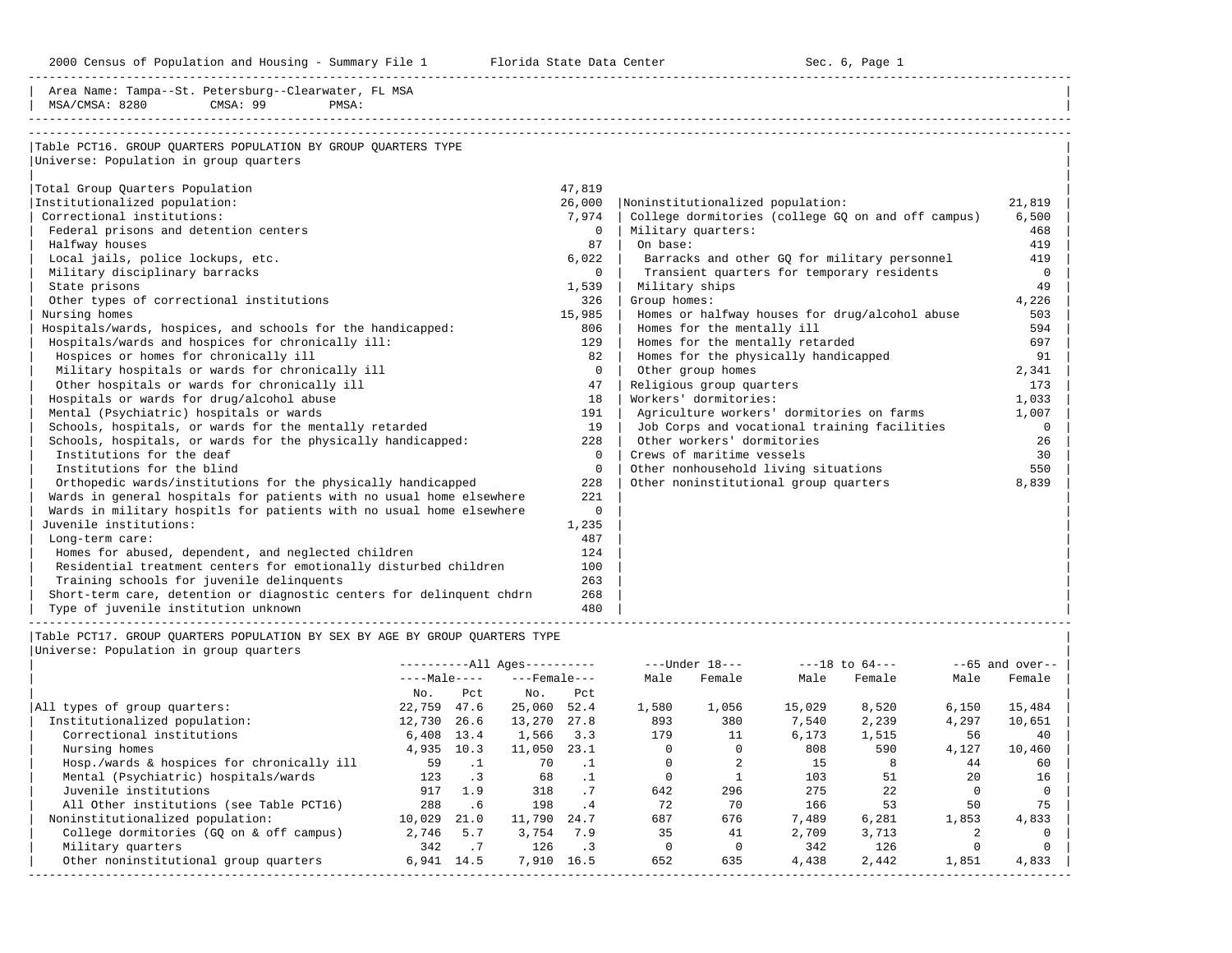2000 Census of Population and Housing - Summary File 1 Florida State Data Center Sec. 6, Page 2

Area Name: Tampa--St. Petersburg--Clearwater, FL MSA | MSA/CMSA: 8280 CMSA: 99 PMSA: |

-----------------------------------------------------------------------------------------------------------------------------------------------------

-----------------------------------------------------------------------------------------------------------------------------------------------------

### |Table PCT17A. GROUP QUARTERS POPULATION BY SEX BY AGE BY GROUP QUARTERS TYPE (PERSONS WHO ARE WHITE ALONE) | |<br>|Universe: Population in group quarters

|                                            |              |           | ----------All Ages---------- |           |              | $---Under 18---$ |       | $---18$ to $64---$ |       | $--65$ and over-- |
|--------------------------------------------|--------------|-----------|------------------------------|-----------|--------------|------------------|-------|--------------------|-------|-------------------|
|                                            | $---Male---$ |           | $---$ Female $---$           |           | Male         | Female           | Male  | Female             | Male  | Female            |
|                                            | No.          | Pct       | No.                          | Pct.      |              |                  |       |                    |       |                   |
| All types of group quarters:               | 16,241       | 43.1      | 21,412                       | 56.9      | 877          | 661              | 9,712 | 6,087              | 5,652 | 14,664            |
| Institutionalized population:              | 8,641        | 22.9      | 11,627                       | 30.9      | 499          | 227              | 4,215 | 1,361              | 3,927 | 10,039            |
| Correctional institutions                  | 3,351        | 8.9       | 837                          | 2.2       | 67           | 6                | 3,235 | 793                | 49    | 38                |
| Nursing homes                              | 4,402        | 11.7      | 10,318                       | 27.4      |              |                  | 631   | 462                | 3,771 | 9,856             |
| Hosp./wards & hospices for chronically ill | 56           |           | 67                           | $\cdot$ 2 |              |                  | 15    | 8                  | 41    | 58                |
| Mental (Psychiatric) hospitals/wards       | 97           | $\cdot$ 3 | 54                           |           | <sup>0</sup> |                  | 80    | 39                 |       | 14                |
| Juvenile institutions                      | 495          | 1.3       | 175                          | . 5       | 376          | 161              | 119   | 14                 |       |                   |
| All Other institutions (see Table PCT16)   | 240          | . 6       | 176                          | . 5       | 56           | 58               | 135   | 45                 | 49    | 73                |
| Noninstitutionalized population:           | 7,600        | 20.2      | 9,785                        | 26.0      | 378          | 434              | 5,497 | 4,726              | 1,725 | 4,625             |
| College dormitories (GO on & off campus)   | 2,176        | 5.8       | 2,794                        | 7.4       | 27           | 31               | 2,147 | 2,763              |       |                   |
| Military quarters                          | 239          | . 6       | 67                           | $\cdot$ 2 |              |                  | 239   | 67                 |       |                   |
| Other noninstitutional group quarters      | 5,185        | 13.8      | 6,924                        | 18.4      | 351          | 403              | 3,111 | 1,896              | 1,723 | 4,625             |

|Table PCT17B. GROUP QUARTERS POPULATION BY SEX BY AGE BY GROUP QUARTERS TYPE (PERSONS WHO ARE BLACK OR AFRICAN AMERICAN ALONE) | |Universe: Population in group quarters |

|                                            |              |           | $------All Aqes------$ |           |      | $---Under 18---$ |       | $---18$ to $64---$ |      | $--65$ and over-- |
|--------------------------------------------|--------------|-----------|------------------------|-----------|------|------------------|-------|--------------------|------|-------------------|
|                                            | $---Male---$ |           | $---$ Female $---$     |           | Male | Female           | Male  | Female             | Male | Female            |
|                                            | No.          | Pct       | No.                    | Pct       |      |                  |       |                    |      |                   |
| All types of group quarters:               | 5,135        | 64.1      | 2,876                  | 35.9      | 537  | 284              | 4,168 | 1,866              | 430  | 726               |
| Institutionalized population:              | 3,736        | 46.6      | 1,495                  | 18.7      | 360  | 136              | 3.049 | 801                | 327  | 558               |
| Correctional institutions                  | 2,802        | 35.0      | 670                    | 8.4       | 104  |                  | 2,692 | 663                |      |                   |
| Nursing homes                              | 475          | 5.9       | 665                    | 8.3       |      |                  | 160   | 115                | 315  | 550               |
| Hosp./wards & hospices for chronically ill |              | $\cdot$ 0 |                        | . 0       |      |                  |       |                    |      |                   |
| Mental (Psychiatric) hospitals/wards       | 23           |           | 11                     |           |      |                  | 2.0   |                    |      |                   |
| Juvenile institutions                      | 392          | 4.9       | 126                    | 1.6       | 242  | 119              | 150   |                    |      |                   |
| All Other institutions (see Table PCT16)   | 42           | .5        | 20                     | $\cdot$ 2 | 14   | 11               | 27    |                    |      |                   |
| Noninstitutionalized population:           | 1,399        | 17.5      | 1,381                  | 17.2      | 177  | 148              | 1,119 | 1,065              | 103  | 168               |
| College dormitories (GQ on & off campus)   | 351          | 4.4       | 700                    | 8.7       |      | 6                | 345   | 694                |      |                   |
| Military quarters                          | 54           |           | 42                     | . 5       |      |                  | 54    | 42                 |      |                   |
| Other noninstitutional group quarters      | 994          | 12.4      | 639                    | 8.0       | 171  | 142              | 720   | 329                | 103  | 168               |

-----------------------------------------------------------------------------------------------------------------------------------------------------

|                                            |              |           | $------All Aqes------$ |           |      | $---Under 18---$ |      | $---18$ to $64---$ |      | $--65$ and over-- |
|--------------------------------------------|--------------|-----------|------------------------|-----------|------|------------------|------|--------------------|------|-------------------|
|                                            | $---Male---$ |           | $---$ Female $---$     |           | Male | Female           | Male | Female             | Male | Female            |
|                                            | No.          | Pct       | No.                    | Pct       |      |                  |      |                    |      |                   |
| All types of group quarters:               | 106          | 64.6      | 58                     | 35.4      |      |                  | 101  | 41                 |      |                   |
| Institutionalized population:              | 50           | 30.5      |                        | 22 13.4   |      |                  | 47   | 12                 |      |                   |
| Correctional institutions                  |              | 41 25.0   | 8                      | 4.9       |      |                  | 41   |                    |      |                   |
| Nursing homes                              |              | 1.8       | 12                     | 7.3       |      |                  |      |                    |      |                   |
| Hosp./wards & hospices for chronically ill |              | $\cdot$ 0 |                        | $\cdot$ 0 |      |                  |      |                    |      |                   |
| Mental (Psychiatric) hospitals/wards       |              | $\cdot$ 0 |                        | . 6       |      |                  |      |                    |      |                   |
| Juvenile institutions                      |              | 2.4       |                        | . 6       |      |                  |      |                    |      |                   |
| All Other institutions (see Table PCT16)   |              | 1.2       |                        |           |      |                  |      |                    |      |                   |
| Noninstitutionalized population:           | 56           | 34.1      | 36                     | 22.0      |      |                  | 54   | 29                 |      |                   |
| College dormitories (GQ on & off campus)   | 18           | 11.0      |                        | 6.7       |      |                  | 18   |                    |      |                   |
| Military quarters                          |              | . 6       |                        | $\cdot$ 0 |      |                  |      |                    |      |                   |
| Other noninstitutional group quarters      | 37           | 22.6      |                        | 25 15.2   |      |                  | 35   | 18                 |      |                   |
|                                            |              |           |                        |           |      |                  |      |                    |      |                   |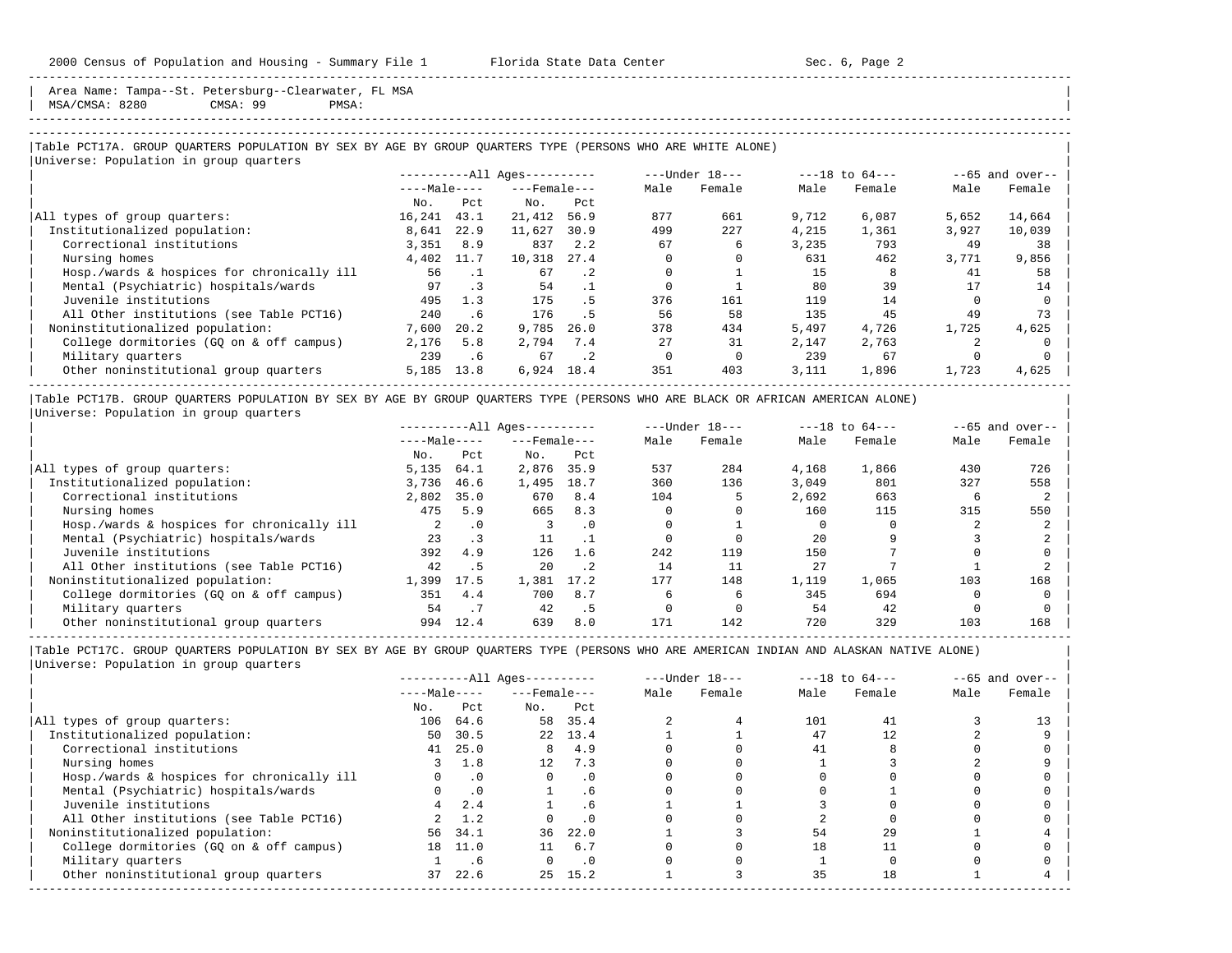Area Name: Tampa--St. Petersburg--Clearwater, FL MSA | MSA/CMSA: 8280 CMSA: 99 PMSA: | -----------------------------------------------------------------------------------------------------------------------------------------------------

### |Table PCT17D. GROUP QUARTERS POPULATION BY SEX BY AGE BY GROUP QUARTERS TYPE (PERSONS WHO ARE ASIAN ALONE) | |<br>|Universe: Population in group quarters

|                                            |              |      | ----------All Ages---------- |           |      | $---Under 18---$ |      | $---18$ to $64---$ |      | $--65$ and over-- |
|--------------------------------------------|--------------|------|------------------------------|-----------|------|------------------|------|--------------------|------|-------------------|
|                                            | $---Male---$ |      | $---$ Female $---$           |           | Male | Female           | Male | Female             | Male | Female            |
|                                            | No.          | Pct  | No.                          | Pct       |      |                  |      |                    |      |                   |
| All types of group quarters:               | 164          | 46.1 |                              | 192 53.9  | 12.  |                  | 139  | 165                |      | 22                |
| Institutionalized population:              | 33           | 9.3  | 21                           | 5.9       |      |                  | 18   |                    |      | 12                |
| Correctional institutions                  | 14           | 3.9  | $\Omega$                     | $\cdot$ 0 |      |                  |      |                    |      |                   |
| Nursing homes                              | 9            | 2.5  | 16                           | 4.5       |      |                  |      |                    |      |                   |
| Hosp./wards & hospices for chronically ill |              |      | $\Omega$                     | $\cdot$ 0 |      |                  |      |                    |      |                   |
| Mental (Psychiatric) hospitals/wards       |              |      |                              |           |      |                  |      |                    |      |                   |
| Juvenile institutions                      |              | 2.0  |                              | .8        |      |                  |      |                    |      |                   |
| All Other institutions (see Table PCT16)   |              |      |                              | . 3       |      |                  |      |                    |      |                   |
| Noninstitutionalized population:           | 131          | 36.8 | 171                          | 48.0      |      |                  | 121  | 158                |      | 10                |
| College dormitories (GO on & off campus)   | 84           | 23.6 |                              | 126 35.4  |      |                  | 84   | 126                |      |                   |
| Military quarters                          | 8            | 2.2  |                              | .6        |      |                  |      |                    |      |                   |
| Other noninstitutional group quarters      | 39           | 11.0 | 43                           | 12.1      |      |                  | 29   | 30                 |      | 10                |

|Table PCT17E. GROUP QUARTERS POPULATION BY SEX BY AGE BY GROUP QUARTERS TYPE (PERSONS OF WHO ARE NATIVE HAWAIIAN AND OTHER PACIFIC ISLANDER ALONE) | |Universe: Population in group quarters |

|                                            |              |         | $------All Ages------$ |           |      | $---Under 18---$ |      | $---18$ to $64---$ |      | $--65$ and over-- |
|--------------------------------------------|--------------|---------|------------------------|-----------|------|------------------|------|--------------------|------|-------------------|
|                                            | $---Male---$ |         | $---$ Female $---$     |           | Male | Female           | Male | Female             | Male | Female            |
|                                            | No.          | Pct     | No.                    | Pct       |      |                  |      |                    |      |                   |
| All types of group quarters:               | 33           | 76.7    | 10                     | 23.3      |      |                  | 29   |                    |      |                   |
| Institutionalized population:              |              | 7, 16.3 |                        | 2.3       |      |                  |      |                    |      |                   |
| Correctional institutions                  |              | 4.7     |                        |           |      |                  |      |                    |      |                   |
| Nursing homes                              | 4            | 9.3     |                        | 2.3       |      |                  |      |                    |      |                   |
| Hosp./wards & hospices for chronically ill |              |         |                        | . 0       |      |                  |      |                    |      |                   |
| Mental (Psychiatric) hospitals/wards       |              |         |                        |           |      |                  |      |                    |      |                   |
| Juvenile institutions                      |              | 2.3     |                        | . 0       |      |                  |      |                    |      |                   |
| All Other institutions (see Table PCT16)   |              |         |                        | $\cdot$ 0 |      |                  |      |                    |      |                   |
| Noninstitutionalized population:           | 26           | 60.5    |                        | 20.9      |      |                  | 24   |                    |      |                   |
| College dormitories (GQ on & off campus)   | 2.2          | 51.2    | 8                      | 18.6      |      |                  | 2.2. |                    |      |                   |
| Military quarters                          |              | 2.3     |                        | $\cdot$ 0 |      |                  |      |                    |      |                   |
| Other noninstitutional group quarters      |              | 7.0     |                        | 2.3       |      |                  |      |                    |      |                   |

----------------------------------------------------------------------------------------------------------------------------------------------------- |Table PCT17F. GROUP QUARTERS POPULATION BY SEX BY AGE BY GROUP QUARTERS TYPE (PERSONS WHO ARE SOME OTHER RACE ALONE) |

|                                            |              |           | $------All Ages------$ |           |      | $---Under 18---$ |      | $---18$ to $64---$ |      | $--65$ and over-- |
|--------------------------------------------|--------------|-----------|------------------------|-----------|------|------------------|------|--------------------|------|-------------------|
|                                            | $---Male---$ |           | $---$ Female ---       |           | Male | Female           | Male | Female             | Male | Female            |
|                                            | No.          | Pct       | No.                    | Pct       |      |                  |      |                    |      |                   |
| All types of group quarters:               | 729          | 73.0      | 269                    | 27.0      | 103  | 65               | 604  | 185                | 22   | 19                |
| Institutionalized population:              | 146          | 14.6      | 30                     | 3.0       | 12   |                  | 123  | 16                 |      |                   |
| Correctional institutions                  | 121          | 12.1      | 11                     | 1.1       |      |                  | 115  |                    |      |                   |
| Nursing homes                              |              |           | 15                     | 1.5       |      |                  |      |                    |      |                   |
| Hosp./wards & hospices for chronically ill |              | $\cdot$ 0 | $\Omega$               | $\cdot$ 0 |      |                  |      |                    |      |                   |
| Mental (Psychiatric) hospitals/wards       |              |           |                        |           |      |                  |      |                    |      |                   |
| Juvenile institutions                      | б.           | .6        |                        |           |      |                  |      |                    |      |                   |
| All Other institutions (see Table PCT16)   |              |           |                        | $\cdot$ 0 |      |                  |      |                    |      |                   |
| Noninstitutionalized population:           | 583          | 58.4      | 239                    | 23.9      | 91   | 62               | 481  | 169                |      |                   |
| College dormitories (GO on & off campus)   | 52           | 5.2       | 62                     | 6.2       |      |                  | 51   | 62                 |      |                   |
| Military quarters                          | 21           | 2.1       | 8                      | .8        |      |                  | 21   |                    |      |                   |
| Other noninstitutional group quarters      | 510          | 51.1      | 169                    | 16.9      | 90   | 62               | 409  | 99                 |      |                   |
|                                            |              |           |                        |           |      |                  |      |                    |      |                   |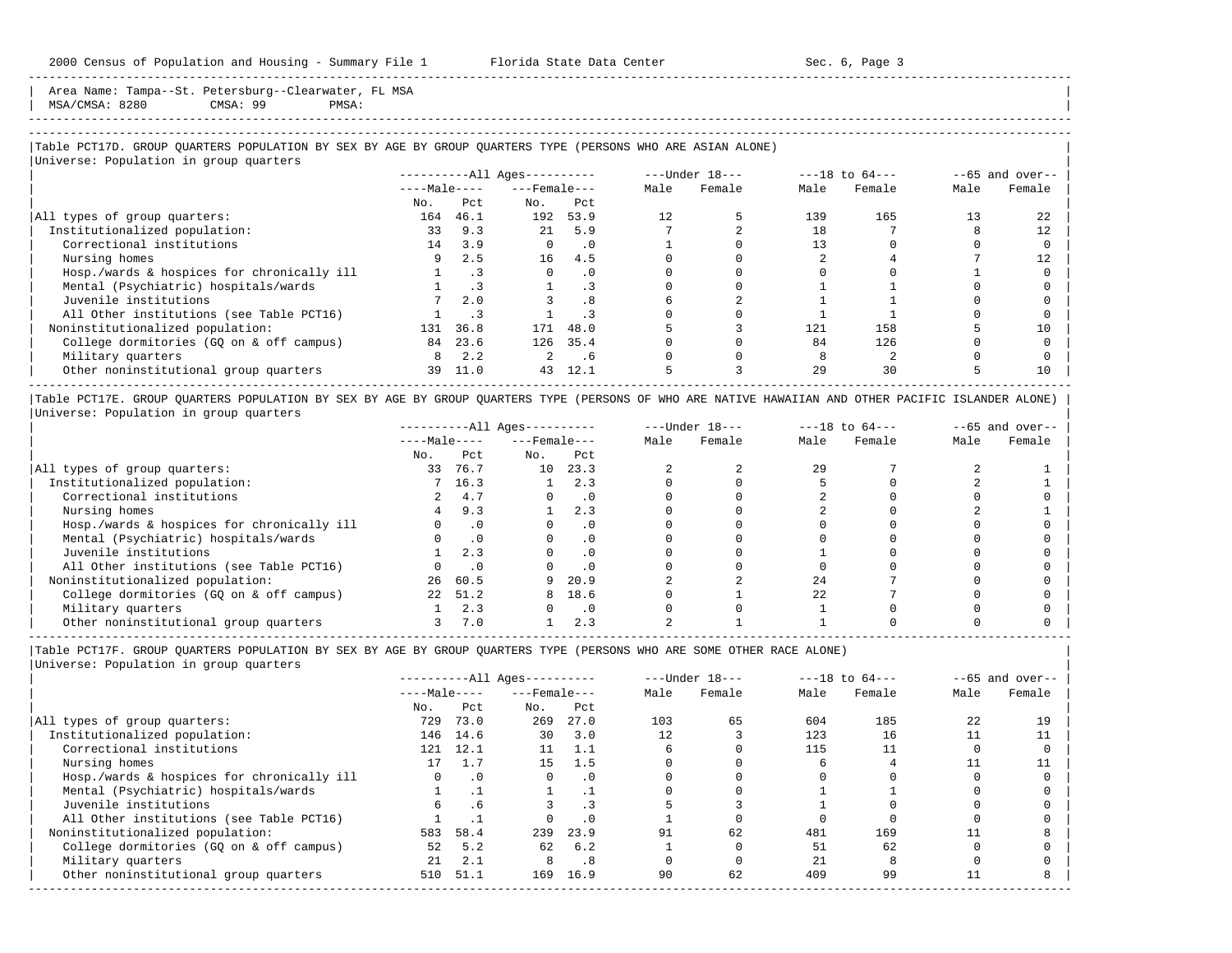2000 Census of Population and Housing - Summary File 1 Florida State Data Center Sec. 6, Page 4

-----------------------------------------------------------------------------------------------------------------------------------------------------

Area Name: Tampa--St. Petersburg--Clearwater, FL MSA | MSA/CMSA: 8280 CMSA: 99 PMSA: |

-----------------------------------------------------------------------------------------------------------------------------------------------------

|Table PCT17G. GROUP QUARTERS POPULATION BY SEX BY AGE BY GROUP QUARTERS TYPE (PERSONS OF WHO REPORT TWO OR MORE RACES) | |<br>|Universe: Population in group quarters

|                                            | ----------All Ages---------- |           |                    |           | $---Under 18---$ |        | $---18$ to $64---$ |        | $--65$ and over-- |        |
|--------------------------------------------|------------------------------|-----------|--------------------|-----------|------------------|--------|--------------------|--------|-------------------|--------|
|                                            | $---Male---$                 |           | $---$ Female $---$ |           | Male             | Female | Male               | Female | Male              | Female |
|                                            | No.                          | Pct       | No.                | Pct       |                  |        |                    |        |                   |        |
| All types of group quarters:               | 351                          | 59.1      |                    | 243 40.9  | 47               | 35     | 276                | 169    | 28                | 39     |
| Institutionalized population:              | 117                          | 19.7      | 74                 | 12.5      | 14               |        | 83                 | 42     | 20                | 21     |
| Correctional institutions                  | 77                           | 13.0      | 40                 | 6.7       |                  |        | 75                 | 40     |                   |        |
| Nursing homes                              | 25                           | 4.2       | 23                 | 3.9       |                  |        |                    |        | 19                | 21     |
| Hosp./wards & hospices for chronically ill | $\Omega$                     | $\cdot$ 0 | $\Omega$           | $\cdot$ 0 |                  |        |                    |        |                   |        |
| Mental (Psychiatric) hospitals/wards       |                              | $\cdot$ 2 |                    | $\cdot$ 0 |                  |        |                    |        |                   |        |
| Juvenile institutions                      | 12 <sup>12</sup>             | 2.0       | 10                 | 1.7       | 12               | 10     |                    |        |                   |        |
| All Other institutions (see Table PCT16)   |                              |           |                    | $\cdot$ 2 |                  |        |                    |        |                   |        |
| Noninstitutionalized population:           | 234                          | 39.4      | 169                | 28.5      | 33               | 2.4    | 193                | 127    |                   | 18     |
| College dormitories (GO on & off campus)   | 43                           | 7.2       | 53                 | 8.9       |                  |        | 42                 | 50     |                   |        |
| Military quarters                          | 18                           | 3.0       |                    | 1.2       |                  |        | 18                 |        |                   |        |
| Other noninstitutional group quarters      | 173                          | 29.1      | 109                | 18.4      | 32               | 21     | 133                | 70     |                   | 18     |

|Table PCT17H. GROUP QUARTERS POPULATION BY SEX BY AGE BY GROUP QUARTERS TYPE (PERSONS OF ANY RACE WHO ARE HISPANIC OR LATINO) | |Universe: Population in group quarters |

|                                            | $------All Aqes------$ |           |                    |           |      | $---Under 18---$ |       | $---18$ to $64---$ |      | $--65$ and over-- |  |
|--------------------------------------------|------------------------|-----------|--------------------|-----------|------|------------------|-------|--------------------|------|-------------------|--|
|                                            | $---Male---$           |           | $---$ Female $---$ |           | Male | Female           | Male  | Female             | Male | Female            |  |
|                                            | No.                    | Pct       | No.                | Pct       |      |                  |       |                    |      |                   |  |
| All types of group quarters:               | 2,425                  | 63.7      | 1,384              | 36.3      | 292  | 214              | 1,917 | 769                | 216  | 401               |  |
| Institutionalized population:              | 927                    | 24.3      | 433                | 11.4      | 82   | 47               | 713   | 138                | 132  | 248               |  |
| Correctional institutions                  | 659                    | 17.3      | 103                | 2.7       |      |                  | 641   | 102                |      |                   |  |
| Nursing homes                              | 180                    | 4.7       | 269                | 7.1       |      |                  | 49    | 23                 | 131  | 246               |  |
| Hosp./wards & hospices for chronically ill |                        | $\cdot$ 0 | 2                  | . .       |      |                  |       |                    |      |                   |  |
| Mental (Psychiatric) hospitals/wards       |                        |           |                    |           |      |                  |       |                    |      |                   |  |
| Juvenile institutions                      | 67                     | 1.8       | 42                 | 1.1       | 58   | 36               |       |                    |      |                   |  |
| All Other institutions (see Table PCT16)   | 15                     | . 4       | 14                 | . 4       |      | 10               |       |                    |      |                   |  |
| Noninstitutionalized population:           | 1,498                  | 39.3      | 951                | 25.0      | 210  | 167              | 1,204 | 631                | 84   | 153               |  |
| College dormitories (GO on & off campus)   | 209                    | 5.5       | 278                | 7.3       |      |                  | 202   | 273                |      |                   |  |
| Military quarters                          | 39                     | 1.0       | 17                 | $\cdot$ 4 |      |                  | 39    | 17                 |      |                   |  |
| Other noninstitutional group quarters      | 1,250                  | 32.8      | 656                | 17.2      | 203  | 162              | 963   | 341                | 84   | 153               |  |

-----------------------------------------------------------------------------------------------------------------------------------------------------

|Table PCT17I. GROUP QUARTERS POPULATION BY SEX BY AGE BY GROUP QUARTERS TYPE (PERSONS OF WHO ARE WHITE ALONE, NOT HISPANIC OR LATINO) | |Universe: Population in group quarters |

|                                            | $------All Aqes------$ |           |                  | $---Under 18---$ |      | $---18$ to $64---$ |       | $--65$ and over-- |       |        |
|--------------------------------------------|------------------------|-----------|------------------|------------------|------|--------------------|-------|-------------------|-------|--------|
|                                            | $---Male---$           |           | $---$ Female --- |                  | Male | Female             | Male  | Female            | Male  | Female |
|                                            | No.                    | Pct       | No.              | Pct              |      |                    |       |                   |       |        |
| All types of group quarters:               | 14,799                 | 42.0      | 20,427           | 58.0             | 710  | 525                | 8,623 | 5,596             | 5,466 | 14,306 |
| Institutionalized population:              | 7,971                  | 22.6      | 11,270           | 32.0             | 440  | 185                | 3,722 | 1,270             | 3,809 | 9,815  |
| Correctional institutions                  | 2,907                  | 8.3       | 773              | 2.2              | 57   | 6.                 | 2,802 | 730               | 48    | 37     |
| Nursing homes                              | 4,246                  | 12.1      | 10,080           | 28.6             |      |                    | 592   | 446               | 3,654 | 9,634  |
| Hosp./wards & hospices for chronically ill | 55                     | $\cdot$ 2 | 65               | $\cdot$ 2        |      |                    | 14    |                   | 41    | 57     |
| Mental (Psychiatric) hospitals/wards       | 93                     | $\cdot$ 3 | 52               | $\cdot$ 1        |      |                    | 76    | 37                |       | 14     |
| Juvenile institutions                      | 444                    | 1.3       | 138              | .4               | 333  | 130                | 111   |                   |       |        |
| All Other institutions (see Table PCT16)   | 226                    | .6        | 162              | .5               | 50   | 48                 | 127   | 41                | 49    | 73     |
| Noninstitutionalized population:           | 6,828                  | 19.4      | 9,157            | 26.0             | 270  | 340                | 4,901 | 4,326             | 1,657 | 4,491  |
| College dormitories (GO on & off campus)   | 2,038                  | 5.8       | 2,598            | 7.4              | 23   | 27                 | 2,013 | 2,571             |       |        |
| Military quarters                          | 232                    | $\cdot$ 7 | 63               | $\cdot$ 2        |      |                    | 232   | 63                |       |        |
| Other noninstitutional group quarters      | 4,558                  | 12.9      | 6,496            | 18.4             | 247  | 313                | 2,656 | 1,692             | 1,655 | 4,491  |
|                                            |                        |           |                  |                  |      |                    |       |                   |       |        |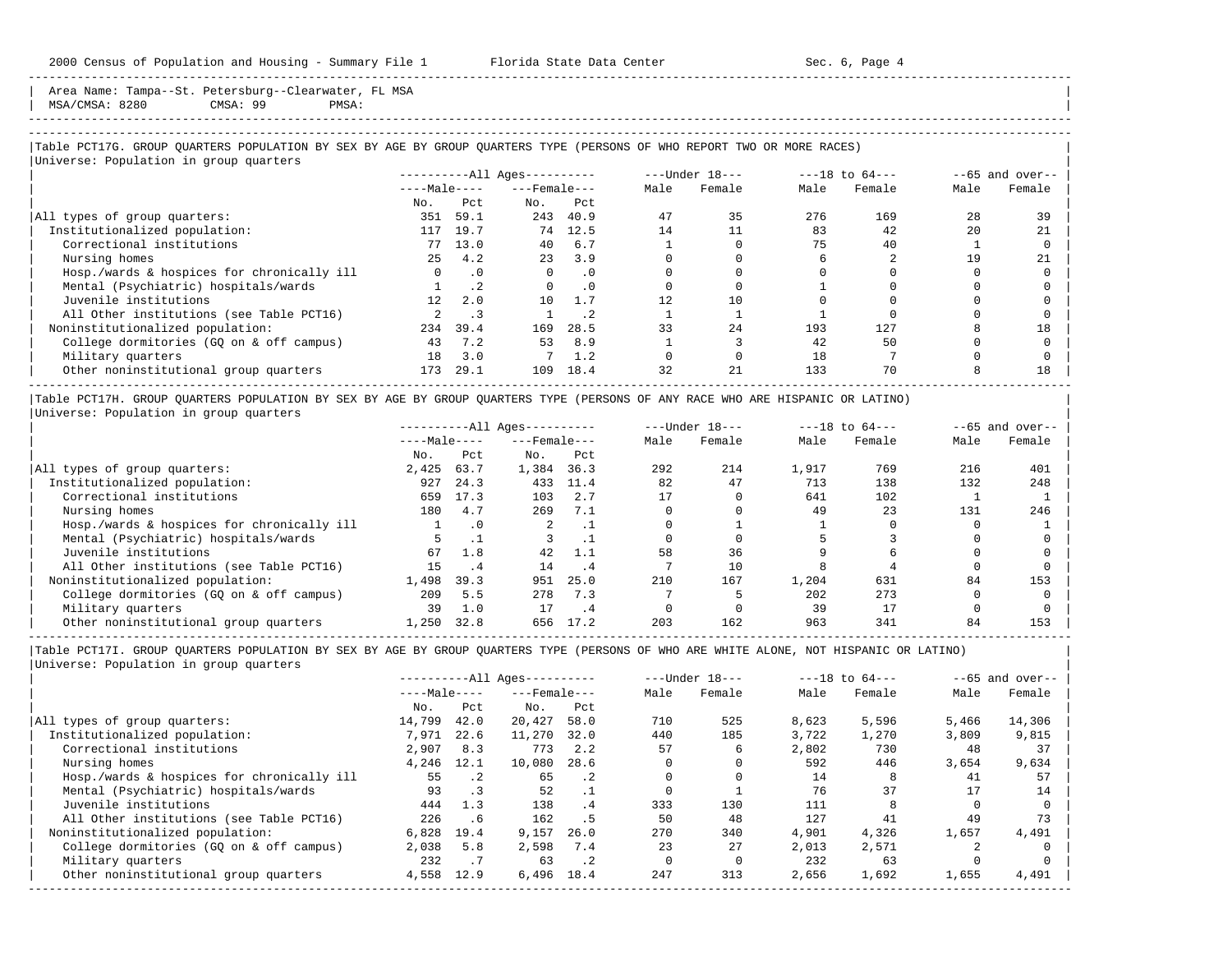2000 Census of Population and Housing - Summary File 1 Telorida State Data Center Sec. 6, Page 1 No

-----------------------------------------------------------------------------------------------------------------------------------------------------

| Area Name: West Palm Beach--Boca Raton, FL MSA                        |              |                                                    |          |
|-----------------------------------------------------------------------|--------------|----------------------------------------------------|----------|
| CMSA: 99<br>PMSA:<br>MSA/CMSA: 8960                                   |              |                                                    |          |
|                                                                       |              |                                                    |          |
| Table PCT16. GROUP OUARTERS POPULATION BY GROUP OUARTERS TYPE         |              |                                                    |          |
| Universe: Population in group quarters                                |              |                                                    |          |
|                                                                       |              |                                                    |          |
| Total Group Quarters Population                                       | 19,328       |                                                    |          |
| Institutionalized population:                                         | 11,653       | Noninstitutionalized population:                   | 7,675    |
| Correctional institutions:                                            | 4,718        | College dormitories (college GO on and off campus) | 3,135    |
| Federal prisons and detention centers                                 | $\Omega$     | Military quarters:                                 | 4        |
| Halfway houses                                                        | $\Omega$     | On base:                                           | 4        |
| Local jails, police lockups, etc.                                     | 2,381        | Barracks and other GO for military personnel       |          |
| Military disciplinary barracks                                        | $\Omega$     | Transient quarters for temporary residents         |          |
| State prisons                                                         | 2,270        | Military ships                                     |          |
| Other types of correctional institutions                              | 67           | Group homes:                                       | 2,546    |
| Nursing homes                                                         | 6,261        | Homes or halfway houses for drug/alcohol abuse     | 706      |
| Hospitals/wards, hospices, and schools for the handicapped:           | 372          | Homes for the mentally ill                         | 129      |
| Hospitals/wards and hospices for chronically ill:                     | 77           | Homes for the mentally retarded                    | 49       |
| Hospices or homes for chronically ill                                 | $\Omega$     | Homes for the physically handicapped               | 14       |
| Military hospitals or wards for chronically ill                       | $\Omega$     | Other group homes                                  | 1,648    |
| Other hospitals or wards for chronically ill                          | 77           | Religious group quarters                           | 81       |
| Hospitals or wards for drug/alcohol abuse                             | 25           | Workers' dormitories:                              | 196      |
| Mental (Psychiatric) hospitals or wards                               | 258          | Agriculture workers' dormitories on farms          | 196      |
| Schools, hospitals, or wards for the mentally retarded                | 6            | Job Corps and vocational training facilities       | $\Omega$ |
| Schools, hospitals, or wards for the physically handicapped:          | $\mathbf{1}$ | Other workers' dormitories                         | $\Omega$ |
| Institutions for the deaf                                             | $\Omega$     | Crews of maritime vessels                          | $\Omega$ |
| Institutions for the blind                                            | $\Omega$     | Other nonhousehold living situations               | 43       |
| Orthopedic wards/institutions for the physically handicapped          |              | Other noninstitutional group quarters              | 1,670    |
| Wards in general hospitals for patients with no usual home elsewhere  | 5            |                                                    |          |
| Wards in military hospitls for patients with no usual home elsewhere  | $\Omega$     |                                                    |          |
| Juvenile institutions:                                                | 302          |                                                    |          |
| Long-term care:                                                       | 72           |                                                    |          |
| Homes for abused, dependent, and neglected children                   | $\Omega$     |                                                    |          |
| Residential treatment centers for emotionally disturbed children      | $\Omega$     |                                                    |          |
| Training schools for juvenile delinquents                             | 72           |                                                    |          |
| Short-term care, detention or diagnostic centers for delinquent chdrn | 230          |                                                    |          |
| Type of juvenile institution unknown                                  | $\Omega$     |                                                    |          |
|                                                                       |              |                                                    |          |

|Table PCT17. GROUP QUARTERS POPULATION BY SEX BY AGE BY GROUP QUARTERS TYPE |

|Universe: Population in group quarters |

|                                            | $------All Aqes------$ |           |                    |           |      | $---Under 18---$ |       | $---18$ to $64---$ |       | $--65$ and over-- |
|--------------------------------------------|------------------------|-----------|--------------------|-----------|------|------------------|-------|--------------------|-------|-------------------|
|                                            | $---Male---$           |           | $---$ Female $---$ |           | Male | Female           | Male  | Female             | Male  | Female            |
|                                            | No.                    | Pct       | No.                | Pct       |      |                  |       |                    |       |                   |
| All types of group quarters:               | 10,584                 | 54.8      | 8,744              | 45.2      | 666  | 223              | 7,666 | 2,935              | 2,252 | 5,586             |
| Institutionalized population:              | 6,668                  | 34.5      | 4,985              | 25.8      | 385  | 46               | 4,624 | 609                | 1,659 | 4,330             |
| Correctional institutions                  | 4,337                  | 22.4      | 381                | 2.0       | 87   |                  | 4,207 | 360                | 43    | 17                |
| Nursing homes                              | 1,839                  | 9.5       | 4,422              | 22.9      |      |                  | 230   | 128                | 1,609 | 4,294             |
| Hosp./wards & hospices for chronically ill | 44                     | $\cdot$ 2 | 33                 | $\cdot$ 2 | 16   |                  | 27    | 16                 |       |                   |
| Mental (Psychiatric) hospitals/wards       | 143                    | .7        | 115                | . 6       | 20   |                  | 117   | 90                 |       | 18                |
| Juvenile institutions                      | 286                    | 1.5       | 16                 |           | 257  | 16               | 29    |                    |       |                   |
| All Other institutions (see Table PCT16)   | 19                     |           | 18                 | . 1       |      |                  | 14    | 15                 |       |                   |
| Noninstitutionalized population:           | 3,916                  | 20.3      | 3,759              | 19.4      | 281  | 177              | 3.042 | 2,326              | 593   | 1,256             |
| College dormitories (GO on & off campus)   | 1,410                  | 7.3       | 1,725              | 8.9       | 12   | 36               | 1,398 | 1,689              |       |                   |
| Military quarters                          | 4                      | $\cdot$ 0 | $\Omega$           | $\cdot$ 0 |      |                  |       |                    |       |                   |
| Other noninstitutional group quarters      | 2,502                  | 12.9      | 2,034              | 10.5      | 269  | 141              | 1,640 | 637                | 593   | 1,256             |
|                                            |                        |           |                    |           |      |                  |       |                    |       |                   |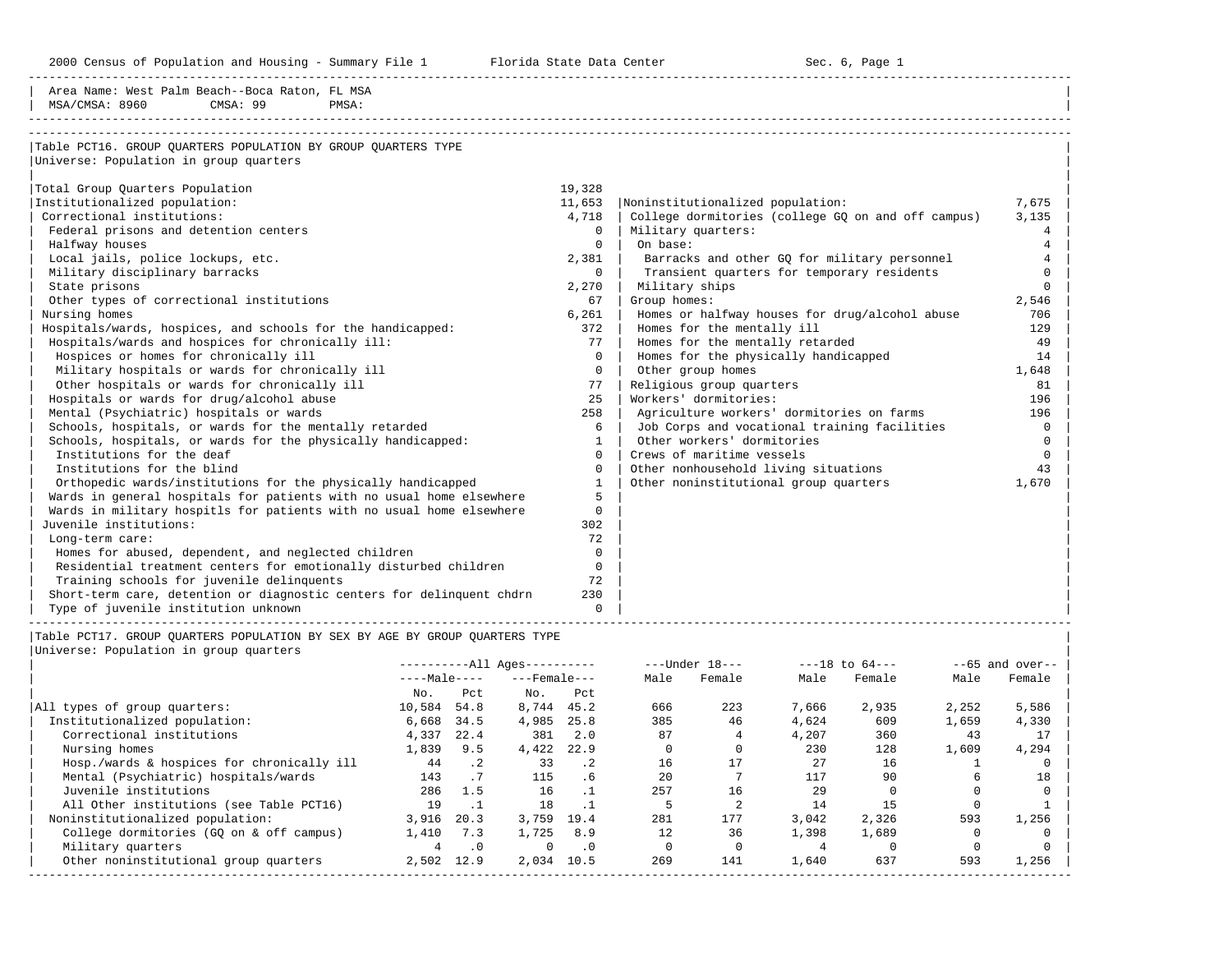Area Name: West Palm Beach--Boca Raton, FL MSA

| MSA/CMSA: 8960 CMSA: 99 PMSA: |

-----------------------------------------------------------------------------------------------------------------------------------------------------

-----------------------------------------------------------------------------------------------------------------------------------------------------

## |Table PCT17A. GROUP QUARTERS POPULATION BY SEX BY AGE BY GROUP QUARTERS TYPE (PERSONS WHO ARE WHITE ALONE) | |<br>|Universe: Population in group quarters

|                                            |              |           | $------All Aqes------$ |           |      | ---Under 18--- | $---18$ to $64---$ |        | $--65$ and over-- |        |
|--------------------------------------------|--------------|-----------|------------------------|-----------|------|----------------|--------------------|--------|-------------------|--------|
|                                            | $---Male---$ |           | $---$ Female $---$     |           | Male | Female         | Male               | Female | Male              | Female |
|                                            | No.          | Pct.      | No.                    | Pct       |      |                |                    |        |                   |        |
| All types of group quarters:               | 6,430        | 46.6      | 7,354 53.4             |           | 299  | 110            | 4,098              | 1,966  | 2,033             | 5,278  |
| Institutionalized population:              | 3,802        | 27.6      | 4,604                  | 33.4      | 161  | 19             | 2,069              | 388    | 1,572             | 4,197  |
| Correctional institutions                  | 1,837        | 13.3      | 213                    | 1.5       | 19   |                | 1,789              | 199    | 29                | 13     |
| Nursing homes                              | 1,705        | 12.4      | 4,271                  | 31.0      |      |                | 167                | 101    | 1,538             | 4,170  |
| Hosp./wards & hospices for chronically ill | 23           | $\cdot$ 2 | 17                     |           |      | 10             | 13                 |        |                   |        |
| Mental (Psychiatric) hospitals/wards       | 89           | .6        | 88                     | . 6       |      |                | 78                 | 70     |                   | 13     |
| Juvenile institutions                      | 134          | 1.0       |                        | $\cdot$ 0 | 122  |                | 12                 |        |                   |        |
| All Other institutions (see Table PCT16)   | 14           |           | 14                     |           |      |                | 10                 | 11     |                   |        |
| Noninstitutionalized population:           | 2,628        | 19.1      | 2,750                  | 20.0      | 138  | 91             | 2.029              | 1,578  | 461               | 1,081  |
| College dormitories (GO on & off campus)   | 1,056        | 7.7       | 1,206                  | 8.7       | 11   | 29             | 1,045              | 1,177  |                   |        |
| Military quarters                          |              | $\cdot$ 0 | $\Omega$               | $\cdot$ 0 |      |                |                    |        |                   |        |
| Other noninstitutional group quarters      | 1,568        | 11.4      | 1,544                  | 11.2      | 127  | 62             | 980                | 401    | 461               | 1,081  |
|                                            |              |           |                        |           |      |                |                    |        |                   |        |

|Table PCT17B. GROUP QUARTERS POPULATION BY SEX BY AGE BY GROUP QUARTERS TYPE (PERSONS WHO ARE BLACK OR AFRICAN AMERICAN ALONE) | |Universe: Population in group quarters |

|                                            |              | $------All Aqes------$ |                    |           |      | $---Under 18---$ | $---18$ to $64---$ |        | $--65$ and over-- |        |
|--------------------------------------------|--------------|------------------------|--------------------|-----------|------|------------------|--------------------|--------|-------------------|--------|
|                                            | $---Male---$ |                        | $---$ Female $---$ |           | Male | Female           | Male               | Female | Male              | Female |
|                                            | No.          | Pct                    | No.                | Pct       |      |                  |                    |        |                   |        |
| All types of group quarters:               | 3.620        | 76.3                   | 1,123              | 23.7      | 330  | 93               | 3.094              | 746    | 196               | 284    |
| Institutionalized population:              | 2,586        | 54.5                   | 325                | 6.9       | 210  | 26               | 2,300              | 184    | 76                | 115    |
| Correctional institutions                  | 2,236        | 47.1                   | 134                | 2.8       | 57   |                  | 2,167              | 128    | 12                |        |
| Nursing homes                              | 124          | 2.6                    | 133                | 2.8       |      |                  | 61                 | 25     | 63                | 108    |
| Hosp./wards & hospices for chronically ill | 21           | . 4                    | 14                 |           |      |                  | 14                 |        |                   |        |
| Mental (Psychiatric) hospitals/wards       | 51           | 1.1                    | 26                 | . 5       | 12.  |                  | 38                 | 2.0    |                   |        |
| Juvenile institutions                      | 151          | 3.2                    | 15                 |           | 134  | 15               |                    |        |                   |        |
| All Other institutions (see Table PCT16)   |              |                        |                    |           |      |                  |                    |        |                   |        |
| Noninstitutionalized population:           | 1,034        | 21.8                   | 798                | 16.8      | 120  | 67               | 794                | 562    | 120               | 169    |
| College dormitories (GO on & off campus)   | 239          | 5.0                    | 390                | 8.2       |      |                  | 238                | 384    |                   |        |
| Military quarters                          |              | $\cdot$ 0              |                    | $\cdot$ 0 |      |                  |                    |        |                   |        |
| Other noninstitutional group quarters      | 795          | 16.8                   | 408                | 8.6       | 119  | 61               | 556                | 178    | 120               | 169    |

----------------------------------------------------------------------------------------------------------------------------------------------------- |Table PCT17C. GROUP QUARTERS POPULATION BY SEX BY AGE BY GROUP QUARTERS TYPE (PERSONS WHO ARE AMERICAN INDIAN AND ALASKAN NATIVE ALONE) | |Universe: Population in group quarters |

|                                            | $------All Ages------$ |           |                    |           | $---Under 18---$ |        | $---18$ to $64---$ |        | $--65$ and over-- |        |
|--------------------------------------------|------------------------|-----------|--------------------|-----------|------------------|--------|--------------------|--------|-------------------|--------|
|                                            | $---Male---$           |           | $---$ Female $---$ |           | Male             | Female | Male               | Female | Male              | Female |
|                                            | No.                    | Pct       | No.                | Pct       |                  |        |                    |        |                   |        |
| All types of group quarters:               | 40                     | 83.3      |                    | 8 16.7    |                  |        | 36                 |        |                   |        |
| Institutionalized population:              | 2.2                    | 45.8      |                    | 8.3       |                  |        |                    |        |                   |        |
| Correctional institutions                  |                        | 21 43.8   |                    | 6.3       |                  |        | 19                 |        |                   |        |
| Nursing homes                              |                        | . 0       |                    | 2.1       |                  |        |                    |        |                   |        |
| Hosp./wards & hospices for chronically ill |                        | .0        |                    | . 0       |                  |        |                    |        |                   |        |
| Mental (Psychiatric) hospitals/wards       |                        | 2.1       |                    | $\cdot$ 0 |                  |        |                    |        |                   |        |
| Juvenile institutions                      |                        |           |                    | $\cdot$ 0 |                  |        |                    |        |                   |        |
| All Other institutions (see Table PCT16)   |                        |           |                    | . 0       |                  |        |                    |        |                   |        |
| Noninstitutionalized population:           | 18                     | 37.5      |                    | 8.3       |                  |        |                    |        |                   |        |
| College dormitories (GO on & off campus)   |                        | 6.3       |                    | 8.3       |                  |        |                    |        |                   |        |
| Military quarters                          |                        | $\cdot$ 0 |                    | $\cdot$ 0 |                  |        |                    |        |                   |        |
| Other noninstitutional group quarters      | 15                     | 31.3      | $\Omega$           | $\cdot$ 0 |                  |        | 14                 |        |                   |        |
|                                            |                        |           |                    |           |                  |        |                    |        |                   |        |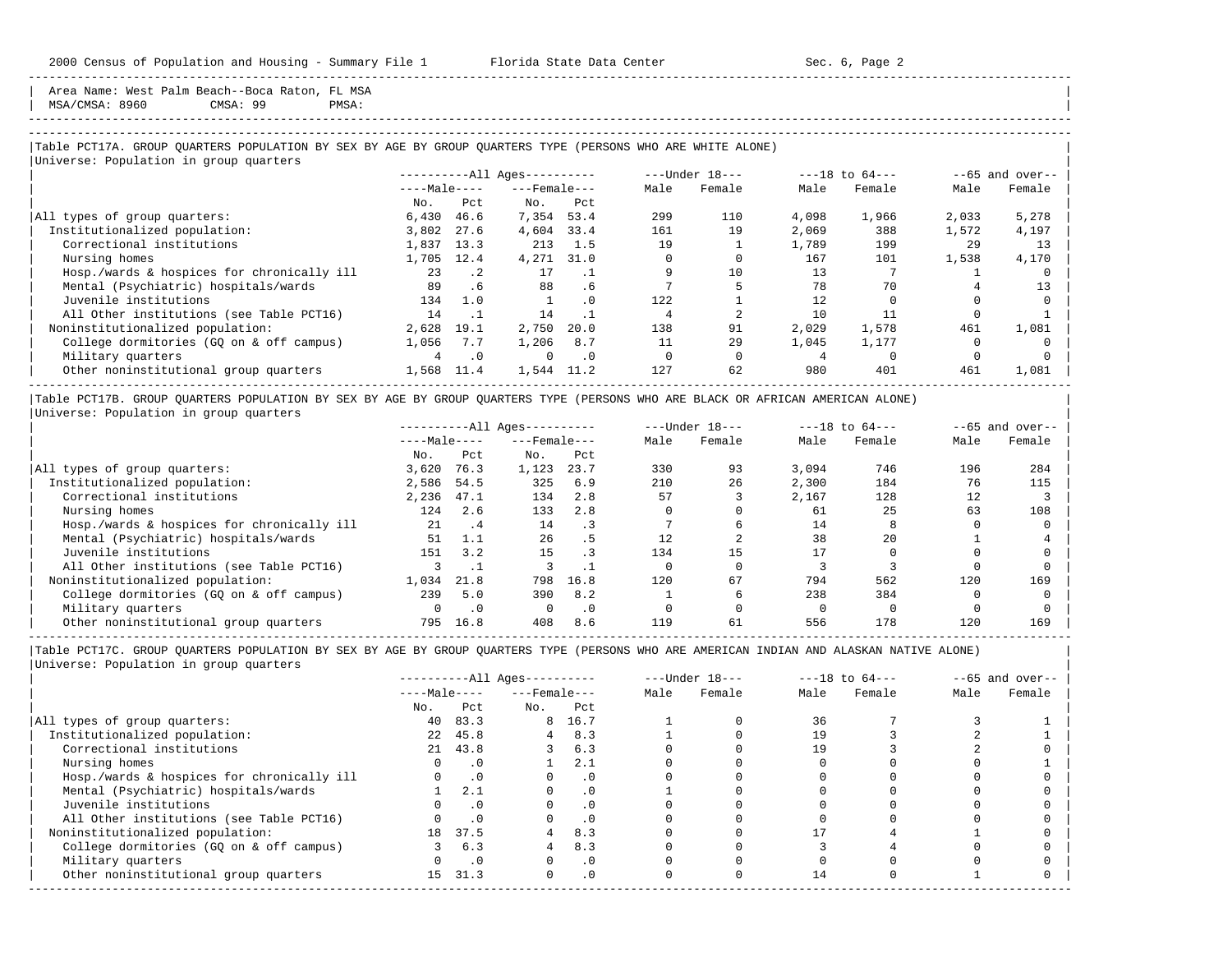Area Name: West Palm Beach--Boca Raton, FL MSA

| MSA/CMSA: 8960 CMSA: 99 PMSA: |

## -----------------------------------------------------------------------------------------------------------------------------------------------------

-----------------------------------------------------------------------------------------------------------------------------------------------------

## |Table PCT17D. GROUP QUARTERS POPULATION BY SEX BY AGE BY GROUP QUARTERS TYPE (PERSONS WHO ARE ASIAN ALONE) |

|                                            |              |           | $------All Ages------$ |           |      | ---Under 18--- |      | $---18$ to $64---$ | $--65$ and over-- |        |
|--------------------------------------------|--------------|-----------|------------------------|-----------|------|----------------|------|--------------------|-------------------|--------|
|                                            | $---Male---$ |           | $---$ Female $---$     |           | Male | Female         | Male | Female             | Male              | Female |
|                                            | No.          | Pct       | No.                    | Pct       |      |                |      |                    |                   |        |
| All types of group quarters:               | 54           | 48.6      | 57                     | 51.4      |      |                | 49   | 50                 |                   |        |
| Institutionalized population:              | 11           | 9.9       | 5.                     | 4.5       |      |                |      |                    |                   |        |
| Correctional institutions                  |              | 7.2       | $\overline{a}$         | 1.8       |      |                |      |                    |                   |        |
| Nursing homes                              |              | 1.8       |                        | 2.7       |      |                |      |                    |                   |        |
| Hosp./wards & hospices for chronically ill |              | $\cdot$ 0 |                        | $\cdot$ 0 |      |                |      |                    |                   |        |
| Mental (Psychiatric) hospitals/wards       |              | $\cdot$ 0 | $\Omega$               | $\cdot$ 0 |      |                |      |                    |                   |        |
| Juvenile institutions                      |              |           |                        | $\cdot$ 0 |      |                |      |                    |                   |        |
| All Other institutions (see Table PCT16)   |              |           |                        | $\cdot$ 0 |      |                |      |                    |                   |        |
| Noninstitutionalized population:           | 43           | 38.7      | 52                     | 46.8      |      |                | 41   | 49                 |                   |        |
| College dormitories (GQ on & off campus)   | 34           | 30.6      | 41                     | 36.9      |      |                | 34   | 41                 |                   |        |
| Military quarters                          |              | $\cdot$ 0 | $\Omega$               | $\cdot$ 0 |      |                |      |                    |                   |        |
| Other noninstitutional group quarters      | 9            | 8.1       | 11                     | 9.9       |      |                |      |                    |                   |        |

|Table PCT17E. GROUP QUARTERS POPULATION BY SEX BY AGE BY GROUP QUARTERS TYPE (PERSONS OF WHO ARE NATIVE HAWAIIAN AND OTHER PACIFIC ISLANDER ALONE) | |Universe: Population in group quarters |

|                                            | $------All Aqes------$ |           |                    |           |      | $---Under 18---$ | $---18$ to $64---$ |        | $--65$ and over-- |        |
|--------------------------------------------|------------------------|-----------|--------------------|-----------|------|------------------|--------------------|--------|-------------------|--------|
|                                            | $---Male---$           |           | $---$ Female $---$ |           | Male | Female           | Male               | Female | Male              | Female |
|                                            | No.                    | Pct       | No.                | Pct       |      |                  |                    |        |                   |        |
| All types of group quarters:               |                        | 50.0      |                    | 50.0      |      |                  |                    |        |                   |        |
| Institutionalized population:              |                        | 50.0      |                    | 16.7      |      |                  |                    |        |                   |        |
| Correctional institutions                  |                        | 16.7      |                    | . 0       |      |                  |                    |        |                   |        |
| Nursing homes                              |                        | 33.3      |                    | 16.7      |      |                  |                    |        |                   |        |
| Hosp./wards & hospices for chronically ill |                        |           |                    | . 0       |      |                  |                    |        |                   |        |
| Mental (Psychiatric) hospitals/wards       |                        |           |                    | $\cdot$ 0 |      |                  |                    |        |                   |        |
| Juvenile institutions                      |                        |           |                    | . 0       |      |                  |                    |        |                   |        |
| All Other institutions (see Table PCT16)   |                        |           |                    | $\cdot$ 0 |      |                  |                    |        |                   |        |
| Noninstitutionalized population:           |                        |           |                    | 2, 33.3   |      |                  |                    |        |                   |        |
| College dormitories (GO on & off campus)   |                        | $\cdot$ 0 |                    | 33.3      |      |                  |                    |        |                   |        |
| Military quarters                          |                        |           |                    | . 0       |      |                  |                    |        |                   |        |
| Other noninstitutional group quarters      |                        |           |                    |           |      |                  |                    |        |                   |        |

|Table PCT17F. GROUP QUARTERS POPULATION BY SEX BY AGE BY GROUP QUARTERS TYPE (PERSONS WHO ARE SOME OTHER RACE ALONE) |

|Universe: Population in group quarters |

|                                            |              |           | $------All Aqes------$ |                             |      | $---Under 18---$ |      | $---18$ to $64---$ | $--65$ and over-- |        |
|--------------------------------------------|--------------|-----------|------------------------|-----------------------------|------|------------------|------|--------------------|-------------------|--------|
|                                            | $---Male---$ |           | $---$ Female $---$     |                             | Male | Female           | Male | Female             | Male              | Female |
|                                            | No.          | Pct       | No.                    | Pct                         |      |                  |      |                    |                   |        |
| All types of group quarters:               | 165          | 65.0      | 89                     | 35.0                        | 17   | 14               | 145  |                    |                   |        |
| Institutionalized population:              | 81           | 31.9      | 9                      | 3.5                         |      |                  | 77   |                    |                   |        |
| Correctional institutions                  |              | 80 31.5   | 5.                     | 2.0                         |      |                  | 77   |                    |                   |        |
| Nursing homes                              |              | $\cdot$ 0 | 4                      | 1.6                         |      |                  |      |                    |                   |        |
| Hosp./wards & hospices for chronically ill |              | $\cdot$ 0 |                        | $\cdot$ 0                   |      |                  |      |                    |                   |        |
| Mental (Psychiatric) hospitals/wards       |              | $\cdot$ 0 |                        | $\cdot$ 0                   |      |                  |      |                    |                   |        |
| Juvenile institutions                      |              | .4        | $\Omega$               | $\cdot$ 0                   |      |                  |      |                    |                   |        |
| All Other institutions (see Table PCT16)   |              | $\cdot$ 0 |                        | $\cdot$ 0                   |      |                  |      |                    |                   |        |
| Noninstitutionalized population:           |              | 84 33.1   | 80                     | 31.5                        | 13   | 14               | 68   | 64                 |                   |        |
| College dormitories (GQ on & off campus)   |              | 32 12.6   |                        | 38 15.0                     |      |                  | 32   | 37                 |                   |        |
| Military quarters                          |              | $\cdot$ 0 | $\Omega$               | $\overline{\phantom{0}}$ .0 |      |                  |      |                    |                   |        |
| Other noninstitutional group quarters      | 52           | 20.5      |                        | 42 16.5                     | 13   |                  | 36   | 27                 |                   |        |
|                                            |              |           |                        |                             |      |                  |      |                    |                   |        |